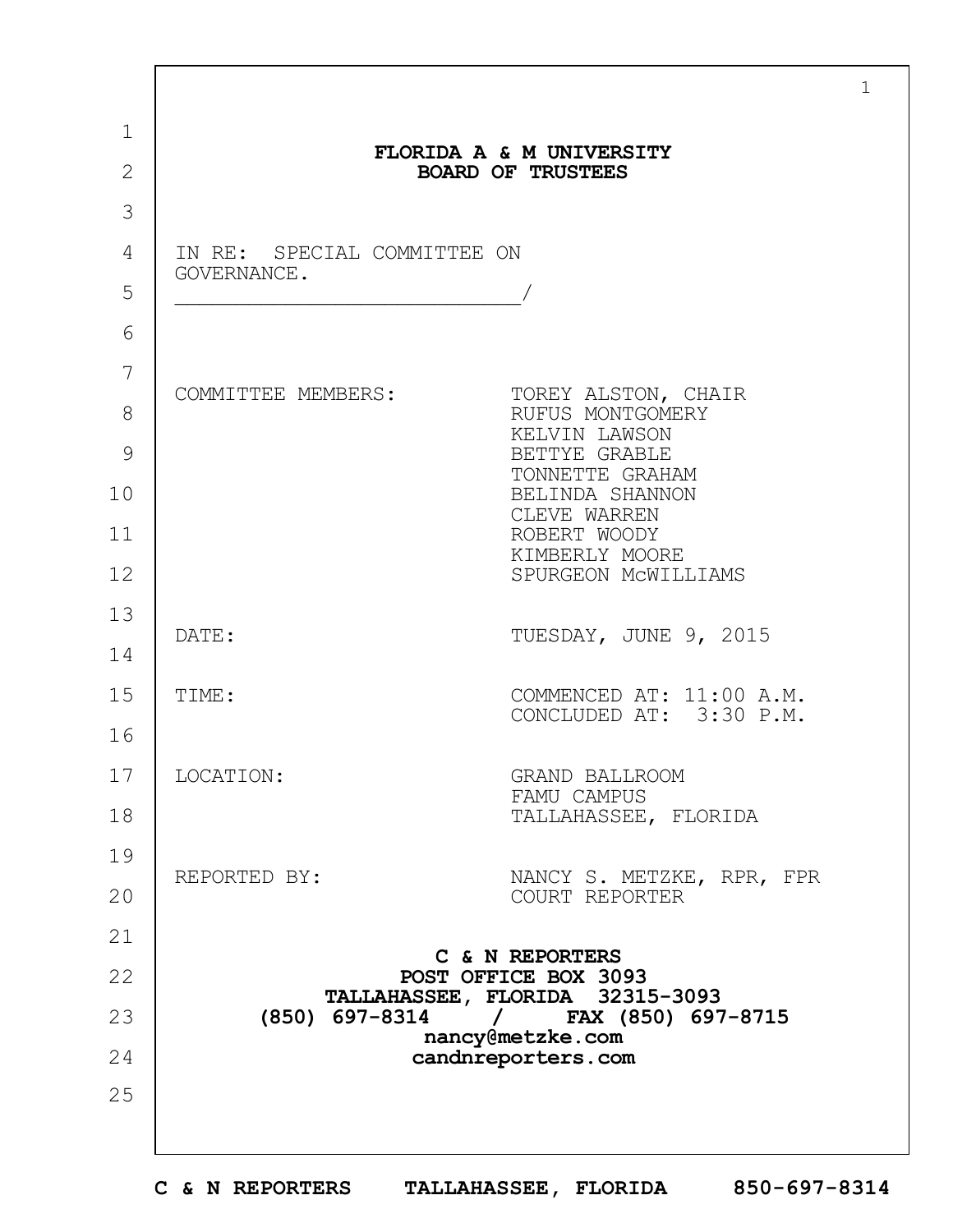|              | $\overline{2}$                                     |
|--------------|----------------------------------------------------|
| 1            | SPECIAL COMMITTEE ON GOVERNANCE                    |
| $\mathbf{2}$ |                                                    |
| 3            | TRUSTEE ALSTON: At this point, I'd like to         |
| 4            | call the Special Committee on Governance committee |
| 5            | meeting to order. This is a committee of the       |
| 6            | whole.                                             |
| 7            | Would you please call the roll?                    |
| 8            | ATTORNEY BARGE-MILES: Trustee Alston.              |
| 9            | TRUSTEE ALSTON: Here.                              |
| 10           | ATTORNEY BARGE-MILES: Trustee Boyce.               |
| 11           | (NO RESPONSE).                                     |
| 12           | ATTORNEY BARGE-MILES: Trustee Grable.              |
| 13           | TRUSTEE GRABLE: Here.                              |
| 14           | ATTORNEY BARGE-MILES: Trustee Graham.              |
| 15           | TRUSTEE GRAHAM: Here.                              |
| 16           | ATTORNEY BARGE-MILES: Trustee Lawson.              |
| 17           | TRUSTEE LAWSON: Here.                              |
| 18           | ATTORNEY BARGE-MILES: Trustee McWilliams.          |
| 19           | TRUSTEE MCWILLIAMS: Here.                          |
| 20           | ATTORNEY BARGE-MILES: Trustee Montgomery.          |
| 21           | CHAIRMAN MONTGOMERY: Here.                         |
| 22           | ATTORNEY BARGE-MILES: Trustee Moore.               |
| 23           | TRUSTEE MOORE: Here.                               |
| 24           | ATTORNEY BARGE-MILES: Trustee Shannon.             |
| 25           | TRUSTEE SHANNON: Here.                             |
|              |                                                    |

 $\overline{1}$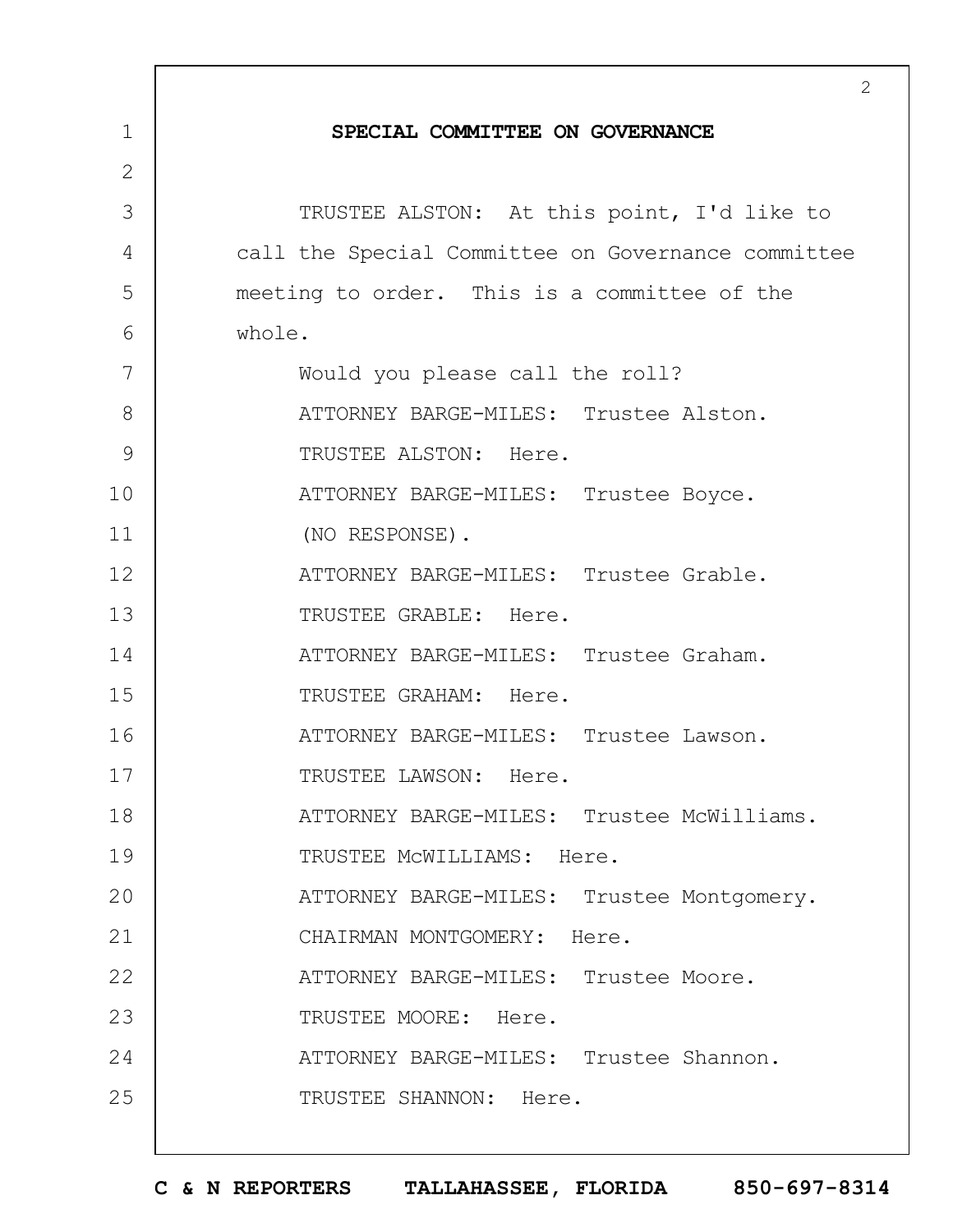1 2 3 4 5 6 7 8 9 10 11 12 13 14 15 16 17 18 19  $20$ 21 22 23 24 25 3 ATTORNEY BARGE-MILES: Trustee Warren. TRUSTEE WARREN: Here. ATTORNEY BARGE-MILES: Trustee White. (NO RESPONSE). ATTORNEY BARGE-MILES: Trustee White. (NO RESPONSE). ATTORNEY BARGE-MILES: Trustee Woody. TRUSTEE WOODY: Here. ATTORNEY BARGE-MILES: Mr. Chair, you have a quorum. TRUSTEE ALSTON: Thank you so much, Attorney Barge-Miles. Board members, as you know, our Chair convened this Special Committee on Governance Committee. I think you did see the memorandum from the Chair, and at this time I'd like to, before jumping into some initial discussion points for all of us to engage in, just to defer to Chair Montgomery to provide opening comments and lay out his vision for this special committee. Mr. Chair. CHAIRMAN MONTGOMERY: Thank you, Mr. Chairman. Trustees, the purpose I laid out in a series of memos since I've been Chair, but the purpose in the setup with the special committees will bear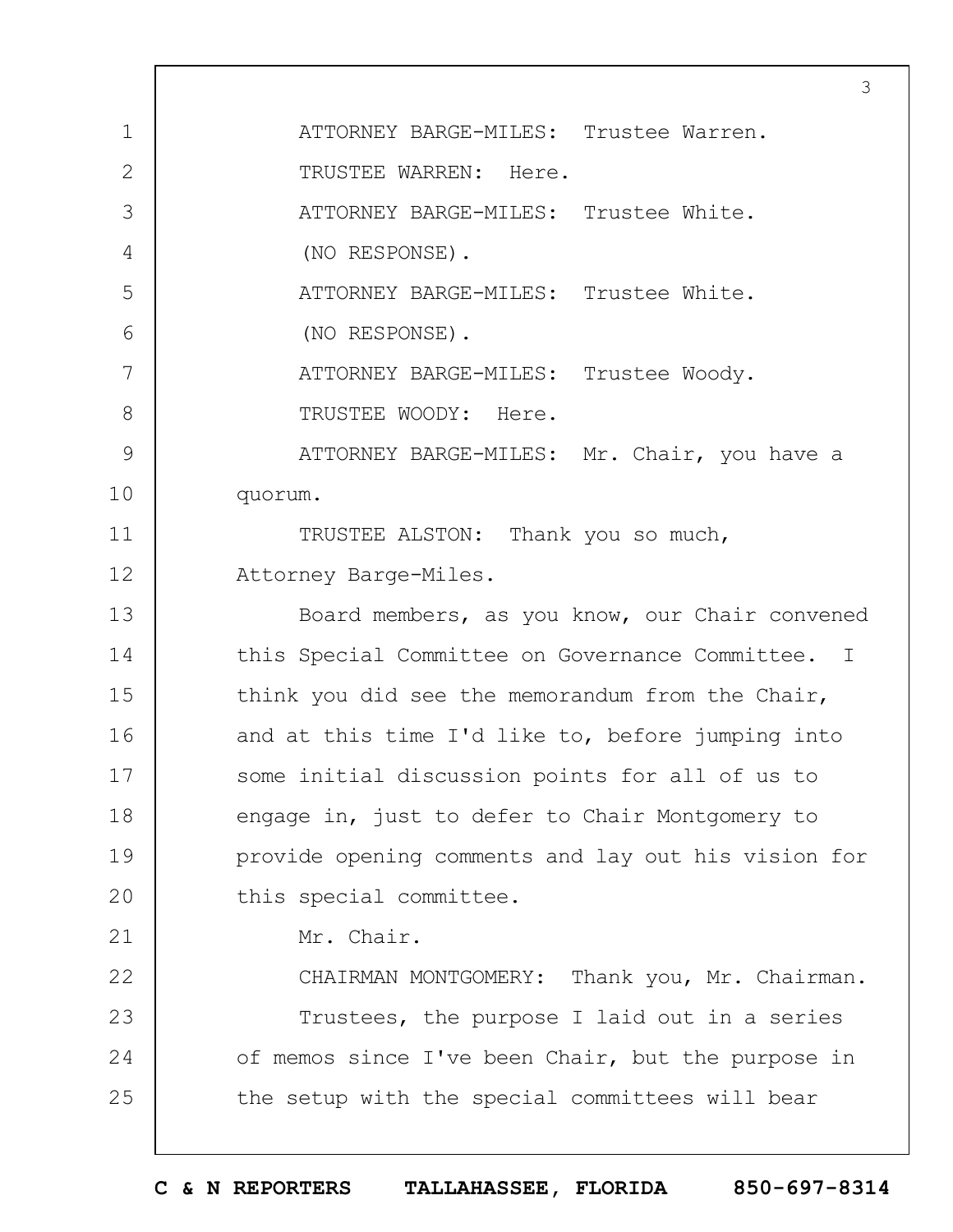itself out from a vision perspective because, at the end of the day, when it comes to governance, we have to ask ourselves, you know, are we conducting the business of the Board in the best interest of Florida A & M University? Again, these are my opinions.

1

2

3

4

5

6

7 8 9 10 11 12 13 14 15 16 17 I believe we're ultimately responsible for everything that happens at the institution. And while the operating procedures point out that  $$ and I'll read it to you, I picked out a passage: The Board shall serve as the governing body of Florida A & M. It shall select the President of Florida A & M to serve at the pleasure of the Board and shall hold the President responsible for the University's operation and management performance, its physical accountability, and its compliance with federal and state laws, et cetera.

18 19  $20$ 21 22 23 24 25 It's not -- I don't believe it's fair to put the Chief Executive in a position where we haven't articulated things that we expect to be carried out. And so part of it is a fairness issue. I'll give you an example. Say the engineering school, I for one, as a member of the Board, don't feel that I've had a voice in the decisions that have been made with the engineering school.

**C & N REPORTERS TALLAHASSEE, FLORIDA 850-697-8314**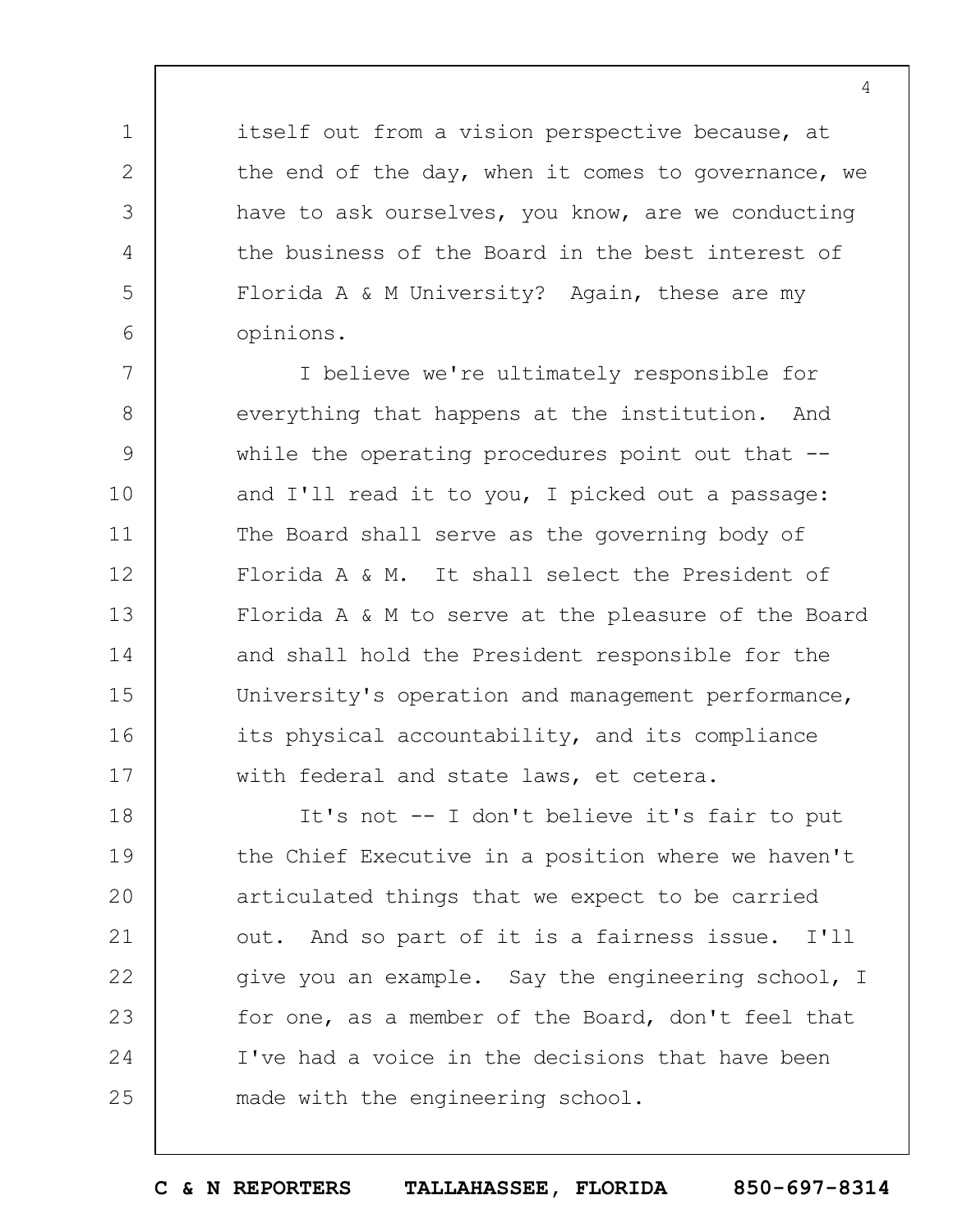So the question then becomes: Do we assert ourselves as a board in requiring our participation -- our active participation in the decisions that will affect FAMU for years to come; or do we continue to defer and simply allow the Chief Executive to make decisions on her own to the best of her ability that she feels are in the best interest of Florida A & M? And then finally, you can pull that in and say, well, at a minimum, there should be reports back in terms of actions that have actually been taken.

1

2

3

4

5

6

7

8

9

10

11

12 13 14 15 16 17 But back to the Board, you know, presidents come and go but boards come and go too. There was a document sent to you that's a flowchart with regard to how our Board has evolved from day one, who has been on the Board, how the terms have changed moving back and forth.

18 19  $20$ 21 22 I mean since March of last year we've had four new members added to the Board. We currently have one seat that's vacant; we have one up for reappointment; and next January I think we have five or six seats.

23 24 25 So I think it's mindful as a Board that while we are here in the now in terms of how we operate, that as we move into the future I think we owe it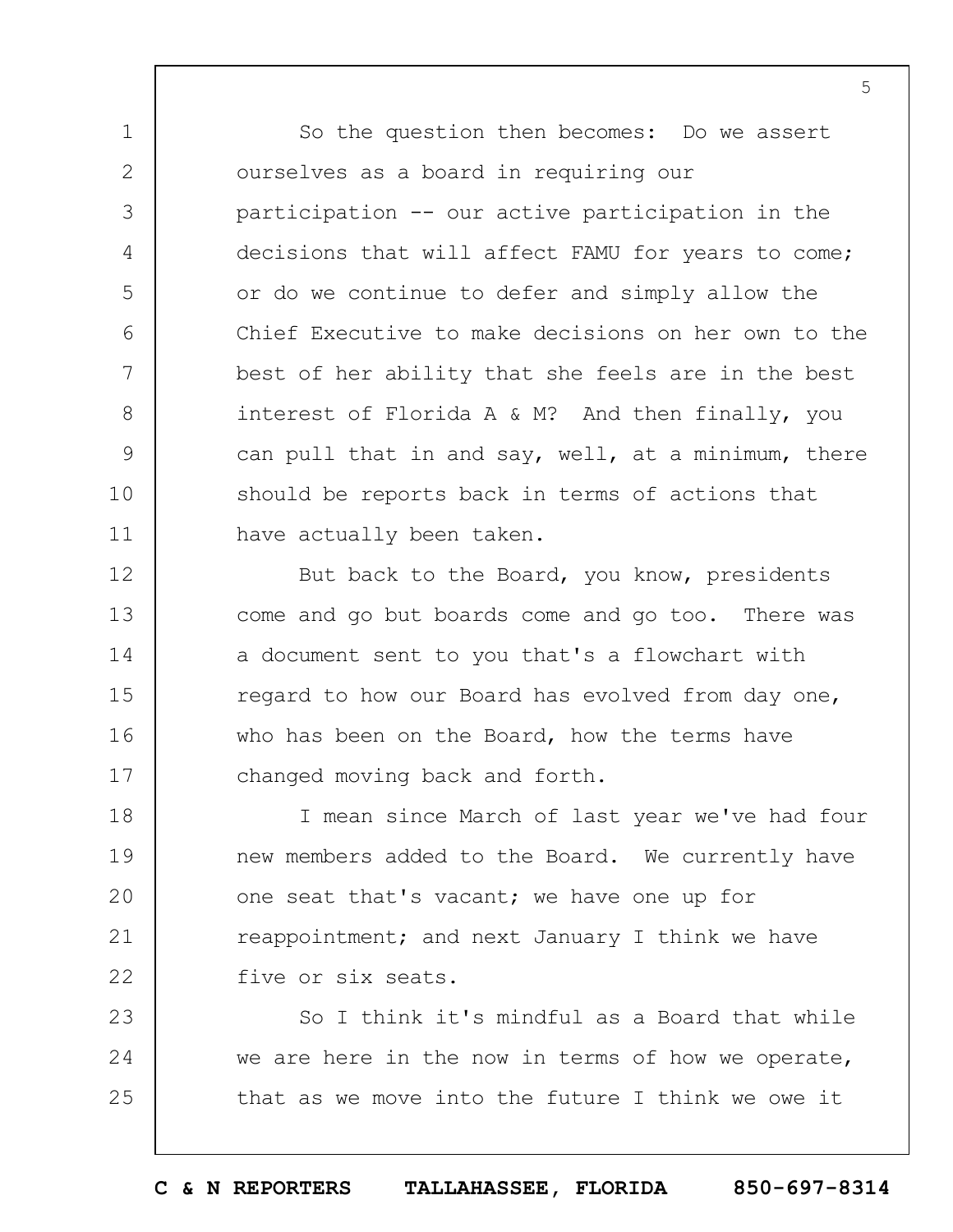not only, you know, to our predecessors but to our successors to put processes in place from a Board perspective that over time will allow the Board to achieve maximum operational efficiency. As any problems that we have here at the institution - and, again, these are my opinions  $-$  I believe stem from bad processes.

1

2

3

4

5

6

7

8

9

10

11

14

12 13 You have problems, you have reoccurring problems. There are things that we are ultimately responsible for. For example, we've had a number of -- probably, you know, too many presidents over the last 10, 12 years. Well, what processes do we have in place to ensure that we can at some point add some stability?

15 16 17 18 19  $20$ 21 If there are things that are going on on campus -- we've had five Athletic Directors in 14 months, or somewhere along those lines. I mean what processes from an oversight perspective, or from a governance perspective, or from a visioning perspective are we providing to ensure that there's stability in the areas where it's important?

22 23 24 25 On a technical side, I will tell you that since I was elected Chair, I have run into some challenges with being able to operate effectively as Chair; and I've had the opportunity to invest a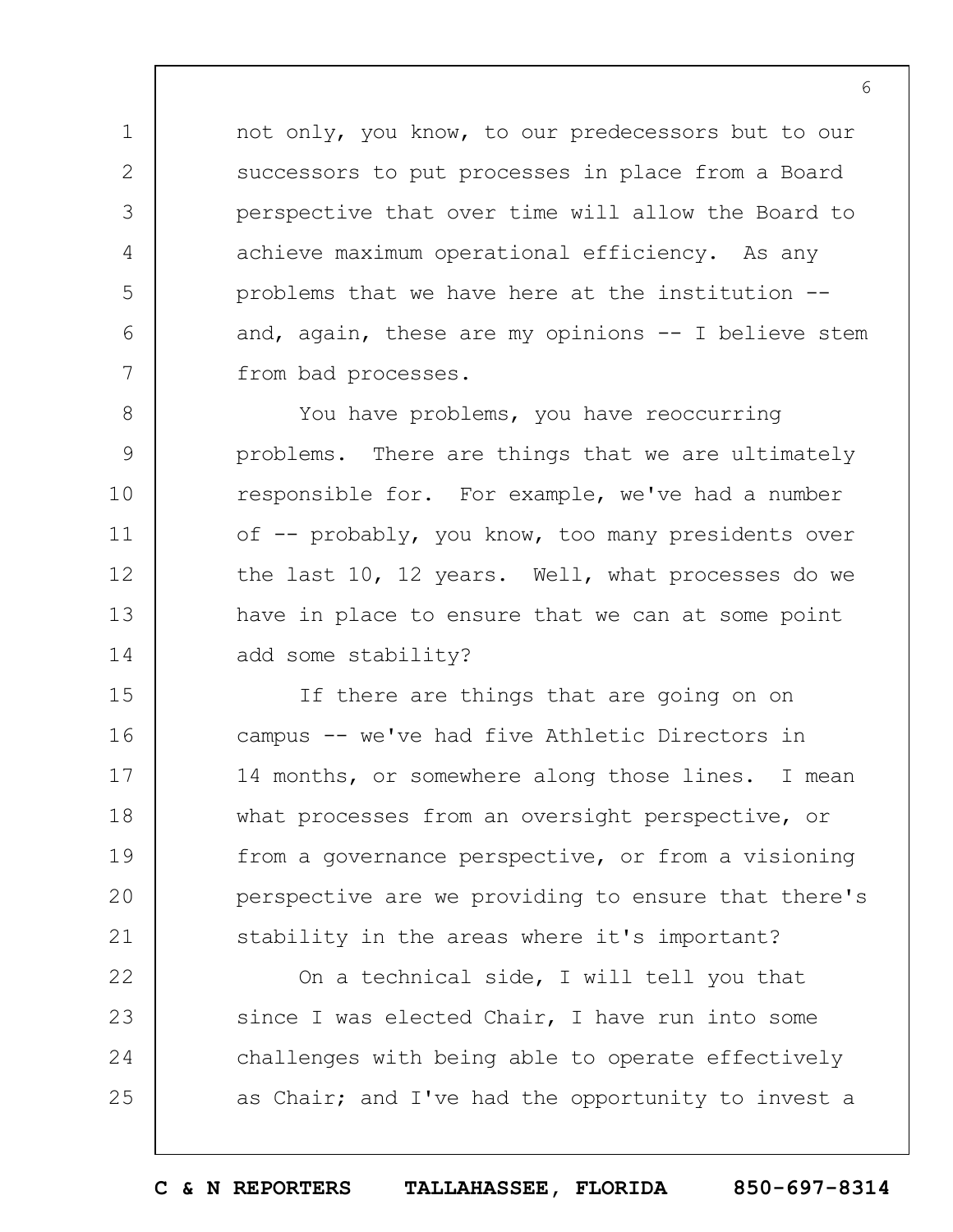good bit of time in comparing our operating procedures with those of other institutions in the State University System and then also with the Board of Governors.

1

2

3

4

5 6 7 8 9 10 11 12 13 14 15 One, and this doesn't necessarily -- and it wouldn't affect me, but I think over time this committee needs to look at our process of elections, when the election is held, the election being held going into the next school year versus a best practice of having it done in June versus having it done at the time of appointment in January; things like allowing the Chair the flexibility of the lang -- what's called the appointment of a successor. And I'll give you some specific examples.

16 17 18 19  $20$ But back to where we're headed, I'd ask each of you a question: On a scale of 1 to 100, 100 being where you believe FAMU should be, where we could be, where we should be, where you want FAMU to be, where do you rate FAMU?

21 22 23 24 25 I don't believe anyone puts it at a hundred right now. And so if it's below a hundred, then the question becomes, you know, how do we get to a hundred? What is the collective thought of the Board? One individual member may think it needs to

**C & N REPORTERS TALLAHASSEE, FLORIDA 850-697-8314**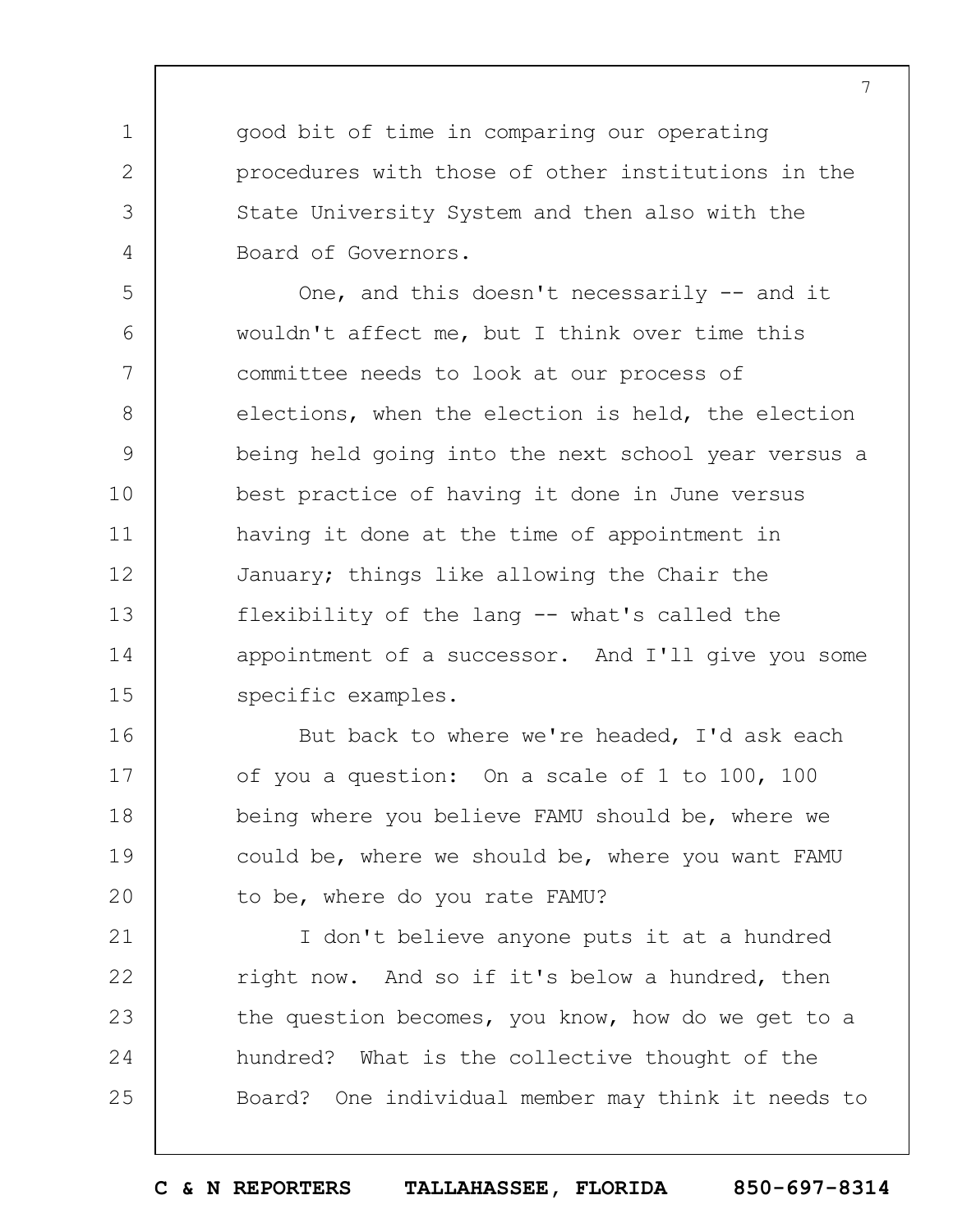be done that way, and another member may think it needs to be done another way.

1

2

3

4

5

6

7

8

9

10

But as a Board -- and we haven't done this since I've been here, and it's not necessarily criticism of how it's been conducted, but under my leadership, I believe we need to hold ourselves accountable in certain ways, one being setting Board priorities. We are responsible for evaluating the President, but we, in my four-year tenure, have never evaluated ourselves.

11 12 13 14 15 16 17 18 19  $20$ 21 It's nearly impossible to evaluate yourselves objectively if you didn't have any goals and objectives for the year. And so I'm going to ask and encourage all Board members, at least for the purposes -- with me being a member of this Committee, as the committee moves forward and meetings are convened by the Chair to come forward with your thoughts and ideas for where we are from a governing -- I mean we have a new member who is a chairman of a board. We'd like to hear, you know, that perspective.

22 23 24 25 We have a member who works with an NBA team. What do they do for best practices and efficiency? We have a student, super student for that matter, who is a member of the Board of Governors now. And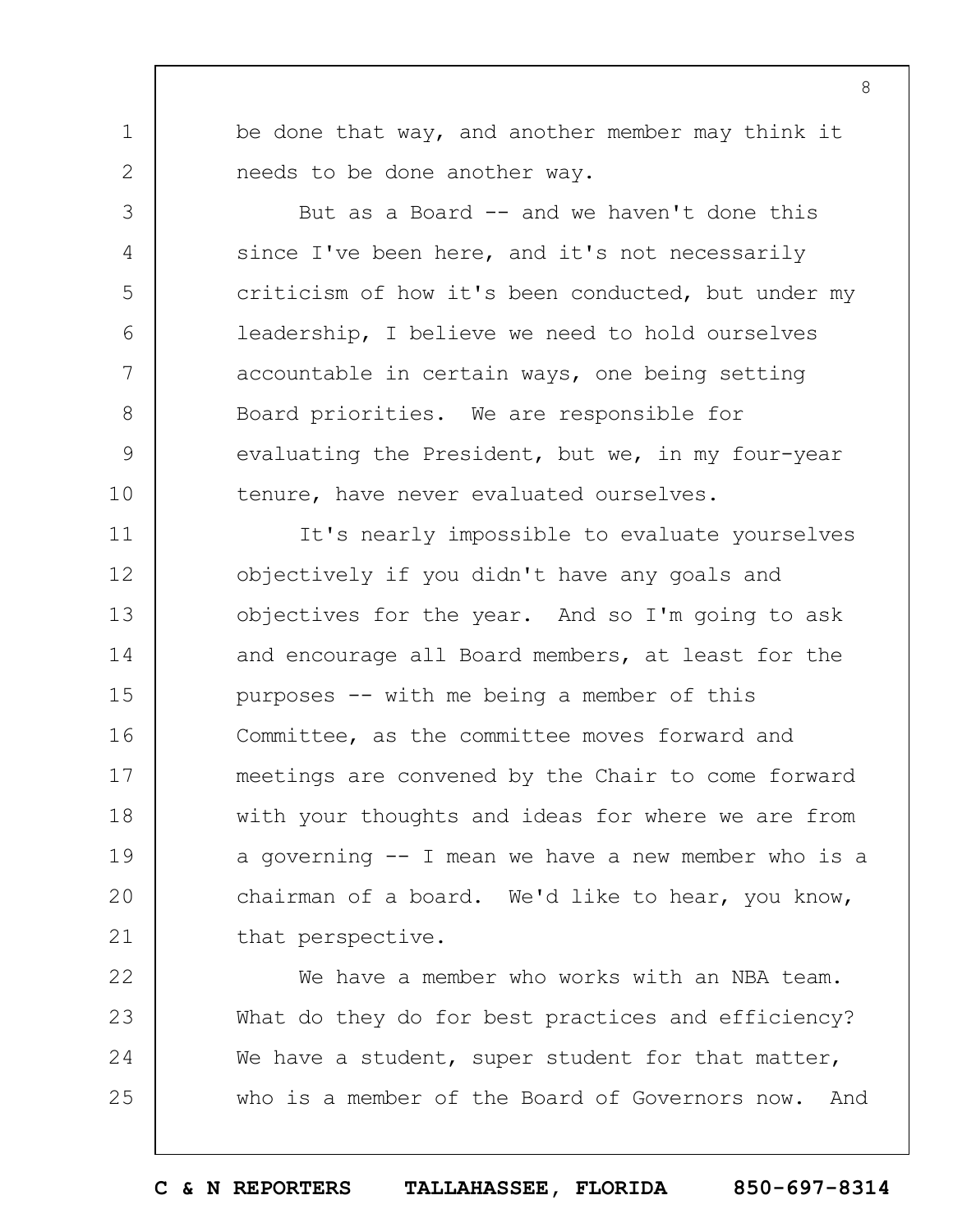so with her experiences, as we move forward, I mean it's just a different perspective from having a different level of exposure.

So I could go around the room, but I think you understand the point, and I'd encourage members of the Committee as we move forward to come forth -- Mr. Chairman, with your permission, to come forth with thoughts and ideas of where we should be from a governing perspective.

10 11 12 13 14 Now questions have been asked about why we have a Committee on Governance at the same time we have a Committee on Presidential Evaluation. And I'll explain it in my capacity as Chair, if you'll allow me, Mr. Chair.

15

1

2

3

4

5

6

7

8

9

TRUSTEE ALSTON: Sure.

16 17 18 19  $20$ 21 22 23 24 25 CHAIRMAN MONTGOMERY: My logic behind the two -- one is an evaluation committee. If you're not aware, and this all falls within the governance deal, I could have retained the right to simply, as Chair, evaluate the President on my own or to come up with my own process. I thought it fair and a flatter process to expand that to a larger number of individuals so that there will be other opinions involved, and that's what led to the formation of the Presidential Evaluation Committee.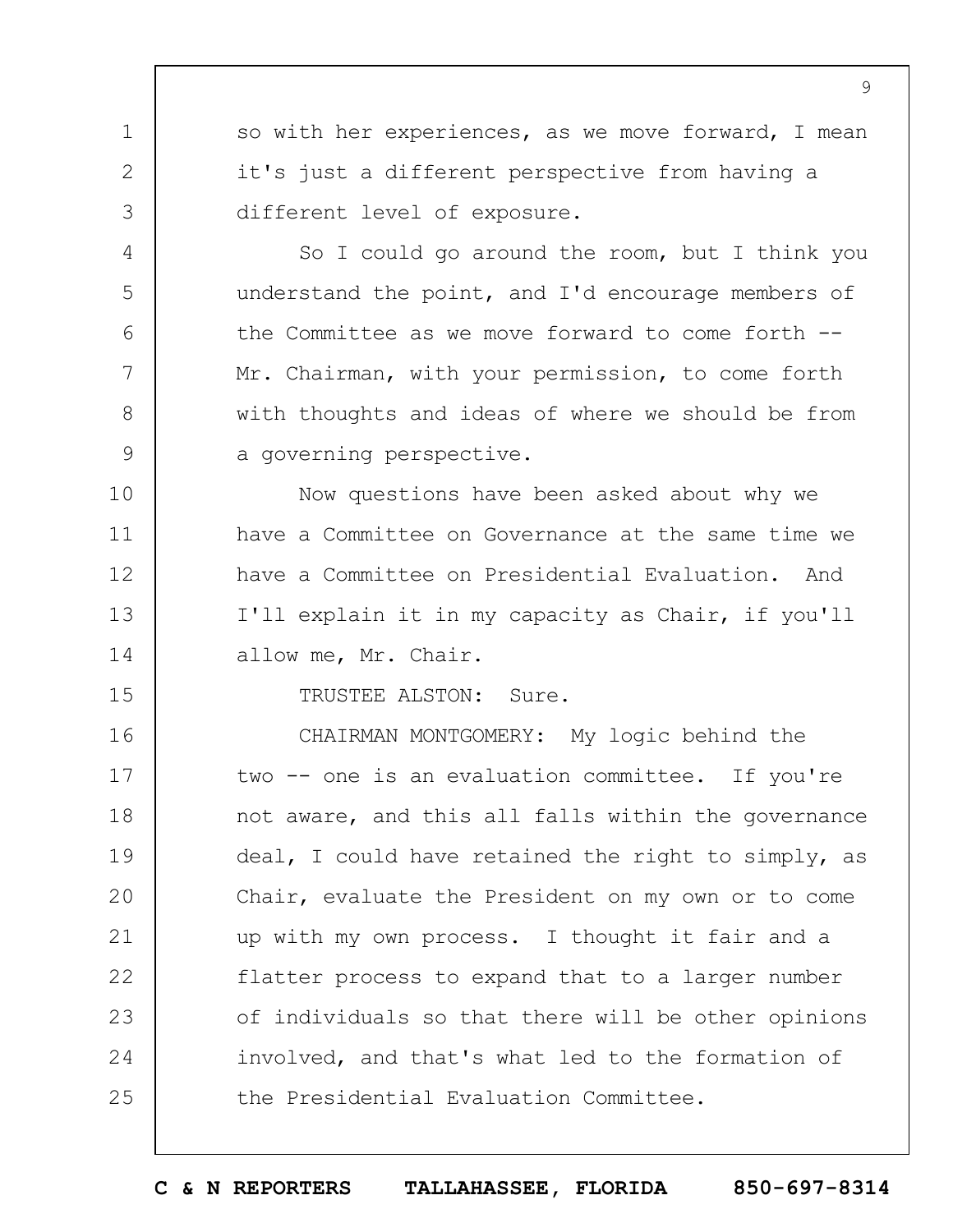The Evaluation Committee is charged with that, to evaluate. Doctor Mangum and I attended a leadership institute with the Association of Governing Boards in Washington, DC, last year for a couple of days; and I believe we were the only institution that didn't have a governance committee. And so we learn; we grow; we say, wow; and then you start to think about what a governance committee does.

1

2

3

4

5

6

7

8

9

10 11 12 13 14 15 16 It's not, you know, within my purview to dictate how we could potentially restructure -- I have some thoughts and ideas, but that's the reason I appointed every member of the Board to this Committee so that every Board member can have some input in terms of how we do things and how we shall move forward and how we should do it aggressively.

17 18 19  $20$ 21 22 23 24 25 But the difference between the two committees is one evaluates what has actually happened and maybe gives an opinion. A governance committee can actually take action. Before you,  $I$  -- I've had, and it's no secret, I've had a number of challenges with this current administration. In some cases there have been attempts to make it personal, but it's not personal. I love FAMU like you love FAMU. I love FAMU more than I would want to be a member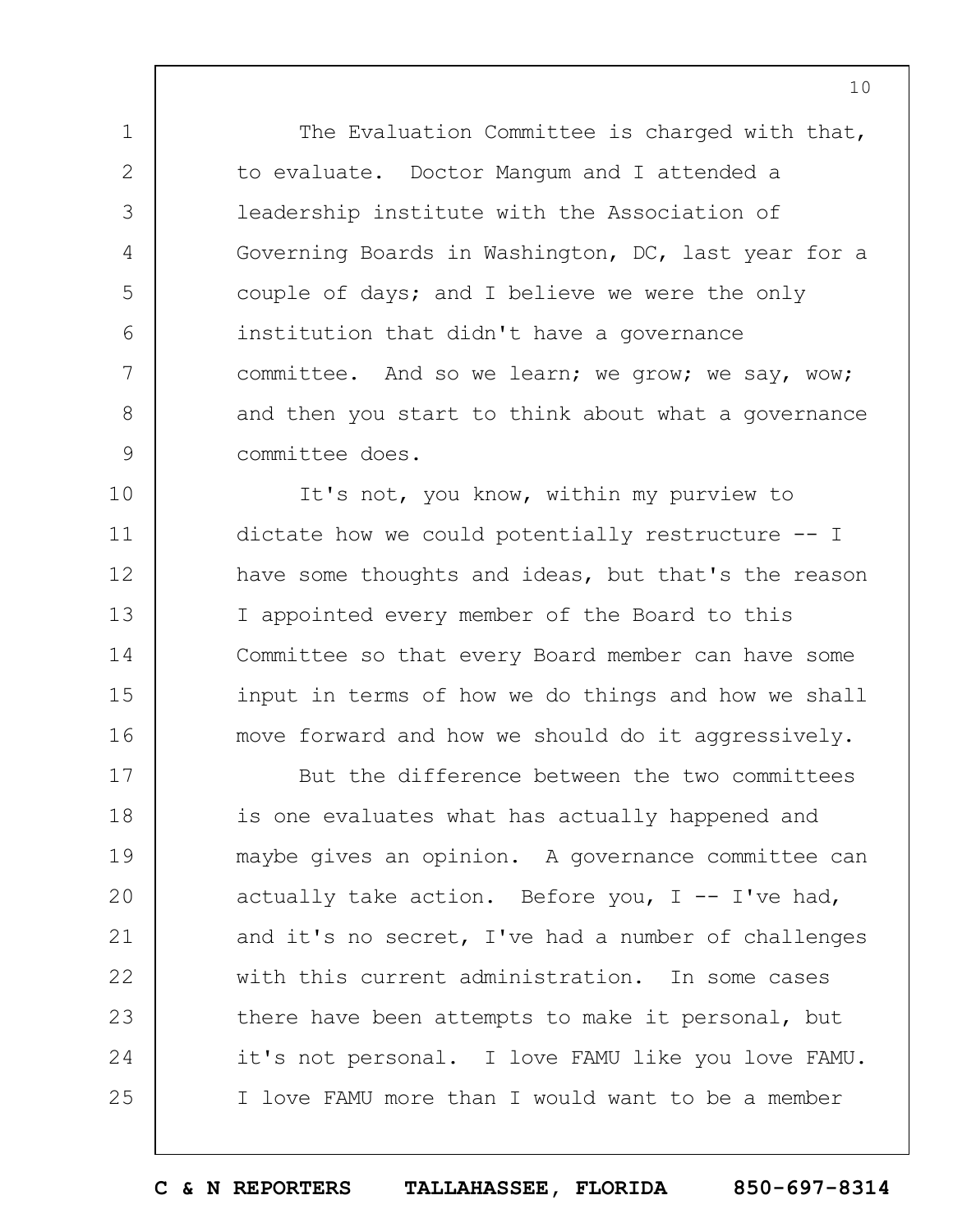of this body. And if I have to, I'll end up proving it to you.

1

2

3

4

5

6

7

8

9

10

11

12

But there are some things that have occurred that need to be dealt with. And during the evaluation period, if you fail to respond to bad behavior or behavior that's not exemplary of the one employee that we have, if we fail to respond, then it becomes implied, you know, consent or approval of that behavior. If it happens again, well, it wasn't addressed before. It wasn't identified as a behavior that needed to be corrected, so it's allowed to pass.

13 14 15 16 17 So I took the liberty of  $-$  and you have before you a document, I'm not sure if those who have joined us by phone have the information or if it's been -- has it been sent to the folks on the phone?

18 19  $20$ 21 22 23 24 25 ATTORNEY BARGE-MILES: It's on the web. CHAIRMAN MONTGOMERY: It's on the where? And so it is on the website. It's on the website, Attorney Barge-Miles? ATTORNEY BARGE-MILES: We'll get it up. CHAIRMAN MONTGOMERY: Okay. But I apologize for those who are on the phone, but we're working through making sure that you're able to see what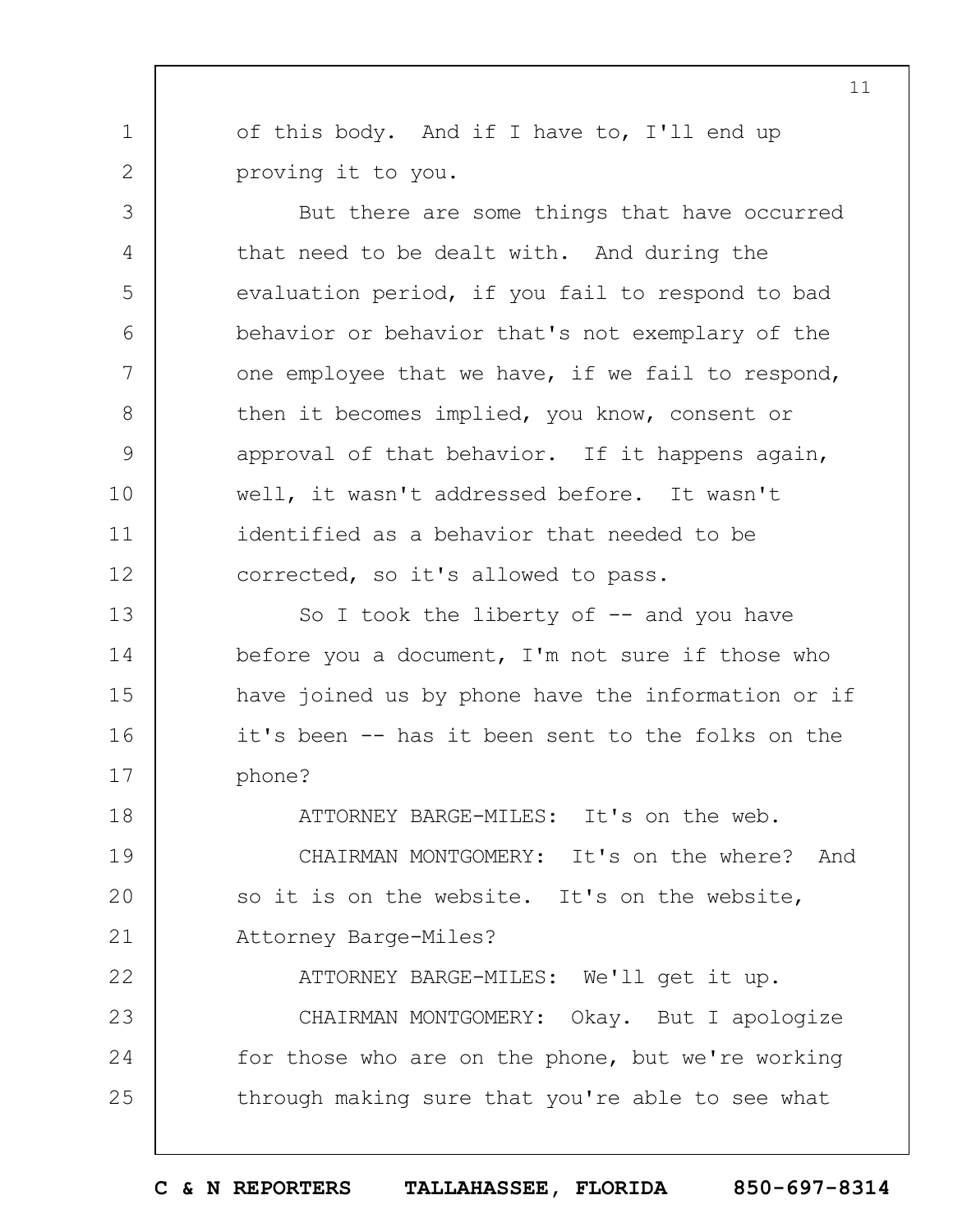we're able to see, but it's a simple document titled: Information submitted by Trustee Montgomery to FAMU BOT Special Committee on Governance.

1

2

3

4

5

6

7

8

If you'll walk through, I'll make this as briefly as possible; but I've just identified ten things that were challenges for me that fall within the realm of governance.

9 10 11 12 13 Should we move forward with the establishing a permanent governance committee? It's not something that's necessarily in the hands of the Chair, but it would be in the hands of the Committee. That flattens it out.

14 15 16 17 18 19  $20$ 21 22 23 24 25 And I'm saying this from the perspective of one who knows that my tenure on the Board will expire so that future Boards will have a process in place to engage in certain ways. Often in my four years on the Board, we've run into so many new things and unanswered questions. We can't answer everything, but to the extent that you can take a process or standard operating procedure, share it with someone who is new in the position so that they may have an understanding and not have a oneor two-year learning curve, that is best interest -- in my opinion, that is in the best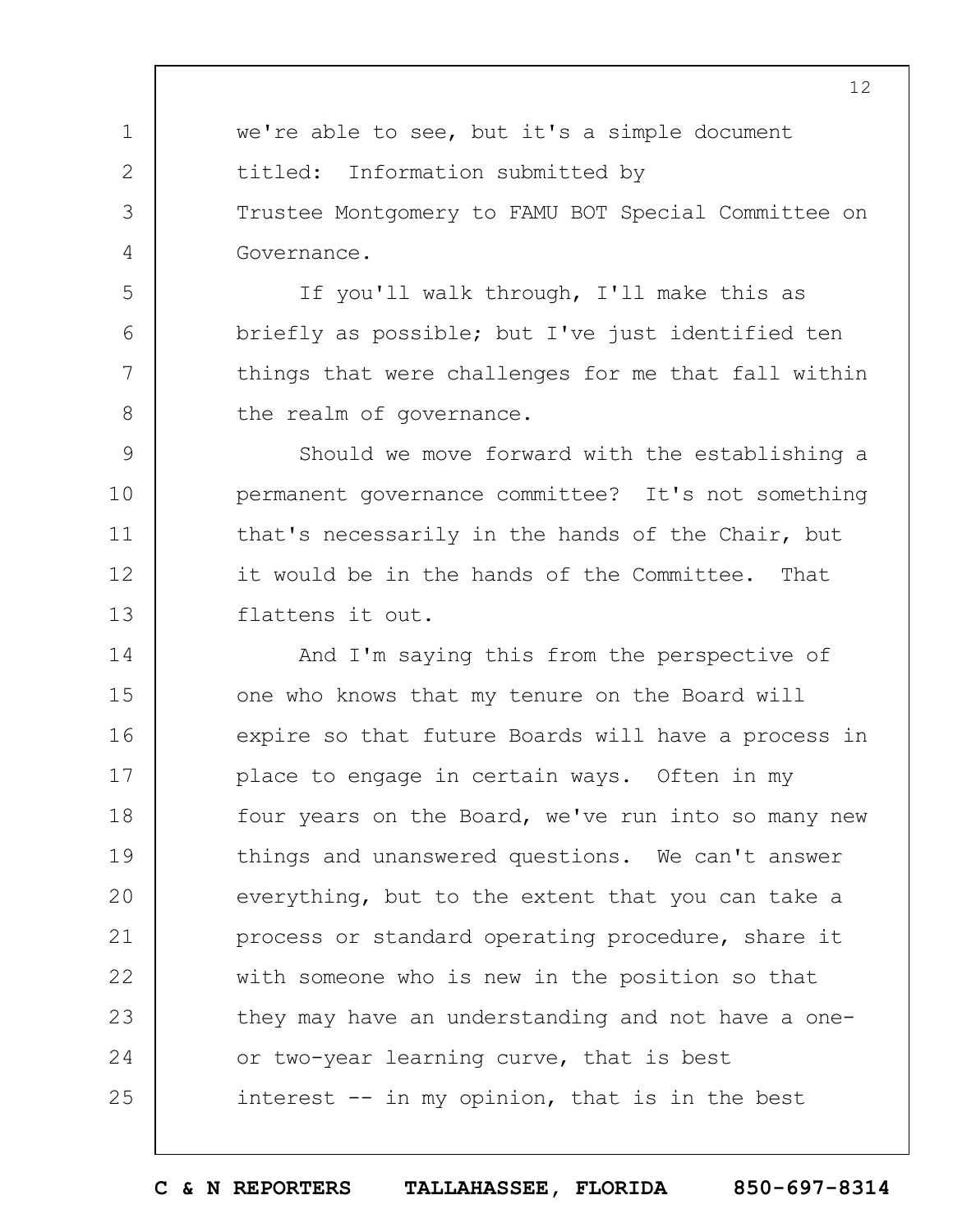interest of the institution.

1

2

3

4

5

6

7

8

9

25

But I'll run through these briefly if I may, Mr. Chair, I noted ten things. One was an issue that I called failure to adhere to protocol during Board meetings, and the Chief Executive -- if you'll flip through it and turn to Page 16, and I documented it so there is no question. It's not personal. This is -- these are facts. This actually happened.

10 11 12 13 14 15 16 17 18 Last year I started asking for transcripts of our meetings, not minutes, because I had a challenge with a previous administration that decided that they either lost information or they lost the CD or they didn't record the information in the way that I thought was actually reflective of the meeting. So this way future Boards and the current Board can look back and see what actually happened.

19  $20$ 21 22 23 24 So there's a transcript from this meeting, and if you skip to Page 16, you'll see I was duly recognized by the Chairman of the Board to present the budget, and I was interrupted by the Chief Executive who was not a member of the Board and had no standing to interrupt me.

So interrupted on Page 16, and you can comb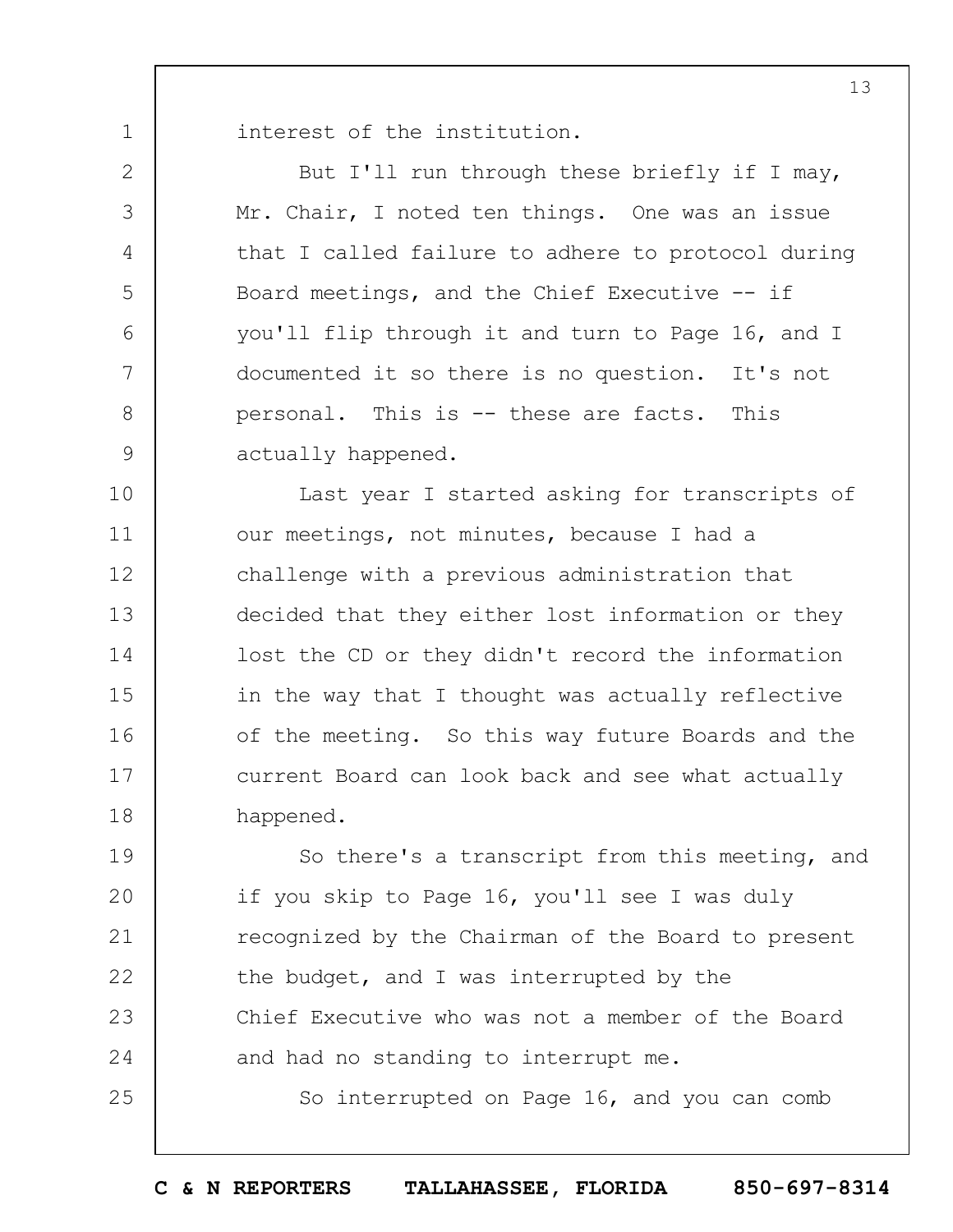through this stuff later. It's on the web, you can look at it.

1

2

3

4

5

6

7

21

If you skip over to Page 20, I was interrupted again by the President. And if you  $-$  one more time. I was interrupted two more times, and then as a matter of fact, the President even interrupted the Chair.

8 9 10 11 12 13 14 15 Now this behavior is unacceptable for a Chief Executive Officer of a university in dealing with their Board, but it was never addressed by the Board. So if we allow it to stand, are we implying that this is acceptable behavior, or is this something that at a minimum should come up during the evaluation phase? Well, our evaluation phase is evolving and growing.

16 17 18 19  $20$ I think there's only one, and I may be wrong on this. Help me out Attorney McKnight -- or Attorney Barge-Miles, I think the University of North Florida is the only one that has a set process for evaluation.

ATTORNEY BARGE-MILES: They do.

22 23 24 25 CHAIRMAN MONTGOMERY: So maybe we evolve to having a set process, maybe we do it at the discretion of the Chair; but over time I think it's best to -- it's in fairness to the President and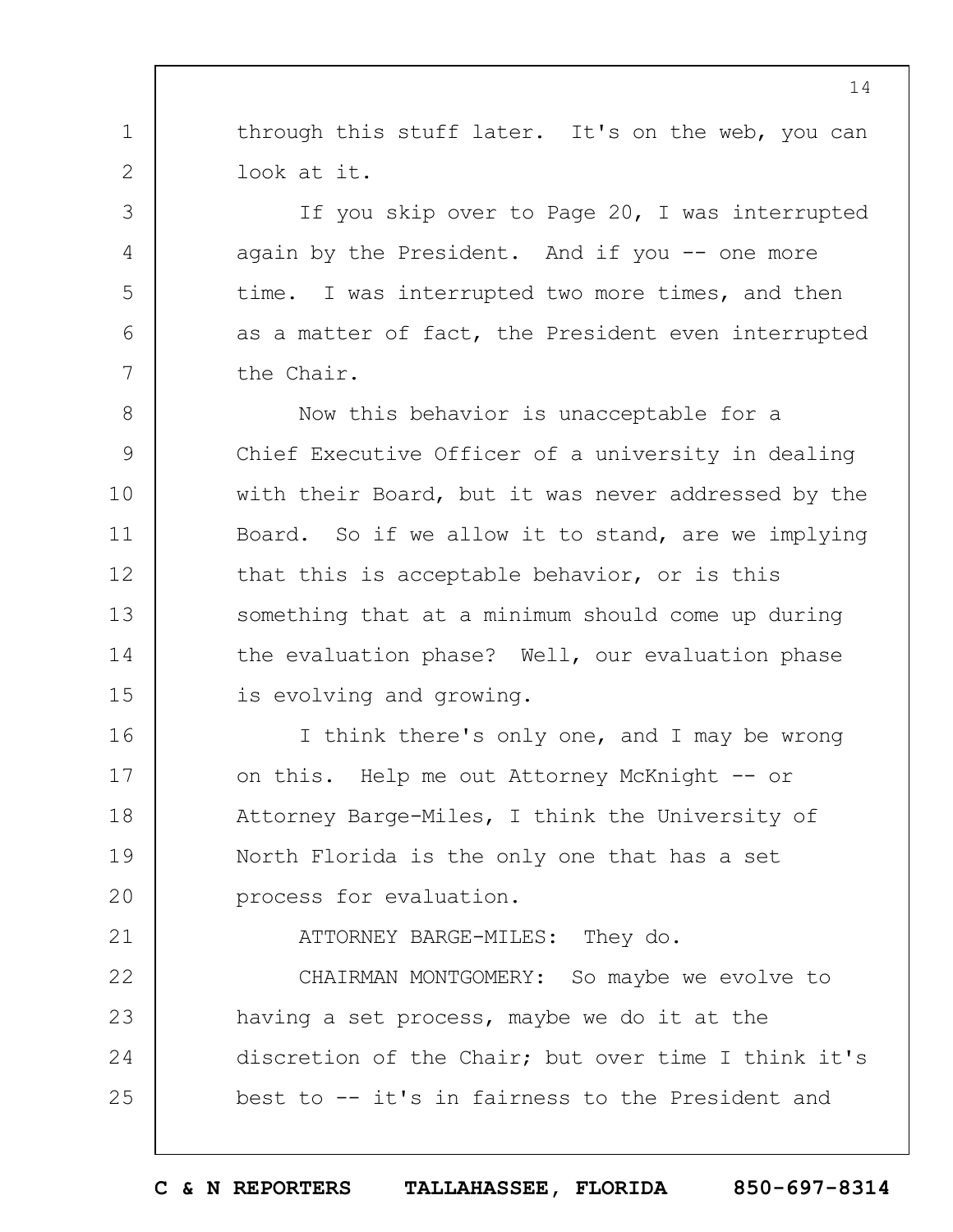then also in fairness to us as a Board that we have some sort of process that becomes a consistent one. I applaud Trustee Moore for taking on the responsibility of something new and having to figure it out as you go, but that's not her fault, it's just something that we -- in the years that the Board has existed, a policy has never borne itself out of what has been in place.

1

2

3

4

5

6

7

8

9 10 11 12 13 14 15 16 17 18 19  $20$ So, again, I call your attention to that for a reason. If you jump to the second item, this is an August 23rd Tallahassee Democrat article written by Wanda Blackburn titled: New FAMU President Elmira Mangum Ready to Start the School Year. Well, in this article, there were negative public comments about prominent FAMU stakeholders. And if you continue flipping through the article, you will see that it's a very positive article for Doctor Mangum, but it reflects negatively on a member of the Board; and that member of the Board happened to be me.

21 22 23 24 25 If you think the collective thought is what's good for FAMU is good for FAMU, and what's bad for FAMU is bad for FAMU, very slanted article, some contradictions in what was said publicly by our Chief Executive. On one hand she says: I haven't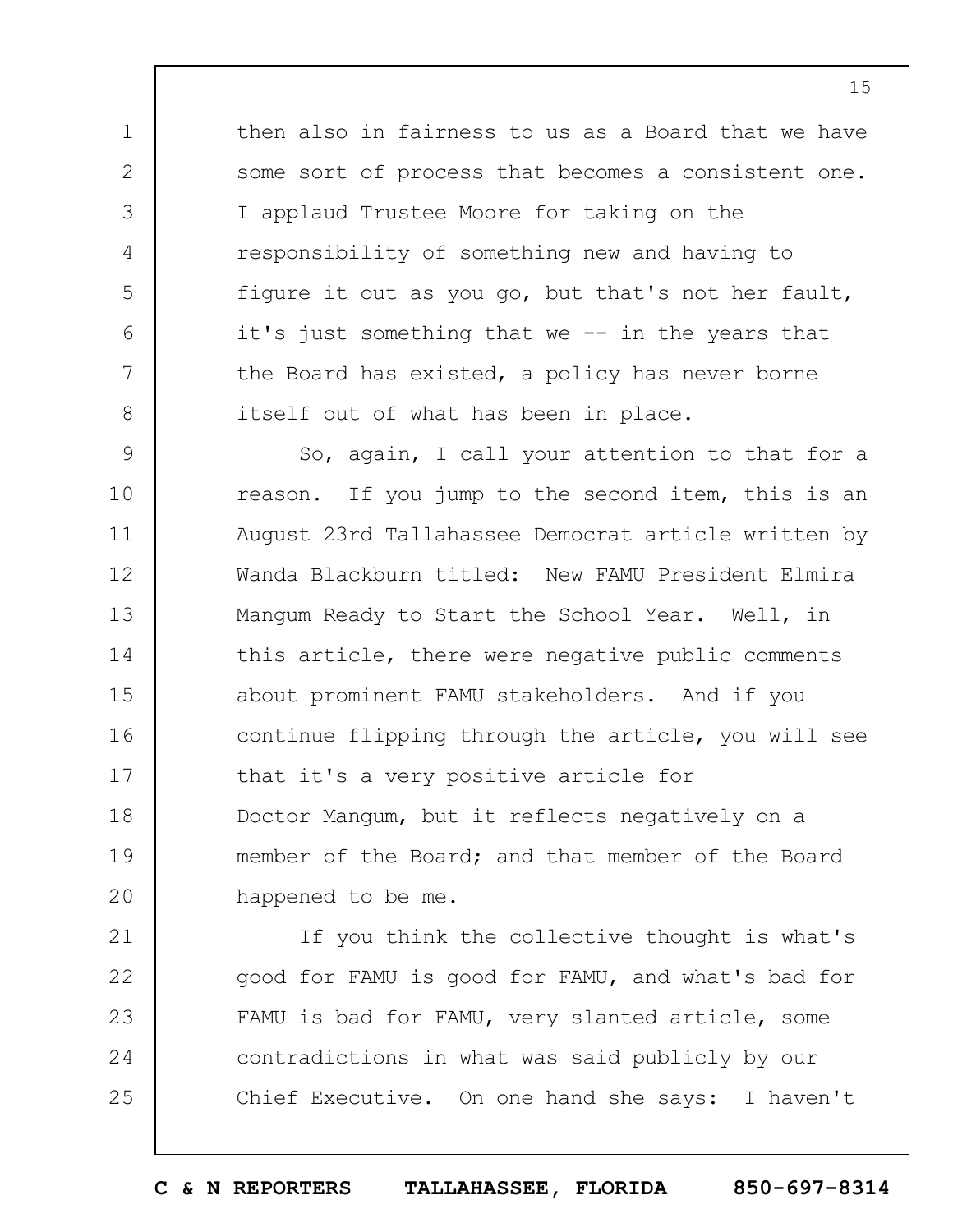brought in anybody close to me for my leadership team. And then she says, wait a minute, I was a graduate student with this guy 40 years ago, and I've worked with his wife closely on the Board of Trustees at Cornell, so it just -- it doesn't reflect well publicly.

1

2

3

4

5

6

7

8

9

10

11

But I call your attention to Page 5. Page  $5$  -- and, again, this article makes several -and it's  $-$  I'm going to explain in a minute why I'm citing the local paper, because of the impact that it has on us.

12 13 14 15 16 17 But Doctor Mangum said she felt bullied during the call. Well, I just showed you during the call that she interrupted me three times and interrupted the Chairman. My response was: Maybe we need to silence her microphone. It's right there in the minutes.

18 19  $20$ 21 22 So when I said maybe we need to silence her microphone, that wasn't an attempt to bully her; that was an attempt to enforce protocol. But her public response to the newspaper was that she felt bullied.

23 24 25 That was an irresponsible comment in my opinion by the President of the institution. Then she  $-$  I mean and this wasn't an accident  $-$  then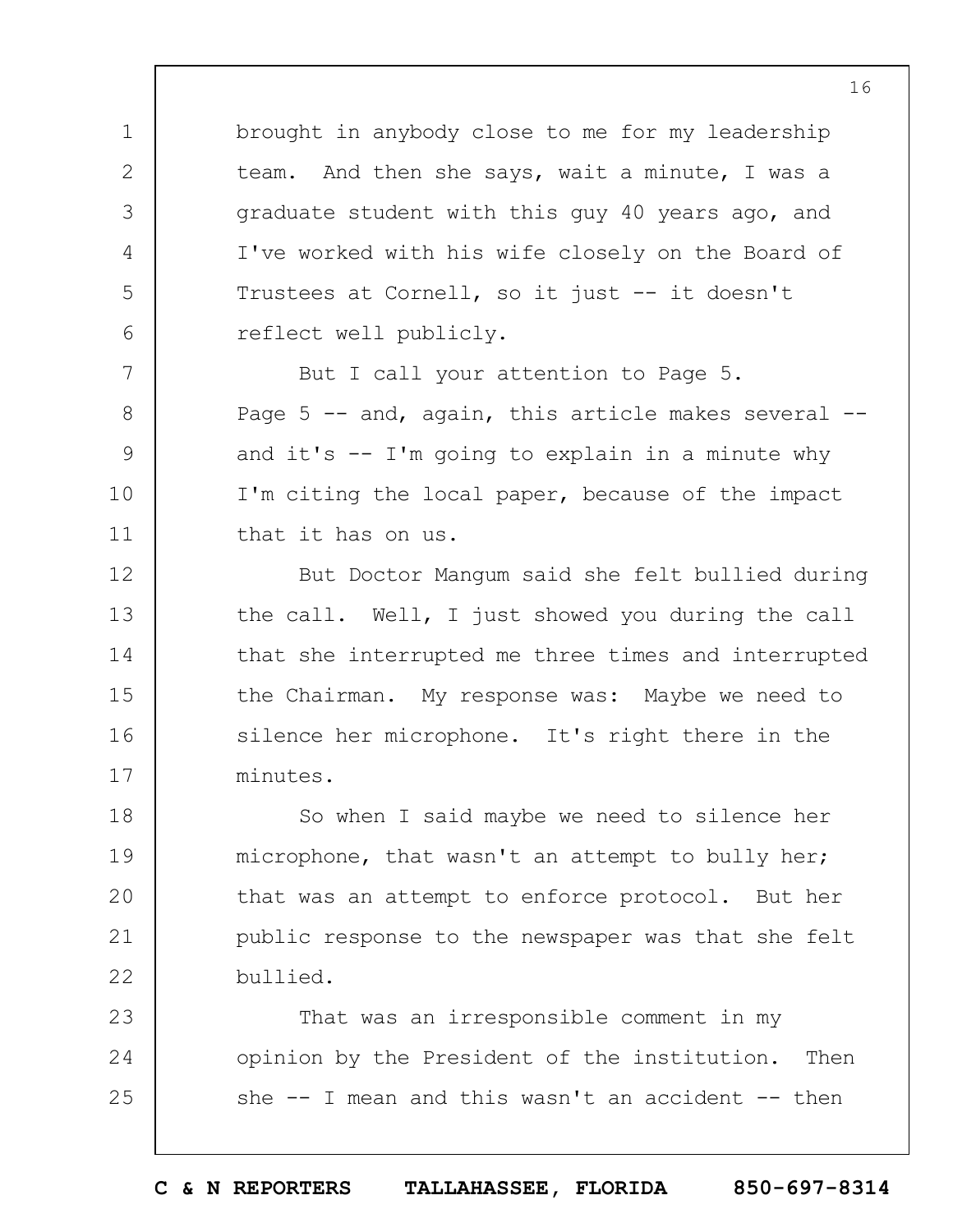she says you have exceptions who define themselves by being exceptions. Was that also referred to a member of the Board?

1

2

3

4

5

6

7

8

9

10

11

12

Then she  $-$  I mean wait a minute now, no President in the system when asked a comment about the Governor, the people who control and who influence your fate as an institution, when asked a question about the Governor, if she had something that could have been perceived negative, at a minimum, she should have just refrained from saying anything. But her comments were: What does that say about the people who appointed him?

13 14 15 16 17 18 19  $20$ 21 These are all things that -- this is laid out here before you. I wasn't contacted or consulted on the article. You may ask: Why is this important? Why are you citing this article? A guy writes an article that's obviously not favorable to FAMU but favorable to Doctor Mangum and then she hires him -- or excuse me, somehow he ends up working at the University a couple of weeks later or a couple of months later.

22 23 24 25 I asked yesterday for a copy of his contract. Somehow that has not been -- or for some reason that has not been provided, so I don't perceive that to be very responsive. I asked for two

17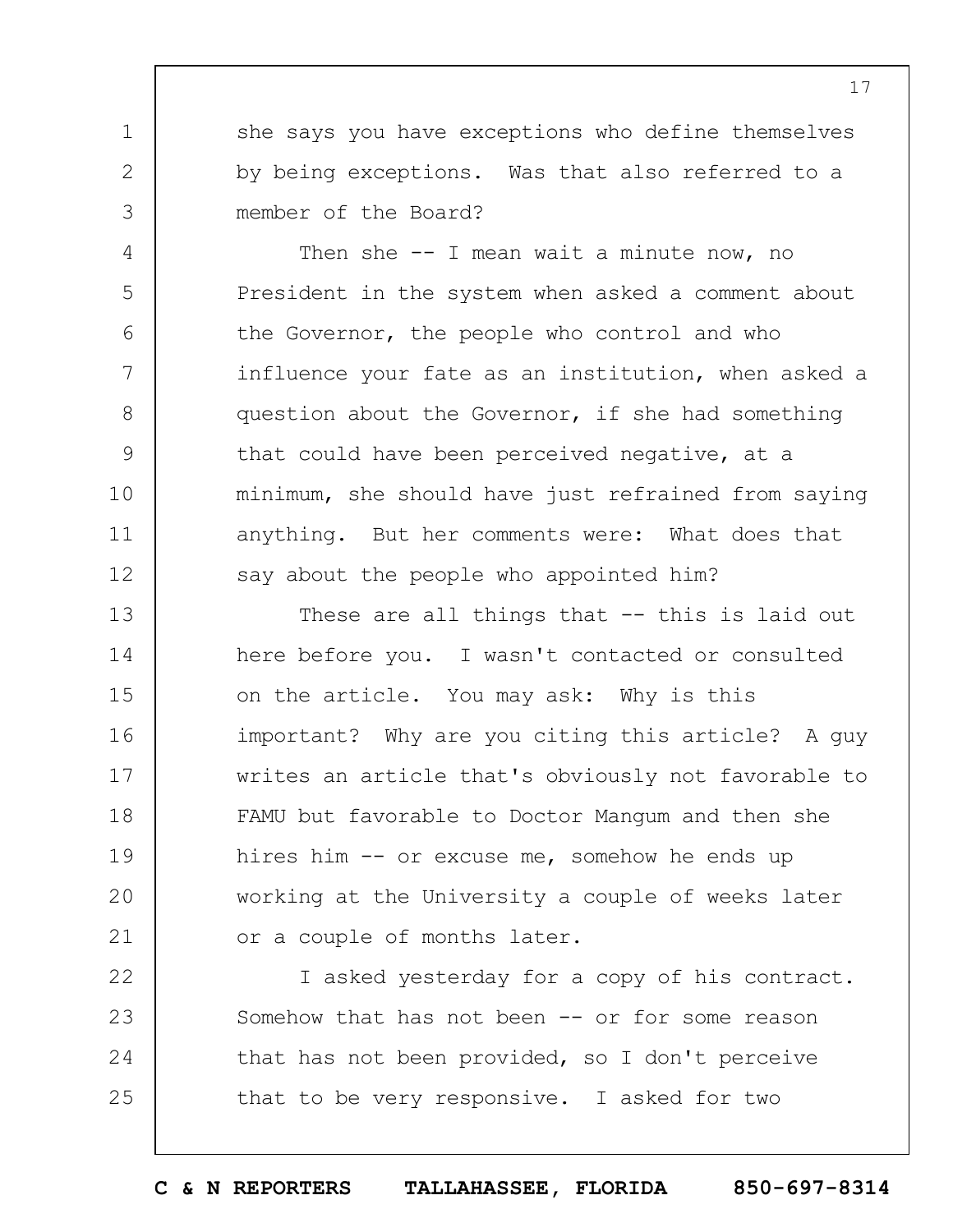contracts yesterday: One for Doctor John Michael Lee. We got that back in a timely fashion.

1

2

3

4

5

6

7

8

25

I asked for one for Doug Blackburn, I have not received that. If he's not an employee of the institution or has been, I would stand corrected; but I have made that request and it has not been responded to by the administration.

9 10 11 12 13 14 The third article is dated August 25th. If you keep flipping, it's the next article, and it says -- oh, well, before I jump there, if you'll go back to Page 6 of the previous article, it says that the CEO of the Chamber talks frequently with Doctor Mangum and her Chief of Staff.

15 16 17 18 19  $20$ 21 22 23 24 I've been here for almost three and a half hours today and Doctor Mangum hasn't spoken to me. And that may sound petty, but I'm the Chairman of the Board. The President hasn't talked to the Chairman of the Board. Yesterday, the day before, I spent an entire -- the day before a Board meeting, no call from the Chairman -- no call from the President. I spent seven hours on campus yesterday. No contact with the President of the institution.

How many members of the Board got a call

**C & N REPORTERS TALLAHASSEE, FLORIDA 850-697-8314**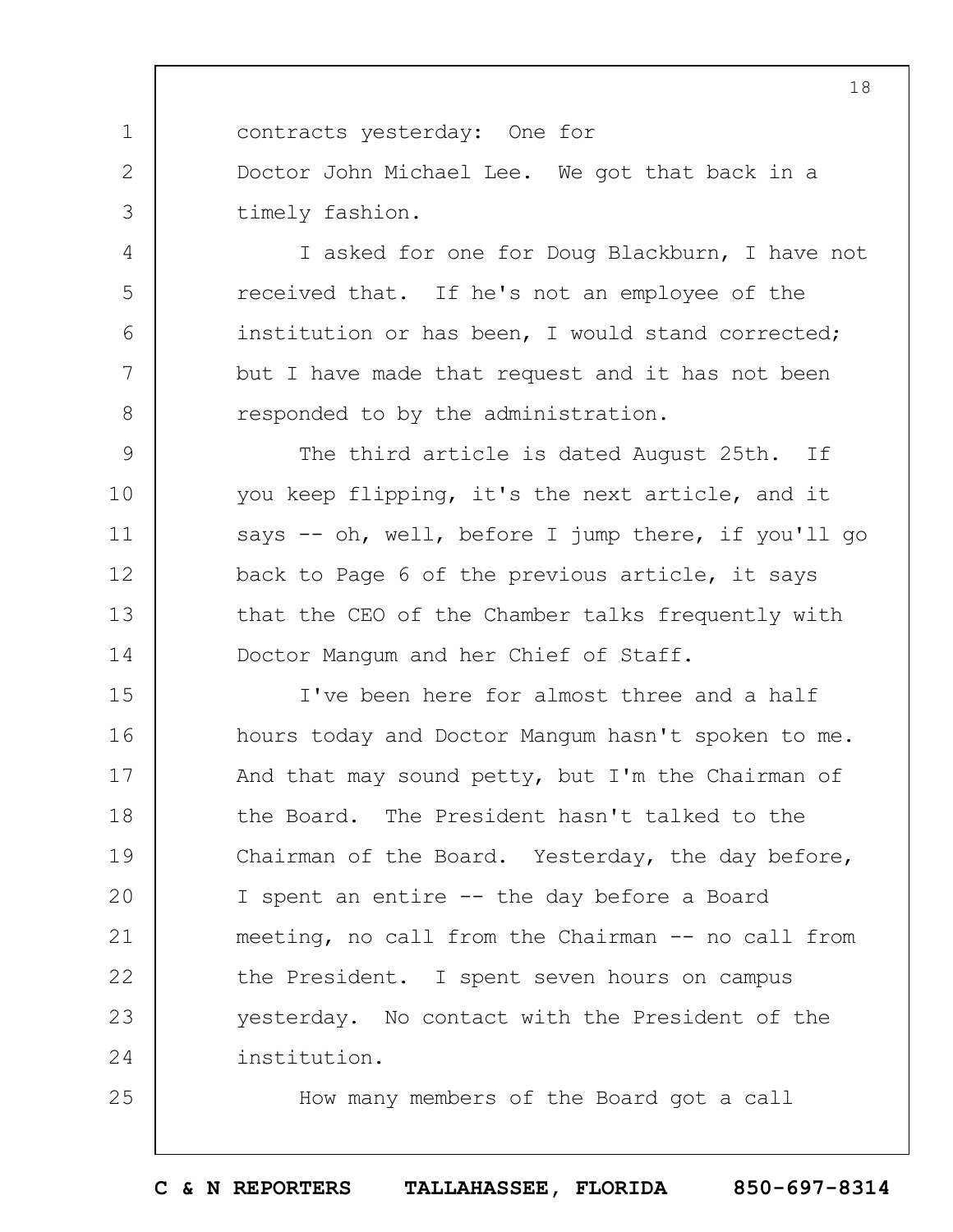yesterday saying, hey, we have a Board meeting, here are the things that are coming; here's what's important to you. Let me talk to you, at least let me walk you through it. I don't believe many folks, if any, got that call. And that led to having a two-hour budget meeting. But, again, that's just my opinion.

1

2

3

4

5

6

7

8 9 10 11 12 13 14 15 16 17 18 If you flip to the next article, August 25th: Band, football topics at Quarterback Club's Lunch with Mangum. If you flip to the third page, it says: On an academics-related matter, Mangum was asked to consider Former President Frederick Humphries' willingness to help with recruiting at FAMU. She said she gave it some thought but had some reservations. About Doctor Humphries? I'd arguably say he's easily the most successful recruiter we've had in the history of the school. But she has reservations?

19  $20$ 21 22 23 24 25 Is it personal, or are we dealing with the facts here? Because if you start from the perspective -- or the position that anyone coming to this institution needs to have a demonstrated track record of success, who would have had a better track record of success with recruiting than Doctor Humphries.

**C & N REPORTERS TALLAHASSEE, FLORIDA 850-697-8314**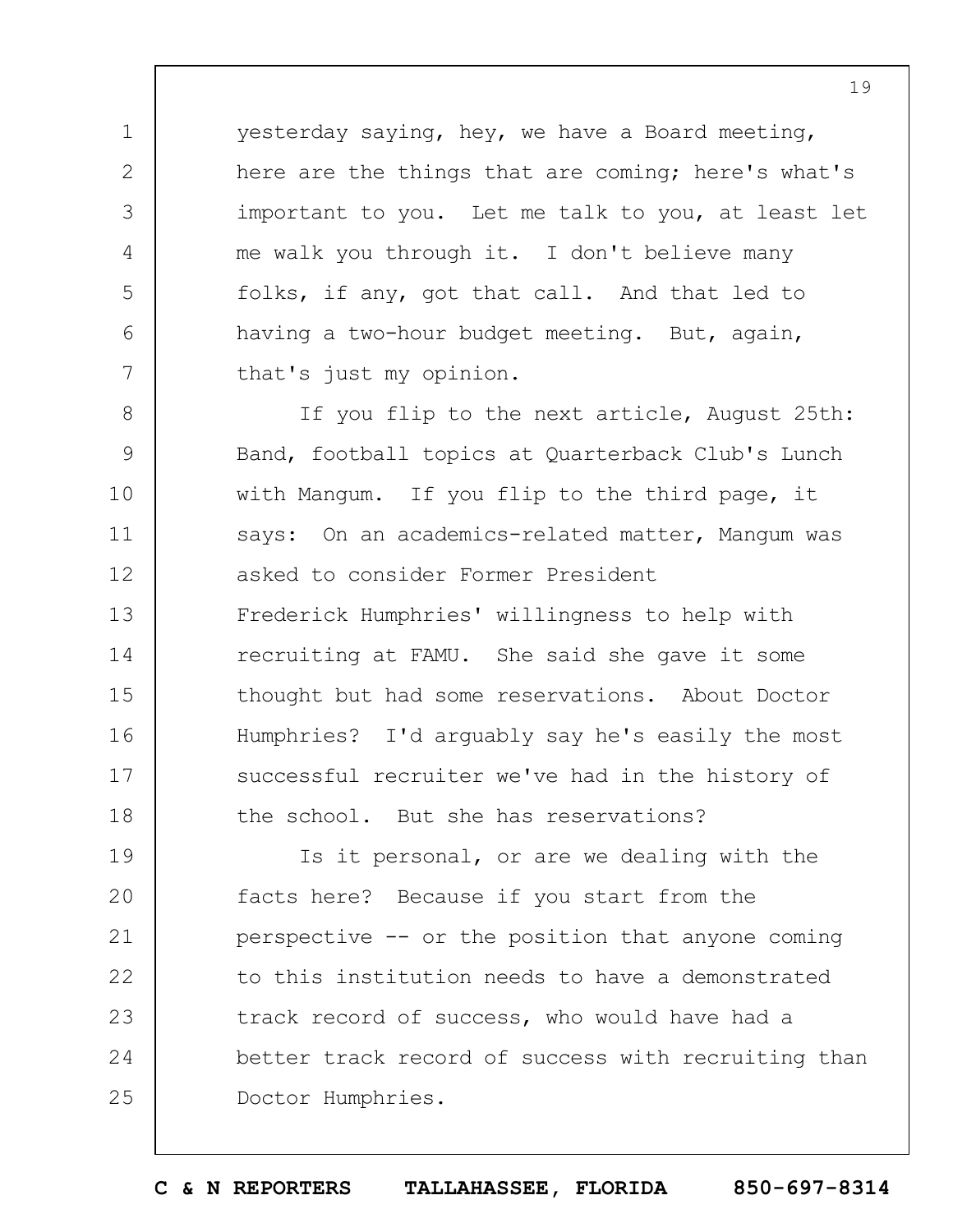So to make these comments  $-$  I mean you may be thinking them, but you don't  $-$  you wouldn't say them publicly; it's irresponsible. She says, I thought about it, went back to my same answer: These are my new students. This is their type of world. We need high-impact recruiting. I'm not sure Doctor Humphries is able to do that kind of high-impact recruiting that you do when you're talking to students who get their information off Twitter, YouTube, and the Internet.

1

2

3

4

5

6

7

8

9

10

11 12 13 14 15 16 17 18 19 Doctor Humphries can pick up the phone and call parents of these students and get them to come that way, which is a lot more influential sometimes than talking to the actual students. But if you're thinking this, fine, but it's irresponsible to go into the public domain to make comments that could be perceived negatively about -- particularly about living legends and folks with -- stakeholders along the stature of someone like a Doctor Humphries.

 $20$ 21 22 23 24 25 The next one I draw your attention to is August 28, again, in the newspaper, there's a public spat between the President of Florida A & M and the President of Tennessee State University, two female presidents doing their jobs, doing what they need to do. According to the article, your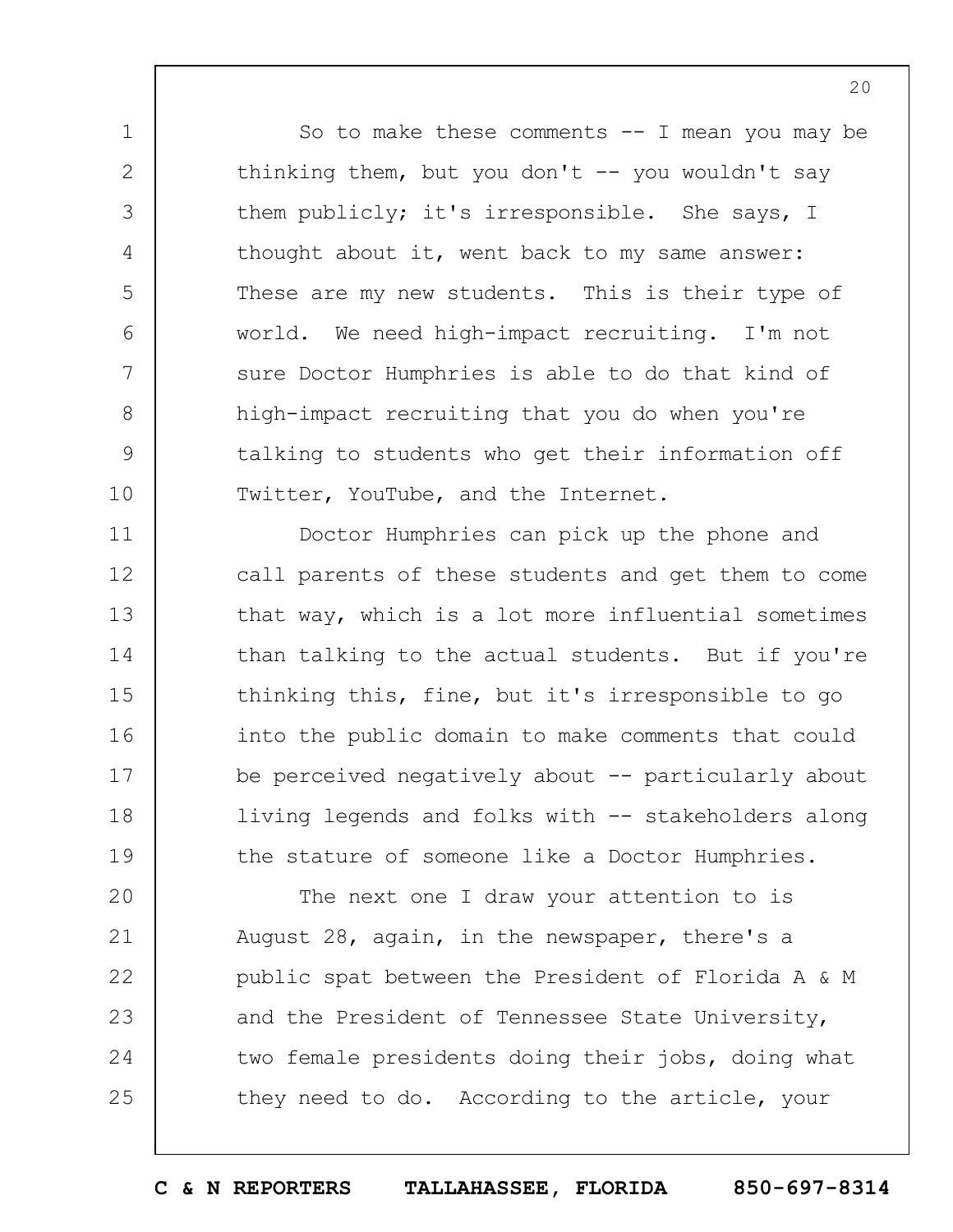interpretation, you can look at it, read it, and figure out what happened, but this type of back and forth does not reflect well upon us. I received a number of calls, complaints, concerns about how we're being portrayed in the media.

1

2

3

4

5

6

7

8

9

10

11

This rises to a Board level because it's our image; it's a reflection of who we are. And it makes it appear as if we can't afford to pay the bills, at least in my opinion, but I'd ask you to review it. But it seemed to be a bit personal in the spat.

12 13 14 15 16 17 18 19  $20$ 21 22 23 If you flip to Page 3, you'll see a recurring thing, at least amongst my ten issues, that I don't believe that Doctor Mangum prioritizes her schedule to the extent that what's in the -- in some cases, what's in the best interest of the institution doesn't necessarily trump what she has planned or what she's doing. I can cite occasion after occasion where there was something that needed to be responsive to the Board but Doctor Mangum decides very frequently that her schedule and what she has planned is more important than what's going on with the Board.

24 25 The best example I can share with you, and I did my best as the new Chair of the Board to comply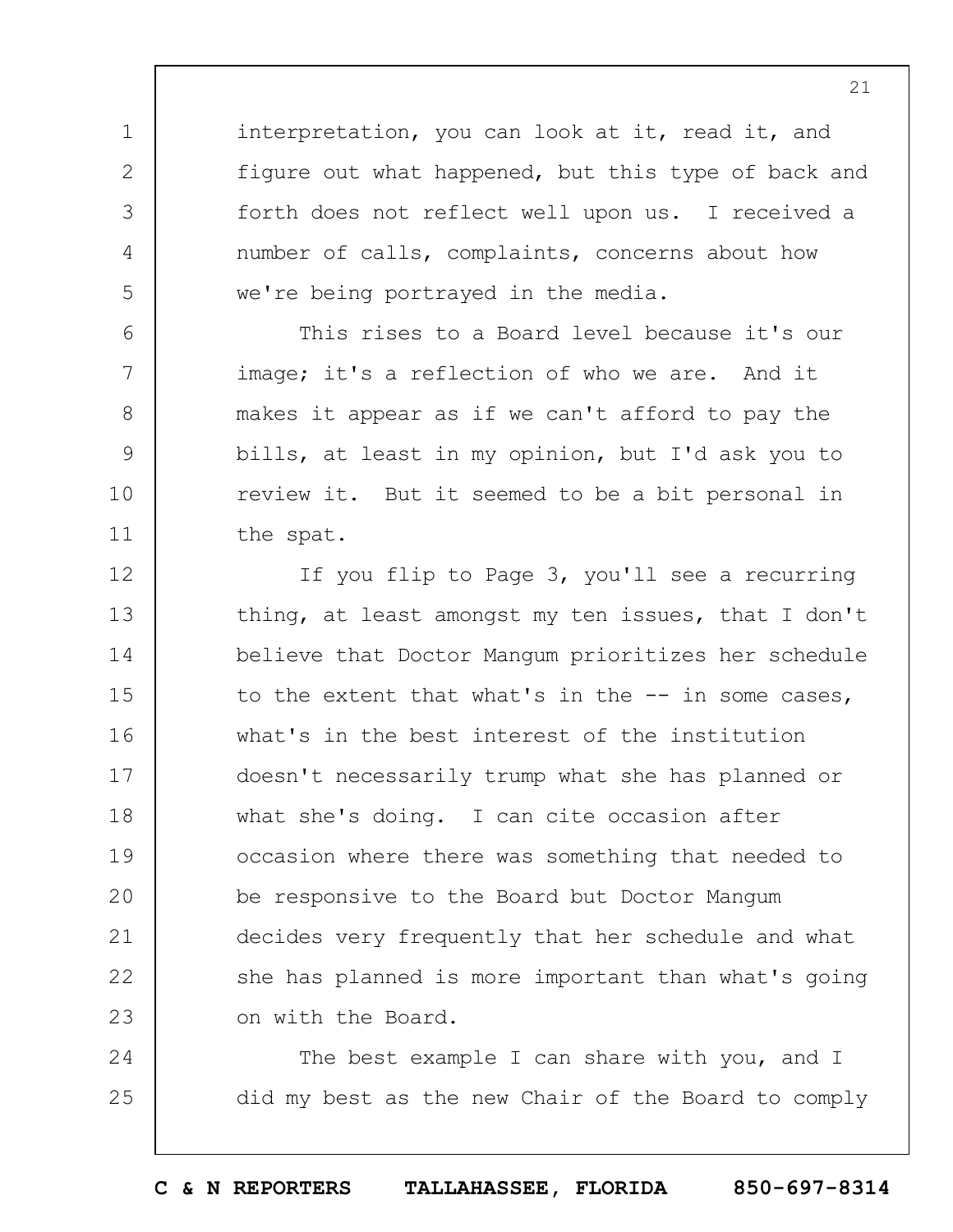1 2 3 4 5 6 7 8 9 10 11 12 13 14 15 16 17 and to work with her but she had -- she was offered a trip to China. I'm thinking they're paying for you to come, it's going to be something big. Well, we ended up having to pay for her to go on a trip to China. She asked me to move the Board meeting or to send the Provost. I didn't think it would be appropriate to have the Provost to come present. I don't know of any President that had missed meetings before, but I accommodated the request; but we won't be doing that any more as long as I'm Chair. We're going to have -- when we have a Board meeting and you get a  $--$  when we have a Board meeting and you get a request to do something during your Board meeting, you tell the person you can't make it, you have a Board meeting. That's my opinion. If somebody differs, this is the time to speak up.

18 19  $20$ 21 22 23 24 But this all falls within the realm of governance. If you notice in the public response, the public response was she hadn't had a chance to read the letter. And if you take time to read these things, you'll see often that the theme is she hadn't had time or she's busy or she hadn't gotten to it yet.

25

If you go back to the transcript, which is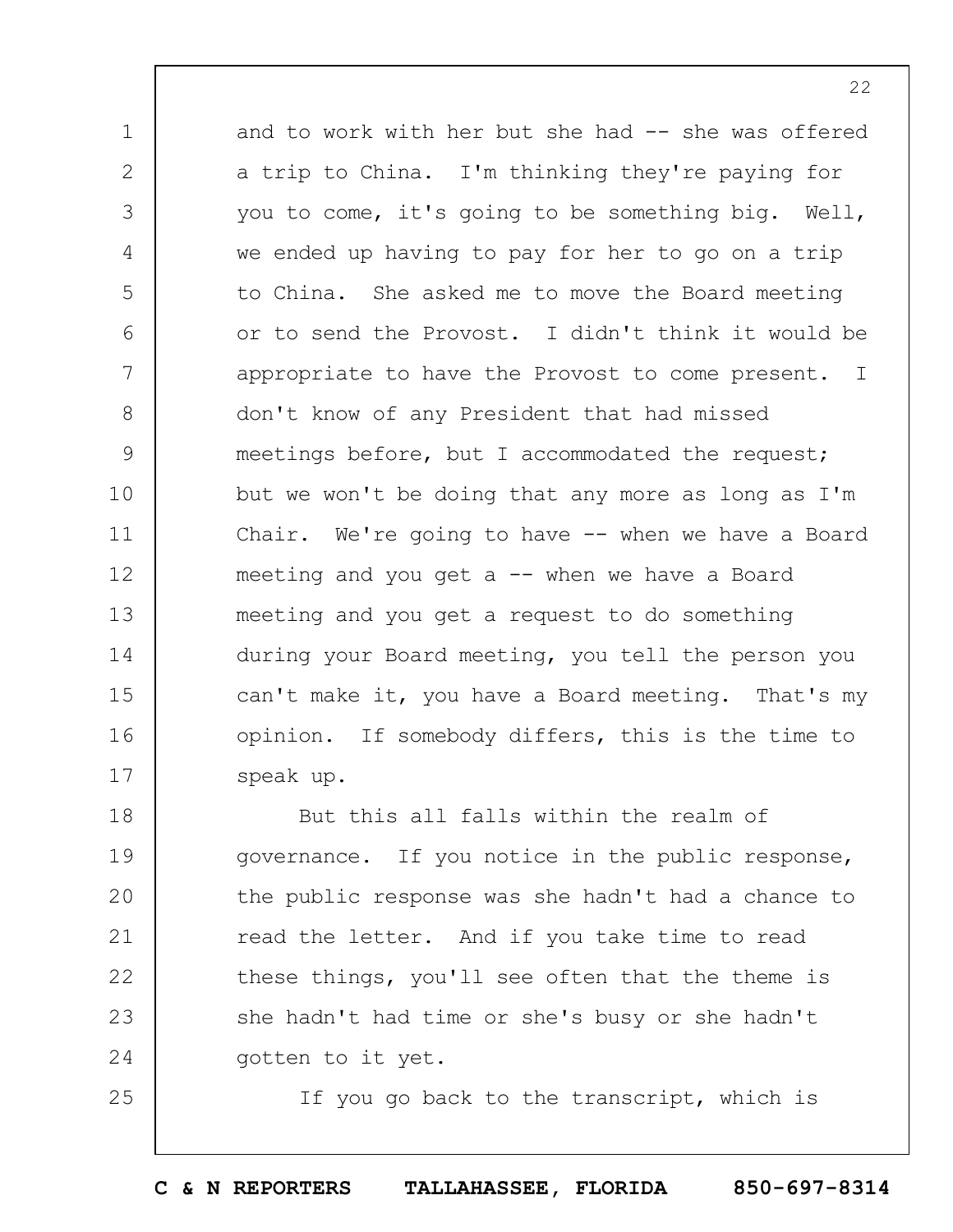about 60 some odd pages, her excuse then was, well, I was out of town for a couple of days. But her contract, we spent 30 minutes arguing about whether or not she was going to have a PDA and whether she had to answer it or not.

1

2

3

4

5

23

24

25

6 7 8 9 10 11 12 13 14 15 I've called Doctor Mangum and didn't get a response for 28 hours; I've called Doctor Mangum and didn't get a response for 16 hours, 10 hours, multiple times. But it doesn't make sense to me and I think it's a lack of  $-$  not only a lack of protocol, but she calls it in the newspaper, she says a lack of respect for the President. I think there's a lack of respect for the Board that's pervasive, and it needs to be dealt with effectively.

16 17 18 19  $20$ 21 22 When I granted the -- to the inconvenience potentially of 13 members, granted her the ability to go to China because she said it would be a good idea for FAMU, what she didn't tell me was at the -- I said, well, who is going to be in charge of the University in your absence? She said, the Provost.

I said, okay, please provide us the Provost's phone number and just to make sure that we're in touch, maybe a courtesy call from the Provost to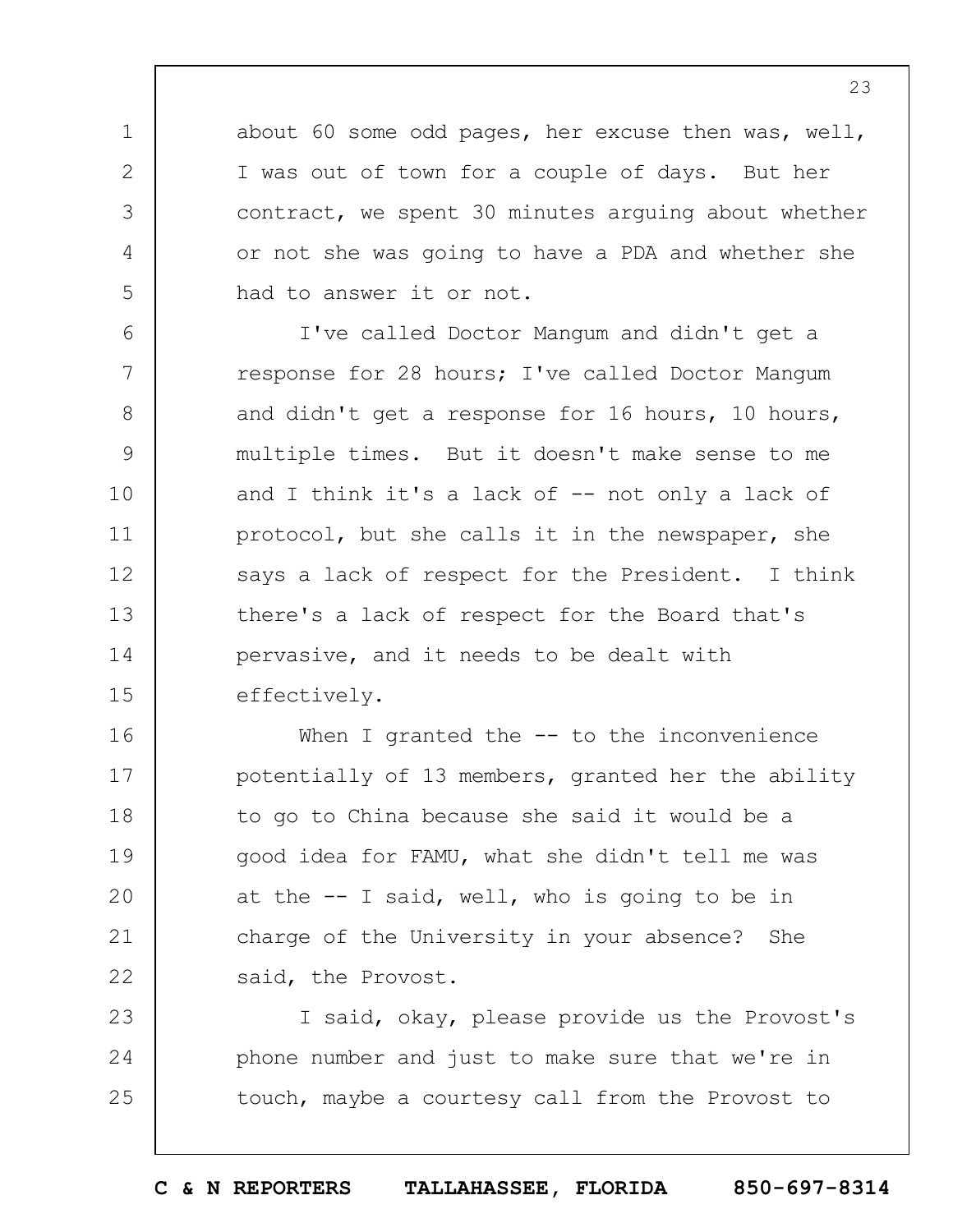the Chairman saying, hey, things are fine, but - and correct me if I'm wrong, it's my understanding that the Provost was away from campus at the same time Doctor Mangum told us she wouldn't be available for communication.

1

2

3

4

5

6 7 8 9 10 11 12 13 14 15 16 17 So if I'm the Chair of the school and something goes wrong at FAMU, how many of you at this table can tell me who is responsible if the President is out of the country and the Provost is seven or eight states away, a plane trip away? How many of you can tell me right now who is responsible for the campus? Well, I didn't even get a courtesy call. I had to hear about it from other people. It's my understanding that the Provost was out of town for a couple of days. I didn't even get a courtesy call saying what's going on.

18 19  $20$ 21 22 23 24 25 Had we had an emergency, had we had something go wrong, had something taken place, could we have at least gotten an email to the Board saying: Here is a chain of concern, here's -- but we are responsible for that. We don't necessarily hold them at fault for that. If they're not doing what we need them to do, maybe we haven't communicated to them that this is what we -- that we consider to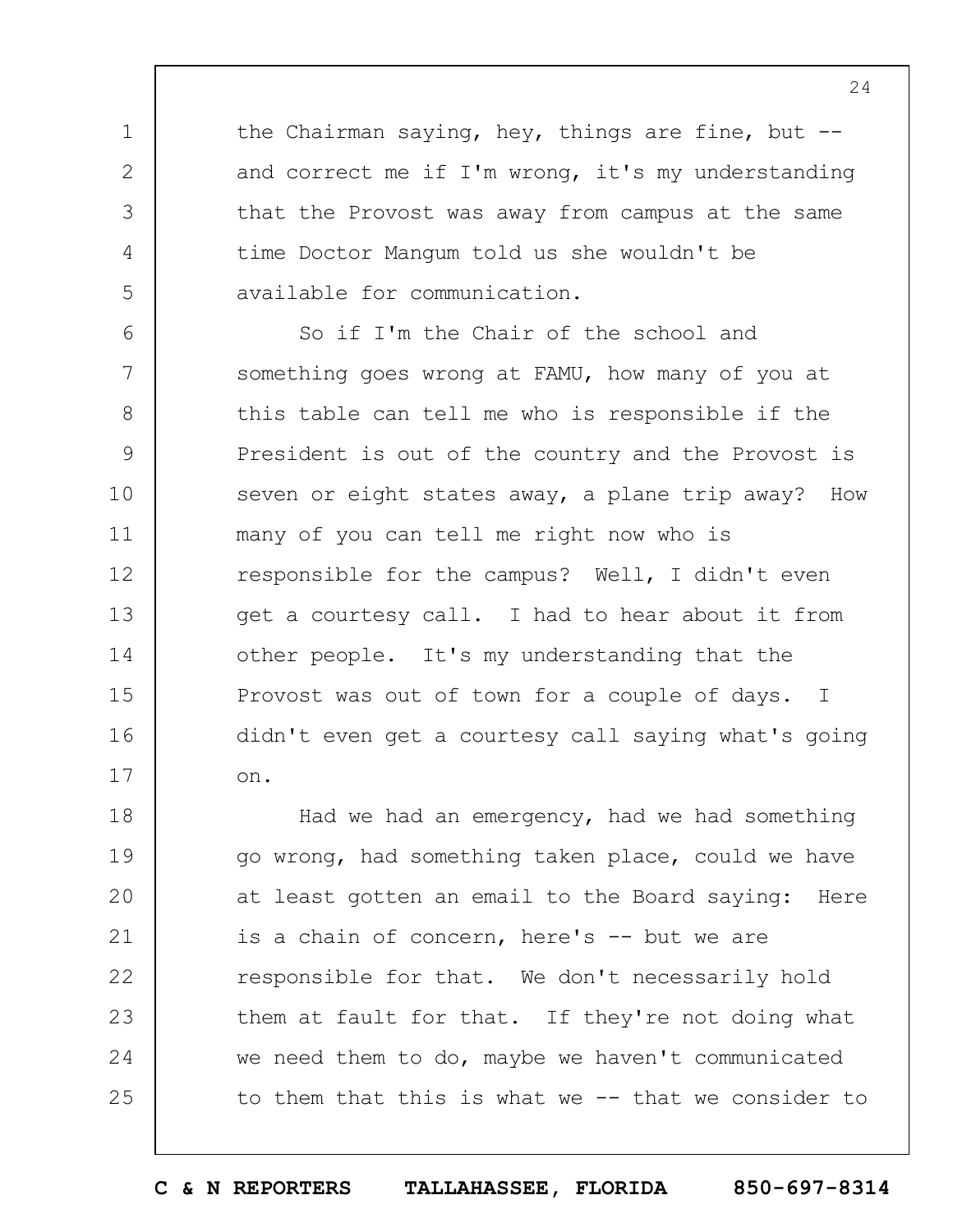be responsible behavior.

1

25

2 3 4 5 6 7 8 9 10 11 12 13 14 15 16 17 The next item, September 15th, a letter from the President of the National Alumni Association. This was involving a member of the senior leadership team. It was a very embarrassing situation. I actually happened to arrive on the scene a few minutes before it was over, but it was a public verbal confrontation initiated by a member of the University's senior leadership team. I don't know how it was dealt with, but it was very apparent that this was a problem and that this was a reoccurring pattern of behavior. In our responsibility in terms of evaluating the President but also giving the President direction, I think it needs to be addressed in terms of how members of the team conduct themselves, and it was never addressed.

18 19  $20$ 21 22 23 24 If you take a look at the letter, it's dated September 15th. It talks about the verbal confrontation, and there's something that Mr. Mitchell wrote in here. On Page 3 it says: To be here in such a short time and begin making major decisions without consulting anyone or allowing supporters to have input is unwise.

I agree. I believe the former AD was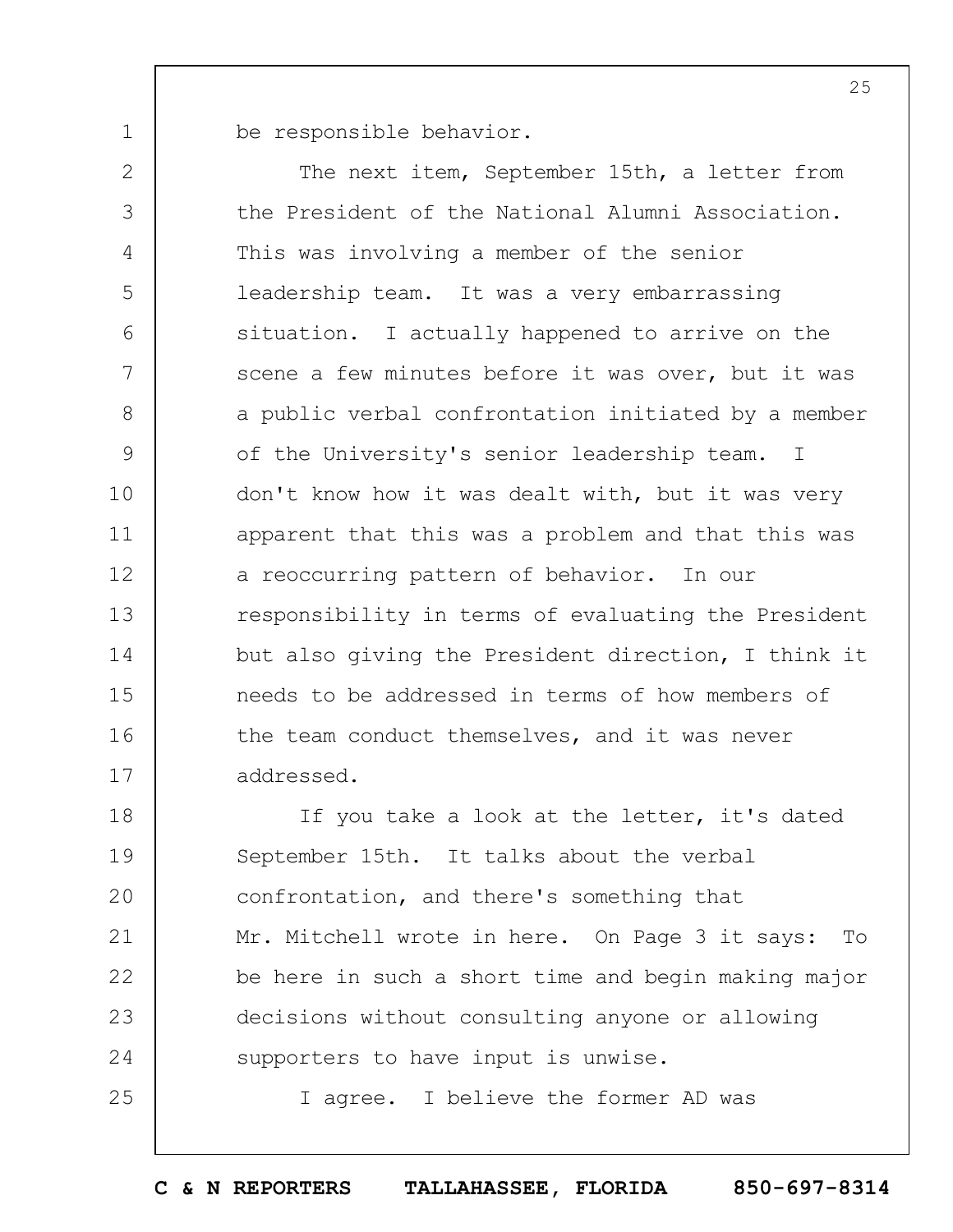appointed without a search committee. Okay, there was -- there have been several folks who have been appointed without search committees. I looked at the search process, and I'll leave it alone, but the search process for the Provost, there were other people who had actually been Provost, not professors at law schools. I still don't know to this day how being an associate professor in a law school in Iowa qualifies you to be the Chief Academic Officer at Florida A & M University. I just don't get that.

1

2

3

4

5

6

7

8

9

10

11

12 13 14 15 16 17 18 Of all of the people in the country who have experience -- and it's not a reflection on the - and it's not our job or responsibility to evaluate the Provost's performance, but we could have at least got a courtesy, hey, Board, this is where I'm headed with regard to the  $-$ - I was vice chair of the Board and I heard about it in a press release.

19  $20$ 21 22 23 24 25 And that's just not how you conduct business. You have a conversation. The Board doesn't do the personnel decisions, but just as a matter of protocol and respect to the Board, you say, hey, Board, this is where I'm leaning, this is where I'm going. Here are the person's qualifications. At least have a courtesy call, and it's not like it

**C & N REPORTERS TALLAHASSEE, FLORIDA 850-697-8314**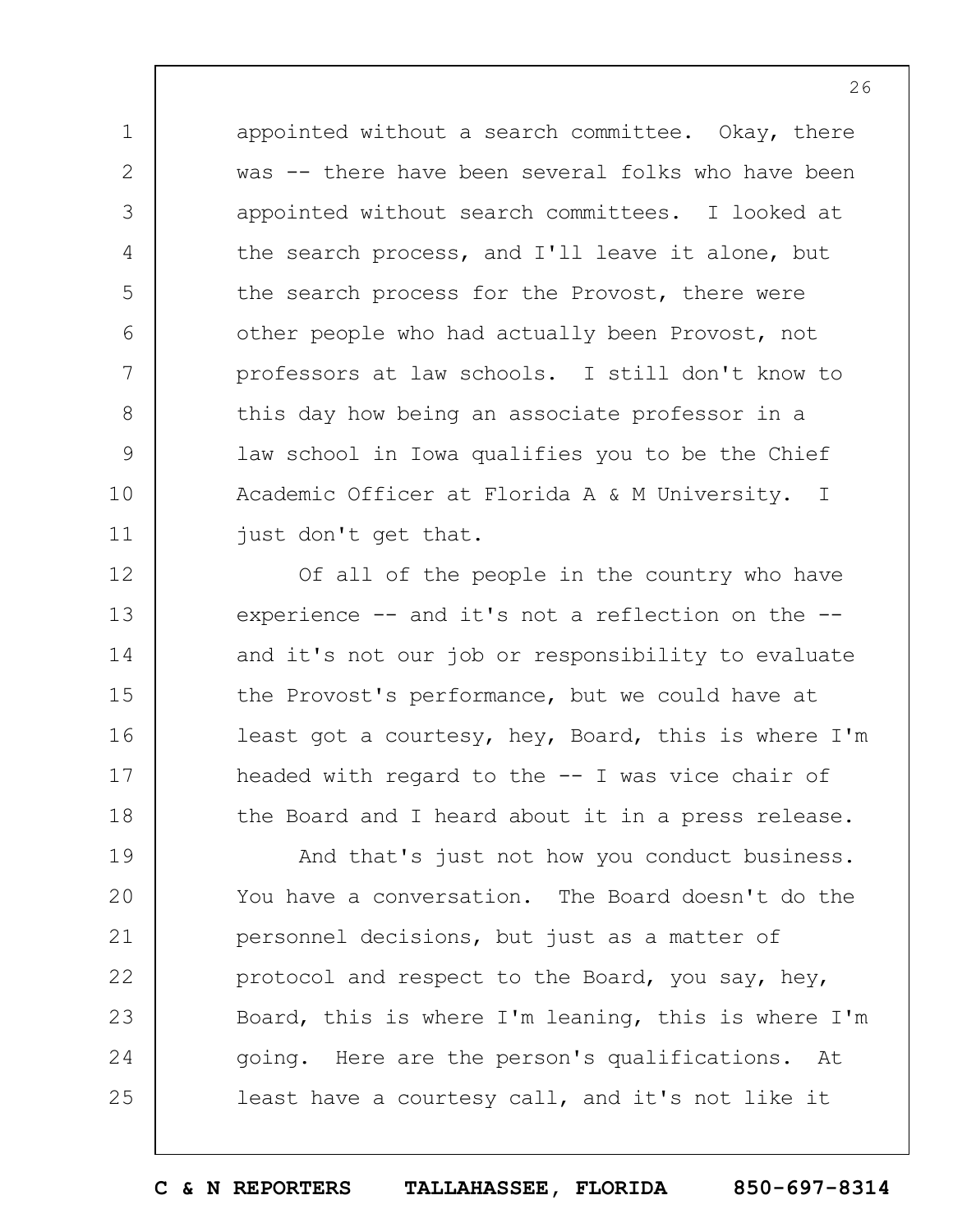didn't happen because I got a call before the CFO was selected. So Provost, no; CFO, yes. I don't understand why, but I'll move on to the next item.

1

2

3

4

5

6

7

8

9

10

11

12

13

14

15

November 8th, an email from John Michael Lee, Jr., to the Board of Trustees. Trustees, if you'll look at that next page, we had a gentleman, he's an alum, has some obvious problems with spelling and grammar for someone with a doctorate, but I'm only pointing out the obvious; you can read it for yourself.

This person just takes to lecturing the Board. Sent this email obviously in an attempt to embarrass someone, but sent it to all the alumni chairs, sent it to the entire Board. It became a public document.

16 17 18 19  $20$ 21 22 23 24 25 So this person just attempts to, through all of the grammatical errors and everything you see - and it just baffles me why a person takes this type of umbrage with the Board of Trustees but doesn't get their spelling correct or their grammar correct. I mean he lectures us here, talks about protocol, talks about petty politics, and questions: I'd like to caution the Board, can't spell legislature or statutes; but here's what's important, and then he tells us through a directive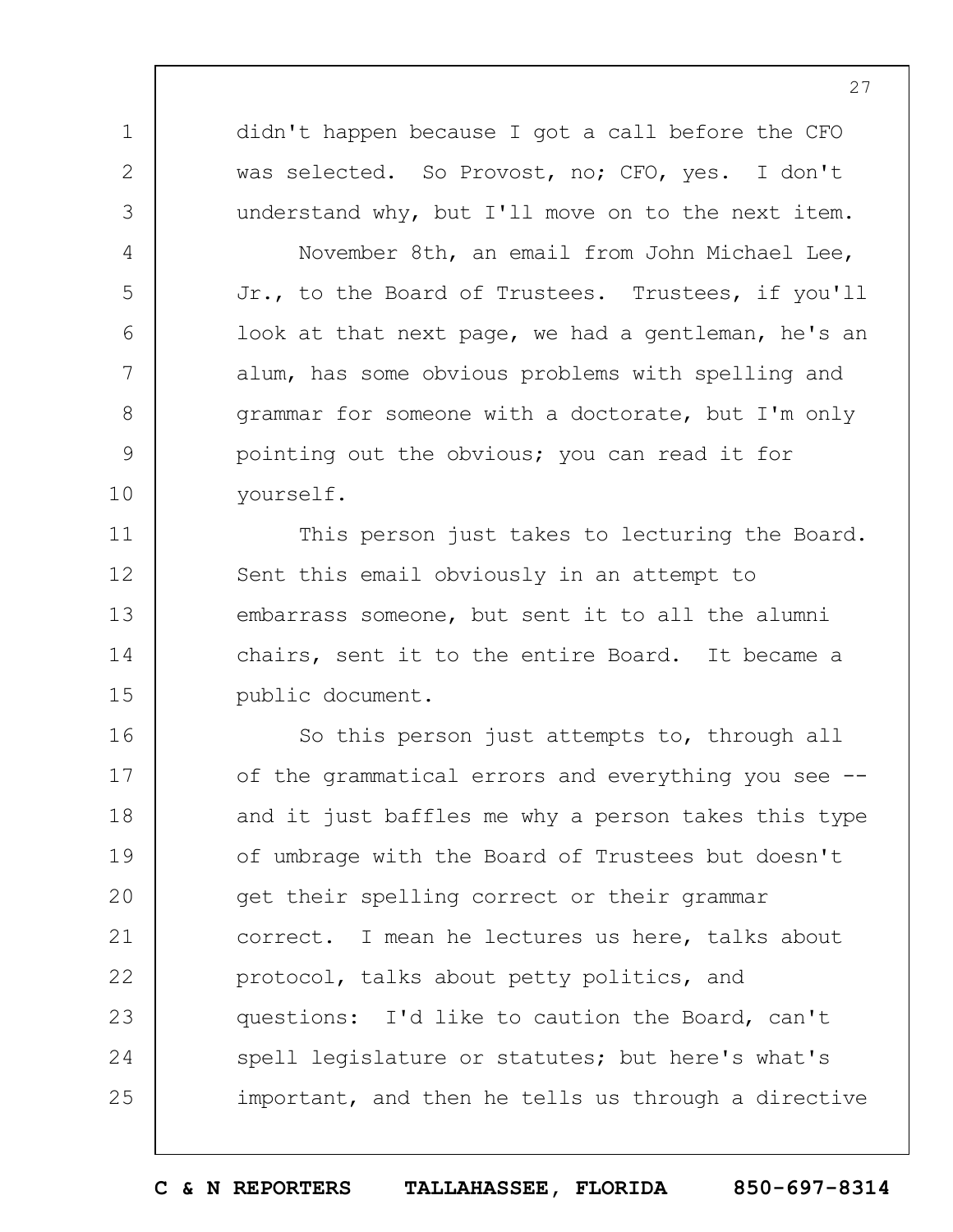what Trustees should or should not do, and he's incorrect.

1

2

3

4

5

6

7

He cites SACS. Now, people, you can't tell me you're working in the interest of Florida A & M if you continue to cite SACS as a weapon or a threat toward the University Board of Trustees. You have it right here in the email.

8 9 10 11 12 13 14 15 Let me tell you why. Anyone that has a cursory knowledge of what SACS does understands that at the end of the day SACS can apply what is essentially a death penalty. And for those who don't know, the second step is probation, they generally give you a year. At the end of that year, you either remain on probation, you're taken off probation, or your accreditation is revoked.

16 17 18 19  $20$ 21 22 So if your accreditation is revoked, the next semester -- they meet in December, the next semester would probably be that January. FAMU would likely close because there probably would be less than 500 students who could afford to come here without financial aid, and that's what happens when you have the death penalty.

23 24 25 So let's back up. A smart person would say, let's never put ourselves in the position where we have to face the death penalty. So getting letters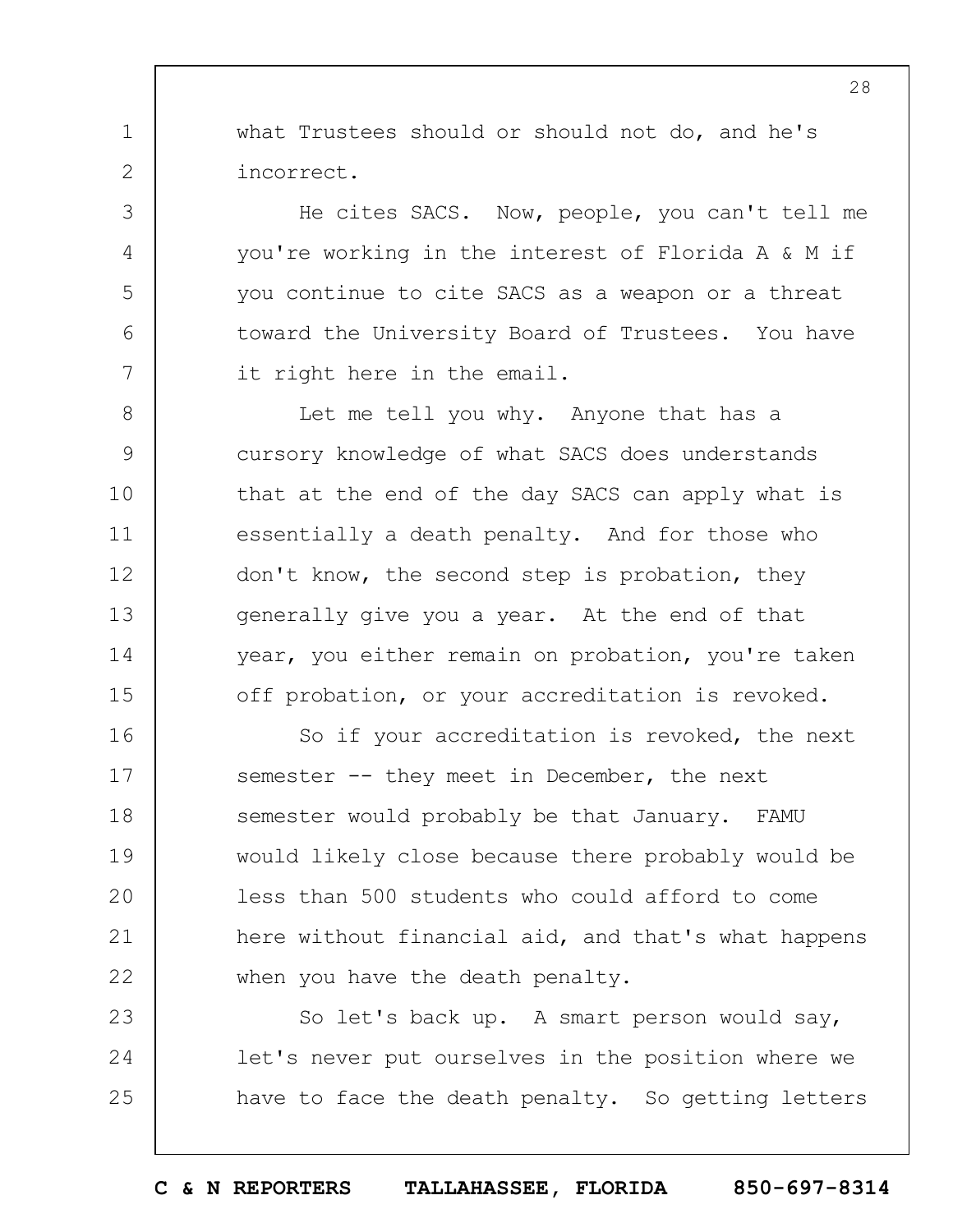1

2

3

4

5

accusing of us of SACS' violations, not very smart.

So what do you do with this person? Do you hire this person several months later at a salary of \$130,000, fail to advertise the position? What message are you saying to the Board?

6 7 8 9 10 11 12 13 14 15 So you have a reporter who writes slanted articles about the Board, you hire him. And then you have a guy who writes these -- a lecture to the Board that's incorrect, grammatically incorrect, functionally incorrect, form and substantively incorrect; and then you hire this person, pay them \$130,000, and create a position for them. What message are you sending to your Board when you conduct yourself this way? But that's a question for the Committee.

16 17 18 19  $20$ 21 22 23 24 25 November 11th, speaking of SACS, there's an email from Doctor Elmira Mangum to the Board of Trustees, and I'll read it to you. And it's got spelling errors too. Y'all know it's not a secret, I've had -- I've got over 40 more, I have over 40 more examples of when Doctor Mangum sends us stuff with bad punctuation, grammar, subject  $-$  improper subject verb agreement; it's embarrassing. I've said it publicly, I've said it privately. Hey, it's right here in front of you.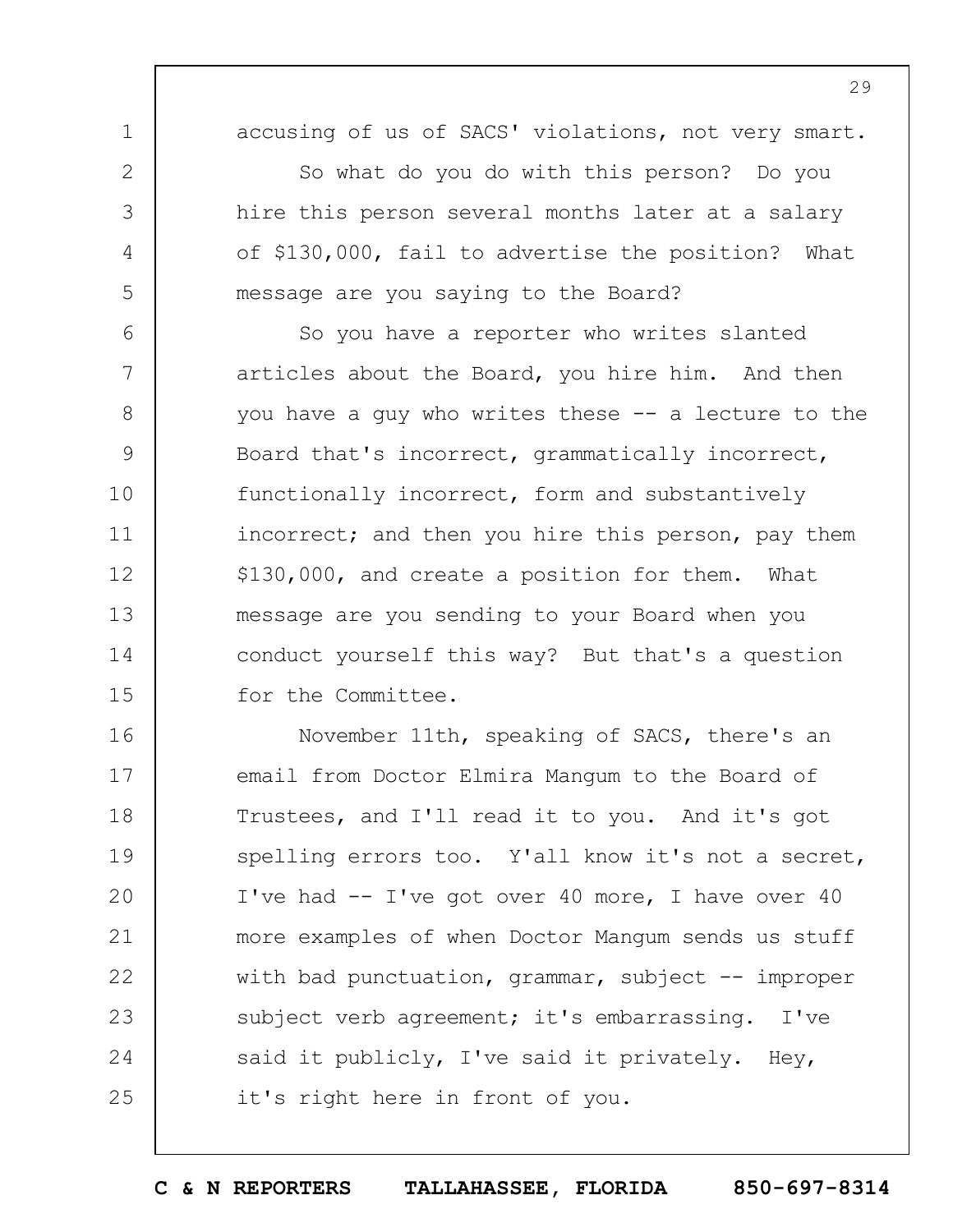It says: All, I contacted the President of SACS. Whoa, slow down. Why are we poking the bear after we just went  $-$  after we went through a period of Doctor Robinson very ably leading us off of the probationary status, why would we then go back and put ourselves in a situation under any circumstances unnecessarily?

1

2

3

4

5

6

7

16

17

18

25

8 9 10 11 12 13 14 15 What was so important about a Board committee taking an action that prompted -- was there health, welfare, safety? Was it the institution closing? Was there something illegal? What was so important to Doctor Mangum that she had to contact, by her words, the president of SACS to talk about accreditation issues? Why would you expose us that way? That's just a bad judgment.

She says:  $-$  and the appointment of Trustees to the Advisory Committee informing the search of the head football coach at FAMU.

19  $20$ 21 22 23 24 And then she says, her words: While it will be seen by SACS as inappropriate to appointment (sic), not my words, BOT members to the Committee, it is within the regulation to appointment (sic) BOT members as ex-officio, non-voting -- I can read, but it just doesn't read very well.

So she says SACS says it's inappropriate but

**C & N REPORTERS TALLAHASSEE, FLORIDA 850-697-8314**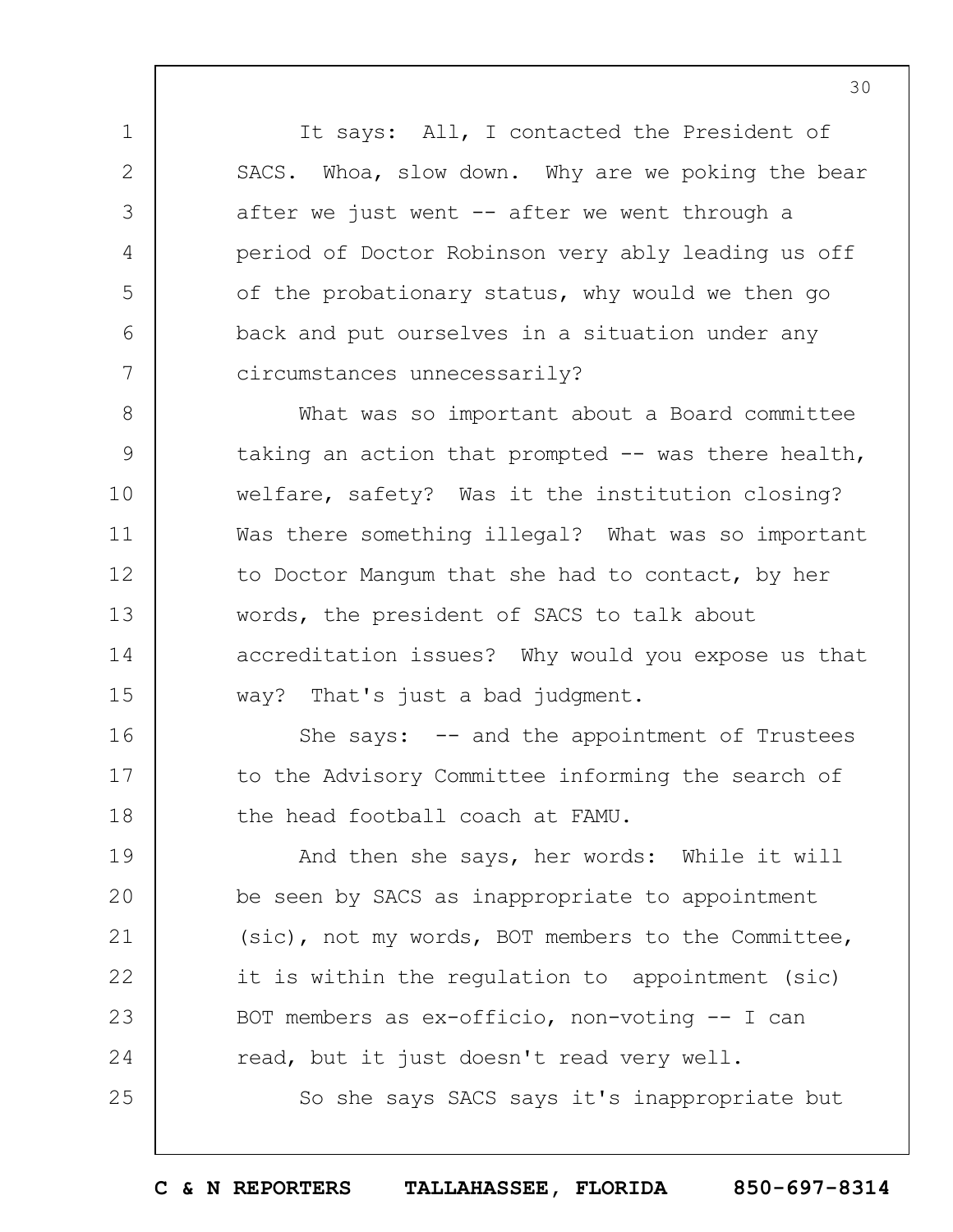it's okay. That's not how SACS operates. Either it's okay or it's not. It's very clear to those who have been involved in this type of thing. Talk to Doctor Edington, he'll tell you, this is how it is, it's either this way or it's not.

1

2

3

4

5

6

7

8

9

So she contradicts herself. I'd like to see the email or the official response that said it's okay but it's not from SACS, but it's right here, you can read it.

10 11 12 13 14 15 16 17 And then she says: Based on clarification, I welcome this appointment. This was unnecessary. The Board never addressed it. But who does that, who goes to their -- who does that? So for us to fail to address this as a Board or at least say, hey, look, this is not the kind of behavior that we expect or that we condone for our Chief Executive. It would be irresponsible on our behalf.

18 19  $20$ 21 22 23 24 25 May 25th, 2015 -- and if you'll notice, this was is over the evaluation period, but this is continued, this is not isolated incidents or things that just happened last year. I think you've all seen by now the letter from the Chairman of the -the President and CEO of the Tallahassee Urban League. The Chairperson of the Board, the President, and the CEO of the Board came to FAMU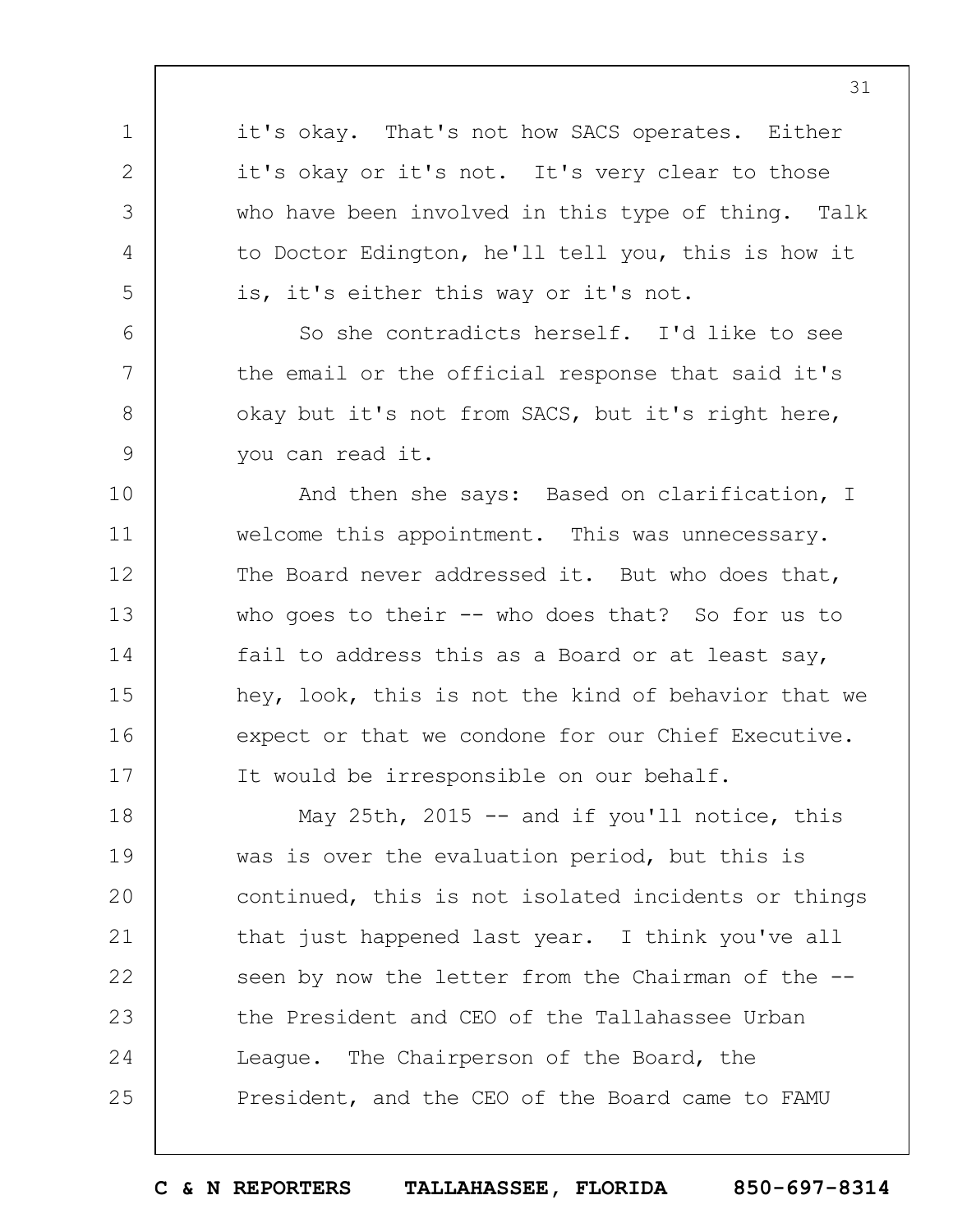1 2 3 4 5 6 7 8 9 10 11 12 13 14 15 16 17 and, by their words, were treated very disrespectfully by Doctor Mangum and her team. And these are well-respect members of the community. These are lions and champions within our community. You can see it right there. I won't read it to. I just encourage you to take a look at it as we move forward with how we expect or how we set expectations for the Chief Executive of our institution. It's embarrassing, but to treat the head of the -- the Chairman of the school board and a member of the clergy very respected here in our community, to treat them that way here on our campus makes no sense. It's not listed in your packet, and you can't make this stuff up, I get a call saying we invited the school to come to the dedication of the

21 22 23 24 25 knew who Jake Gaither was, and he said no. I mean, again, these things may sound small; but if you don't respect the history and know and understand who we are, how can you lead us to where we need to be?

Jake Gaither House. And we understand that the

President wasn't available, but a representative

showed up, and they asked the representative if he

18

19

 $20$ 

**C & N REPORTERS TALLAHASSEE, FLORIDA 850-697-8314**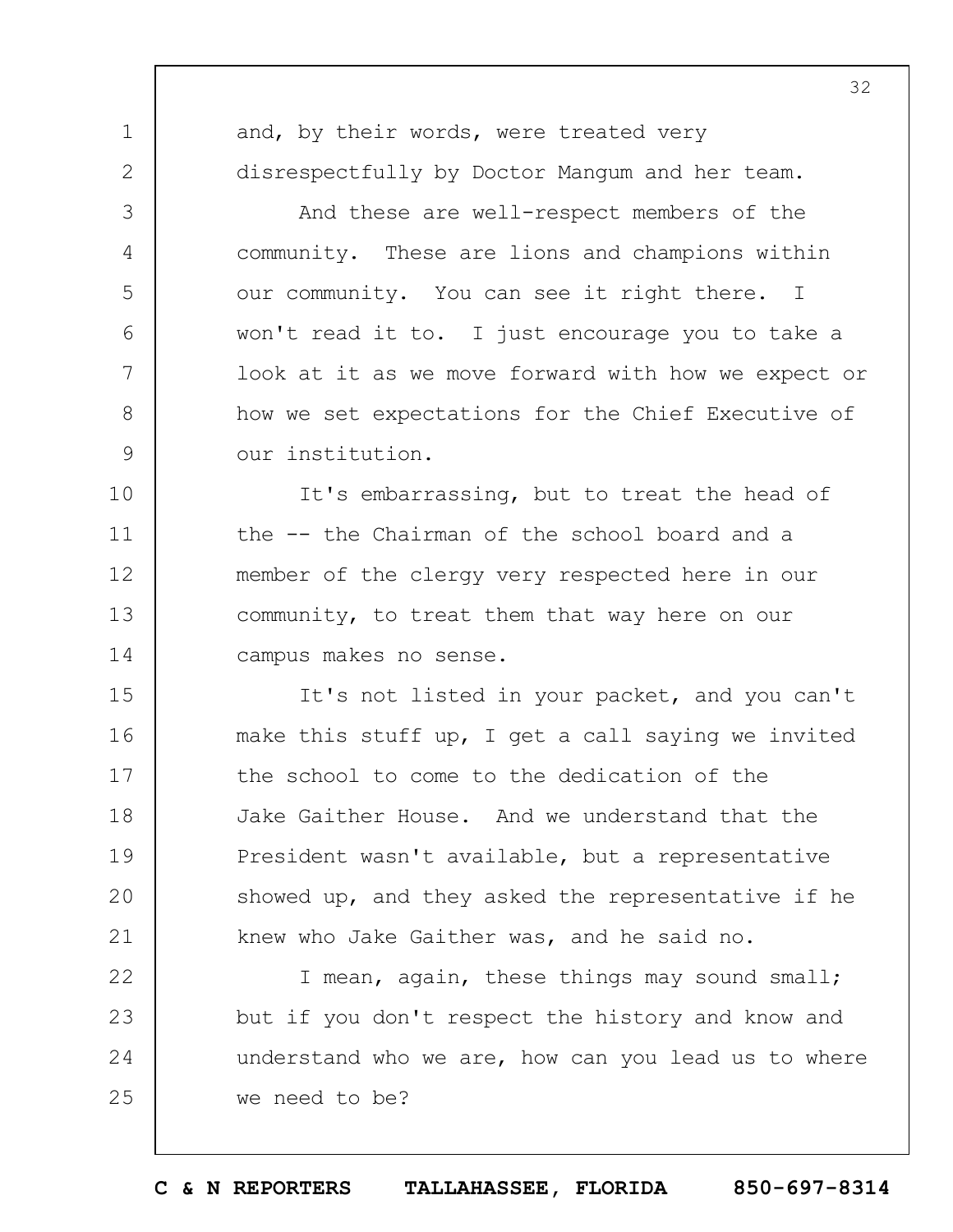June 2nd, email from Vice Chair Kelvin Lawson to Attorney Linda Barge-Miles. I won't speak for Trustee Lawson. You can read his question here. He can address it if he so desires. But he had a question that I think was very valid because the same person that you brought in here at \$130,000, who lectured and criticized the Board and brought up SACS' issue and served as a cheerleader for Doctor Mangum, this guy now on the University dollar, on the taxpayer dollar, is using University resources to solicit support for Doctor Mangum during her evaluation period. It's right here in front of you. These are facts.

1

2

3

4

5

6

7

8

9

10

11

12

13

14 15 16 17 18 19  $20$ 21 22 You jump to June 8th, 2015, letter from Vice President Rick Givens to Doctor Elmira Mangum. This is a question about judgment, and it is the investigation report on Kellen Winslow leave use. And I draw your attention to Page 2 of the document and it says: Mr. Winslow's University-related work activities could not be documented for 16 work days during the time period from April 14 start date, through May 31st, 2014.

23 24 25 And you can read the rest, but it clearly says the allegation is substantiated. My question then becomes, as a Board -- because we're ultimately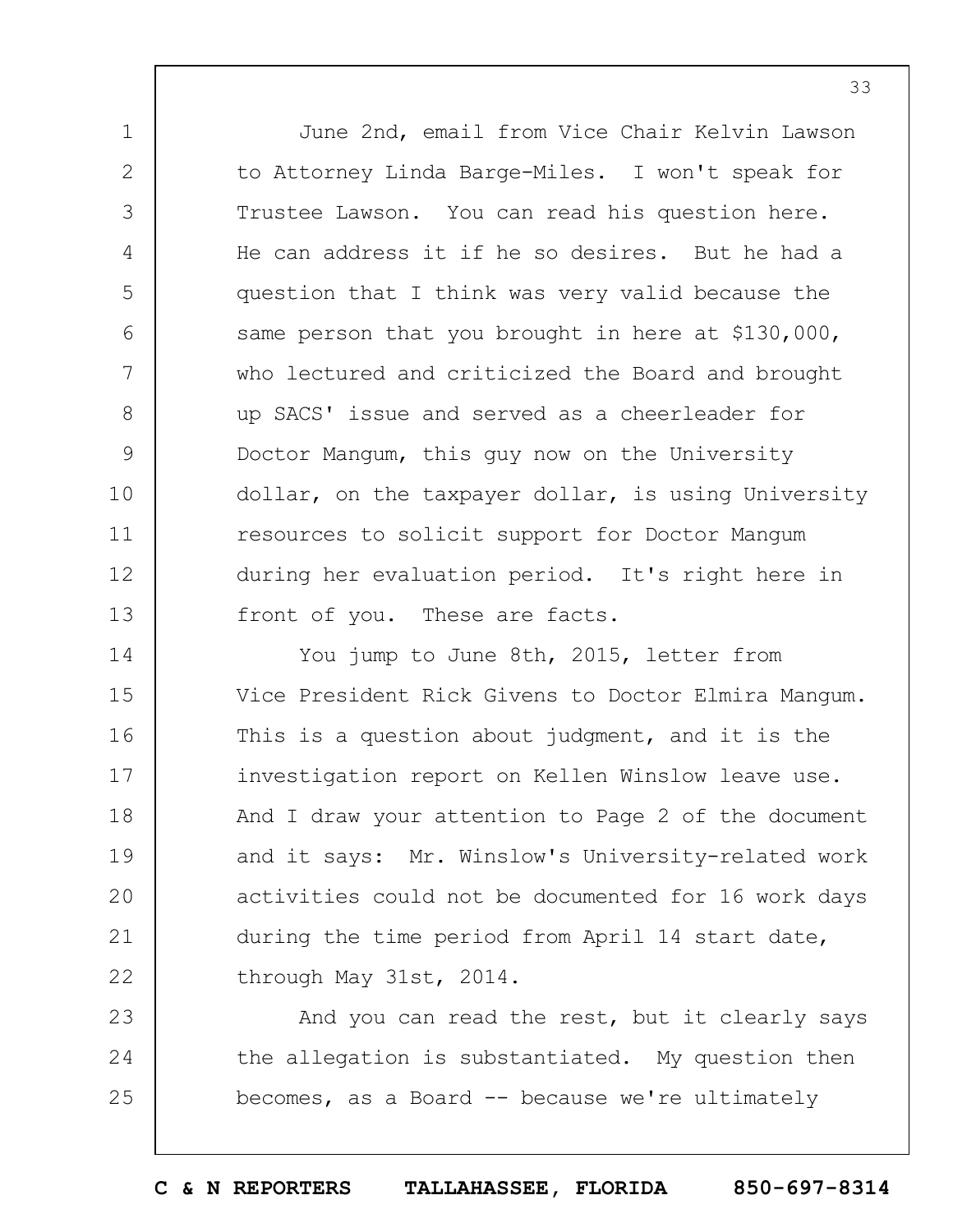responsible. If Doctor Mangum left today and then we were investigated for failure to spend the money properly, we would be responsible.

1

2

3

4

5

6

7

8

9

10

11

12

So is it a common practice? Is this pervasive throughout the institution? What controls are in place? How was it handled? When was it brought to attention? How did she deal with it? But when someone is not present, a member of the senior leadership team is not present for 16 work days, who else do -- we can't hold the staff responsible. We are responsible through our management of the President of the Institution.

13 14 15 16 17 18 19  $20$ The next page says Doug Blackburn Contract. It's blank because the information wasn't provided in a timely manner by the University. The response I usually get is that we didn't have enough time, and I take umbrage with that. When you have an executive secretary; a special assistant; 10, 15, 20 folks working at your whim; you have staff; you have -- get the document back to us.

21 22 23 24 25 The one document on Doctor Lee, got it back in no time, very well professionally handled. Joyce Ingram, boom, right back to us. The other one I think was sent to the Provost, and again, I haven't received -- maybe if I have in my email and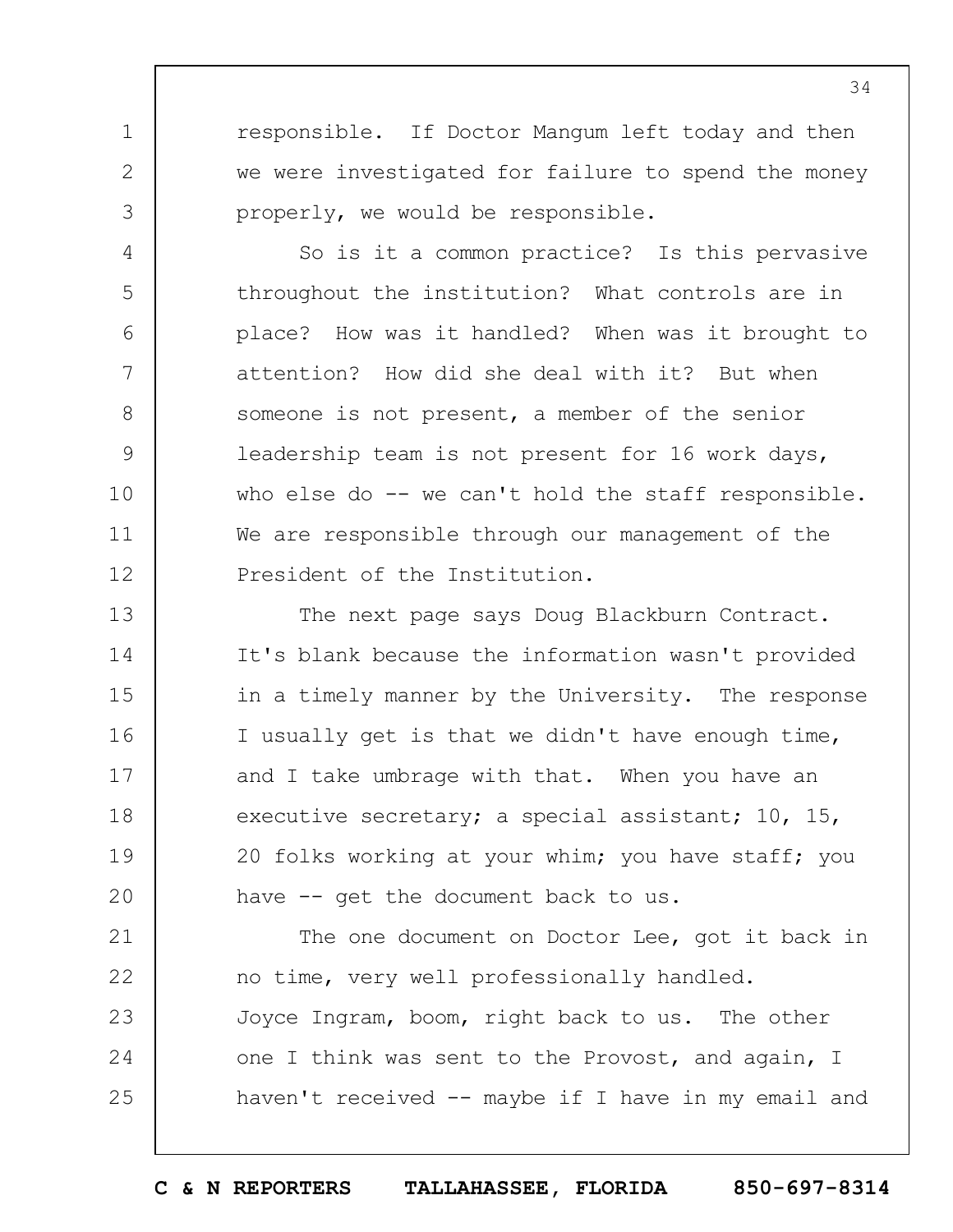1 2 3 4 5 6 7 8 9 10 11 12 13 14 15 16 17 18 19  $20$ 21 22 23 24 25 it came during this meeting, I apologize, but I haven't received that response in a timely manner. I draw your attention to FAMU BOT Regulation 10.015, Recruitment, Selection, and Employment of University Faculty, Administrative and Professional, Executive Service, University Support Personnel System, and Other Personal Services Employees and, specifically, Section (2), Announcement of Vacant Positions. I believe that through this Committee that it would be warranted at some point for us to address how the University  $-$  because we have given this authority to the University President, to waive the announcement of a position when a waiver is in the best interest of the University. What that simply means is that at any given time, for any position, for any amount of salary up to \$200,000, the President can create a position and simply put a person in that position without ever being advertised and going through a process, and I just think that maybe we  $-$ - something that I think Trustee Moore alluded to today, we're not -there is no attempt to affect how it gets done, but at a minimum we should know about it or have some sort of report.

35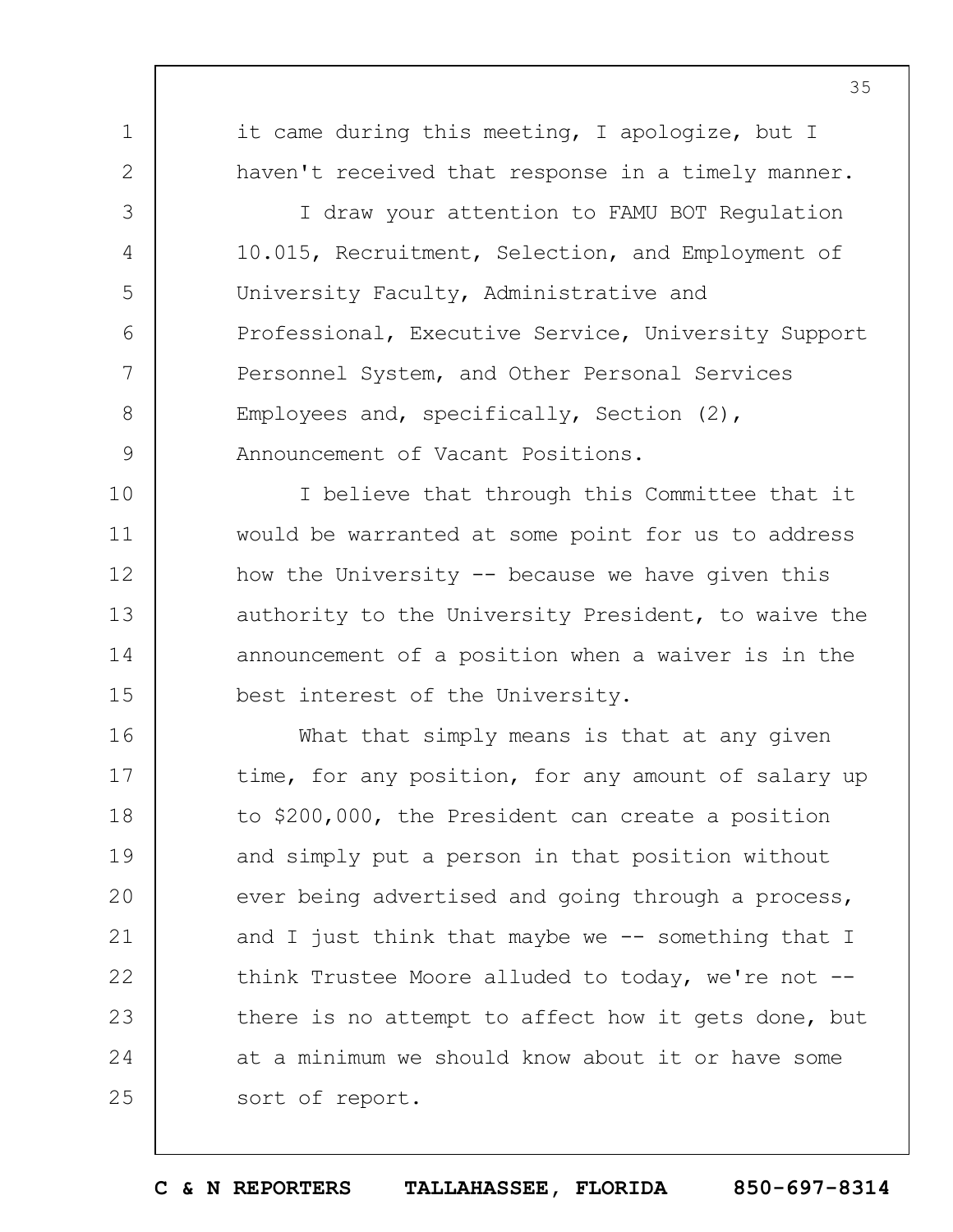Maybe this Committee gets to the point where it requires approval of a waiver. We might -we're not involved in specific personnel decisions, but the authority to waive the announcement of a position, especially in this time when we have budget challenges, it just doesn't make sense.

1

2

3

4

5

6

7

8

9

10

11

12

If you skip to the next item, there's a copy of John Michael Lee's contract, and we talked about -- for clarity's sake, someone pointed this out to me during the break. I didn't say what  $I$  -and I have two more items and I'll close. What I should have said was:

13 14 15 16 17 18 19 We reserve the right  $--$  this is my opinion  $-$ but we reserve the right to terminate for non-performance. We reserve the right to remove anyone who is not doing their job, but there should not be a clause that says, I can get rid of you at any time because I choose to because it's right there in the language.

 $20$ 21 22 23 24 25 I know they're at-will reports, but many of you know, and this shouldn't violate the legal side, we're being sued for similar language. So to fail to take steps to correct puts us in that definition of insanity, you know, doing something the same way and expecting different results.

**C & N REPORTERS TALLAHASSEE, FLORIDA 850-697-8314**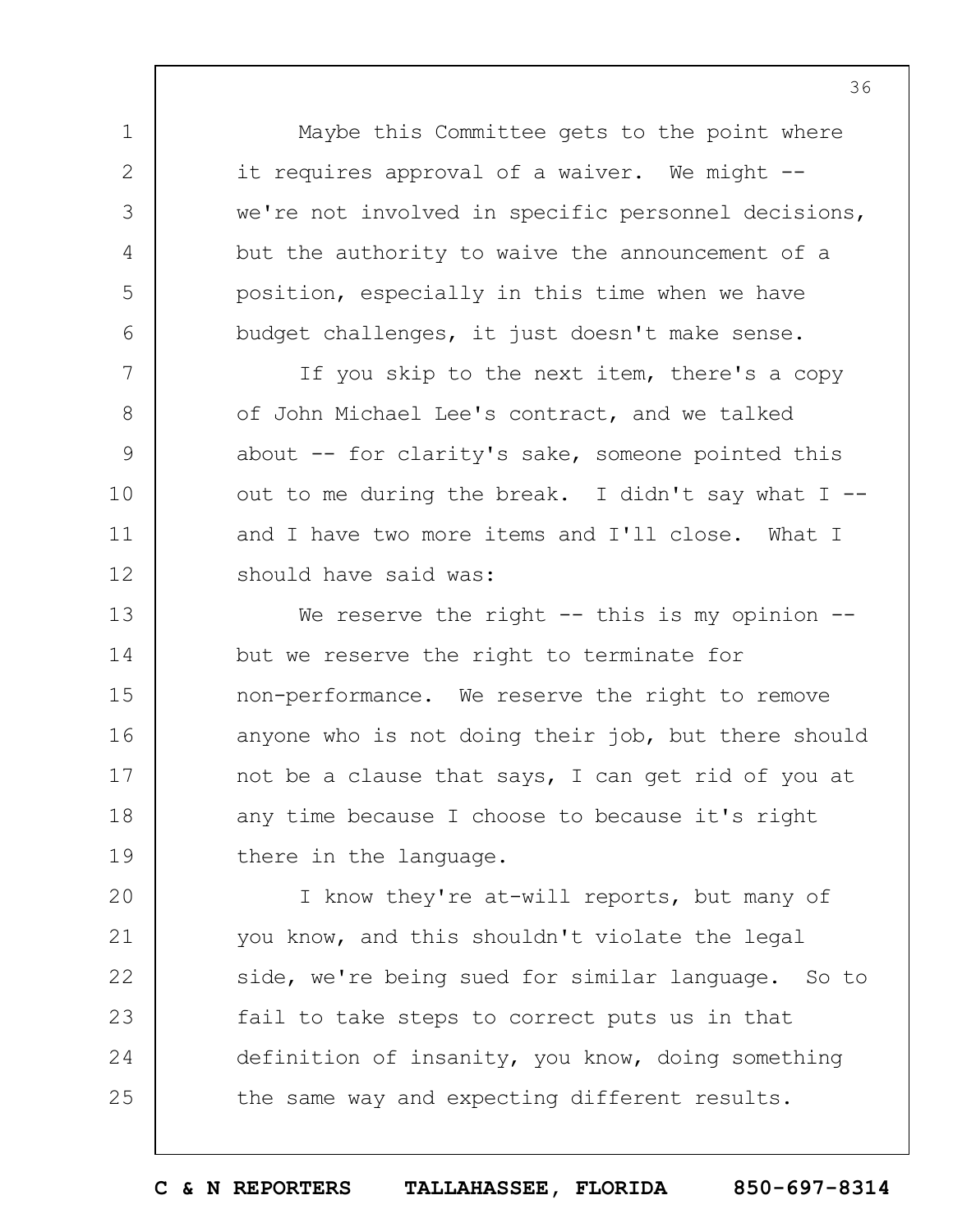And so that's why I pointed it out. You can look at the language here on the contract. As I continue to point out to you, you see it says the Florida A & M Board of Trustees. I've asked as the chair of the Budget Committee to have some consistency in how these contracts were labeled and done. I'm not sure if that has progressed, but you'll find it in previous minutes of meetings.

1

2

3

4

5

6

7

8

9 10 11 12 13 14 15 16 17 18 19 And then the final item in this packet is, it's labeled FAMU BOT Operating Procedures, Article 2.3. And in our Operating Procedures, if you'll skip to Article 3, Executive Officer, it says: The University President shall serve as Executive Officer and Corporate Secretary of the Board. The Corporate Secretary shall be responsible for providing notice of all meetings of the Board and its Committees, setting the agenda, and compiling pertinent documents for meetings of the Board in consultation with the Board Chair.

 $20$ 21 22 23 24 25 We are not able, by procedure, to make changes to our Operating Procedures without proper notice. I think it's seven days or so. It's not something we can do today. But at some point, as a member of this Committee, I plan to make a motion to amend these to allow a change that doesn't say  $-$  that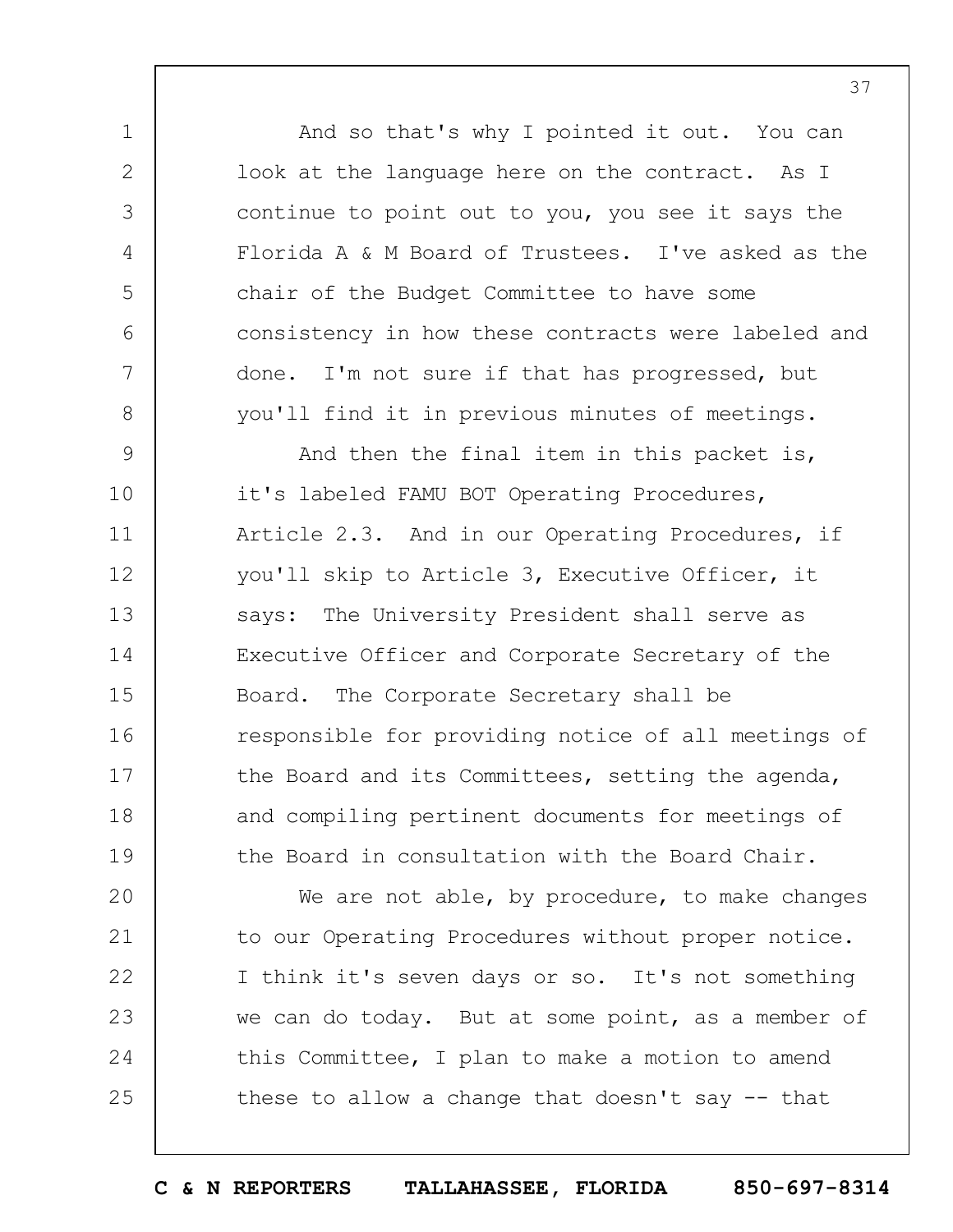1 2

3

4

5

6

7

8

doesn't limit the Board Chair.

I don't think anywhere where there is a chair and an executive director, a corporate secretary, that it is common for the person in that position to assert their right to deny the Chair or to deny members of the body the opportunity to put things on the agenda. The reality is, we'll just start the meeting and then put it on the agenda.

9 10 11 12 13 14 15 16 17 I had some things I wanted to add to the December agenda, and I was told by the Chair of the Board that the President didn't allow it. And I'm thinking, wait a minute, you mean our employee is telling us what we're going to put on the agenda and what we're not going to have on the agenda? Well, there must be a problem. So I looked at the legal piece, and that's what it says, that the Corporate Secretary sets the agenda.

18 19  $20$ 21 22 23 24 25 I think that it should be at the direction of the Chair, and the language I'll probably propose is in consultation and at the direction of the Board Chair; and that will simply allow if any Trustee wants something added, it won't put the President in the position where they can deny it or say no. And it will also put the Chairman in the position -- and this is not for me, but for future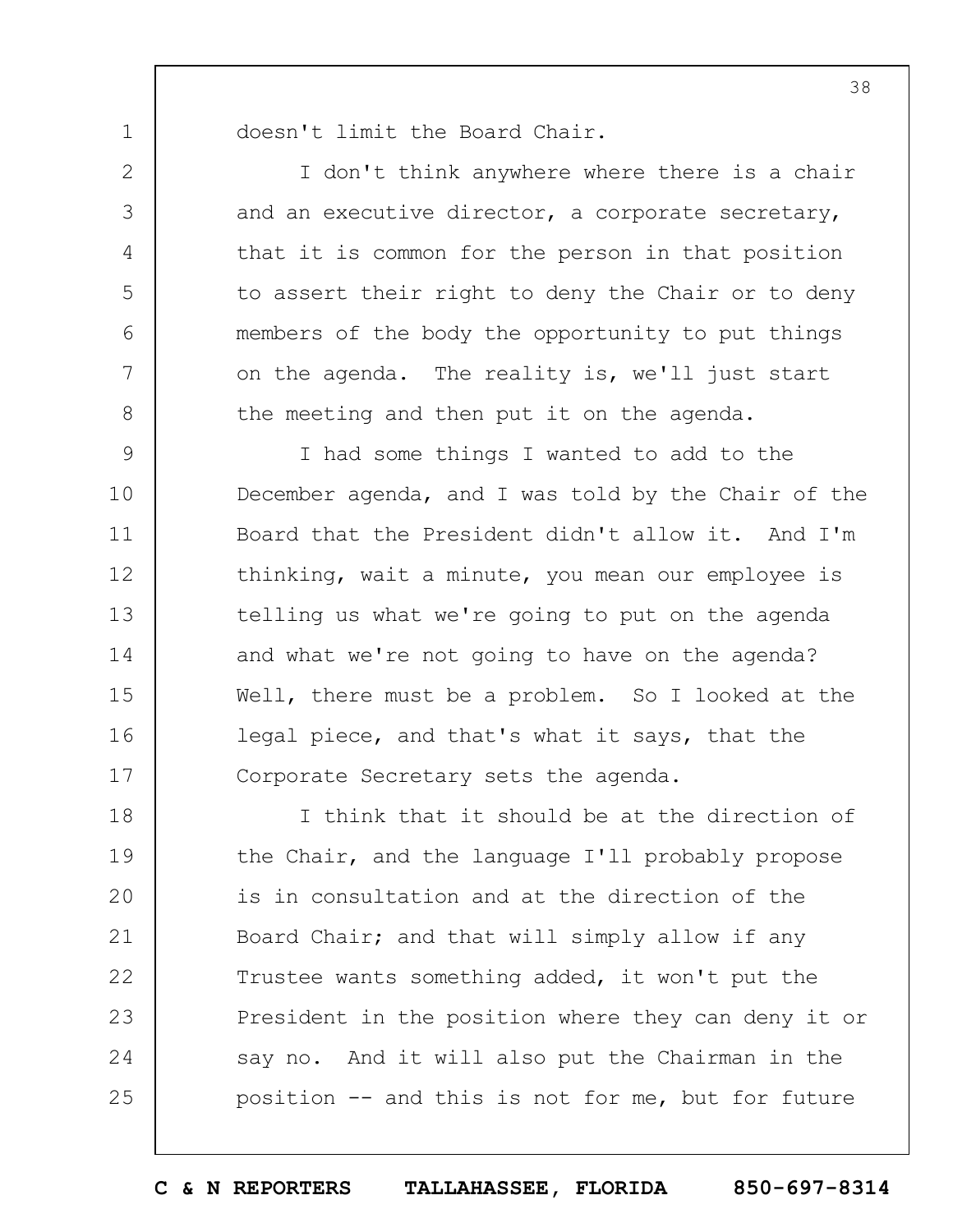1 2 3 chairmen -- it will put the Chair in the position where the Chairman can do what the Chairman needs to do.

4

5

6

7

8

So these are my concerns. I believe they need to be addressed by the Board. To the extent that the Chairman would handle them on an individual basis or take them for submission, I humbly ask for the consideration of the Committee.

9 10 11 TRUSTEE ALSTON: Thank you, Mr. Chair, for your opening comments and your guidance to us on these items.

12 13 14 15 16 17 18 19  $20$ 21 22 23 24 25 I will open the floor now for discussion from the Board. Before I do so, and I'm going to recognize Trustee Moore, if there is no objection, I'd like to add Item 8 to the agenda, a presentation by the Provost on performance funding. I know that we did initially -- that was in writing out to everyone from the Chair and the President. So just add Agenda Item 8 and, of course, adjournment will move down. Is there any objection? (NO RESPONSE). TRUSTEE ALSTON: Okay. Without objection, please consider that as another discussion item. So I'll be quiet. I open up the floor now for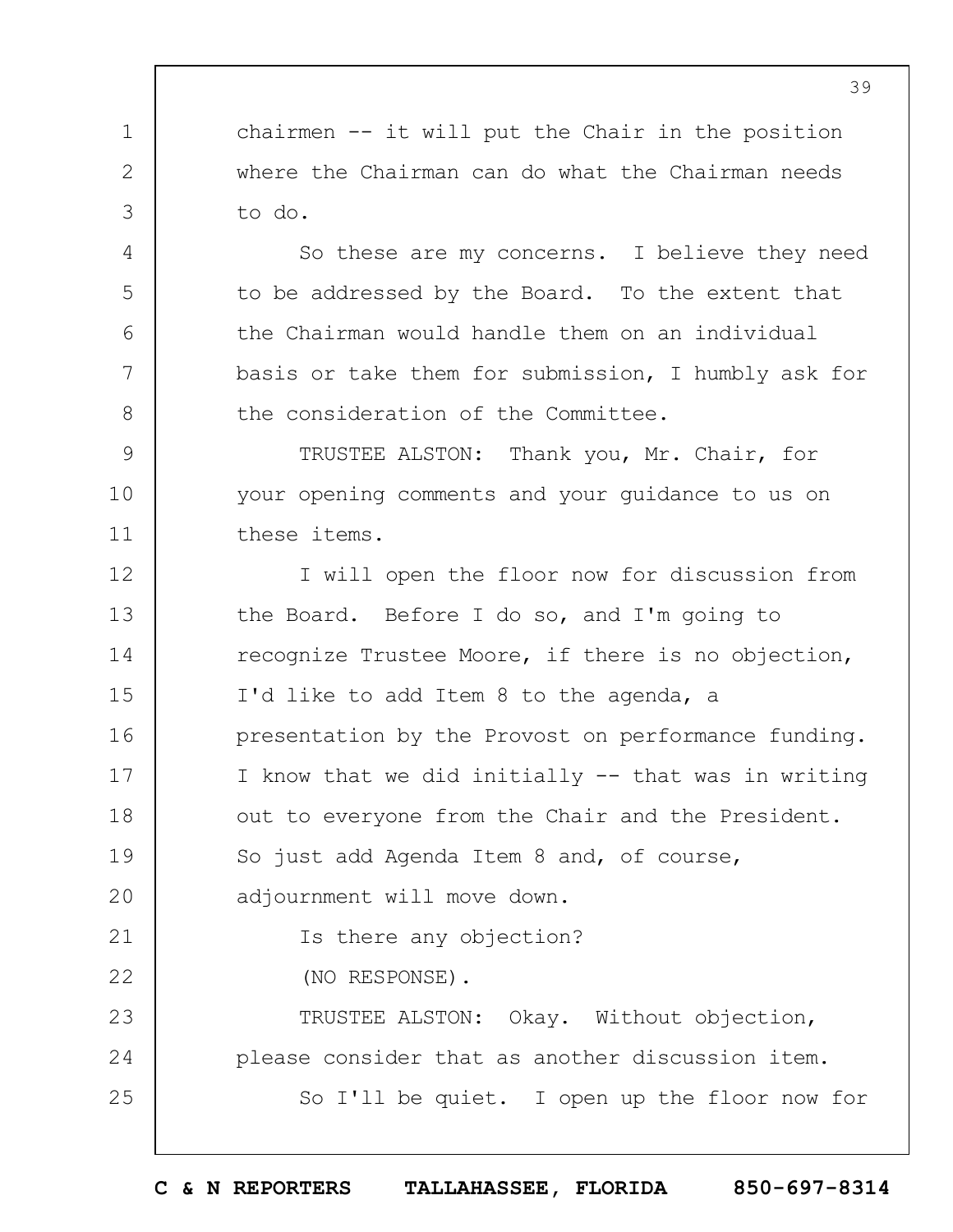discussion. First, Trustee Moore.

1

2

3

4

5

6

7

8

9

10

11

12

17

TRUSTEE MOORE: A comment and then a request. The comment is that we all hold and carry a responsibility for the image that we would like to have for this University.

Having said that, I think that we should offer the opportunity, because these are very specific and we are in an evaluative period, that President Mangum would also have an opportunity to communicate, to share a message regarding those specifics, should you choose to; if not, then we can move into the agenda at your --

13 14 15 16 TRUSTEE ALSTON: And I'm okay with that. If there is no objection from the Committee, Doctor Mangum, do you want to provide any comments and then I'll open it up to the Board?

Doctor Mangum.

18 19  $20$ 21 22 PRESIDENT MANGUM: Certainly. I do have a couple of comments regarding some of the items that are very specific to discussions and communication between myself, my leadership team, and members of the Board of Trustees.

23 24 25 I have a -- I had a very good relationship, I believe, with the past Chair, and we had communications around many items, some of them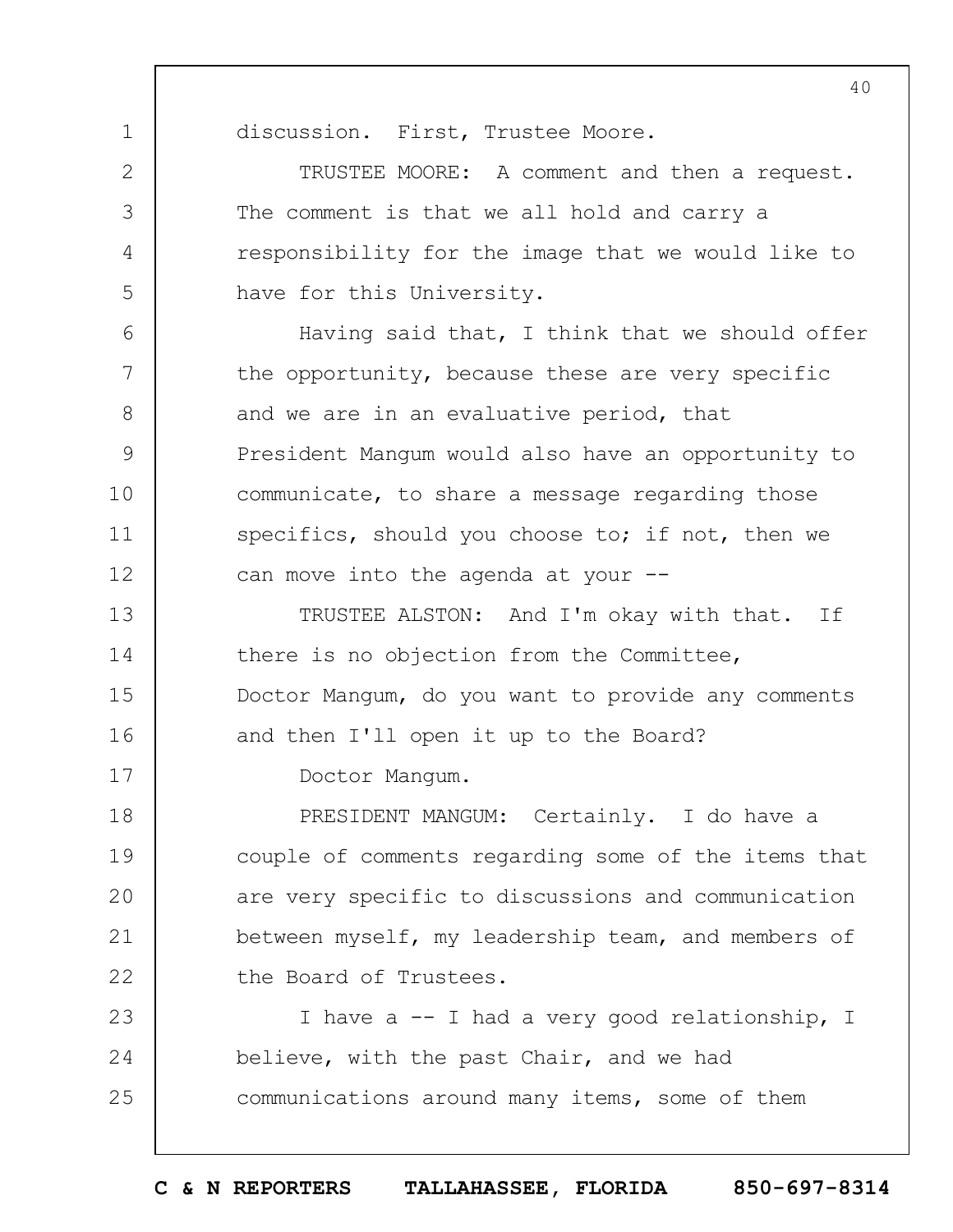formal and many of them informal, with regard to activities and decisions that I have been making throughout my first year's tenure.

1

2

3

4

5

6

7

8

9

10

11

With regard to protocol and speaking on the phone, Item 1, failure to adhere to Board protocol, it is very difficult  $--$  and I do accept the suggestions and the corrections that were made during that call. But on a phone call, it's very difficult to make a point or interrupt -- or you have to interrupt in order to get a point made at some point during a conversation.

12 13 14 15 16 17 18 19  $20$ But also, just to give a little background on that exchange, the weekend that we were  $-$ - that an email was received by me, or was supposedly received by me, that I did not read it because I did not receive it. I was on Amelia Island, and I did not receive it. And I was trying to explain that I didn't get the question so I couldn't prepare a response to it, but that wasn't received well either.

21 22 23 24 25 With regard to comments regarding the school year and stakeholders and an article that was prepared by Reporter Doug Blackburn, at the time I did feel bullied. He asked me how I felt. My feelings are legitimate. And so I legitimized it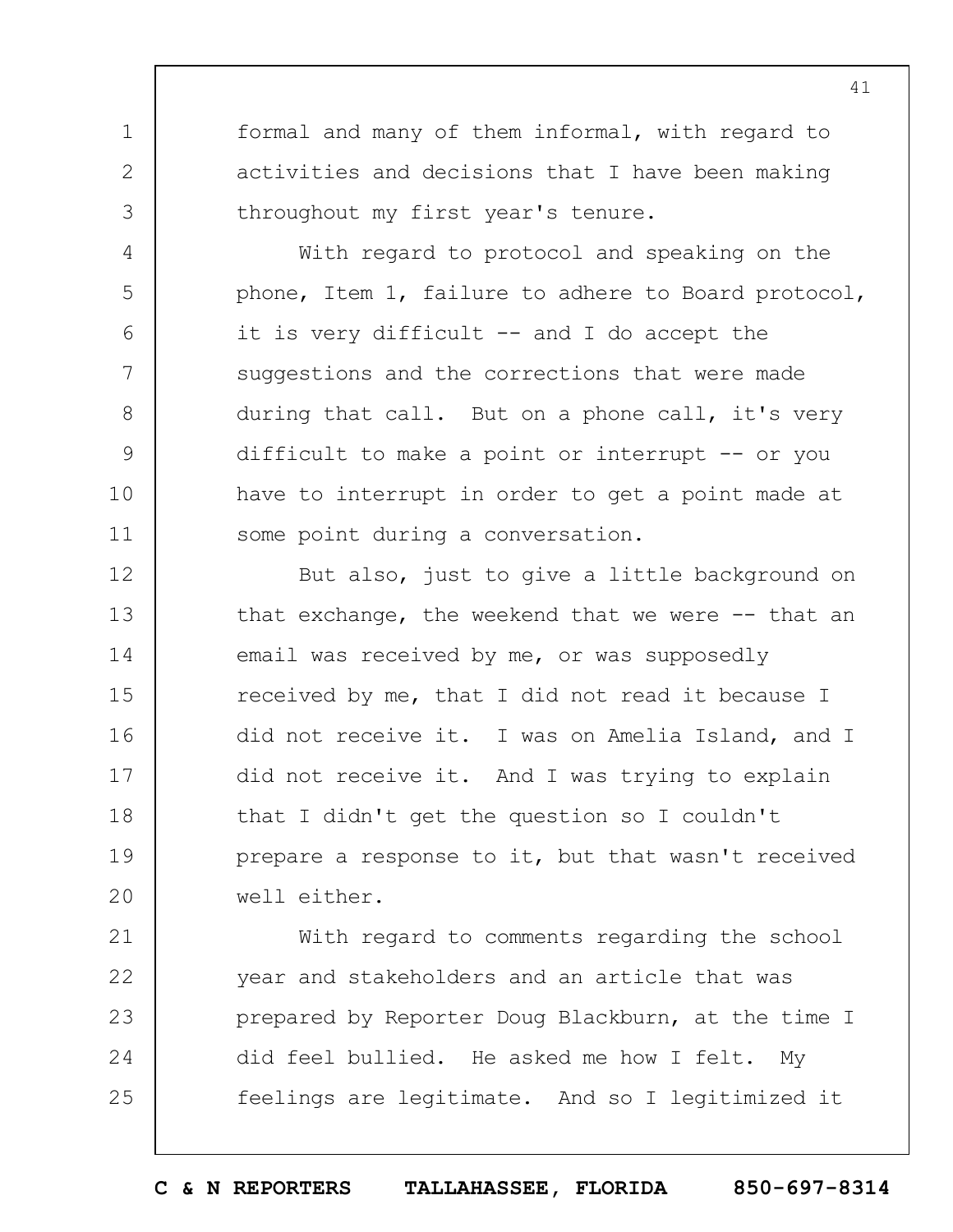by making that comment in a conversation with him after that meeting.

1

2

3

4

5

6

7

8

9

10

11

12

The commentary with regard to the Quarterback Club's luncheon was taken out of context by the reporter, and that reporter later printed a retraction in the newspaper because he quoted me wrong; and that's all I'm going to say about that.

I have the ultimate respect for President Humphries, he knows that, and he and I have had many conversations about his support of the University and support of the administration.

13 14 15 16 17 18 19  $20$ 21 22 23 24 25 The letter with regard to Tennessee State University, a letter that was sent to other people before it was received in my office was published and commented on and put in the paper. And I had not received it, and so I did not and could not comment on a letter that I did not receive at that particular point in time. But my support of Florida A & M and that particular situation with regard to expending resources that we did not have available was legitimate. And the President at Tennessee State and I had had conversations for months about whether or not we would be able to afford to transfer -- or to transport our band to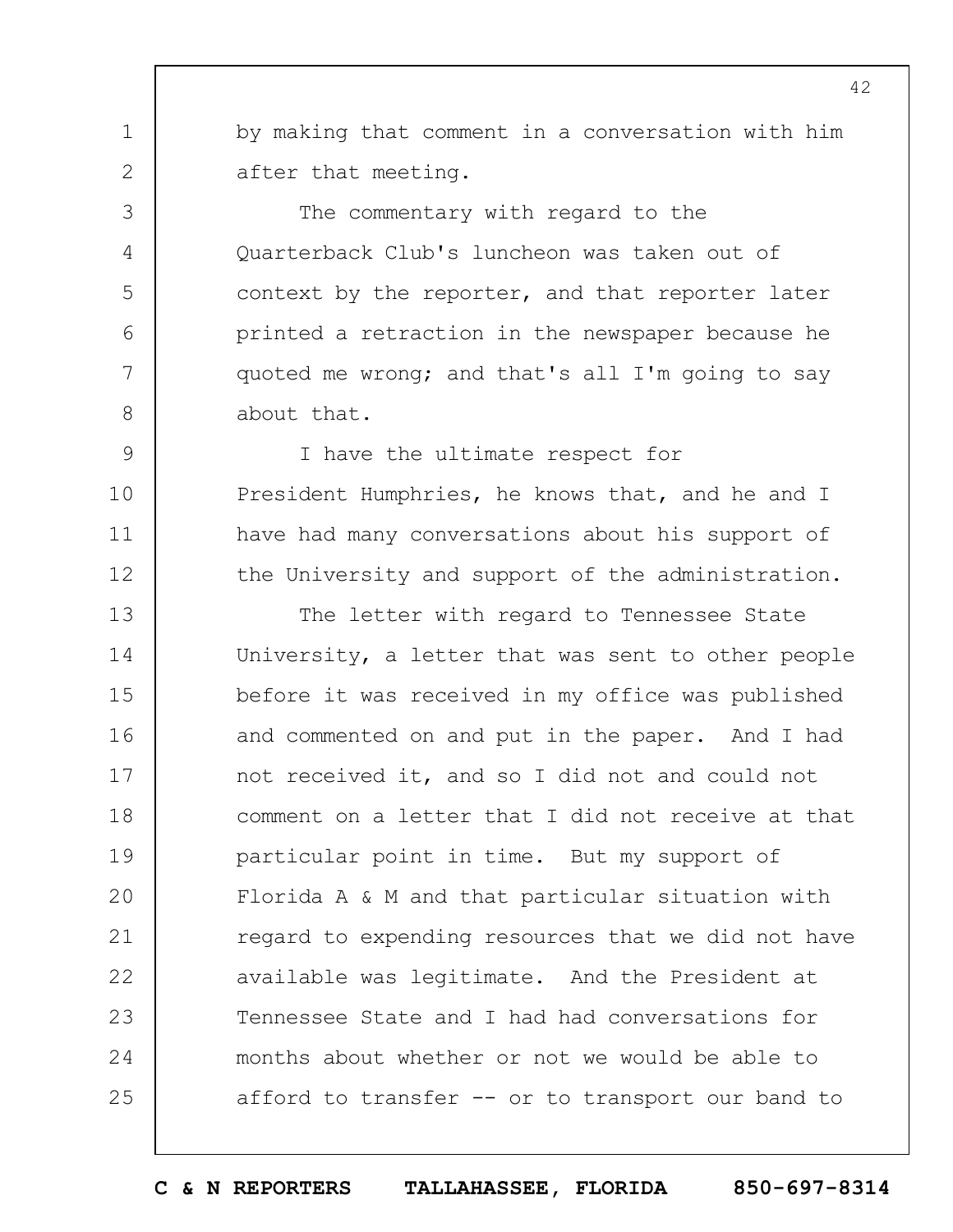1 Tennessee State University.

2

3

4

5

So I don't typically comment on things that are just not true. It's a lot of energy being spent, and I just don't do it as a matter of my professional practice.

6 7 8 9 10 11 12 13 14 15 16 17 With regard to the Alumni Association and Mr. Mitchell and his engagement with AD Winslow at an event, I don't have any comments to make because I was not at that event and I did not experience it. But I did hear outtake conversations from many people that were present at that event and having -- two adults having a conversation, heated as it may have been, I understand. I left it just as that. I think AD Winslow and President Tommy Mitchell are able to discuss and were able to discuss and come to terms in their own communications.

18 19  $20$ 21 22 23 24 25 With regard to my question -- well, with regard to an alumni writing a letter, I think everyone has freedom of speech, and I think Doctor John Lee certainly is able to communicate well and understands being a representative at that time of -- the Association of Public and Land Grant University, as being a Vice President understanding higher education, understanding the rules related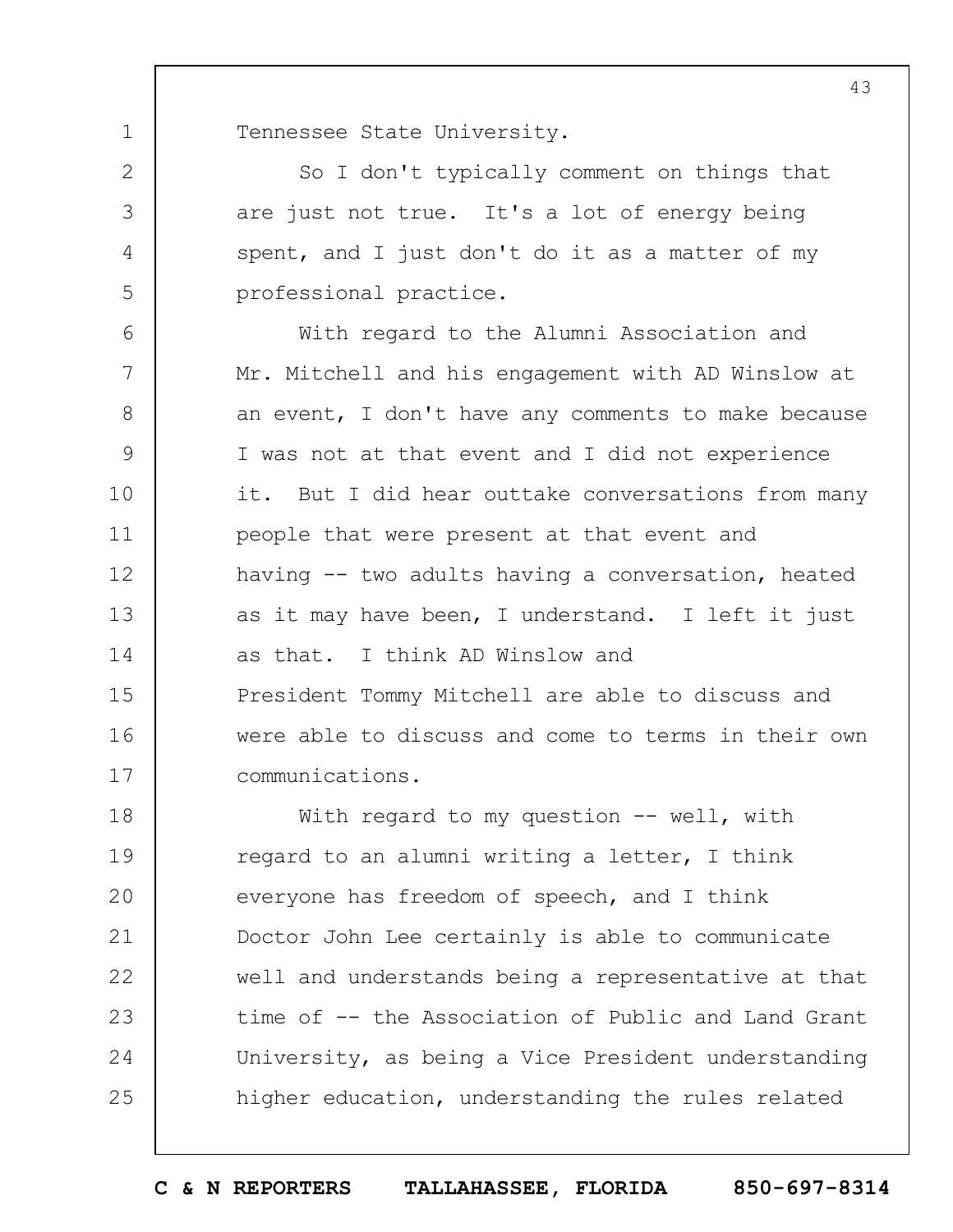to SACS, COC is free to express his opinion. And I think that's what he did, and I have no control over that option as far as that's concerned.

1

2

3

4

5

6

7

8

9

10

11

It had nothing to do with my decision to appoint him in the position that he holds now. I think he's a very good representative of Florida A  $\&$  M alumni and has  $--$  and I have received numerous comments of congratulations on his joining the University staff and the work that he will do and is certainly capable of doing for the University.

12 13 14 15 16 17 18 19  $20$ 21 22 23 24 25 With regard to misspelled words in emails and grammar, many informal communications include them, and I've received them from many members of the Board, including the Chair where there were errors in grammar as well as mistakes in spelling. Sometimes auto correct makes them happen more, and other times when you're communicating quickly to communicate does not necessarily mean you have to be perfect in your grammar or perfect in your spelling. It is an annoyance to many people and some people are able to move past it and get the message that is trying to be conveyed. So we apologize continuously for grammatical errors as well as spelling errors that occur inadvertently in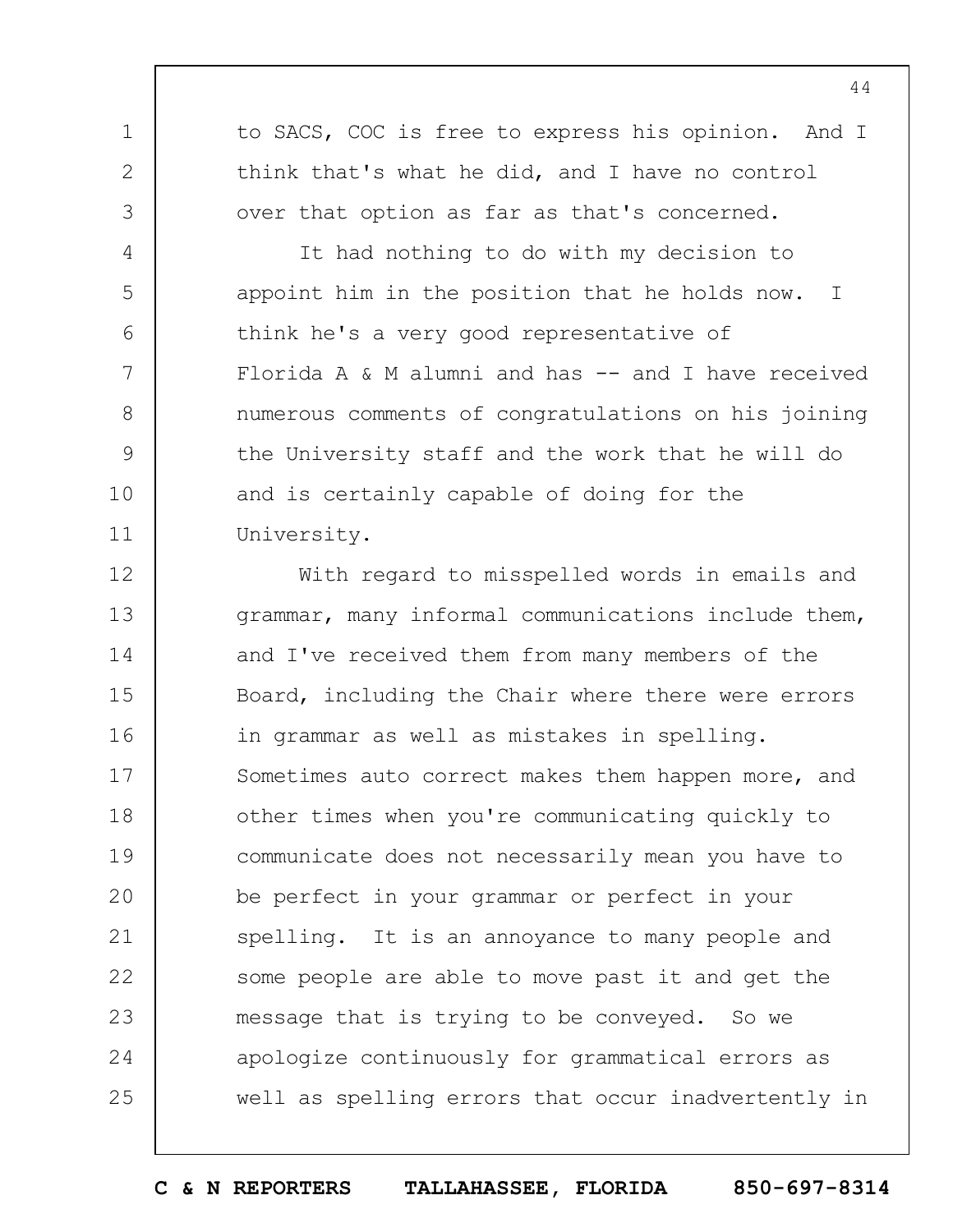communication. Many people put notes and tags at the end of their email explaining that it often occurs.

1

2

3

4

5

6

7

8

9

Another email here that -- a letter that was received on May 25th by members of the Board while I was away, I didn't -- I received the letter on May 28th, and I understand it was transmitted to the Board by members of the Board on May 27th. So you received the information before I did.

10 11 12 13 14 15 Much of that information in that letter is very disappointing because much of it is not true, but I'm not going to go through an accusation about what's true and not true because it was a personal email to me, and many of the facts in there are just not true.

16 17 18 19  $20$ 21 And I have yet to talk to Reverend Ernest Ferrell and other people in the Urban League who made a lot of statements in that letter which are very disappointing when we are working to try to communicate with the community as best we can.

22 23 24 25 With regard to a letter that was written asking for support by one of the staff members or an alumna of the University to the Alumni Association, if that's illegal, then a lot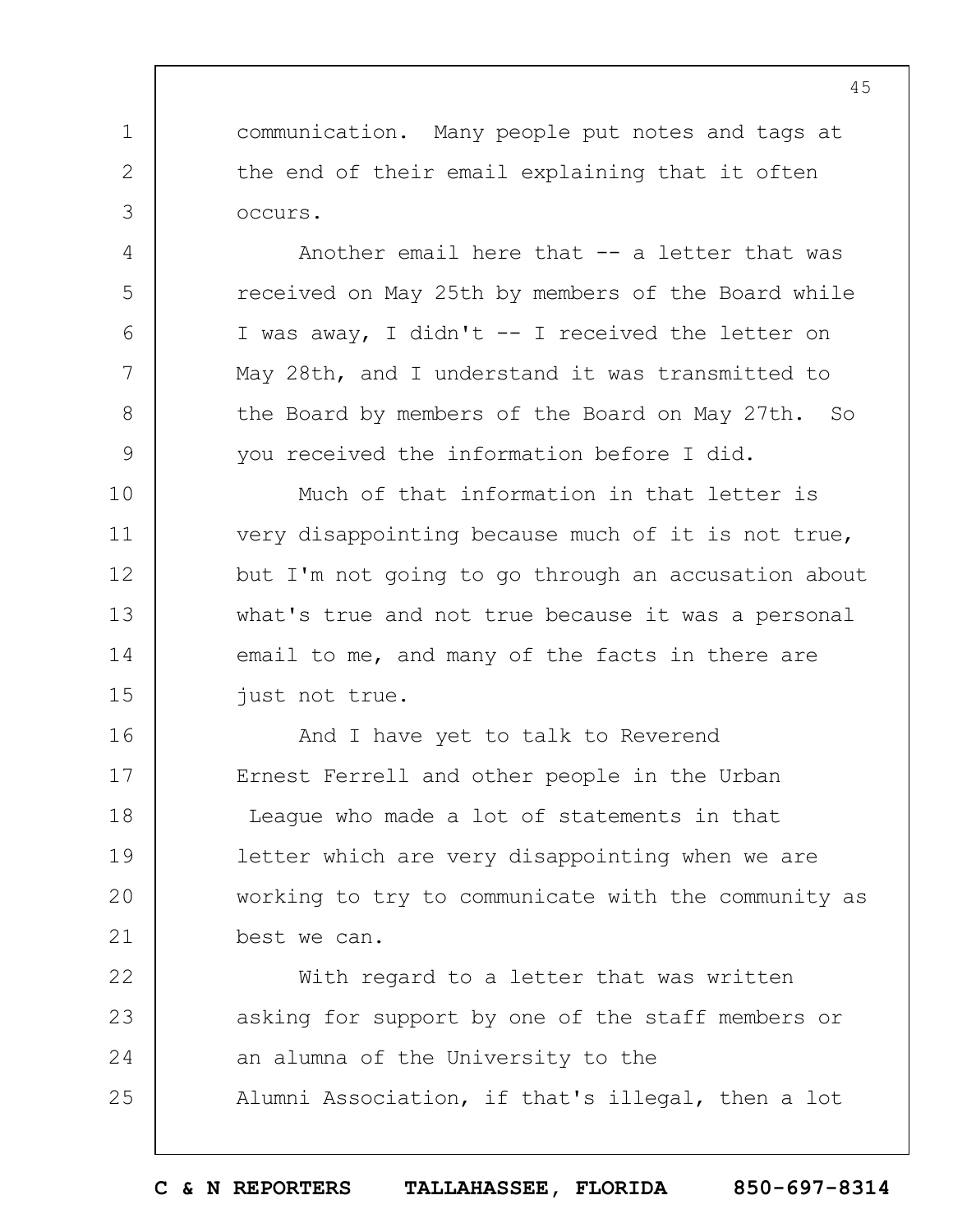of what happens are out of order or unethical, then a lot of what we do might fall into that category. We seek letters of support for our legislative agenda. We visit people regarding our legislative agenda. Our lobbyists, that's what they do to try to influence positions and influence outcomes. So I had nothing to do with that particular request, but I'll say thank you anyway for trying to solicit support.

1

2

3

4

5

6

7

8

9

25

10 11 12 13 14 15 16 17 18 With regard to the last item on leave use, when Mr. Winslow was appointed to Florida A & M, his agreed-upon start date was much -- was a little later. Because we were having negotiations with the Florida Classic and we had a new AD on board, we wanted to take advantage -- he had asked to be appointed sooner, and he had other commitments, but he would take leave for those days in between his appointment.

19  $20$ 21 22 23 24 He was appointed so that he could participate legally in the discussions around the Classic and sign the contracts with Bethune Cookman, as well as with the sponsors of the event. We knew he was not going to be able to work and be present during those days.

At the end of his term, what I asked our leave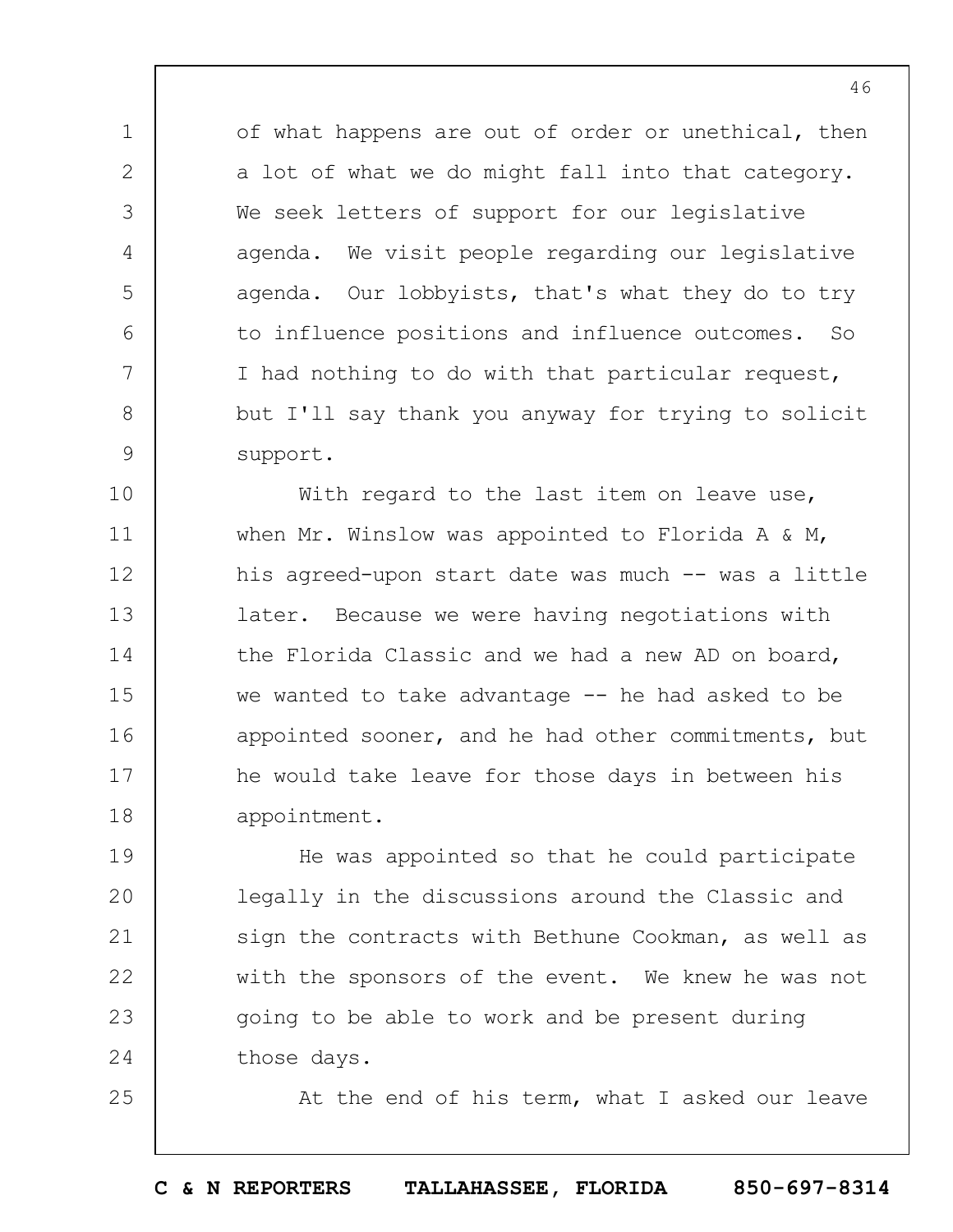people to do was to look to see how much time he had left in terms of vacation and subtract the days that he did not work at the beginning of his contract so that when we paid his leave out, he would be paid the accurate amount of money.

1

2

3

4

5

6

7

8

9

10

What you saw in this report that someone requested, we had already asked that to occur. That's why we are here in June and he has not received his leave payout yet, because we were waiting for the audit to be completed.

11 12 13 14 15 16 17 18 19  $20$ 21 22 23 And just as another note, and I'll just say this, it is my experience having worked with boards of governors, board of trustees from several institutions, I have never had the experience where my leadership team has been disrespected privately in conversations that are not on record on a continuous basis. And this is the case that I think that I have here at Florida A & M by our Chair, our current acting chair. And some of our behaviors with regard to filling positions and introducing people to members of the Board is directly related to us being able to successfully recruit people to come to FAMU.

24 25 TRUSTEE ALSTON: Thank you, Doctor Mangum. Any additional comments from members of the

**C & N REPORTERS TALLAHASSEE, FLORIDA 850-697-8314**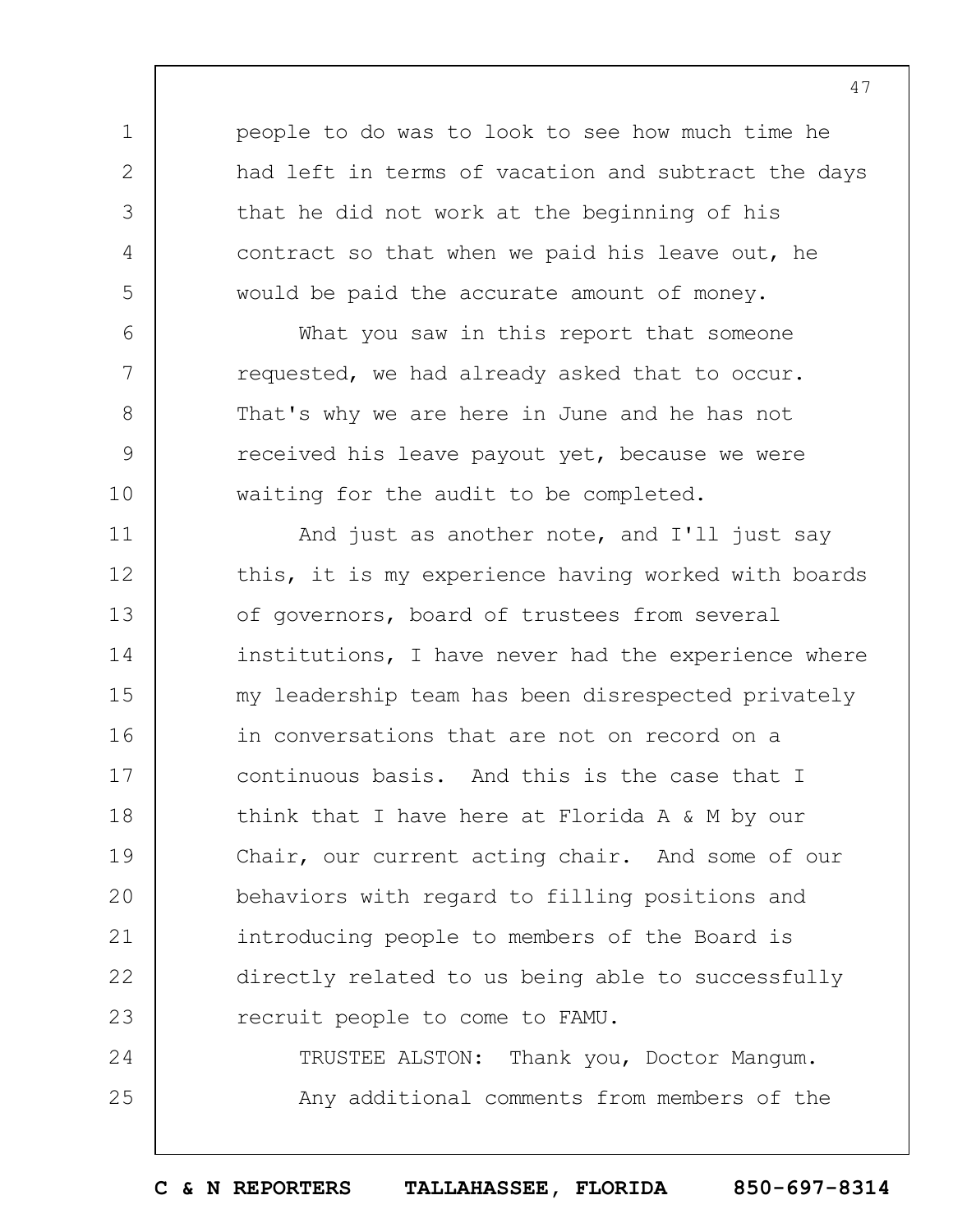Board?

1

2

3

4

5

6

7

TRUSTEE SHANNON: Yes, Trustee Alston, this is Trustee Shannon.

TRUSTEE ALSTON: Go ahead, Trustee Shannon, followed by -- I just saw another hand -- followed by Vice Chair Lawson.

Go ahead, Trustee Shannon.

8 9 10 11 12 13 TRUSTEE SHANNON: I have a couple of questions followed by a comment. My first question is: When did the Board first receive notice that this section of our meeting today, committee meetings, would be changed from a committee of the whole meeting to this Committee on Governance?

14 15 16 17 TRUSTEE ALSTON: Thank you for that question, Trustee Shannon. I'm going to ask Chair Montgomery to respond to that question, and I think you're probably going to refer to an email, or the --

18 19  $20$ 21 22 CHAIRMAN MONTGOMERY: Yeah, I'll ask the -- I don't remember the -- what was the date? Board Liaison, what was the date to answer Trustee Shannon's question? ATTORNEY BARGE-MILES: Give me a minute.

23 24 25 CHAIRMAN MONTGOMERY: Okay. Thank you. TRUSTEE ALSTON: Give us one second, Trustee Shannon. Attorney Barge-Miles is getting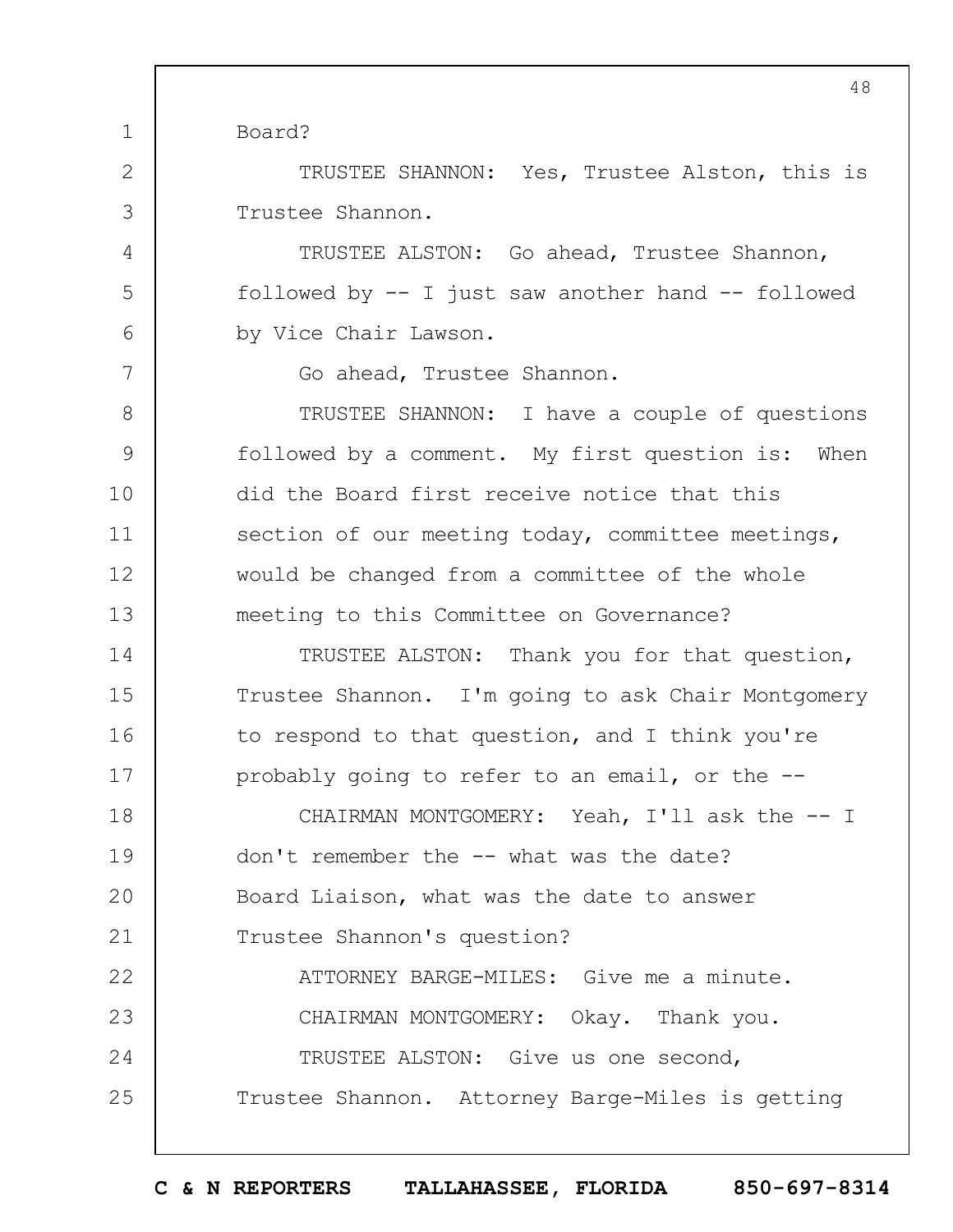1 that information.

2

3

4

5

6

7

8

9

10

11

TRUSTEE SHANNON: Okay. Well, while she's getting that information, my follow-up question is: Were there additional reference documents that accompanied your agenda of discussion for this Committee on Governance? I see a number of items: Best practices on Board governance, best practices, here, here. And were there some reference documents that were distributed along with the agenda to support the -- to give us a point of reference?

12 13 TRUSTEE ALSTON: Great question. I'll start answering that, Trustee Shannon.

14 15 16 17 18 19  $20$ 21 22 23 24 25 The one document that we have is the agenda that shows the items that you just referenced. I had gone back and forth probably over the last few days just compiling the points of the agenda. The opening comments were from Chair Montgomery, expounding on his views and conversations that he referenced in the information packet that was submitted to us I believe this morning. Mr. Chair. CHAIRMAN MONTGOMERY: Yeah, I had a --TRUSTEE SHANNON: Okay. The -- CHAIRMAN MONTGOMERY: In response to Trust-- I'm sorry, Mr. Chairman?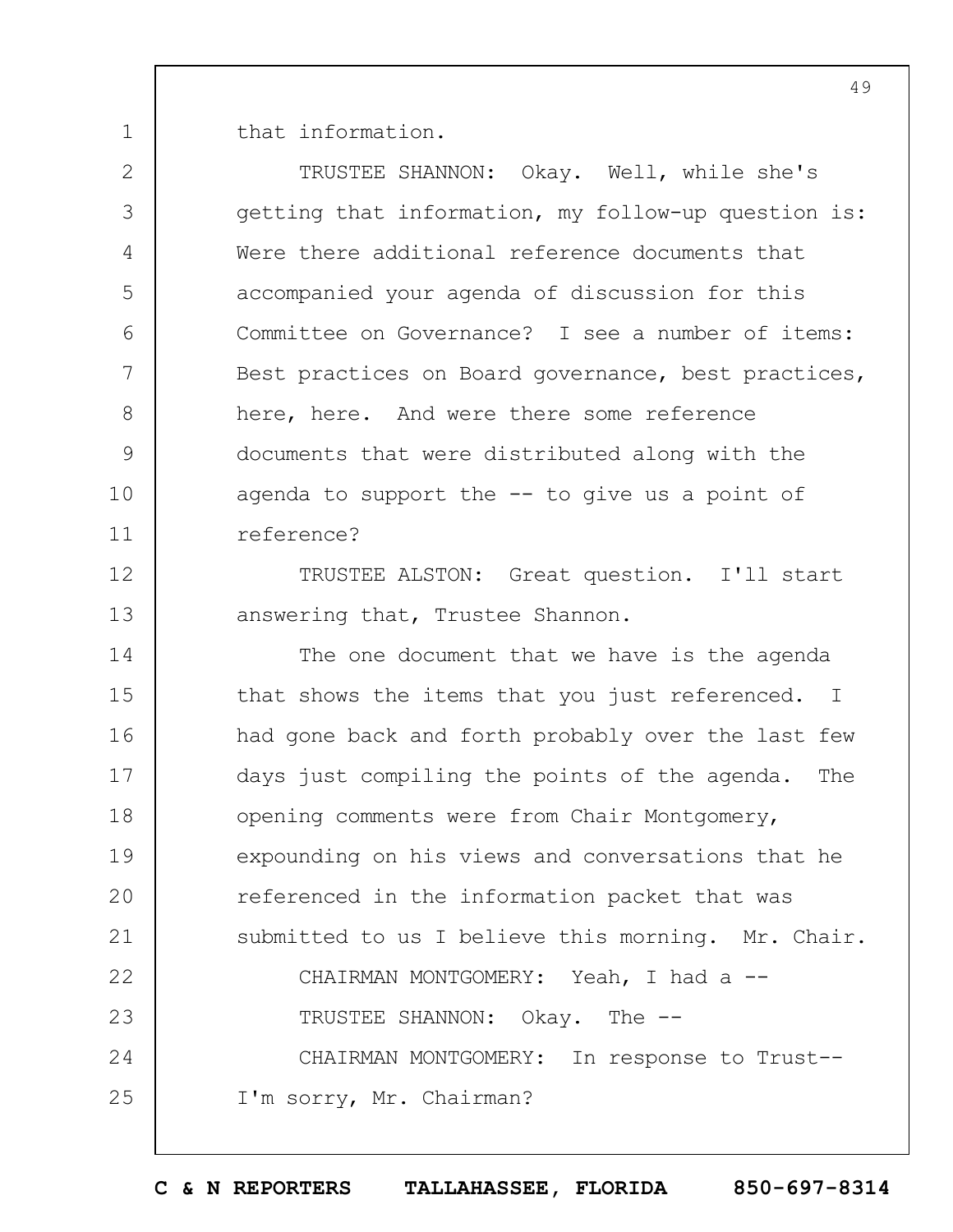1 2 TRUSTEE ALSTON: Going ahead, Chair Montgomery.

3

4

5

6

7

8

9

10

11

12

13

14

25

CHAIRMAN MONTGOMERY: Trustee Shannon asked the question about  $-$  I think it was along the lines of how we got to the special committee and the actual notice. I'd asked VP McKnight, we had a conversation about how to ensure that there was compliance. If you -- I mean to address Trustee Shannon's question, if you could share how we evolved from where we were to where we are on the agenda.

TRUSTEE SHANNON: I'm sorry, excuse me. I simply asked when did we first receive notice.

CHAIRMAN MONTGOMERY: Oh, okay. Okay.

15 16 17 18 19  $20$ 21 22 23 24 TRUSTEE SHANNON: When was the date that we first received notice that we would be having this governance conversation at this meeting? I had been working on an agenda that said we would be meeting as a committee as a whole; and then as of last Friday, I think -- I think I first received an email as of last Friday regarding this change to this part of the agenda. I just wanted to confirm that, or did I miss an email that I would have received earlier?

TRUSTEE ALSTON: No, Trustee Shannon, and this

**C & N REPORTERS TALLAHASSEE, FLORIDA 850-697-8314**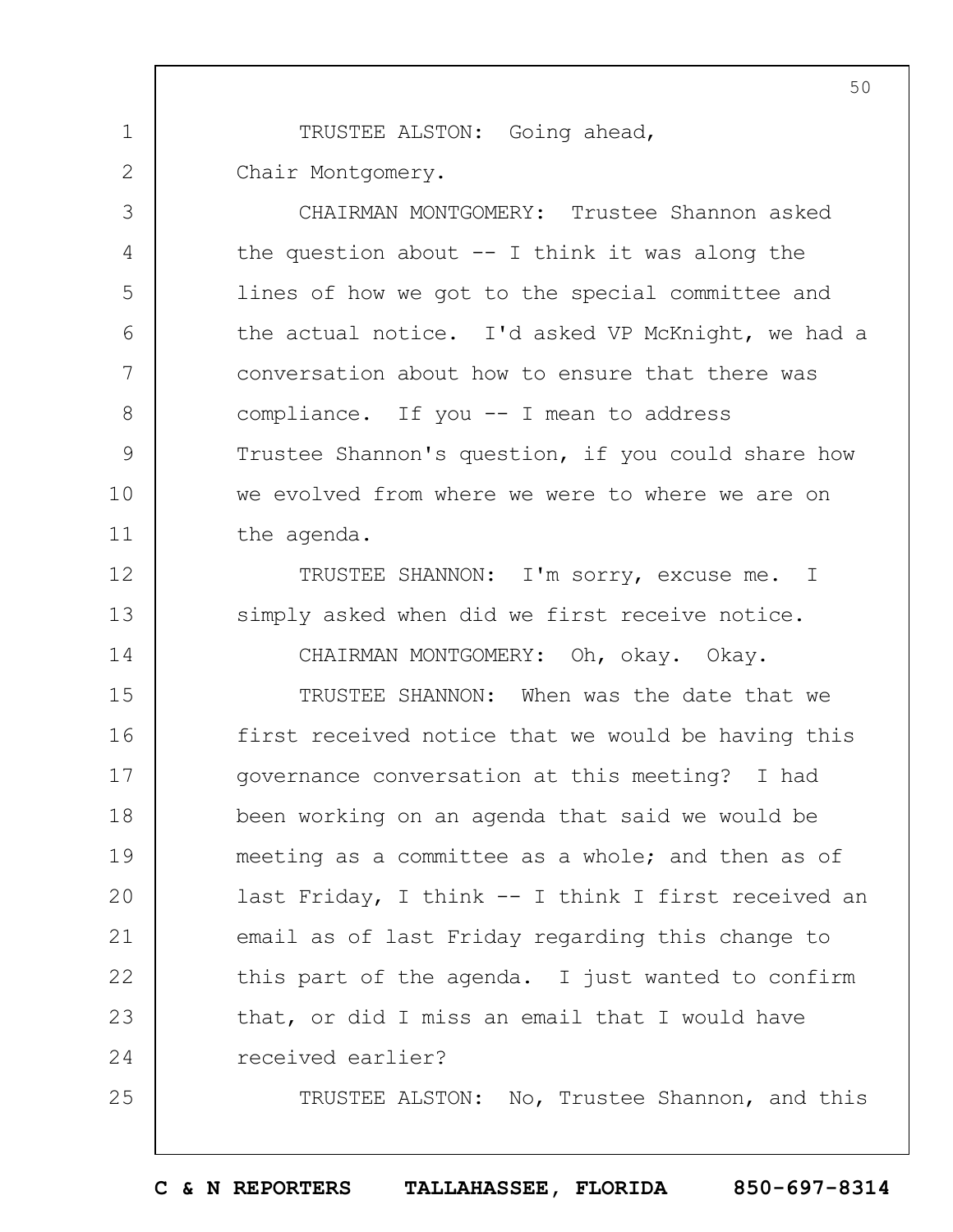is Trustee Alston. You're right, I think the initial setup and design was committee of the whole originally. It transitioned to this Special Committee on Governance.

1

2

3

4

5

6

7

8

9

10

11

25

I think the memo that came from Chair Montgomery, dated June 5th, and I've assumed that it was sent that same day, so it transitioned from a committee of the whole, I think, to a full Special Committee on Governance, which is still the same committee of the whole.

Does that answer your question?

12 13 14 15 16 TRUSTEE SHANNON: Right. Okay, yes, that answers my question. And now I'd like to make a comment because I believe that everything associated with this committee proceeding so far is highly irregular.

17 18 19  $20$ 21 22 23 24 First and foremost, for many months, at least in the time that I've been on this Board, we've talked about the need to have materials, documents, and information in enough time for the Board to actually review it prior to discussion before this Board. And I don't feel like we've been given enough notice regarding what was supposed to be discussed during this time frame.

Additionally, it has a number of points there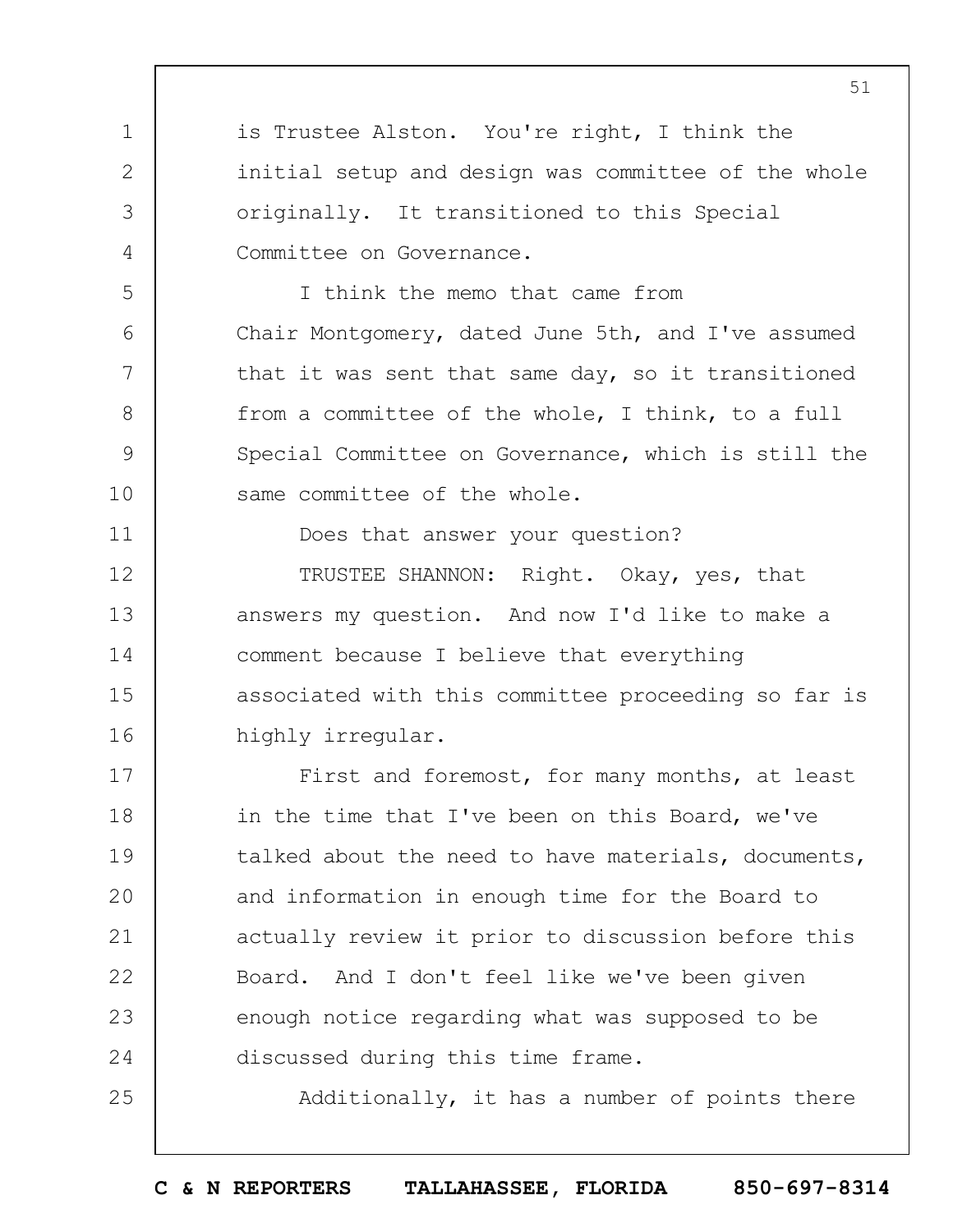that you want the Board to discuss but we haven't been provided any pre-meeting or any reference documents to even give us a point of reference for what these best practice -- best practices are.

1

2

3

4

5

6

7

8

9

10

11

12

14

24

25

13 And then my last comment is this, with all due respect, Chair Alston, if this is a conversation that's supposed to be on governance and it's supposed to be guided by this agenda that you've given us, then I believe it's your duty as Chair to make sure that we do follow this agenda and that our discussion does not digress into a granular and detailed discussion and commentary on the President's performance where we already have a forum where that would be more appropriate.

15 16 17 18 19  $20$ 21 22 23 And I believe that it's your duty as the Chair of this Committee to ensure that our comments are comments and the way that we proceed through this agenda is done in a way that sticks to this agenda; and if we do go into a radical  $-$  or if we do go off track with something that already has an identified forum for that discussion to take place, that you as Chair should bring us back to what this agenda and what this Committee is supposed to do.

And for that reason, I don't agree with the further progress of this Committee meeting, and I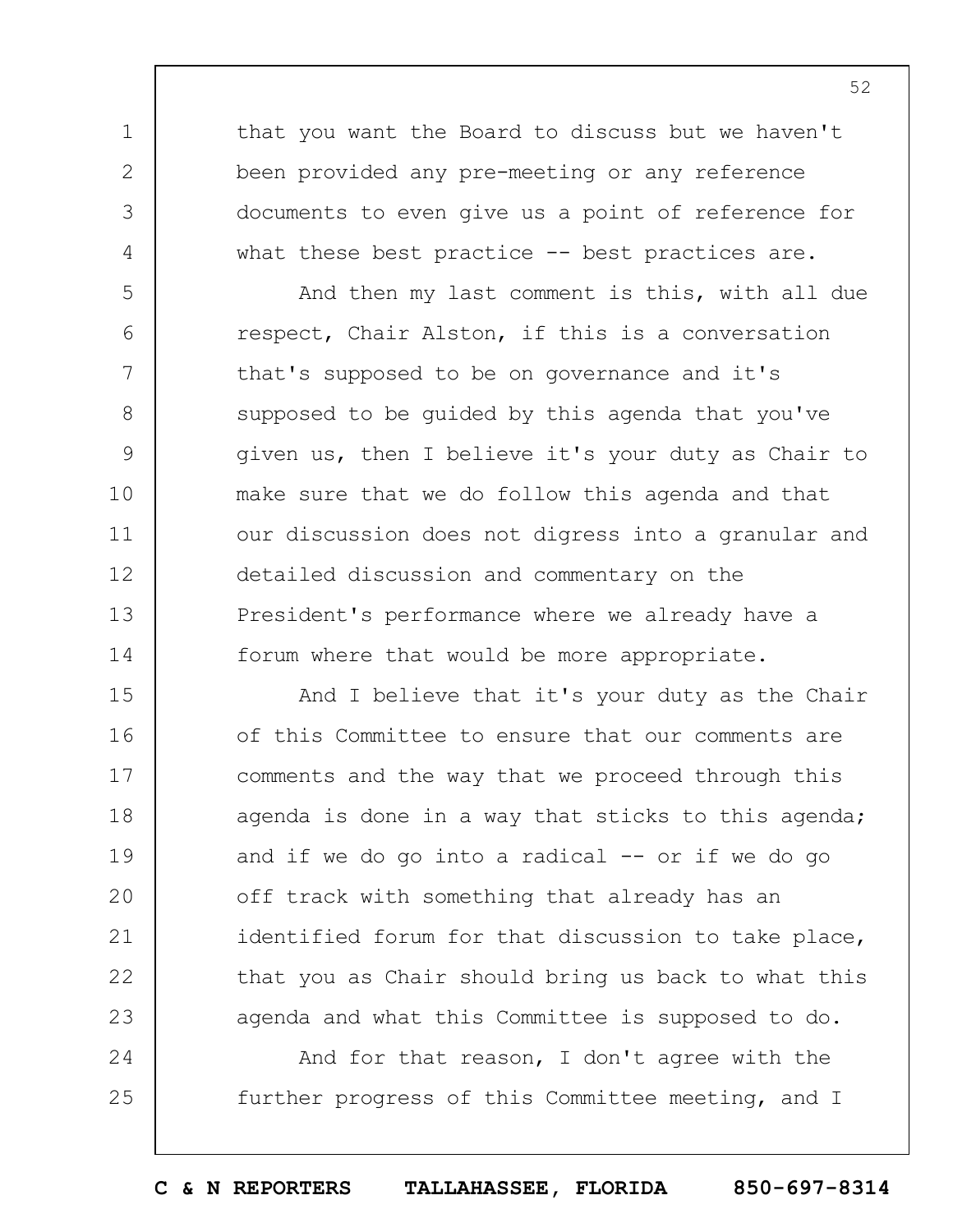1 2 3 4 5 6 7 8 make a motion that this Committee meeting be tabled until we can get to  $-$  we can get the appropriate reference documents to responsibly lead us through a discussion on governance. What are the expectations of the Board? What are the expectations of the President or anyone else that is involved in helping us meet our duties of oversight for this University.

9 10 11 12 13 14 15 16 17 18 19  $20$ 21 22 23 24 25 TRUSTEE ALSTON: Thank you, Trustee Shannon, and I think we're on the same page. I am now - we're still on the agenda under discussion items, but you just made a motion so I will recognize there's a motion on the floor to table the items as referenced. Is there a second to the motion? TRUSTEE LAWSON: Question. TRUSTEE ALSTON: Vice Chair Lawson. TRUSTEE LAWSON: Yeah, just a question. So -- CHAIRMAN MONTGOMERY: Your microphone is not on. TRUSTEE ALSTON: Well, I just -- let me recog -- let me just -- yeah, let me just first carry the motion. Is there a second to the motion? TRUSTEE MOORE: Second. TRUSTEE ALSTON: The motion has been properly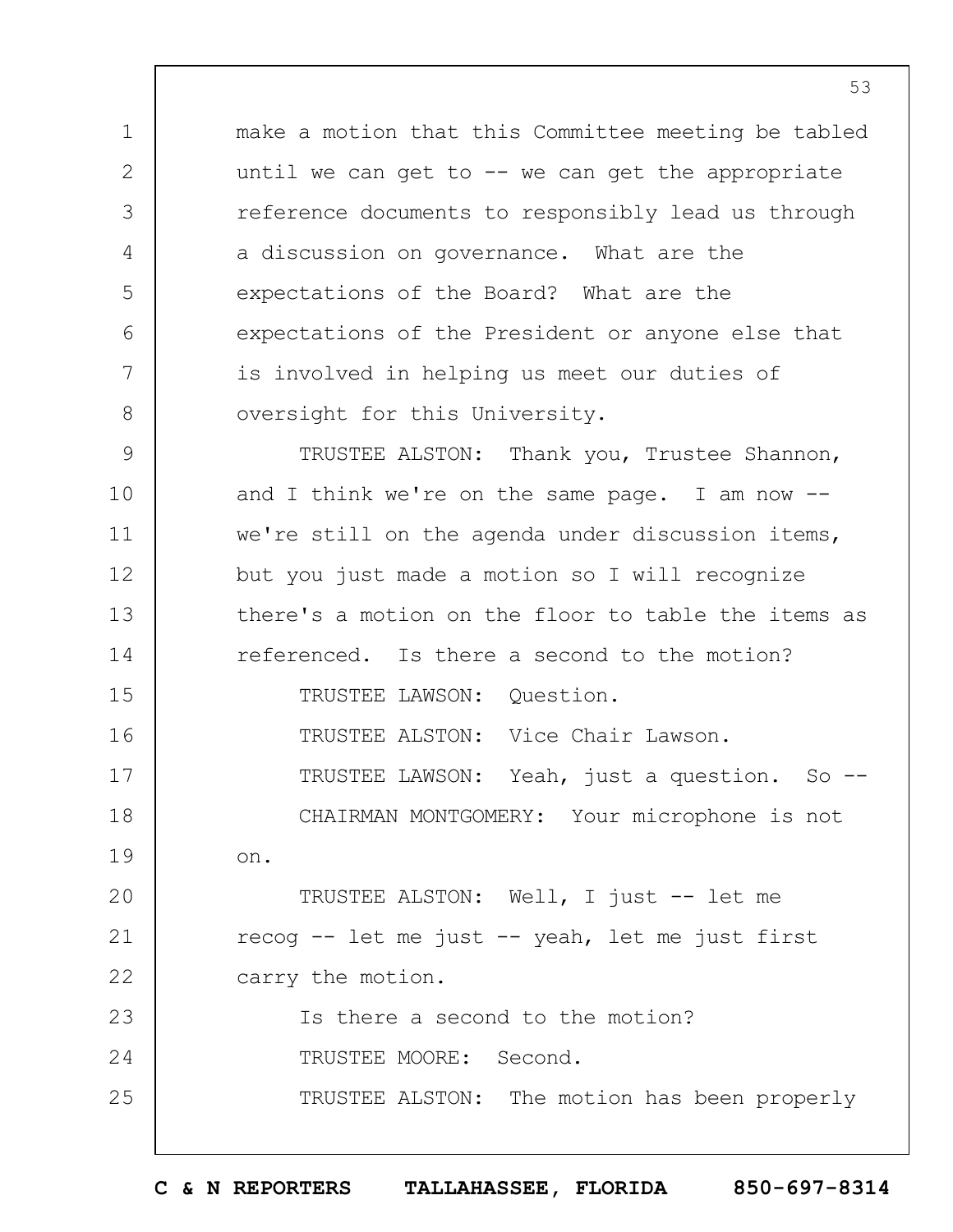1 2 3 4 5 6 7 8 9 10 11 12 13 14 15 16 17 18 19  $20$ 21 22 23 24 25 moved and seconded to table -- Trustee Shannon, just for clarity, can you repeat your motion because I want to make sure that we have it. TRUSTEE SHANNON: It's to table this discussion on governance until the Board has had appropriate notice, time, and reference documents to ensure that we have a reasonable and accurate discussion over these matters. TRUSTEE ALSTON: Thank you, Trustee Shannon. You've heard the motion and a second. I'll recognize now the floor is open for discussion. Vice Chair Lawson followed by -- I'm sorry, Chair Montgomery, you want to -- CHAIRMAN MONTGOMERY: It's a point of information. The motion is ambiguous. It doesn't provide a date certain. There are other variables at this point, including the process for the Presidential Evaluation Committee. There's also within the operating -- there's some who continuously cite the operating procedures but are failing to acknowledge within the operating procedures right now that any Trustee at any time can add any item to the agenda with the approval of the Chair. So, Trustee Shannon, for information purposes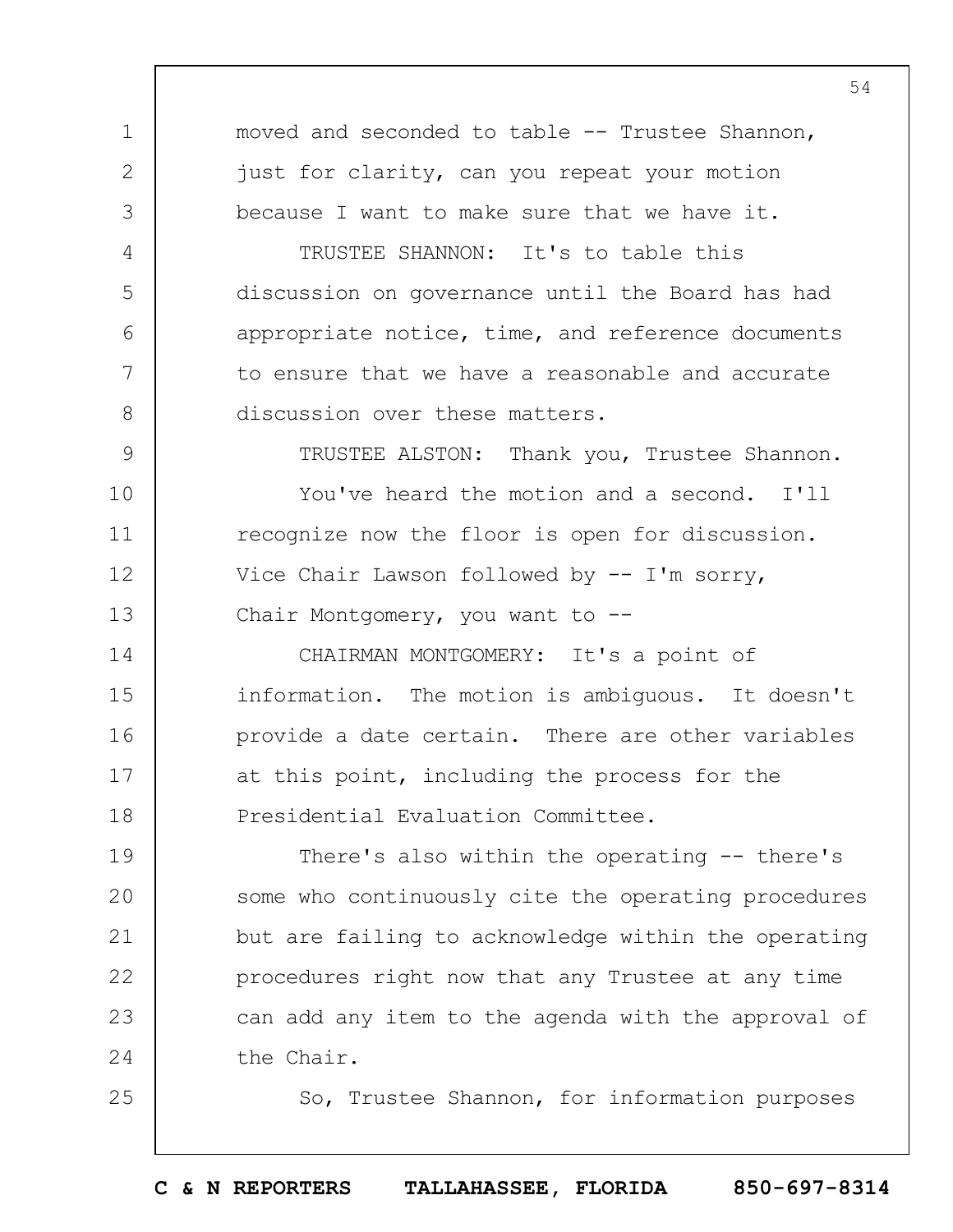or for the Committee purposes, I've sent -- her committee was one of the few committees, or I think it was the only committee that didn't convene. I'm not sure it was for lack of the same issue, maybe receipt of information; but with regard to this specific issue, to punt on this issue or to not address this issue puts us in a posture with the impending deadline for the evaluation to be in a position where the Board fails to properly understand and consider what would be improper behavior.

1

2

3

4

5

6

7

8

9

10

11

12

13

14

15

16

I appreciate the effort to what you call get more information. I'm surprised because there have been many instances in the past that were very similar in which I did not hear such outrage or we did not hear such outrage as a Board.

17 18 19  $20$ 21 22 23 24 25 But I will urge my colleagues to allow us to continue to have what would be an adult conversation, we're all professionals, lay out the items on the table; don't allow a person to say, well, this is a procedural matter and so we as the body politic -- the governing body should not proceed. Have the discussion, let the merits stand for themselves, and then govern ourselves accordingly.

**C & N REPORTERS TALLAHASSEE, FLORIDA 850-697-8314**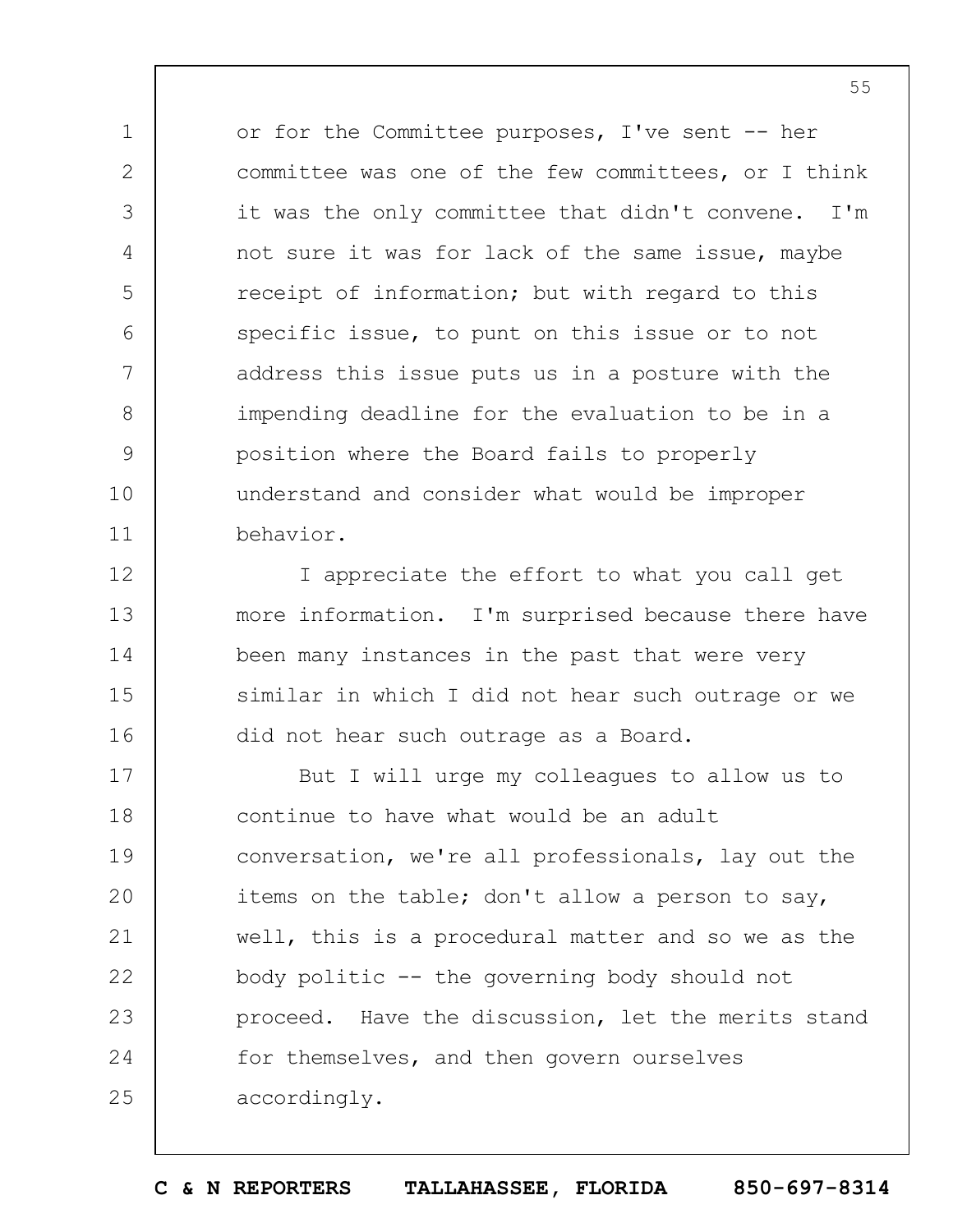1 2 3 4 5 6 7 8 9 10 11 12 13 14 15 16 17 18 19  $20$ 21 22 23 24 25 As Chair, I will call a follow-up meeting of the entire Board so we can deal with this directly. But today we have a meeting of the Committee of Governance and  $I$  -- again, I'd urge my colleagues to allow the conversation to move forward. TRUSTEE ALSTON: Thank you, Mr. Chair. Vice Chair Lawson, go ahead, you're recognized for discussion. TRUSTEE LAWSON: Thank you, Mr. Chair. Well, I mean I think if we're going to follow protocol, the topic -- the agenda item was provided and the content was provided. So at this point, if we don't have a discussion, we're violating our own protocol. And I think, Mr. Chair, then your challenge will be to guide the discussion in the most productive way; because I think if we don't allow an individual Trustee, whether it be the Chairman or anyone else, to put an item on the agenda, then, again, we're violating our own protocol. I think we can have the discussion as long as we focus it on those topics that are listed here because I think a  $-$  you know, this whole governance issue has been one of ongoing concern. And as some recall, we had a small committee on

**C & N REPORTERS TALLAHASSEE, FLORIDA 850-697-8314**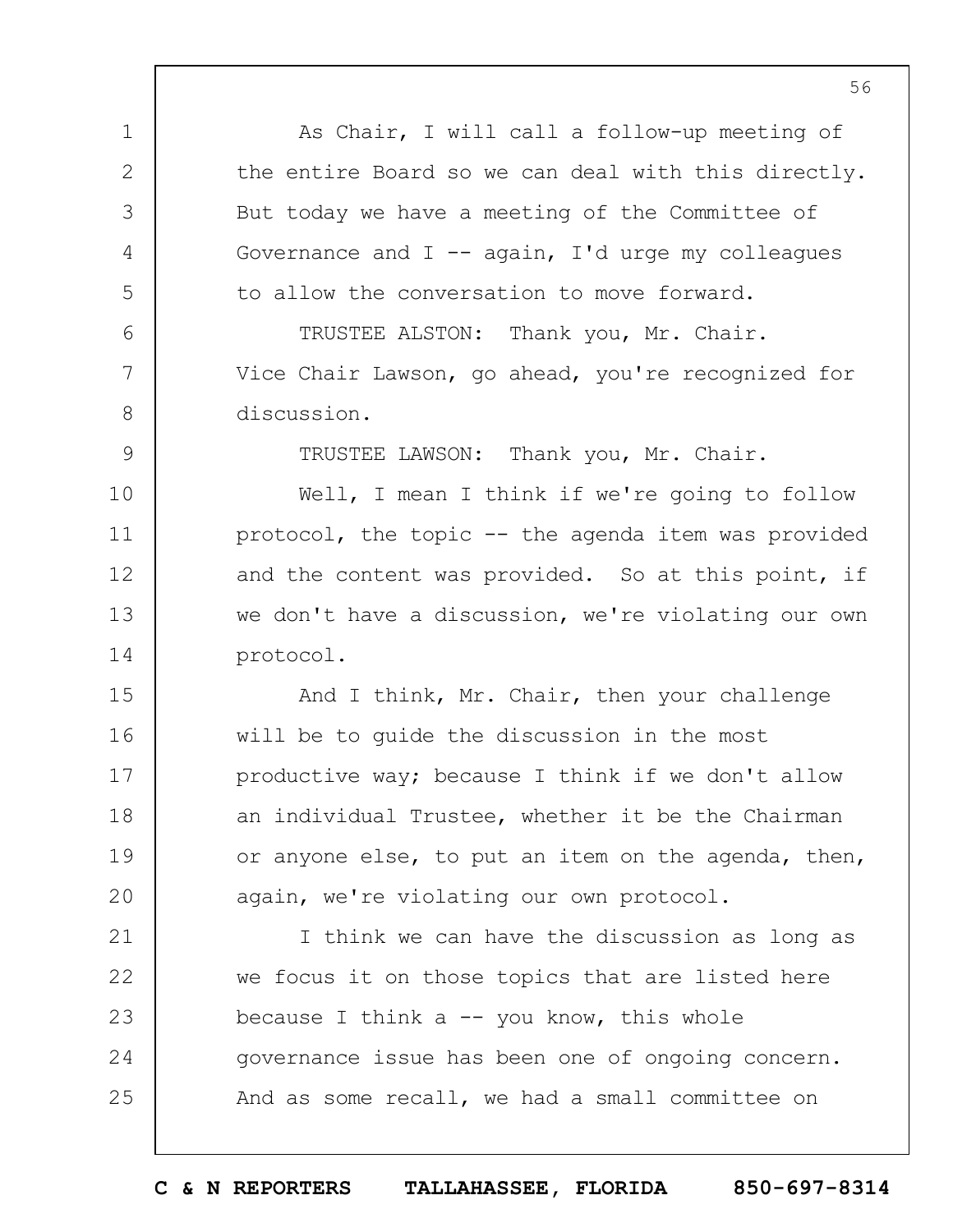governance that met a few times; we worked on a couple of issues. But given transition on the Board, the committee somewhat dissolved itself for lack of a better term.

1

2

3

4

5

6

7

8

11

12

13

14

15

16

So I'm not sure why we would not entertain this because it was properly noticed and placed on the agenda and, as our bylaws state, any member can place an item on the agenda.

9 10 TRUSTEE ALSTON: And you're absolutely right, Vice Chair Lawson.

Just for the members of the Board, myself, Vice Chair Lawson, Trustee Moore, and former Trustee Gilzean served on a previous ad hoc committee that was much more focused, not as broad in scope as the mission of this Special Committee, so Vice Chair Lawson is absolutely correct.

17 18 19  $20$ 21 22 23 24 25 To respond to Trustee Shannon and, also, I think a few additional comments. My role is not to censor anyone on the Board; so, of course, if there is conversation, I think this is absolutely the place and the forum. I think that some discussion -- and I think there is some, you know, conversation that maybe could transition over to a different committee; but, of course, we do have a printed agenda that I'm still trying to get to.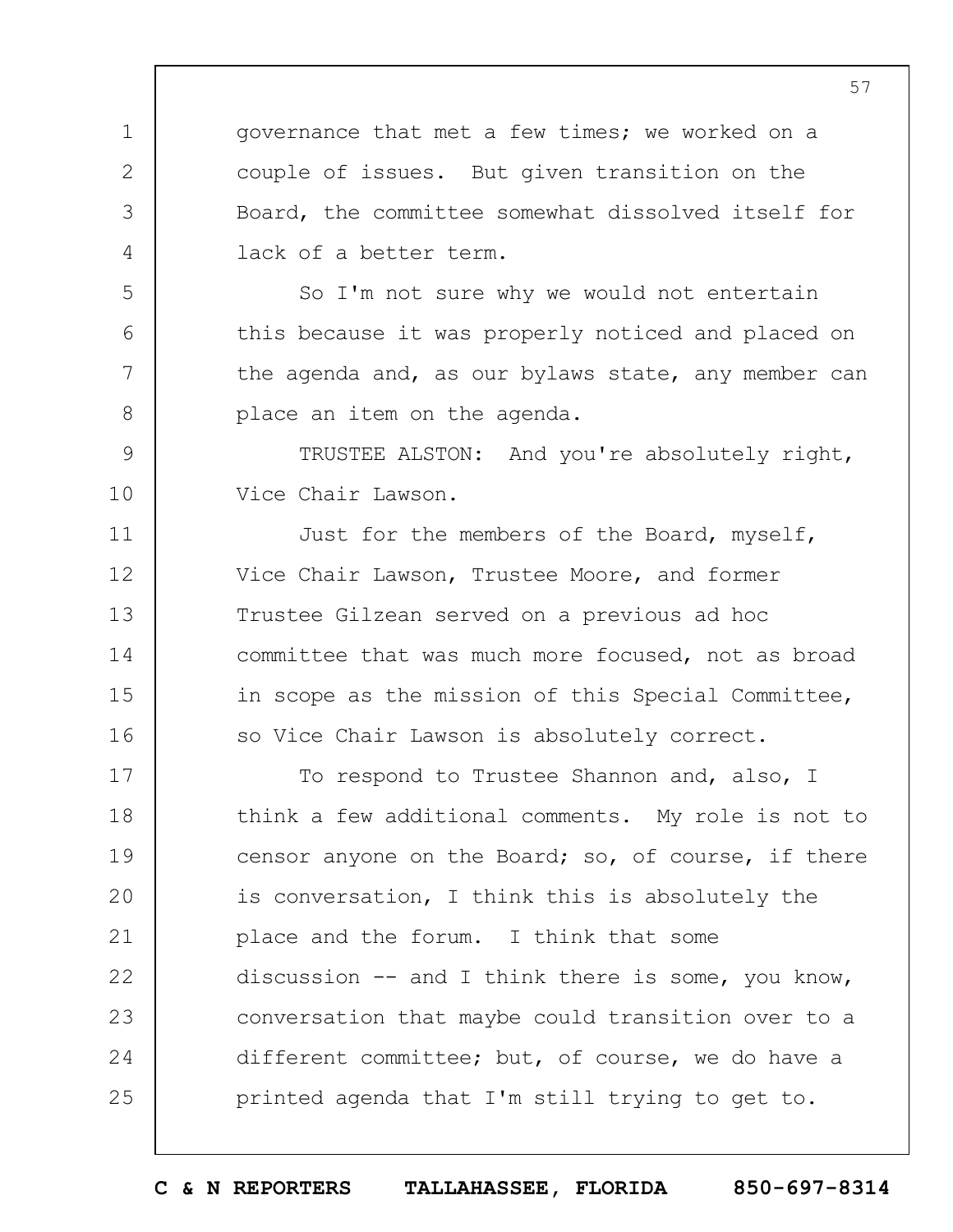1 2 3 4 5 6 7 8 9 10 11 12 13 14 15 16 17 18 19  $20$ 21 22 23 24 25 58 But, of course, I am allowing Board members the opportunity to speak. So with that being said, I know there is a motion on the floor. There is still discussion. I think there is Trustee Moore followed by Trustee Woody. Trustee Moore. TRUSTEE MOORE: Having said that and with that conversation, if the thought is that we will move with a laser focus towards the agenda, I will rescind my second for the motion. TRUSTEE ALSTON: And that is my intent, if Board members adhere to the agenda. Thank you, Trustee Moore. Trustee Woody. TRUSTEE WOODY: Thank you, Mr. Chairman. Most of y'all know by now that I'm currently the Chair of Sante Fe Community College and Sante Fe College Board of Trustees, and the term governance is very important. Definitely, from a Board Chair, I think it's very appropriate for us to have this discussion, especially for me being my first meeting; that I'm going to have to do an evaluation of the President. To be honest with you, I had some personal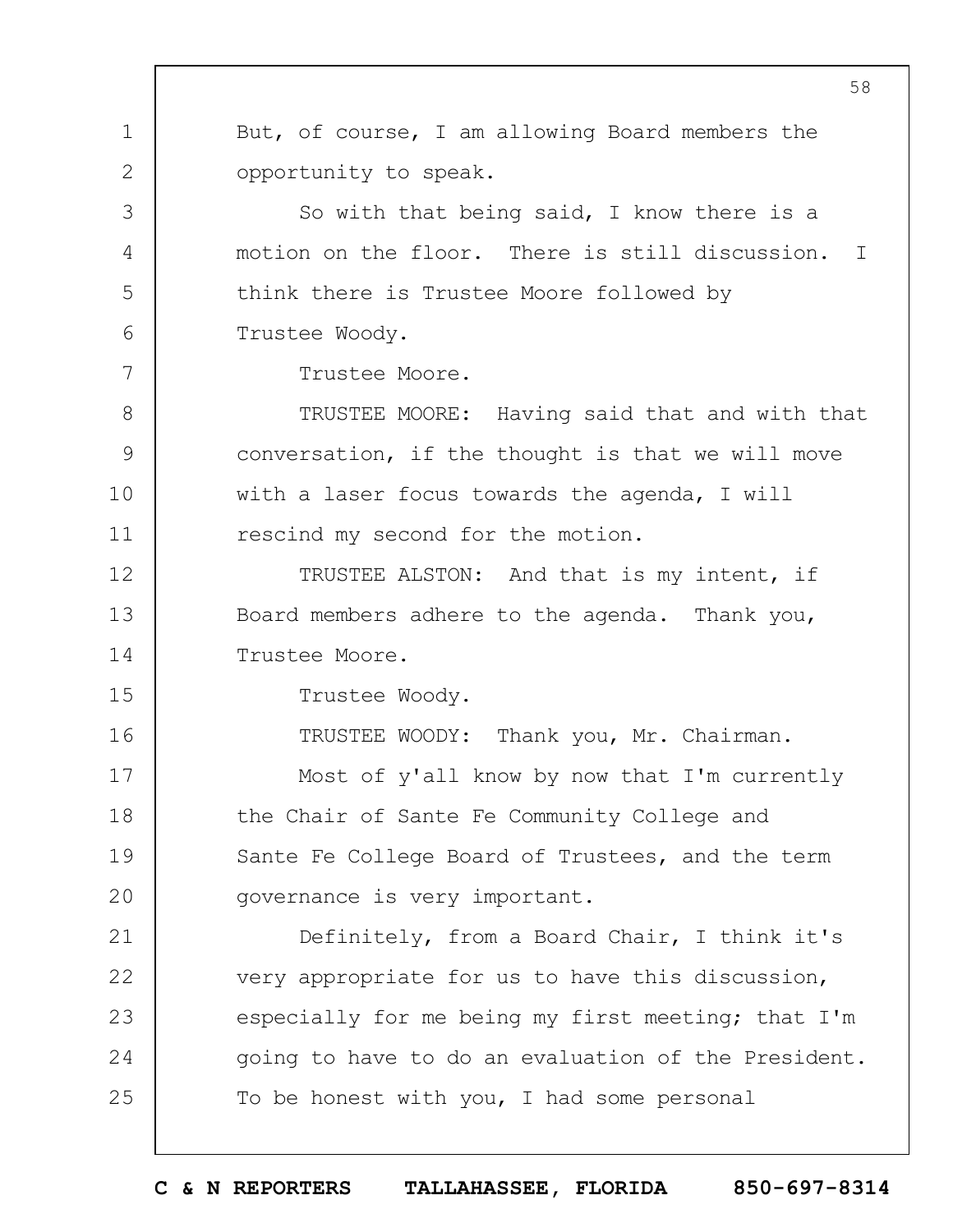observations as it relates to the President's relationship with the Board. I think it affects the future of this institution.

1

2

3

4 5 6 7 8 9 10 11 12 13 14 15 16 A & M is very dear to me even though I didn't attend school here. Like I said in my initial introduction on the Board is that my family lives here, my father started here. And on another personal note, I had an opportunity, or blessed with the opportunity to be involved in the commencement. Just to see those students and those families there meant a whole lot, and it kind of put everything in a proper category for me. I didn't have the opportunity to go to an all-African-American, all-black institution, those type of degrees that those young men and women were getting.

17 18 19  $20$ 21 22 23 24 25 So it's very important that the leader of this institution have a good relationship with the Board of Trustees. And as being a new member, I don't see that. I can't really expound on at this particular point what the problems are other than what was presented this morning in the response by the President, but I clearly understand that there is a problem; and those problems need to be discussed. And whatever the outcome is, that's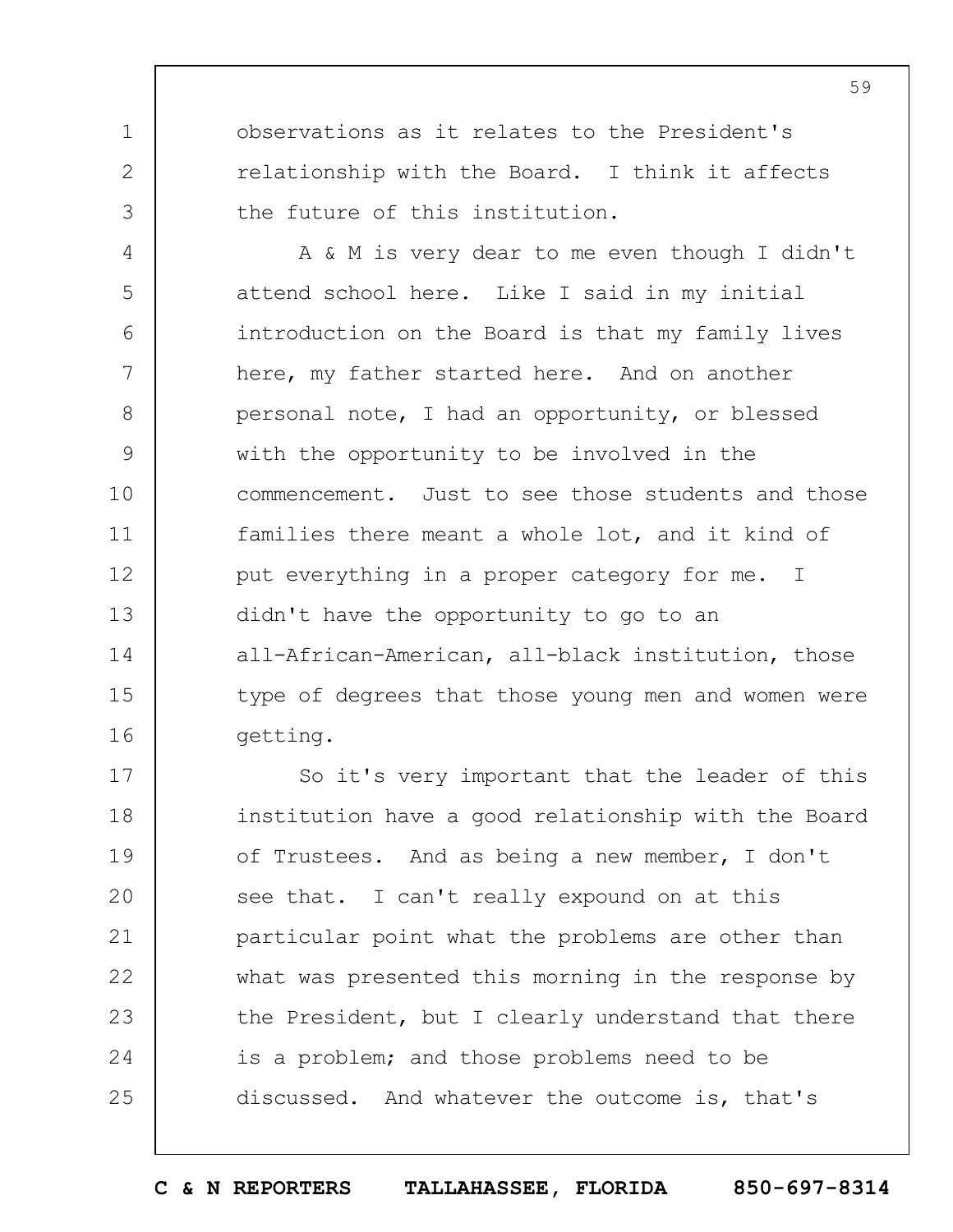1 what the outcome is.

| $\overline{2}$ | I would hope the outcome would be in the best      |
|----------------|----------------------------------------------------|
| 3              | interest of this institution. If you don't have a  |
| 4              | leader that is leading, and I'm not saying that we |
| 5              | don't, and we have issues with our current         |
| 6              | leadership, then we need to address that. We don't |
| 7              | need to sugarcoat it, we need to call it like it   |
| $8\,$          | is.                                                |
| 9              | Thank you, Mr. Chairman.                           |
| 10             | TRUSTEE ALSTON: Yes, thank you,                    |
| 11             | Trustee Woody.                                     |
| 12             | Any additional comments? There is a motion on      |
| 13             | the floor. Is your second still on the floor, or   |
| 14             | have you rescinded the second so we can proceed    |
| 15             | with the agenda?                                   |
| 16             | TRUSTEE MOORE: I rescind it.                       |
| 17             | CHAIRMAN MONTGOMERY: The motion dies.              |
| 18             | TRUSTEE ALSTON: Okay. So the motion dies,          |
| 19             | Trustee Shannon.                                   |
| 20             | We will now, Trustees, proceed with the agenda     |
| 21             | as printed. And I will just tee this off, and I    |
| 22             | think that the Chair, all of your comments along   |
| 23             | with the President, just demonstrated why this     |
| 24             | Committee is absolutely important. So as we talk   |
| 25             | about Board operations, effective and efficient    |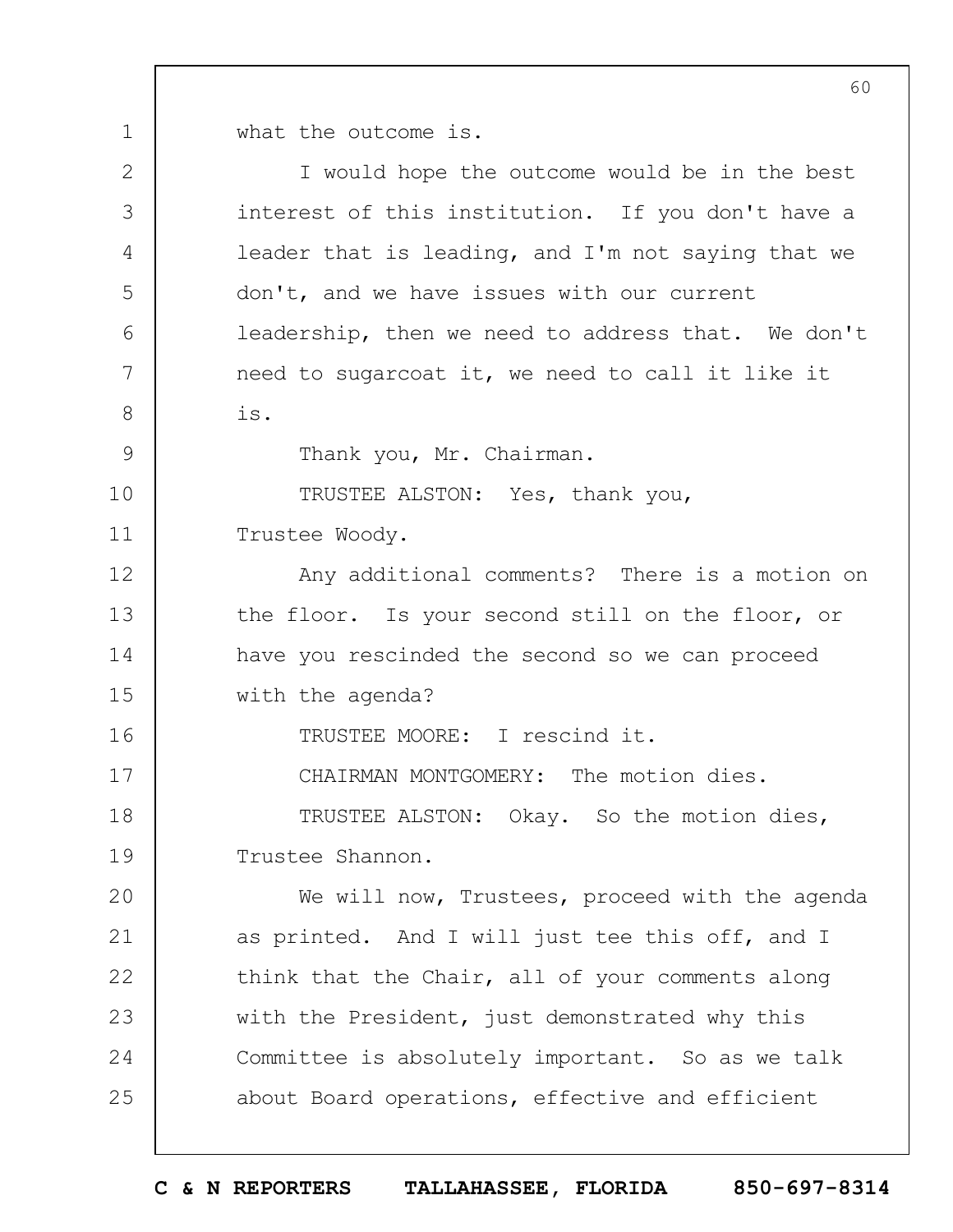communications, best practices between the Board and the administration, our operating procedures, how this committee will touch the budget, it's very, very important.

1

2

3

4

5

6

7

8

9

And as you see the various points under Board operations, and I'm just going to tee this off and then allow for comments because this will guide what our next meeting is based on the comment of Chair Montgomery.

10 11 12 13 14 15 16 17 So best practices on Board governance, best practices for scheduling Board and committee meetings, and setting the agenda, I think there was a reference by the Chair on this; the role of the corporate secretary; the attendance at Board meetings, committee meetings; along with the role and attendance of members of the senior leadership team.

18 19  $20$ 21 22 Another interesting comment, when conflict arises, and I think we saw -- we've seen that in the past, so let me just, you know, make that comment. If there is a conflict, of course we have a general counsel, whoever sits in that seat.

23 24 25 So, Attorney McKnight, I'm not, you know, pointing at you. But if there is a conflict or if there is a perspective from the Board versus the

**C & N REPORTERS TALLAHASSEE, FLORIDA 850-697-8314**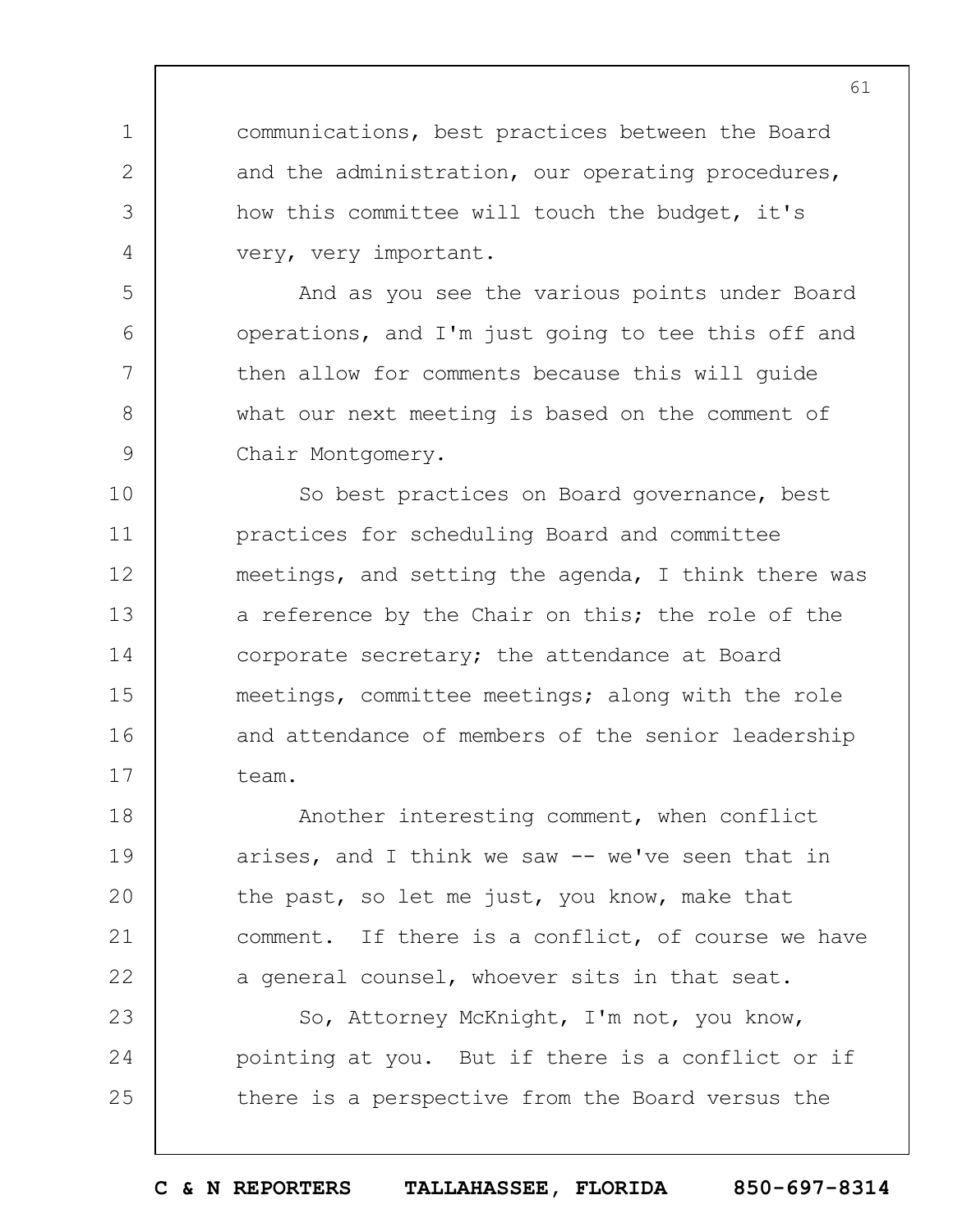President, if there's a different perspective, the question becomes, you know, what role does the General Counsel play? And I think we've seen it, I've seen it, even in the initial form of the Board and how we've transitioned now over many years.

1

2

3

4

5

6 7 8 9 10 11 12 13 So I put this item on here and I think, hopefully, we'll have some discussion on this, for consideration. If there is a need for a contracted Board attorney in the event that there are conflicts that may arise in perspectives between the Board and President. So, again, we've seen some of that today, but I think we've also seen that over time.

14 15 16 17 18 19  $20$ 21 22 23 The other thing that I will go ahead and tee up is the transmission of information to the Board. So I think there were several comments earlier where members of the leadership team developed information or presentations but it might not have been shared with the General Counsel, which is the Board's attorney, or the University's attorney, or the President's attorney. So just the process around before information is disseminated to the Board, you know, what is the process?

24 25 I know that we get various emails from probably, you know, three or four set individuals:

**C & N REPORTERS TALLAHASSEE, FLORIDA 850-697-8314**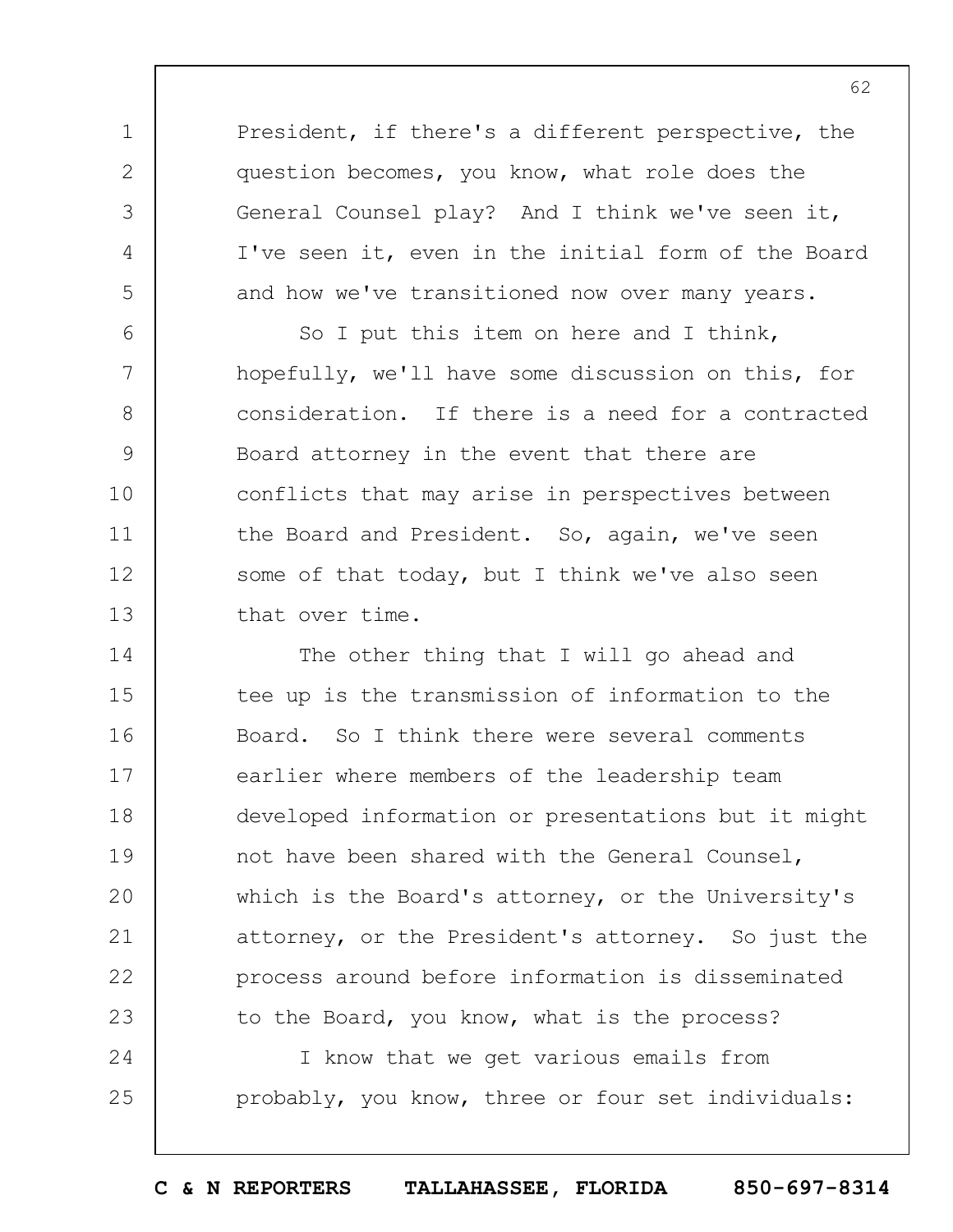The President; I think the Executive Assistant; Attorney Barge-Miles; Attorney McKnight; and, of course, we've seen others.

1

2

3

4

5

6

7

8

9

10

11

12

13

14

So is there a protocol before emails are sent that has been vetted through, you know, the proper channels. So I think we need to have that conversation.

So let's just start on the Board operations, that just kind of tees it up. If you have comments on any of these items, again, we'll take copious notes. And, Mr. Chair, I am keeping note of the time. If you just want to kind of tell us how much time -- much more time you want to allot and maybe we may need to recess and maybe come back to it.

15 16 CHAIRMAN MONTGOMERY: It's your call, Mr. Chair.

17 18 TRUSTEE ALSTON: No, this is -- you have the full-day agenda, Mr. Chair.

19  $20$ CHAIRMAN MONTGOMERY: Let's give it another 30 minutes.

21 22 TRUSTEE ALSTON: Another 30 minutes, okay. Perfect.

23 24 25 So I'll open the floor for comments, just around Board operations, and you see many of these points --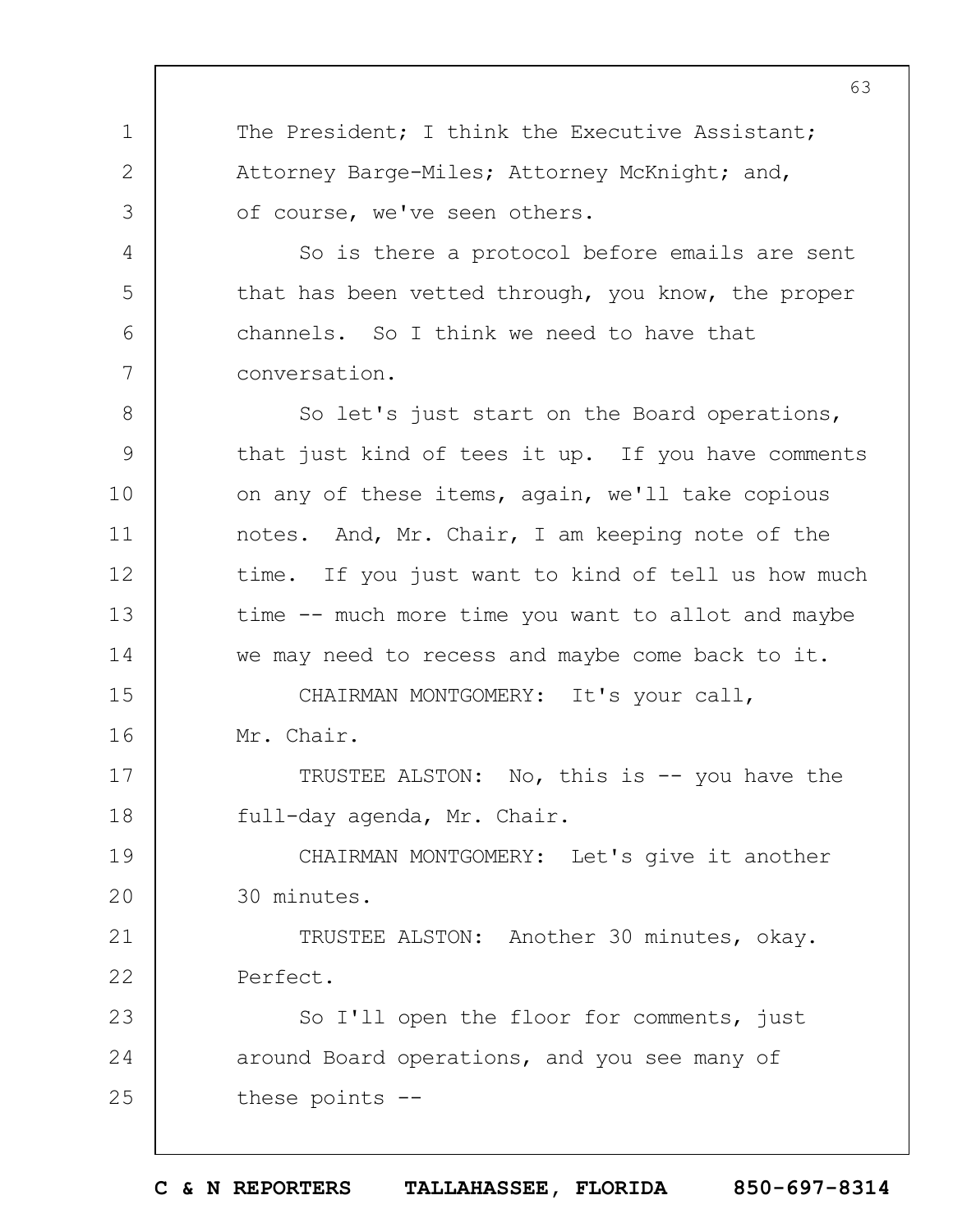1 2 3 4 5 (INAUDIBLE COMMENT BY TRUSTEE SHANNON). TRUSTEE ALSTON: Yes, is that Trustee Shannon? TRUSTEE SHANNON: Yes, it is. TRUSTEE ALSTON: Yes, you're recognized, Trustee Shannon.

TRUSTEE SHANNON: Okay, I'll try to make this brief.

6

7

8 9 10 11 12 13 14 15 16 17 18 With respect to scheduling Board and committee meetings, this is, again, why this is so important, yes, that we have this governance meeting but we have  $--$  we use it as a way to set  $--$  confirm agreements. I understand how when you change from one set of leadership to another that there has to be a necessary transition period, but let me give you an example of a recent experience that I had that was very confusing with respect to what was expected for committee meetings and scheduling of Board meetings.

19  $20$ 21 22 23 24 25 We received a memo from Chair Montgomery regarding what his desires were for today's committee meetings, as well as for the Board agenda, asking that those committee meetings that had action items meet; but it was silent as to what we would do with the rest of the committee meetings because what he asked for was a departure from what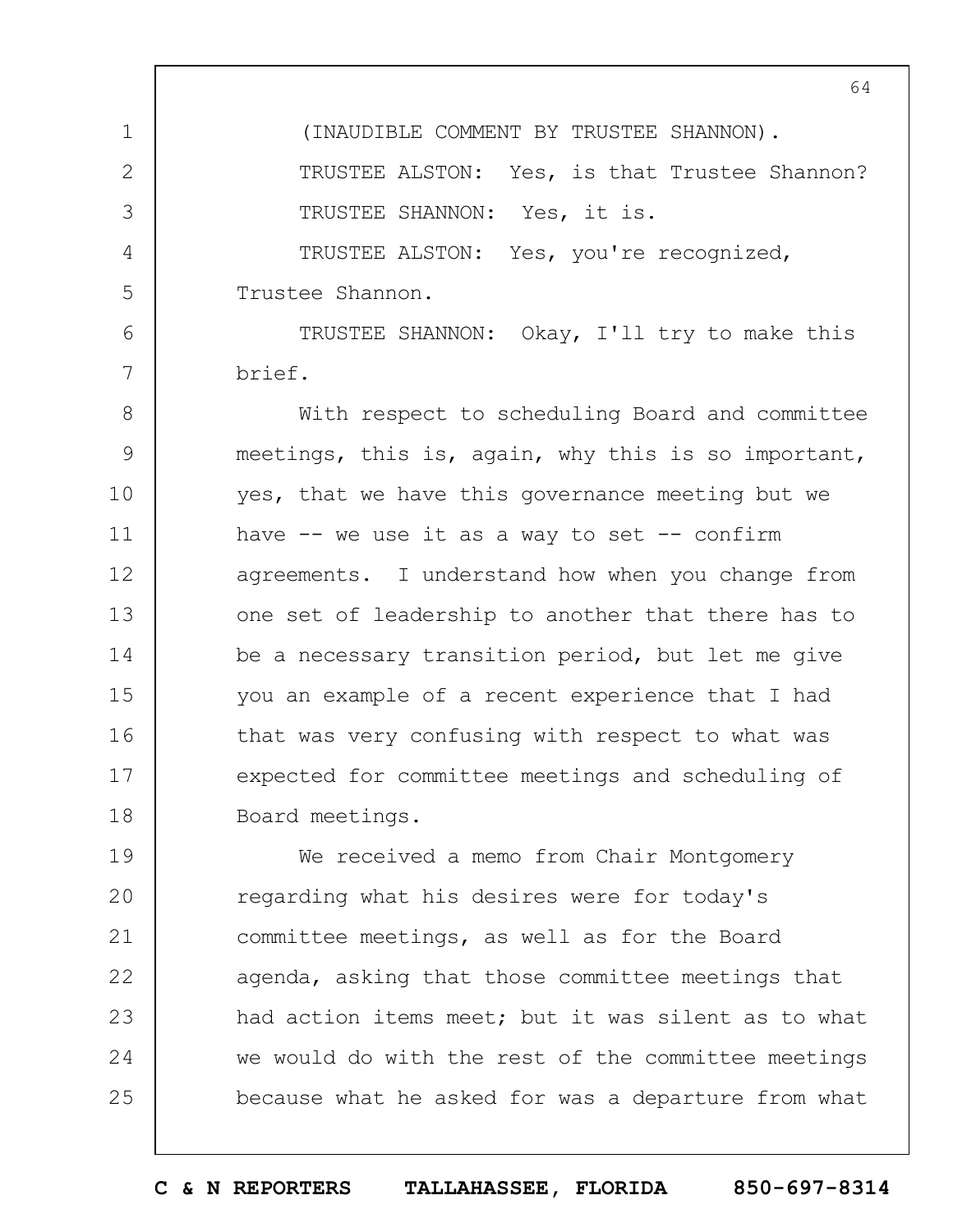we had previously done. And so when I returned back from (sic) the country at least three weeks ago and attempted to find out, well, what are we going to do with the other committee meetings, no answer was forthcoming to the point where when I attempted to schedule a committee meeting, at least ten days ahead of time, my email went out saying, please contact my other committee members so that we can have a committee meeting because, in fact, Vice President Poole for the DS -- who is working in the advancement office, and I have met way back in April or May to discuss the agenda for this meeting.

1

2

3

4

5

6

7

8

9

10

11

12

13

14 15 And so I merely wanted to make any committee aware --

16 17 18 19  $20$ 21 TRUSTEE ALSTON: Yes, duly noted, Trustee Shannon. I did hear your comments. I'm not sure if you're still there. I'm going to recognize Chair Montgomery just to respond as we are -- there's a court reporter and, of course, we are taking notes for the record.

22 23 24 25 So, Chair Montgomery, would you respond to Trustee Shannon's comments around the flow and the notification? I think you did that a little earlier, but you may just want to touch on it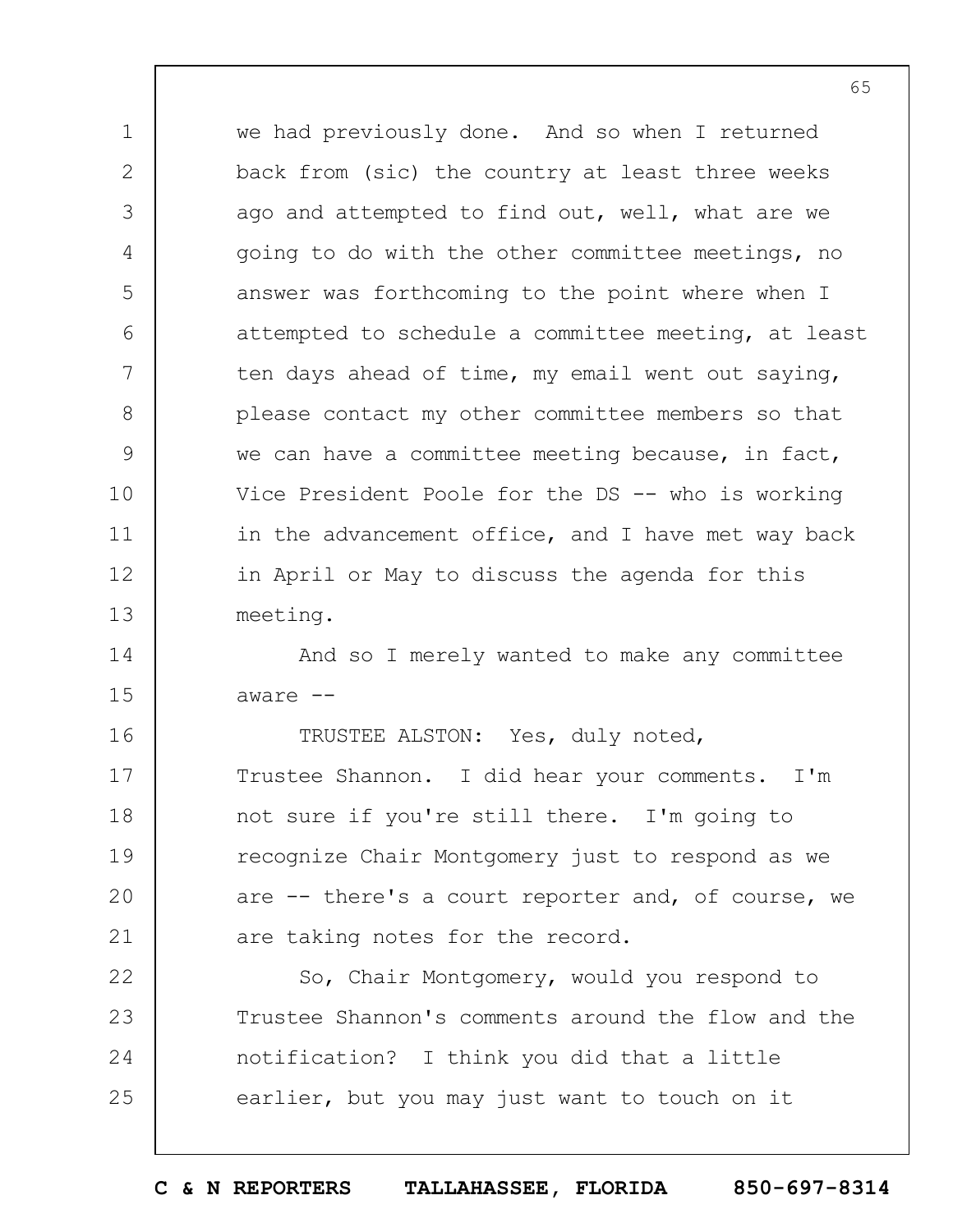again.

1

2

3

4

5

6

7

8

9

10

11

12

14

15

21

22

23

24

25

CHAIRMAN MONTGOMERY: Without getting in --Thank you, Mr. Chair.

Without getting into a back and forth, in my four years on the Board, the previous procedure that was in place was for -- basically to serve as a committee of the whole for the entire committee day. We would arrive in here on a Tuesday night, come to committee meetings starting at 9 a.m., and they would drone on and on, questions that could have been answered prior to the meetings.

13 As a Board member, if you did not sit through every committee, regardless of whether you were on the committee or not, then you weren't informed about what was going on in the committee.

16 17 18 19  $20$ And then the next morning you arrive here - this was our process; it's embarrassing, but this was our process -- you arrive here and then you get a sheet of paper saying: Here's the report; here's what we're voting on.

So if you didn't sit in the meeting the day prior, you have no idea, you have no clue. So then the meeting starts, you're looking at the agenda, and sometimes you're still reading what the -- and you have no idea, you have no context, no clue what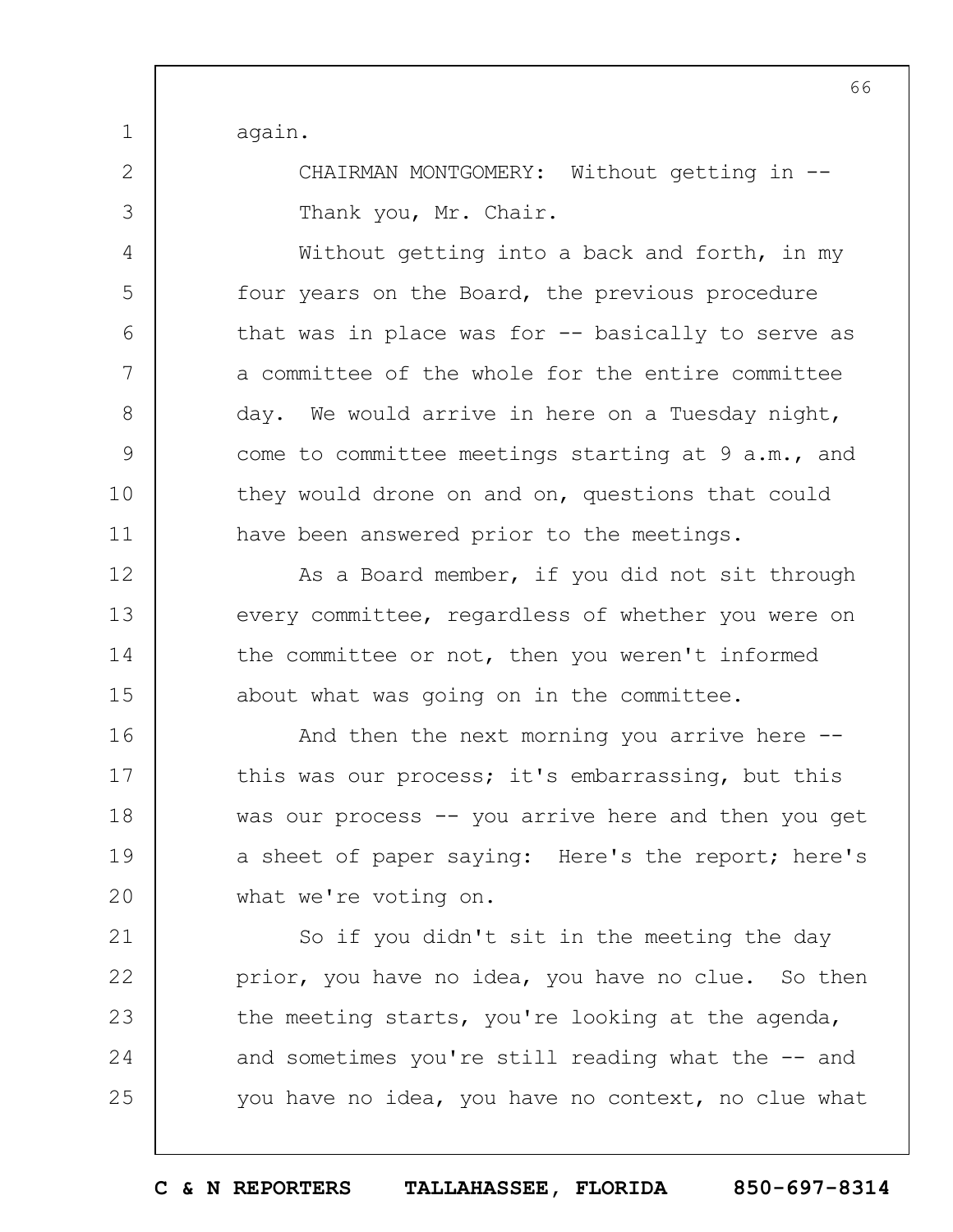you're voting on, and then it's brought to a vote.

1

2

3

4

5

6

7

8

9

10

11

So I said in my other comments that, you know, process -- you know, bad process leads to bad outcome. So I attempted to change the process.

I also said in my comments that there are some things in the operating procedures that don't allow the Chairman to operate freely or in the most efficient way, and so we'll  $--$  we can address them, I won't belabor the point, but I decided that each committee would meet prior to the meeting so that they could work on substantive issues.

12 13 14 15 16 17 18 19  $20$ And under my leadership, gone are the days where we simply meet at a Board meeting and then we meet at a next Board meeting, and then something bad happens, and then the Board is saying, well, we had no idea, or we didn't know, that type of thing. So the purpose of having the  $-$  and this is commonplace in the State University System. To the agenda's point, this is a best practice. Have the meetings when they're needed.

21 22 Now to Trustee Shannon, where there aren't committee meetings --

23 24 25 TRUSTEE SHANNON: I'm back on the phone. CHAIRMAN MONTGOMERY: -- to Trustee --TRUSTEE ALSTON: Thank you, Trustee -- I'm 67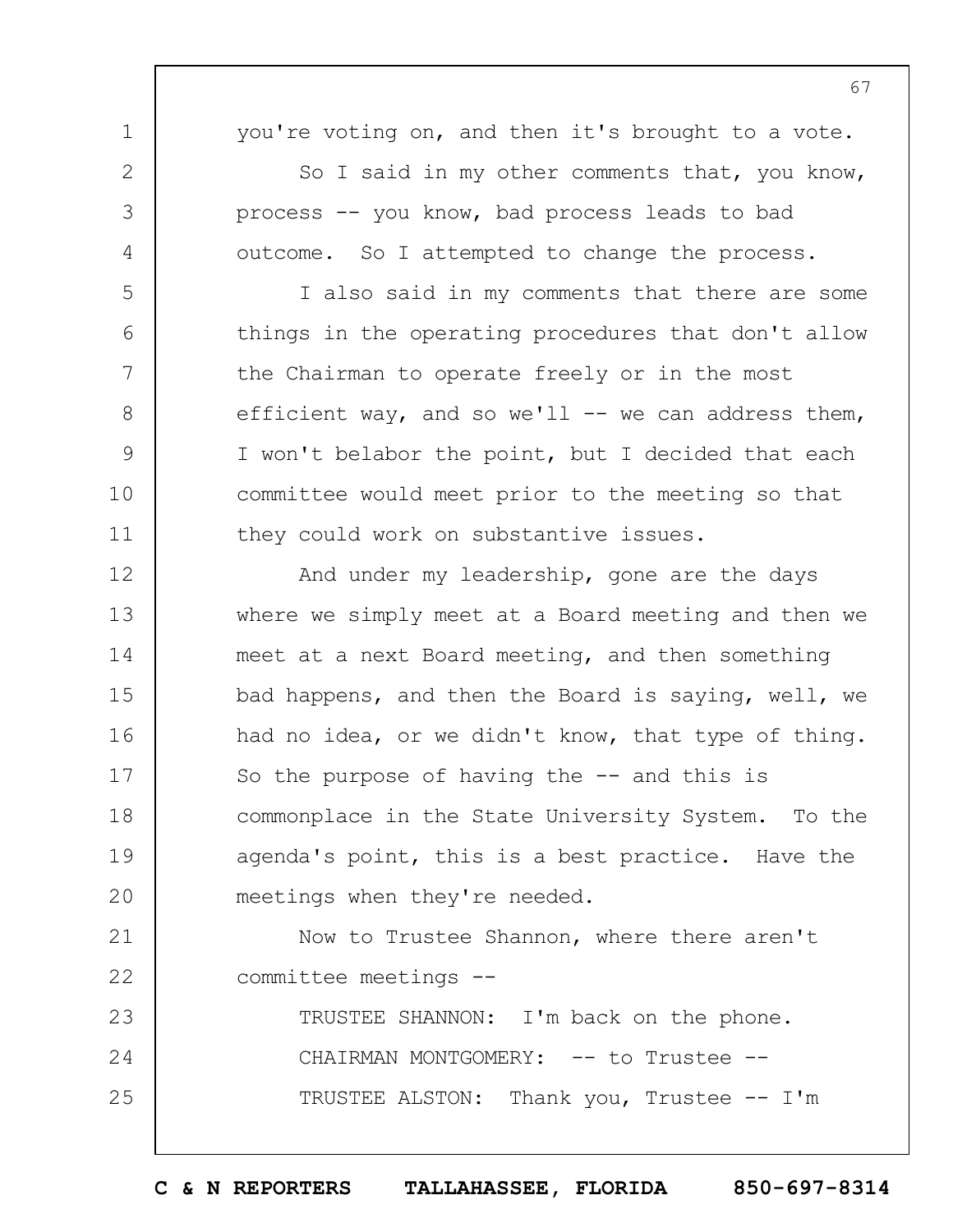sorry.

1

2

3

4

5

6

7

8

25

Trustee Shannon, Chair Montgomery is in the middle of responding to your comments.

Go ahead, Chair Montgomery. Sorry.

CHAIRMAN MONTGOMERY: Well, to that point, I also encourage folks to not meet only just to meet, but to meet about things of substance so that we can be properly informed.

9 10 11 12 13 14 15 16 The blanket statement for here and the explanation for why we had these meetings, which most the Corporate Secretary did not attend; but the purpose of having these meetings was so that the Board can get into a better posture of operational efficiency, understanding what's going on. How can we make good decisions if we don't know what's going on.

17 18 19  $20$ 21 22 23 24 I'll also say that at least with previous presidents, in my tenure, the president -- they weren't perfect, but they would call you, they would talk to you about the issue. They wouldn't tell you: Here is the time that we have to meet with you. They would accommodate your schedule as a volunteer Board member. That has not been the case with the current President.

We went from not getting -- or at least I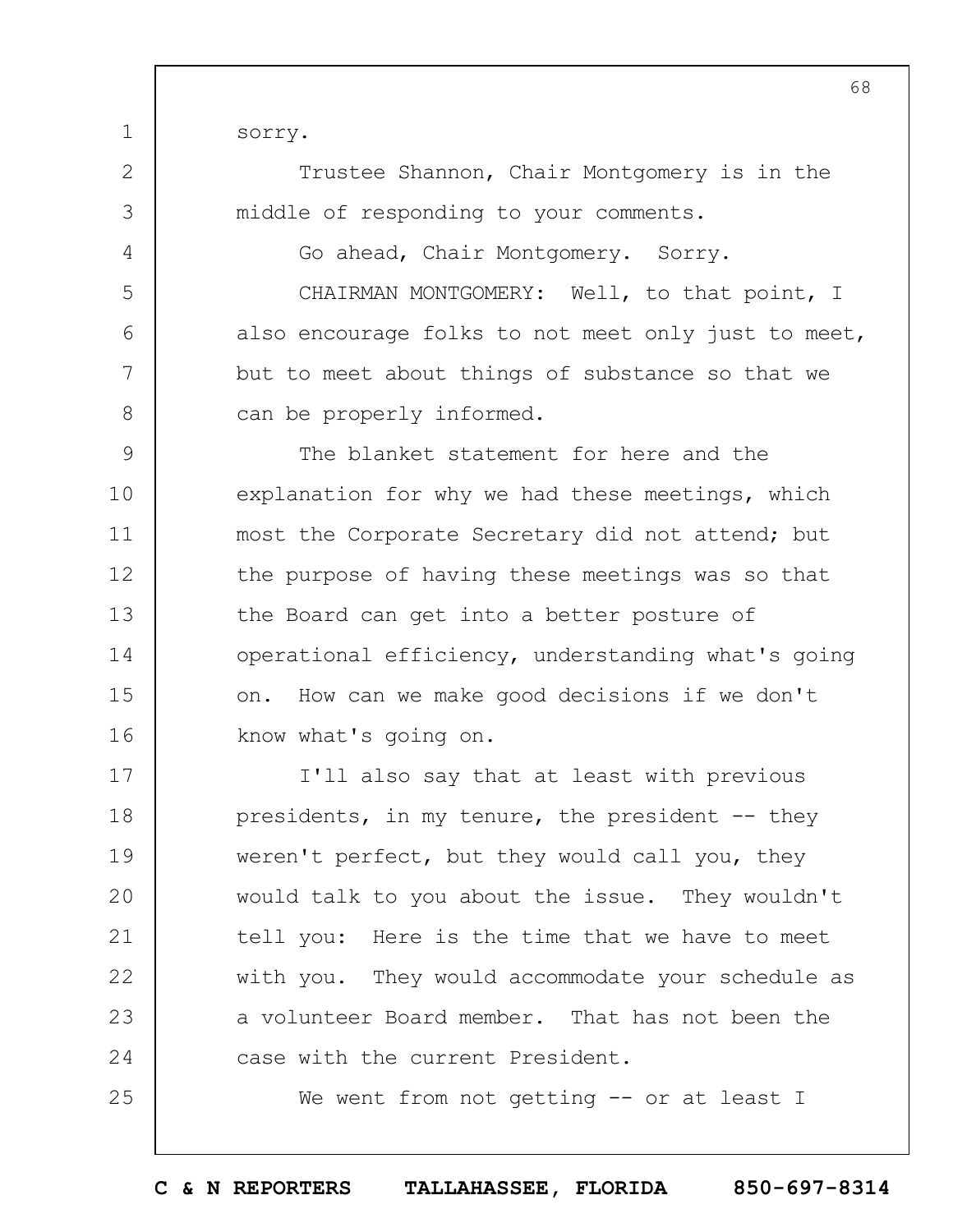didn't get calls, I didn't get information. We had stuff that we discussed today that could have been discussed.

While we're on the subject of governance, Mr. Chair, if I may --

TRUSTEE ALSTON: Yes.

1

2

3

4

5

6

14

15

16

17

7 8 9 10 11 12 13 CHAIRMAN MONTGOMERY: -- at our meeting at Quincy Farm last year, I asked Doctor Mangum: How should we communicate with senior leadership team or your staff or what you'd like to refer to as the senior members. I gave the example of Doctor Ammons where he said: Only communicate with my Chief of Staff.

We as a Board, we respect that line. We only engaged directly with the Chief of Staff and with folks -- I wasn't a committee chair, but the committee chairs with the direct reports.

18 19  $20$ Doctor Robinson came in. He said: Have at it. But I believe he told his staff, when you're contacted by a Trustee, just let me know.

21 22 23 24 25 I asked Doctor Mangum at Quincy Farm; I asked Doctor Mangum when we went to Washington, D.C., and spent two days together; I asked her again late last year; I had the conversation with her in my initial conversation that I had to set up when I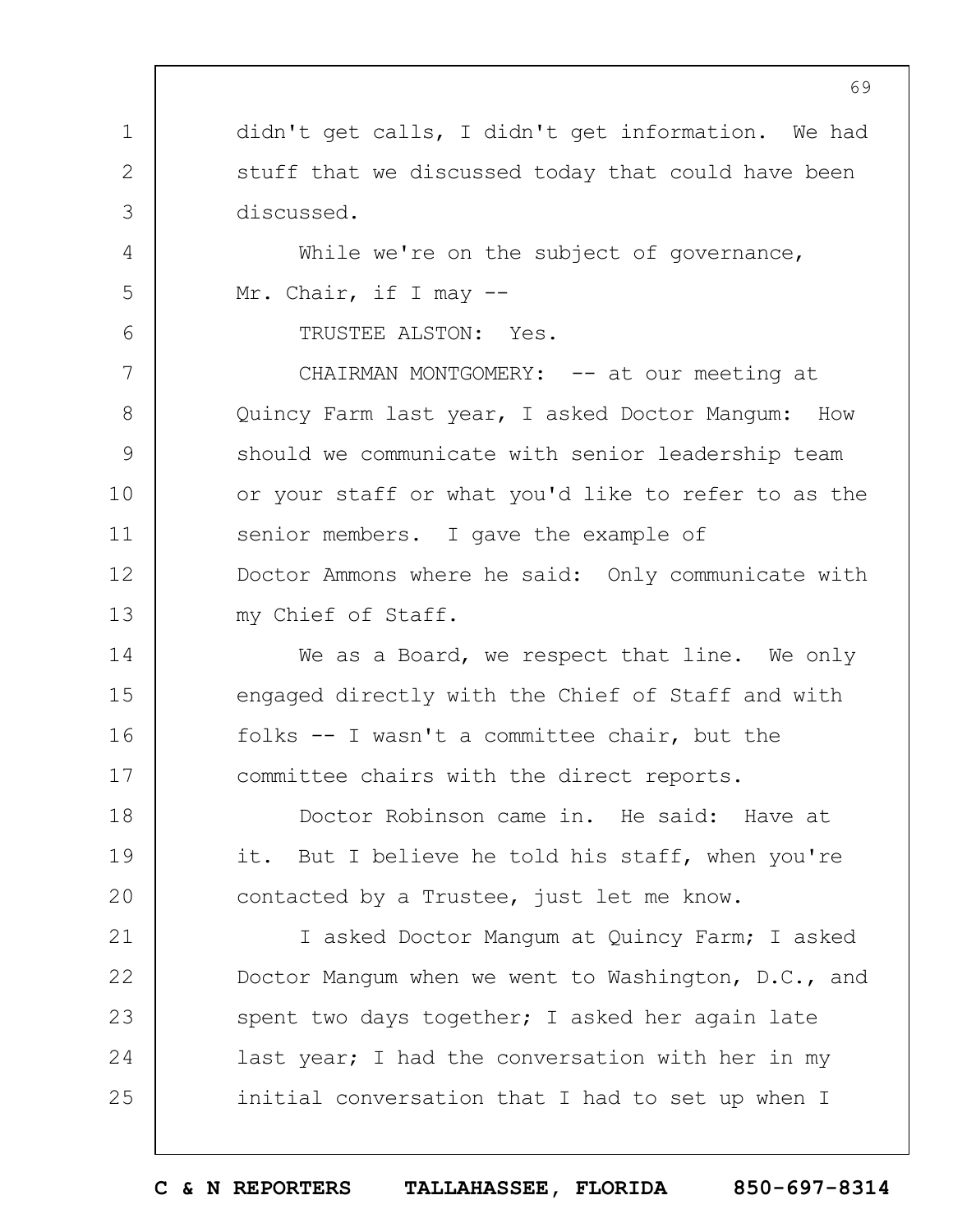became Chair; she didn't reach out to me. She showed up late for the meeting, left early, didn't say congratulations, didn't acknowledge.

1

2

3

4

5

6

7

8

9

10

I take umbrage with the whole thing about the disrespect. Okay, if someone wants to dwell into a conversation of bullying or sexism, I'm ready to go there with you. Doctor Mangum is not being treated any differently than anyone who would  $-$  at least the two previous presidents showed some respect towards the Board.

11 12 13 14 15 16 17 18 19  $20$ So the purpose of having a governance conversation is not so that the Chair can dictate to the President what the Chair sees as the President's proper or improper behavior. The purpose of having a governance conversation is - with all members of the Board as a member of the committee, is so that the governance -- the Board can effectively communicate to the President what its sense of proper behavior is and what improper behavior is.

21 22 23 24 25 To Trustee Shannon's concern about the meeting of the committee chairs, I apologize for it not being the most efficient way of garnering the information, but I thought it was necessary. My proposed -- it's somewhere later in the agenda --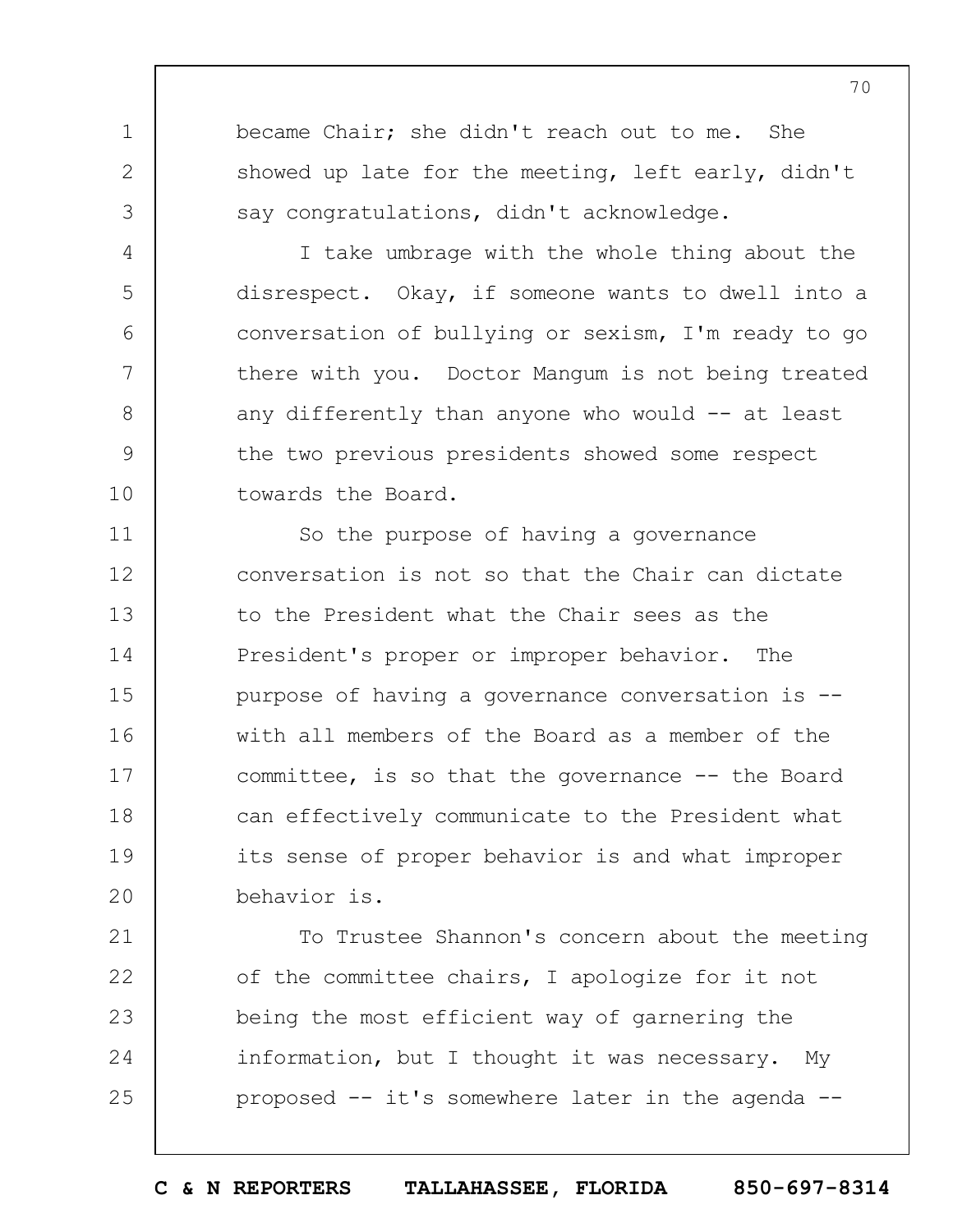1 2 3 4 5 6 7 8 9 10 11 12 13 14 15 16 17 18 19  $20$ 21 22 23 24 25 my proposed solution going forward, a way to address it, I took this from another State University Institution, is to have one committee day, whether the Board is here in person or on the phone, in which we would ask our Corporate Secretary to participate in all of the meetings, also with appropriate staff, maybe 10 to 14 days out at the pleasure of the committee so that, once again, the Board will have the best information prior to going into the Board meeting. Thank you, Mr. Chair. TRUSTEE ALSTON: Thank you, Mr. Chair. And, again, we're just addressing the best practices for scheduling, and I know that this here is referenced procedures and we'll do a better job of trying to clear that up. So I'm taking notes on what our action items are next. As we move to the role of corporate --TRUSTEE SHANNON: Trustee Alston. TRUSTEE ALSTON: Yes, Trustee Shannon, you're recognized, followed by Vice Chair Lawson. TRUSTEE SHANNON: Just so that I can -- yes, just so that I can clarify, my comments were just to say that it's very important that when there are changes in procedure that we be given notice. You

**C & N REPORTERS TALLAHASSEE, FLORIDA 850-697-8314**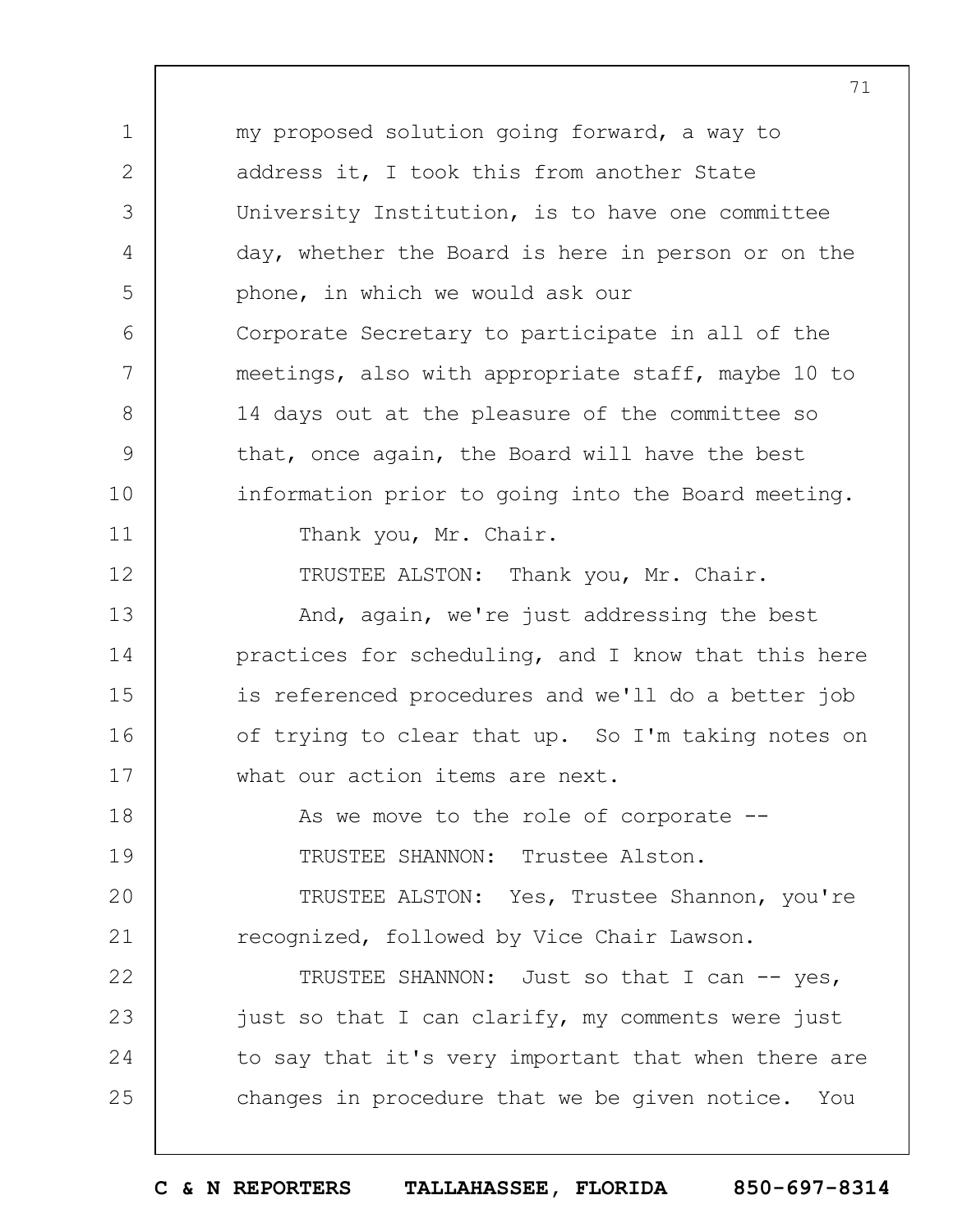1 2 3 4 5 6 7 8 9 10 11 12 13 14 15 16 17 18 19  $20$ 21 22 23 24 25 know, asking for notice, asking for records, documents, and information is nothing new; and I know in cases of emergency that that can't always be accommodated. But I do say with respect to substantive matters coming from the Board or substantive changes to procedures, that we merely have notice, and that that somehow be reflected in the new -- I guess the new guidelines that we'll put down by way of governance. TRUSTEE ALSTON: Thank you. Duly noted, Trustee Shannon. Vice Chair Lawson. TRUSTEE LAWSON: Yes. Thank you, Mr. Chair. I mean as you look at this on effective and efficient communications, and I'm going to try and frame this up in the spirit -- I'm sorry. TRUSTEE ALSTON: Actually, if I could, before we jump to that point, I wanted to just focus on the role of the Corporate Secretary. TRUSTEE LAWSON: I'll wait. I'll hold my comments. TRUSTEE ALSTON: Yeah, just on that, because I think I have comments on that, and I know the President also -- I'm going to engage the President to also chime in because I know as the Chair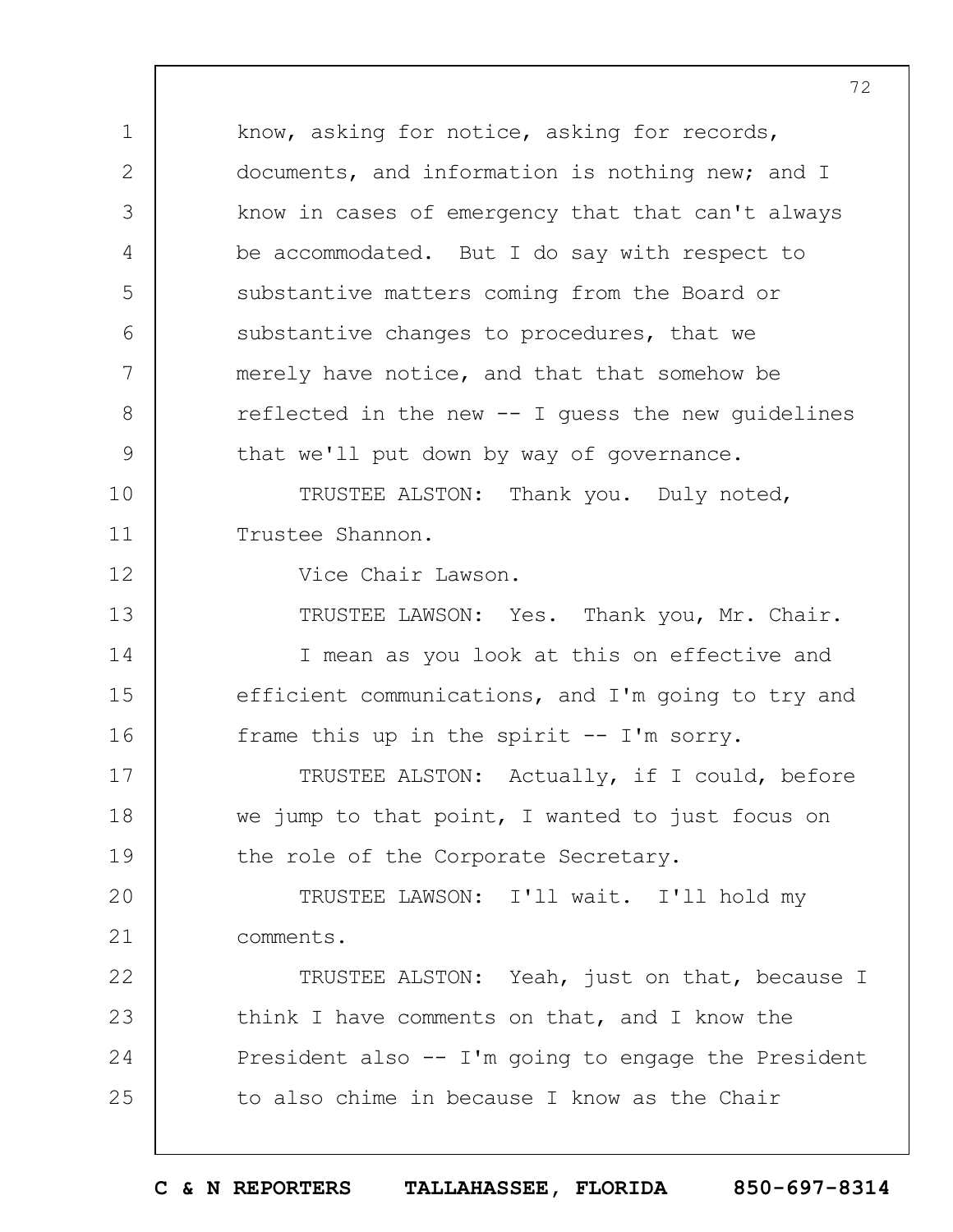referenced, we did have this conversation during a previous workshop. So this is probably the time for us to go ahead and firm up: What is that process; what is the appropriate protocol engaging the President and/or a designee or designee. So we'll get to that point in just a second.

1

2

3

4

5

6

24

25

7 8 9 10 11 12 13 14 15 16 The role of the Corporate Secretary, I think that we're all in agreement and there is no objection by the President that the President and, of course all members of the senior leadership team, will be in attendance for all of our Board meetings, committee meetings, called meetings, special meetings. And, of course, our language, our guidance already tells us the Chair and the President will work together on scheduling those said meetings.

17 18 Any issues or comments on that item? (NO RESPONSE).

19  $20$ 21 TRUSTEE ALSTON: Hearing none -- CHAIRMAN MONTGOMERY: Well, that, Mr. Chair. TRUSTEE ALSTON: Go ahead, Mr. Chair.

22 23 CHAIRMAN MONTGOMERY: That hasn't been the case.

TRUSTEE ALSTON: Understood, so -- go ahead. CHAIRMAN MONTGOMERY: That's it.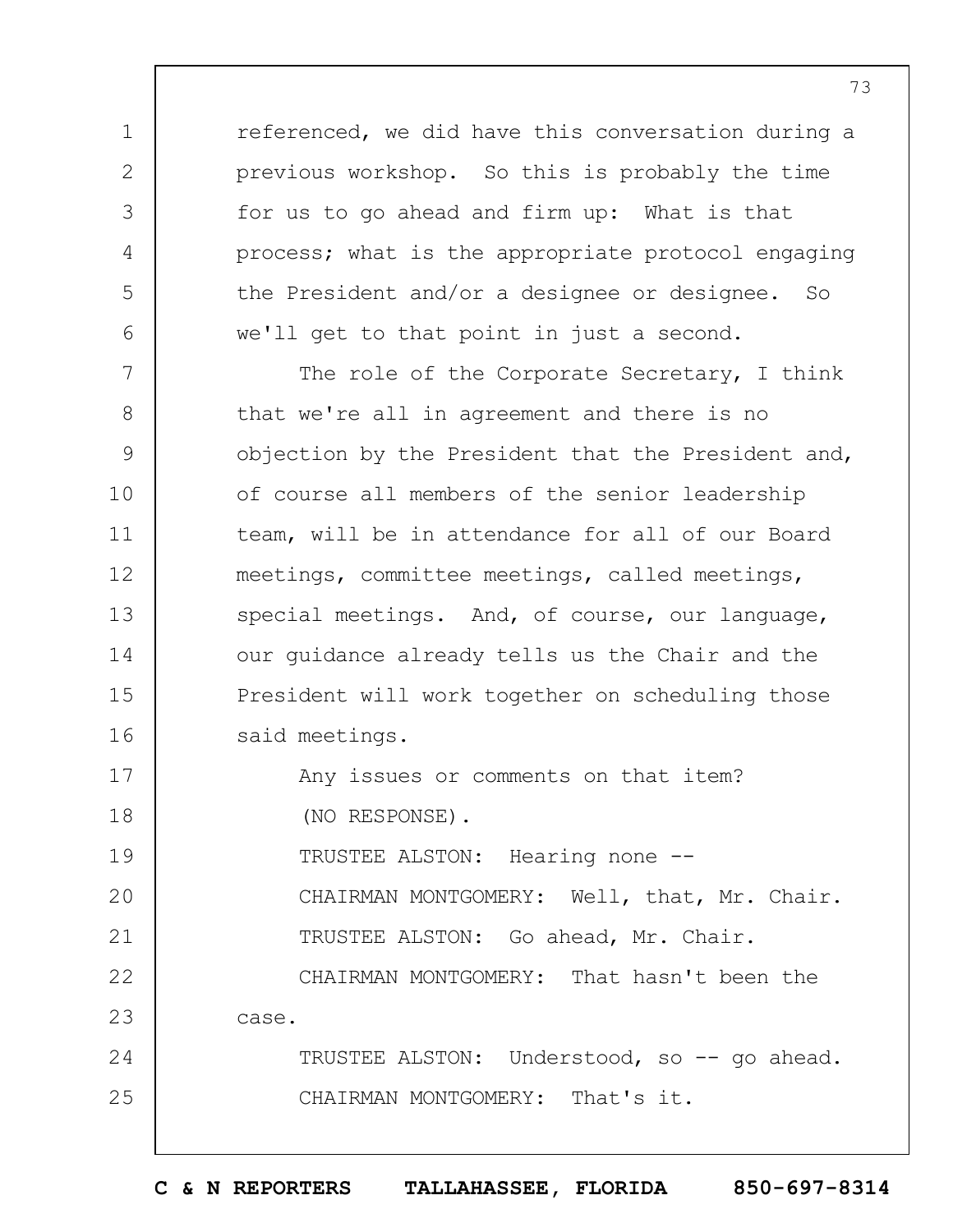TRUSTEE ALSTON: So going forward -- and I'm going to defer to our Corporate Secretary, Madam President, if you could, we've heard the response from the Chair, I think you've heard the comments from Trustee Woody. It's very important for the Board going forward that there be a positive relationship between, of course, the Chief Executive and the Board; and, more importantly, as well between the Chief Executive and the Board Chair.

1

2

3

4

5

6

7

8

9

10

11

12

13

14

15

Would you just frame for us what your plan of action is going forward in terms of connecting with the Chair and scheduling meetings and that overall communication with the Chair and the Board?

16 17 18 19  $20$ 21 22 23 24 25 With regard to scheduling meetings and particularly the process that currently exists prior to the last couple of months, one of the ways that we try to  $-$  at least I started to have meetings with members of the -- each Board member prior to a meeting. We scheduled and the senior leadership team was there at all meetings. We scheduled individual meetings with individual members of the Board to clarify any questions that they had regarding any agenda item.

PRESIDENT MANGUM: Of course. Thank you, sir.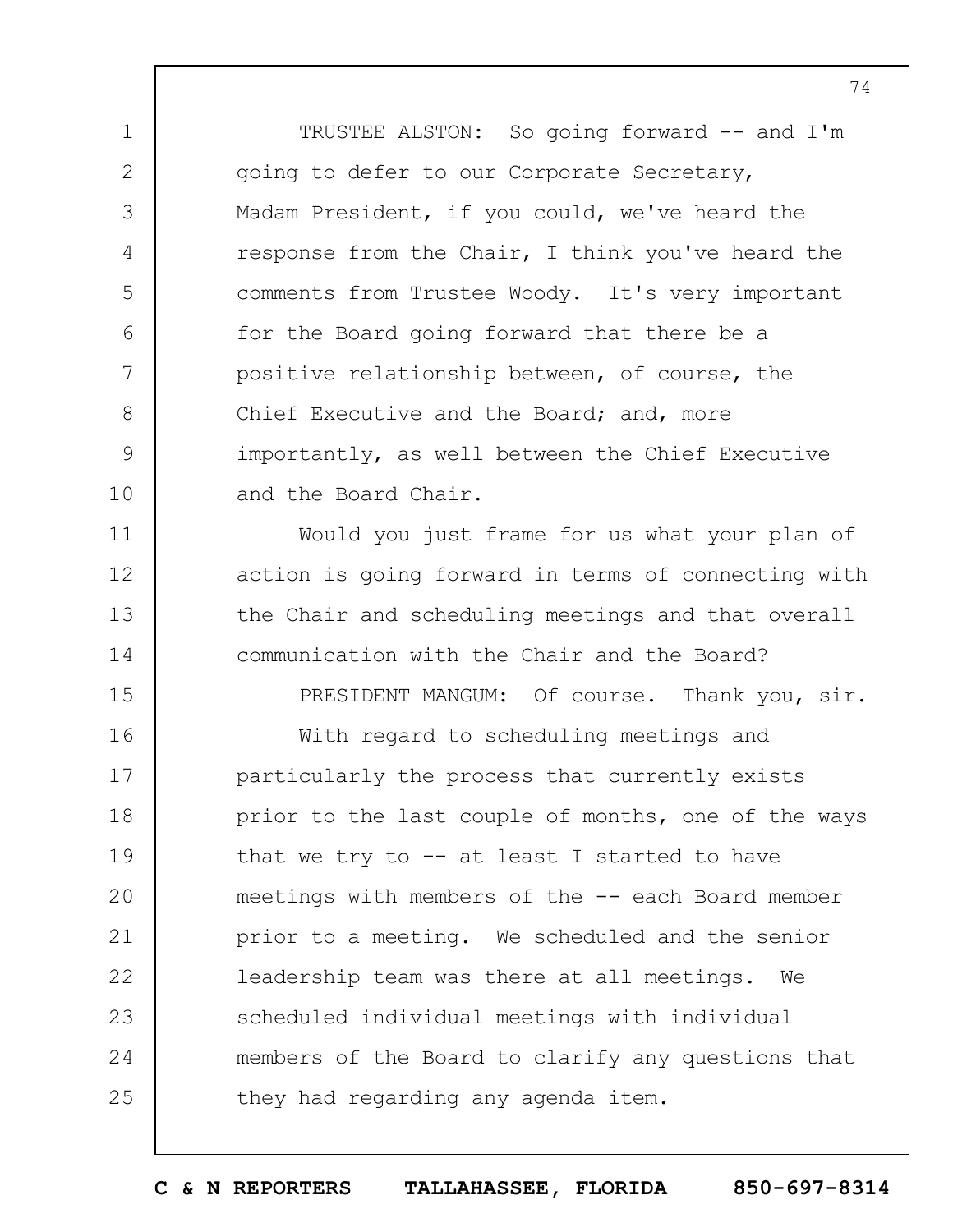That was practice. Every vice president attended, and we set up appointments with each individual member of the Board of Trustees to clarify any questions that they might have had about any agenda items, whether we were voting on them or not. And it was up to the Board of Trustee member to participate in that meeting to get clarification on any agenda items. Of course, we did realize that there was some disconnect in the meetings that were taking place.

1

2

3

4

5

6

7

8

9

10

11

12

13

14

15

16

That process was usurped with this -- with the change in leadership, so I will say that. And we have had difficulty trying to get the meetings scheduled and get participation because, frankly, they were being scheduled and changed a lot without consultation with me.

17 18 19  $20$ 21 22 23 In fact, when we made some organizational changes and the Board liaison began reporting to legal counsel, the meetings just started getting scheduled without consultation with me. And I would ask legal counsel: When is the meeting and when was it noticed? So I was not getting notified of when meetings were occurring.

24 25 And because of my schedule, some of them conflicted with my schedule, but meetings were

**C & N REPORTERS TALLAHASSEE, FLORIDA 850-697-8314**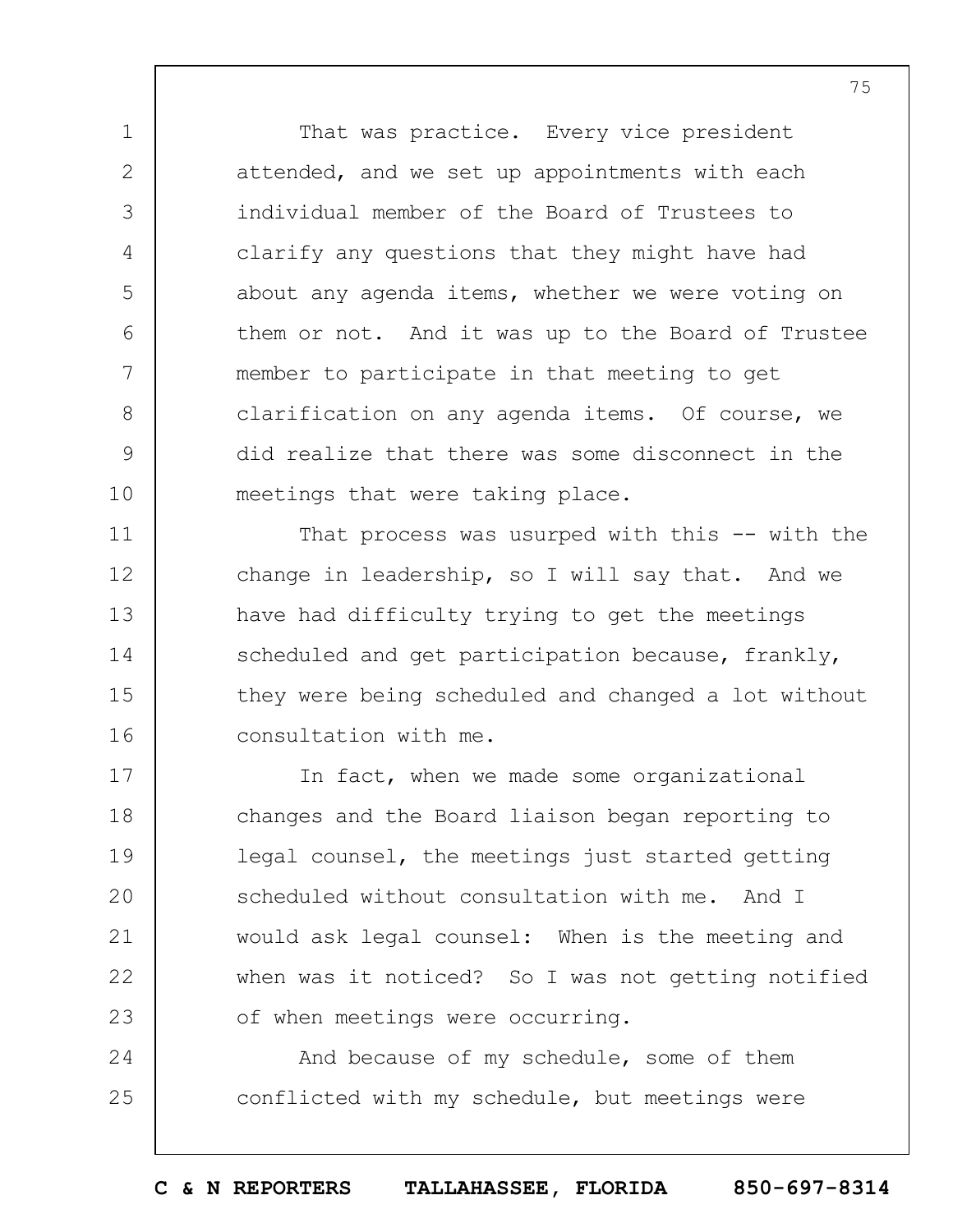not -- my schedule was not important enough to be consulted in scheduling meetings. So that was part of the process.

1

2

3

4

5

6

7

8

9

10

11

12

13

14

My suggestion would be that my Board liaison consult with senior leadership team as well as with the Chair. We asked for that to occur and was told that that was not necessary or possible because we were not significant enough to be able to be consulted in terms of the calendar.

So what we are doing, the vice presidents as well, everyone is making themselves available to participate in a meeting when it's scheduled. We will continue to make ourselves available to participate in meetings when they're scheduled.

15 16 17 18 19  $20$ 21 22 23 24 25 TRUSTEE ALSTON: So as one takeaway -- and, of course, I don't want to address the BOT liaison and reporting structure because I have several comments and questions on that separately. But as a takeaway for this item on meetings and roles and responsibilities, there is -- the takeaway, and just please correct me, Madam President, when there are meetings scheduled, because I don't know if it was done for this meeting, but for every meeting going forward, there will be one-on-one conversations between every vice president, I'm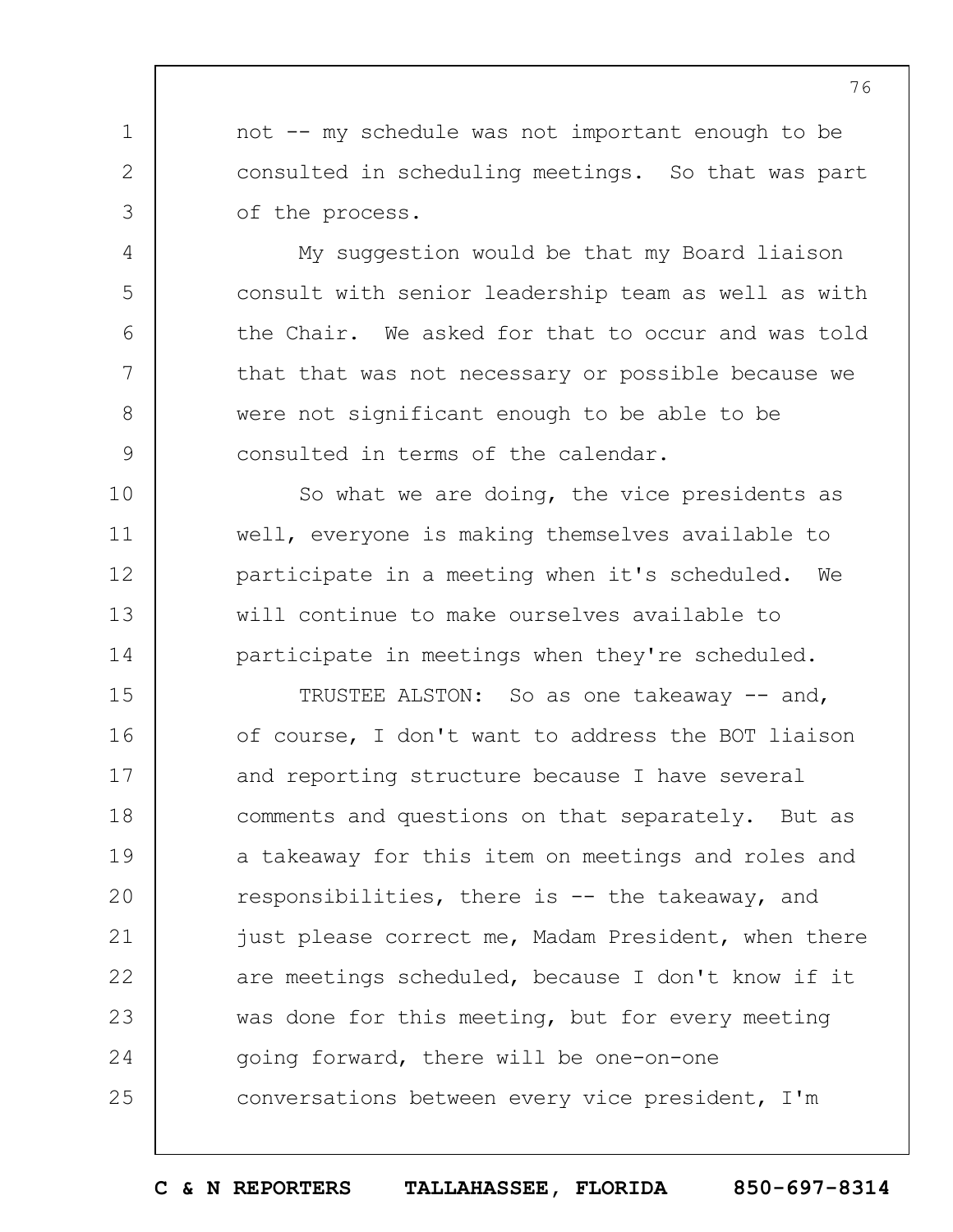1 2 3 4 5 6 7 8 9 10 11 12 13 14 15 16 17 18 19  $20$ 21 22 23 24 25 assuming you, with the various Board members prior to the meeting if there is something -- so, for example, let me say that differently. If I'm a Board member on Academic Affairs, the Provost -- you and the Provost will have one-on-one conversations with Board members just advising members what's on the agenda, if there are any questions, if there are any hot critical issues. Is that the takeaway from what I'm understanding? PRESIDENT MANGUM: May I? TRUSTEE ALSTON: Sure, yes. PRESIDENT MANGUM: The takeaway would be is that the assigned senior leader works with the Chair of the committee, of the Board to set the agenda. My presence is not necessarily needed for the vice president of any -- that's assigned to a committee to set the agenda. That has been past practice, that is best practice. What we do as a senior leadership team is review all of the agendas of each committee as a group, as part of our process. And, in fact, what we do is we review all of the content as the senior leadership team of all of the committee reports. That has been our past practice. TRUSTEE ALSTON: Any questions or comments on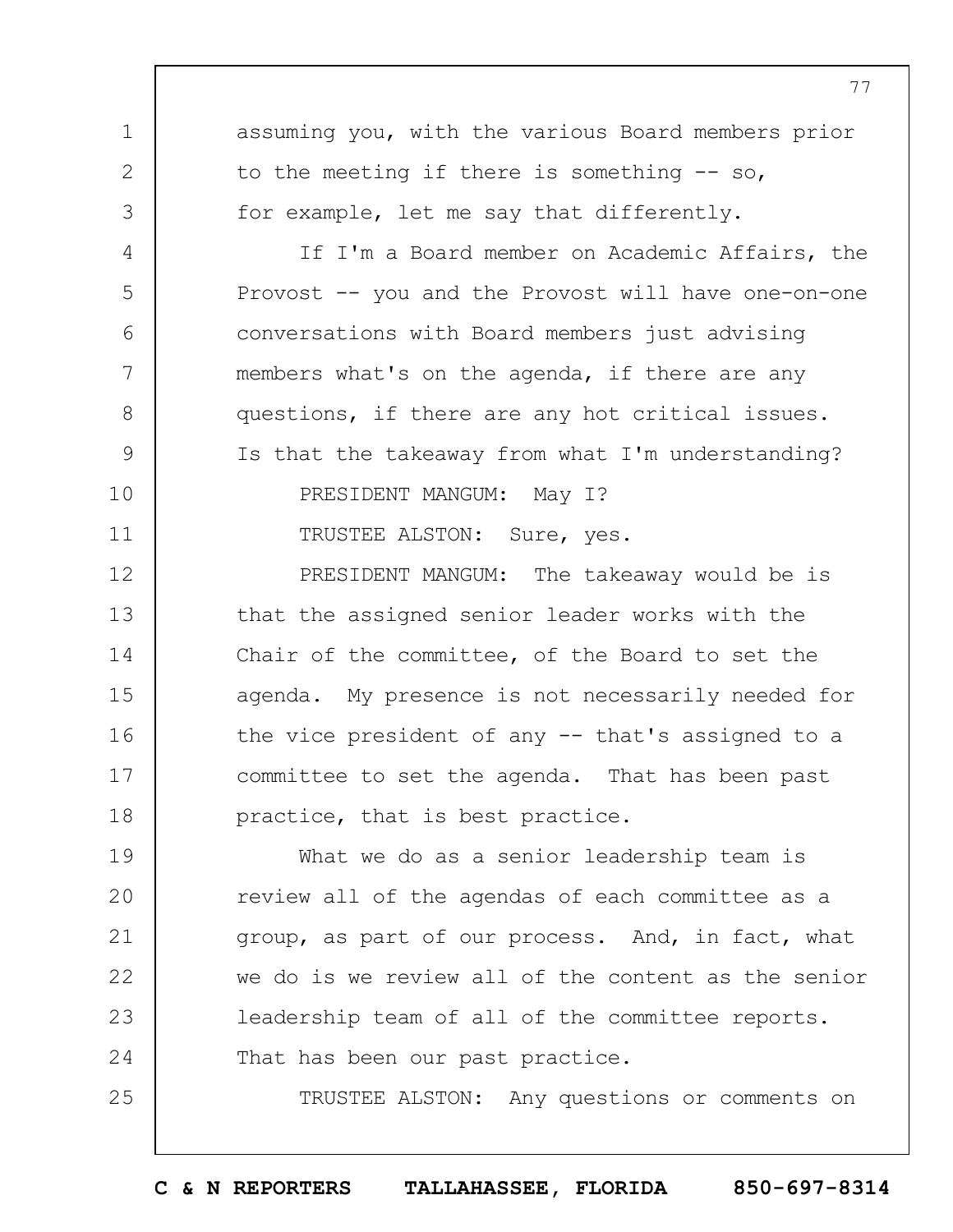1 2 3 4 5 6 7 8 9 10 11 12 13 14 15 16 17 18 19  $20$ 21 22 23 24 25 78 that, Trustees, before we move on? TRUSTEE WOODY: Mr. Chairman. TRUSTEE ALSTON: Trustee Woody, followed by Trustee Grable. TRUSTEE GRABLE: Okay. TRUSTEE WOODY: That may be, if my understanding is correct, may be the problem. I can just use my personal experience as a Trustee Chair. With our President, whenever there is a meeting he calls, we talk, we're set on the agenda. The same thing with something -- with any other item that comes up new. Now we cannot talk as a Trustee to each other, but the President can talk, or the staff members can talk to the Trustee. I would suggest that you have more communication with your individual Trustees and keep them abreast of what's going on, then I think a lot of the problem -- we wouldn't be here having discussion that we're having today if everybody was in on the discussion. Remember -- you have to remember, with all due respect, that every Trustee sitting on this Board is your boss. And we have to respect that you as the President, we're the only boss of you, not your staff. Understand that, and understand very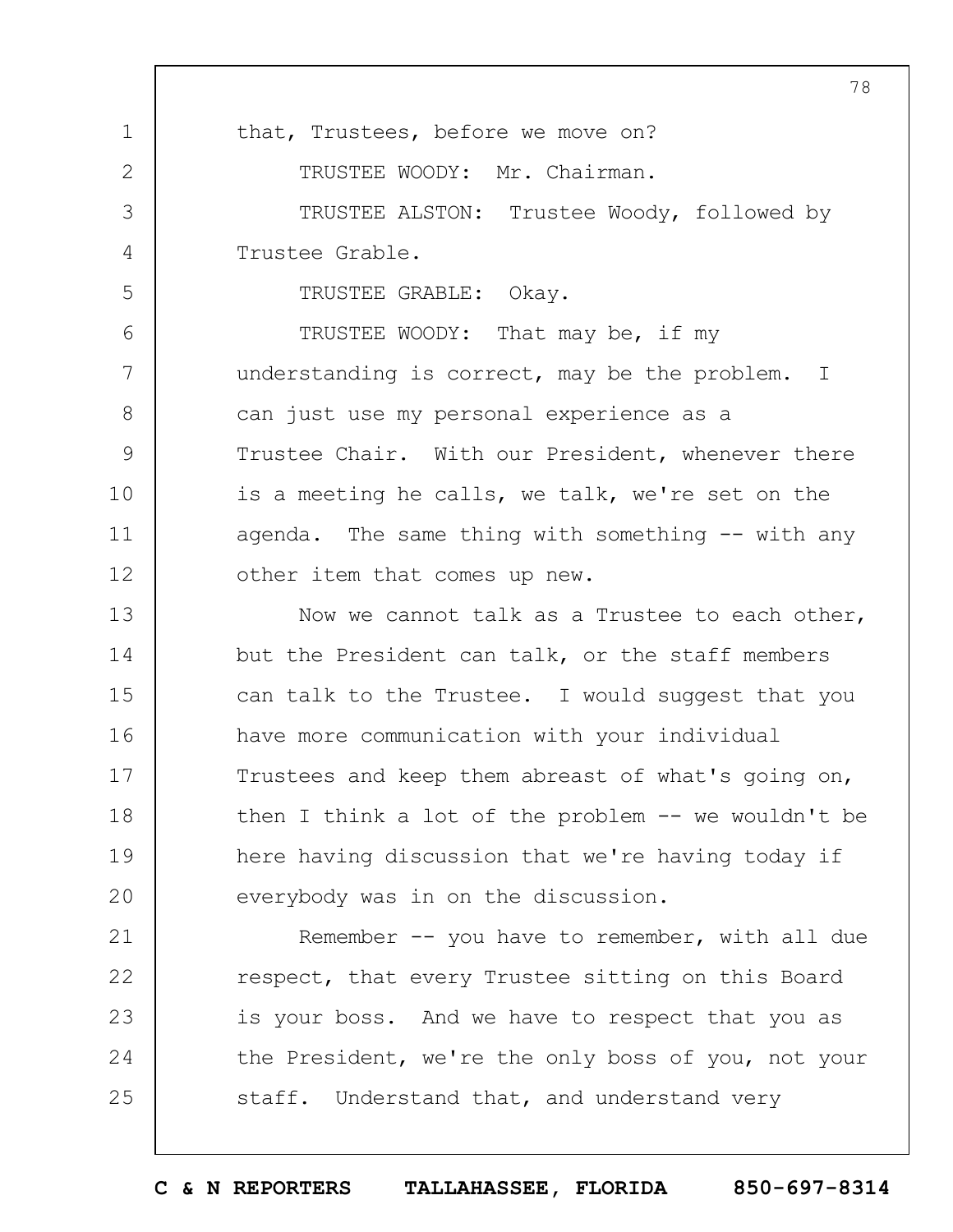1 clearly about governance.

2 3 4 5 6 7 8 9 10 11 12 13 14 15 16 17 18 19  $20$ 21 22 23 24 25 But I think a lot of this is a lack of communication and has very little to do -- maybe a lot to do with personality, but the way I look at it is that I serve in a position -- I respect that position. Whether I like that individual or not, I respect the position; and whatever I was assigned or appointed to do, I'm going to try to do it to the best of my ability. TRUSTEE ALSTON: Thank you, Trustee Woody. I'm going to add Vice Chair Lawson to the queue after Trustee Grable. The one comment I'll make, and it looks like we're going down to effective and efficient communications, I know that we have a practice before you tee it up, Trustee Grable, that we receive communications, or let's just call it the weekly President's update. I know that's a standard thing that comes to us. We also get emails from the General Counsel, the Board liaison. But I think that back to Trustee Woody's comments, I think that if there are critical, sensitive issues -- and the reason why we put a performance funding item on the agenda, because, technically, there was no formal notice to

**C & N REPORTERS TALLAHASSEE, FLORIDA 850-697-8314**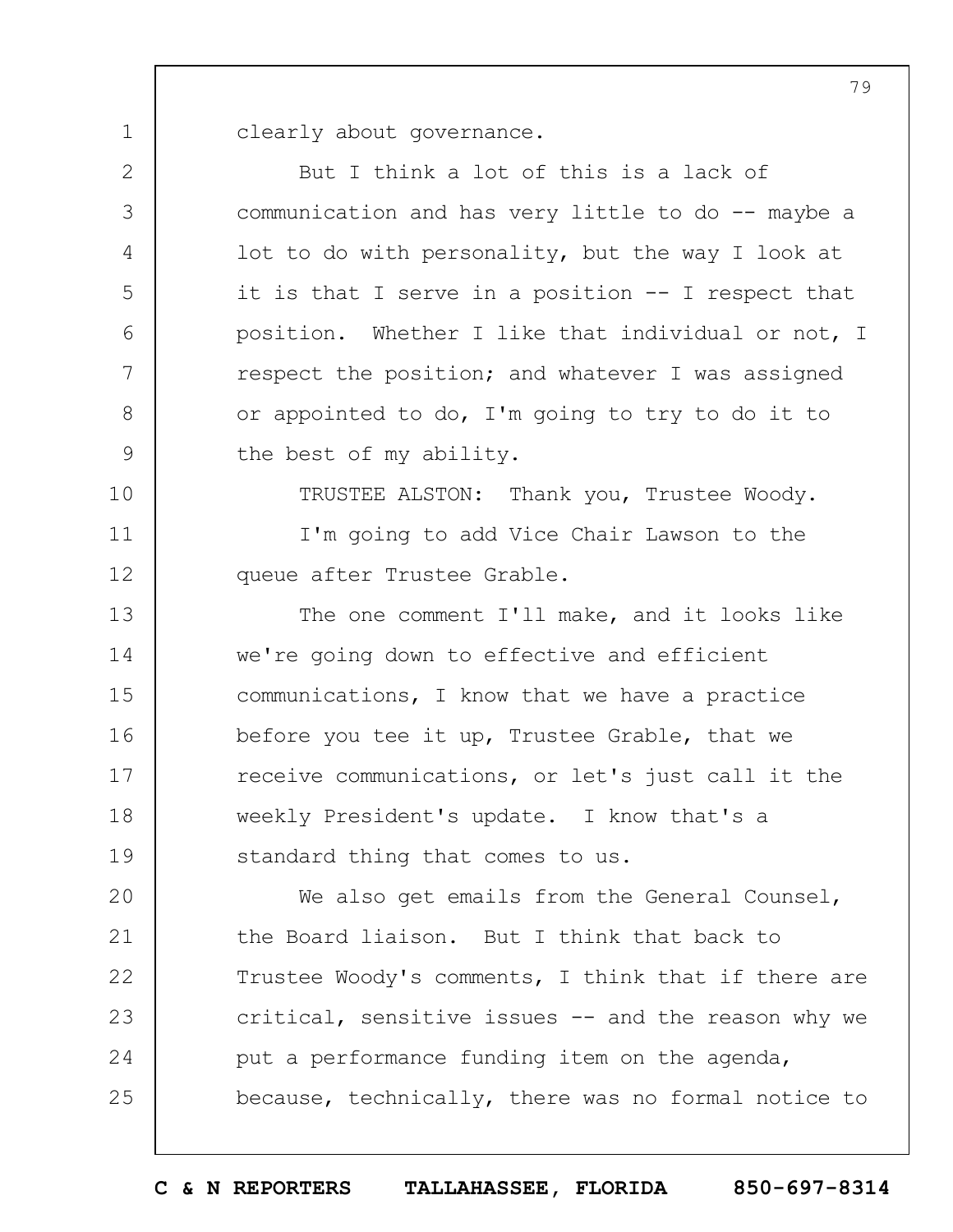1 2 3 4 5 6 7 8 9 10 11 12 13 14 15 16 17 18 19  $20$ 21 22 23 24 25 the Board outside of, you know, reading, you know, the newspaper. So if there are any critical issues, back to Trustee Woody's comments, or hot button issues that Board members may need to know and not read about, I think that probably should come directly from the President. TRUSTEE WOODY: And also -- Mr. Chairman, excuse me for interrupting -- TRUSTEE ALSTON: Absolutely. TRUSTEE WOODY: -- is that personal touch. TRUSTEE ALSTON: Yeah. TRUSTEE WOODY: That personal conversation. And we also at the college get the weekly messages too from our President, but that does not mean that we -- the President still -- we have a very close relationship. TRUSTEE ALSTON: Thank you. Any objection to the one-on-one conversation with Board members, definitely on the critical, urgent items? And maybe as another recommendation -- and, again, just a scheduling piece and, again, I'm going to look to the Chair as well, maybe a practice -- of course, your communication with the Chair may be separate, but

**C & N REPORTERS TALLAHASSEE, FLORIDA 850-697-8314**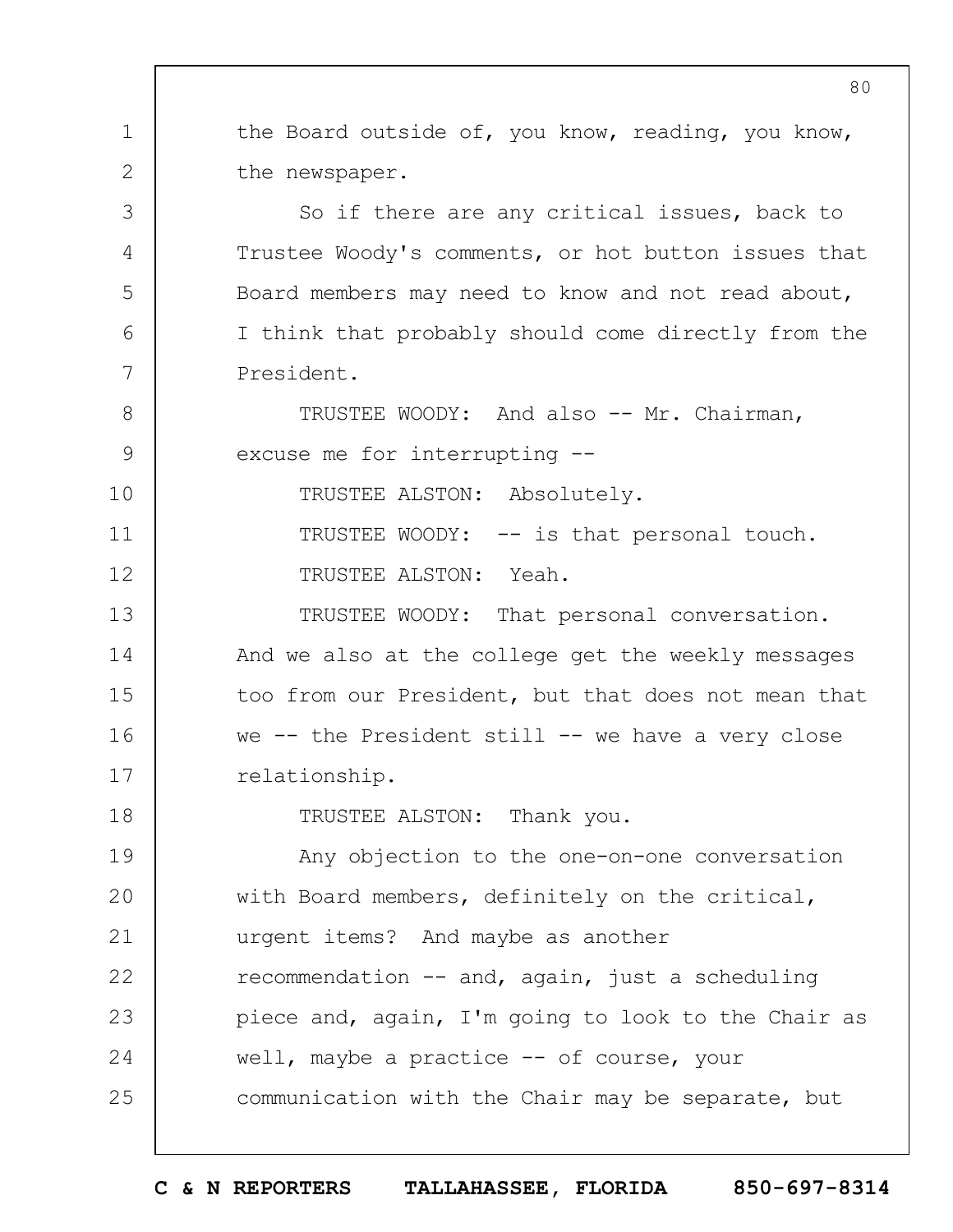1 2 3 4 5 6 7 8 9 10 11 12 13 14 15 16 17 18 19  $20$ 21 22 23 24 25 81 at least for members of the Board, at least there is a once a month kind of check-in. There are always hot button issues, you know, across the University, you know, that touches Academics, Student Affairs, compliance, audit. So a once a month, you know, kind of monthly call, check in with every Board member, you know, 5, 10 minutes, maybe 30 minutes. But I think that will check off something that Trustee Woody just mentioned. Is that fair, Trustee Woody, Madam President? TRUSTEE WOODY: Yes, uh-huh. TRUSTEE ALSTON: Okay. Trustee Grable, followed by Vice Chair Lawson. TRUSTEE GRABLE: Thank you, Chairman. I would like to concur with a lot of the points that have been made, but particularly the points from the Chair Montgomery and Trustee Woody. I do believe -- and you actually usurped some of the comments I was going to make regarding communication. As a Chair of a committee, I really feel that it is important that the primary staff person contact the Chair. That has not been my experience over just the past month, and I will point that out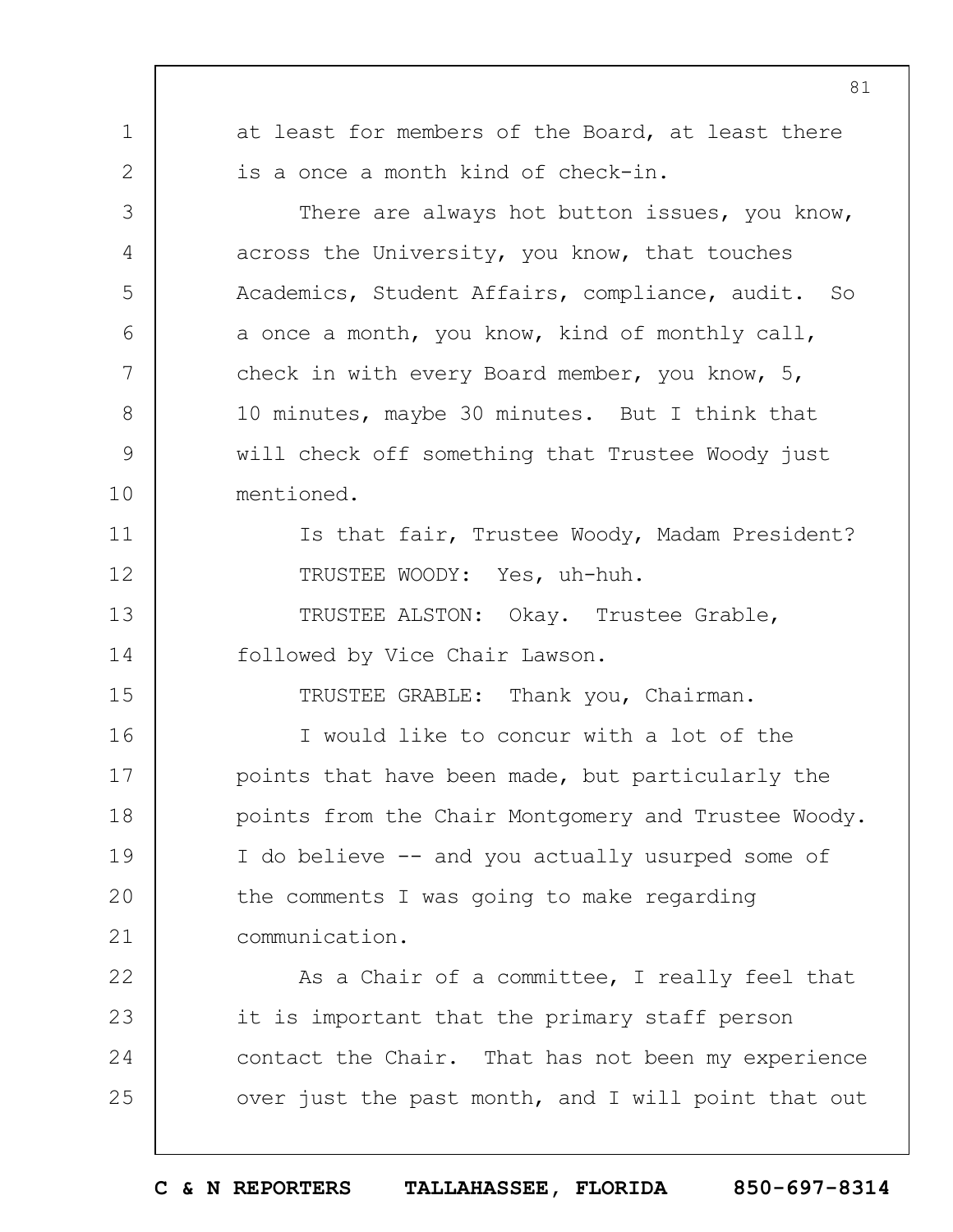1 to Provost David.

2

3

4

5

6

7

8

9

10

11

12

19

 $20$ 

I made the initial contact. And I'm just going to be very blunt with this right now. I had to make the initial contact and was thoroughly questioned why the meeting was occurring, and I answered that in that meeting.

And in my first -- very first Academic Affairs Committee meeting, as I know some of you were on the call, I was questioned about that again to the point that the Chair needed to address that. I thought it was very inappropriate; but, again, I think it was resolved at that point.

13 14 15 16 17 18 I should not have to run down the staff person for this committee in order to be able to find out what is going on. I also  $-$  I'm just going to be real honest. I think that we are all professionals, and there's a professional way that these meetings should run.

I'm going to digress for just one minute, and I won't hold you long. Please indulge me.

21 22 23 24 25 My experience with boards started back at Manatee Community College where I was the Director of Public Information, and I've seen the operations of boards at the community college level. It is very different from what I have experienced in my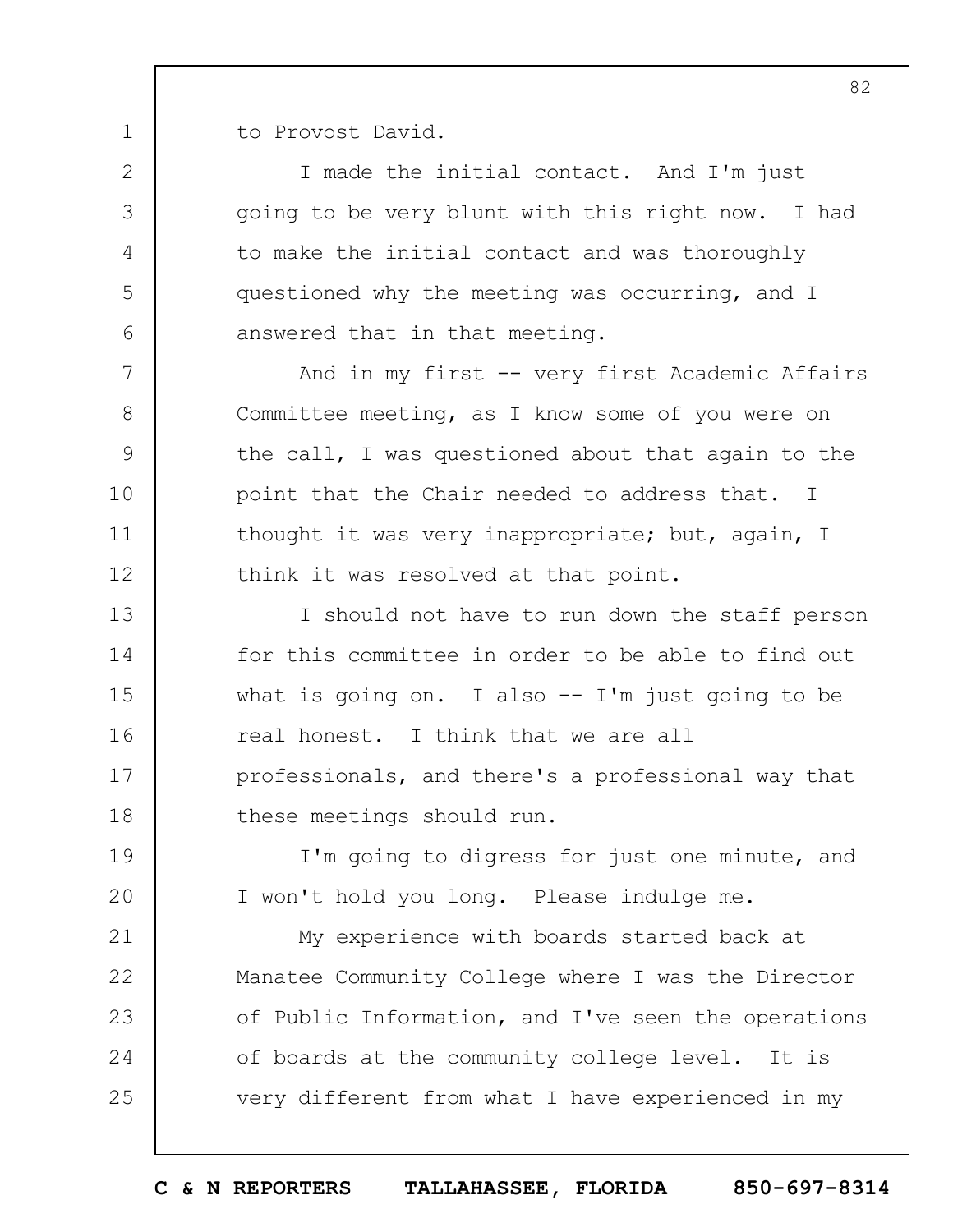short time on the Board.

1

2 3 4 5 6 7 8 9 10 11 12 13 I also worked with the City of Tallahassee where I watched the City Commission, where I also served as the Community Liaison Officer. And I know as a staff member at that time, we made sure, as Trustee Woody pointed out, that we talked with the commissioners well in advance, made sure they were thoroughly aware of everything, and we all understood, no matter how high your position was in the city structure or in the community college structure, no one was higher than the City Commission members; nor at Manatee Community College, the Board of Trustees.

14 15 16 17 18 19  $20$ And no one is asking for you to bow when you see a Board of Trustee member, but I think it is just expected and it's cordial to show some respect, because I like to think I show respect to all members of the University leadership team, other faculty members, staff, people who clean the building for us; I show them respect.

21 22 23 24 25 And I think that, in my opinion, that has been very lacking -- lacking. But I will say that my interactions with Doctor Mangum, since I joined the Board last year in October, has been excellent. She has always been very courteous to me and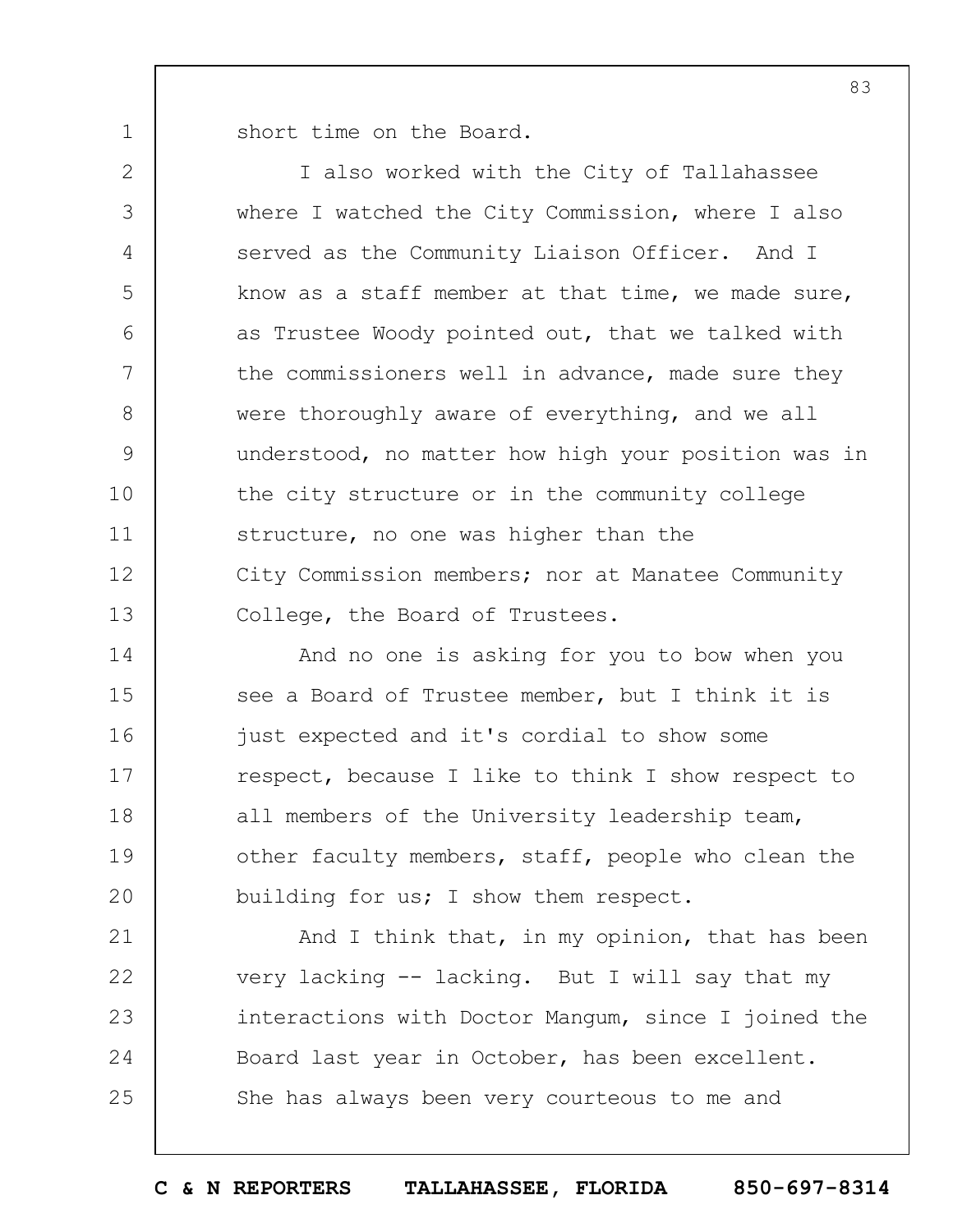available.

| $\overline{2}$ | But I honestly cannot say that about the staff      |
|----------------|-----------------------------------------------------|
| 3              | that I've worked with on the Academic Affairs       |
| 4              | Committee. And I for one would agree with all of    |
| 5              | the comments that relate to behavior as indicated   |
| 6              | by the Chairman and protocol and just being kind    |
| 7              | and respectful as indicated by Trustee Woody.       |
| $8\,$          | Thank you.                                          |
| $\mathsf{9}$   | TRUSTEE ALSTON: Thank you, Trustee Grable.          |
| 10             | Vice Chair Lawson, and I think we have about        |
| 11             | 10 more minutes, Mr. Chair; so if we don't complete |
| 12             | the agenda, we may recess or we may table later.    |
| 13             | But Trust -- Vice Chair Lawson, sorry.              |
| 14             | TRUSTEE LAWSON: Thank you. Thank you,               |
| 15             | Mr. Chair. I'll try to be brief.                    |
| 16             | I think there have been some really                 |
| 17             | appropriate comments before me so I'll try not to   |
| 18             | repeat them. But the one thing I would ask as we    |
| 19             | go back to, you know, the role of the               |
| 20             | Corporate Secretary, particularly around meeting    |
| 21             | attendance.                                         |
| 22             | I know that there are a lot of priorities, but      |
| 23             | what I would ask is that anything that pertains to  |
| 24             | the Board for a committee meeting becomes a         |
| 25             | priority. I specifically reference the Finance and  |
|                |                                                     |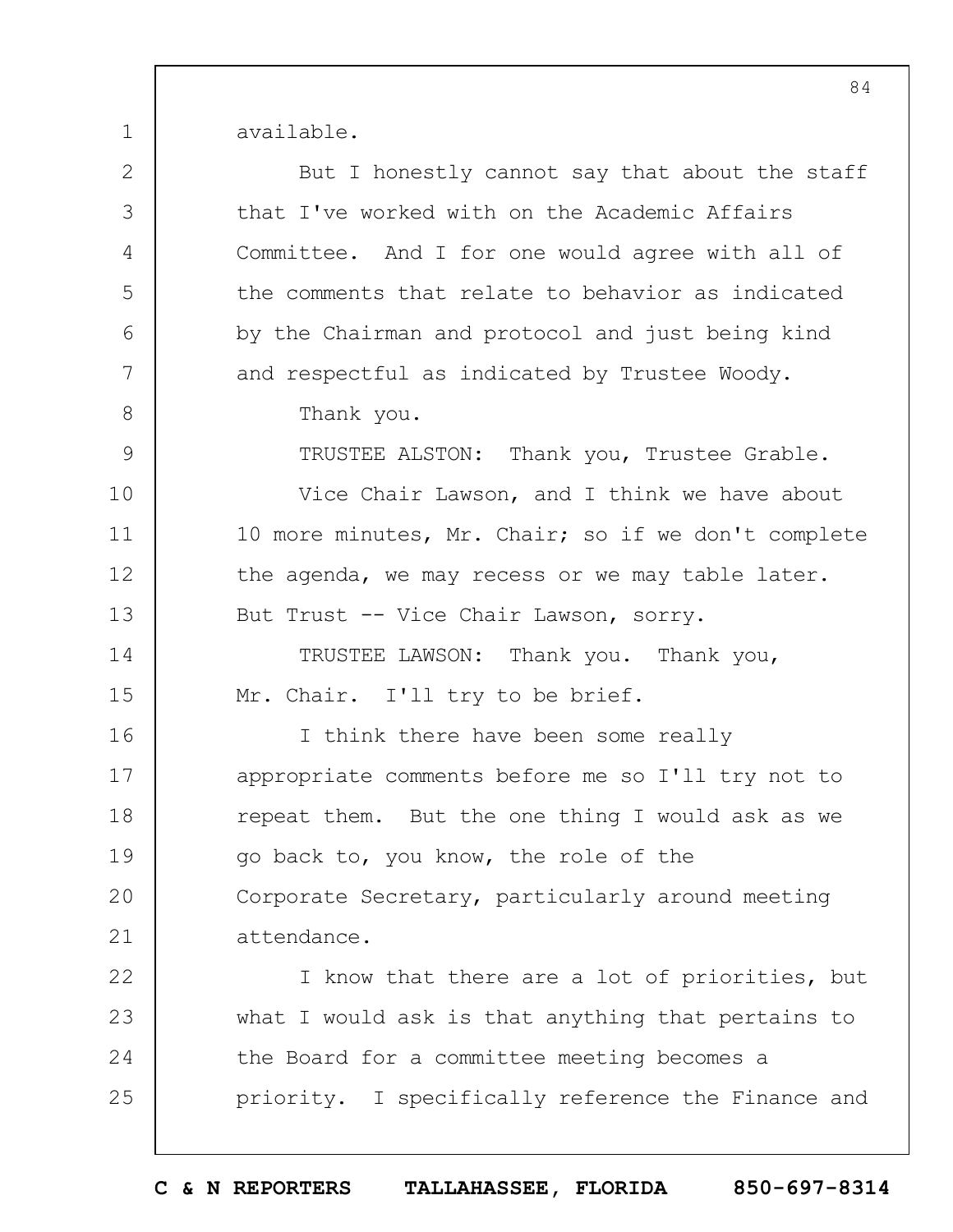Budget Committee meeting where I took off time and drove two and a half hours to come to the meeting because I was advised by a person I respected, said, you're a new Committee Chair, you might want to be present. So consequently, I feel that the President should have been present as well.

1

2

3

4

5

6

7 8 9 10 11 12 13 14 I felt like I got excellent support from the financial team, but I think that these meetings should be a priority. And I think that we will all benefit from the personal touch, to use Mr. Woody -- or Trustee Woody's words because -- I have some other comments; I'm going to try and reserve them until we get into best practices around communication.

15 16 17 18 19  $20$ 21 But I just want to make it clear that our meetings are priority, committee meetings are priority. If I'm going to take the time away from a paid job to do a volunteer job and spend five hours in commute time, I would expect that my Chief Operating Officer would be at the Committee meeting. That's just my personal expectation.

22 23 24 25 And I think that my experience has been different than Trustee Grable with the staff. I've had excellent support and relationship with most of the staff. But I just think that putting Board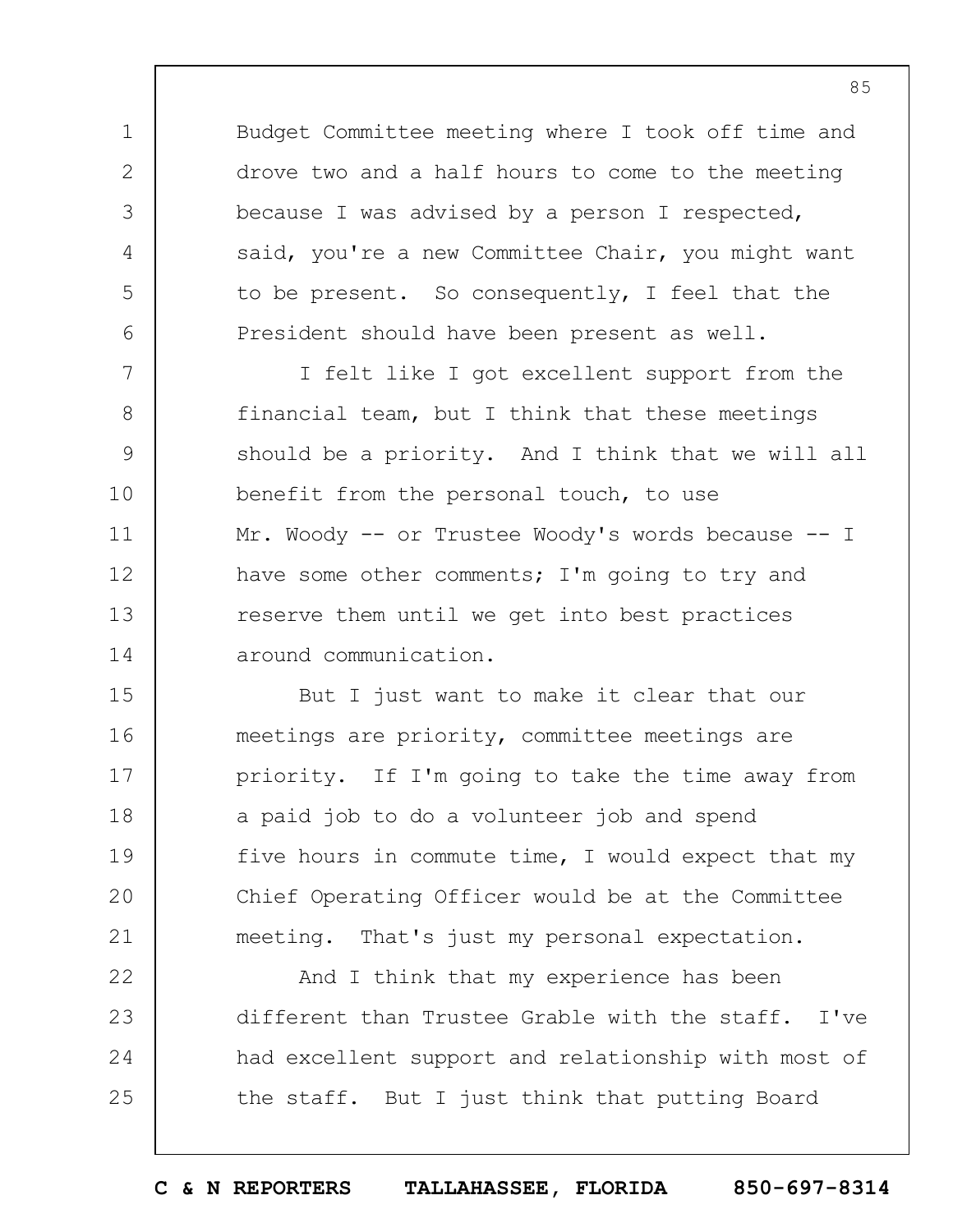priorities as the President's priority is an opportunity, and what I want to try and get to, and I can't do it now, we'll have to do it at the end, is I want to come back and culminate this and see how we memorialize these recommendations into practice and process such that, once we complete this discussion, there hopefully won't be a need to revisit it.

1

2

3

4

5

6

7

8

9 10 11 12 13 14 15 16 We'll all agree we will make recommendations; we will agree the President will think through those, she will agree; and then we can memorialize these into process such that, you know, our governance meetings will not be, you know, borderline discussion on our views of activities but will be more about how do we continue to move things forward.

17 18 19  $20$ 21 22 23 24 25 And I think that, you know, without speaking for all on the Board, you know, you don't have to be a mind reader to sense that there's an overall concern about connectivity, communication, and respect, right? I mean it's very obvious from the conversation started by the Board Chair, the comments from Trustee Moore, comments by Trustee Woody, comments from Trustee Grable; and at the end of the day, these are things that need to.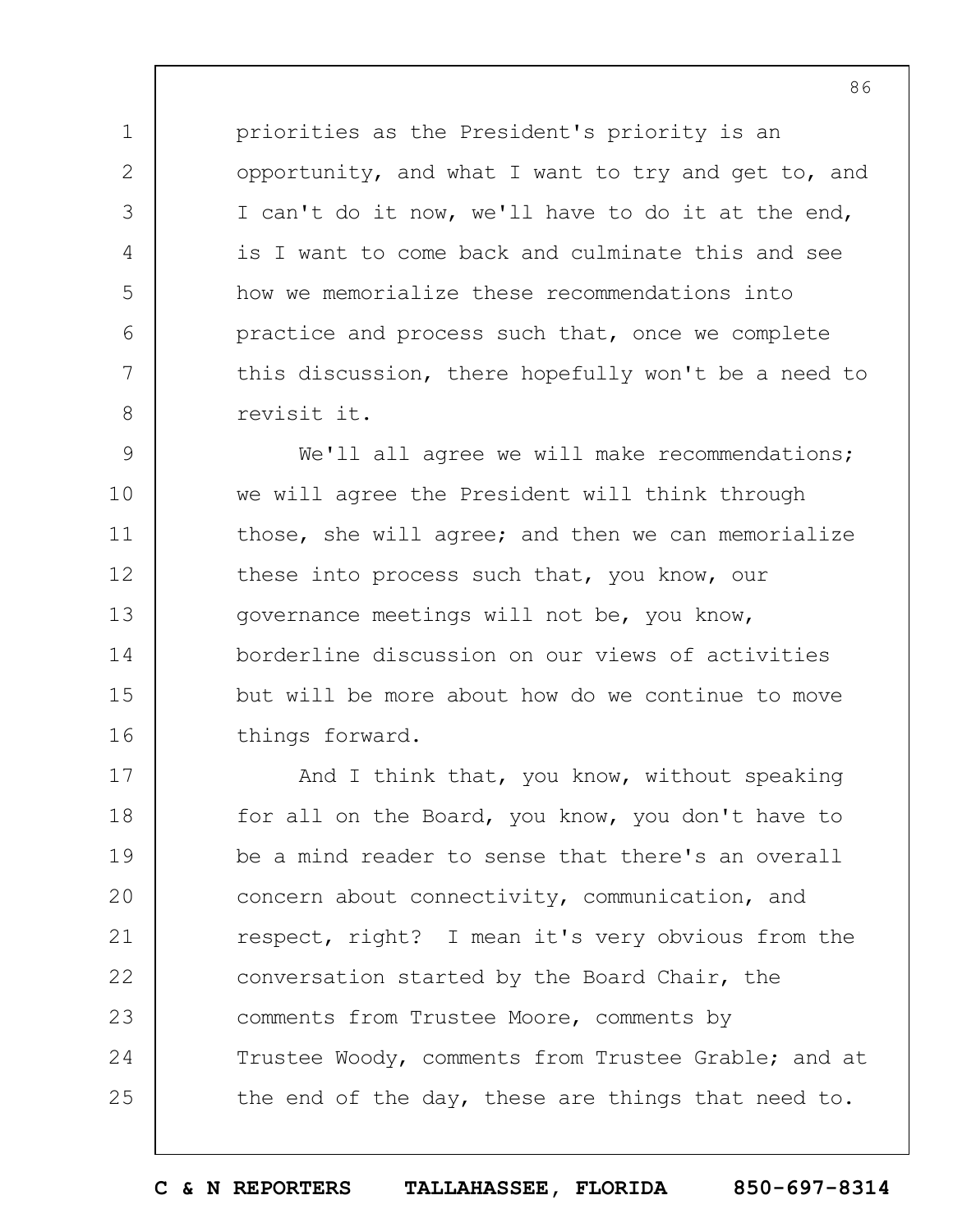Be addressed. And my hope is that we address them today.

1

2

3

4 5 6 7 8 9 10 11 12 13 14 15 16 I think as a Board we've had a history of creating an issue and walking away from it, to be brutally honest; and that's just not the way I think this should operate. So my hope is that, as we talk through these things, we can memorialize these recommendations, get feedback, you know, open dialogue on how do we move these processes forward such that at the next Governance Committee, there is not a discussion on some of these issues, they've been covered, everyone understands their role and how to perform within that role, and everyone has mutual respect for that other person's role as we move forward.

17 18 19 Now for purview -- or for the benefit of trying to expedite things, Mr. Chair, if you'll allow it while I have the floor --

 $20$ 21 22 23 24 25 TRUSTEE ALSTON: Absolutely. Sure. Yes. TRUSTEE LAWSON: -- I will continue into best practices around communication. Am I okay? TRUSTEE ALSTON: Yes, absolutely. Go ahead. TRUSTEE LAWSON: All right. So here is where I am around best practices. You know, I thought

87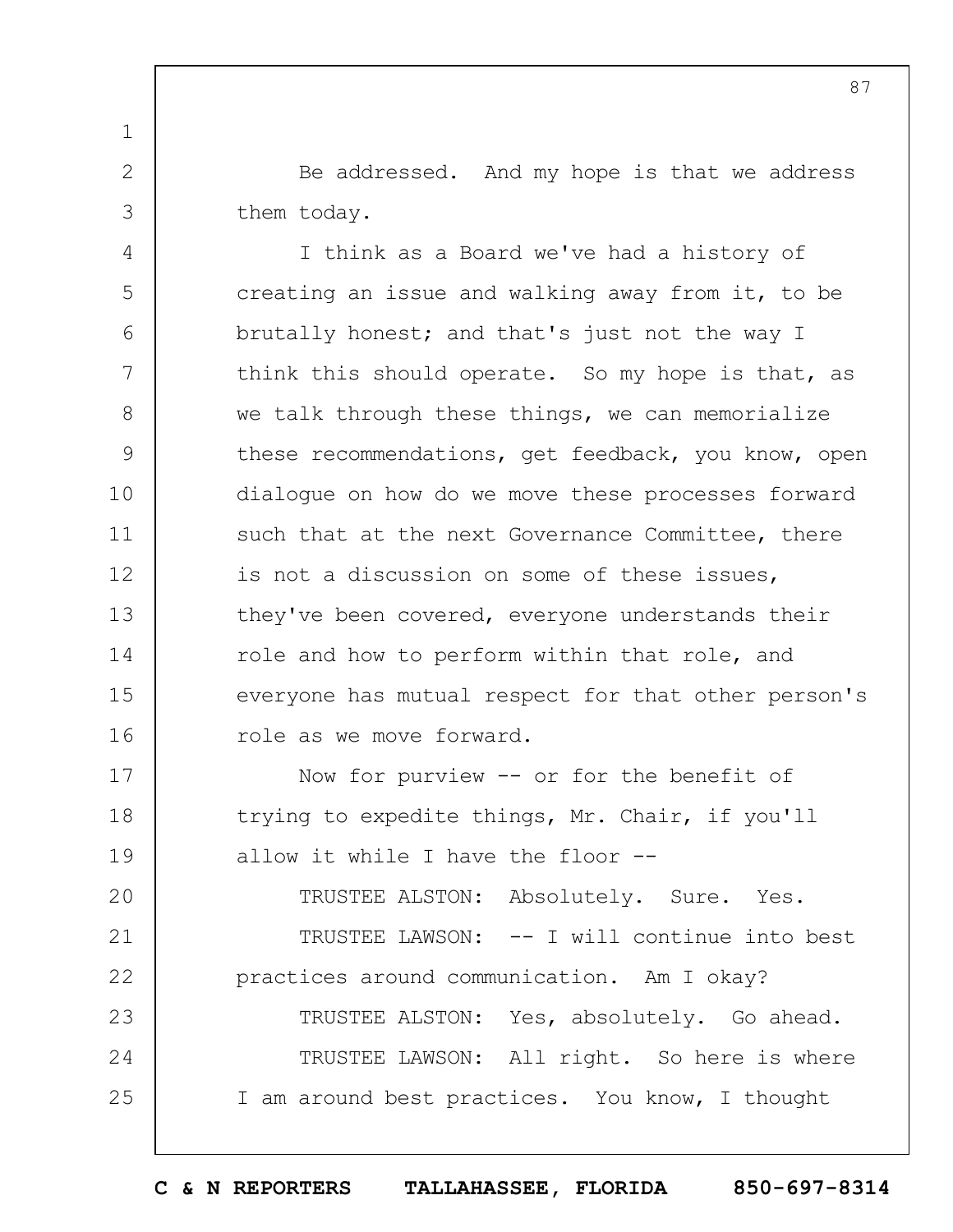about this a lot and, you know, I put some notes together, you know, last night around where are we from an effective and efficient communications process.

1

2

3

4

5

6

7

8

25

Our communication rating is a needs improvement. Our communication with the President and I think the President's communication with us is a needs improvement.

9 10 11 12 13 14 I reflect on previous leadership teams where on that lonely ride on I-10 from Jacksonville, you'd get a phone call: Hey, here's what's going on; here's what I think. What do you think? Here's what we're going to talk about. How do you feel about that?

15 16 17 18 19  $20$ 21 22 23 24 I didn't always agree, but I appreciated that phone call. So I -- and, again, like my earlier comment about memorializing and processing some of this is really important. I think it's a two-way communication, so I don't put all of the communication in the lap of the President. I think that we owe her some phone calls and some emails and some visits as well, so I'll take some ownership in that as well. You know, it's a two-way street around communication.

I think that we have an opportunity to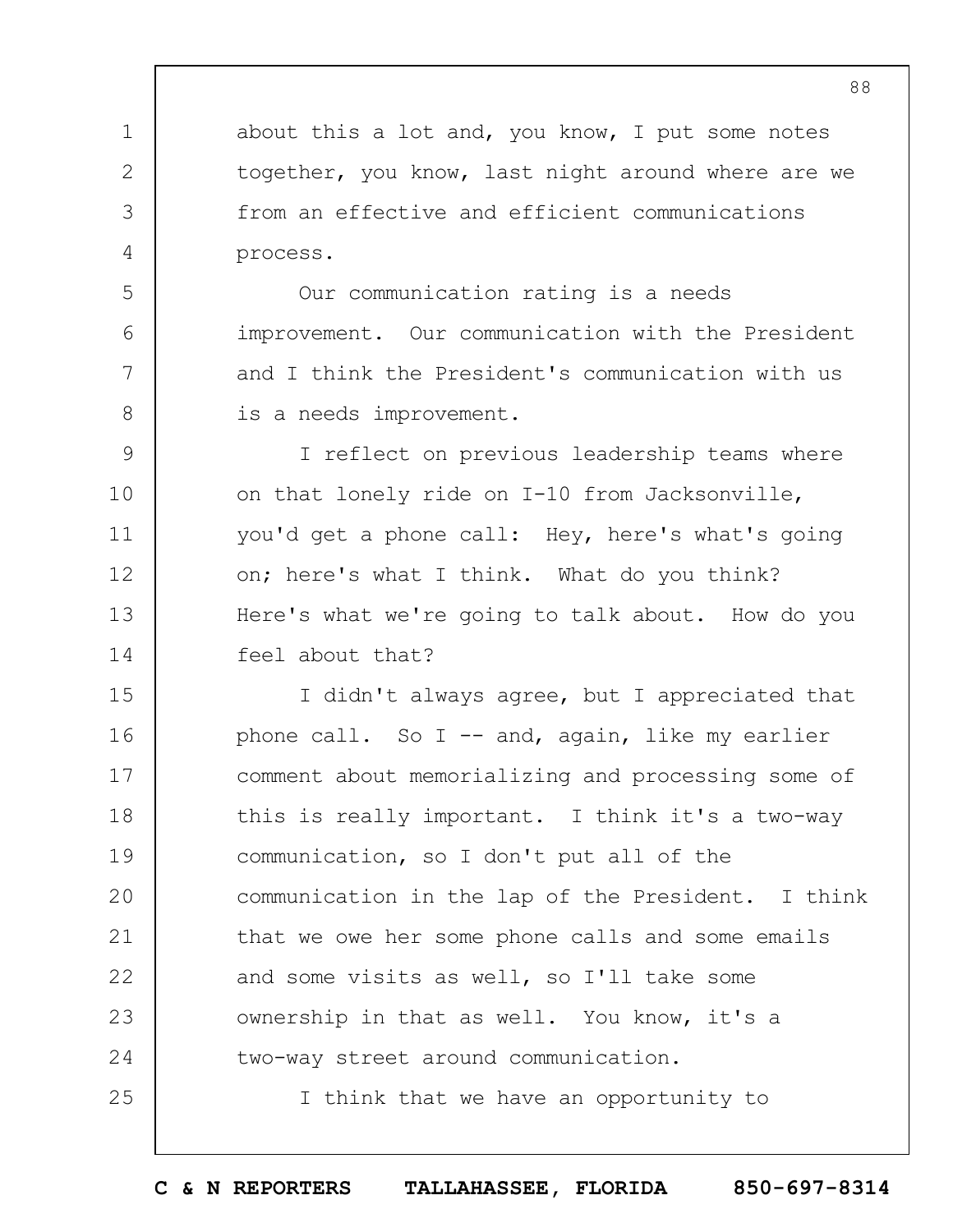demonstrate more respect, more respect from the President to us, more respect from us to the President, more respect from the staff to us, and vice versa.

1

2

3

4

5

6

7

8

25

So, again, as you hear my comments, I hope you know that there are not a one-way -- know they're not a one-way street; we all own this to make it better.

9 10 11 12 13 14 15 16 I'd love to see more collaboration as a best practice. I don't necessarily have to agree with your idea, but at least if we discuss it, I know where you're coming from and I have an opportunity to provide a point of view of which you can take into consideration or discount but at least, you know, we will have had that collaborative discussion.

17 18 19  $20$ 21 22 23 24 And I really want to, Mr. Chair, formalize our protocol around communication because, you know, when we hear that, well, I received this and I didn't receive that, those of us that have been on the Board for a while have operated in a world of needs to know, which is not a good place. So I'd love for us to more standardize our communication process.

And I won't get into them now, but there are a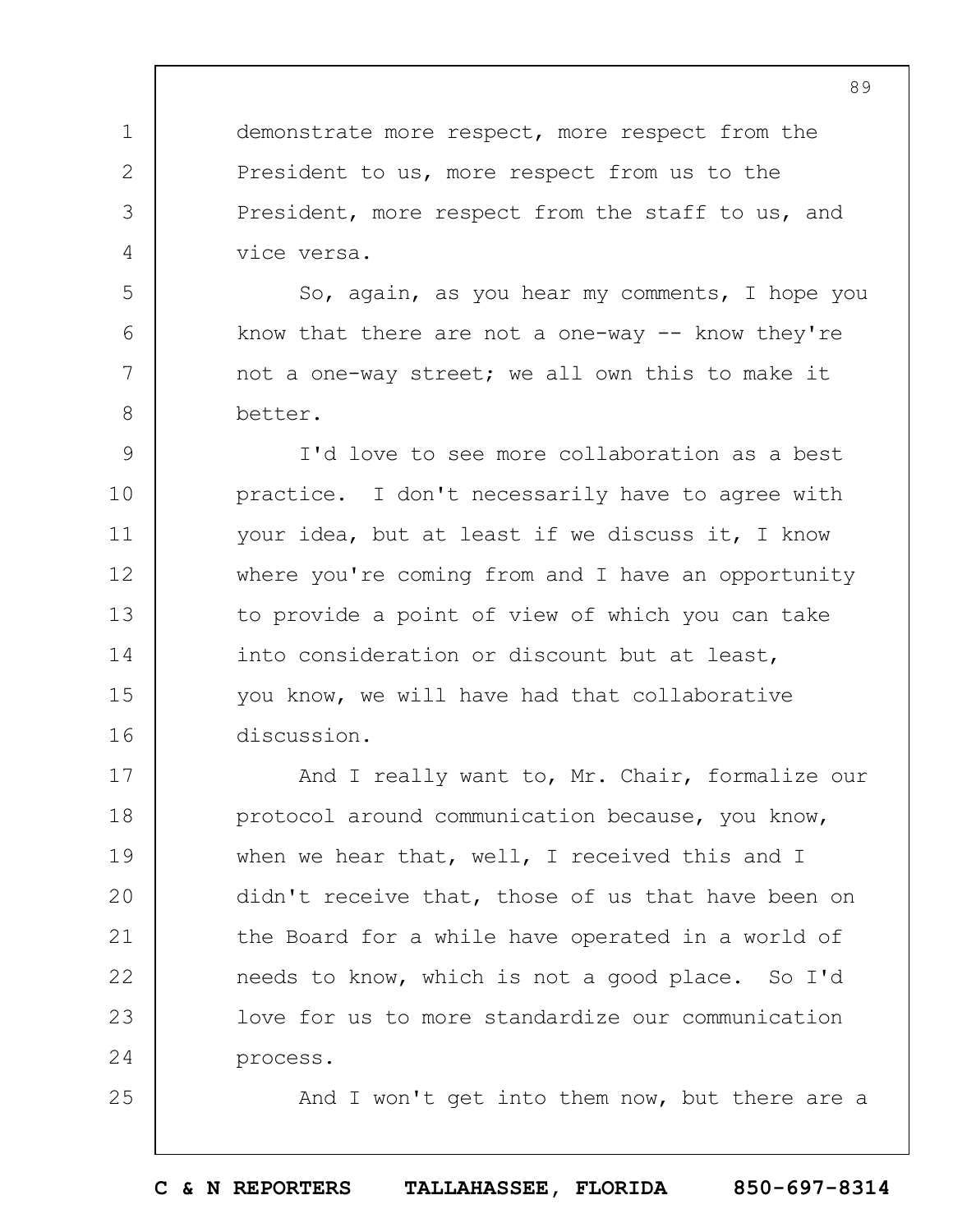couple of issues, and I don't know if this is the right place in governance to bring them up, but at some point they need to be addressed: The situation around payment to Mr. Winslow, if you read the audit findings. I won't say anything further. You guys know what the answer is there. I'll leave it at that.

1

2

3

4

5

6

7

8

9

10

11

The letter from Mr. John Michael -- Doctor, excuse me, John Michael Lee, you guys have read the letter. There should be some consequences to that; I'll leave it at that.

12 13 14 15 16 17 18 19 You know, at this point, I go back to communication, respect, collaboration, and just protocol for engaging and receiving information from the staff. And I say that with the backdrop of starting on this Board in 2011/12 when you didn't always know everything you needed to know to vote. You know, there were some that knew, there were some that didn't.

 $20$ 21 22 23 24 25 I think in most recent leadership we tried to create a forum whereby people have access to information and have a better understanding of what they're voting on, and I would ask that we continue to do that. I feel like our current Chair is continuing to drive the process there.

**C & N REPORTERS TALLAHASSEE, FLORIDA 850-697-8314**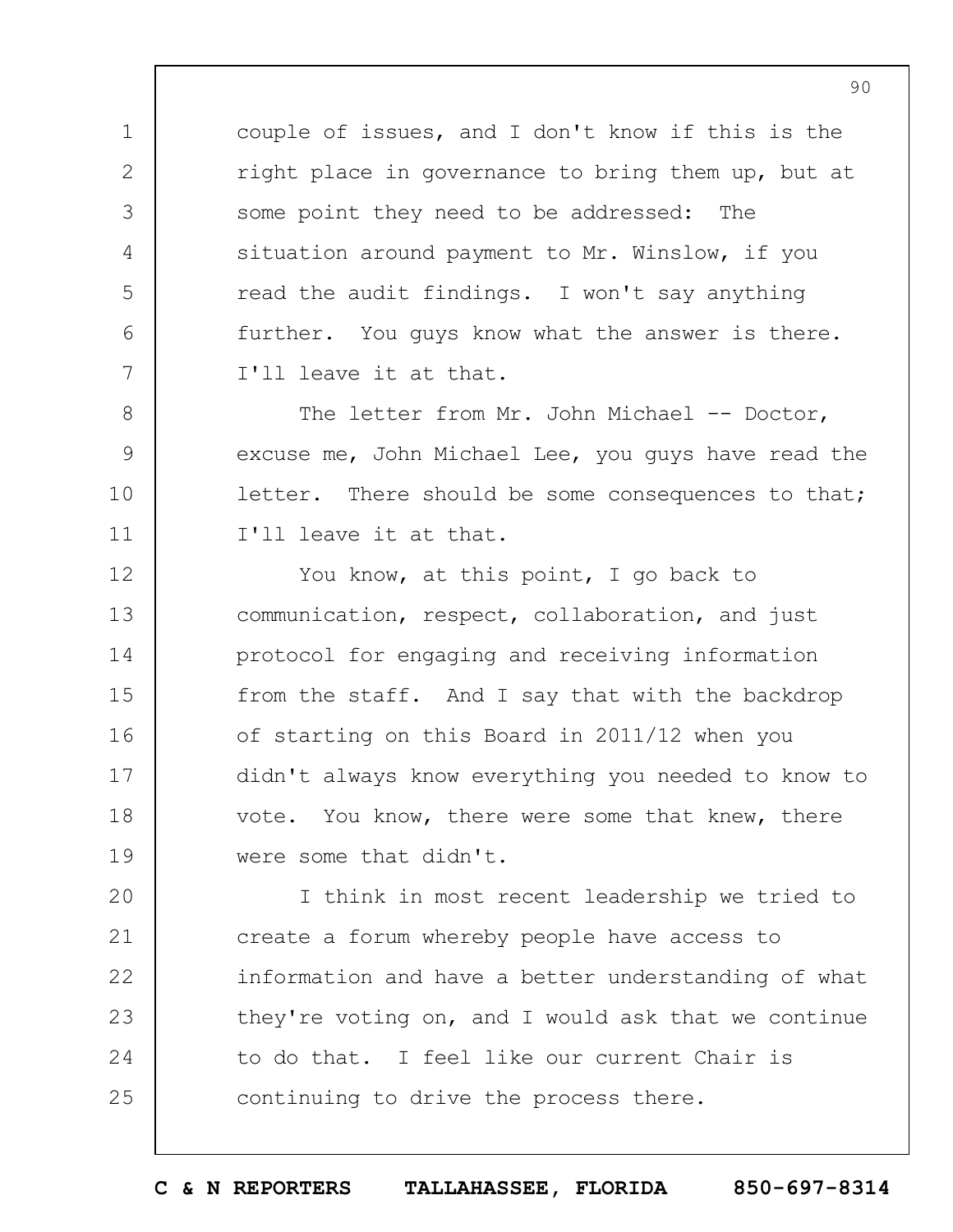1 2 3 4 5 6 7 8 9 10 11 12 13 14 15 16 17 18 19  $20$ 21 But, again, you know, Mr. Chair, to try to fast forward this discussion, I'm hopeful that, you know, coming out of this, we can truly create better processes around those three things; that we can share such that the President, her senior leadership, as well as the Board, and the Board's senior leadership are very mindful and understand all of those; but, you know -- and I know this is clearly not an evaluation and nor should it be, but we're talking about governance. But if you wanted an opinion on where we are in some of these areas, I don't think we're getting a passing grade right now, and I think that needs to improve quickly. TRUSTEE ALSTON: Thank you, Mr. Vice Chair. I'm sorry about that. Doctor McWilliams. TRUSTEE McWILLIAMS: Thank you, Mr. Chairman. And I don't know whether this falls under the category that we're discussing. It might fall under best practices between Board administration. But I just wanted to say a couple of things in

91

22 general.

23 24 25 First of all, I think that there seems to be a notion that the relationship between the President or the administration and the Board is adversarial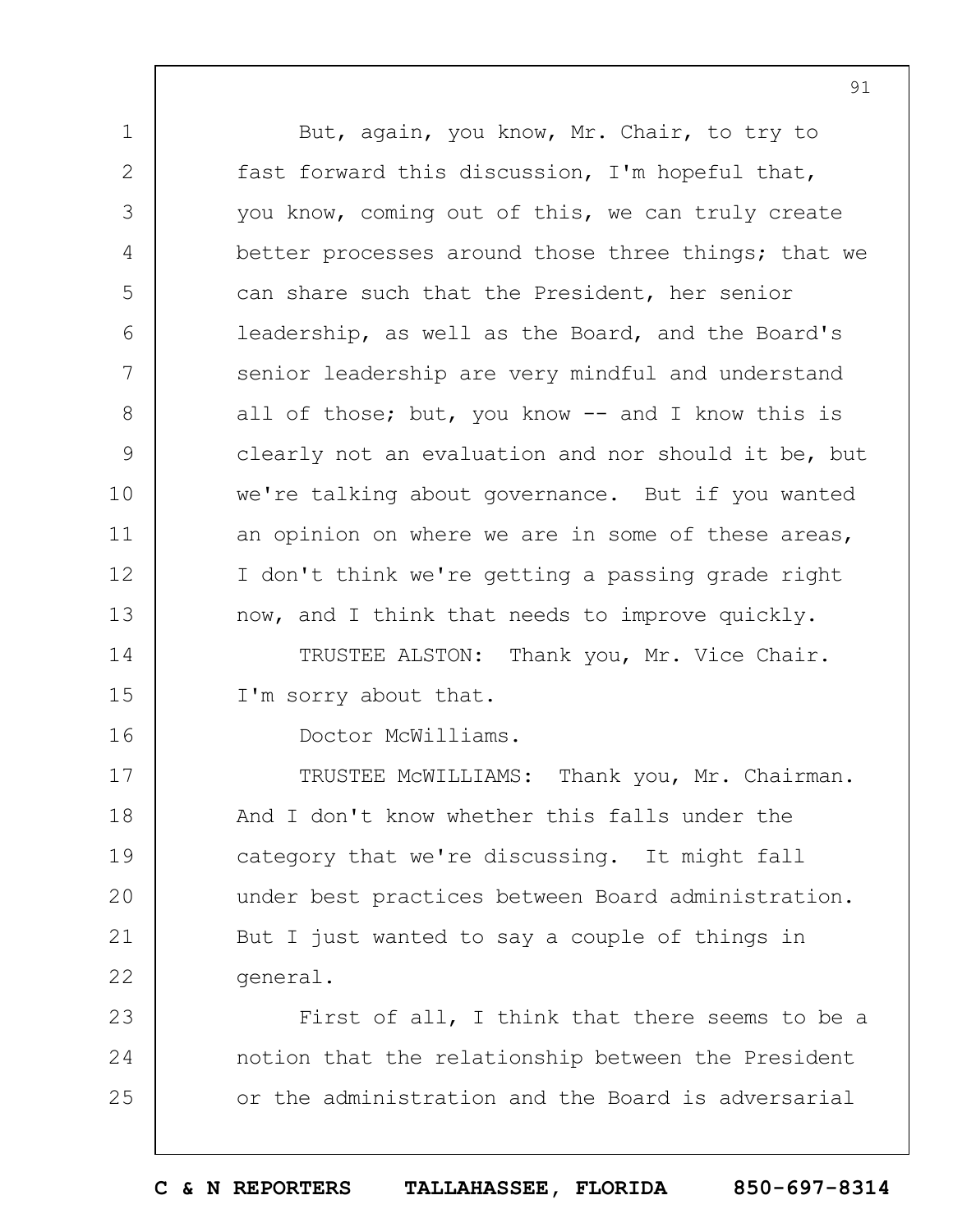in some respect, and I've never taken it that way. I think it's oversight. The Board is to make sure you've dotted your I's, crossed your T's before we put it out there to the media, put it out there to the public. And that's what we're there for, oversight, not to -- it's not an adversarial kind of relationship.

1

2

3

4

5

6

7

8 9 10 11 12 13 14 So I hear the President say she had a good relationship with the prior Chairman. I had one too. I also have a good relationship with the present Chairman. I also have a good relationship with the President. And I don't always agree with any of them on  $-$  and they know that, but we don't have a negative relationship.

15 16 17 18 19 And I think we all, when we look at black colleges, where they are today, so many in trouble, we better have a good relationship with everybody that has anything to do with FAMU. So I think we need to revisit that.

 $20$ 21 22 23 24 25 Now I think before the  $-$ - the last meeting we had was right before the spring game, football game. And I thought about everybody up here in the upper campus and academics, and some people say, oh, I don't go down there to the football game, that's sports; but I think that we could learn a

**C & N REPORTERS TALLAHASSEE, FLORIDA 850-697-8314**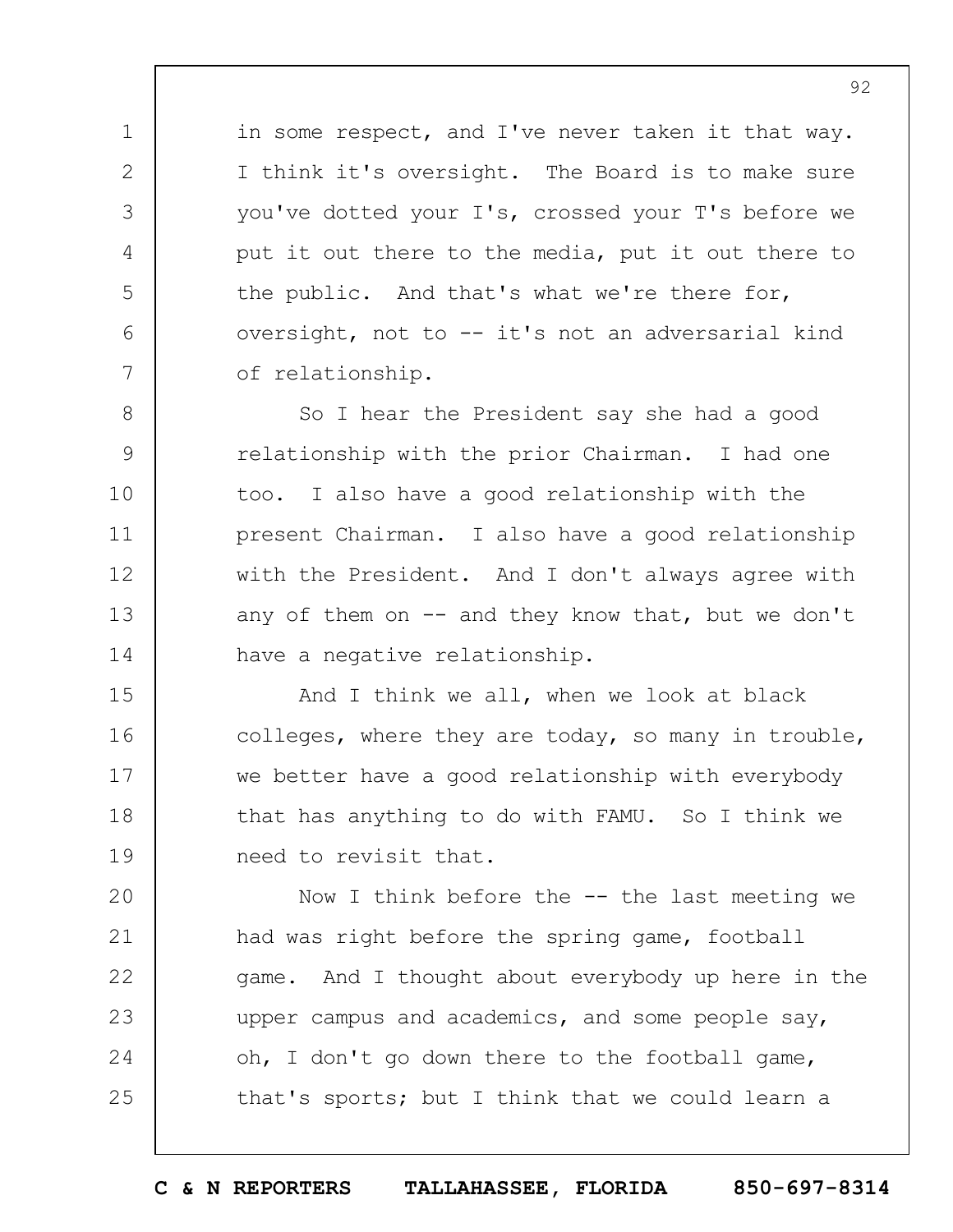lot down there.

1

2

3

4

5

6

7

8

9

10

11

12

13

14

15

That game pitted maybe an orange team against a green team, but they all knew they were on the same team, they were all FAMU people. They went against each other hard. That was to make them better for the real competition which is this fall against somebody else. They understood that. There was nothing about this guy was brought in by this coach; this guy came in with Taylor. They're all on the same team. It's not that these are Doctor Mangum's people she brought, and the

other folk are -- everybody is on the same team

that's the thing that has to be remembered, and

here if you're working for FAMU. And I think that

that's the thing that the relationship between the

16 17 18 19  $20$ 21 22 Board and the President has to be built around. One other thing, and I'll probably say some things after the recess, and that has to do with the leadership team. And I know that we don't hire the leadership team, but I think that the leadership team, when it's speaking to the Board, can't look at us, again, as an adversary.

23 24 25 Are you representing the President, or are you representing Florida A & M University? I know the President hired you, but the President is not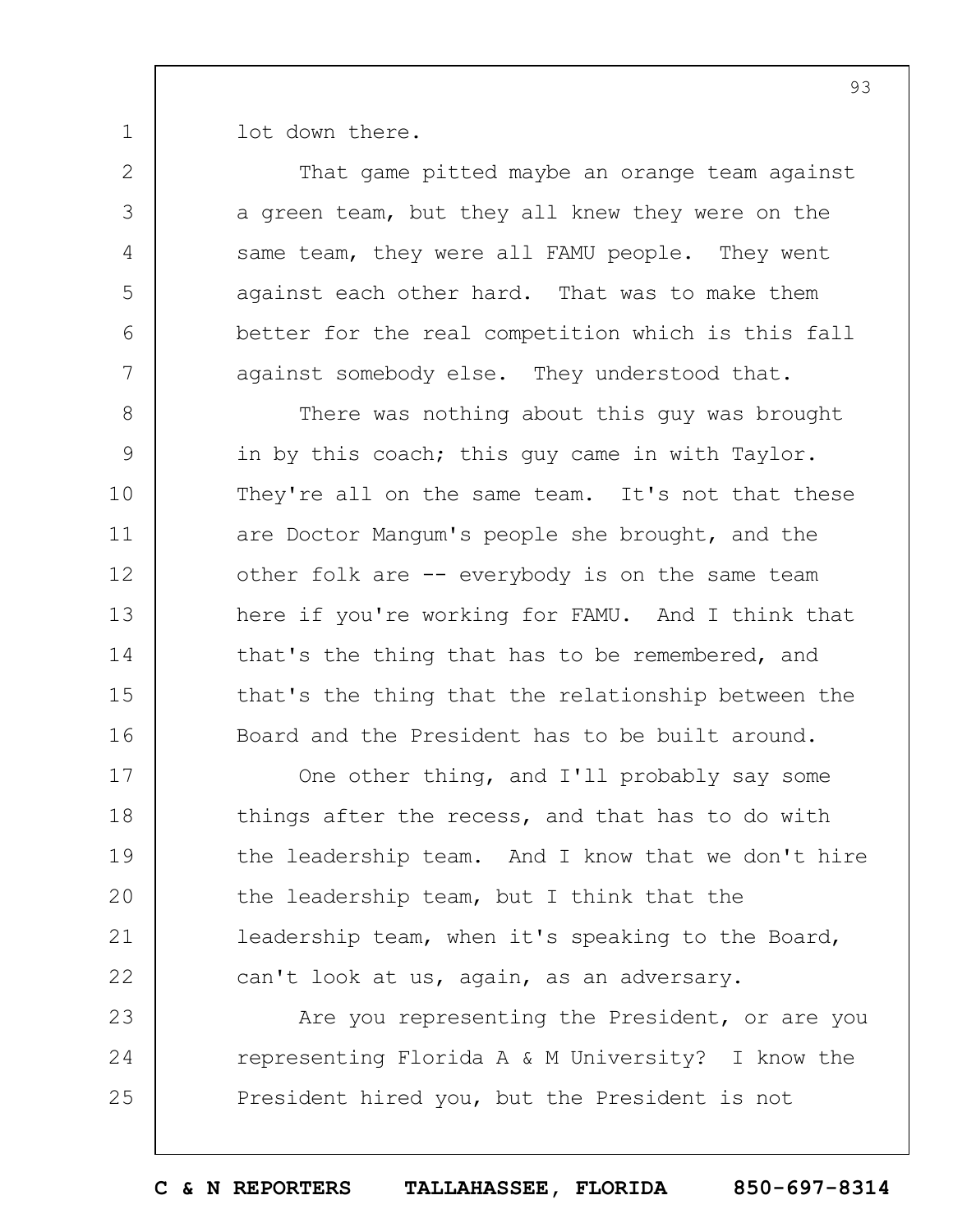paying you out of her pocket. You're representing this University, and so when you come before the Board of Trustees, I want to hear what you really think, not what you think the President wants you to say, not what you think the Board wants to hear.

1

2

3

4

5

6 7 8 9 10 11 12 13 14 15 16 17 18 I want to hear it from you; you're on the leadership team. You were selected by this President or by a president because you had certain talents, certain skills, certain experiences that would benefit this University. I want to hear about that; I don't want to hear about what you think and then you stop me in the hall when I'm going to my car and say, Trustee, I really didn't feel that way but, you know how the President feels about this and, you know, they might move me to another building or they might even fire me if I don't say the right thing. I don't want to hear that.

19  $20$ 21 22 23 So I think that, you know, we all have to stand up and be counted and say what's in the best interest of this University and do what's in the best interest of this University, and that's all I'll say now.

24 25 TRUSTEE ALSTON: I think that was well said for our longest serving Trustee on the Board. I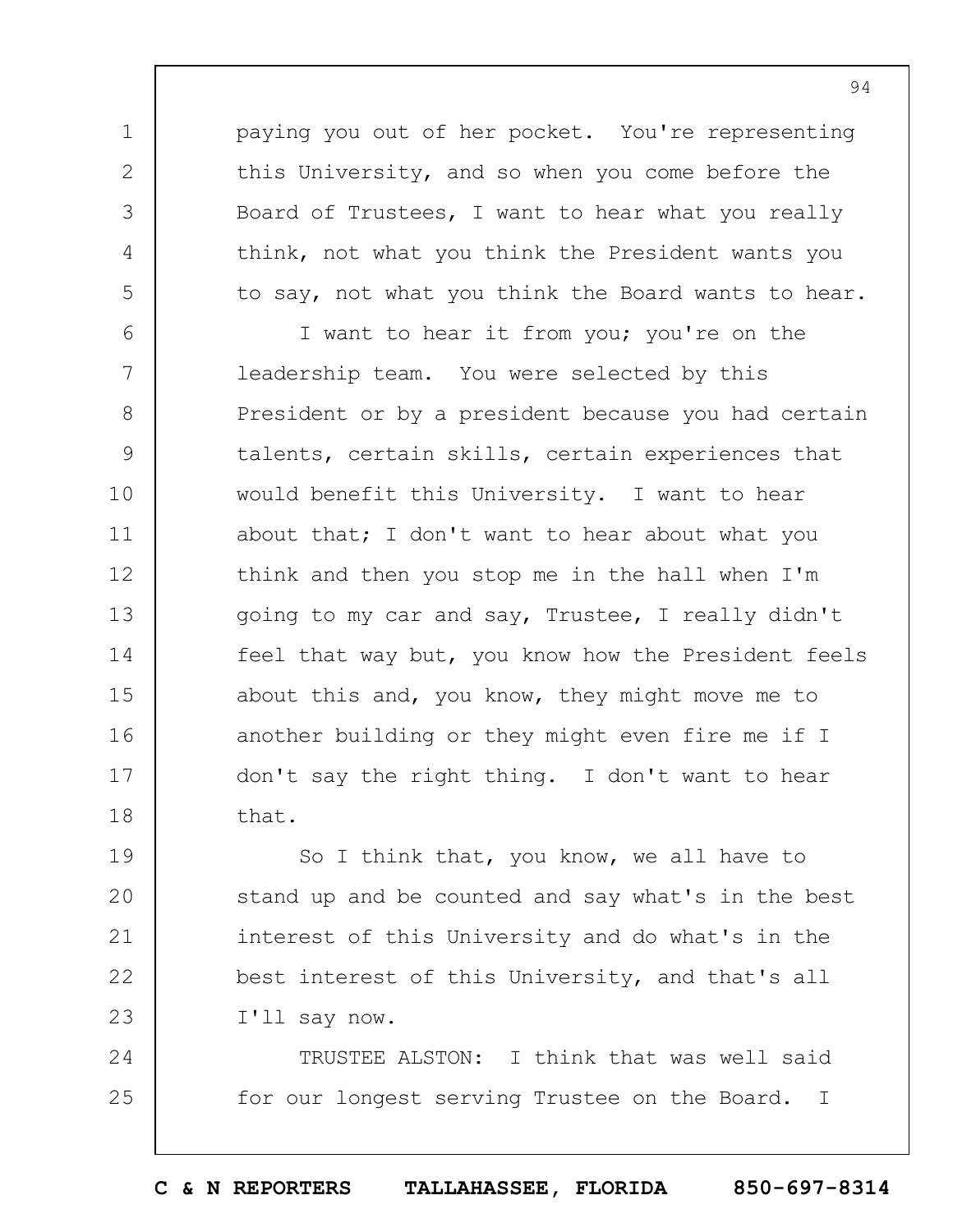think we have now gotten to the point we're going to take a recess if it's okay with everyone. We'll take a recess for lunch, and I'll defer to the Chair.

1

2

3

4

5

6

7

8

9

10

11

12

13

14

15

16

17

18

CHAIRMAN MONTGOMERY: We'll set an hour along with the original agenda. I appreciate everyone bearing with the attempt at the best practice. You have the Committee schedule before you. It clearly denotes that the meetings will be held in sequence, so we're off on our times today, and we'll get better with that.

And it also notes that there are approximate times. With regard to this particular discussion, a very wise person pulled me aside and shared something with me a couple of months ago, and he said: It's not the job of the Board member to get along with the President; it's the job of the President to get along with the Board member.

19  $20$ 21 22 23 And you have to be, obviously -- there has to be a level of mutual respect. But I think today is an opportunity for Doctor Mangum to hit the reset button with regard to whether it's engaging me or other members of the Board.

24 25 Trustee Woody made a valid point, regardless of how you feel about someone in that position,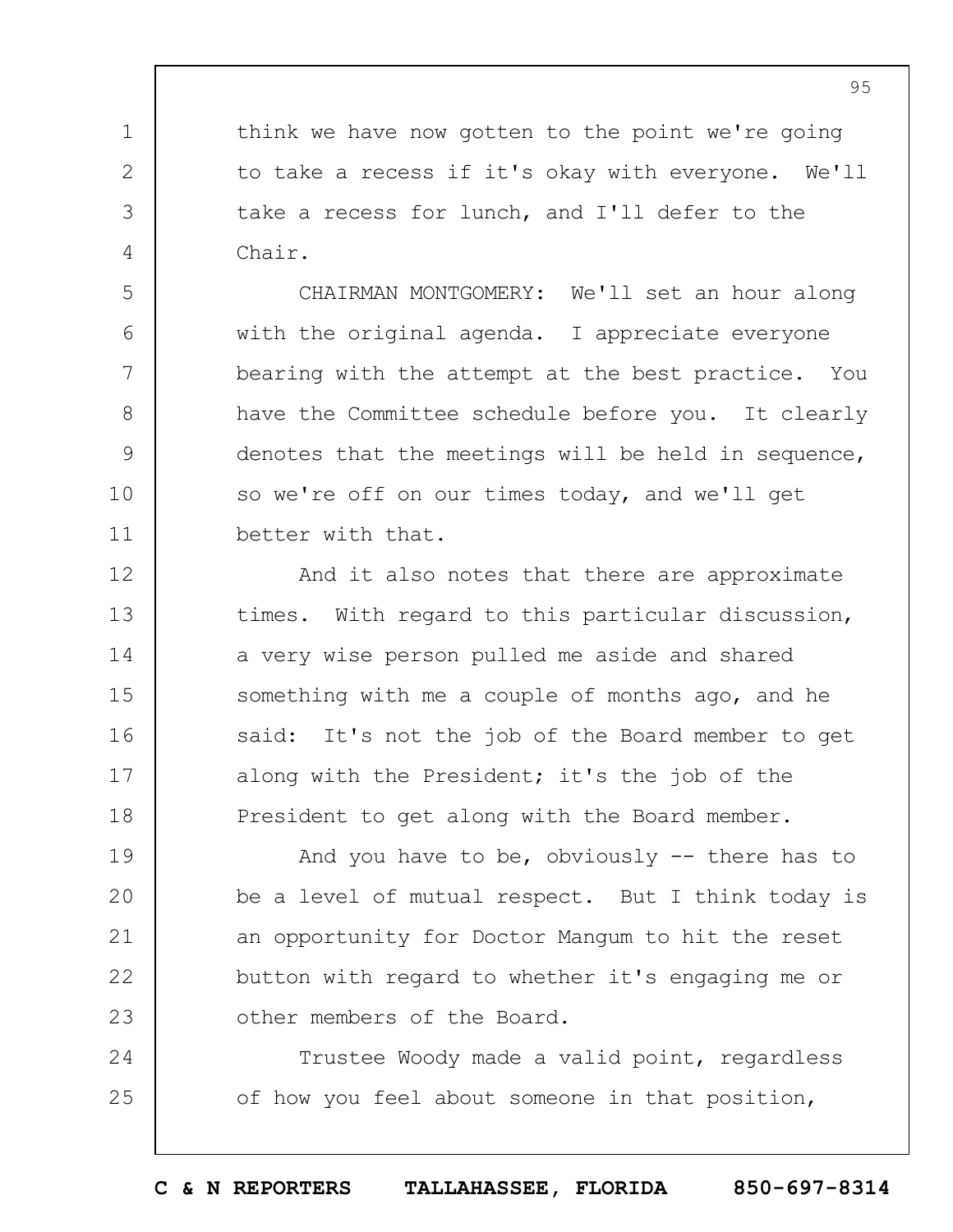1 2 3 4 5 6 7 8 9 10 11 12 13 14 15 there has to be a level of respect in that position. I just don't believe as a Board that we have impressed upon Doctor Mangum that while she is a partner, she is also an employee. And I have numerous instances after instances in which she's attempted to function as an equal or as a superior. And it's not an attempt to pile onto -- I'll give you one example. We had a Board meeting and I asked for some documents. She said no in front of her team. Then I asked the member of her team for the document, and he said along the lines of what Trustee McWilliams said. He said, well, I have them, but I can't give them to you because the President told me not to.

16 17 18 19  $20$ 21 That's unacceptable behavior. If, if -- I will say this too, if someone wants me to lay out the 70 or 80 problems or challenges, I don't think that would be in the best interest of the institution; but if someone wants to go there, I'm prepared to do so.

22 23 24 25 But I'm also prepared, as I did on New Year's Day when I called the President and asked her for the opportunity to reset and move forward, I'm also prepared today to reset, put a smile on -- you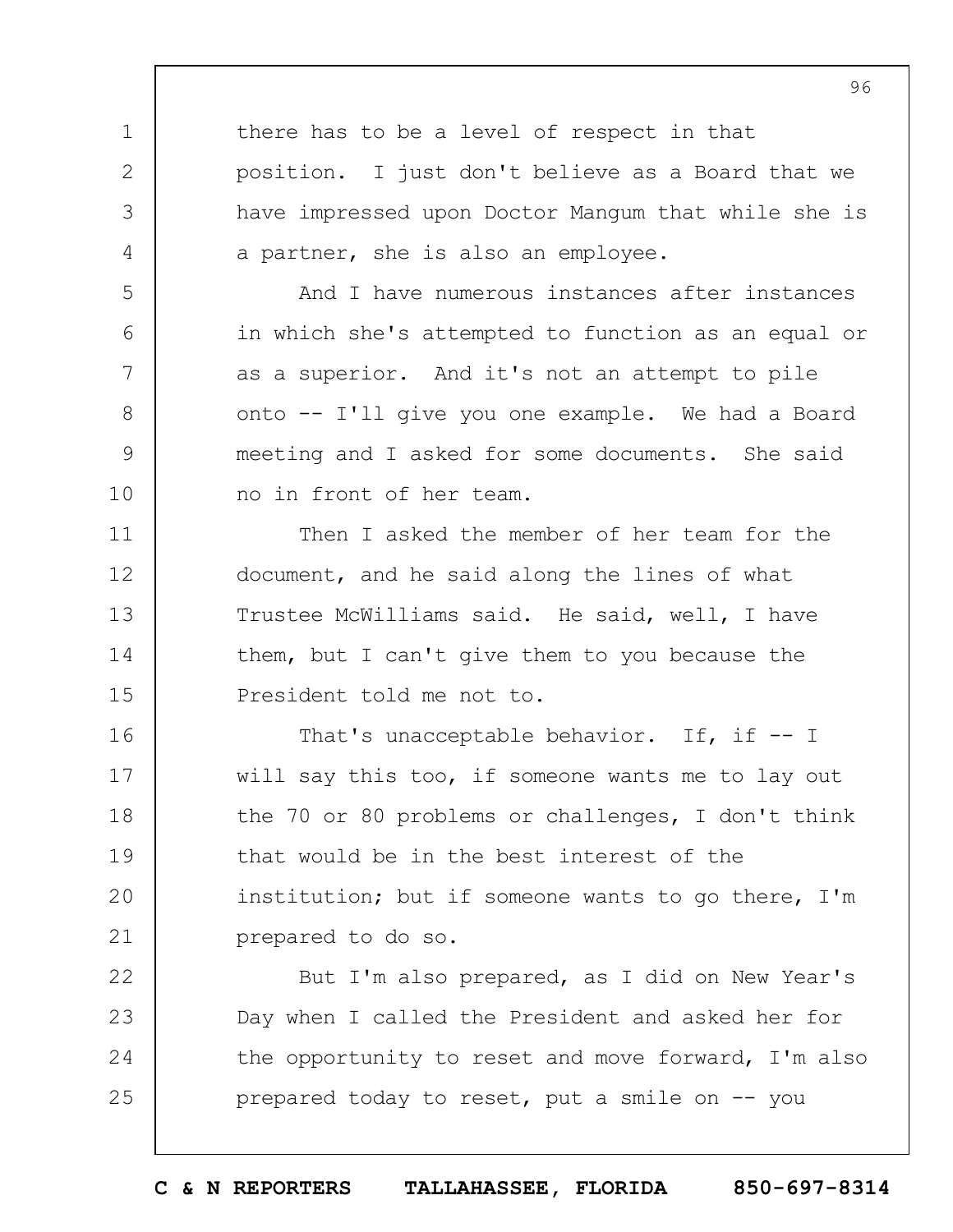smile at someone, they'll smile back at you, hopefully they will  $-$  and move forward in the best interest of Florida A & M. Put aside the personal and let's deal with what's best for the institution.

1

2

3

4

5

6

7

8

9

10

In every instance, Board members can attest to this, I am attempting to put the Board as a collective body versus an individual person. I won't be here; there will be a successor, and then that successor will have a successor.

11 12 13 14 15 And I'm telling you, this is not what I thought it was, it is not fun, it is a lot of work. It is probably not a young man's game; it's probably for someone who is retired who has the time to do it.

16 17 18 19  $20$ 21 22 But my goal, should I be blessed with allowing to continue in the leadership role, will be that my successors will be able to come in, have templates, know, and understand what the processes are, and that the thing can work  $-$  the President can go and do the President's job and that these Board meetings can become very routine.

23 24 25 So I appreciate everyone indulging this. We're going to set the time for -- it is now 1:38. I'd ask that we reconvene, Mr. Chairman, at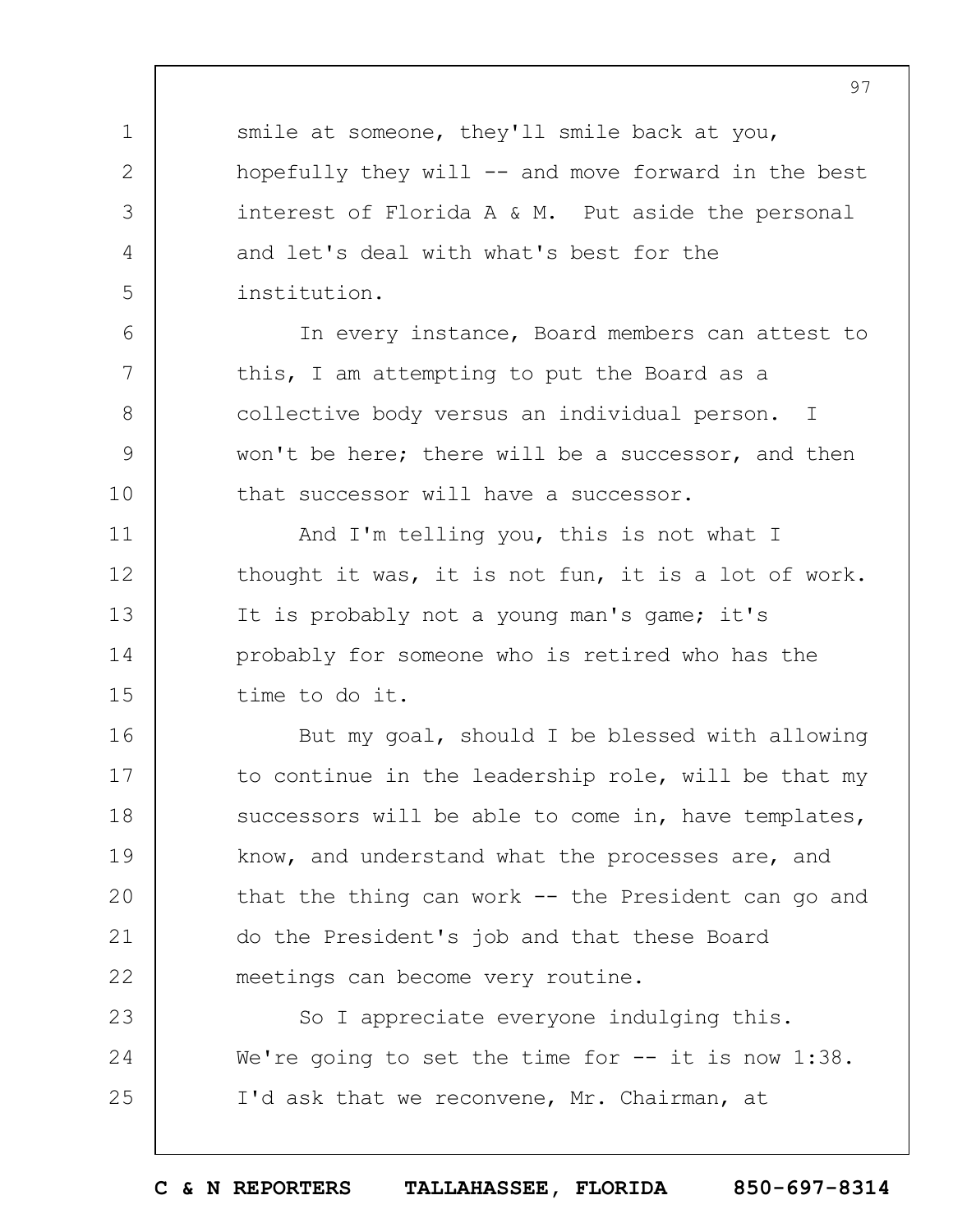1 2 3 4 5 6 7 8 9 10 11 12 13 14 15 16 17 18 19  $20$ 21 22 23 24 25 98 2:45 p.m. And I believe that from an announcement perspective -- where is lunch? ATTORNEY BARGE-MILES: In the President's dining room. CHAIRMAN MONTGOMERY: Lunch is going to be held in the President's dining room. And Mr. Chairman? TRUSTEE ALSTON: We're in recess. (LUNCH RECESS). TRUSTEE ALSTON: Let's reconvene the Special Committee on Governance, if everyone can please take your seats. (MEMBERS COMPLIED). TRUSTEE ALSTON: Now that all the Board members are present, along with the President, let's proceed. I think we ended off the previous session, our a.m. session, with a lot of good takeaways as it relates to our Board operations and effective and efficient communications. There were several items that I know that many Board members suggested, recommended; and I also know that the President also agreed to many of the items. We'll capture many of these items probably tomorrow during the report, if that's okay,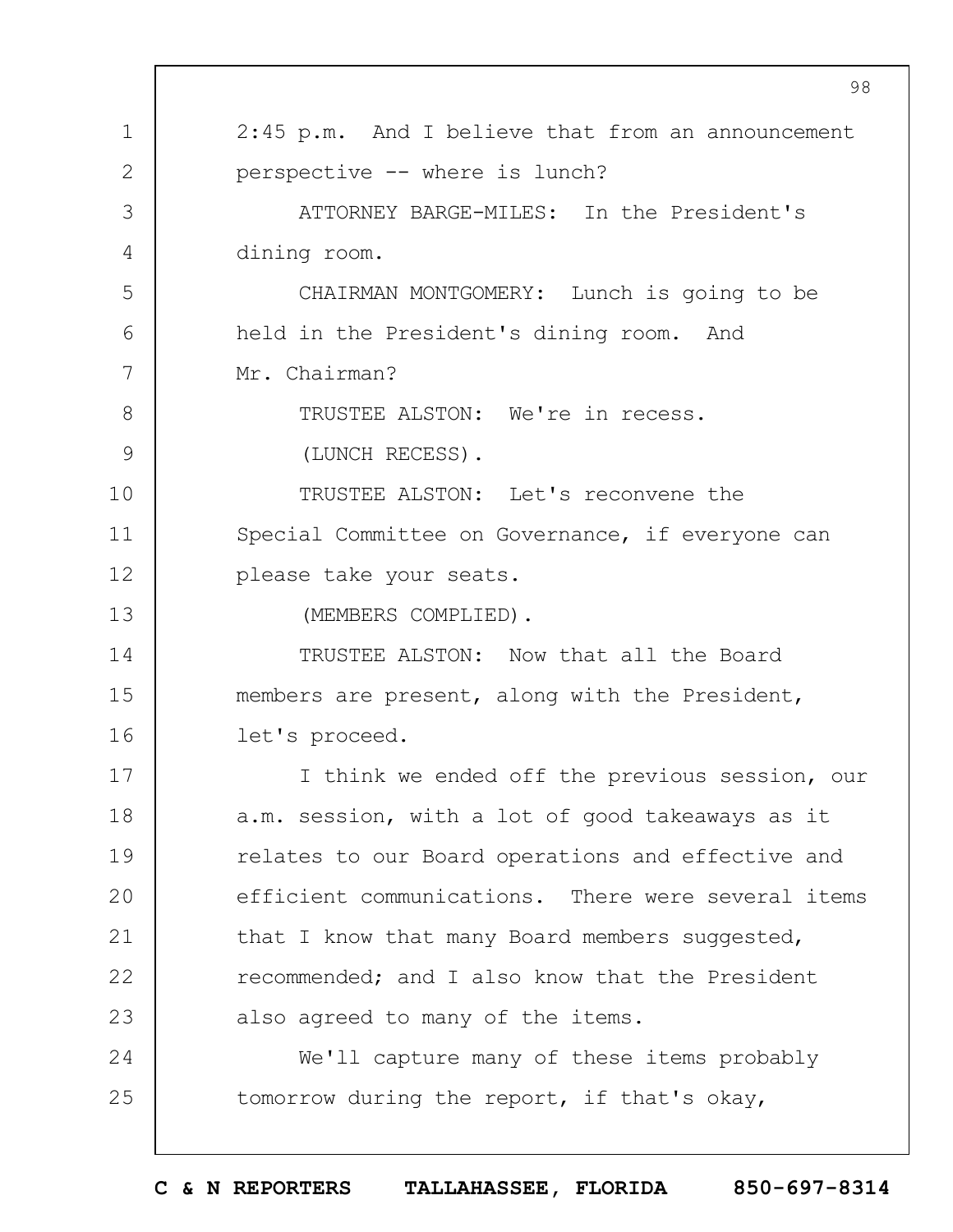1 2 3 4 5 6 7 8 9 10 11 12 13 14 15 16 17 18 19  $20$ 21 22 23 24 25 Mr. Chair, just to kind of recapture a lot of the takeaways, along with further action items for the Board. So I know we had a conversation around what are operations and communications. Were there any additional comments in any of these two buckets I'll just call them, any Trustees? TRUSTEE LAWSON: I had just a question. TRUSTEE ALSTON: Certainly, Vice Chair Lawson. TRUSTEE LAWSON: Like I said before the break is, Chairman Alston, how are we going to capture these -- what we're calling the process improvements, approval -- TRUSTEE WOODY: I don't think your mike is on. TRUSTEE LAWSON: I'm sorry. Is the mike on? TRUSTEE ALSTON: Yes. TRUSTEE LAWSON: How are we going to capture these processes and improvements in the area of effective and efficient communications such that it is -- you know, it's understood? I hate to use the word "document," but it's understood in a way that everyone knows their role, and even as subsequent members come on to the Board or into the administration, everybody knows what their role should be as it relates to this effective and

99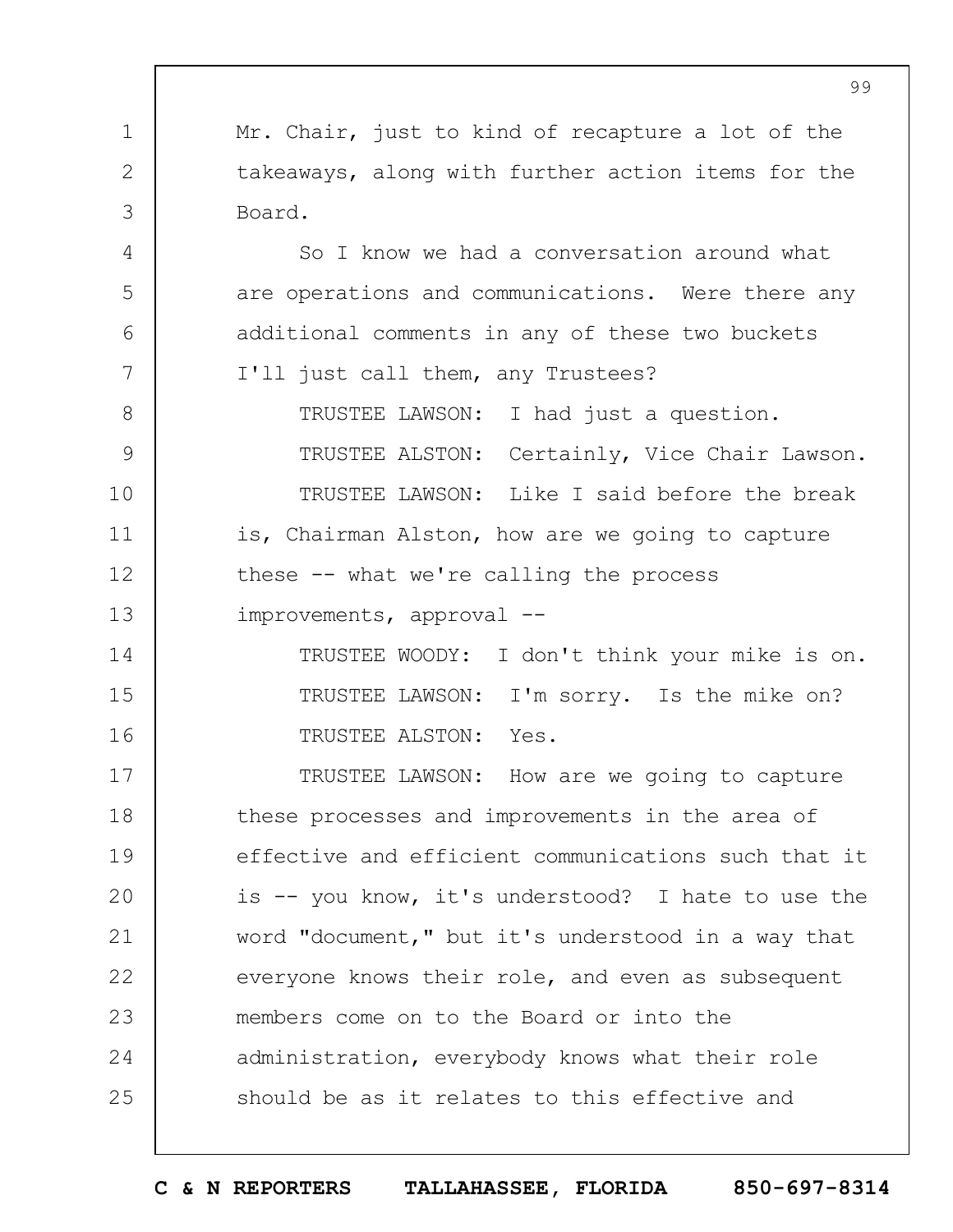efficient communication in the area of governance and, you know, where their responsibilities lie or, in some cases, don't lie.

4 5 6 7 8 9 10 11 12 13 14 15 16 TRUSTEE ALSTON: That's a great question, Vice Chair Lawson. I am taking copious notes. I know that Attorney McKnight and also Attorney Barge-Miles, along with our court reporter, we have verbatim notes. So what I will attempt to do is hopefully, at the close of this meeting, capture all of the items that were recommended, mention those tomorrow, if the Chair will allow, during the report for the Special Committee; and then at the following meeting, begin to crystallize many of these recommendations in the form of policies, procedures as we look at what's the best place to do those.

CHAIRMAN MONTGOMERY: Mr. Chair.

TRUSTEE ALSTON: Yes.

19 CHAIRMAN MONTGOMERY: I'm sorry,

 $20$ Trustee Moore.

1

2

3

17

18

21 22 TRUSTEE ALSTON: I'm sorry, Trustee Moore followed by Chair Montgomery.

23 24 25 TRUSTEE MOORE: Just a comment related to the process in making sure that whatever we come up with lives beyond just this conversation. I would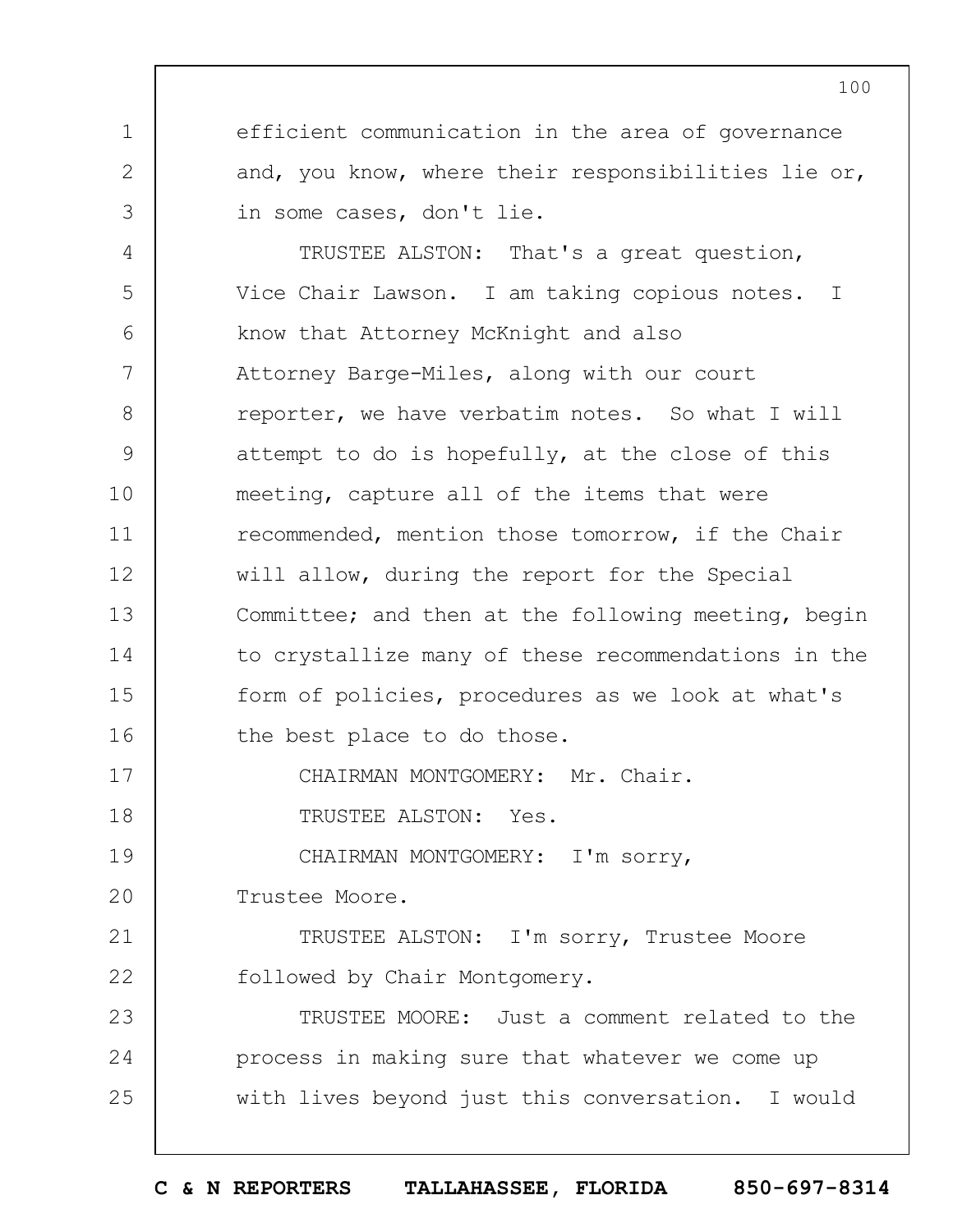offer that it should be a part of the on-boarding experience for new Board members through your orientation process; and that we would also, as a time standard, revisit this, by way of looking at it, roles and responsibilities laid out, at least annually, at a minimum, to make sure that as you talk about, Trustee Lawson, about assessing our own performance, that that be included: How closely have we adhered to that?

10

11

1

2

3

4

5

6

7

8

9

TRUSTEE ALSTON: Great recommendation.

Go ahead, Chair Montgomery.

12 13 14 15 16 17 CHAIRMAN MONTGOMERY: I think it's important, at least from my perspective in understanding why I appointed this Committee, that the goal is for this stuff to become legacy over time; that we should be looking at ourselves from that accountability piece.

18 19  $20$ 21 22 23 24 25 I do believe in the past we have had a meeting where we simply had the court reporter read back to us what we just talked about, not that it would need to be in the form of a motion, but a brief recap of what we've just heard I think would be appropriate so that the sense of the Committee can be communicated today. And then as the Committee proceeds in the conduct of its work, it can take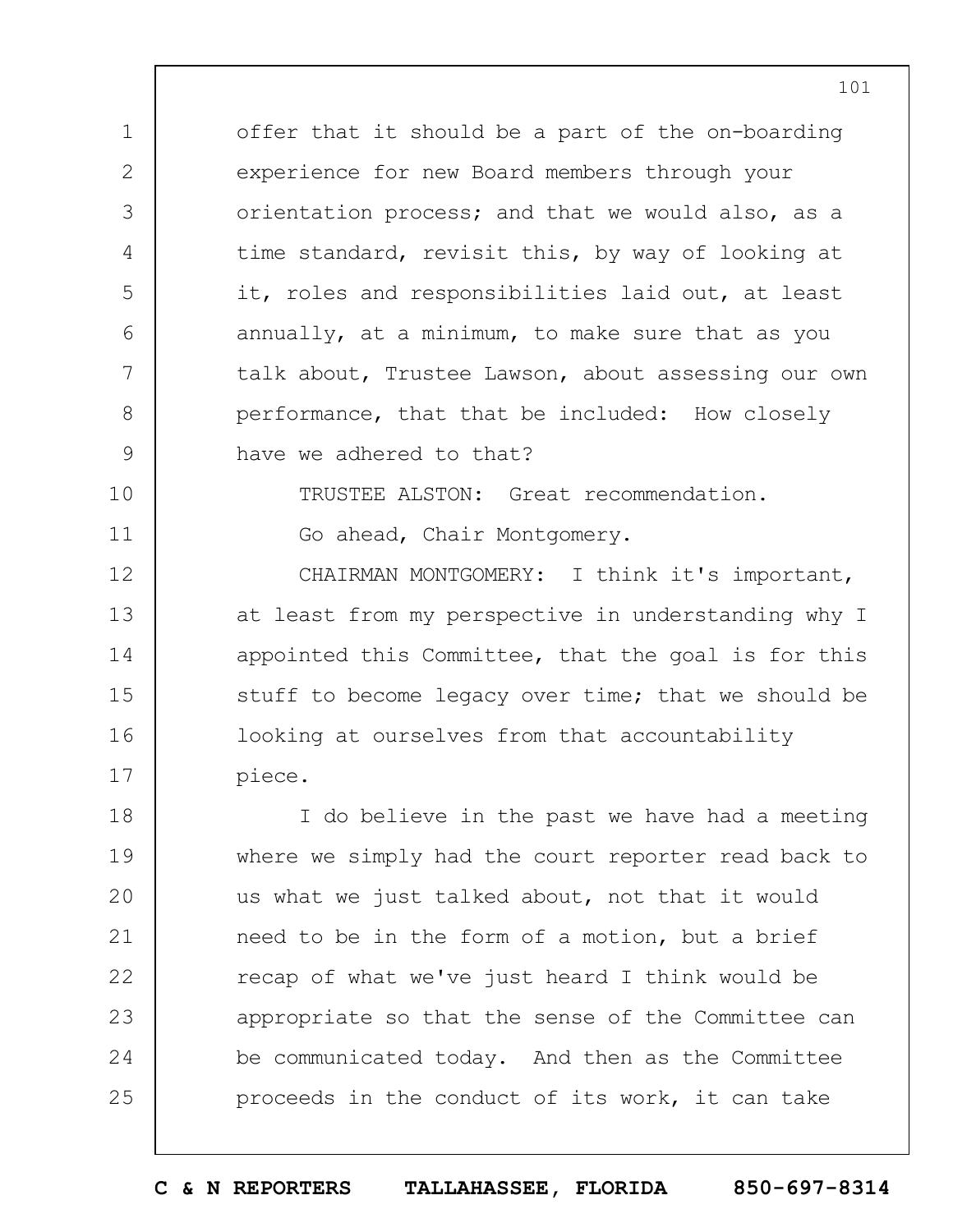into account not only the official record but that there was a sense of the Committee in terms of this is how we intend to proceed.

1

2

3

4

5

6

7

8

9

10

11

25

We are not in any way attempting to micromanage the activity of the President in terms of how she governs herself. What we're attempting to do is to establish, not individually specific, but to establish a process and a way of doing things.

12 13 14 As our colleague, Karl White, often refers to "the Michigan way." And I think as a Board we need to evolve to a place where excellence, bar none, is known as "the FAMU Way," and I think this is an avenue to get there.

15 16 17 18 TRUSTEE ALSTON: I agree. Thank you for that, Chair Montgomery. And what we'll do at the close of this, we'll try to see if we can capture all of those recommendations.

19  $20$ 21 22 23 24 The one item that I know I touched on but we really didn't have discussion is, of course, we have  $--$  and I know we had conversation around the General Counsel versus a contracted Board attorney. I'm curious to know what other Board members think of that concept.

Also, I know we started this conversation a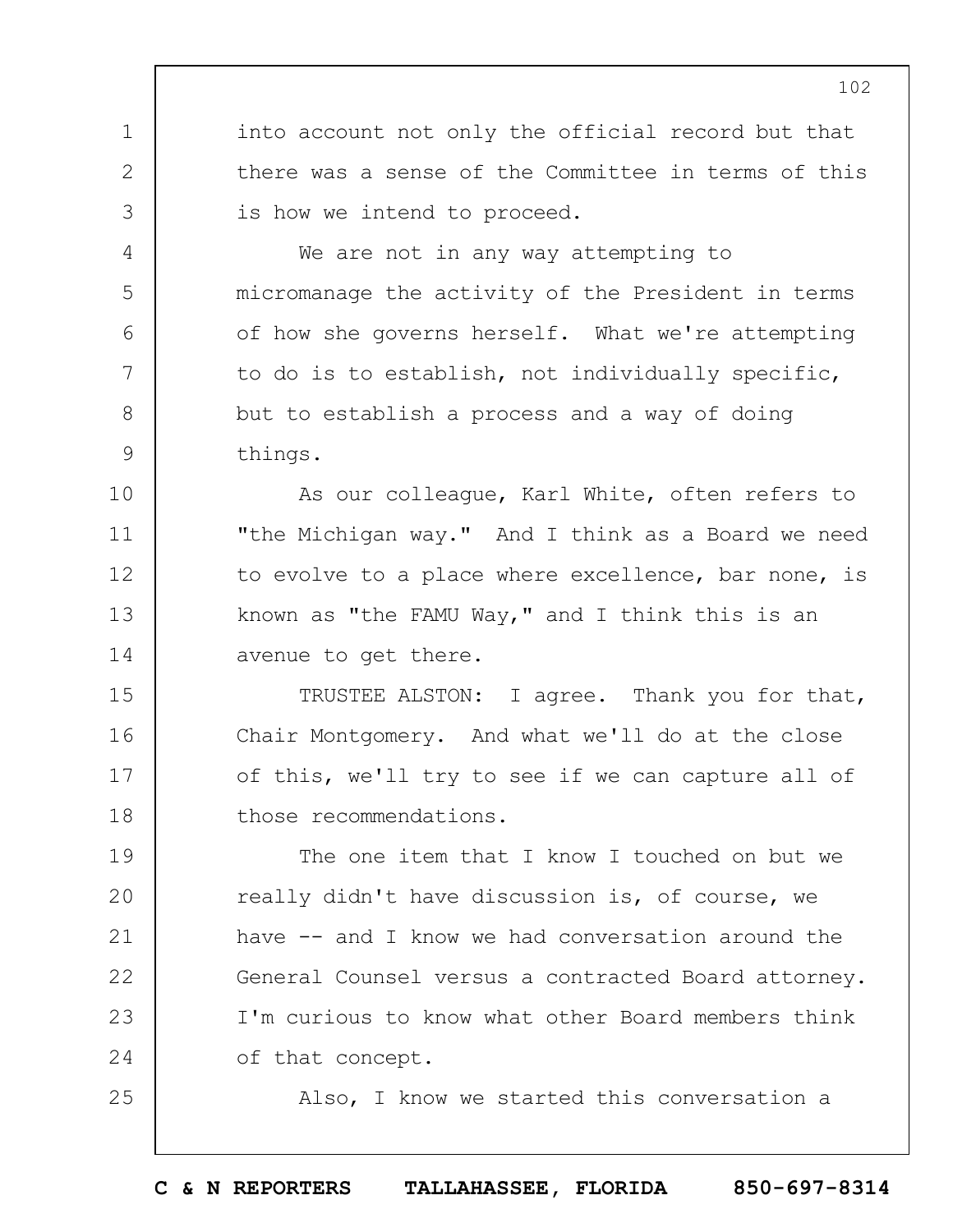few years back with our Board Liaison. So currently, with the documentation that was provided to us, it shows that the Board Liaison currently is housed with the Vice President of Legal Affairs and the General Counsel.

1

2

3

4

5

6

7

8

9

10

11

12

I have my own personal thoughts just in terms of, you know, organizationally how it should sit. My personal opinion is probably it's not in the right seat only because we've had this conversation around the proper communication, the proper person or individual or office that will facilitate our Board discussion amongst us and with the President.

13 14 15 16 17 18 19  $20$ 21 22 23 So I think just from an organizational standpoint, another conversation needs to be if this box  $-$ - I won't call it a person  $-$ - if this box should be, of course, between the Board and the President. So, of course, the person is a, you know, a day-to-day individual, I think we've been accustomed to that; but also because the role of the person, or the box, is to coordinate and handle many of the Board functions, I just don't want to lose having that function in one Vice President.

24 25 So I'm just giving you my comments. I don't know where everyone else stands just on that

**C & N REPORTERS TALLAHASSEE, FLORIDA 850-697-8314**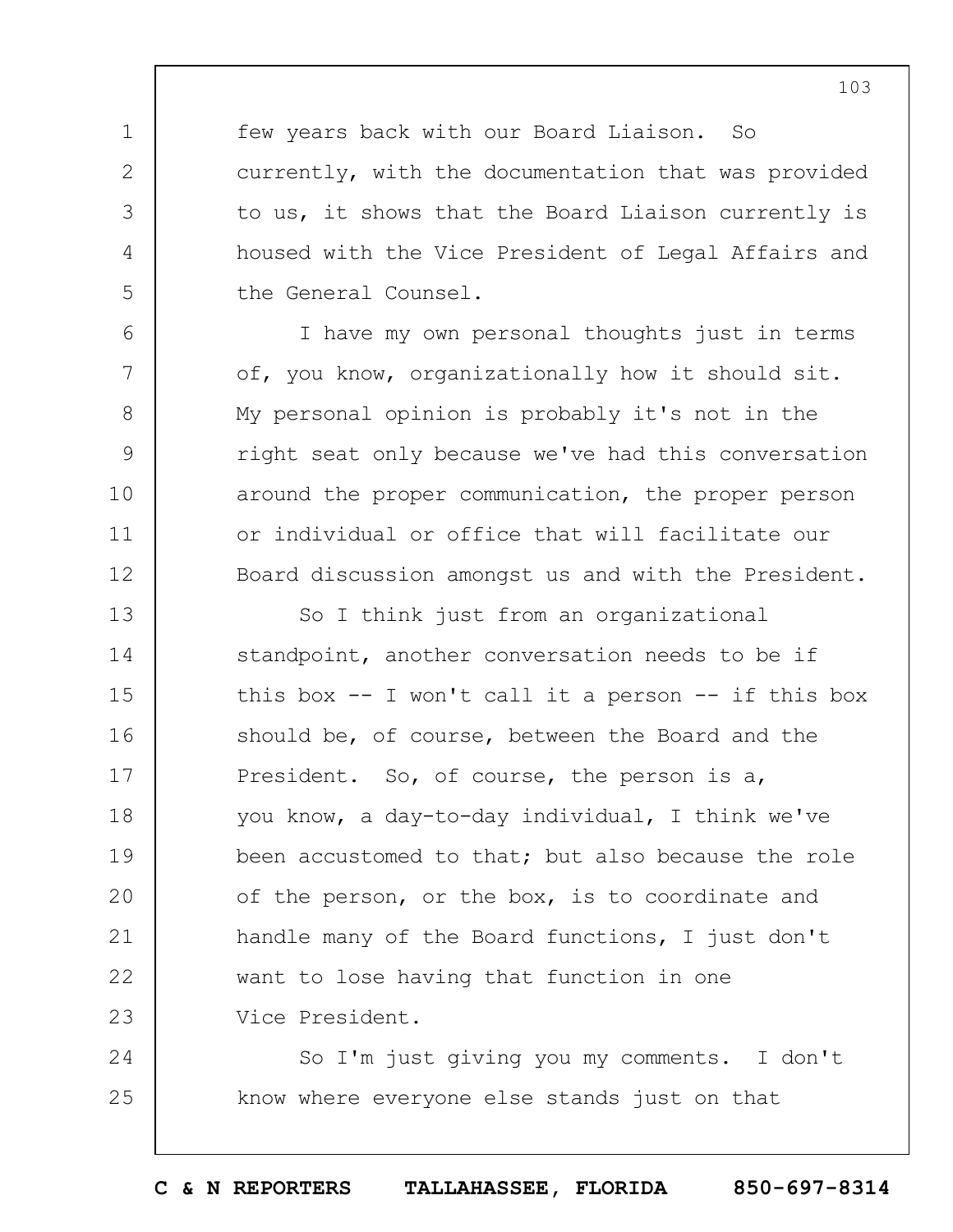1 2 3 4 5 6 7 8 9 10 11 12 13 14 position. So if I could just open up the floor on those two items, just to at least start the conversation, one around a General Counsel versus a contracted attorney when there is conflict that could arise between a Board and a President; and then also, organizationally, as it relates to the Board Liaison; which will probably lead to a third conversation, which I think we started, around when there is communication to a point person for the President -- I'm going to pull in Doctor Mangum when we get there  $--$  if it's not Doctor Mangum, then who? And is that person charged with being responsive and delivering to the needs of the Board?

15 16 17 So I'm combining three different issues, but I think they're all critical based on the discussion that we started. Any comments from anyone?

TRUSTEE LAWSON: Yes.

18

19

TRUSTEE ALSTON: Vice Chair Lawson.

 $20$ 21 22 23 24 25 TRUSTEE LAWSON: Yeah, I think on just the organizational chart, I'm not sure if everybody has it, but the Board Liaison has historically been a direct report of the President for a number of different reasons; and I know we made a move to move that individual into the Office of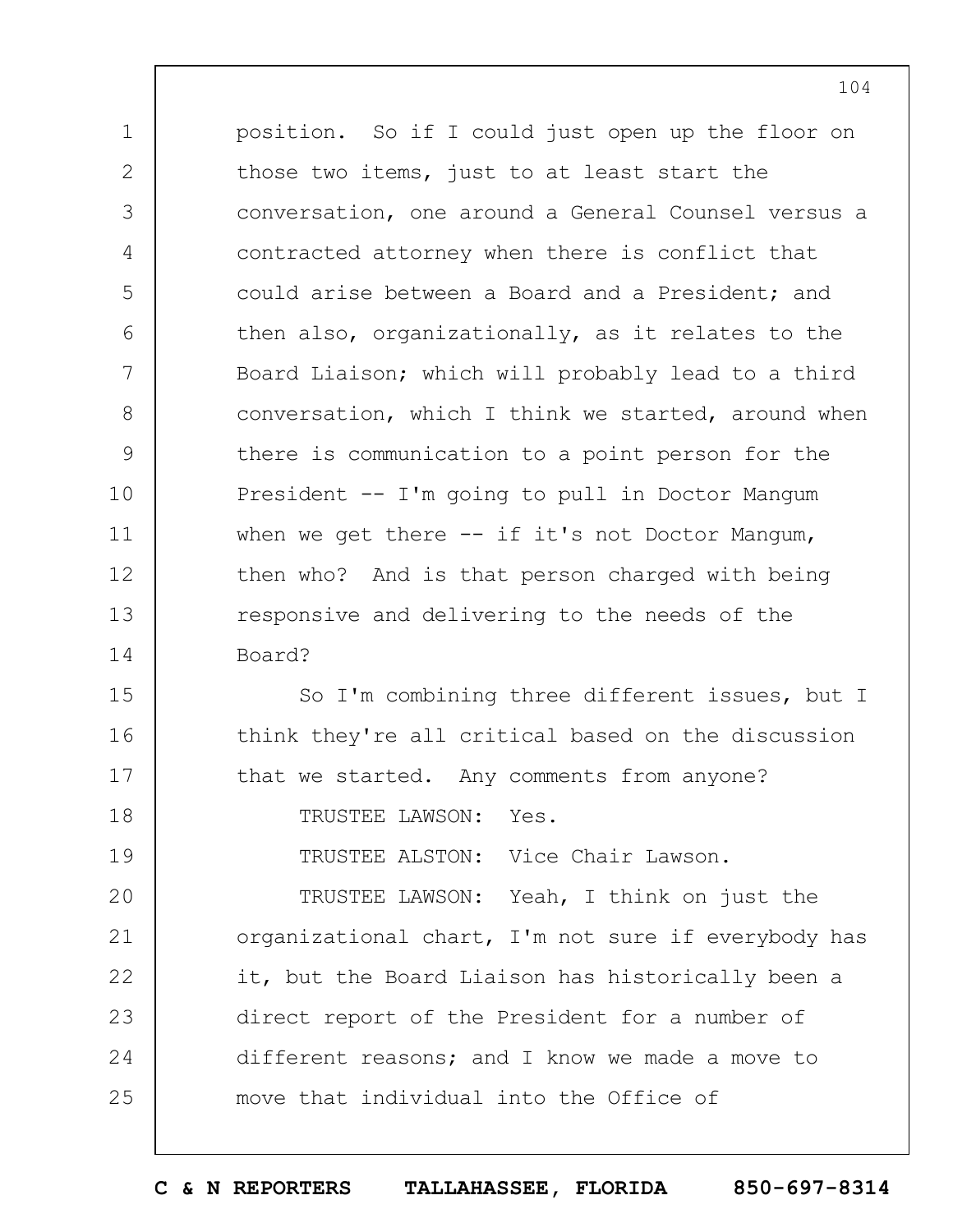General Counsel. So let's focus on the position, definitely not the individual, but the position into the Office of General Counsel.

1

2

3

4

5

6

7

8

9

10

11

12

13

14

And I think there's some logic to that but, you know, I think that, at least from, you know, one person's perspective, it's of significant benefit to have the person that is a direct report to the President because I think it elevates our ability and communication process.

I think the General Counsel's Office has worked diligently to try and facilitate that, but they're clearly tasked with a number of other responsibilities; so adding this to their plate may not, one opinion, may not be the ideal thing.

15 16 17 18 19  $20$ 21 22 So I would propose that that role, not the individual, but that role is a direct report of the President and it straddles between the President and the Board because that's where that person spends the majority of their time; and then I think it gives them also then the purview to work across the rest of the leadership team, you know, more as a peer. So that's one perspective there.

23 24 25 And while I have the floor, I'll comment on General Counsel. I think General Counsel and staff -- and the legal staff have tried really hard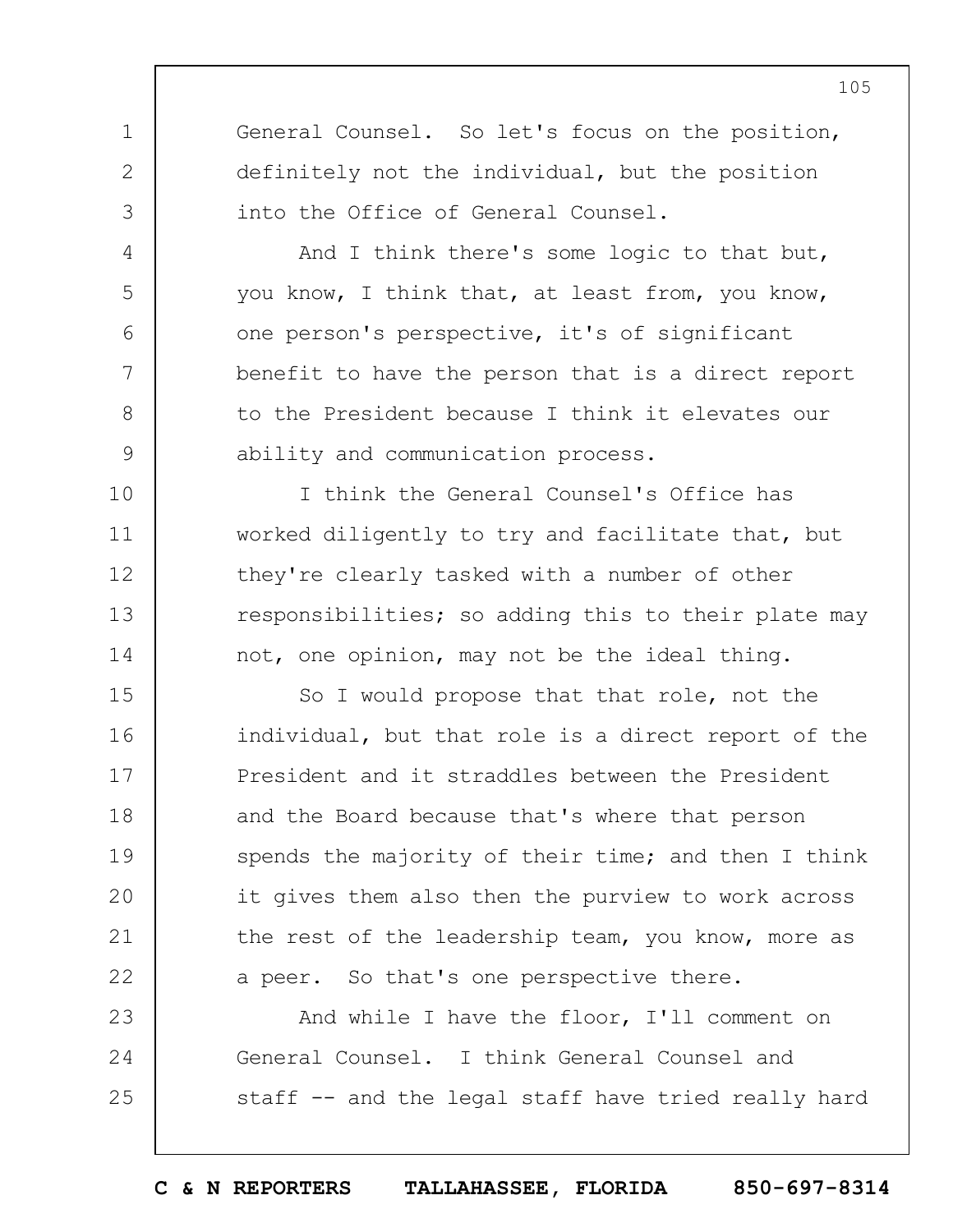to serve us well, and I think they've been very effective, but I think at times we may have put them in a conflicting position of rendering an opinion that may not be a popular opinion to their superior, even though it's an opinion or a position that the Board wanted to take.

1

2

3

4

5

6

7 8 9 10 11 12 13 14 15 16 17 18 19  $20$ 21 So even though I think that the General Counsel's Office has served us extremely well, and continues to serve us well, and tries to facilitate all of our needs, I think there have been times when we may have put them in a conflicting place. And I think it's an item for consideration for us to entertain the idea of having, you know, our own counsel. And I think this is something that, you know, even goes back to Chairman Jennings' days when we had the discussion several years ago. We had it a couple of times under Chairman Badger, and the idea came up and kind of went down; but, you know, I think, you know, this would be an opportune time to revisit that.

22 23 24 25 TRUSTEE ALSTON: Any other questions or comments? First -- I'm sorry, Trustee Woody. TRUSTEE WOODY: Thank you, Mr. Chairman. I'm sure I'm going to be outvoted on this, but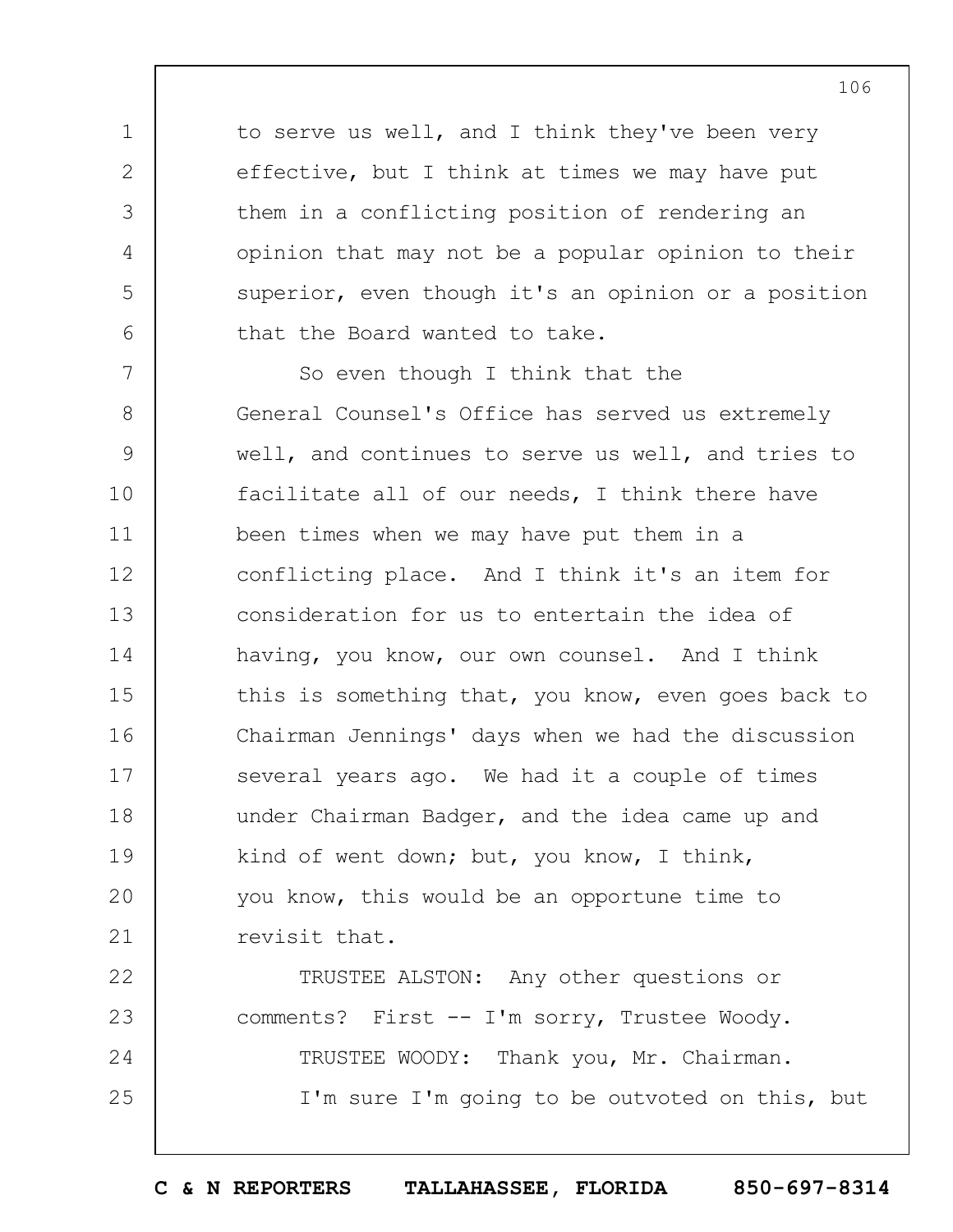1 2 3 4 5 6 7 8 9 10 11 12 13 14 15 16 17 18 19  $20$ 21 22 23 24 25 107 based on what  $I$  -- comments I made this morning, I think it would be valuable for the person that communicates with the Trustees would be the President. I know -- and I'm putting on my community college hat again -- that that's the role that my President, that's the role that he plays. When it's -- any time there's anything to discuss when it comes down to the college, anybody that I need to get in contact with, and my fellow Board members need to get in contact, they're talking to the President. TRUSTEE ALSTON: Duly noted, point well taken. Any additional comments on this item? Trustee Moore. TRUSTEE MOORE: I'd offer -- TRUSTEE ALSTON: And then when you're done, I'd like to leave the President to also comment if there are additional Board members. But thank you, Trustee Woody, that's a great point. Trustee Moore. TRUSTEE MOORE: Thank you. A couple of comments related to attorney versus having outside counsel. I think in certain situations it behooves us to have a separation, and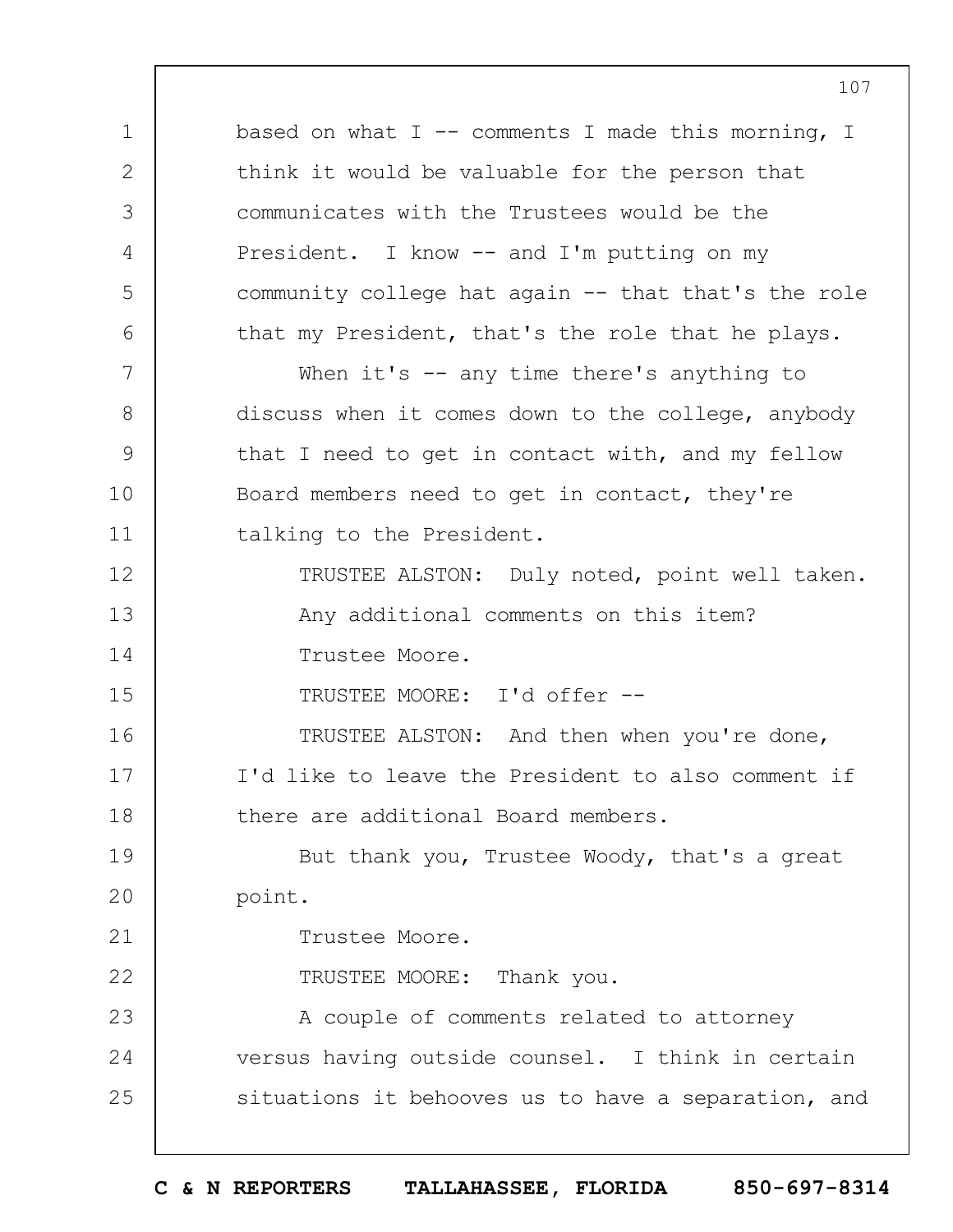it would be beneficial; but I would also be interested at the same time in hearing what precedents have been set, are there other members of the SUS that have that as their model, has it been effective, has it not been effective, what were the reasons that moved them in that direction.

7 8 9 10 11 12 13 With regard to services of Board Liaison, I think it's important in establishing rapport and maintaining rapport that that first voice should be our President. In terms of the day-to-day coordination and functions in setting up meetings and documents, that is where I think that Board Liaison role or position lies.

14 15 16 17 18 19  $20$ 21 22 23 In terms of where it sits on an org chart, I would say, from my vantage point, that's not our charge to position it; it's to make sure that the President understands what we expect from that role, and she then carries that out in the best manner that she deems appropriate. We are looking for outcome and not placement. TRUSTEE ALSTON: Another great point. TRUSTEE McWILLIAMS: Mr. Chair. TRUSTEE ALSTON: Yes, go ahead,

24 Trustee McWilliams.

1

2

3

4

5

6

25

TRUSTEE McWILLIAMS: Well, I'm back to the

108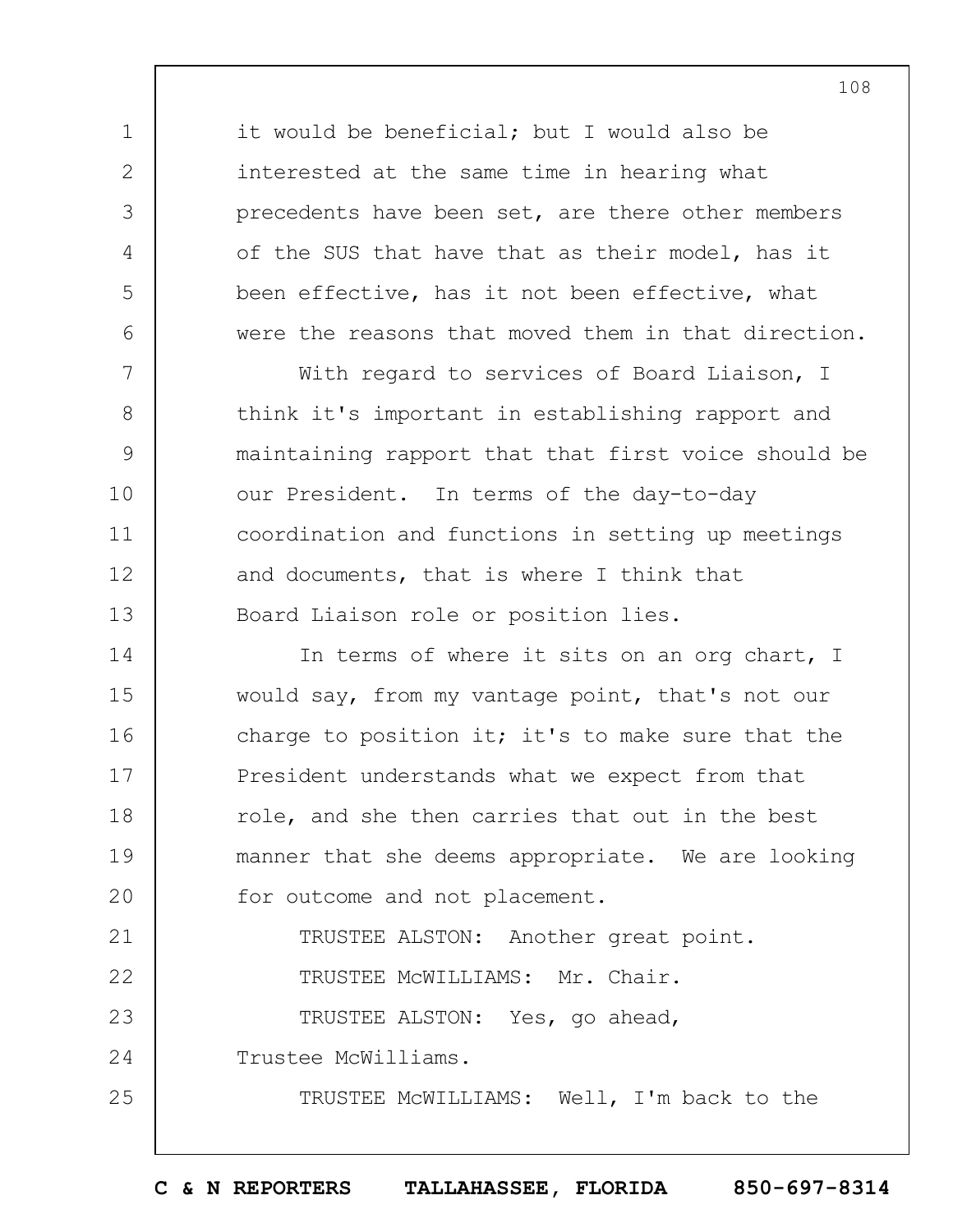point that I made earlier, I think the Board needs clear, independent information; and if the legal person who is speaking feels an obligation to adhere to what it feels the President or his superior wants to hear, then I think we've got a problem. I don't want any lawyer representing me who is afraid or who is conflicted. I want him telling me good information, you know, just unencumbered. And how -- whatever it takes to get there, that's what I would look for.

1

2

3

4

5

6

7

8

9

10

11 12 13 14 15 16 17 18 19  $20$ 21 22 23 24 25 But I think that in so many instances over the past several years we've had good -- you know, where there was no conflict, in terms of interpretation of a legal argument, everything was fine; but if there was a conflict, if we felt differently, then the administration, you know, I think the legal folk leaned in that direction, were not always forthcoming, were not always independent-minded, and I think that is a problem. The President has a lot of people at her disposal. I think we need to at least have one. TRUSTEE ALSTON: Great, thank you. Trustee McWilliams. TRUSTEE SHANNON: Trustee Alston. TRUSTEE ALSTON: Yes, go ahead,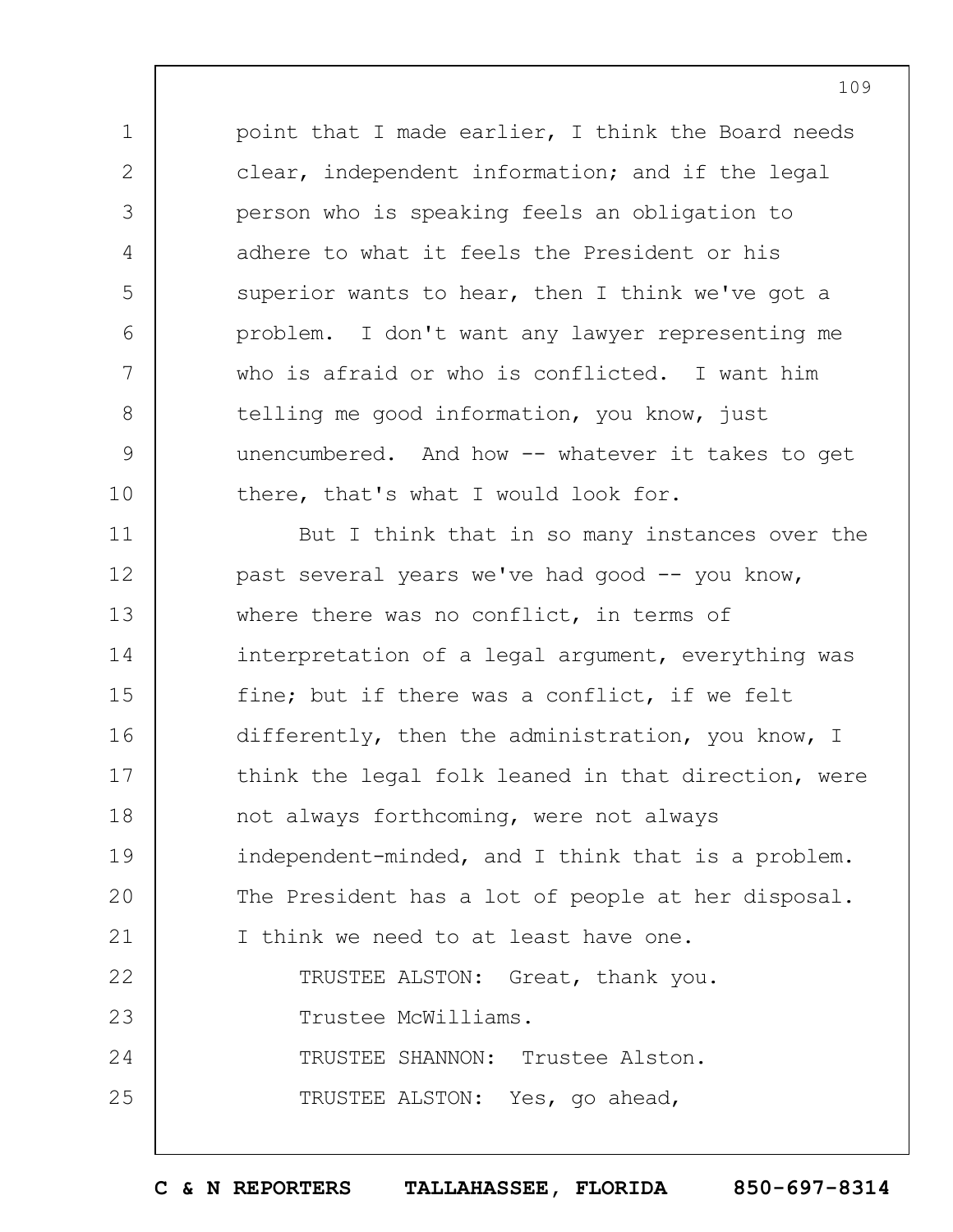Trustee Shannon. And if there are no other comments from Board members following Trustee Shannon, Mr. Chair, are you raising the mike?

1

2

3

4

5 6 7 8 9 10 11 12 13 14 TRUSTEE SHANNON: Yes, so on the question of independent counsel for the Board, I wasn't clear or I'm not sure whether we were being asked to agree to retain counsel on an ongoing basis or just retain independent counsel on an as-needed basis. And I certainly support and understand that there will be instances where the Board needs to retain independent counsel on an as-needed basis. I just would not see the feasibility of retaining counsel on an ongoing basis.

15 16 17 18 19  $20$ 21 22 23 TRUSTEE ALSTON: Trustee Shannon, I think you raise an excellent question. I actually created this item because I thought that, just for discussion purposes, it will be good for us to go through that exercise, just around understanding if there are conflicts that arise. I think that all the discussion has been great. I agree with you, that, yes, it will be on an as-needed basis; so that was the intent around this item.

24 25 Any additional questions from -- I'm sorry, Trustee Shannon, were you done?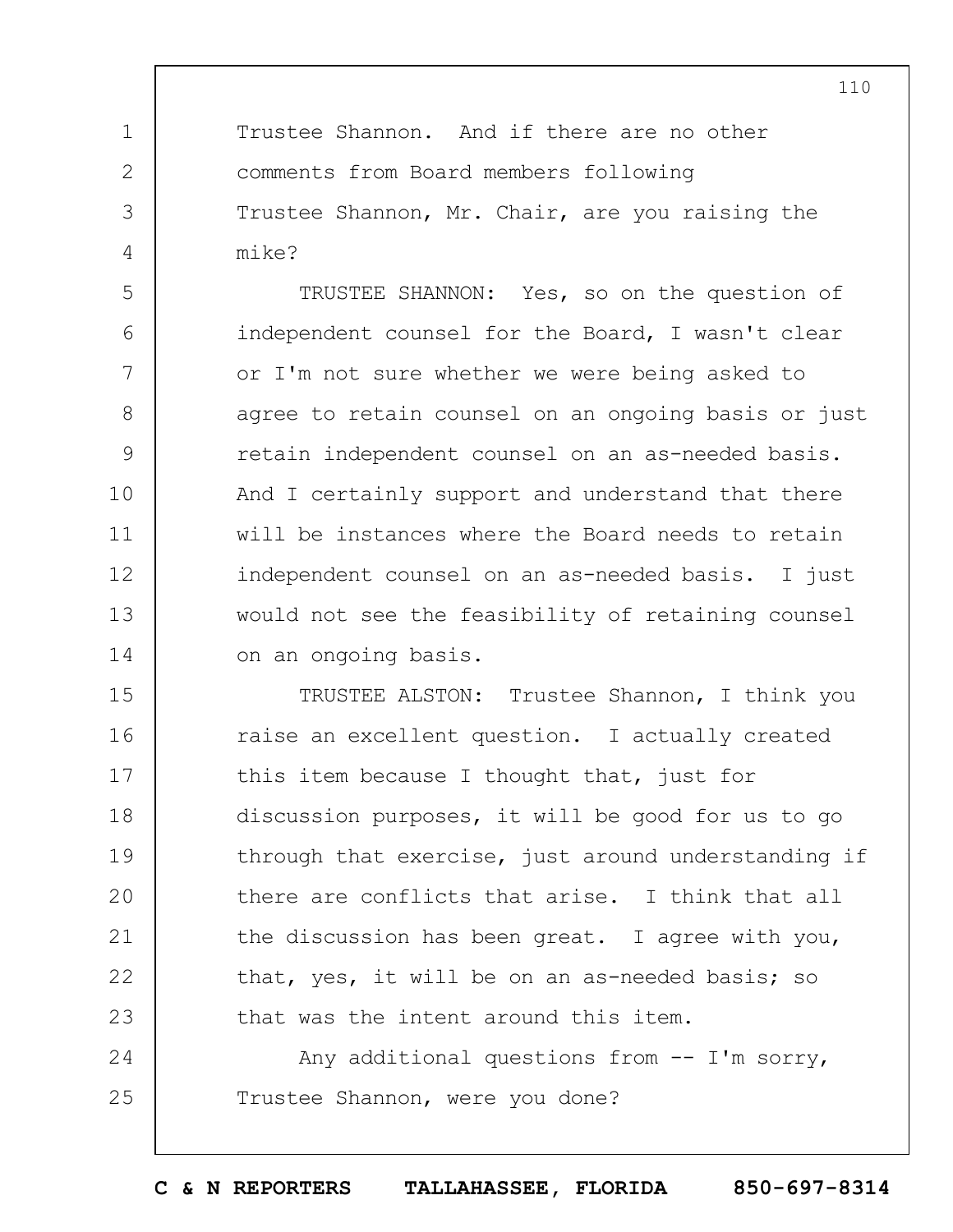1 2 3 4 5 6 7 8 9 10 11 12 13 14 15 16 17 18 19  $20$ 21 22 23 24 25 111 TRUSTEE SHANNON: Yes, I was done. TRUSTEE ALSTON: Okay. Any additional comments from Board members? Mr. Chair. CHAIRMAN MONTGOMERY: Did you have a comment? TRUSTEE GRABLE: No. No, thank you. CHAIRMAN MONTGOMERY: The -- and I didn't want to speak on every item, but this one -- Trustee Moore alluded to, or made a question about best practices in the system, but I think it's fair to note that there are some challenges that we faced as a Board that the other system institutions have not faced, at least during my tenure on the Board. Perhaps on the legal issue, the Board - or, excuse me, the Committee consider the type of relationship that we had, say, with Rick Mitchell, where -- I mean I might have called Rick three times. But each time I was able to call him, get someone in his office. And for the newer Board members, that's with the Champion matter, as our counsel. And so it was never in an attempt to usurp the counsel here on campus, but there was a level of expertise that required additional counsel, and I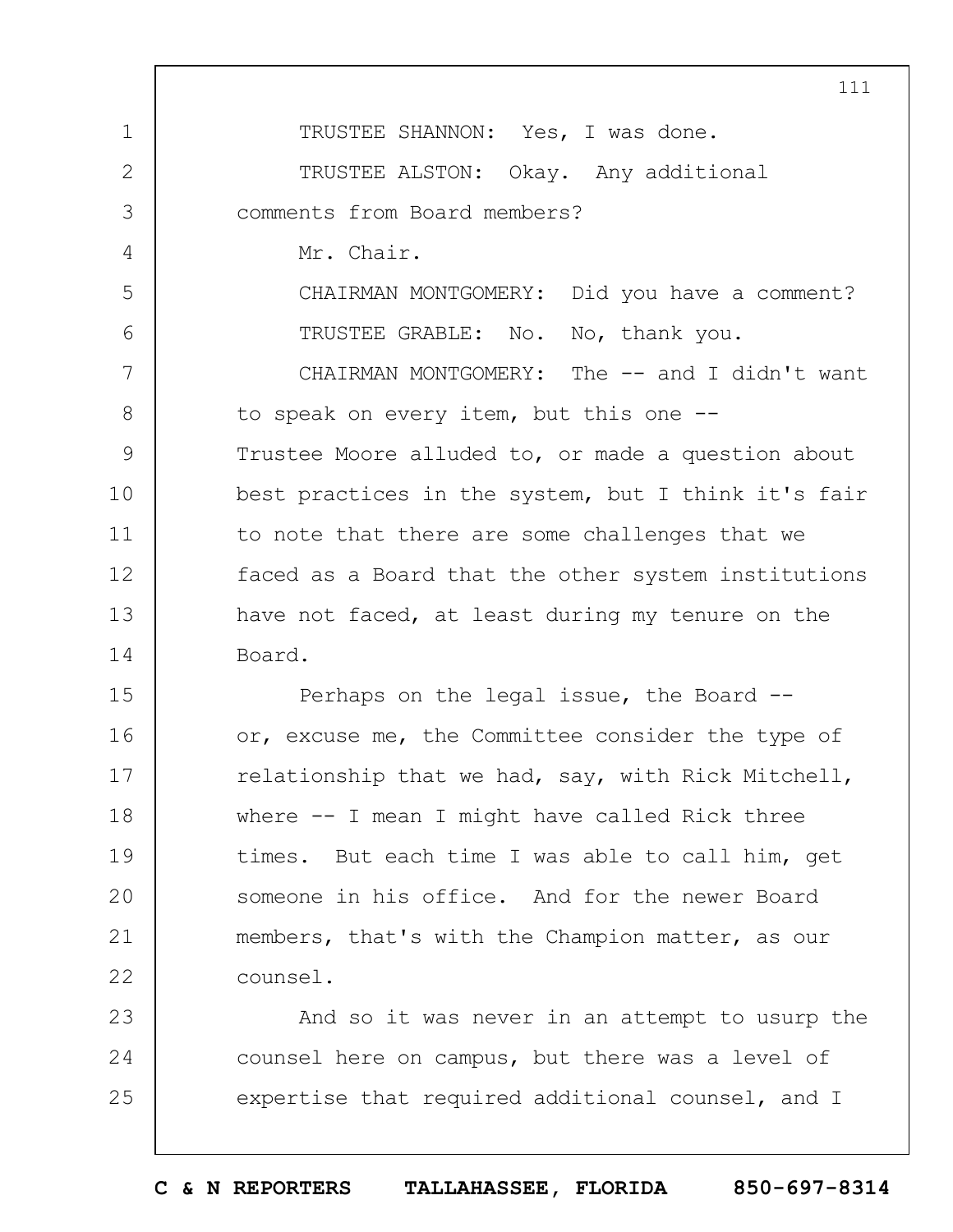was comfortable with that. So to the extent that we could, as a Board, have a firm, and we can be -you know, however Doctor Mangum and the team figures out the procurement piece of that, but where we can have a retained counsel where Board members -- and as Chair, I would place no limitation on these conversations because you are Board members with the same ability to interact without permission of the Chair, but to contact the individual counsel directly, have the questions.

1

2

3

4

5

6

7

8

9

10

11

12

13

14

As Chair, I would receive a running, say, a monthly report on the expenses so that we can manage that properly and then report back to the Board.

15 16 17 18 19  $20$ 21 22 23 24 25 But I think that would be a potential solution, to have a retained counsel. I'd also say while -- and I don't want to embarrass him, but I talked to VP McKnight a lot, and I appreciate the counsel I received from him, but I also have the -- I operate from a position that he does have a superior that he reports to. I've never questioned whether he was giving me advise based upon what he thought his superior wanted to hear, but I do think in fairness to him in his capacity, we should have an outside source that the Board can contact for --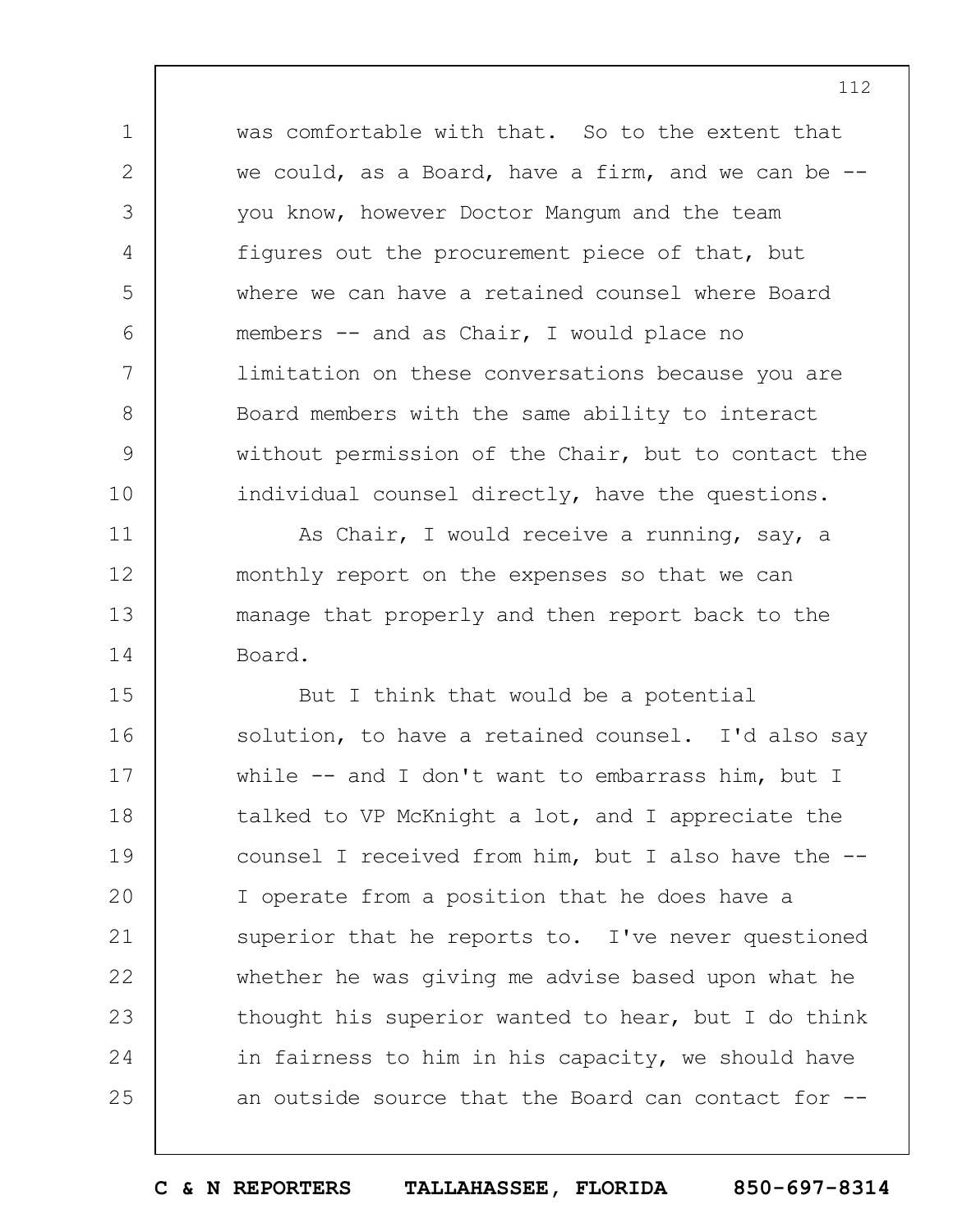Now one thing we also have to consider as a Board is when we get counsel, that can conflict with what the University counsel says, and then how we would proceed in that manner.

1

2

3

4

5

6

7

8

9

10

11

So as Chair of the Board, I would charge it to the Governance Committee in the words of Trustee Warren, where there is a conclusion, so that we know if we have one set of counsel from the University that conflicts with outside counsel, we need to know what we're going to do if those two actually conflict.

12 13 14 15 So the -- what was the other one? Oh, and the Board Liaison, I also agree with Trustee Moore. We're not  $-$  tell us what time it is, don't tell us how to make the watch.

16 17 18 19  $20$ 21 22 23 24 25 I would note a couple of things. The things that are closer to you are the things that are important to you. So if you take the Board Liaison and move them to another physical location, and we're all professionals here, then you move them back and then you move them again to another location or then you move them downstairs, then you move them to another building and then you move them into an office or plan to move them into an office within a School, I don't know of that being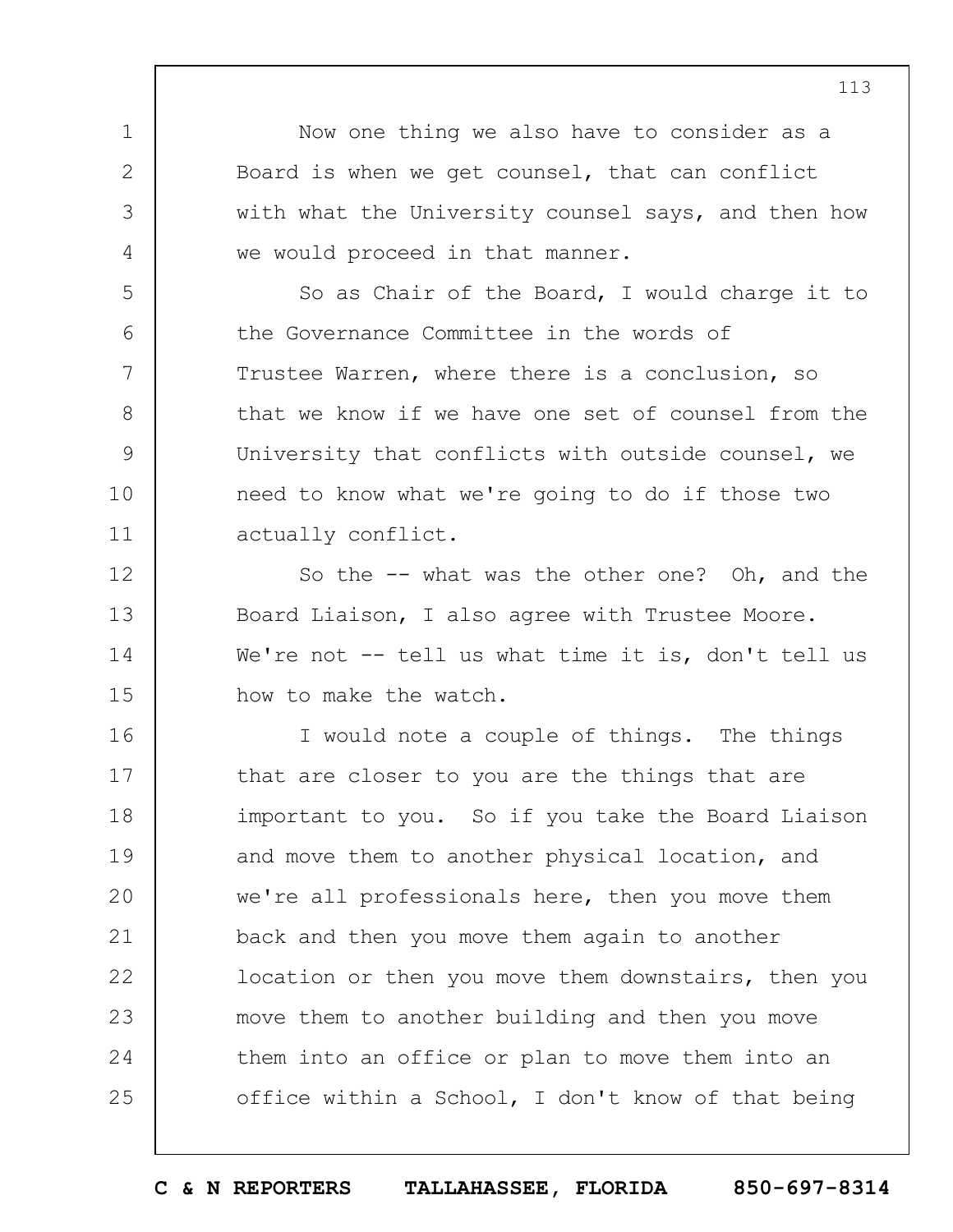a best practice of the person charged to dealing with the governing body being housed in the School of Business in an office somewhere, I just -- I don't get that.

1

2

3

4

5 6 7 8 9 10 11 12 13 14 15 16 17 Now it's a decision that lies with the President, but I don't know what message we are to receive in terms of the importance of Board engagement. Ironically enough, I 100 percent support what Trustee Woody said; whereas, we're in a posture  $-$  and as a matter of fact, it would make my life a whole lot more convenient. I'd rather call one person than have to track down the appropriate person; or to put myself in the position where the President doesn't feel that the engagement of a staff member is appropriate. That is totally removed if we simply talk to the President.

18 19  $20$ 21 22 23 24 25 So I'd rather talk to Doctor Mangum, and that way anything that's communicated to her, she's the only one that we can hold responsible. And to the extent today that we can work through how we can increase that or put that to a level where we can talk to her -- I've called presidents at other system institutions, they answer their phone, I talk to them, the action takes place, they get back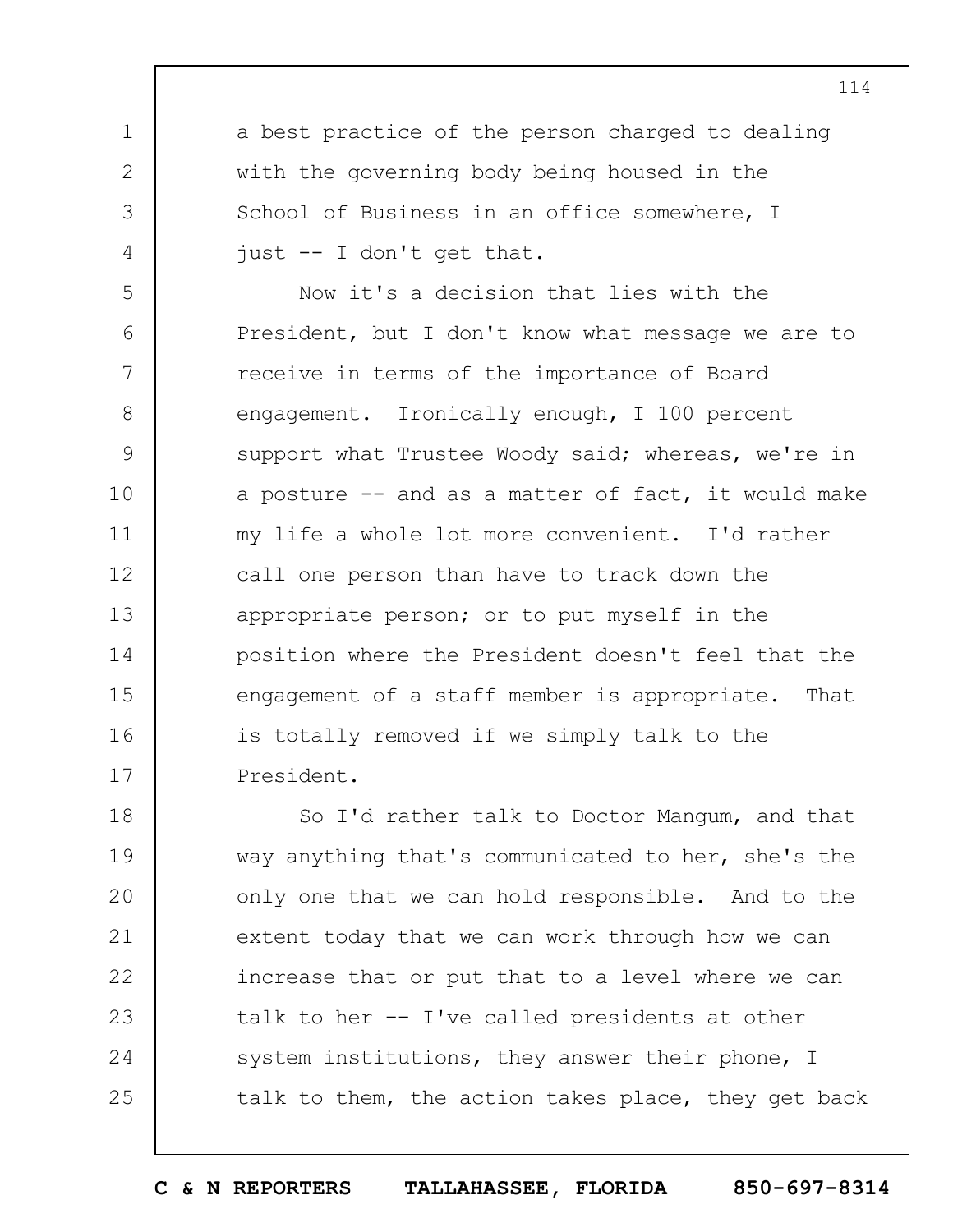to me, or another person gets back to me. Members of the Board of Governors are this way. I would just like for our institution to very quickly evolve to that point, and I think -- and I

1

2

3

4

5

6

7

8

9

10

11

12

13

14

15

16

17

don't know how we move that forward, Mr. Chairman, but I 100 percent support what Trustee Woody was saying in that the President, I think, should be our primary contact, at least we can give it a try.

TRUSTEE ALSTON: Okay. Thank you, Mr. Chair. Thank you, Board members.

Madam President, would you like to respond just on those several items, the reporting structure; your thoughts around the legal issue, if there are conflicts that arise; and then your direct communication, I guess being the point person with the Board?

PRESIDENT MANGUM: Okay. Thank you.

18 19  $20$ 21 22 23 24 25 I will begin with the attorney. I guess there were implications that the legal counsel is not being responsive or is being influenced by - unduly, if you will, by the President or the Board Chair. I don't think that's the case with our legal counsel, period. I think our legal counsel, I think they're professional, all of them, and that they respond to the letter of the law in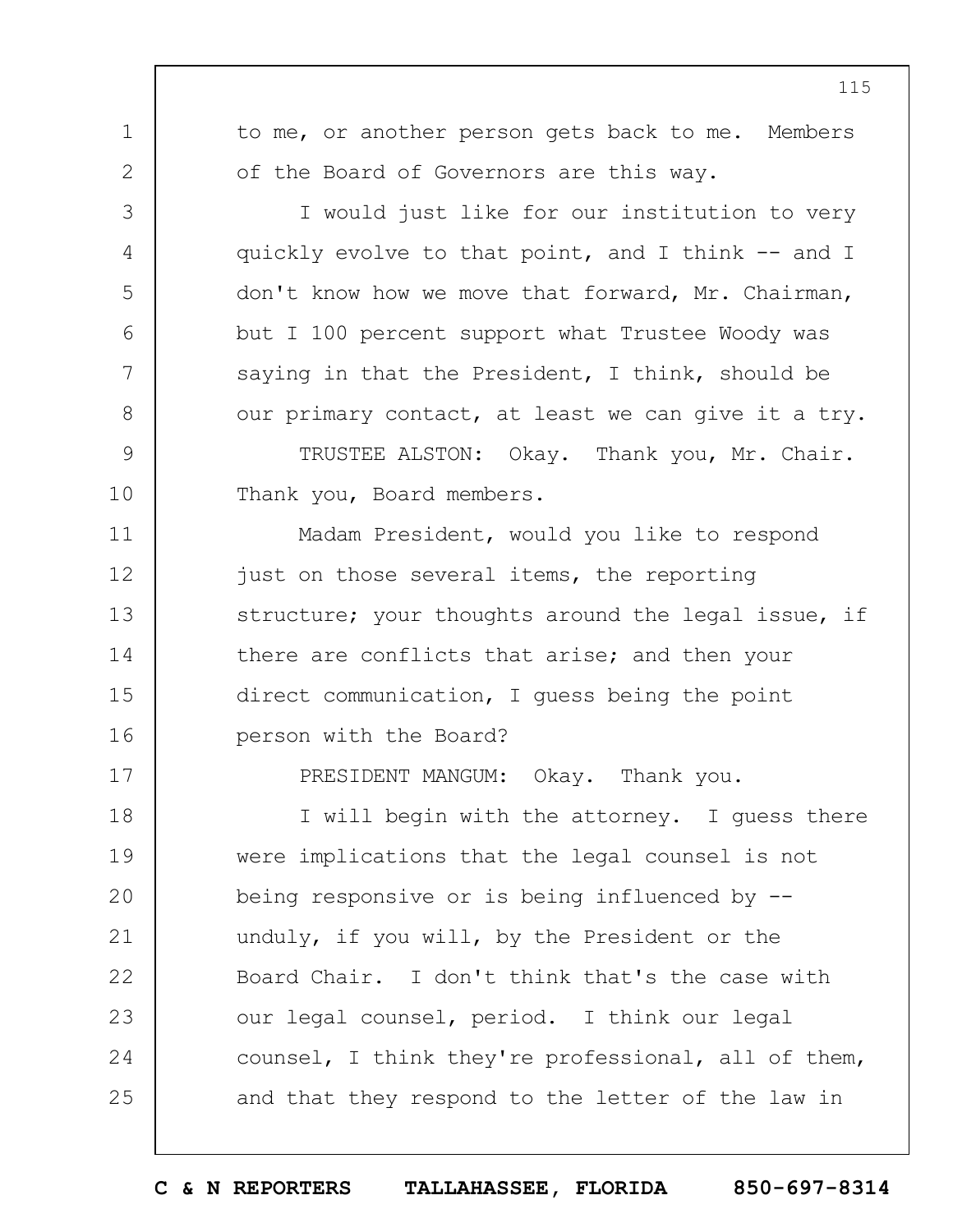all of their responses to the Board, as well as to me when I ask questions; and I think that's just unequivocal.

1

2

3

4

5

6

7

8

9

10

11

12

13

14

15

16

I don't think that there is any challenge about their legal responses to any questions. We ask for the letter of the law; they give it to us. We ask for opinions, and they give us less of that, which I, in fact, would like more; and I challenge them to give me more of their opinions about situations.

But never have they compromised the University's position in my dealings with them or represented a position that I had that was not the FAMU position or in the best interest of FAMU as far as the legal issues and the law is concerned.

17 18 19  $20$ 21 22 23 24 25 So if contract attorneys are needed by the Board, that's a decision that the Board makes; but I think I stand with the legal counsel in terms of the information that they provide to us with regard to the stated processes and procedures and regulations that are on the books for Florida A & M University. So I'm sure there is no conflicting position that I have ever seen them come up with. It might be positions that we don't like, many of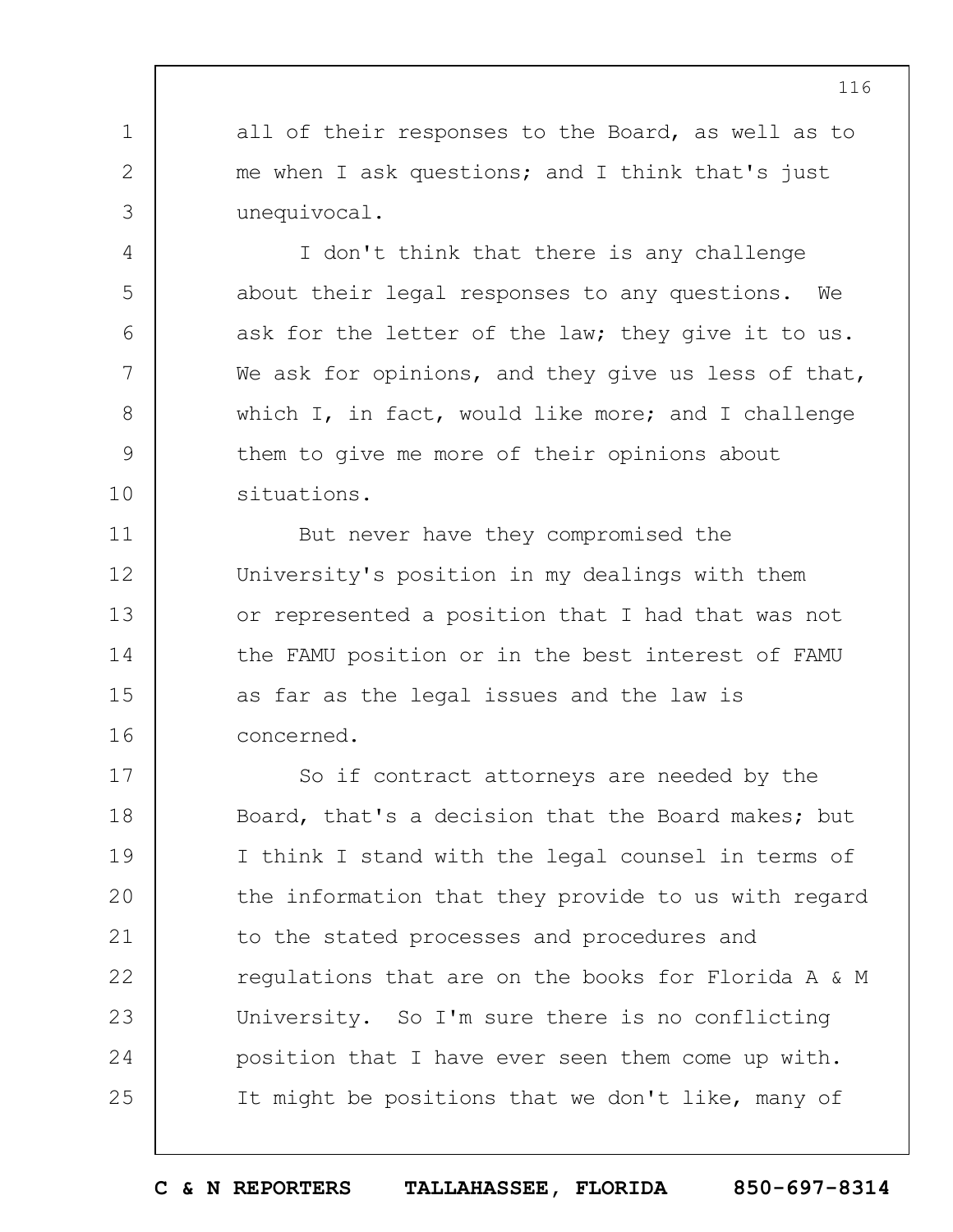which I don't, but it has never swayed them in giving me the correct information.

1

2

3

4

5

6

7

8

9

10

11

12

With regard to organizational structure, I have made quite a few organizational changes in the best interest of the institution and I have explained them to the Board of Governors and other members that have asked me. And I move people around based upon their ability to respond to the needs of my administration. And where they are located, since we are in a technologically efficient society, I talk to people all over the world in an instant.

13 14 15 16 17 18 19  $20$ 21 22 23 24 25 And so the physical location of a person has less to do with our ability to be able to provide the services that we need, but I am making changes in the organizational structure. And there are best practices where Board Liaisons do report through legal counsel offices because what we face here are policies, procedures, and regulations in an attempt to organize and be more efficient in understanding what the policies are related to, or regulations, and other advisory information that comes from the meetings with the Board of Trustees, as well as with the laws of the State of Florida and the country. Having them under one roof, under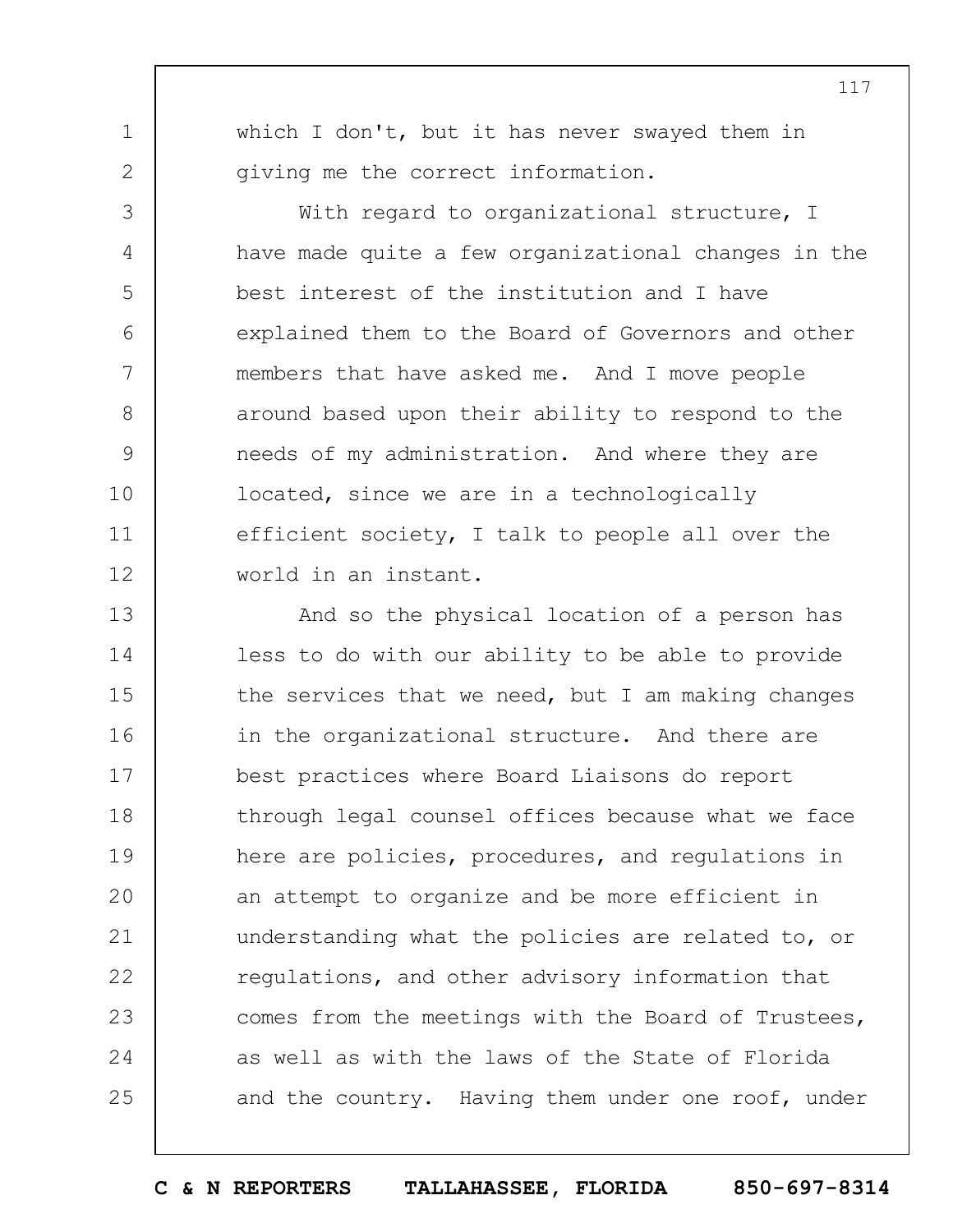a leadership of the General Counsel, has been my experience in many places, and they have worked well.

1

2

3

4

5

6

7

So that's part of that organization. And that is, as you say, a decision that I can make, and it is one that I did make with regard to the Board Liaison.

8 9 10 11 12 I am willing to, and have always been available to receive phone calls and talk to members of the Board about any item and any issue, never turned down a phone call. And so I am open to continue to receive them.

13 14 15 16 17 18 19  $20$ 21 22 23 24 25 With regard to scheduling meetings, it is sometimes more efficient to have the administrative assistants and people that we have reporting to us and working for us coordinate schedules. And much of what we do with transmission of information, public notices, they are handled by the Board Liaison, with the assistance of other people on campus to the degree that we are able to do it. TRUSTEE ALSTON: Thank you, Doctor Mangum. Any questions? CHAIRMAN MONTGOMERY: I have a direct question, Mr. Chair, if I may. TRUSTEE ALSTON: Go ahead, Mr. Chair.

**C & N REPORTERS TALLAHASSEE, FLORIDA 850-697-8314**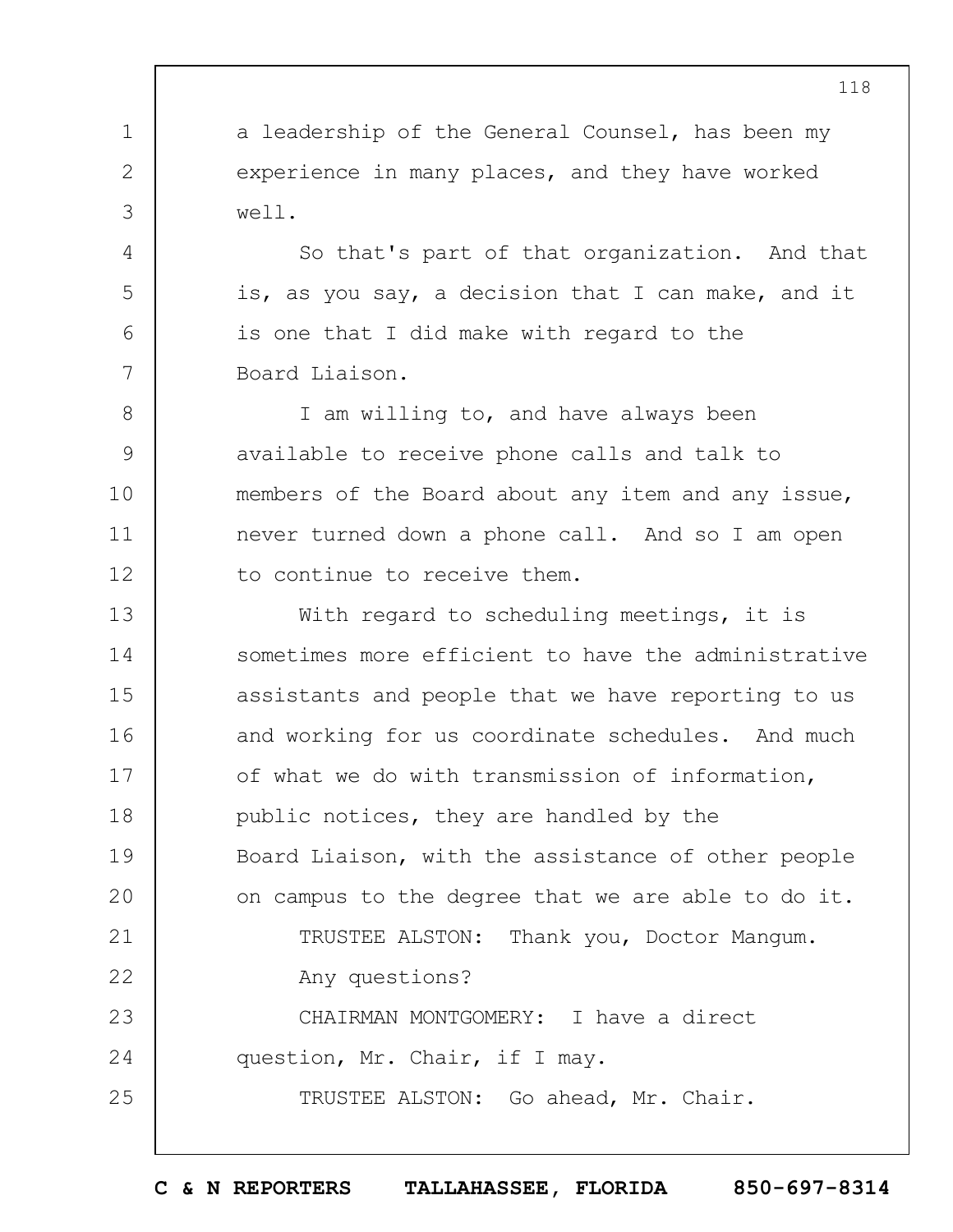1 2 3 4 5 6 7 8 9 10 11 12 13 14 15 16 17 18 19  $20$ 21 22 23 24 25 119 CHAIRMAN MONTGOMERY: Doctor Mangum, two questions: How many times have you -- or do you believe it's important that the President needs to engage or directly interact with the Board Liaison? It's just a yes or no. PRESIDENT MANGUM: It's absolutely important, yes. CHAIRMAN MONTGOMERY: Okay. Number Two: How many times have you talked to the Board Liaison, like a direct conversation this year? PRESIDENT MANGUM: I haven't counted them. CHAIRMAN MONTGOMERY: I'm sorry, Attorney Barge-Miles, how many times have you talked to the President in person or this entire year? ATTORNEY BARGE-MILES: I'm not sure how many times. CHAIRMAN MONTGOMERY: Would one be accurate? ATTORNEY BARGE-MILES: It's more than one. Since I moved, I haven't spoken to her. CHAIRMAN MONTGOMERY: But more than one, less than five. What I'm saying is the Board needs to have that  $-$  I've had another Board member say, I'm a better informed Board member because I know more now.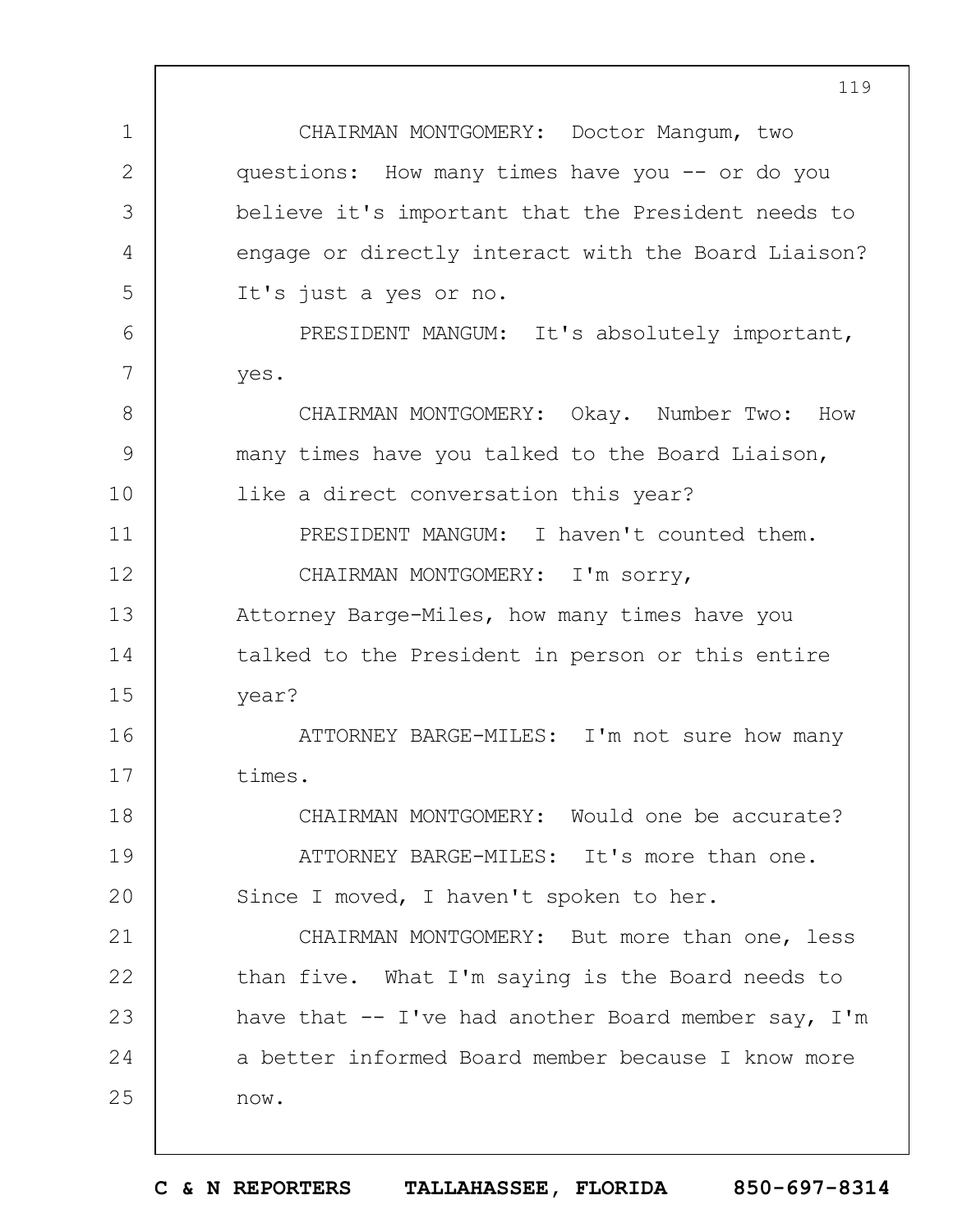So we're talking about the importance of the Board Liaison, but the President doesn't talk to the Board Liaison. Now you may say the Board Liaison doesn't talk to the President, but the President is the superior; the Board Liaison is the subordinate.

1

2

3

4

5

6

7 8 9 10 11 12 13 14 15 16 17 So you have a Provost, you have a VP for Legal Affairs, and then you have the Board Liaison. So if you're that far down the chart, are you effectively representing the Board? We're not here -- again, I stress the point, we're not here to tell her how to do an org chart, that's not within our purview. But we are saying -- we started out with a conversation of respect. What message do you send to the Board when you take the Board Liaison and house them in a School somewhere and say, well, we can reach them by telephone?

18 19  $20$ 21 22 23 24 25 I had a question, Mr. Chairman, that was not responded to earlier. And I asked the members of the Committee if they could tell me who is responsible for the Institution in the absence of the President who told us she couldn't communicate at all via email or phone on an international trip; the Provost was out of town, presumably at a conference or something, Doctor Mangum approved it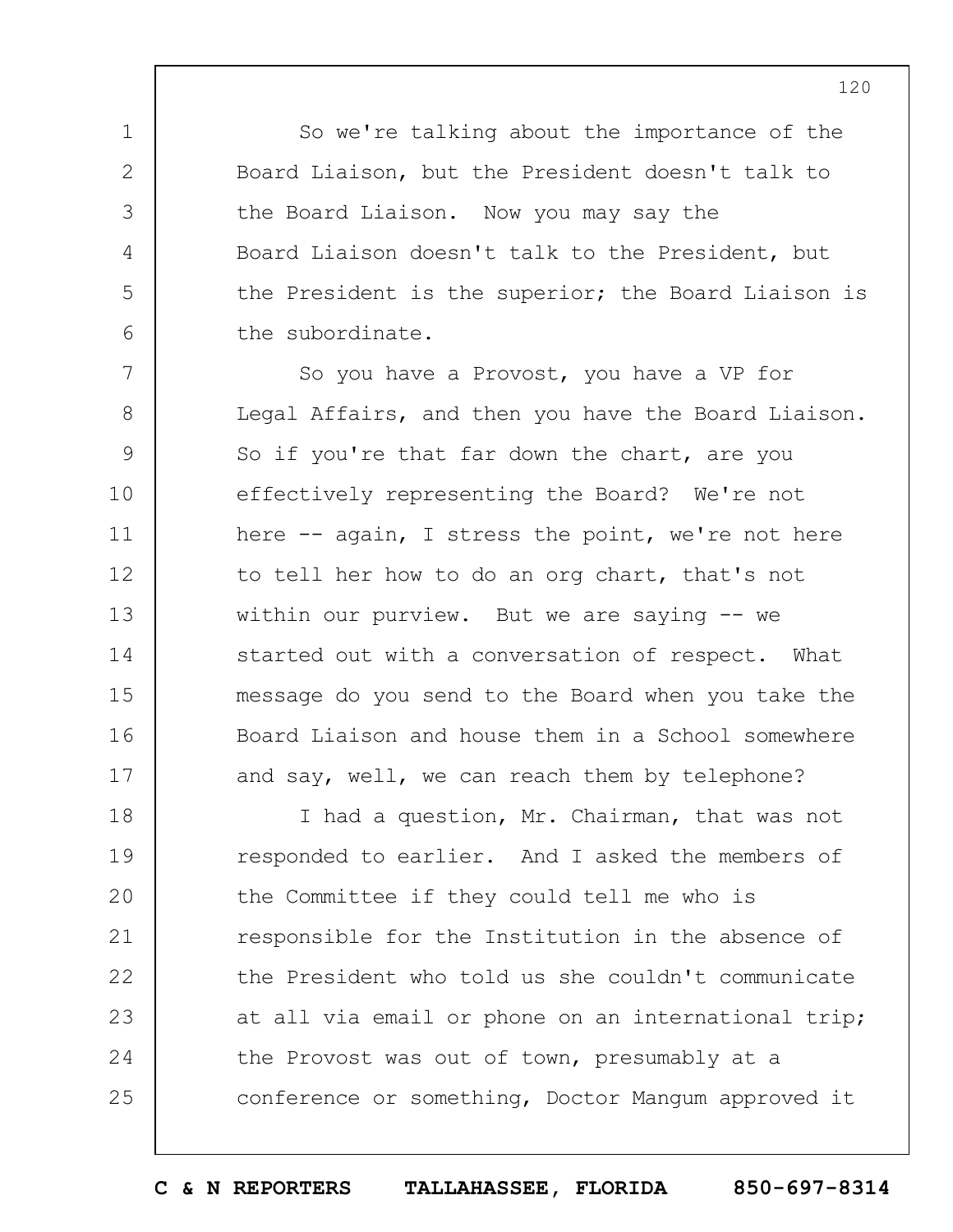on the 14th of May, so she knew about it, she didn't tell me about it.

I'm responsible as the leader of the Board. I had no idea. The question is who is in charge - now I know people can run things by phone, but if we had had an emergency or catastrophe while the Provost is on the plane, who is making the decisions? Who is in charge? And this hits home for those Board members who went through what we just went through a couple of years ago. Who is in charge after the Provost.

Now there's an answer; I know the answer. But my point is this should be communicated to us. How about a phone call, hey, Chairman, I'm going to be out of town. Just so you know, here's what's going on, Doctor So-and-So is in charge.

17 18 I think, VP McKnight, who is the next person in charge? Isn't it the CFO after the Provost.

19  $20$ ATTORNEY McKNIGHT: Based upon the regulation, yes, the CFO.

21 22 23 CHAIRMAN MONTGOMERY: The CFO, and then who is next, Student Affairs? ATTORNEY McKNIGHT: I think it's

24 Doctor Hudson.

1

2

3

4

5

6

7

8

9

10

11

12

13

14

15

16

25

CHAIRMAN MONTGOMERY: Okay. This is not a jab

**C & N REPORTERS TALLAHASSEE, FLORIDA 850-697-8314**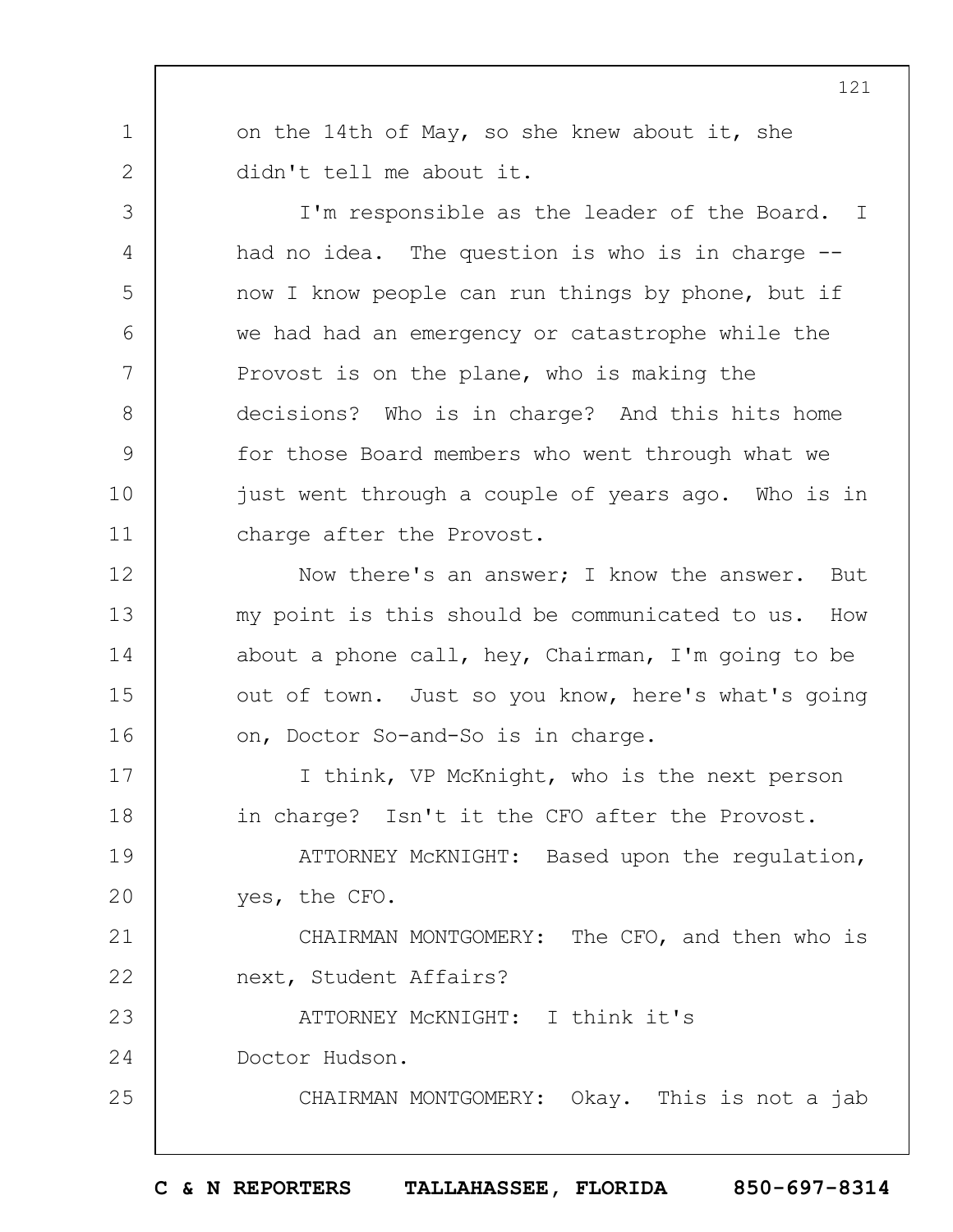at anybody, but we're members of the Board; you should know that. I'm just saying, it's just for common sense, you should know that.

1

2

3

4

5

6

7

8

9

25

To Trustee Moore's point about on-boarding, maybe in the orientation you run through that and we include it as part of the orientation process. We should not have to A, B, C, D, E, F, G on some of the specifics, it should just -- Doctor Mangum has been here over a year now.

10 11 12 13 14 15 16 17 18 19 These are some basics that Board members should know, and so I just  $-$  before we finish the conversation on the Liaison, what message have we been sending to the Board when the Board Liaison didn't even talk to the President? When we talk to the Board Liaison, we're thinking it's being effectively communicated. No, we're talking to the Board Liaison, the Board Liaison talks to the VP for Legal Affairs, the Legal -- it's getting all jumbled.

 $20$ 21 22 23 24 I just -- I think we need clarity before we leave here today with regard to where we stand. Either we deal with the President directly or we deal with the BOT Liaison who is empowered to do their job.

TRUSTEE ALSTON: Thank you, Mr. Chair.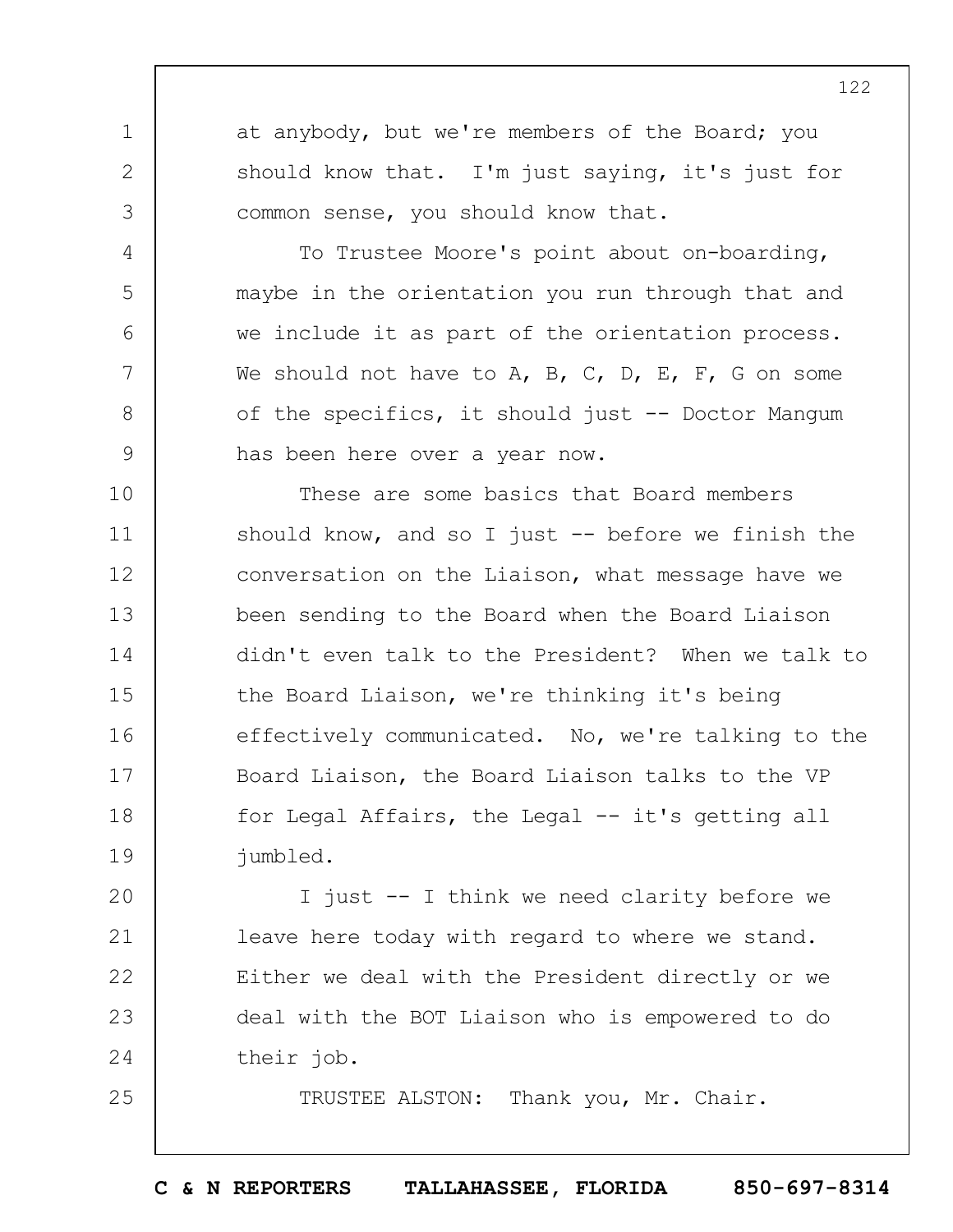1 2 3 4 5 6 7 8 9 10 11 12 13 14 15 16 17 18 19  $20$ 21 22 23 24 25 123 Doctor Mangum, would you please respond? PRESIDENT MANGUM: Thank you, sir. For several -- during several conversations, I have asked for an opportunity to have a proper Board orientation that would introduce the Board to all of the senior leadership team, all of the responsibilities of the senior leadership team, but have yet to receive a positive response to be able to properly orient the Board. The past practice prior to my arriving at Florida A & M was to individually introduce Board members around the campus with no set pattern of the information that would be transferred. I have requested on several occasions to make a change but have not received a positive response from Board leadership. CHAIRMAN MONTGOMERY: Mr. Chair. PRESIDENT MANGUM: It would be wonderful if we could have that opportunity. CHAIRMAN MONTGOMERY: Oh, excuse me. Mr. Chair. TRUSTEE ALSTON: Mr. Chair. CHAIRMAN MONTGOMERY: Okay. So Doctor Mangum started April 1st of last year. I've been Chairman since April 10th of this year. That means a year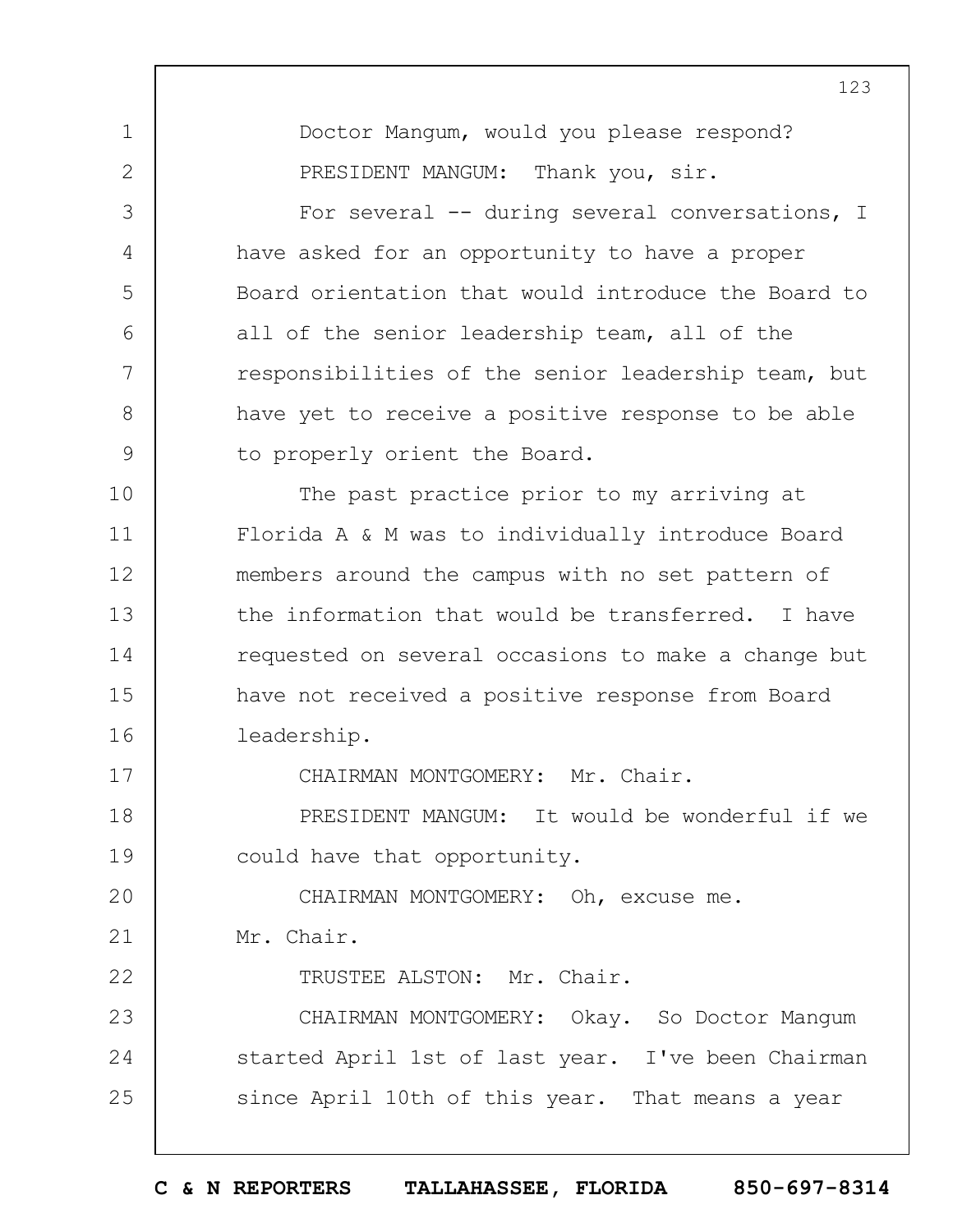and ten days, according to her, she wanted to do something and it wasn't done under the previous leadership. I've been here less than two months. For a week of that time, she was in China; she has been to Brazil; she's been all over the world, but she brought it up to me one time.

1

2

3

4

5

6

7 8 9 10 11 12 13 Don't make this personal. If you send me an email -- you sent me an email saying, I want to go to China, I said okay. But you won't approve alcohol at the Board dinner tonight. You want to argue about whether it's at your house or not. I mean the Chair doesn't get involved in that kind of stuff.

14 15 16 17 18 19  $20$ Don't get in front of the Board and tell them you haven't had the opportunity. That's just a flat out, patently false statement. If you ask me as Board -- I mean you asked me to move the Board meeting. Are you kidding? Seriously? You asked me to move the Board meeting, I said okay. We've never moved a Board meeting for a President.

21 22 23 24 25 Don't do that. Don't come in front of the Board and tell them something that's not true. If you ask me about a time -- you asked me about doing it at the Board meeting on June 3rd and 4th which was originally scheduled. We inconvenienced 13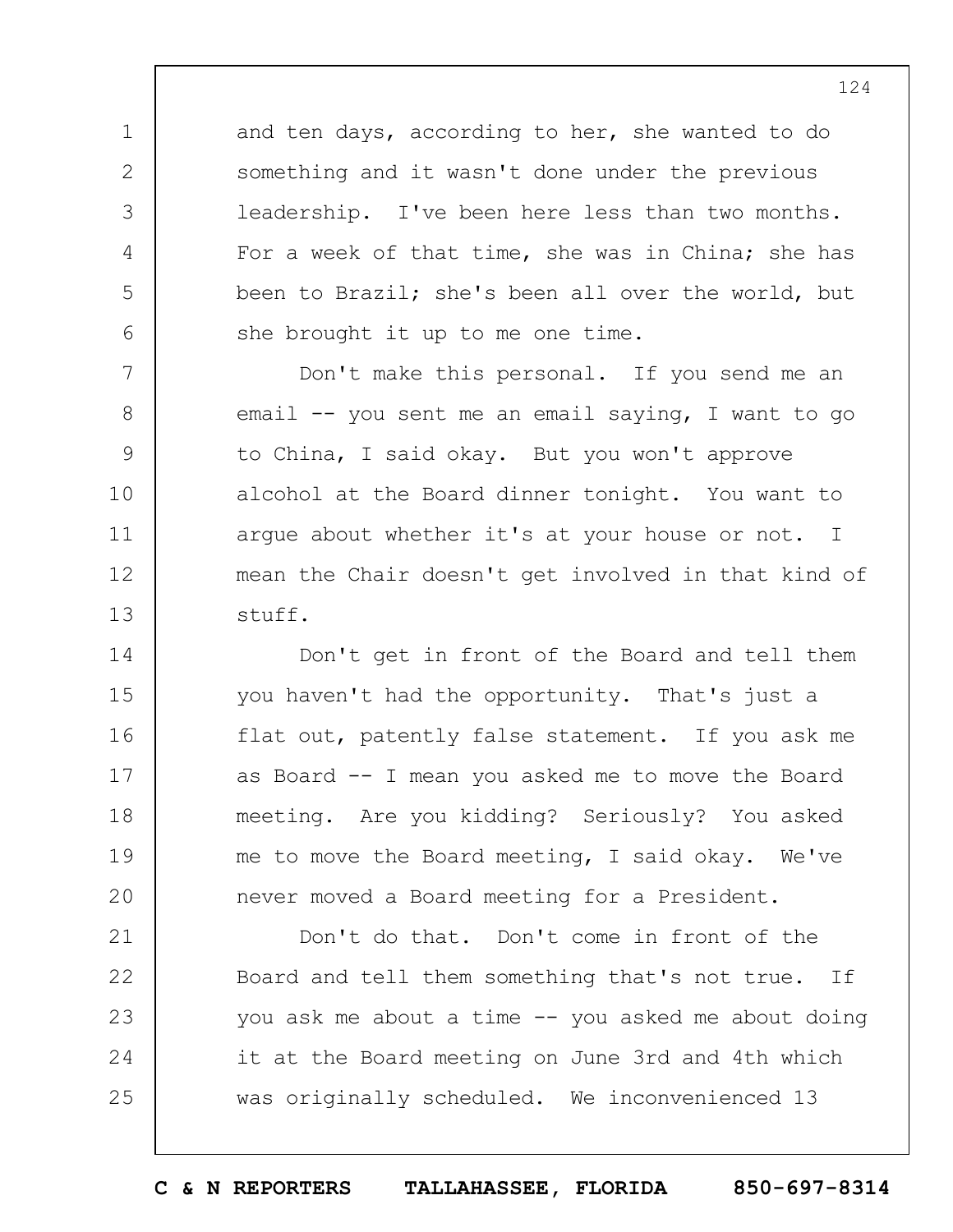Trustees to move the meeting.

1

2

3

4

5

6

7

8

9

10

11

12

13

14

15

I said, you can do whatever you want. I said, let's have -- first we were going to have the meeting in Crestview. You asked me to move the meeting to Tallahassee, I said okay. Then you said, I want a chance to speak to the Board at the meeting, I said okay. I said, we're going to have quicker Board meetings, just like in Jacksonville. When I run the meeting, it's going to be efficient, quick, we're going to get through it, boom. You said okay.

Then you said, well, I need you to  $-$ - I need to go to China. And I said reluctantly, okay. We'll inconvenience the whole Board so you can go to China because that's what's good for FAMU.

16 17 18 19  $20$ 21 22 23 24 25 It's just not true. You had every opportunity to do this. Trustee Woody was appointed to the Board. You called him -- what, talked to him for three minutes? Why not invite him, hey, Trustee, I'd like for you to come to campus; or do like other Presidents, get on a plane or get in the car with the chauffeured limousine navigator and drive to Alachua County and on-board the Trustee in his home of record. Other Presidents fly to their Board member's home of residence to have a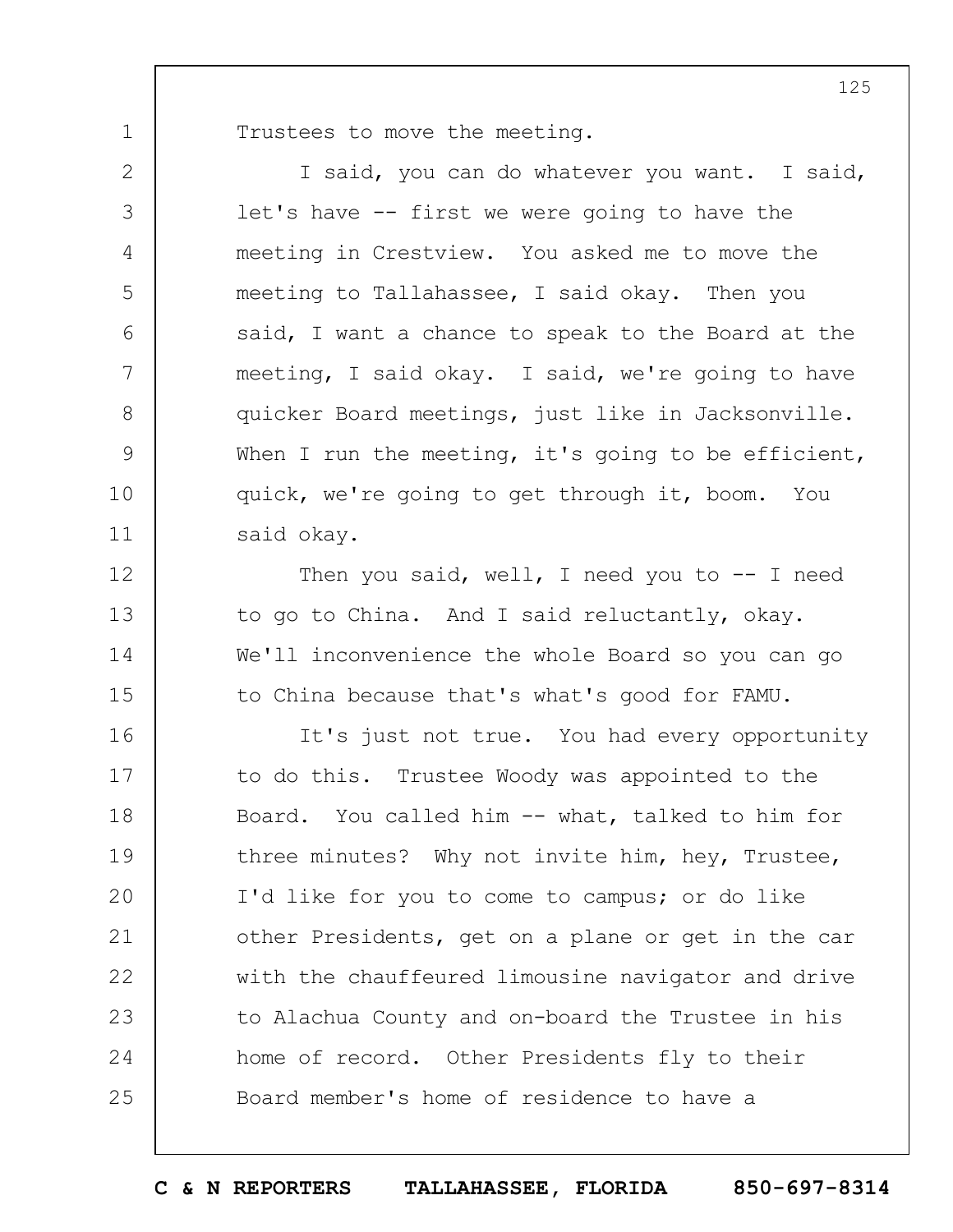conversation with them because they're exited about having a new Board member. Our Board members, when they come on under your tenure, the ones that have come on, to my understanding, have basically been ignored.

1

2

3

4

5

6

7

8

9

10

11

12

13

14

15

16

So please don't come before us now and tell us the problem is that the leadership hasn't afforded you the opportunity. You're going to take a shot at the previous Chairman? Take a shot at me, leave him alone. But I've only been here two months, and I have not rejected any of your claims.

You changed your opportunity to do it because we were originally scheduled to do it at the Board meeting. You changed it when you decided to go to China, it's not true. If you give me a request right now, I'll approve it, it makes sense.

17 18 19  $20$ 21 22 23 24 25 But reach out to your new  $-$ - I think the Committee should also -- we shouldn't have to tell a President to do this, but when a new Board member comes on, how about calling them; talking to them; offering them an orientation; going to see them or getting them to campus; setting a process in place so they can be on-boarded without making it seem as if the onus is on the leadership. I can't do that for you.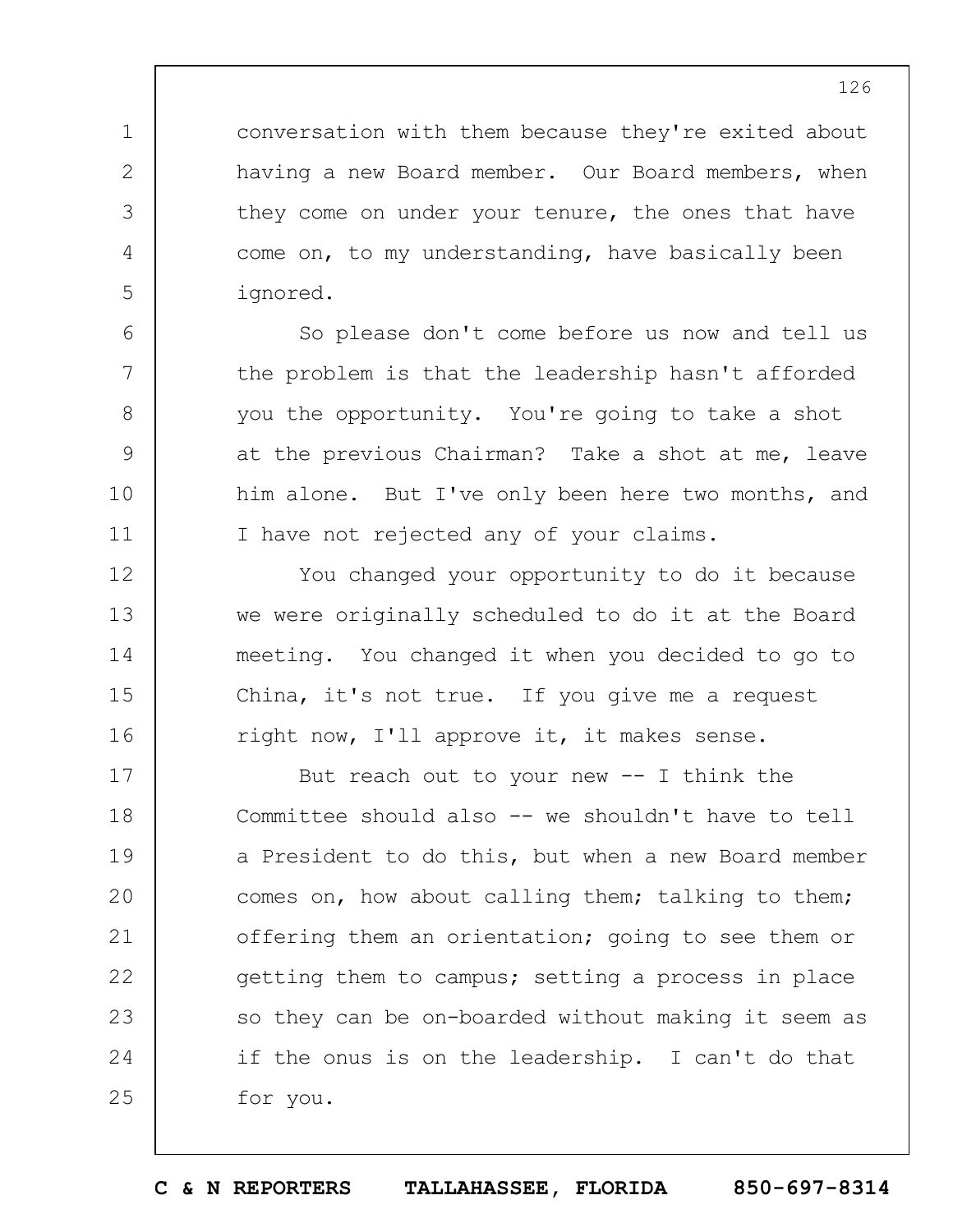1 2 3 4 5 6 7 8 9 10 11 12 13 14 15 16 17 18 19  $20$ 21 22 23 24 25 127 But it's just not right, Mr. Chairman. I - to the extent that this is included in the record, I am saying for the record that she -- that that was not a true statement. TRUSTEE ALSTON: Thank you, Mr. Chair. So the takeaway on this item is that - another to-do for us is develop a new orientation on-boarding for new Trustees. So we'll add that also to our action list, and I'll be getting with the appropriate staff on that as well. Any additional comments so we can move the agenda? TRUSTEE LAWSON: Where -- TRUSTEE ALSTON: Yes, Vice Chair Lawson. TRUSTEE LAWSON: Where did we land on legal counsel? Because I think that there was a slightly different, you know, point of view. I think there was a point of view that probably a retained opportunity might work for us versus, you know, someone there a hundred percent of the time. I think that  $--$  you know, and I'll make the statement again. I think that the current staff has served us well, but I do feel at times we've put them in difficult positions. And, you know, we all have bosses to answer to, and all of us have a degree of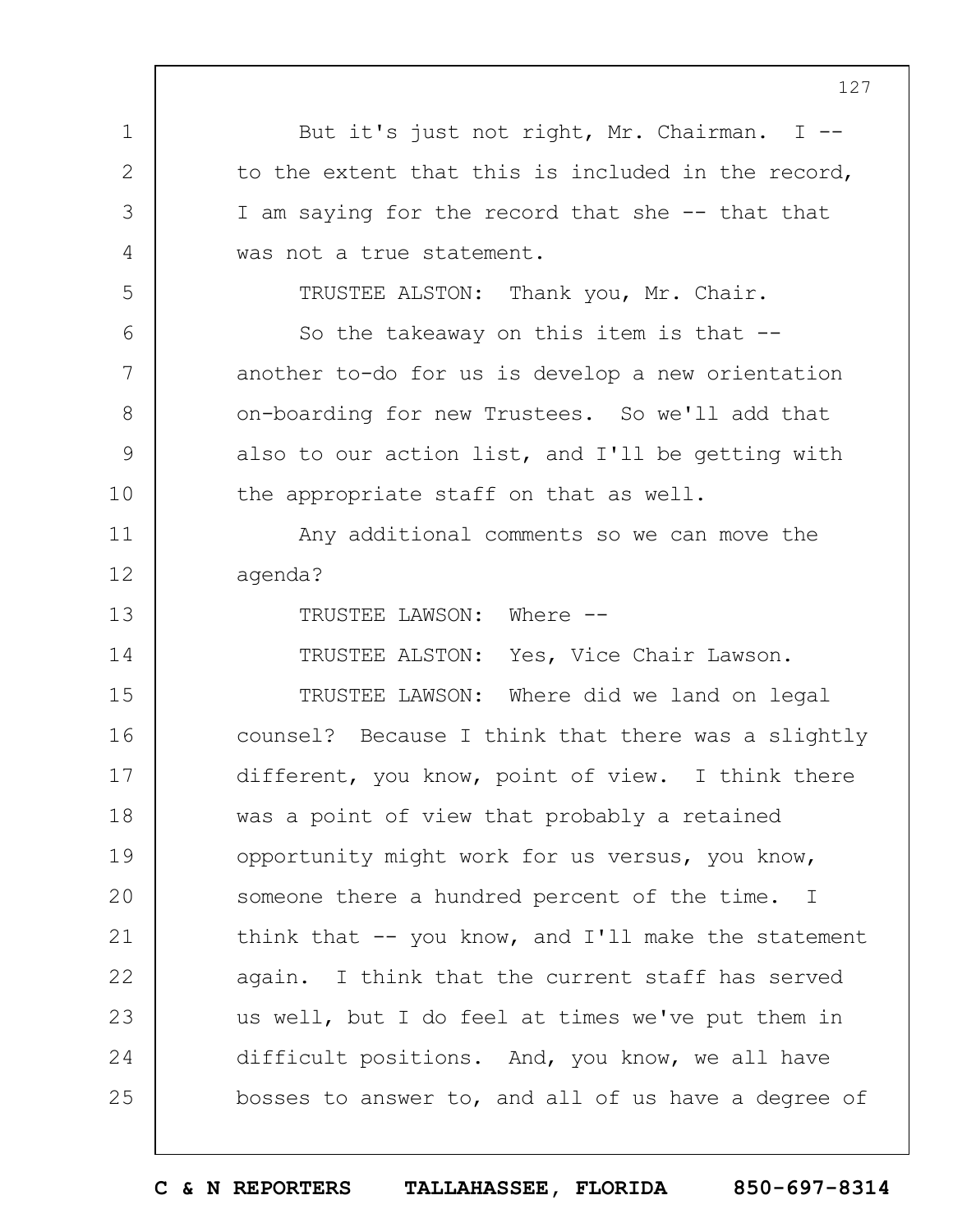political savvy and we're not going to go, you know, arbitrarily against those individuals. So I just feel at times we would benefit from retained outside counsel, so I'd like to keep that issue open --

TRUSTEE ALSTON: Okay.

1

2

3

4

5

6

16

7 8 9 10 11 12 TRUSTEE LAWSON: -- or at least propose that we consider that. And I respect the President's point of view, but I think that, you know, we've been around the block on a couple of issues, and I think that's something that we need to maintain our flexibility around.

13 14 15 TRUSTEE ALSTON: Thank you, Mr. Vice Chair. We will keep that item open. And, also, just to comment well since I did --

TRUSTEE WOODY: Mr. Chairman.

17 18 TRUSTEE ALSTON: Yes, go ahead, I'm sorry, Trustee Woody.

19  $20$ 21 22 23 24 25 TRUSTEE WOODY: You know, I don't understand the problem, and this is -- this is for the President, Madam President, with all due respect. I think a lot of this -- the issue that we're talking about, at least this part that I'm going to be referring to is open communication and communication with the Board. A lot of that would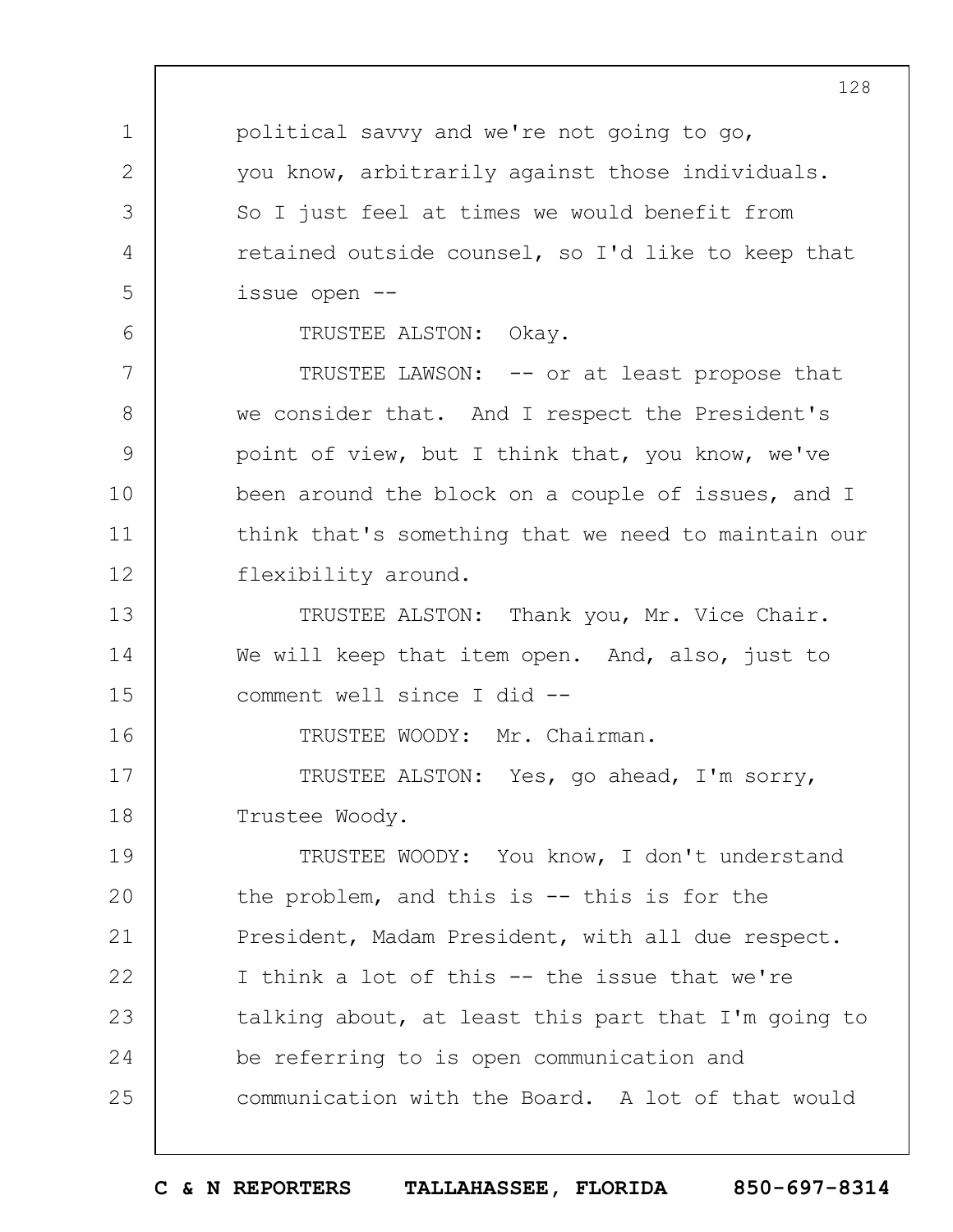1 2 3 4 5 6 7 8 9 10 11 12 13 14 15 16 17 18 19  $20$ 21 22 23 24 25 129 be solved if you had conversation with the Board members. I don't see the difficulty in it. I think that's -- and then you make the decision what staff member you want to get back to the individual trustee, but this -- I think that cuts down on a lot of difficulties that we're going through right now. You've got to have  $-$  I think we've got to have more communication with each other. And remember, we're not just -- it's not personal, it's for this Institution, for the betterment of this Institution. TRUSTEE ALSTON: Thank you, Trustee Woody. And I think we agree with you a million percent, and I think so does the President, but I'm going to allow Doctor Mangum to respond. PRESIDENT MANGUM: Okay. Just one question, I guess, to Trustee Woody. The day that you were nominated -- the day that you were appointed Trustee, I called you. TRUSTEE WOODY: Yes, you did. PRESIDENT MANGUM: I've called you since to ask you -- to schedule a time with me to do a full orientation of the University, to come to you or to invite you to Tallahassee; did I not?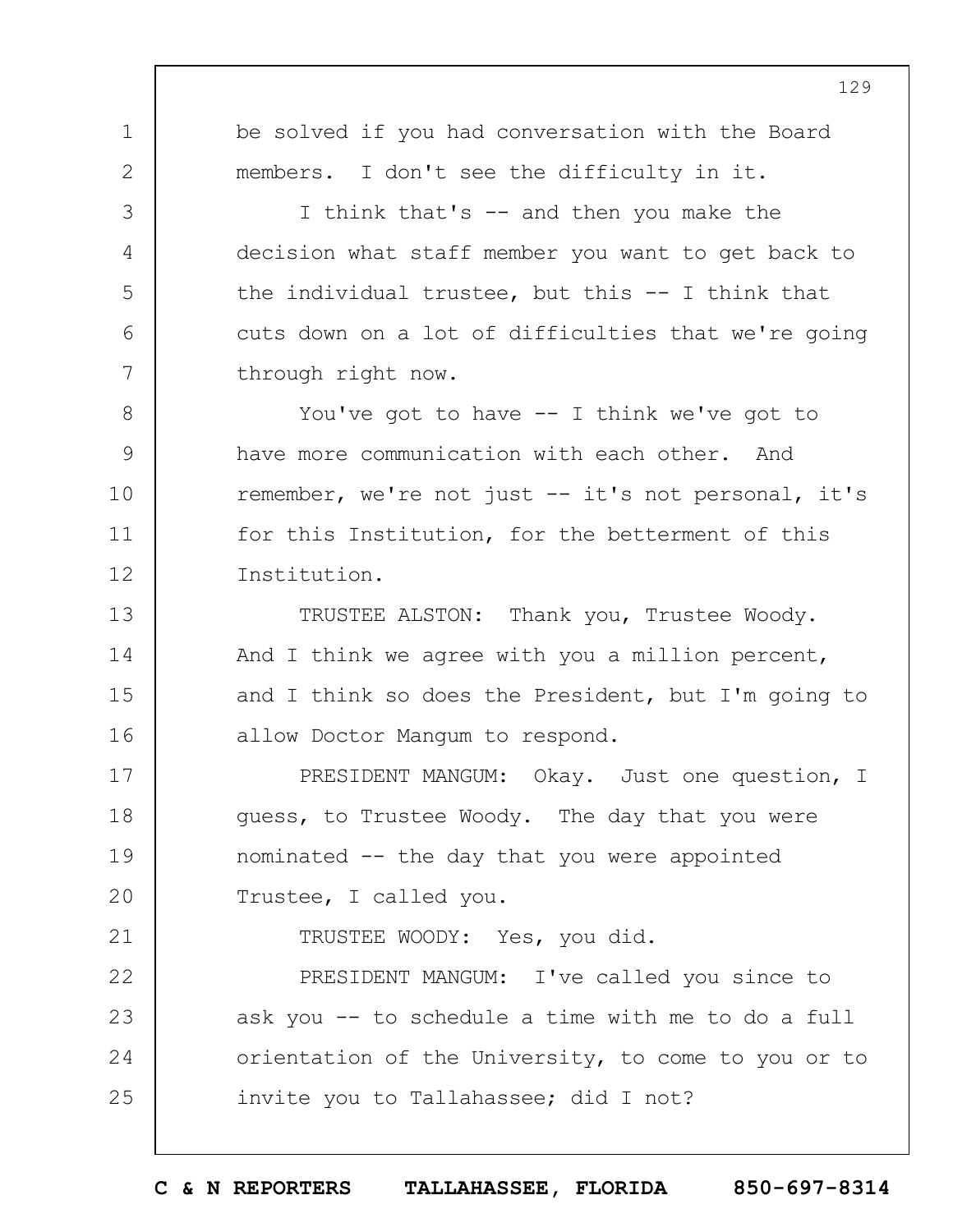1 2 3 4 5 6 7 8 9 10 11 12 13 14 15 16 17 18 19  $20$ 21 22 23 24 25 130 TRUSTEE WOODY: Yes, you did, you sure did, but let me expound on that now. PRESIDENT MANGUM: Yes. TRUSTEE WOODY: Yes, it took you a while, to be honest -- CHAIRMAN MONTGOMERY: Can you speak in the microphone? I'm sorry. TRUSTEE WOODY: Since you referred to it, and I wasn't going to bring it up -- PRESIDENT MANGUM: Yeah. CHAIRMAN MONTGOMERY: It's still not -- we still can't -- TRUSTEE WOODY: But it took you a while -- CHAIRMAN MONTGOMERY: We still can't -- yeah. TRUSTEE WOODY: It took you a while to contact me after that initial conversation. I would think -- and I reflect back on my community college experience, when I initially got on the Board, the President hunted me down to have a conversation, a meeting so we can talk about his or her philosophy. And I didn't get that from you, Madam President. I came to the commencement. I stood in the middle of the floor on purpose waiting for you to say hello. You walked past me if not four or five times, maybe six times. So that's what I'm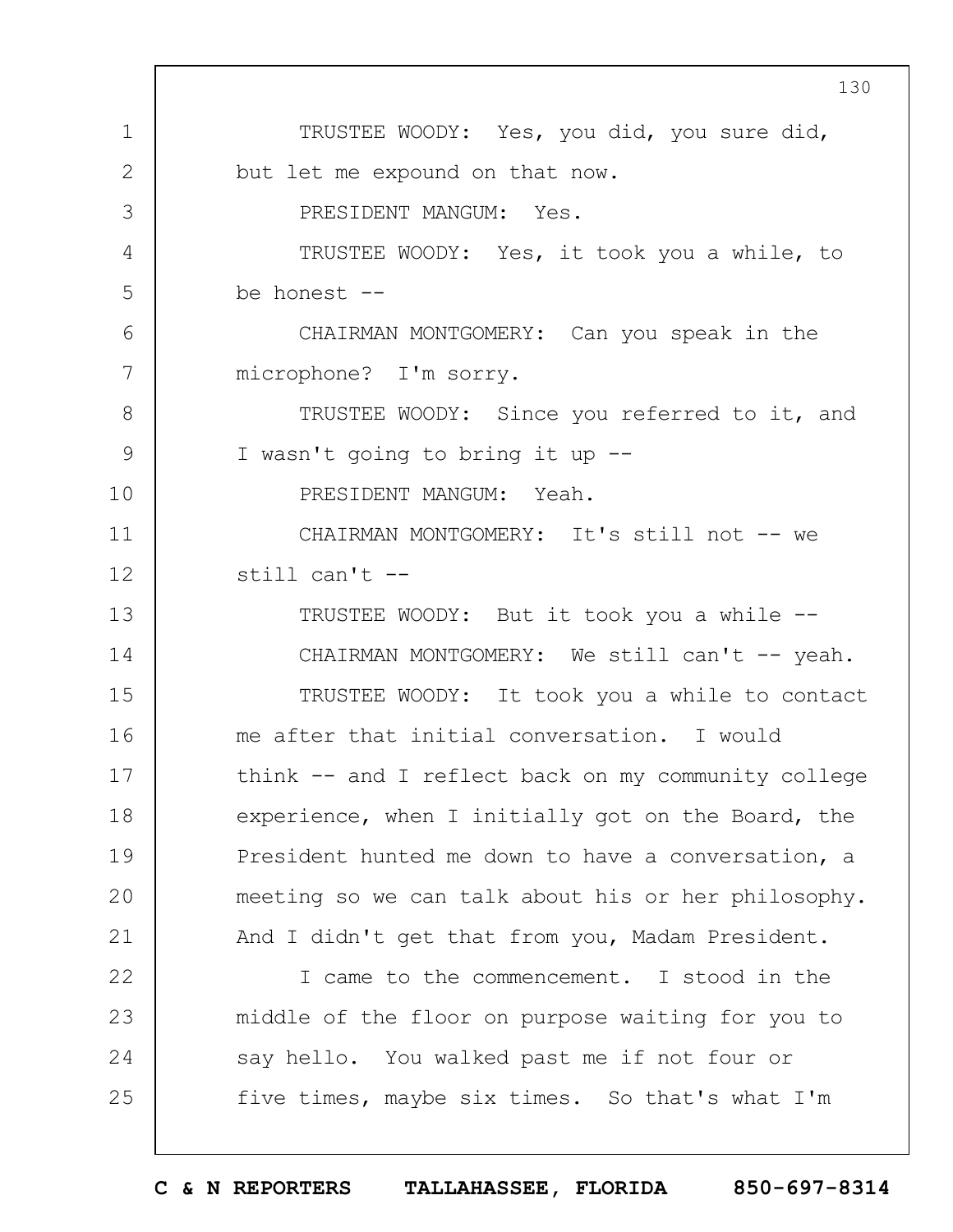1 referring to in reference --

2

3

4

5

6

7

8

9

10

CHAIRMAN MONTGOMERY: What's wrong with the mike? Give him another one.

TRUSTEE WOODY: -- to communication. So that's what I'm referring to when I'm talking -- I'm not trying to be totally critical of you. That's not it at all. This is for the benefit of the conversation. I want to move this issue on. We've got more important issues to talk about than just dwelling on this.

11 12 TRUSTEE ALSTON: Thank you so much, Trustee Woody.

13 14 15 16 17 18 19  $20$ 21 22 23 If there are no additional comments -- CHAIRMAN MONTGOMERY: I have a motion. I'd move that we direct counsel to bring us our options with regard to  $-$ - well, maybe it doesn't need to be in the form of a motion, but I think that we ask Doctor Mangum to provide us our options as a Board with regard to obtaining outside counsel, and provide that to us within a week or so, and then we'll add it for consideration at our next meeting of the Special Committee on Governance or a Board meeting. So it doesn't have to be accomplished

24 25 with a motion, but if she would agree to it, then we can just move on.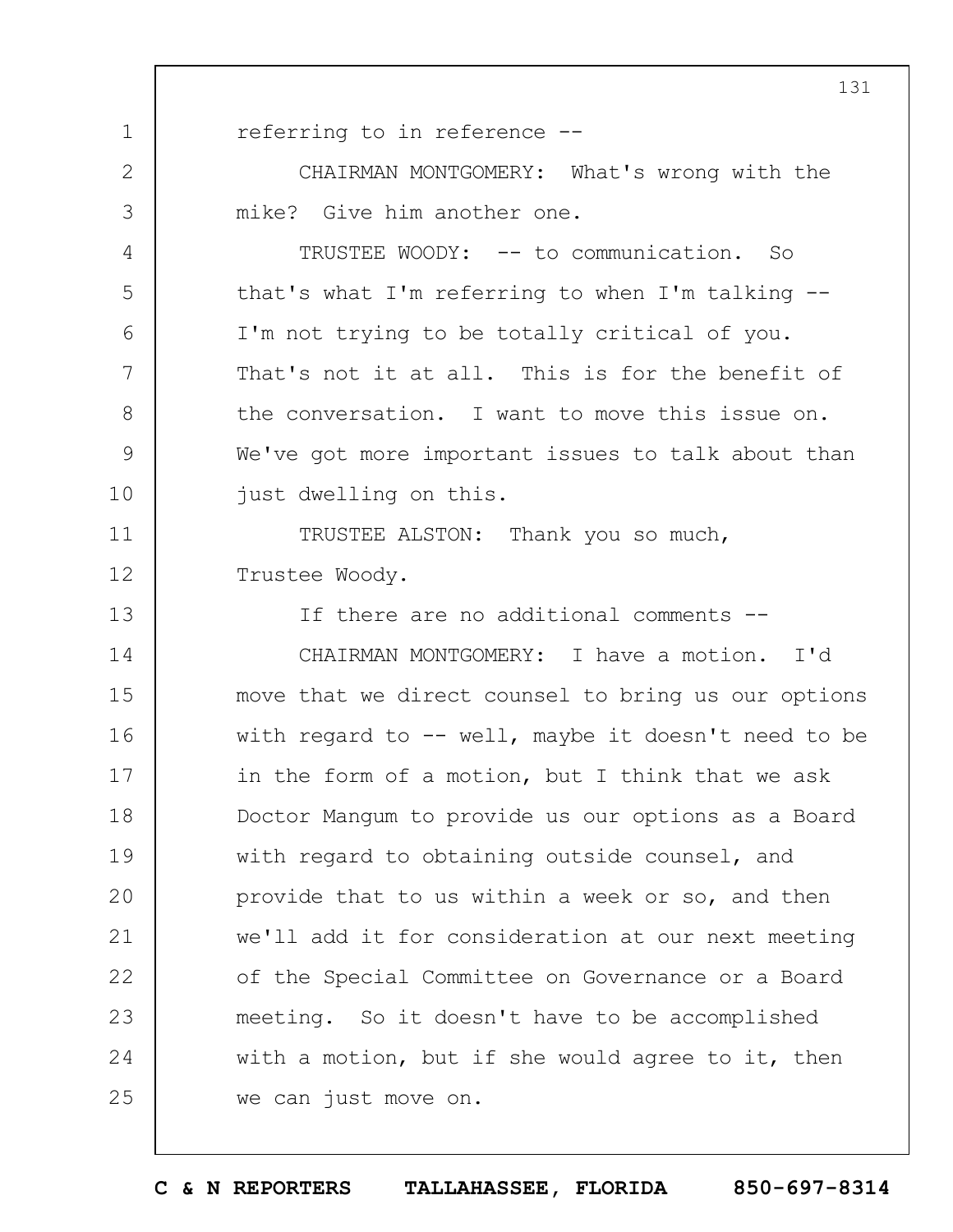1 2 3 4 5 6 7 8 9 10 11 12 13 14 15 16 17 18 19  $20$ 21 22 23 24 25 132 TRUSTEE ALSTON: Any objection, Madam President? (PRESIDENT MANGUM SHOOK HEAD NEGATIVELY). TRUSTEE ALSTON: Okay. No objection from the President, so we will consider that to another action item to Vice President McKnight as well and Attorney Barge-Miles, along with our other to-dos that I know you are keeping. And thank you, Trustee Woody, for those comments, and I think that moves us along nicely. I think the intent of today, as we are on effective and efficient communication, was just that; so I think we have a few takeaways that we'll recapture soon. TRUSTEE LAWSON: Just another comment, Mr. Chair. TRUSTEE ALSTON: Sure. Go ahead, Mr. Vice Chair. TRUSTEE LAWSON: You know, if -- I know we're getting -- about to end this session, and then we're getting into budget. But we've had an ongoing discussion around communication with respect to collaboration, you know, et cetera. And we've had an ongoing discussion around recommendations, and most of the recommendations,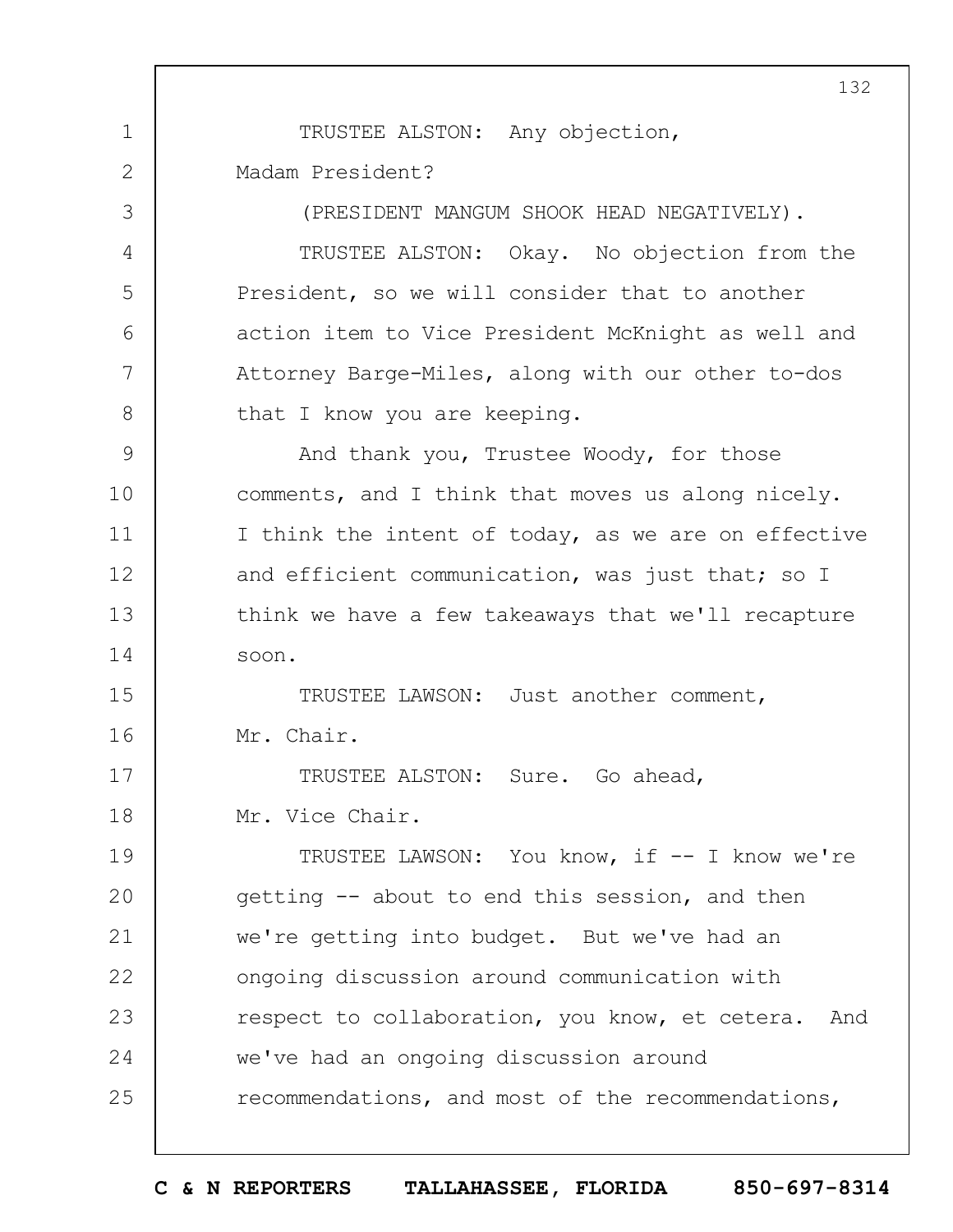1

2

3

4

5

6

7

8

9

if you listen to them, have been met with no.

Like let's just be clear, so I think at this point, you know, we have to ask the President how we are going to move forward. Somebody used the phrase, "let's hit the reset button," and that's my intention for bringing this up at the end because I think the three issues around communication, respect, and collaboration are huge, and I think they're critical to us moving forward.

10 11 12 13 14 So I think that -- at least I will speak for one person on the Board, and I hope that I speak for all, that we want to follow the same three things of communication, collaboration, and respect.

15 16 17 18 19  $20$ 21 22 23 24 25 So I guess I'd like to hear from the President before we close this session out around how do we move forward from here? How do we, you know, for lack of a better term, how do we hit the reset button? Because, you know, we've made a number of recommendations throughout the afternoon; and, unfortunately, most of the recommendations, you know, either overtly or covertly were met with no, whether it be legal counsel; whether it be, you know, a number of other issues that we've addressed.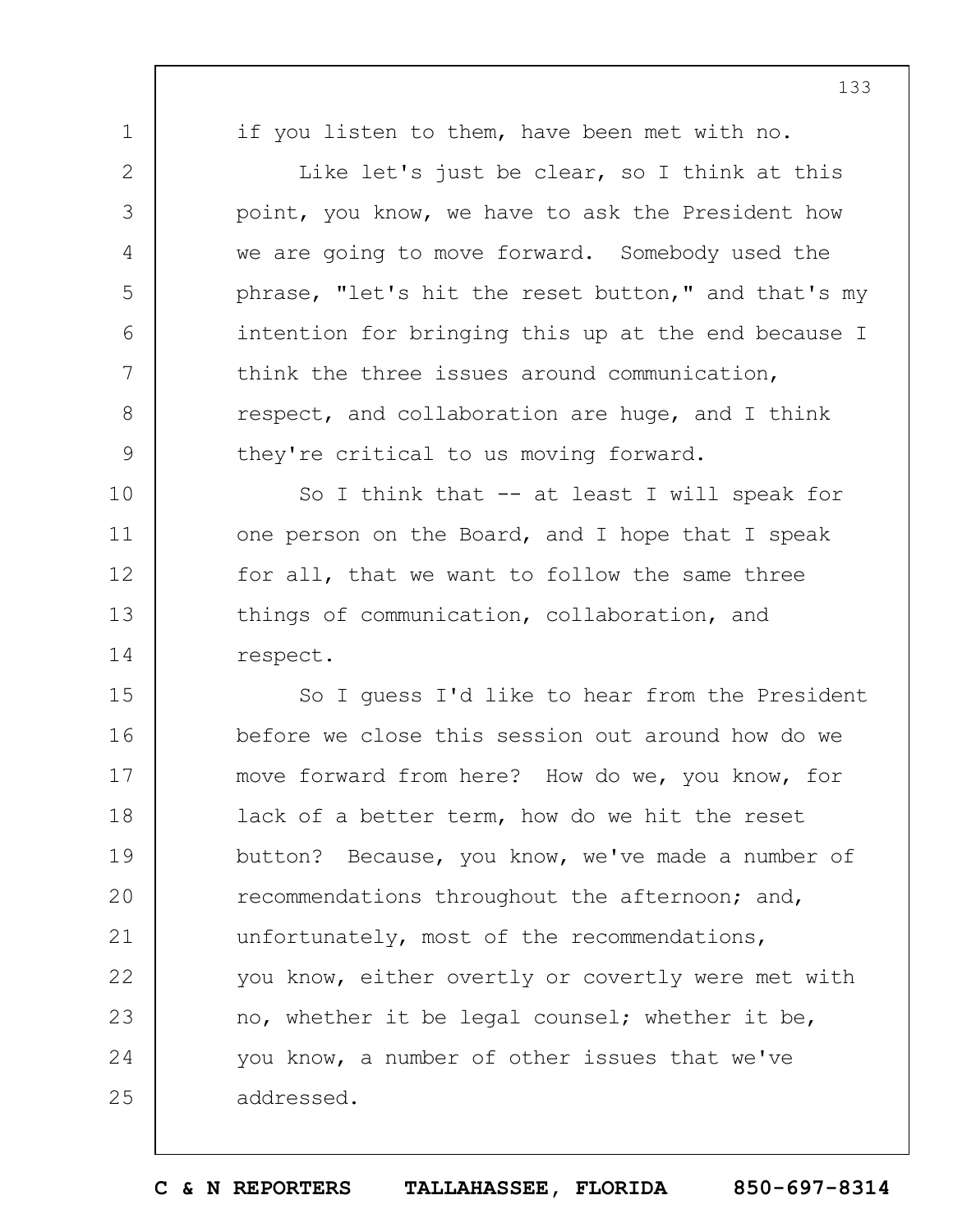And I think that, you know, we want to have give and take, we want to have collaboration, and clearly we want to have mutual respect; but at the same time, I'd just like to understand from my own personal comfort, you know, what would be the - not the plan, but how do we move forward from here in those three areas? And I think that was one of the outcomes of this whole governance discussion, was really to draw clearer lines and use this as a forum to open the door to better communication.

1

2

3

4

5

6

7

8

9

10

11

12 13 14 15 16 17 18 19  $20$ 21 22 TRUSTEE ALSTON: And I think that's a great segue. Before I allow the President to make comments, the review of the operating procedures, there have been many suggestions and recommendations along with the analysis of current policies and proposed policies that we can look at. So, again, we'll just put that as another to-do item based on the comments and recommendations that we've heard around process for elections, appointment of a successor as it relates to election, amongst other items.

23 24 25 So before we move on to the budget matters as it relates to this Board, along with performance funding, I'm going to ask Doctor Mangum just to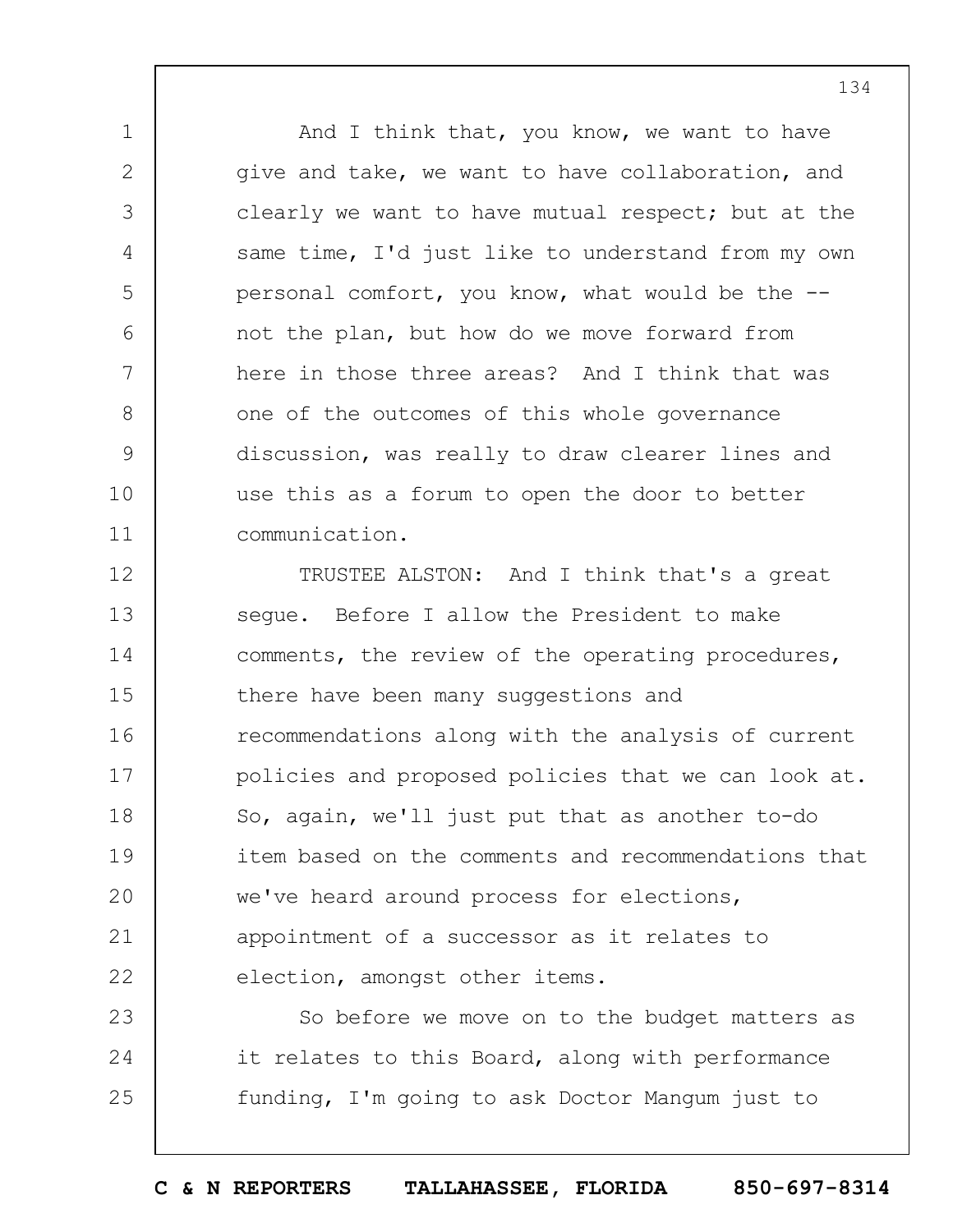talk about hitting the reset button on communication, collaboration, and mutual respect between the CEO and the Board.

1

2

3

4

5

6

7

8

9

10

11

12

13

PRESIDENT MANGUM: Before I comment, I would like to ask a question because I think I was asked one question with a yes-or-no answer and the response was yes. So I'm not sure about all of the nos that I would have communicated because I don't think I communicated any nos to any of the conversation that we had. In fact, I said that I am open, as well as the administration and the leadership team, we're all open to working and communicating with the Board.

14 15 16 17 18 19 I will say that many of our activities and our plans and our schedules are full, fully loaded, in fact, and we are very busy. And if someone needs to talk to us about something that they have a question about, the phone rings both ways as you stated earlier.

 $20$ 21 22 23 24 25 So if I'm in a room and you need to speak or you need me to say hello, it's okay to say hello to me first so that I can see you, because I may have something on my mind or I may be talking to another person or approaching another person. So communication is two-way, and I just would ask that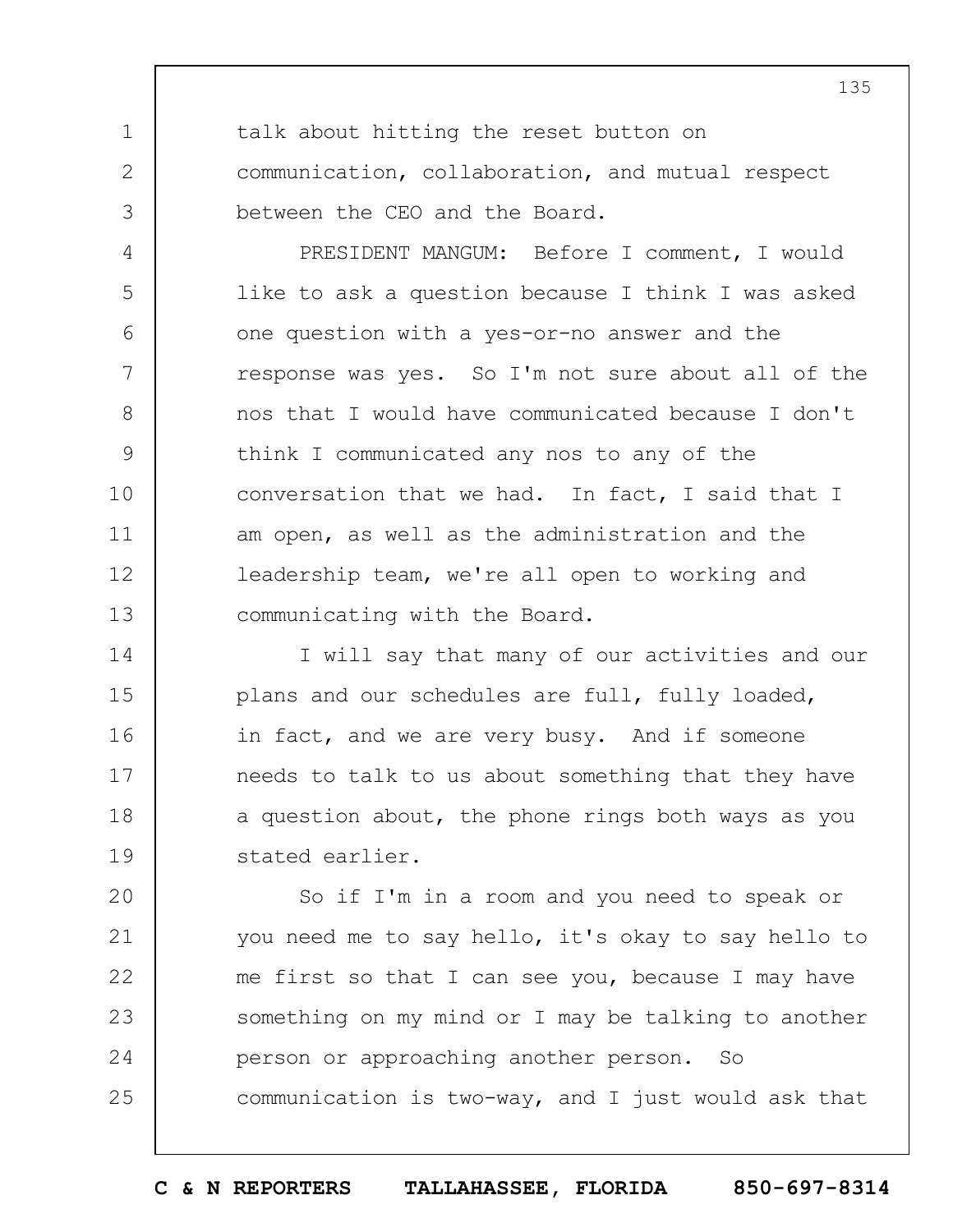we get the same respect as you give other people when it comes to communication.

1

2

3

4

5

6

7

8

9

10

11

12

And we will always endeavor, and I certainly endeavor to communicate with everyone, but I'm also trying to touch base, touch hands with many people on a continuous basis. And I do try and prioritize my activities in service to Florida A & M University, as does my team, to yield the best and the highest results on all occasions. And unfortunately, that may not be to the liking or suitable for members of the Board of Trustees, and that's very unfortunate.

13 14 15 16 17 18 And we will continue to move forward to be sensitive to issues related to the Board. But many of the operational issues, the day-to-day, where someone sits at the University, did not, in my mind, rise to a Board -- the level of Board concern, honestly.

19  $20$ 21 22 23 24 25 And in trying to recruit staff to the University and recruit the best professionals to the University, engaging the University faculty and staff in making those decisions, and going through the processes as established according to the operating procedures, which we are constantly reminded of by our legal counsel to make sure -- as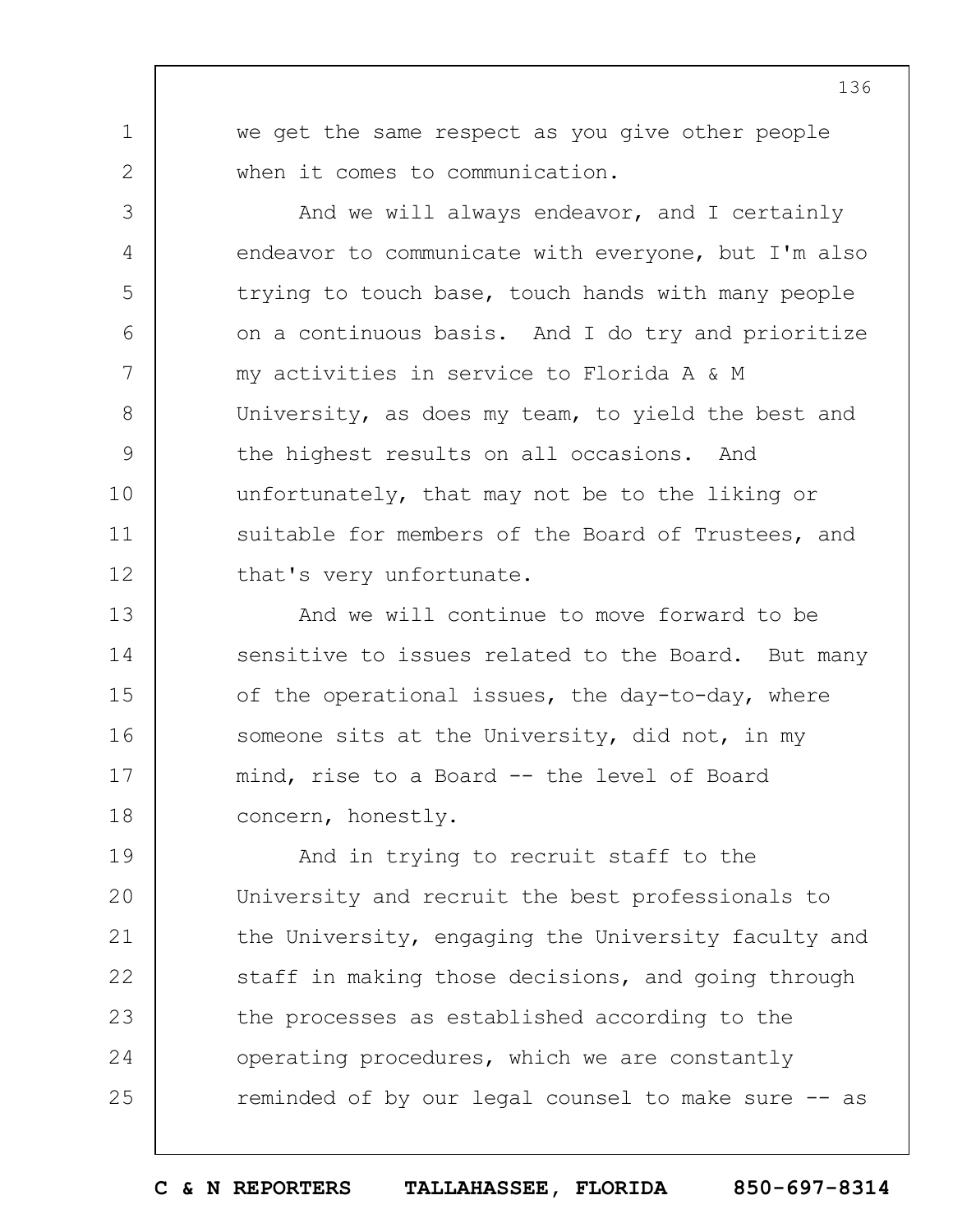well as our human resources department, to make sure that we are following established processes and Florida regulations and statutes, we've done a, I think, a great job in doing that.

1

2

3

4

5

6

7

8

9

25

And we will continue to pursue what's in the best interest of Florida A & M and communicate as best we can; and if that is not as frequent as you like, we will endeavor to do more, try more frequent communications.

10 11 12 13 14 15 16 17 18 The reason I started The Notes From My Desk was because, as you say, many of you are employed in other places and can't be reached necessarily by phone for conversations. I get a lot of no answers on my calls or attempts to call back when I was making it, so we did The Notes to make sure that we communicated the breadth of the activities that I'm involved in every week to try and let you know what was happening at the University.

19  $20$ 21 22 23 24 We have FAMU News, we FAMU Info, we have social media, many Twitter accounts, Facebook, a host of other ways that we try and make sure that the University information is going out to people that are stakeholders and that care about the University as part of that process.

And I will continue to try to enhance and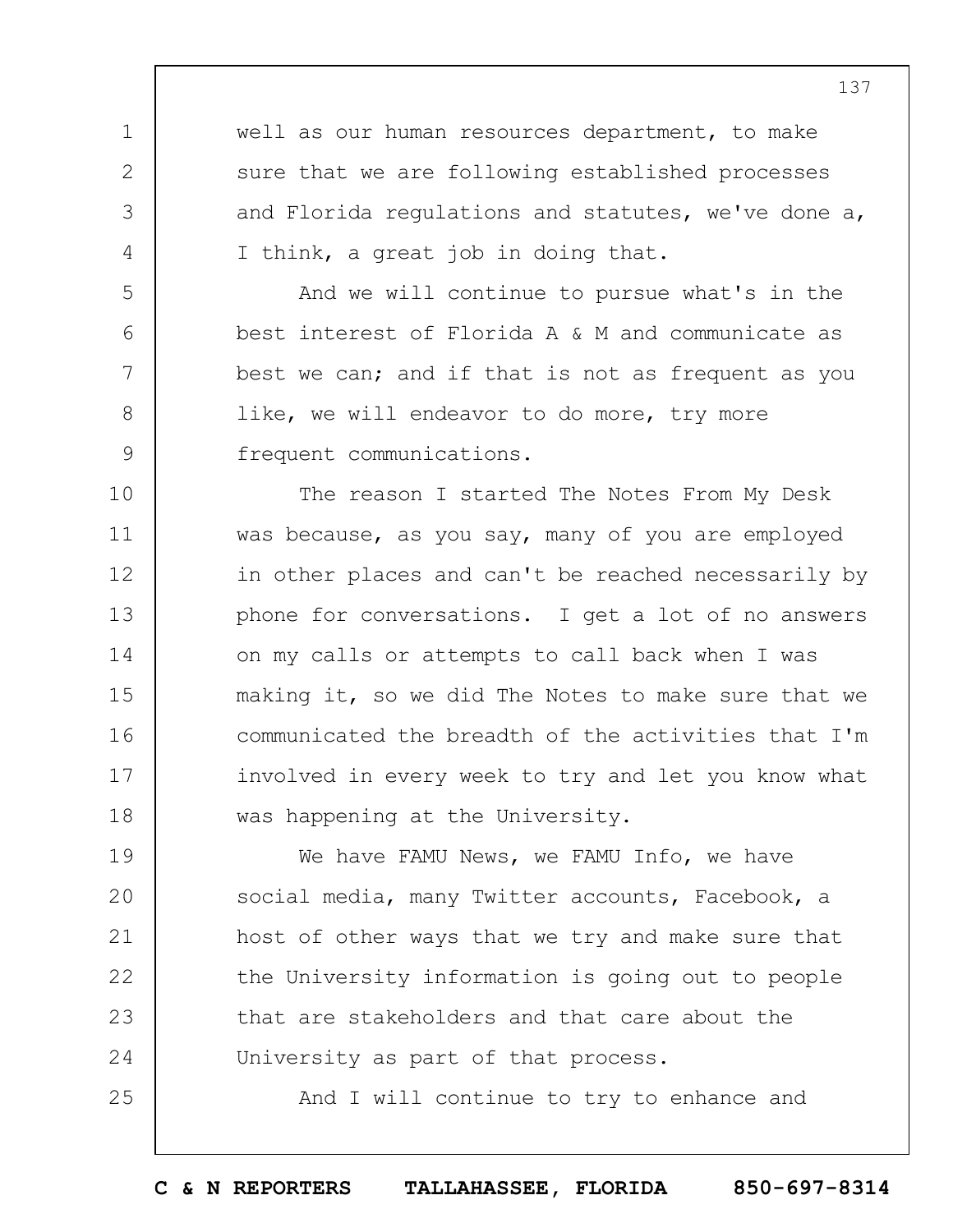improve upon that, but I would ask that members of the Board also take into consideration that we are seriously underfunded and understaffed and that staff is working mostly 24/7 to try to make sure that this Institution maintains its status and its stature and communicate issues of importance across the Institution as well as to our alumni and the people that support the University.

9 10 TRUSTEE ALSTON: Thank you, Doctor Mangum. Any additional questions?

Trustee Grable.

1

2

3

4

5

6

7

8

11

12 13 14 15 16 17 TRUSTEE GRABLE: I'm going to try to be very careful and considerate with what I want to share. And at this time I do feel that you've been responsive, Doctor Mangum, when I've called, and even if you had to say things that I was not happy about.

18 19  $20$ 21 22 23 24 25 But I don't know that answer to me  $-$  and some of the answers and responses that I've gotten since we started this Committee meeting, there just seems to be a tinge of defensiveness that I am hearing. And I'm trying to think, how can we break through that in this meeting, you know, just collegiality, cordialness, but it always seems to be some pushback, and I've heard this from one other person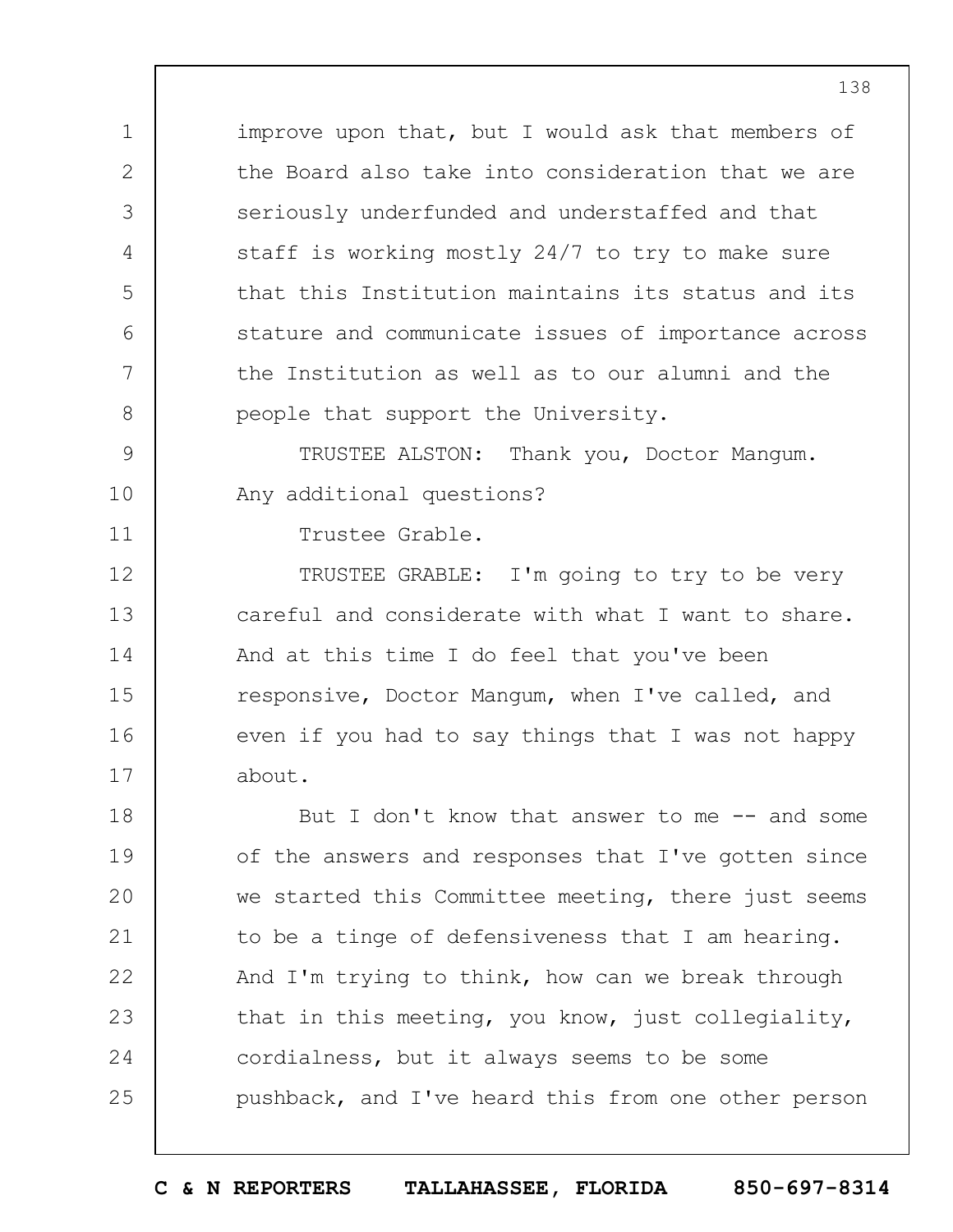today.

1

2 3 4 5 6 7 8 9 10 11 12 13 14 15 16 17 18 19  $20$ 21 22 23 24 25 I as a faculty member, Board member, mother, daughter, I hear it  $-$  I hear requests for my time and duties, and sometimes I find -- I actually got this advice from one of your leadership members the other day in discussing a personal issue, but: Listen quickly; speak slowly. That is a mantra that I am going to embrace, but I think sometimes in this Committee meeting, I just keep hearing a pushback there, and then there's a pushback maybe even from the Board. Where can we find some common ground and stop the pushing back and forth? And I think for at least  $--$  I'm not going to speak for the Board members, I'll just speak for me as a Board member. We are not going to be doing anything in the best interest of the University if we don't resolve this. Thank you. TRUSTEE ALSTON: Thank you so much, Trustee Grable. TRUSTEE SHANNON: Trustee Alston. TRUSTEE ALSTON: Yes, go ahead Trustee Shannon. TRUSTEE SHANNON: I just want to agree with

**C & N REPORTERS TALLAHASSEE, FLORIDA 850-697-8314**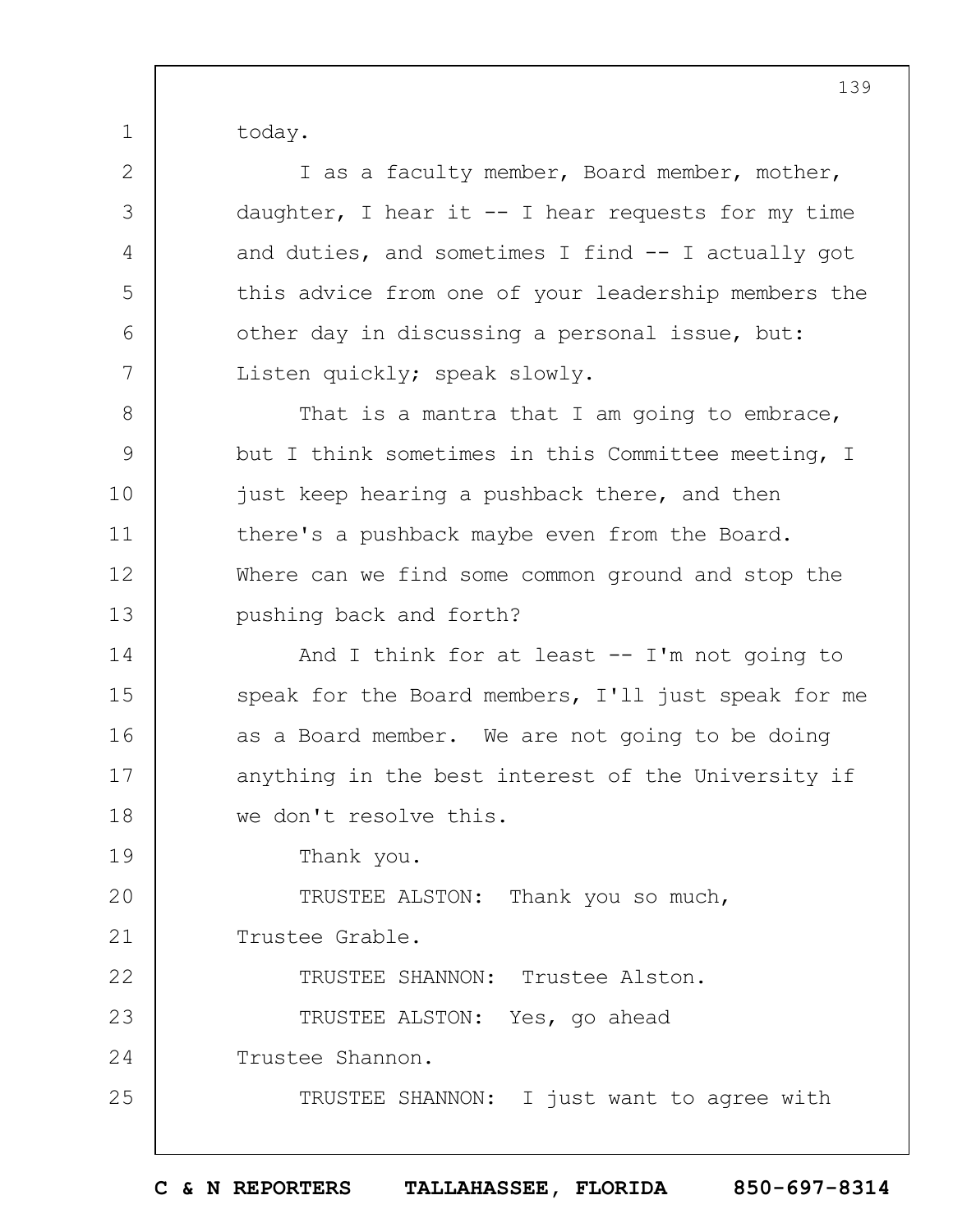Trustee Grable, that we as a Board, and the President's office, the President and her staff, we have to all commit to a collaborative model of working. We have to be very clear in what our expectations are, and we have to follow through on those expectations.

1

2

3

4

5

6

7 8 9 10 11 12 13 But as Trustee Lawson stated earlier before the break, as it relates to communication, information, it is a two-way street. And so there is an obligation for the Board -- I mean I heard so many times: This isn't personal, but yet examples of personal interactions where you were personally disappointed were brought up.

14 15 16 17 18 19  $20$ And the first question in my mind was: What extent did you take -- to what extent did you make the effort to contact the President and have that discussion and establish personally a new way moving forward? Because I think we have to do it on that level, as well as the official level in our capacity as a Board.

21 22 23 24 25 And so I just don't want  $--$  in everything that we're asking, I don't want to lose the fact that it is a two-way street. The respect, the collaboration, the communication, all of that, it's a two-way street, and so we have a responsibility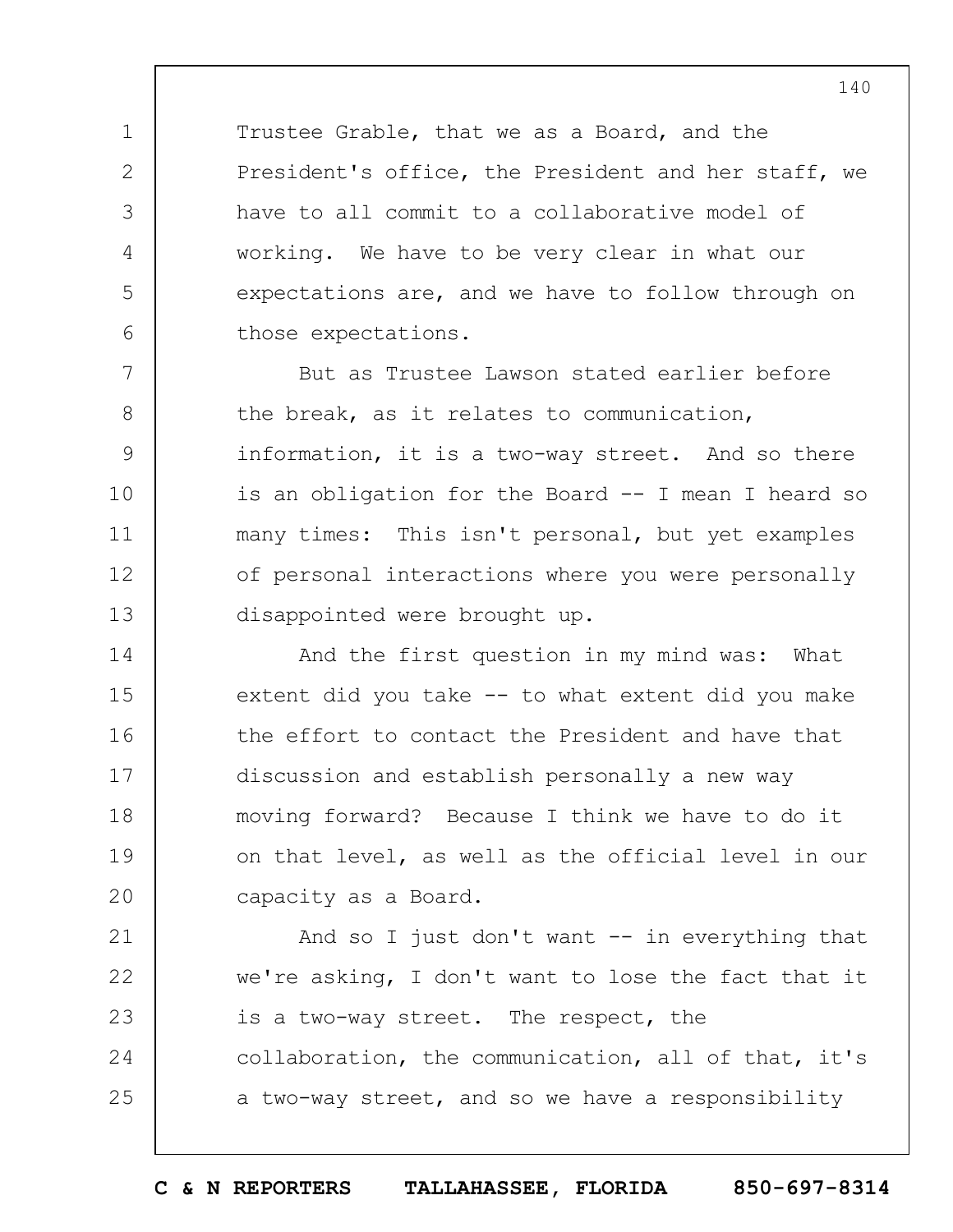too.

| $\mathbf{2}$ | Whenever I've had a concern about lack of           |
|--------------|-----------------------------------------------------|
| 3            | response from a member of staff or the President or |
| 4            | otherwise, I reach out directly and I have that     |
| 5            | conversation, and I've gotten a response, positive  |
| 6            | response. I just don't think that sitting in a      |
| 7            | Board meeting where we're supposed to be talking    |
| 8            | about governance should be a platform for detailing |
| 9            | every single instance where we were unhappy or      |
| 10           | disappointed with something Doctor Mangum or her    |
| 11           | staff did not do.                                   |
| 12           | CHAIRMAN MONTGOMERY: Mr. Chair.                     |
| 13           | TRUSTEE ALSTON: Thank you so much,                  |
| 14           | Trustee Shannon.                                    |
| 15           | Mr. Chair, go ahead, you're recognized.             |
| 16           | CHAIRMAN MONTGOMERY: So the comment about the       |
| 17           | two-way street only works if there's an             |
| 18           | understanding of who is the employer and who is the |
| 19           | employee. I can't tell you how many examples of     |
| 20           | there being some sort of miscommunication or        |
| 21           | misunderstanding with regard to who is the employer |
| 22           | and who is the -- Doctor Mangum works for the       |
| 23           | Board.                                              |
| 24           | It's common amongst HBCUs, the joke is that,        |
| 25           | you know, somebody at a majority school gets a job, |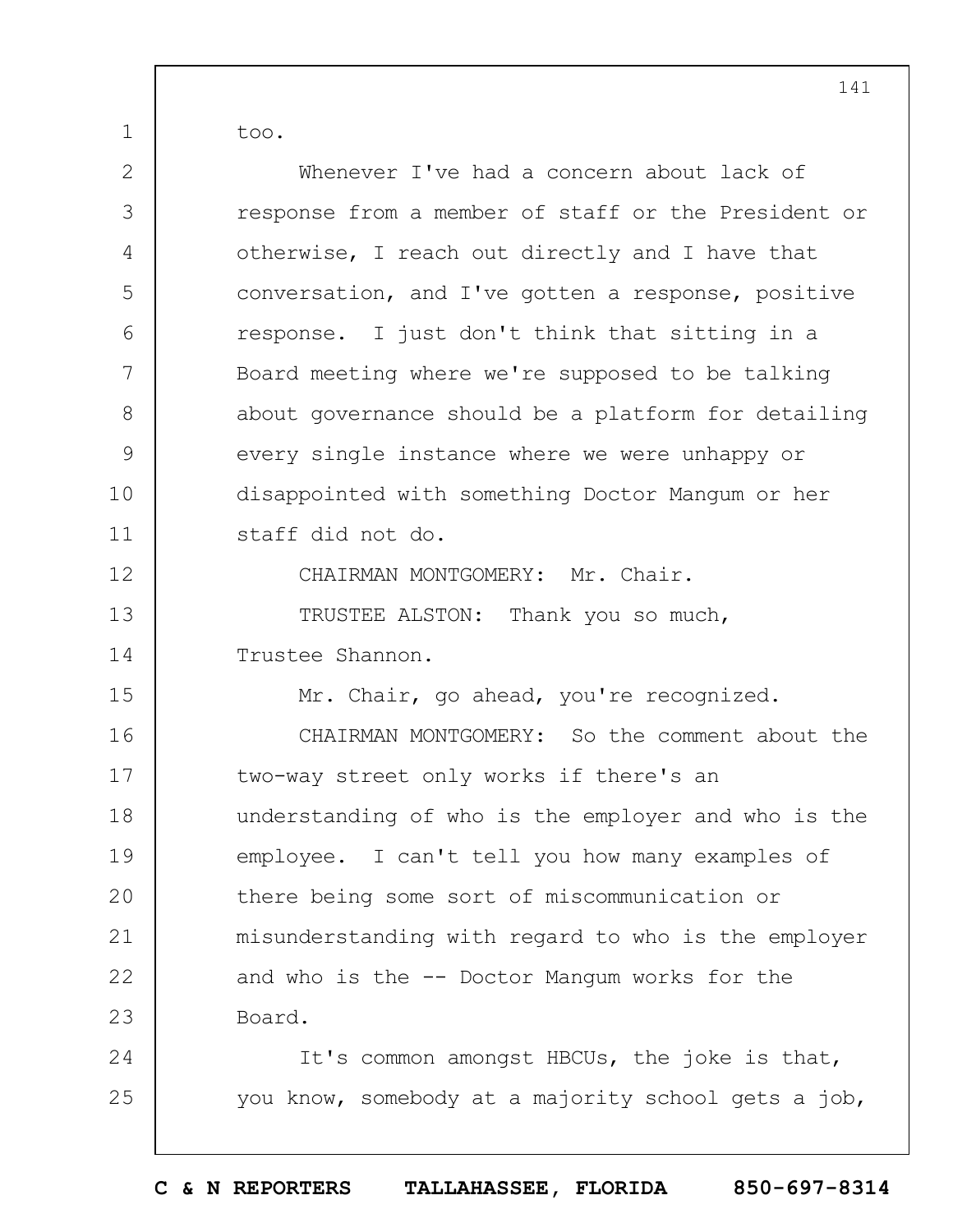they know they have a job; someone gets the presidency at a black school, they think they're President Obama.

1

2

3

4

5

6

7

8

9

10

Okay. And how they conduct themselves, you get a driver; you get an armed police officer traveling around the country with you; you're going to foreign countries; you're getting all of these awards. You haven't done anything, but you're being recognized. You're having rallies; you're doing all of this.

11 12 13 14 15 16 17 18 I heard the same thing that Trustee Grable heard. All the Board is saying is: Talk to us. Even I said it, I didn't think I would, but when he said it, it made so much sense. Let's cut through all of this -- it's hard to hate up close. If you smile at someone, they need to smile back. I've smiled at Doctor Mangum, and she's done (sic) frowned back too many times.

19  $20$ 21 22 23 And that is the end today. You don't have to like somebody to work with them, but you have to respect their position. You have to respect their position. I gave you examples here. This isn't my opinion, but I gave you examples.

24 25 Doctor Mangum said she said that because that's how she felt. If you feel like you want to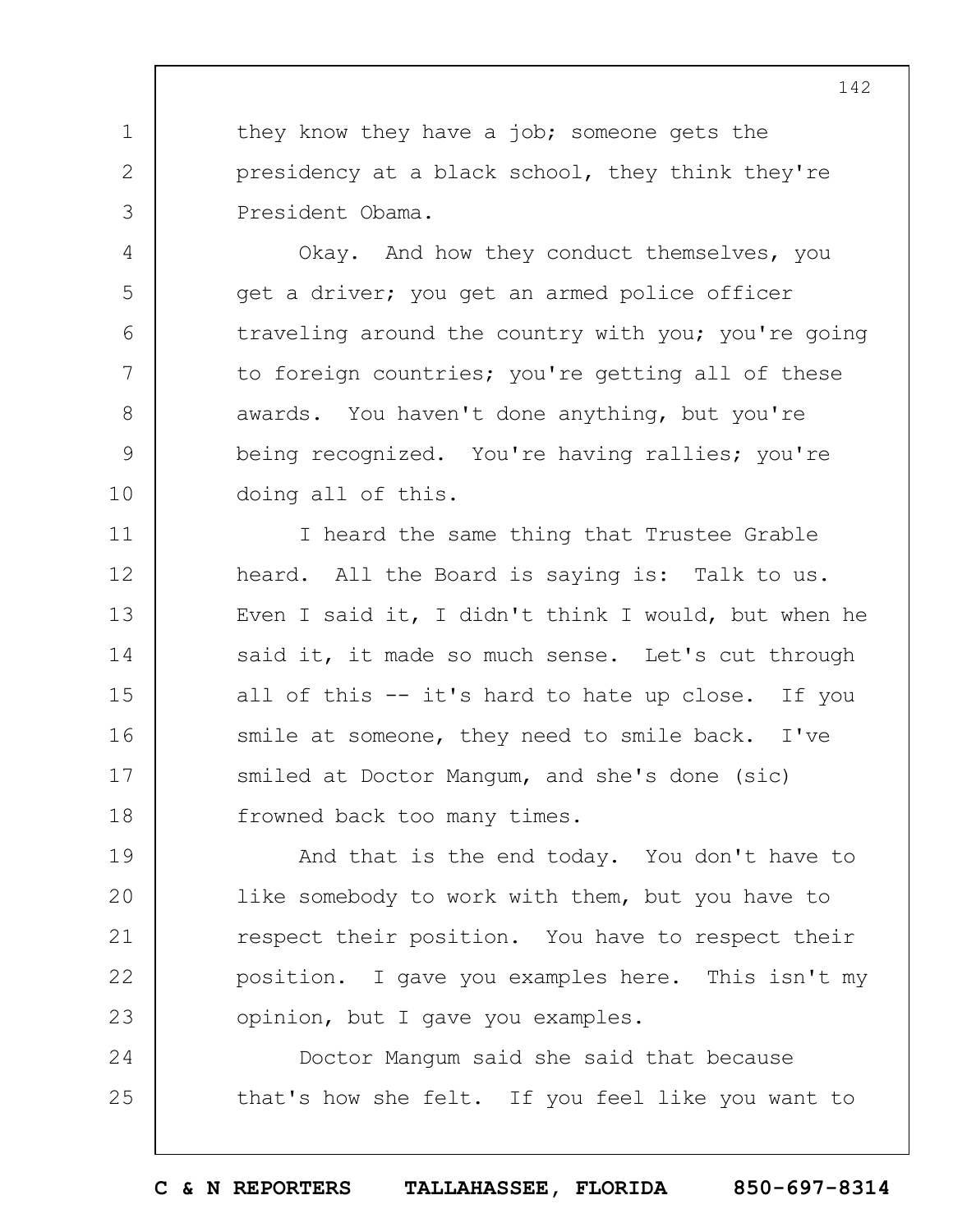kill a Board member, you don't tell the Tallahassee Democrat just because that's how you feel. The Board -- to Trustee Shannon's point, the Board is not sitting here going through the knick-knacks.

1

2

3

4

5

6

7

8

9

10

11

12

25

Here's how it should work: Hey, I've heard the comments from the Board today. I'm going to govern myself accordingly; I'm going to smile; we're going to be happy; we're going to learn how to get to yes versus every single thing we brought there's a reason or there's a rebuttal or we're right.

13 14 15 16 17 18 Look, if I was sitting in the chair, and I'm not and don't want to, and you say the Board wants outside legal counsel, hey, I'm going to provide an avenue to get there, we'll have the option to you by tomorrow's meeting. That's easy, hundreds of employees here.

19  $20$ 21 22 23 24 When the Board says, we have some challenges with the Board Liaison, you lean into the microphone and you say, I've made some decisions, but I understand the sense of the Board. I will incorporate that into my plan. I'll have something to you by a date certain.

When the Board says, we want more direct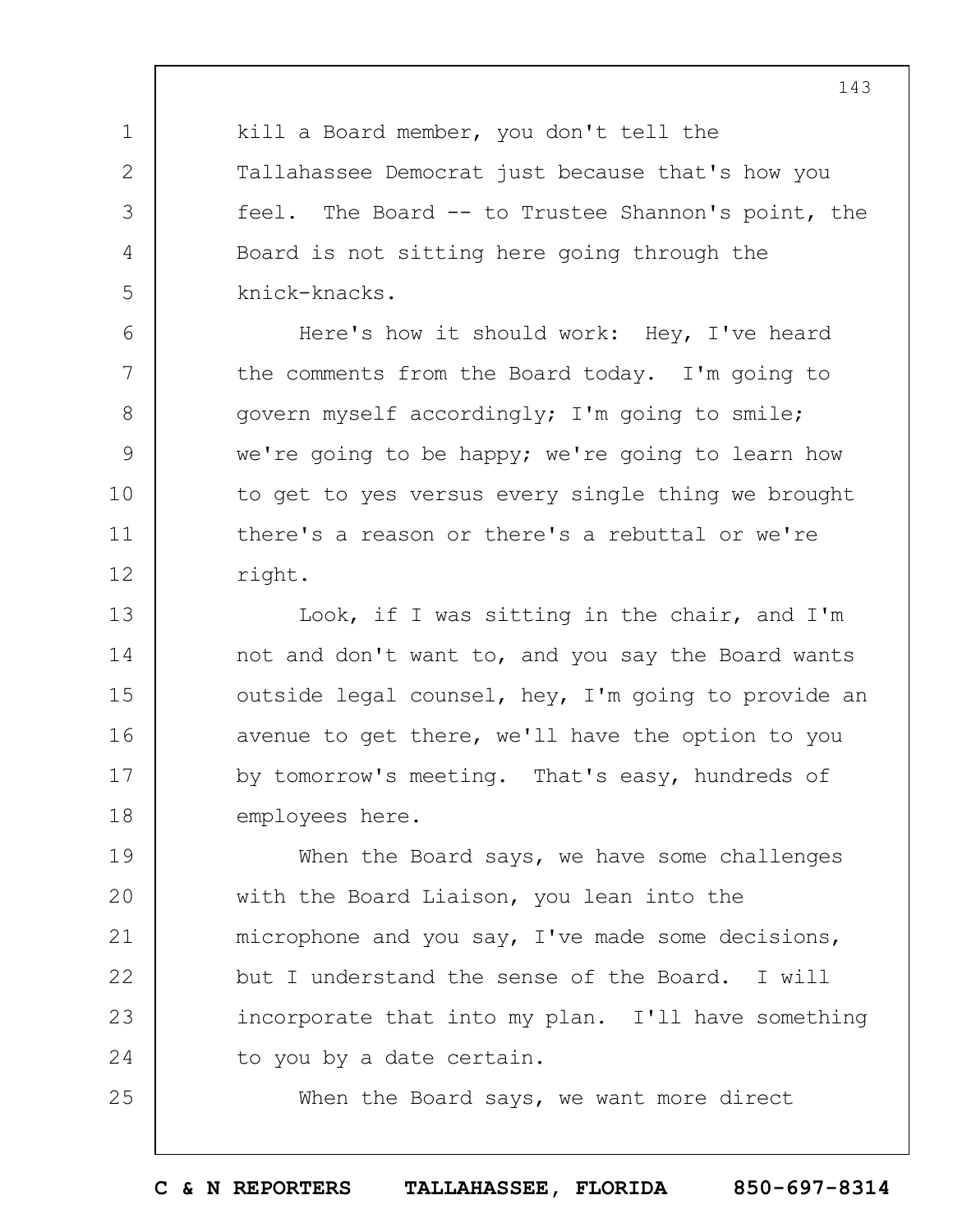communication; or the Committee says, we want more direct communication, the answer needs to be with a smile on your face, hey, you know what, I'm going to do a better job; not I'll try; not I'm very busy; not that it's unfortunate that the Board doesn't understand how busy we are. And it's in the minutes if I'm missing the words, but I think y'all understand what I'm saying.

1

2

3

4

5

6

7

8

9 10 11 12 13 14 15 The answer needs to be, you know what, I'm listening and I'm hearing and I'm understanding what my employer is telling me in the form of expectation. I don't think it -- I don't think we ever imagined that we would have to explain to a president that other -- other than the Board, there is no other priority. The Board is your employer.

16 17 18 19  $20$ 21 22 23 24 25 So to the sense that  $-$ - I just don't think there's an understanding with regard to what the relationship is with the Board. She didn't apologize for not telling us that the camp -- who was in charge of the campus, no apologies; no apologies for inconveniencing Board members so she could make a trip; no apologies for us being publicly embarrassed because we members of the leadership team who go out and are unprepared publicly, no apologies for that. No apologies for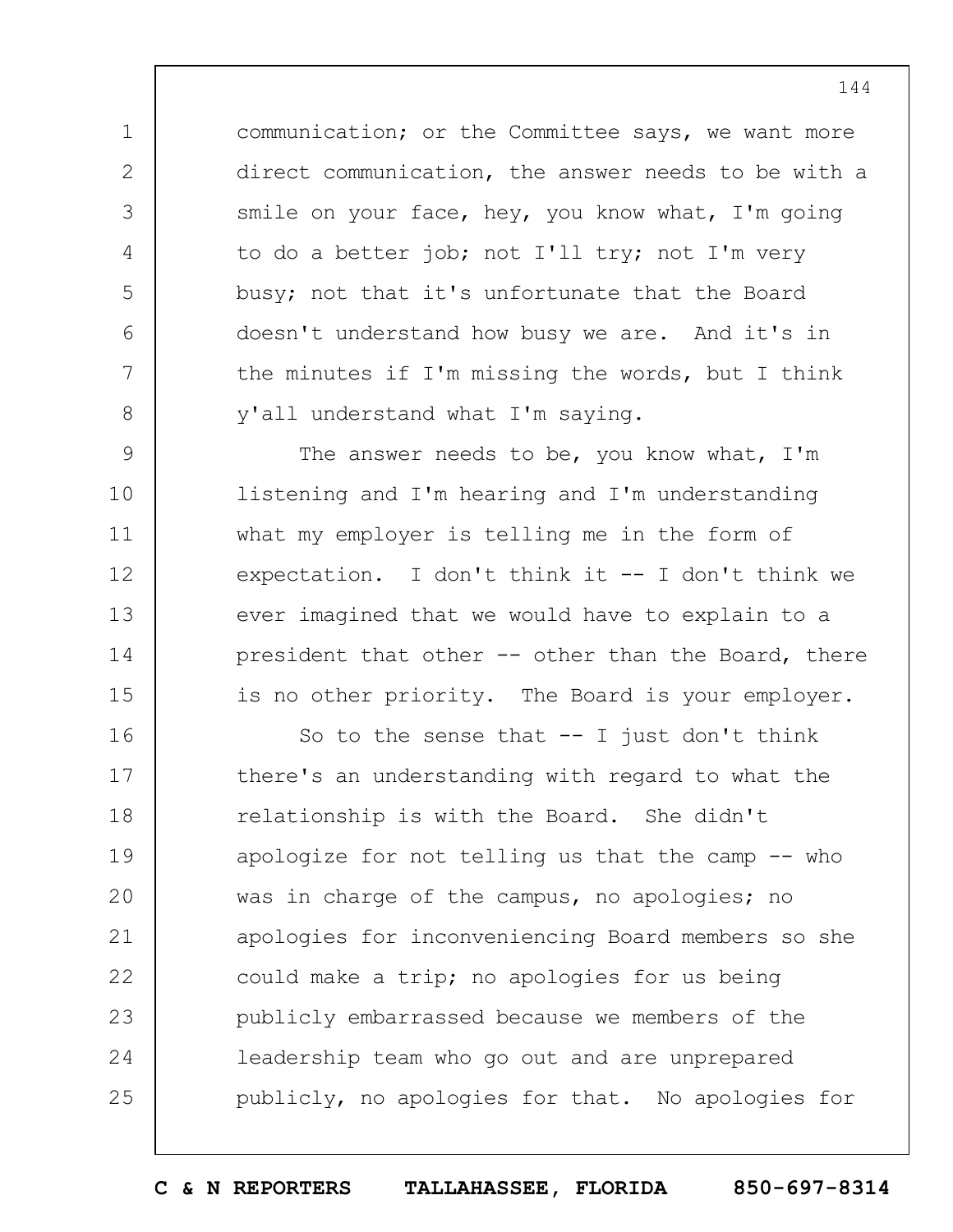1 2 3 4 5 6 7 8 9 10 11 12 13 14 15 16 17 18 19  $20$ 21 22 23 even the insinuation of negative press. I mean it's never a, well, okay, you know what, I'm sorry, I got that wrong, charge it to my head, charge it not to my heart. I'm doing the best I can, I love FAMU, I'm going to move this forward. I've been here five or six hours now and I still haven't had a, hello, Trustee, hello, Mr. Chairman, how are you doing? There are members of the Board who Doctor Mangum hasn't even spoke to today. She keeps talking about respect, respect, respect, but her staff -- I wasn't going to do this -- but her staff acts like she does. It started with Kellen Winslow; it started with some of these arrogant people that she has brought in. You can't tell in the country -- you had to go to the University to get a Cornell grad to come be the Provost at FAMU, who is a professor, not a dean, not a provost. That was the best we could do in the whole country. You had to go get a guy who blasts your Board to come in and give them a new position that didn't exist; you pay him \$130,000; he can barely spell,

horrible. And then when the guy makes a mistake,

according to what we can see, the grammar is

24

25

**C & N REPORTERS TALLAHASSEE, FLORIDA 850-697-8314**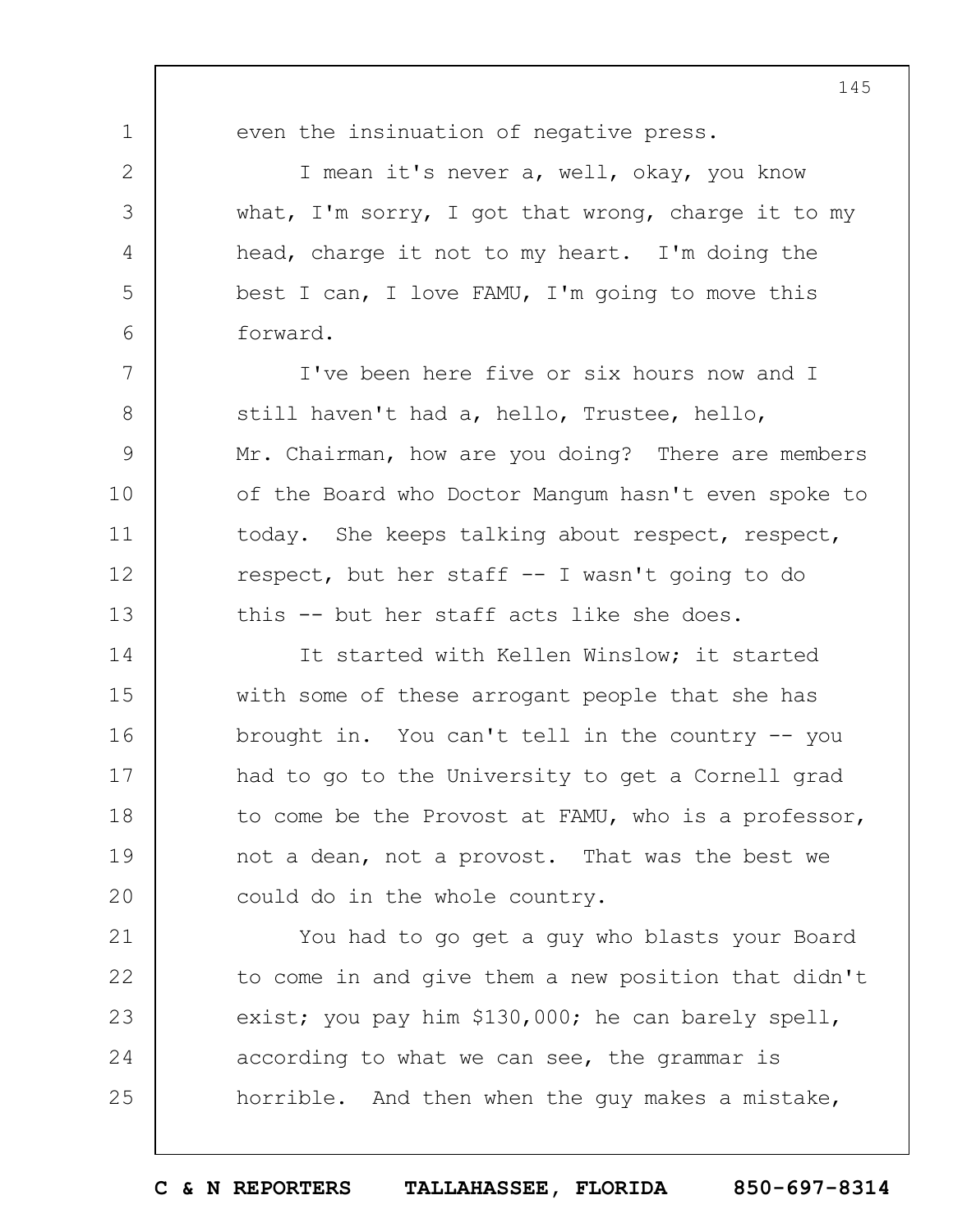instead of saying that was a mistake, she says, oh, well, I didn't know about it.

1

2

3

4

5

6

Ah, come on, everybody knows what goes -everybody knows the President knows what goes on in the HBC, either you do or you don't. If you don't know what's going on, that's a problem.

7 8 9 10 11 12 13 14 15 16 You obviously didn't know what was going on with Kellen Winslow being gone for 16 days, and that was a -- the explanation just is unacceptable. Well, we were going to fix it at the end. I don't believe you thought he was going to be here for eight months, so how were you going to fix it at the end? What if Director Winslow was here for, say, eight years, when was that going to happen? So the response just doesn't  $--$  it doesn't make sense.

17 18 19  $20$ 21 22 23 24 25 Here's what I'm asking of the Committee: Am I the only -- well, I agree with Trustee Grable, but I can't be the only one that's hearing or feeling like everything the Board is saying to Doctor Mangum, it's not, okay, yes, it's happy; it's, I'm right, you're wrong. I might change my behavior, maybe, I'll try. I'm too busy for y'all, I don't -- I'm a -- we're equals, or I'm better than you.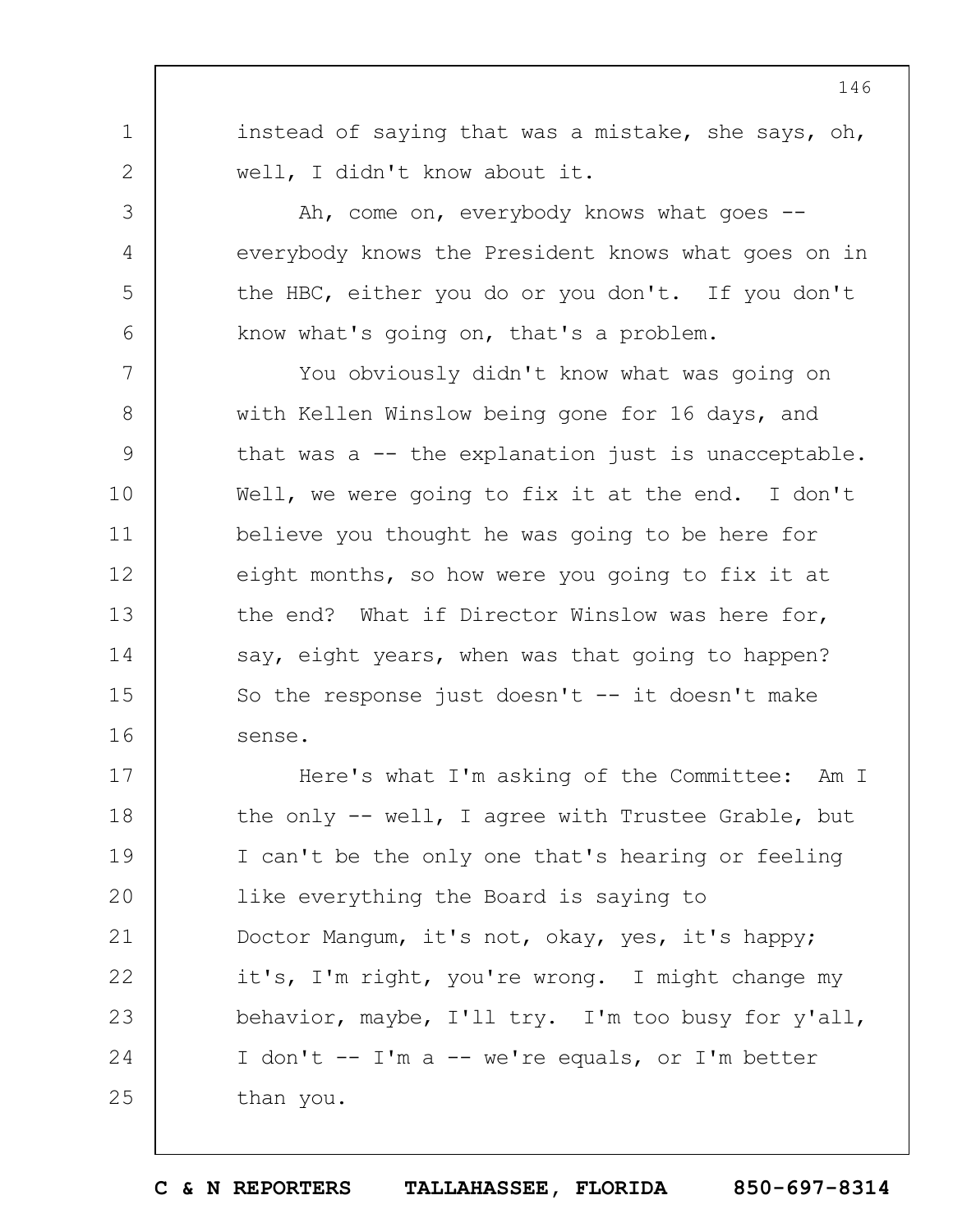The last -- I'll close by saying this: What Trustee Grable said was absolutely important. If we don't fix this, the problems are going to continue. As the leader of the Board, I don't want to get to the point where we just show up at Board meetings, we get called when something really bad happens. We didn't know that we were getting sued again. We get calls from people telling us we're getting sued again and we have no idea.

1

2

3

4

5

6

7

8

9

10 11 12 13 14 We get calls  $-$  we read things in the newspaper, and we see things on the TV that the President should have called and told us. And then when you mention it to her, she says it's not important.

15 16 17 18 19  $20$ You ask the President, why do we have  $--$  why did you hire a felon, waive his requirements, why were you fully informed about the person's background and you hired him anyway? You asked him about it. Her response to me is, well, there are plenty of felons on campus.

21 22 23 24 25 What? Really? Just let's -- one more time, let's hit -- I am willing -- I'll say this in front of everybody: I just expected sometime today you would get up, walk over and say, hey, let's see how we can work this out.

147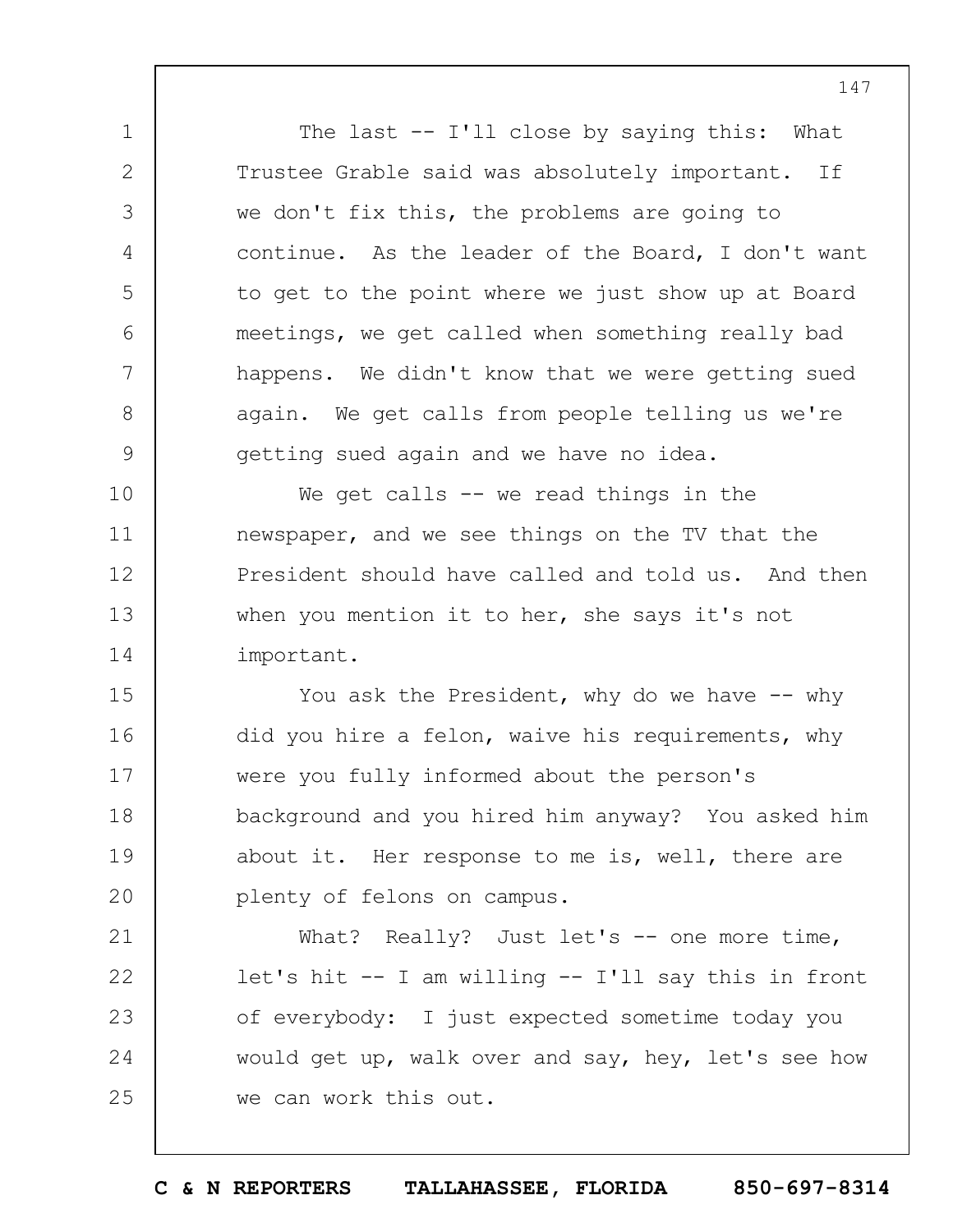On day one the President should come and say, hey, any problems we thought we might have had, let's work them out together, let's see what we can do what's best for FAMU. But the President hasn't done it. It's not the Board's job to get along with the President. I agree that there should be a mutual healthy level of respect, but once it comes to terms of -- I'm still disappointed on the engineering school.

1

2

3

4

5

6

7

8

9

10 11 12 13 14 15 Decisions have been made that affect our brand; that affect the future of stem at FAMU; that effect the finances and accounting that the Board wasn't consulted on. We get told about what happens afterwards. And in deference to the previous Chair, we kind of sort of let it go along.

16 17 18 19  $20$ 21 22 23 Last year -- anyway, Mr. Chairman, I would be interested in hearing what the rest of the Committee feels in terms of are we going to -- the rest of this conversation makes no sense if we're going to continue going through the agenda and everything is going to be, this is the sense of the Committee, and Doctor Mangum's response is, well, ah, maybe.

24 25 I want to hear some, yes and okay, and I understand the Board. I want to hear some positive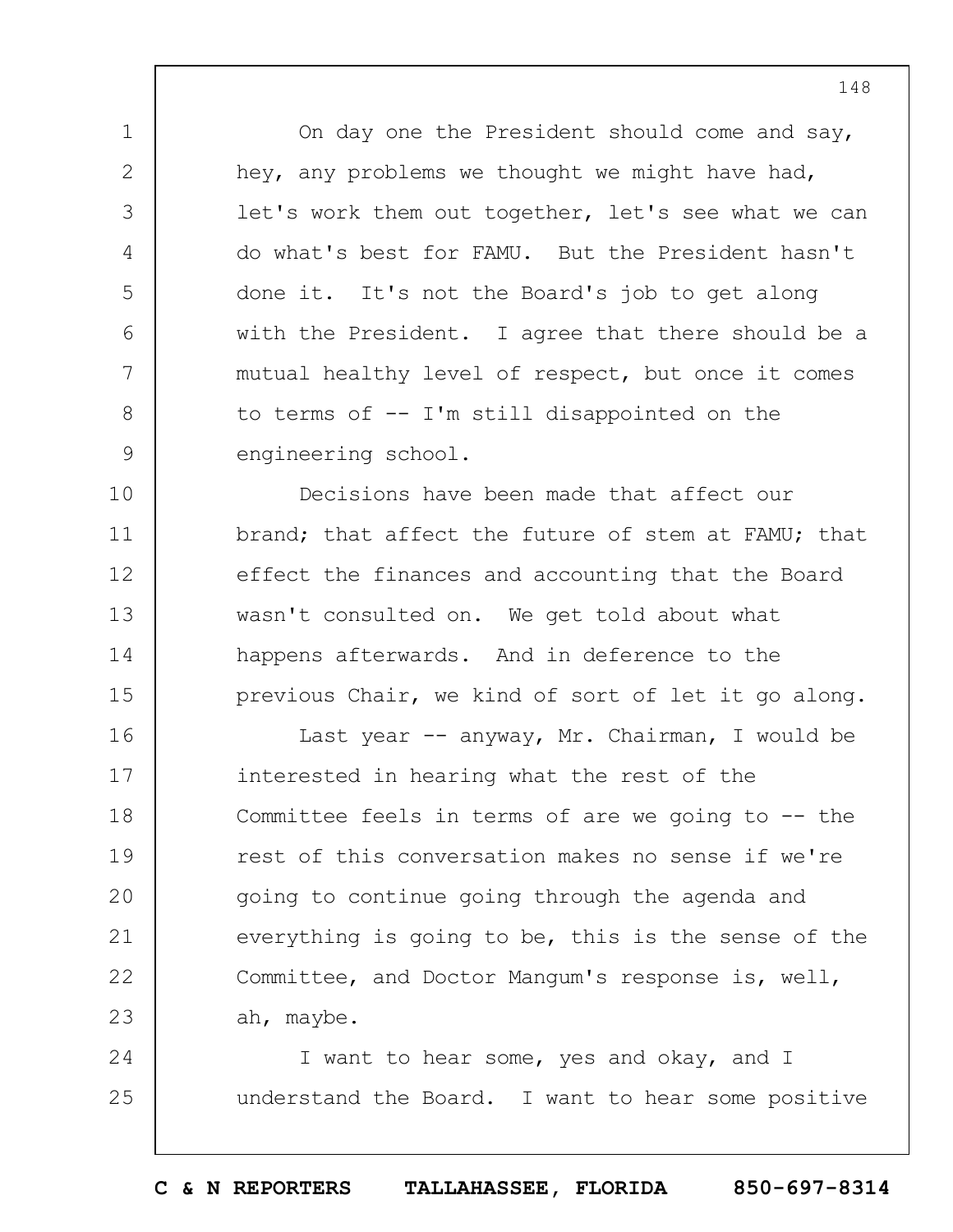1 2 3 4 5 6 7 8 9 10 11 12 13 14 15 16 17 18 19  $20$ 21 22 23 24 25 149 and some affirmation that I do understand the sense of the Board. TRUSTEE ALSTON: Thank you, Mr. Chair. Your points are well taken. I'm going to recognize -- I think she's been quiet for a while, so Trustee, slash, Governor Graham. Trustee Graham. TRUSTEE GRAHAM: Thank you, Mr. Chair. This has been quite a conversation to just sit back and observe, and it's sad to say, a bit distasteful. I understand everybody is entitled to their opinion and we can sit here and go back and forth on what was done right and what wasn't done accurately, how somebody could have felt; but I think we can all agree that Doctor Mangum is a seasoned administrator. She's capable of solving these problems, and I think we need to assist her to the best of our ability as Board members to help her, as well as her meeting us halfway so that we can get these things accomplished. But let's also be mindful of how we say things, what we say, more particularly because these are public meetings. So let's be mindful of how we conduct ourselves, the responses that we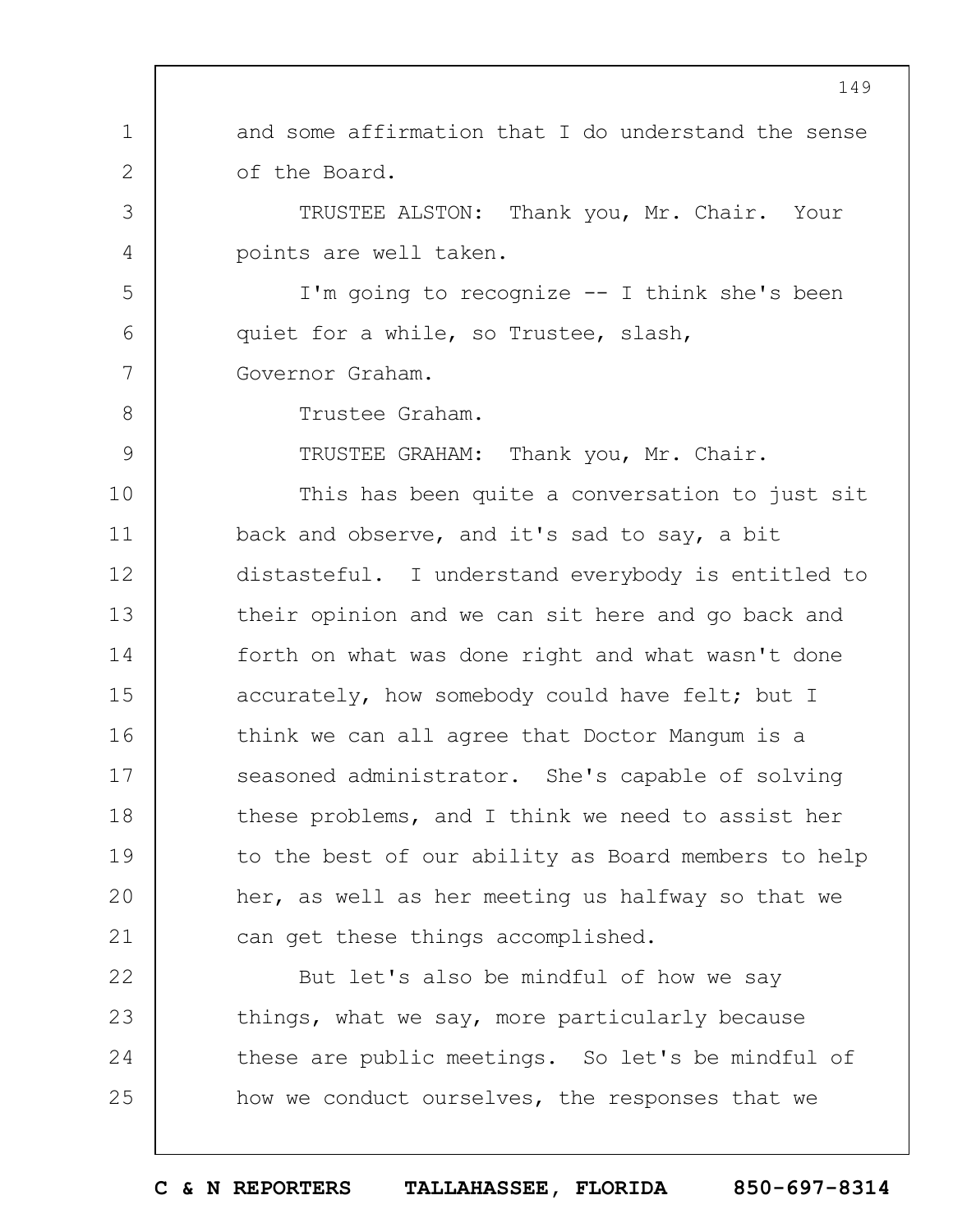give, look at the point of our University. And it's kind of disheartening because we're sitting here going back and forth on things that have happened in the past; meanwhile, we've got legislators downtown, we don't know how much money we're going to have tomorrow.

1

2

3

4

5

6

7 8 9 10 11 12 13 These are the type of issues that affect me, and we all say we're working in the best interest of this University, but the students, my constituents who placed me here, are our main customer. And I think sometimes we get wrapped up and caught up in the minutiae and we forget about them.

14 15 16 17 18 This conversation or email or how somebody feels or what time I called or responded to you isn't going to help somebody get their financial aid taken care of, isn't going to help somebody get their degree like I got mine on May 2nd.

19  $20$ 21 22 23 24 25 So for the betterment of this body, this Board, this Institution, I'm asking that we all agree maybe to disagree; and that, Doctor Mangum, you meet us halfway, as well as the Board, everybody agree to work this out peacefully, express our concerns personally with her offline, not publicly, and let's do what we need to do to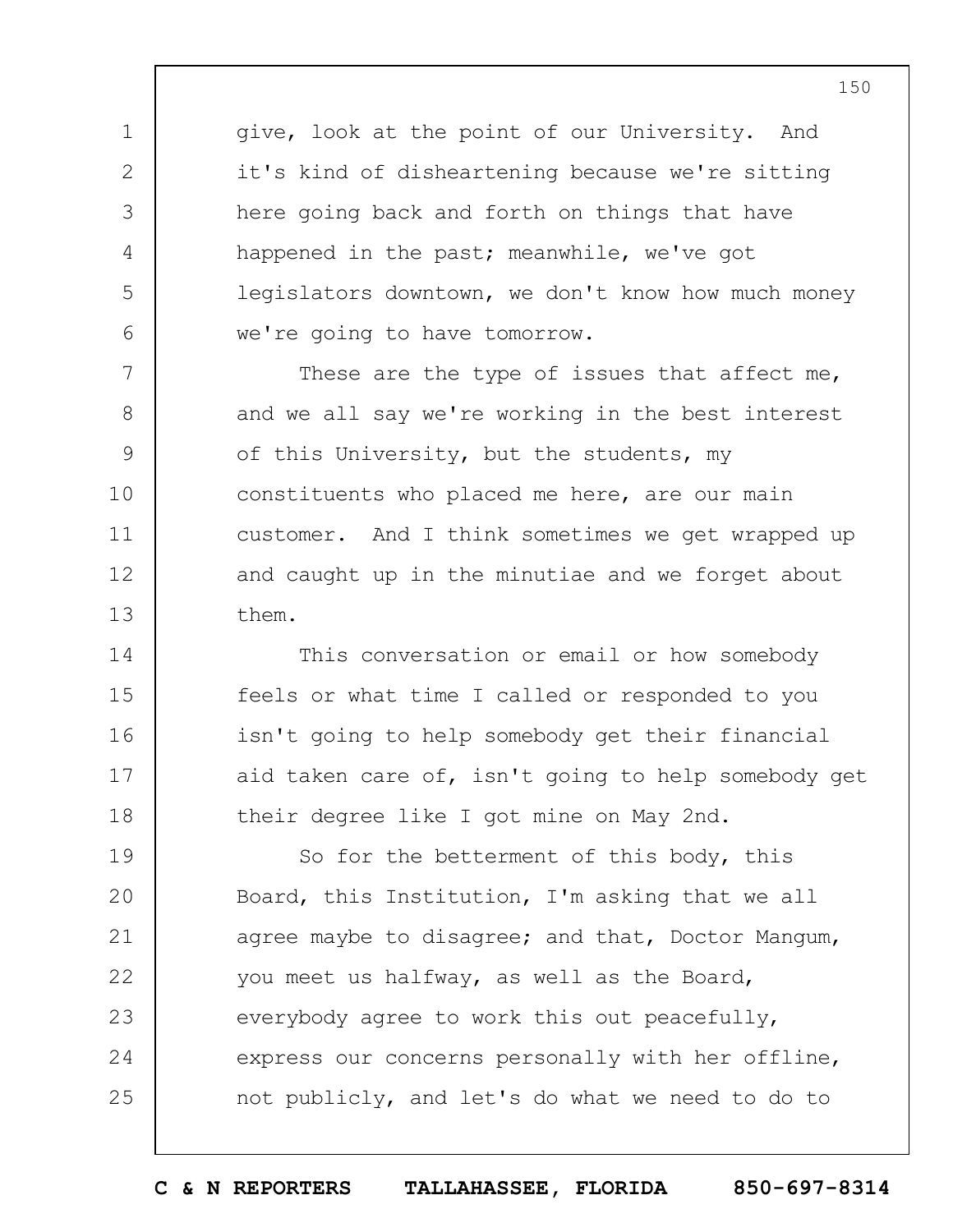1 2 3 4 5 6 7 8 9 10 11 12 13 14 15 16 17 18 19  $20$ 21 22 23 24 25 make sure this Board is successful, and ultimately FAMU is successful. TRUSTEE ALSTON: Thank you, Trustee Graham, well said. Thank you also, Chair Montgomery. It sounds like that we are prepared to move forward. And, Madam President, if I could just recapture, you will be moving forward, and us collectively as a Board, with communication, collaboration, and mutual respect. So I'm getting the nod from the President. So we have a commitment on both sides to move forward. If I could, Trustees, I want to try to move to the last two items, the budget matters related to the Board activities. I know we've touched that some. I don't know, Chair Montgomery, if you want to make any comments on this item. (CHAIRMAN MONTGOMERY SHOOK HEAD NEGATIVELY). TRUSTEE ALSTON: Okay. Perfect. Let's move this item back to our next Special Meeting when called. And then at this point, we'll move to the last item, Madam Provost. As she is coming to make a presentation on performance funding, this is just to formally notify the Board of performance funding. I know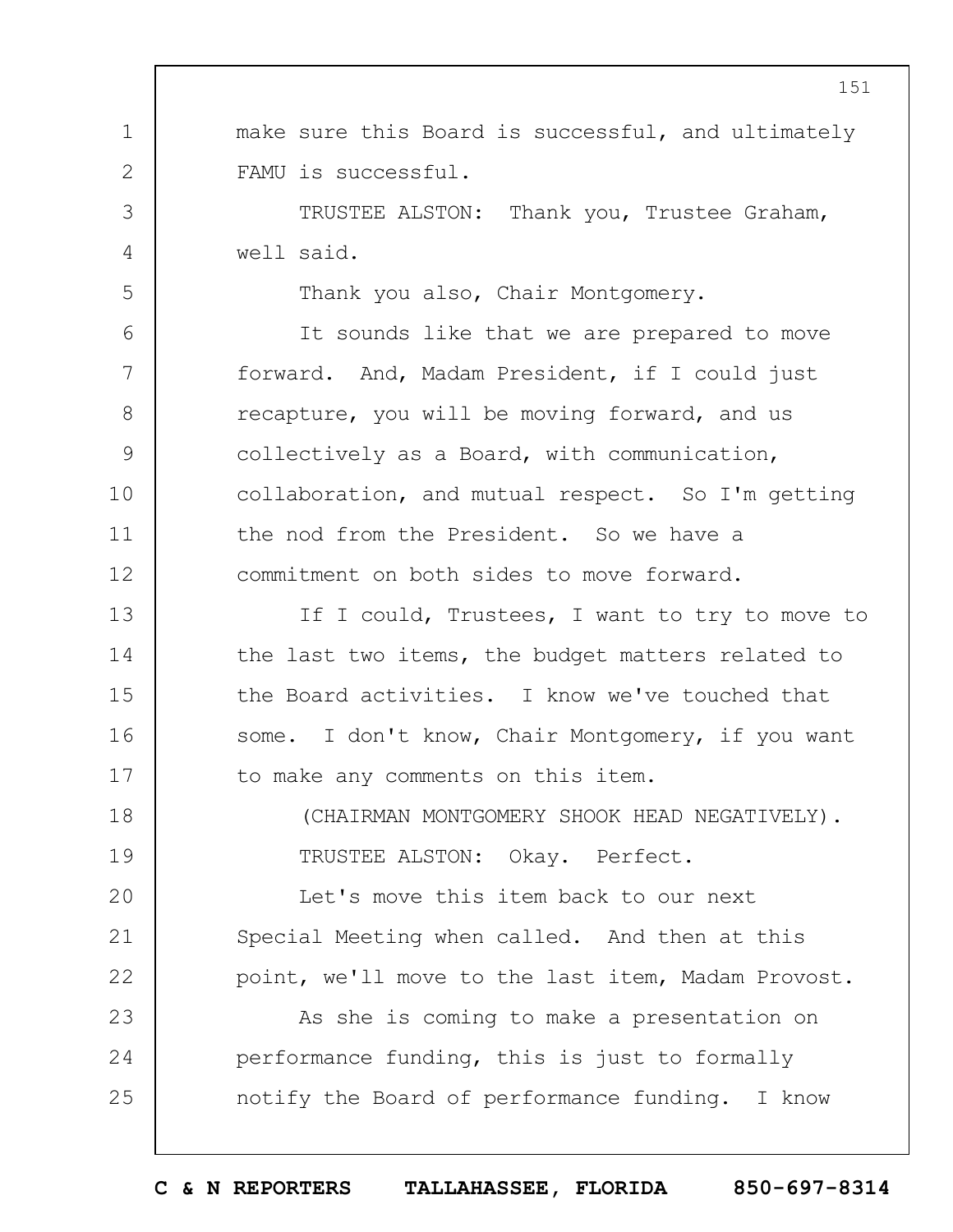there have been some conversations or miscommunication prior to this point. So the reason this was put on is just so there's a formal communication directly to the Board on performance communication (sic).

So with that, Madam Provost.

1

2

3

4

5

6

7 8 9 10 11 12 13 14 PROVOST DAVID: Thank you. I just want to make sure that I understand what I am here to do. This was in response to a request of the Chair that I explain the performance metrics, so that's really what I'm prepared to do, and not necessarily to talk about performance funding per se; but hopefully it will still be informative to the body and  $I'$ ll  $-$ 

15 16 CHAIRMAN MONTGOMERY: No, I wanted -- I'll explain it.

17 18 19  $20$ 21 TRUSTEE ALSTON: Okay. Thank you, Madam Provost. I did hear your comments. Let me turn it over to the Chair just to make a comment. I have my own, but I'll just defer to the Chair on this. Thank you.

22 23 24 25 CHAIRMAN MONTGOMERY: Well, to be clear, I had a conversation maybe the beginning of May with Doctor Mangum. I thought it was important information that I thought needed to be shared with

**C & N REPORTERS TALLAHASSEE, FLORIDA 850-697-8314**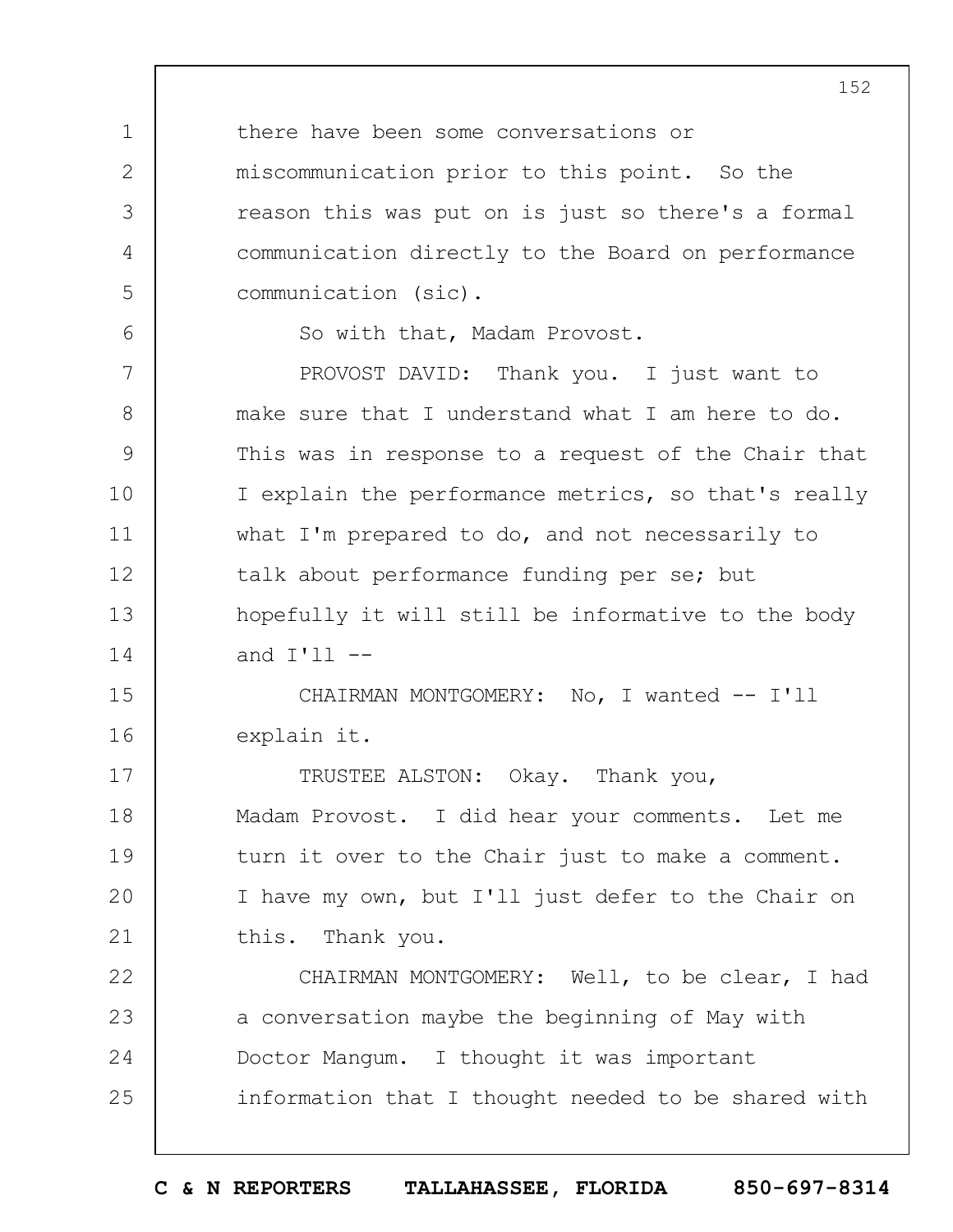the Board with regard to performance funding. She asked specifically if the Provost could present; I said yes.

1

2

3

4

5

6

7

8

9

And initially, when we did the committee as a whole and it evolved to this Special Committee on Governance, so it wasn't -- I don't recall it, and I could be wrong, necessarily being my request other than I wanted the information to be shared with the Board.

10 11 12 13 14 15 16 17 18 And so we asked that  $-$  we don't want any surprises. Trustee -- excuse me, Governor Graham, made a very good point, there are some things that are going on downtown that will affect us; and to the extent that we can be apprised of where we are, not only with the changes in the funding formula, if any, but how you plan or how it can potentially affect us, I think this is the proper forum to the extent you can provide that information.

19  $20$ 21 22 23 24 25 PROVOST DAVID: Okay. Well, I can only go forward with my presentation and  $I$  -- to be honest, I prepared it on the conversation that you and I had in my office where we went through some of the performance metrics, and you said it would be helpful for the Board to understand how some of the performance metrics are calculated, so that's what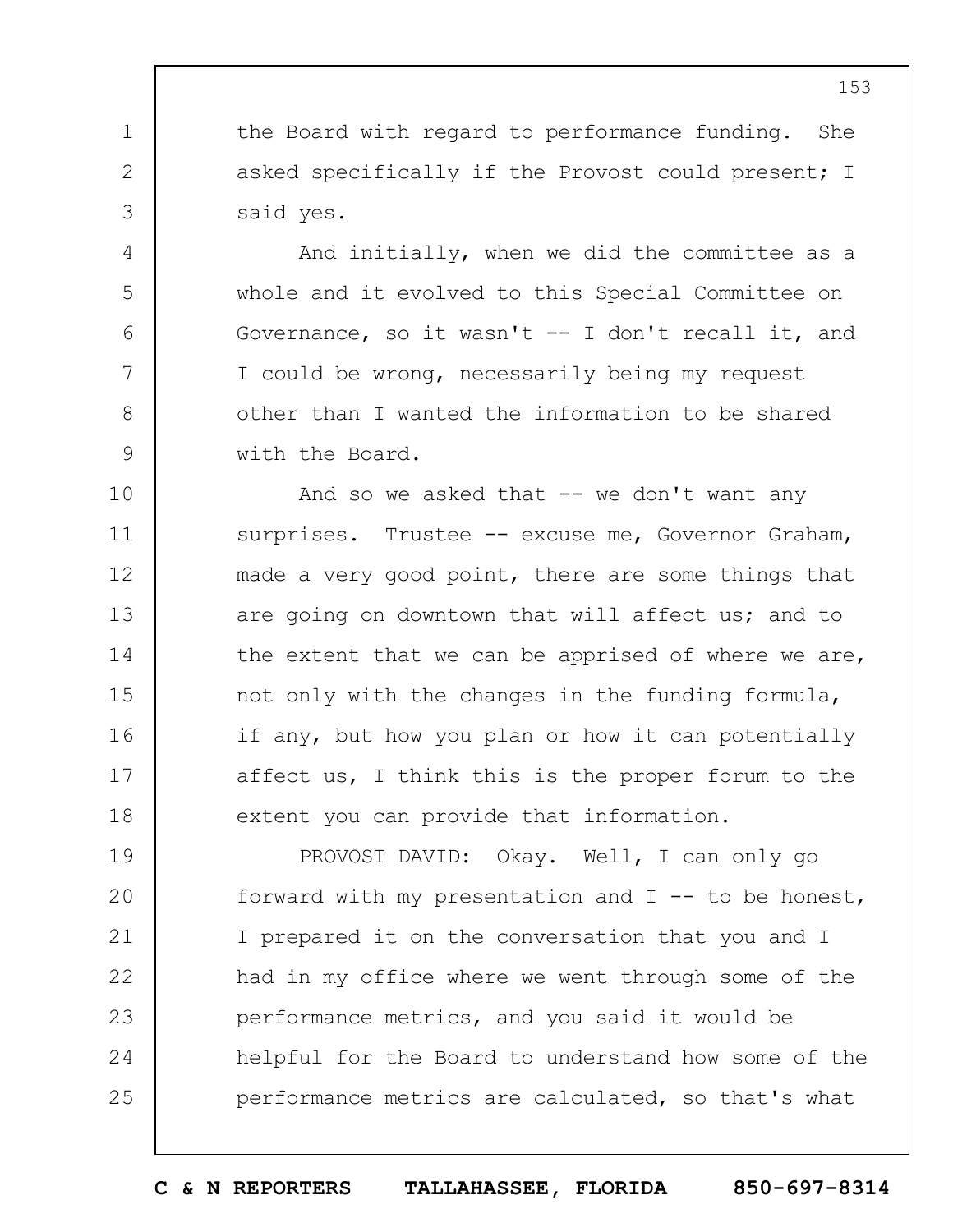I prepared.

1

2

3

4

5

6

7

8

9

10

11

To the extent that it moves more particularly into the funding side of how the metrics impact us, I might have to turn to other people in the room and we'll see if we can answer your questions. But I'll just have to proceed with what I have prepared to talk with you about today.

I do have to just -- sorry, for the record, I do have to say that as much as I have respect for the University or Cornell, I am not an alumna of the University of Cornell.

12 13 14 15 16 17 18 19  $20$ So performance funding is in some ways a question of who we are and where we are moving forward. And just to remind you all of where - who we are, we have, 40% of our students currently graduate within six years; 13% percent -- and that's the six-year graduation rate that I'm referring to. 13% are kind of touch-point for graduating within four years, although it was a little bit lower in May.

21 22 23 24 25 66% come from households that are making not very much money, and our goal or our mission in part -- part of our mission is to lift folks who come with that level of preparation and those handicaps to the next level.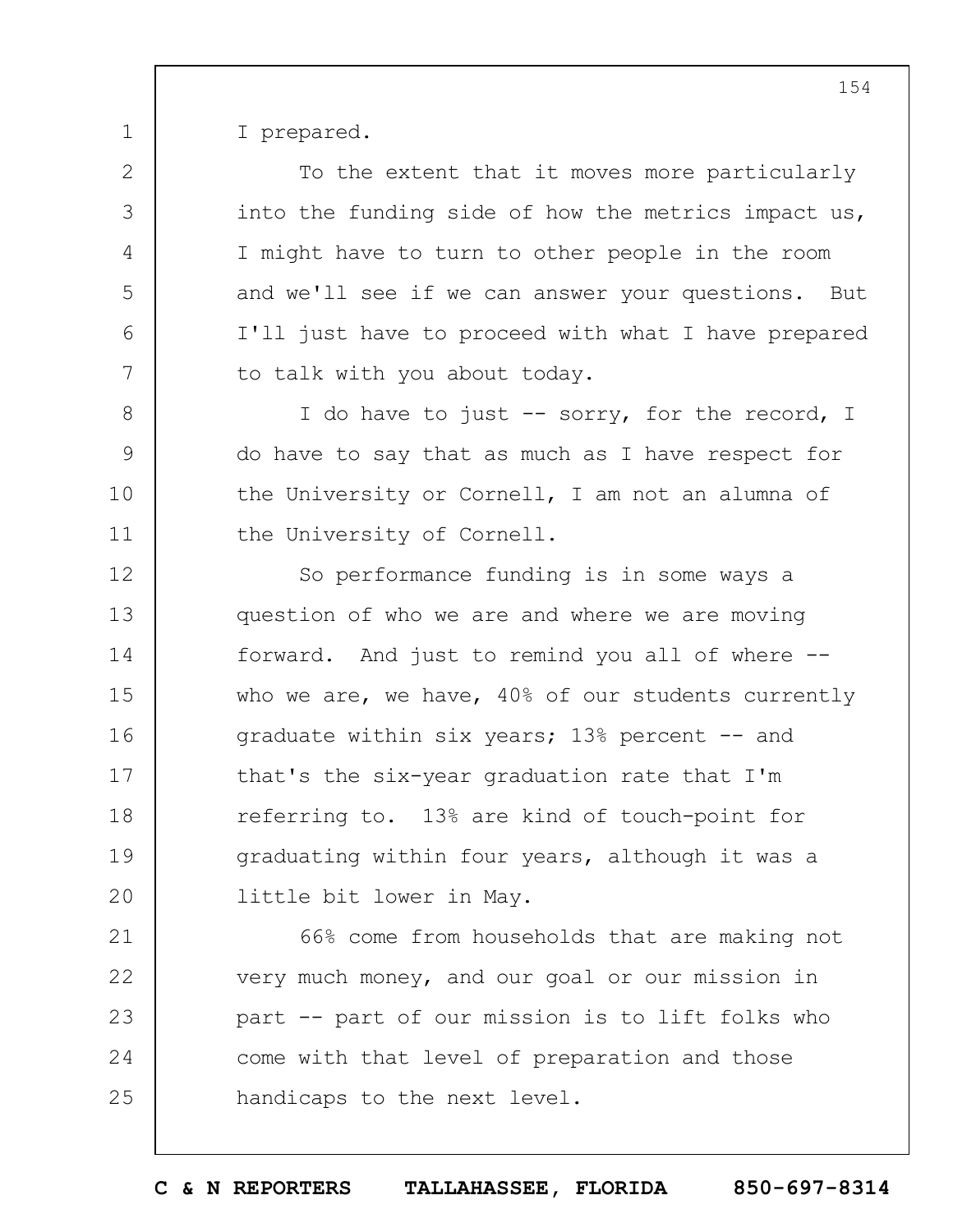So I wanted to give you some data on our student head count. Our student head count peaked in the fall of 2010, and since then it has tailed off a little bit. There are a lot of slides, so we'll have to move through some of them quickly unless you have a question.

1

2

3

4

5

6

7 8 9 10 11 12 13 14 15 16 We also have what have been referred to I think by the Board as profile admits; we refer to them as access and opportunity admits. Again, in  $20$  --  $2009/2010$ , and then we had the peak in our enrollment. That was also a time when we had a peak in the number of access and opportunity, or AOS students. We have been trying to manage that number downward, have done that somewhat successfully, although there was a little bit of a bump up in fall of 2014.

17 18 19  $20$ 21 22 23 24 25 Here is that same data represented as a percentage of the class. We are actually moving forward trying to exert a little bit more control on the number of access and opportunity enrollees by setting a fixed number as opposed to a percentage because sometimes it can be challenging, as I'm sure VP Hudson would tell you, to hit a percentage but it's easier to manage with a certain total of access and opportunity admits.

155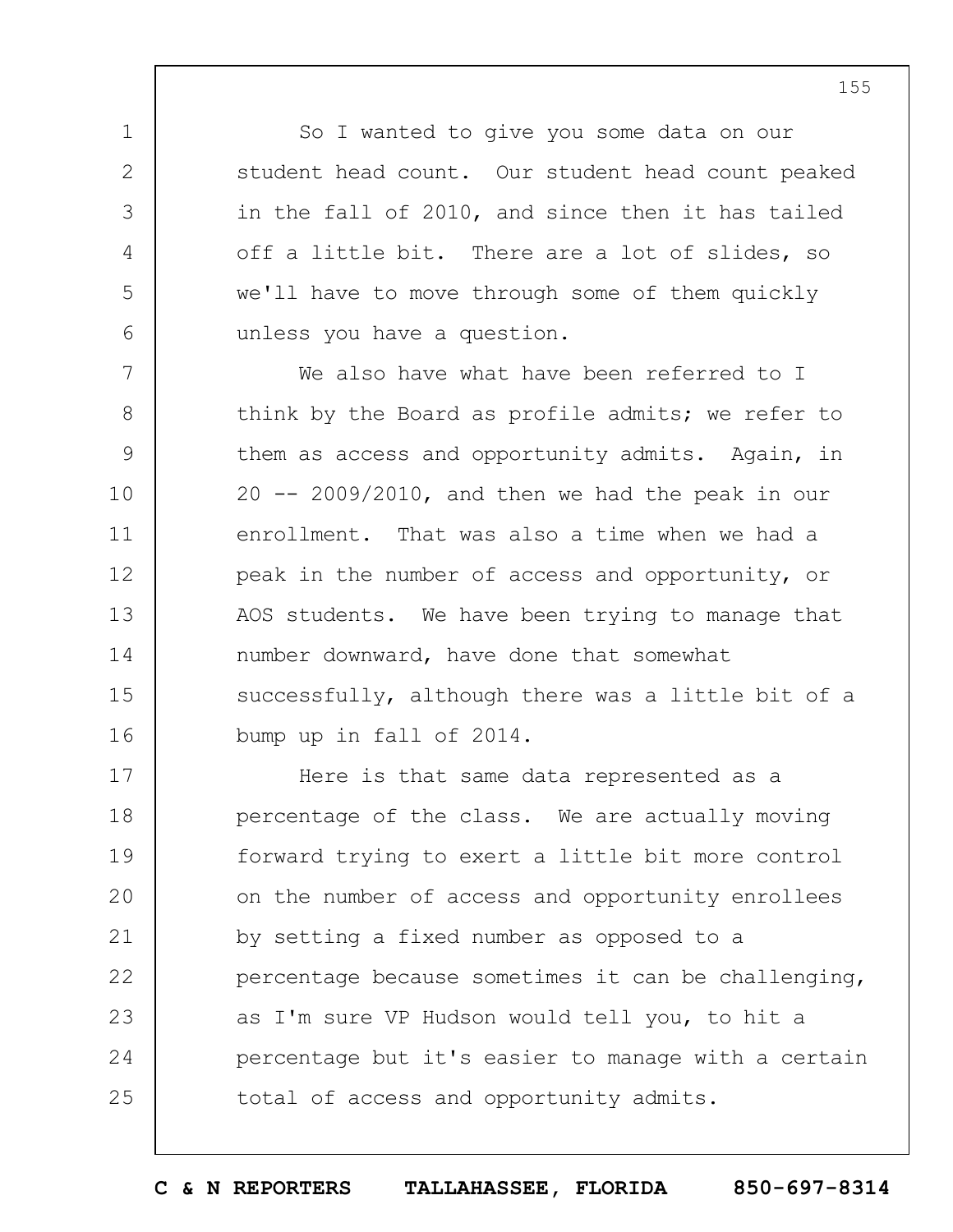Here's one of the reasons why we want to take care of that and are so concerned about access and opportunity admits. I want to point out that a lot of our students need remediation, and this is to say, they need help to get through some of the basic foundational courses that will get them to their major and their ultimate goal.

1

2

3

4

5

6

7

8 9 10 11 12 Not all of the students who require remediation are access and opportunity students. Some of our students who come in, quote, on the numbers, come in and then they test in math and in other topics as requiring remediation.

13 14 15 16 17 So one of the things that we're trying to do is to manage our capacity to provide those services that are needed to the students who are either AOS students coming in or who need remediation who are not AOS students coming in.

18 19  $20$ 21 22 23 24 25 So how does this all -- kind of give us the context on the performance funding program. And when the Board set this up, I wasn't here for this, but this is something that's going on with a lot of the boards in state institutions. I will have to say that even though I don't necessarily love all of the indicators, they actually chose indicators that are related to outcomes. I came from a place,

**C & N REPORTERS TALLAHASSEE, FLORIDA 850-697-8314**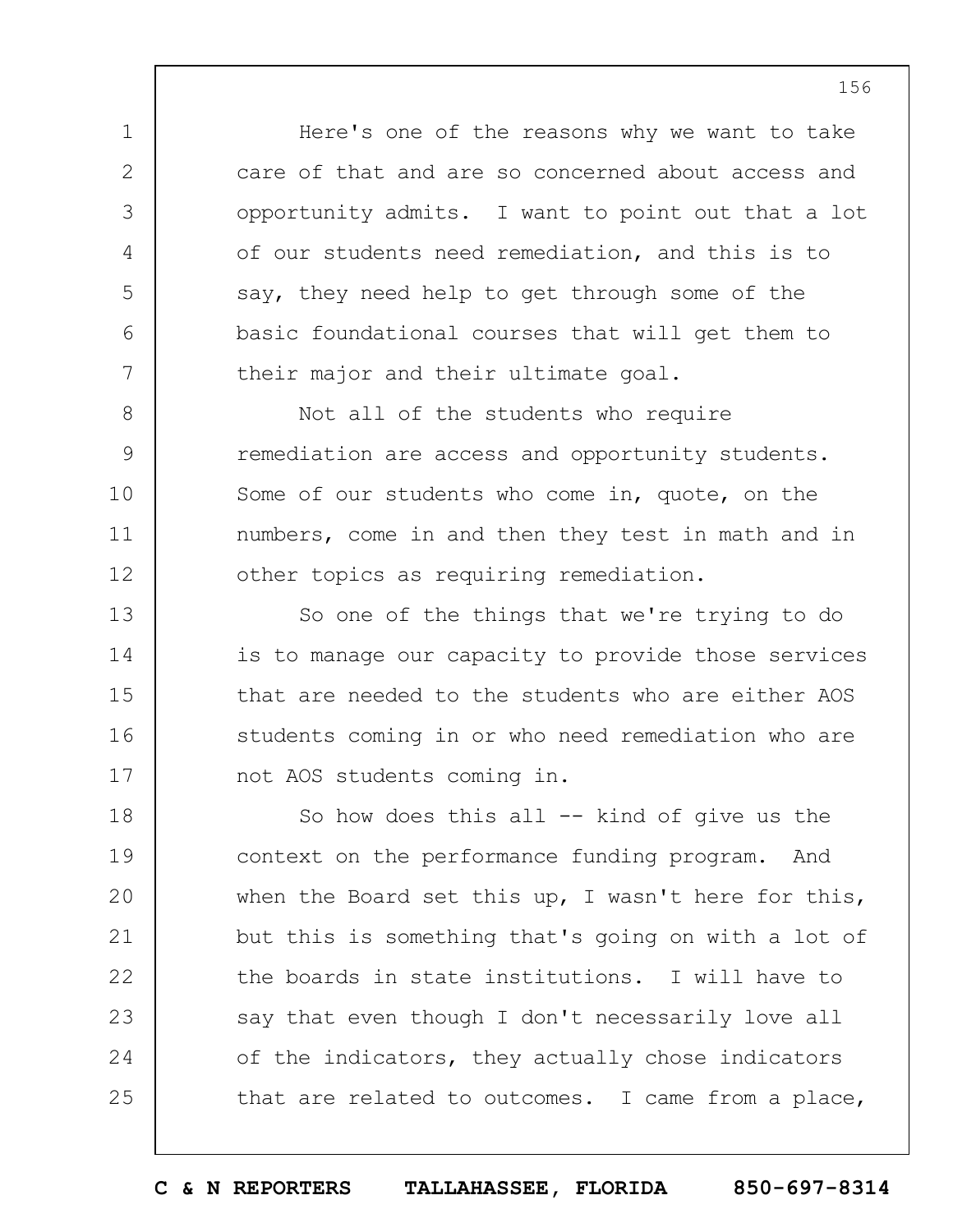1 2 3 4 5 6 7 8 9 10 11 12 13 14 15 16 17 18 19  $20$ Iowa, where they were choosing indicators that were related to income, so that's not as beneficial. Their indicators are academic quality, operational efficiency, return on investment. We're also allowed to choose one, so the first three are categories that are common across all of the State University System schools. We are allowed to choose one, and ours is research because that's an area where we excel. And then the Board of Governors actually also chose a couple: Percent of bachelor's degrees without excess hours. And so what happens is all of the schools will have those that fall in the first category as indicators. We have the research as our indicator, and then the Board of Governors' indicator is also particular to us, or maybe another institution, but it won't be an indicator that goes across all of the institutions. So these are our performance metric numbers,

21 22 23 24 25 and these are also numbers that were provided in the Work Plan so you have them there as well. And so the metrics, I'll just read them: Percent of bachelor's; graduates who are employed or continuing their education; the median wages of

**C & N REPORTERS TALLAHASSEE, FLORIDA 850-697-8314**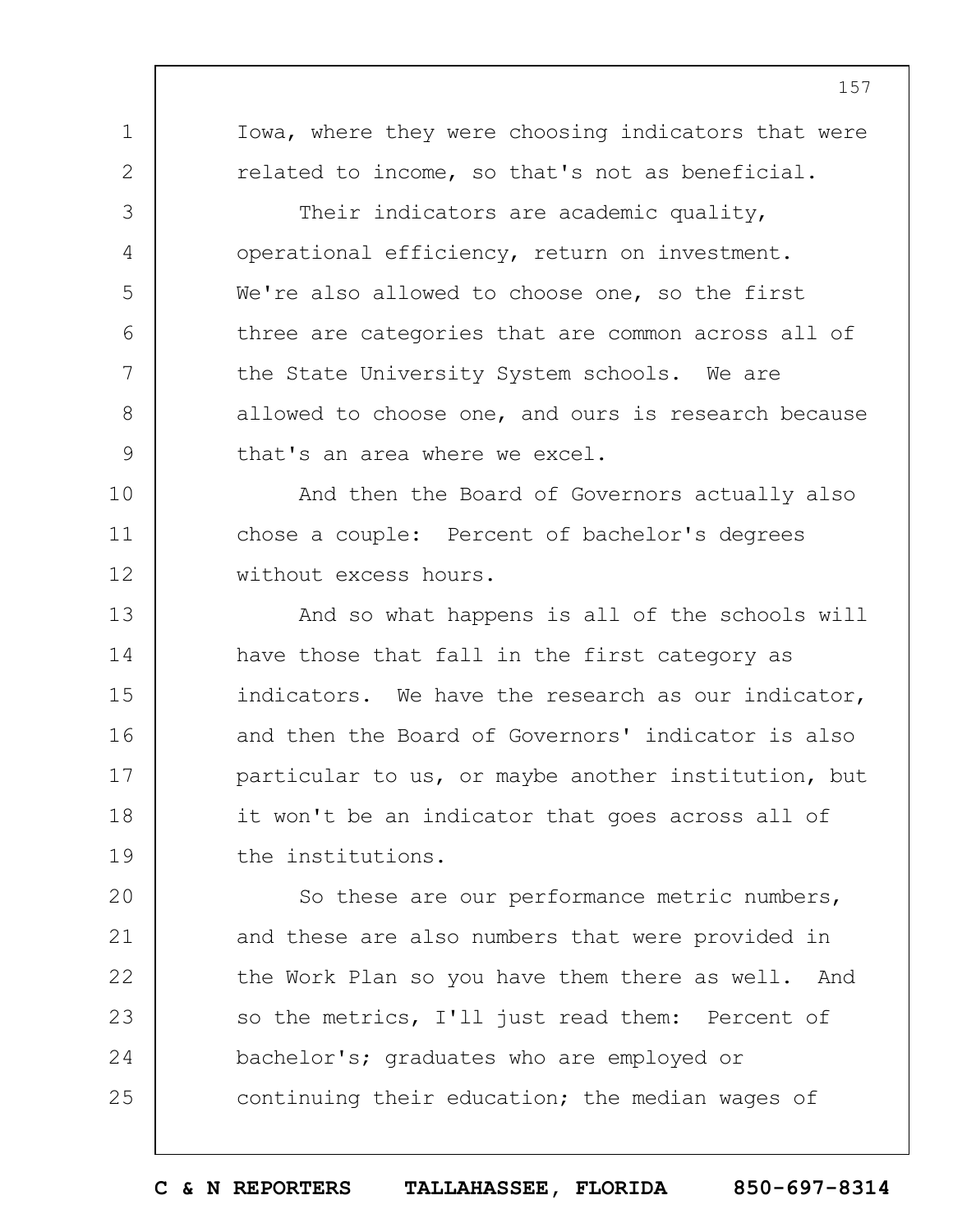bachelor's; graduate employed full time in Florida one year after graduation; the average cost per bachelor's degree; FTIC six-year graduation rate; academic progress rate. This is called retention at other institutions, but significantly for us retention in the State University System is retention with a 2.0 GPA.

1

2

3

4

5

6

7

8 9 10 11 12 13 University access rate, which relates to Pell grants; bachelor's degrees awarded within areas of strategic emphasis. This includes a host of different degrees, including stem and some of the health care professions. Graduate degrees awarded, again, within programs of strategic emphasis.

14 15 16 17 18 And then going back to the Board of Governors' choice metric, we'll come back to this, but percent of bachelor's degrees without excess hours; and percent of R & D expenditures funded from external resources.

19  $20$ 21 22 23 24 25 If you're looking at where we fell in terms of the 2013/2014 final metric positions, and it's worth emphasizing that when you report in 2015, you're mostly using data that is based on what happened beforehand, and so that's where we were this year. It took a little bit of time for them to finally resolve things in terms of some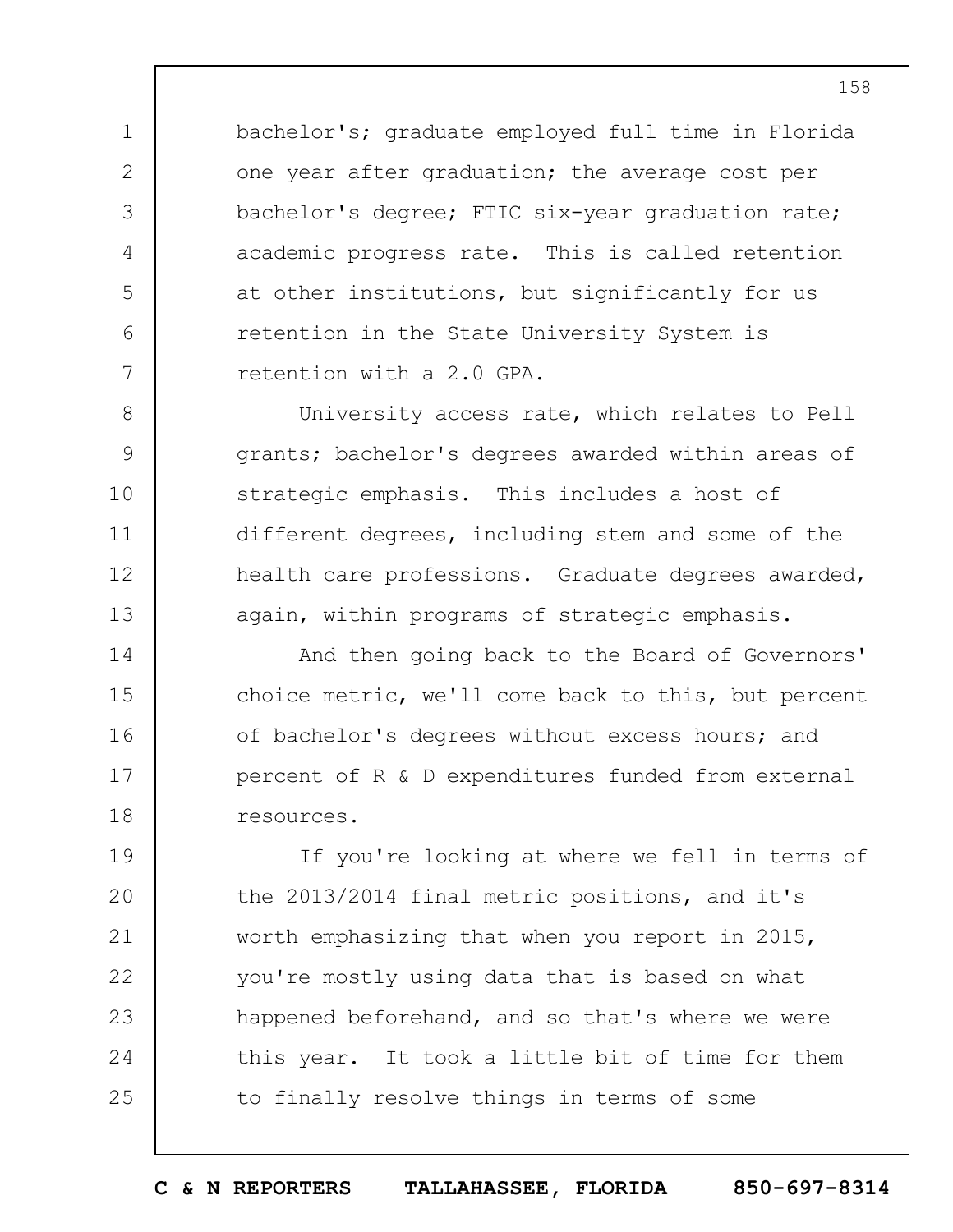1 2 3 4 5 6 7 8 9 10 11 12 13 14 15 16 17 18 19  $20$ 21 22 23 24 25 159 questions and the calculations, but we ended up with 26 points. CHAIRMAN MONTGOMERY: Provost, what was the -so that was down from -- where were we last year? PROVOST DAVID: Twenty-nine. CHAIRMAN MONTGOMERY: I mean in the rank of -we dropped from -- I mean in terms of the rank amongst the schools, where did we drop from last year? I'm sorry, Mr. Chair. Excuse me, I had a question. TRUSTEE ALSTON: Thank you, Mr. Chair, for that question. PROVOST DAVID: I think we were two, but I'm not entirely -- TRUSTEE ALSTON: It was like five or six, right? PRESIDENT MANGUM: Six. TRUSTEE ALSTON: Madam President is saying six. PROVOST DAVID: Okay. TRUSTEE LAWSON: Mr. Chair. PRESIDENT MANGUM: We were in the middle. TRUSTEE LAWSON: Well, I'm sorry -- TRUSTEE ALSTON: Wait. Trustee Lawson. TRUSTEE LAWSON: Madam Provost, what was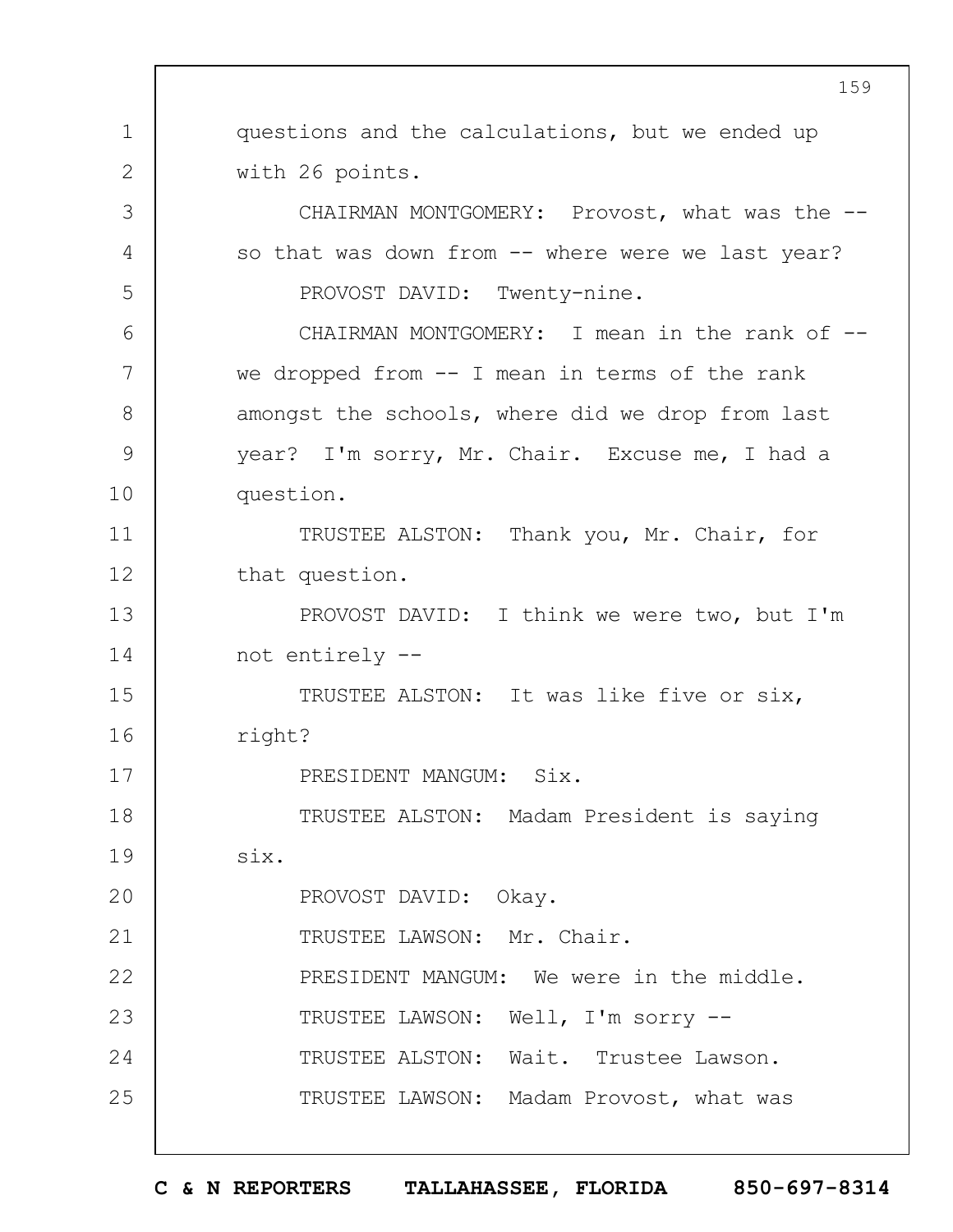|               | 160                                                    |
|---------------|--------------------------------------------------------|
| $\mathbf{1}$  | the $-$ - I can't remember the previous page, but what |
| 2             | was the driver of our drop?                            |
| 3             | PROVOST DAVID: So if you let me continue, I'm          |
| 4             | going to go through some of the --                     |
| 5             | TRUSTEE LAWSON: Okay.                                  |
| 6             | PROVOST DAVID: -- some of the elements, and            |
| 7             | then that might perhaps answer some of your            |
| $8\,$         | questions.                                             |
| $\mathcal{G}$ | TRUSTEE LAWSON: Okay.                                  |
| 10            | PROVOST DAVID: Okay. Just before we get into           |
| 11            | it, just to explain a little bit more, there are       |
| 12            | two different types of scores. You can have an         |
| 13            | excellent score or an improvement score. An            |
| 14            | excellent score, there are some targets that are       |
| 15            | set by the Board of Governors; and if you hit one      |
| 16            | of those numbers, then you get the excellent score     |
| 17            | that is associated with that number.                   |
| 18            | Improvement scores, for example, if we were at         |
| 19            | 40%, six-year graduation rate, and improved to 43%,    |
| 20            | then we could ask for an improvement score based on    |
| 21            | that three percentage point increase. You get to       |
| 22            | choose $--$ or, rather, you get allocated the score    |
| 23            | that's better for you.                                 |
| 24            | So if in a particular instance the excellent           |
| 25            | score is better than the improvement score, we get     |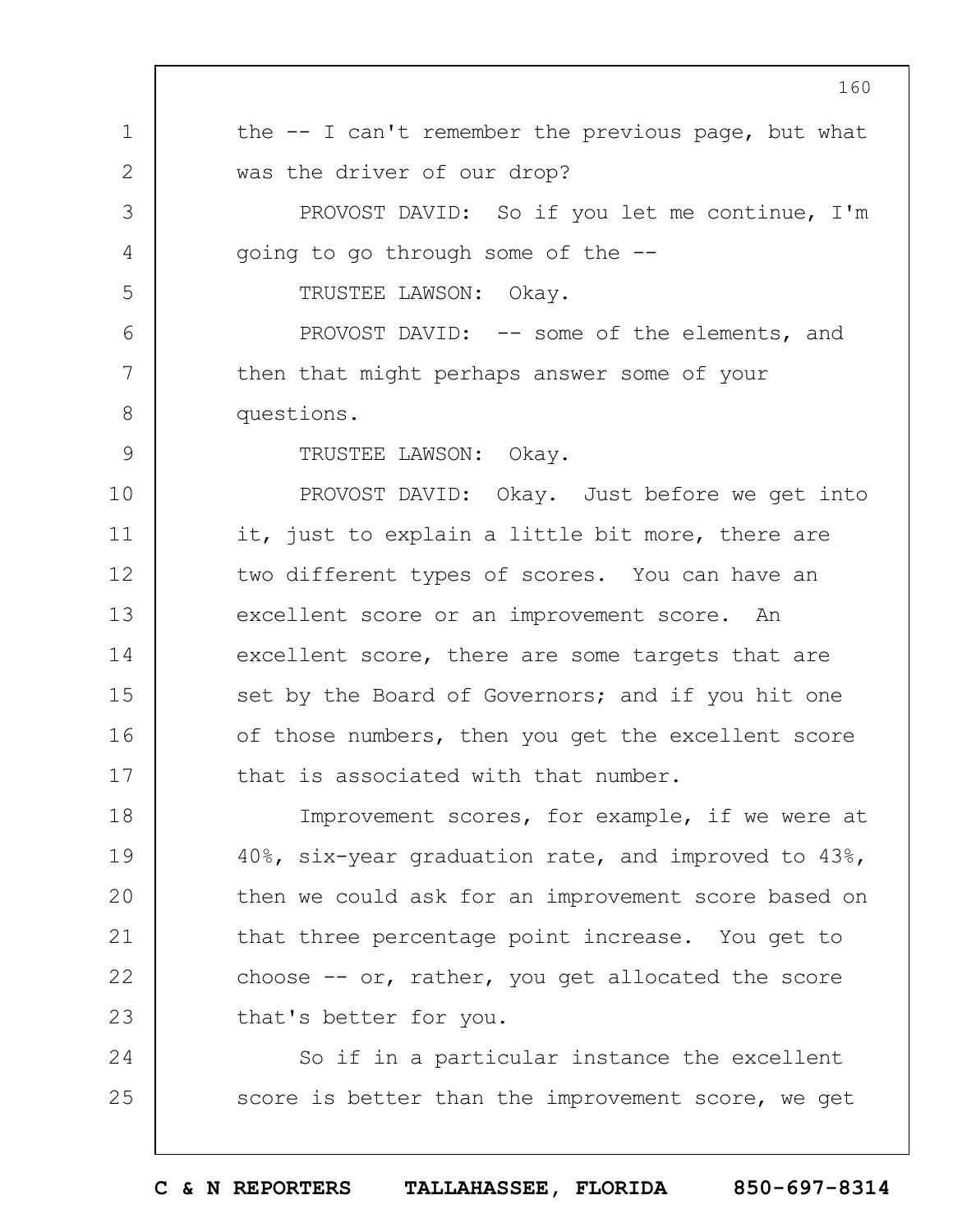1 2 3 4 5 6 7 8 9 10 11 12 13 14 15 16 17 18 19  $20$ 21 22 23 24 25 that; and in the other instance, if the improvement score is better than the excellent score, we get that. And here is actually an example of that. The percent of bachelor's, graduates employed and/or continuing their education further one year after graduation, under the excellence benchmarks, you can see that the Board of Governors have set it at 60%, 65, 70, 75%, and 80%. At 69%, we would get two excellence points. On the other hand, in terms of improvement, we went from I believe 65 to 69, which got us four improvement points. We got the four-point score as opposed to the two-point score. So here's our successes under the individual metrics. TRUSTEE ALSTON: Could I -- I'm sorry. PROVOST DAVID: Yes. TRUSTEE ALSTON: Go back to that previous slide. I'm having a side bar with the President. So on this benchmark here where it captures percent of graduates employed after graduation, this captures -- well, let me back up. How was that information captured? How do you know if I am employed upon graduation? PROVOST DAVID: Yeah, that's a really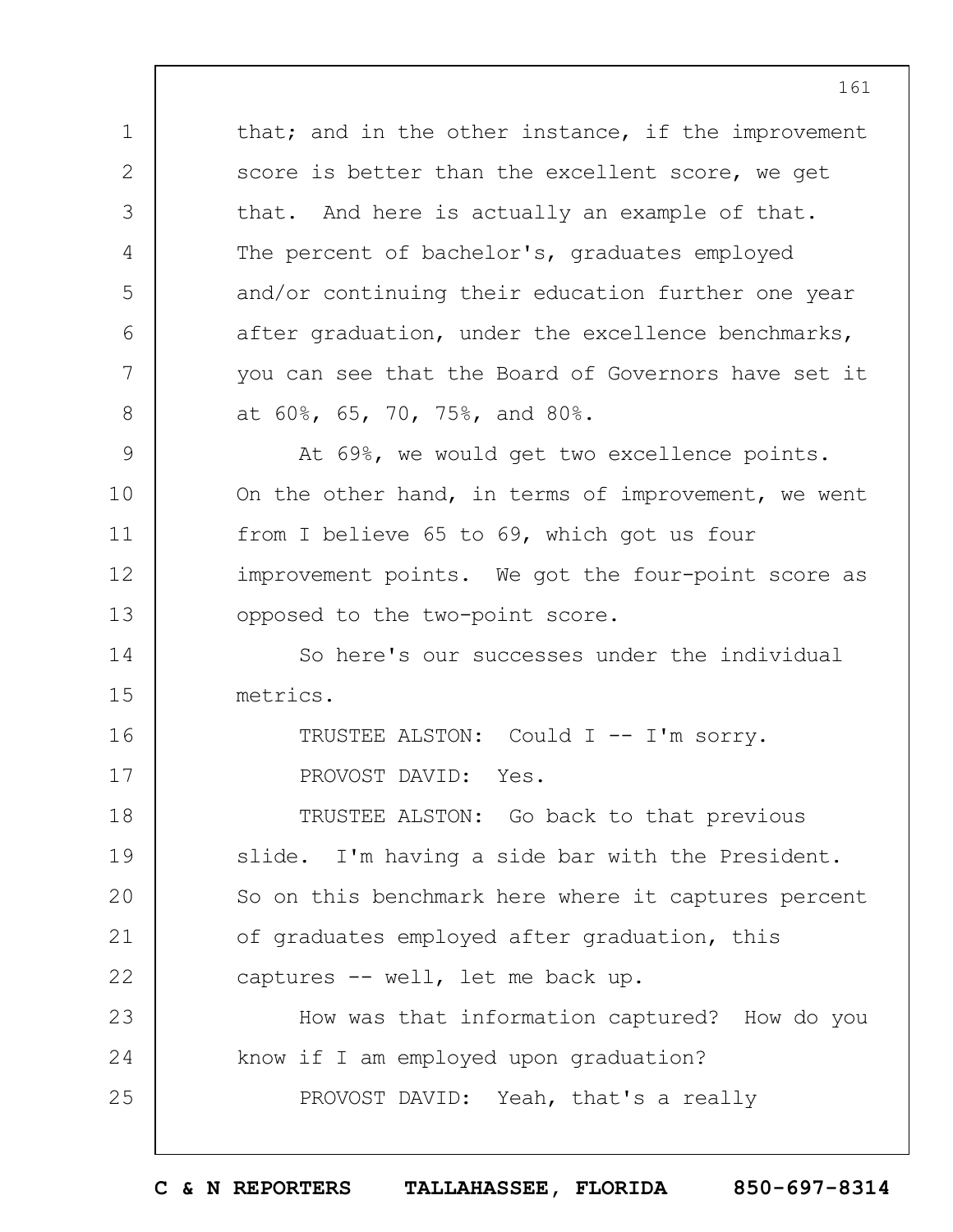interesting, excellent, and hard question. It's not based on self reporting, it's based on data that's collected by the Board of Governors. So if we -- and they collect it based on information that they're able to gather from various employment databases that are available in some of the states.

1

2

3

4

5

6

13

14

15

25

7 8 9 10 11 12 So if we send a graduate to a state and they have a great job and we're not able to  $-$  and they're not able to get that information themselves through the Board of Governors' processes, we're not able to self report and get credit for that student.

TRUSTEE ALSTON: So this data is captured from Florida and certain states, or is it nationwide? Is there a database that captures --

16 17 PROVOST DAVID: There is no nationwide database.

18 19  $20$ 21 22 23 24 TRUSTEE ALSTON: Yeah, Madam President. PRESIDENT MANGUM: In response, part of it, there are states that have a reporting database for where their employees come from. All states don't have it and are not part of that system. Only the states that are part of that system are able to be captured in these data.

So for institutions like ours that have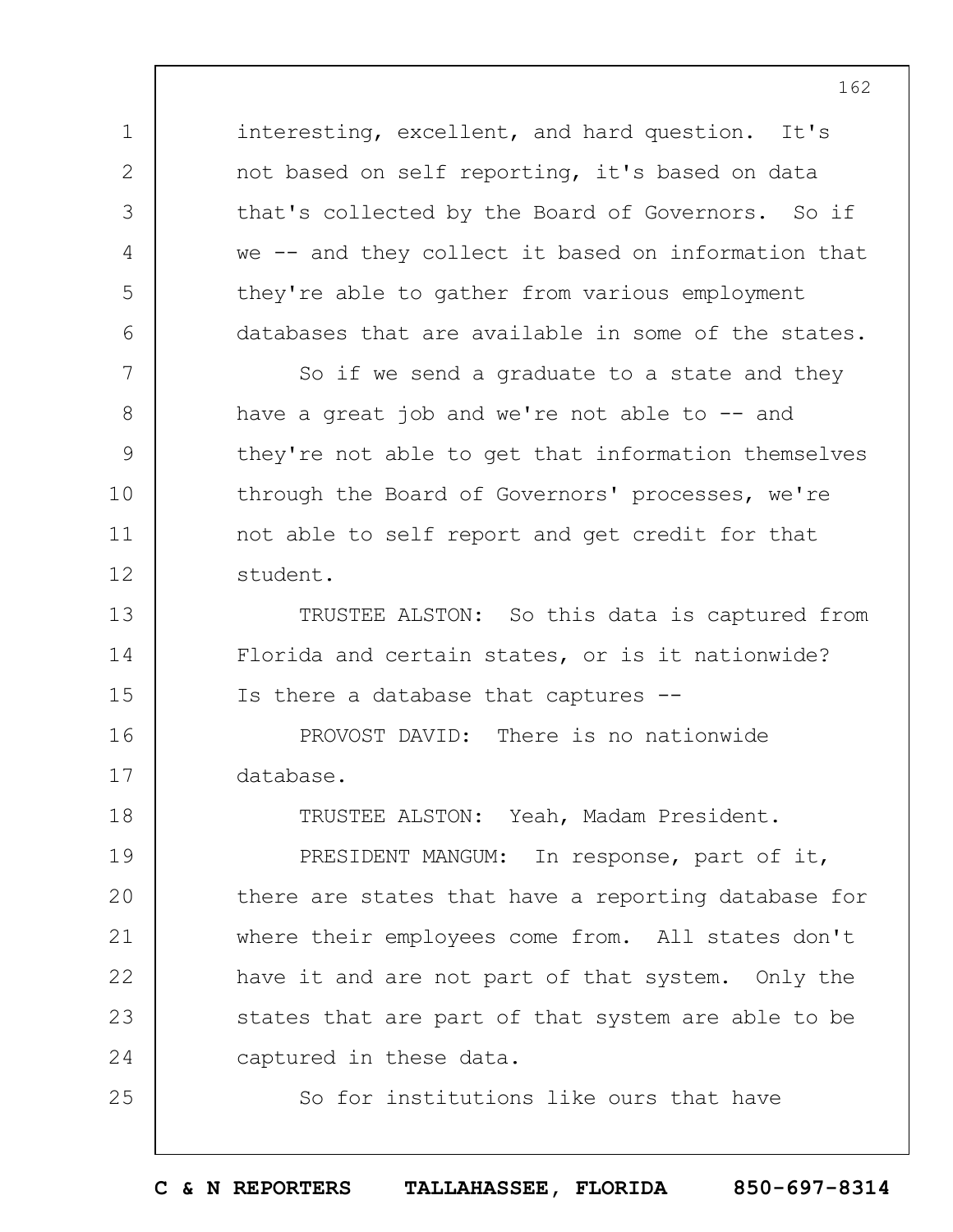contiguous states, say Georgia, that might not report their information into the national data system, if they checked, they would not catch our graduates that go home; or Massachusetts, or any other place like that.

TRUSTEE ALSTON: And the only reason I put a bookmark here, if Georgia, for instance, is one of those states, we know that we have a large, you know, alumni base in the Atlanta and other areas in Georgia --

PROVOST DAVID: Yes.

1

2

3

4

5

 $6 \overline{6}$ 

7

8

9

10

11

25

12 13 TRUSTEE ALSTON: I'm looking -- I'm sorry, Mr. Chair, I'm in your lane.

14 15 16 So if there are states that we're not capturing, have we communicated or have we asked for flexibility on how --

17 18 19  $20$ 21 22 PROVOST DAVID: The Board has no flexibility on this. The Board offers no flexibility on this. PRESIDENT MANGUM: We have asked. TRUSTEE ALSTON: Okay. This was -- PROVOST DAVID: And other institutions have asked as well.

23 24 TRUSTEE ALSTON: This is news to me, so that's why -- this is good news, I'm sorry.

Trustee McWilliams.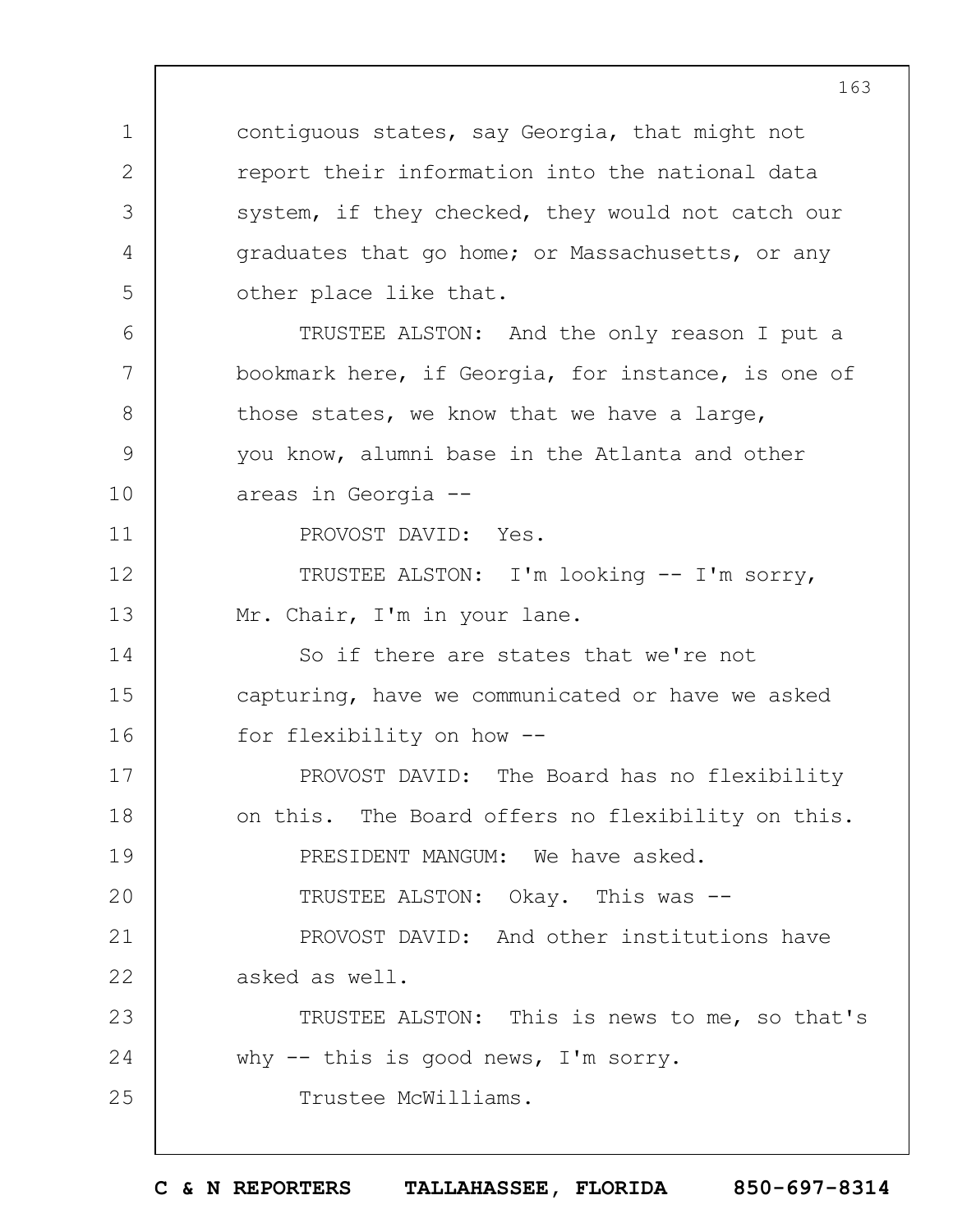TRUSTEE McWILLIAMS: Yes. Madam Provost, this was the most troublesome of the metrics for me, and I know we are responsible for trying to better our graduation rates and our retention rates and all of those things, I'll give them that.

1

2

3

4

5

6 7 8 9 10 11 12 13 To make FAMU responsible for whether or not somebody gets paid as much, I mean we don't go out and say, we don't want to get paid as much money because we came from FAMU. Whether these people are employing us -- we know there is still discrimination in the State of Florida. Maybe people are going to other states where they can get paid, where they can get jobs.

14 15 16 17 That's a ridiculous metric, and I think it should be conveyed to the Board of Governors that it's a ridiculous metric as applied to a minority institution.

18 19  $20$ 21 PROVOST DAVID: There have been many opportunities to have that point raised. The President has raised them, others have raised them --

22 23 TRUSTEE McWILLIAMS: I think the Board should raise it.

24 25 TRUSTEE ALSTON: Thank you. And I'm sorry, one more comment, slash, question.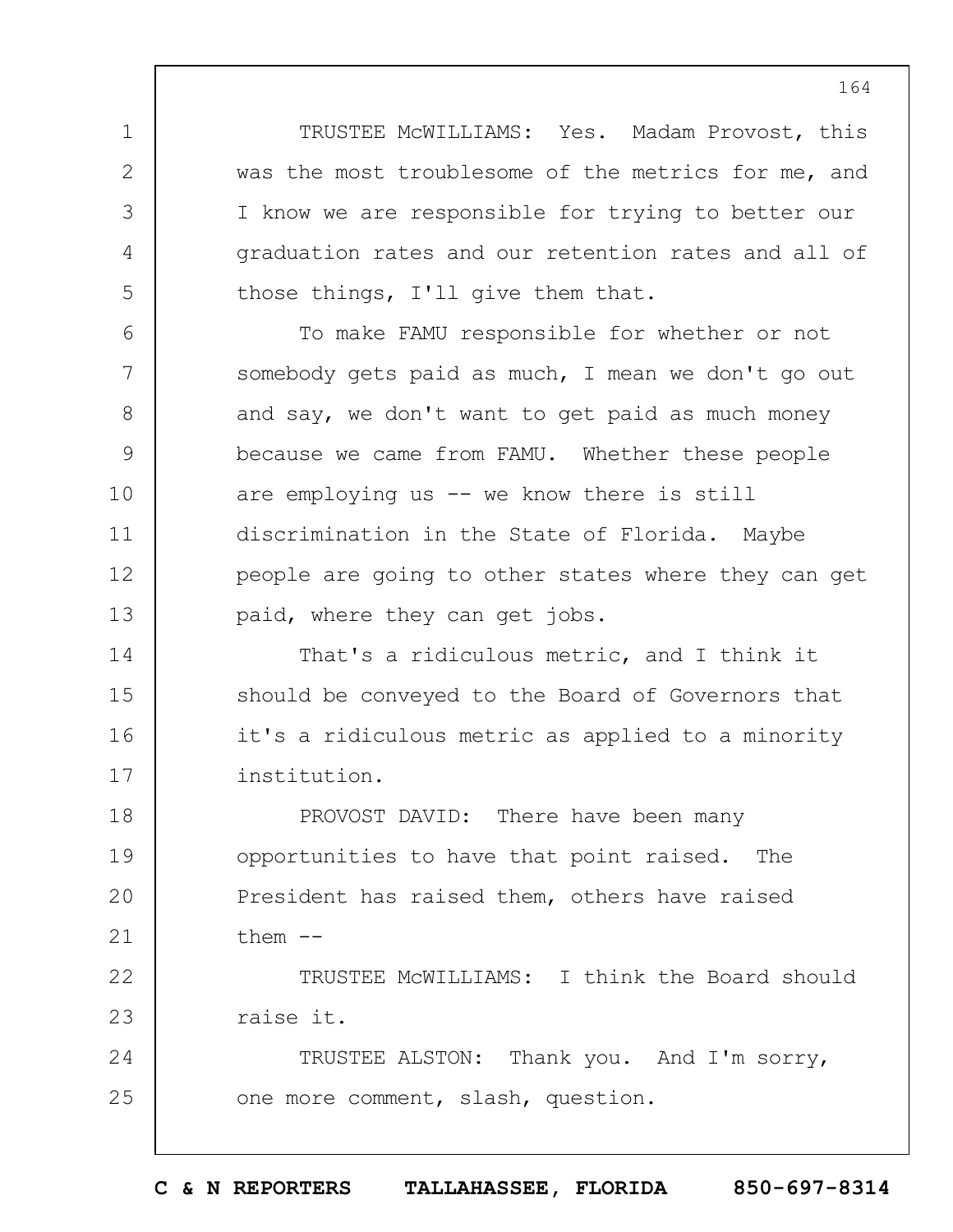Trustee Moore.

1

2

3

4

5

6

7

21

TRUSTEE MOORE: Yeah, I'll speak quickly on this, but living in the world of work force development, the two systems that you're referring to are Fed PIP (phonetics) and ARIS. ARIS is the one that allows for the exchange to gather information from other states.

8 9 10 11 12 13 14 15 16 17 But with regard to programs, that's why it's really incumbent upon institutions to make sure that the programs, whether it be baccalaureate with a bachelor's degree or certificate programs, that they are in demand. That's where they're putting the onus on the institution to make sure that we're not offering programs that aren't in demand and will not bring about a self-sufficient or a high-skill wage. That's where we do have a role and responsibility.

18 19  $20$ TRUSTEE ALSTON: That's a great point. Thank you so much, Madam Vice President, slash, Trustee.

I'm sorry, Trustee Grable, go ahead.

22 23 24 25 TRUSTEE GRABLE: And I'm happy to hear the information that Trustee Moore shared, but the state also produces a report that tells us what degrees are in -- or what type of jobs and degrees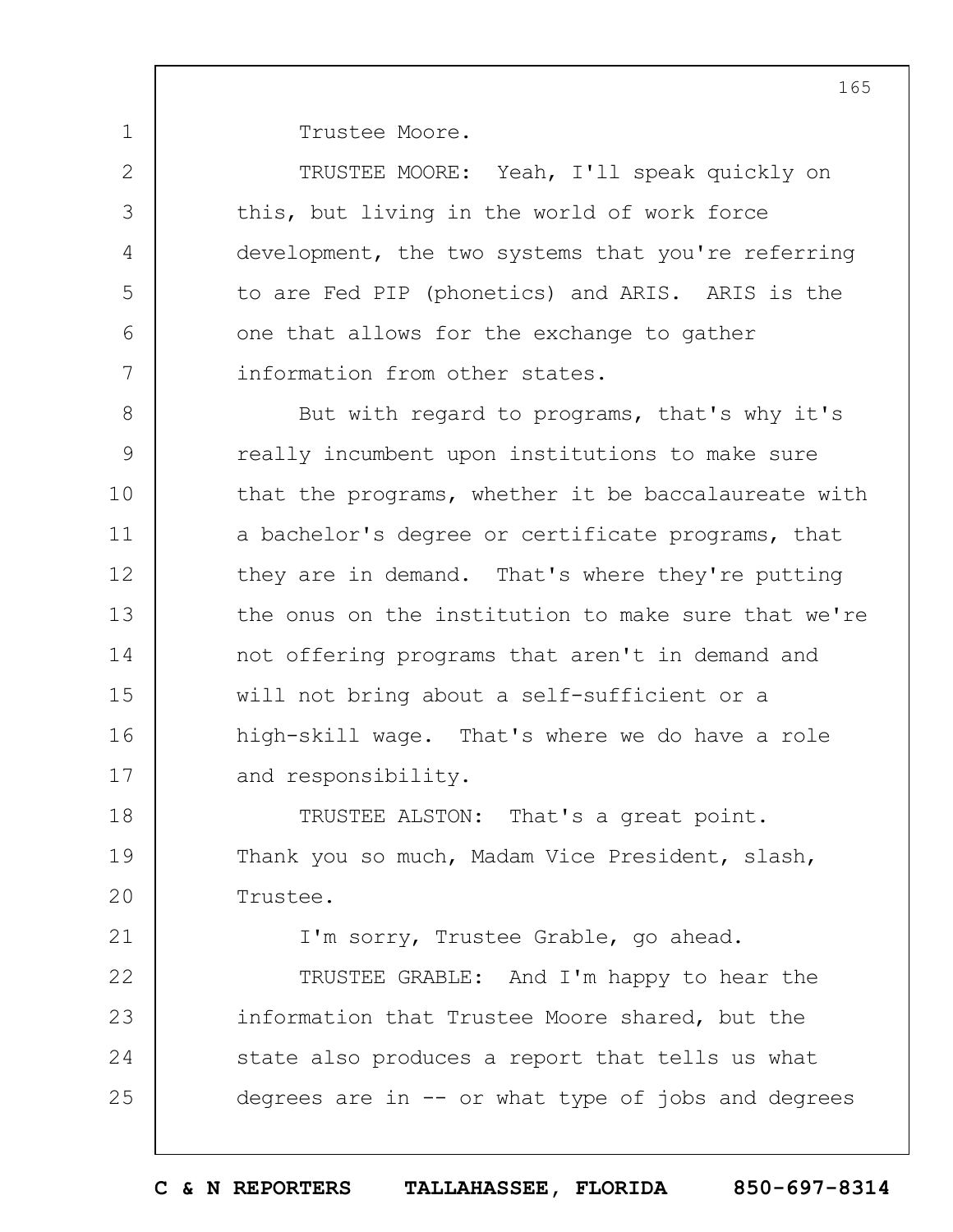1 2 3 4 5 6 7 8 9 10 11 12 13 14 15 16 17 18 19  $20$ 21 22 23 24 25 are in demand. So maybe we need to take a look at that in the establishment of programs and not just -- I don't know if we do that, maybe we do; but I do know that that report is out there, yes. TRUSTEE ALSTON: Yeah, I'm going to defer to Trustee Moore. TRUSTEE MOORE: Department of Economic Opportunity, they will do that for you. They've done it for TCC, and I would be happy, if I'm charged with that, to make the same request for FAMU and work in collaboration. PROVOST DAVID: So we actually have a lot of this information; and just to be clear, I'm presenting on this particular metric. We also report, as you saw in our Work Plan, the entire employment and graduation and other success rates of our students. But this particular metric, the way that it is calculated, it's calculated by the Board of Governors and we do not have any leeway in that. But I don't want you to believe that we have students who are not out there getting jobs. We have students who are out there getting jobs, they just might not be captured by this particular metric because of the way the State Governing Board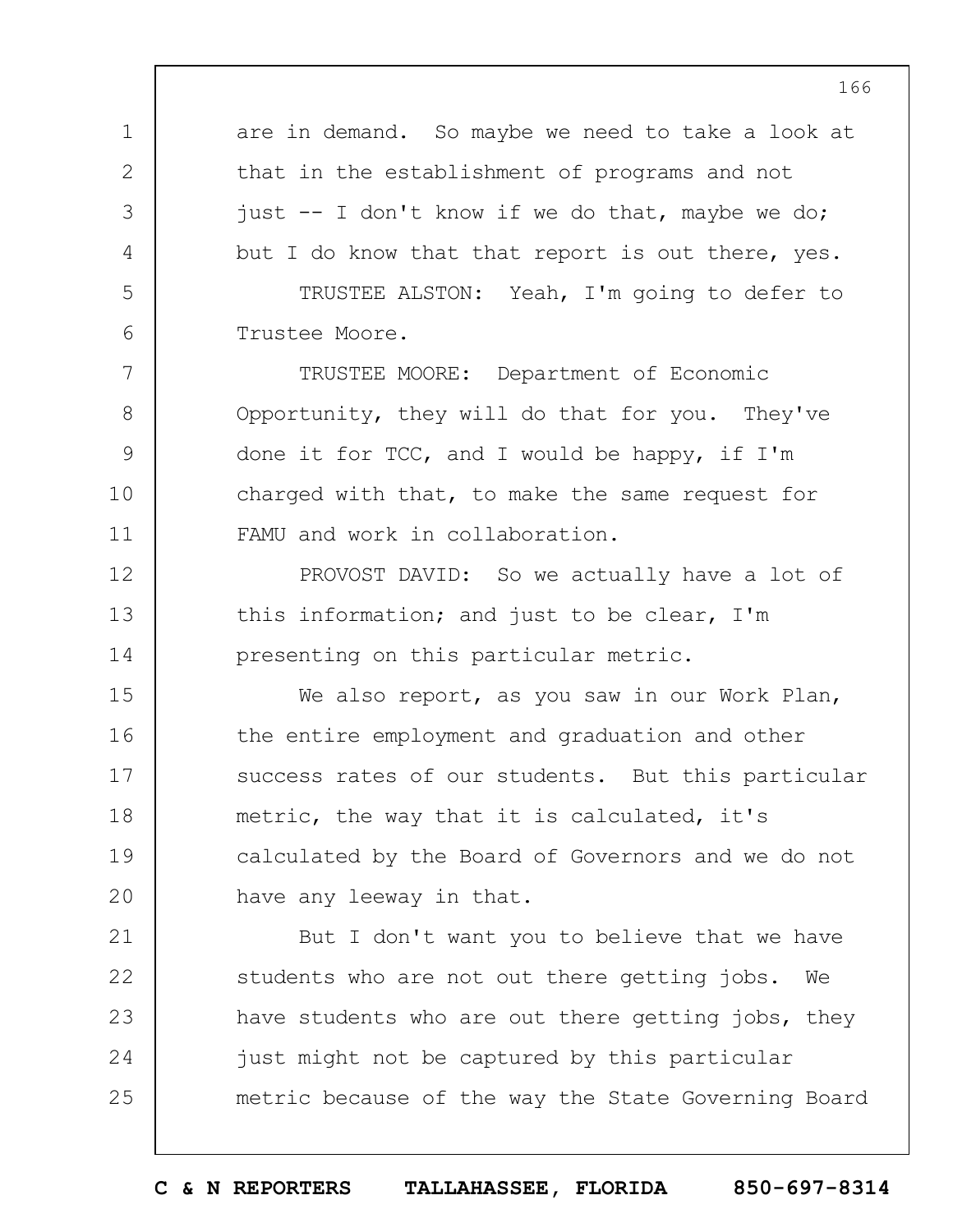1 is calculating it.

2

3

4

5

6

7

8

So where we got a five, excellent score of five -- there should be another bullet that pops up if you hit it. There you go.

Metric Number 6, bachelor degrees awarded in areas of strategic emphasis include stem, but it's not exclusive of stem; it does include some health care and other areas.

9 10 11 12 University access rate. So the percent of undergraduates with a Pell Grant, given our mission, it's not a surprise that we are one of the best performers in this particular metric.

13 14 15 16 And percent of R & D expenditures, this is the one we chose ourselves, so we chose well, at 80%. Where we got a four, a per  $-$ TRUSTEE ALSTON: One more bookmark.

17 Trustee Grable.

18 19  $20$ 21 22 23 24 25 TRUSTEE GRABLE: Okay, and I don't recall, it may have been in there in the Work Plan. I thought I recalled where we did make some comparisons. Because when we see these percentages, not attached to what some of the higher percentages of the universities that did rank in that 1 through 8 and will receive the funding, I'd like to see those percentages side by side.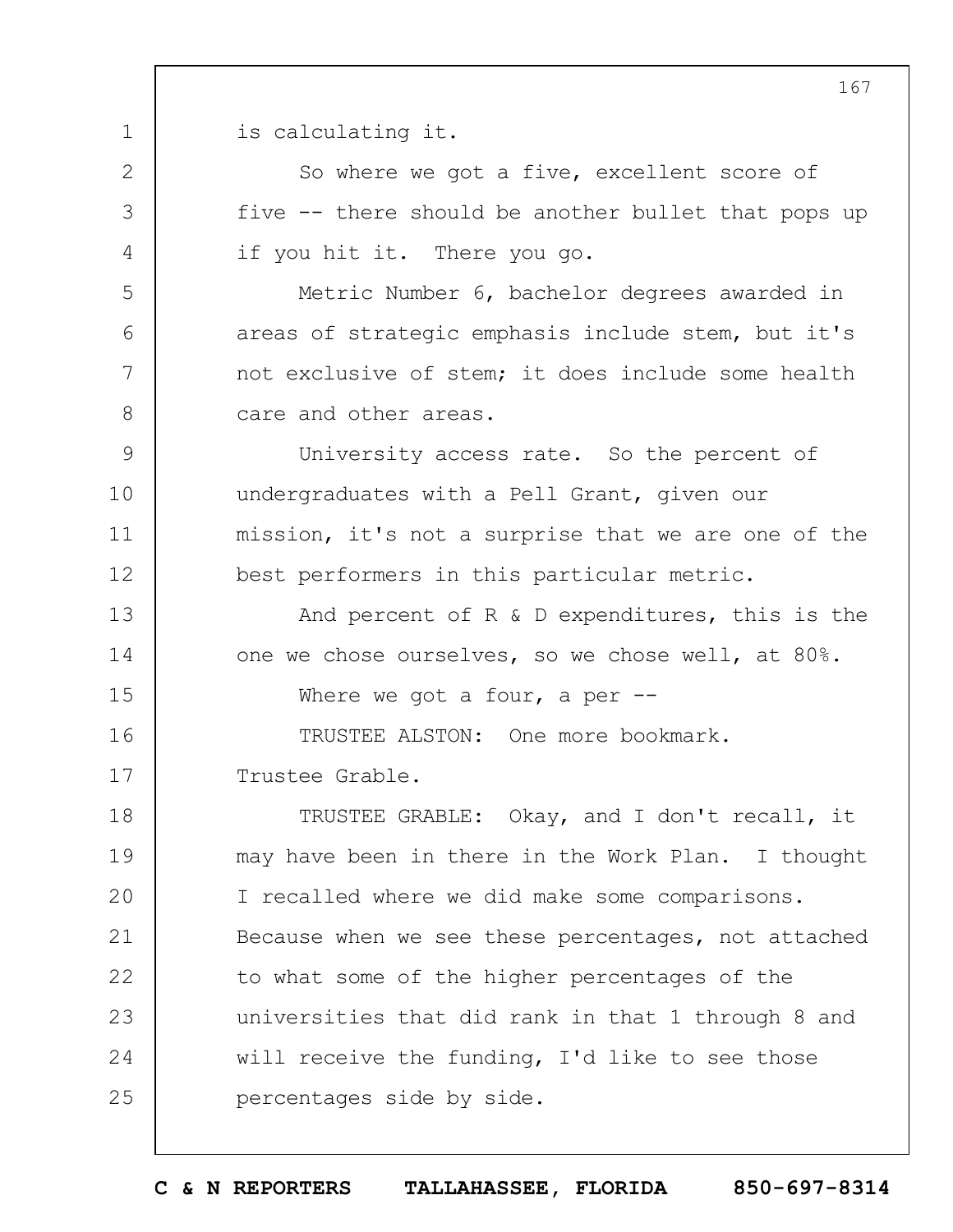1 2 3 4 5 6 7 8 9 10 11 12 13 14 15 16 17 18 19  $20$ 21 22 23 24 25 For example, Metric 6, what would have been the number one school in this case? I will assume it's UF, and I may be wrong, but what would have been their percentage there. PROVOST DAVID: You know, we do have that information, and I believe it's in the work data that's on the website for the Office of Institutional Effectiveness, and I'll certainly ask them to forward the link. TRUSTEE GRABLE: Okay, yes, I'd like to see that. PROVOST DAVID: But I can tell you -- I could guess, but I would be guessing poorly. TRUSTEE GRABLE: Okay. Thank you. PROVOST DAVID: So where we got a four percent of bachelor graduates employed or continuing their education further one year after graduation, so that's 69%. Again, that's the metric we just looked at where the improvement score was a four. If we had gotten to 70%, we would have a three. You'd have to get to 80% to have a five. So we chose to ask for the improvement score to be counted in our calculation because that's the better score for us. Our opportunities, where we got a two, median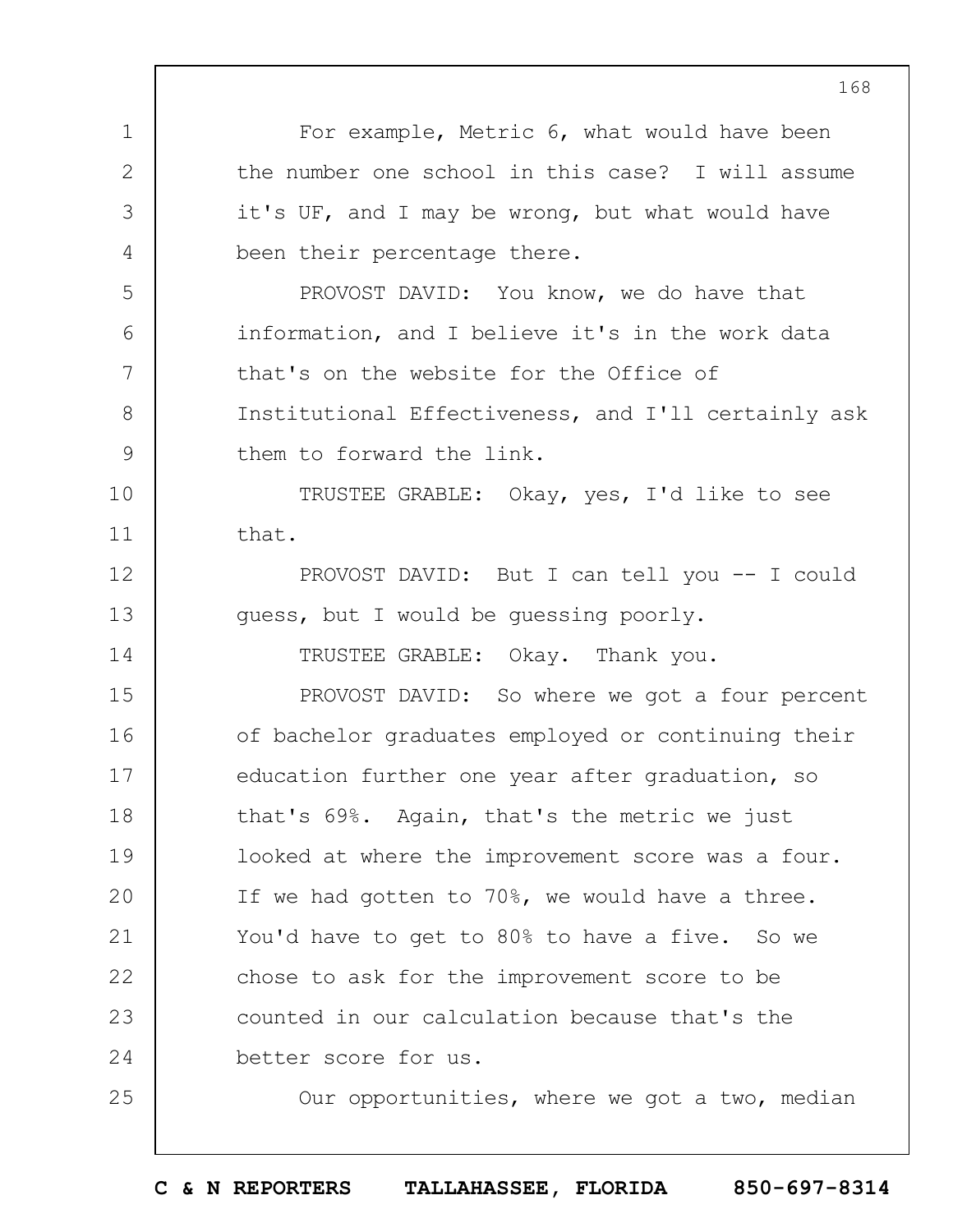1 2 3 4 5 6 7 8 9 10 11 12 13 14 15 16 17 18 19  $20$ 21 22 23 24 25 average full-time wages of undergraduates employed in Florida, no, we do not have a choice before - let me anticipate your question. No, we do not have a choice. If somebody comes from another state and they have a fabulous job someplace else and we know about it and we can provide documentation, that is irrelevant. So it is median average full-time wages of undergraduates employed in Florida one year after graduation. TRUSTEE LAWSON: And I -- TRUSTEE ALSTON: One more bookmark. Mr. Vice Chair. TRUSTEE LAWSON: Yeah, I know that's the metric, but that misses some of your higher income business and pharmacy students that may be going out of state. PROVOST DAVID: Yes, you're right. TRUSTEE LAWSON: You know, so because - you know, looking at that 28, those two programs plus nursing are probably well above that as a starting salary, but a lot of them are out of state. PROVOST DAVID: Absolutely correct. TRUSTEE LAWSON: Just a question, broader

169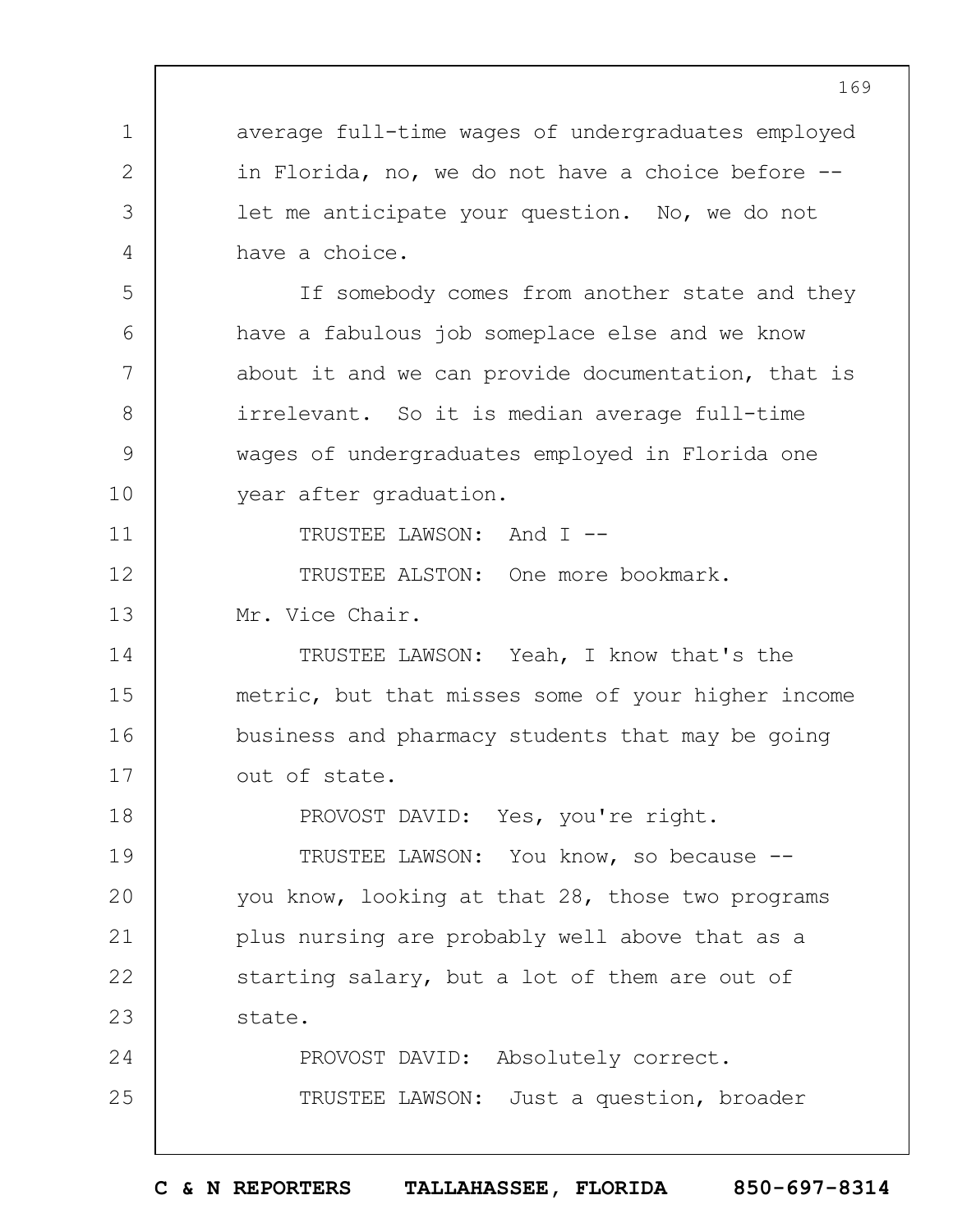question, the metrics are the metrics. How often does the Board of Governors sit and review these from the standpoint of, you know, should this be the southeast versus Florida? How often do they review the metrics that they allocate down to us?

1

2

3

4

5

6

7

8

9

10

11

12

13

14

15

PROVOST DAVID: My understanding is that this is year three of the performance funding, and they have at least a couple of more years before they're coming back to it again.

TRUSTEE LAWSON: You know everything today, huh?

TRUSTEE ALSTON: So let me first ask the President to respond, followed by Trustee Moore. PRESIDENT MANGUM: Okay. Thank you.

16 17 18 19  $20$ 21 22 23 Last year they had a full review of all of the metrics, and all of the universities went to a Board of Governor's meeting to explain the scoring and some of the metrics and how they're advantaged or disadvantaged and asked for changes in the metrics. The Board considered it, the committee considered it, and then they made a few changes in the scoring for this year.

24 25 Since that time, and once data are submitted or have been submitted, they've also gone back as a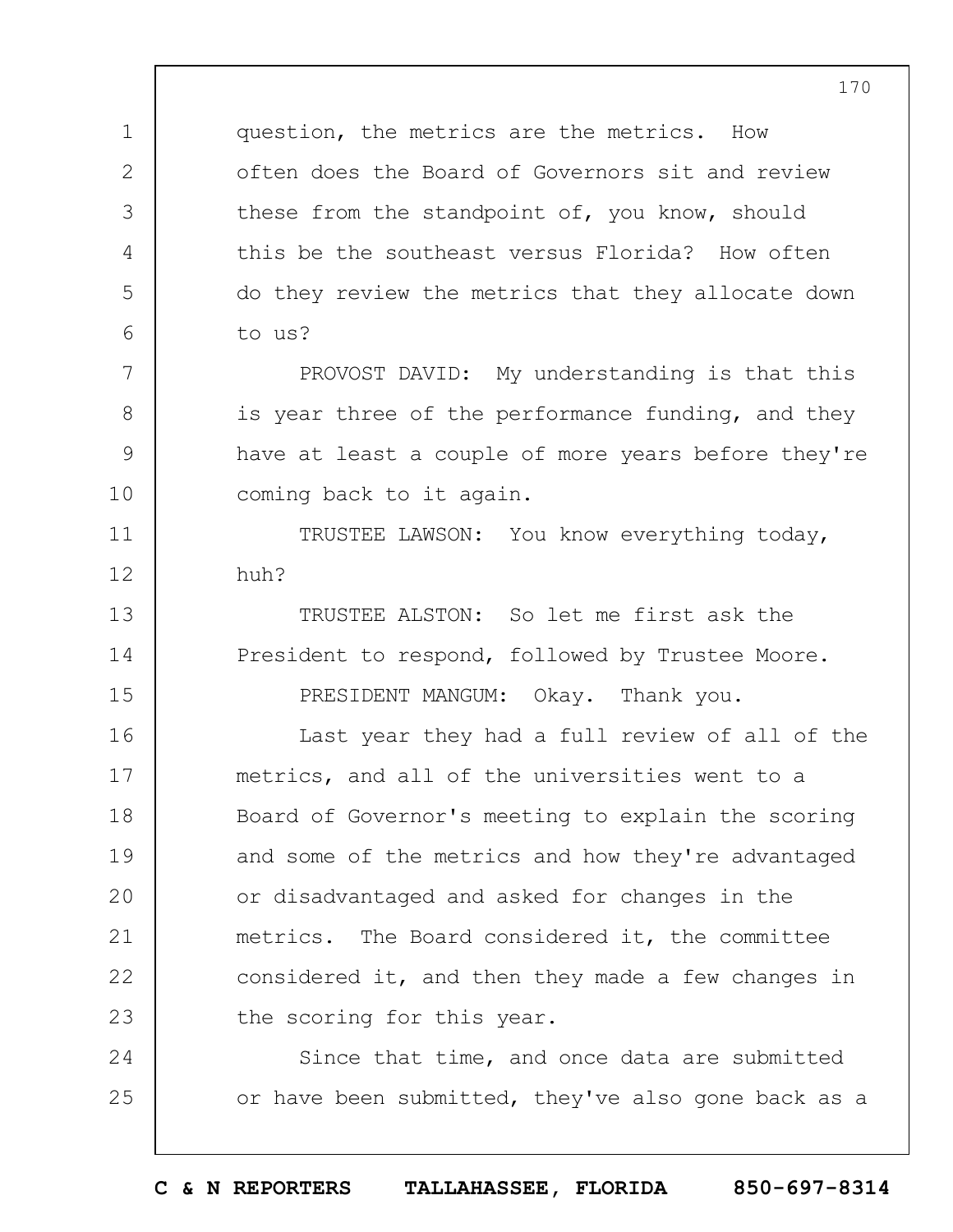Board of Governors through the Chancellor's office and revisited some of the metrics again for the scoring. So it's an ongoing -- it's actually an ongoing process.

1

2

3

4

5

6

7

8

9

10

11

And the reason we learned our 26 number was they were still in the process of negotiating which metrics would be changed and how they would be changed. And it was at the final meeting that the Board voted on changing some of the metrics that landed us at a 26 because it's just an ongoing process.

12 13 14 15 16 TRUSTEE LAWSON: Okay. Yeah, because I mean you're -- you know, unfortunately for you, you're just reporting the news now. But, you know, the bigger issue for me is: Do we have a seat at the table as they're establishing the metrics?

17 18 19  $20$ 21 22 23 24 25 And it sounds like the answer is yes, because I mean some of these, you know, you guys that have been in education a lot longer than I have been tied to this just don't seem to work well for us because, again, in some of our bigger programs, my gut says we're sending probably an equivalent number of people out of state as we're keeping in state for some of the bigger programs. TRUSTEE ALSTON: Trustee Moore.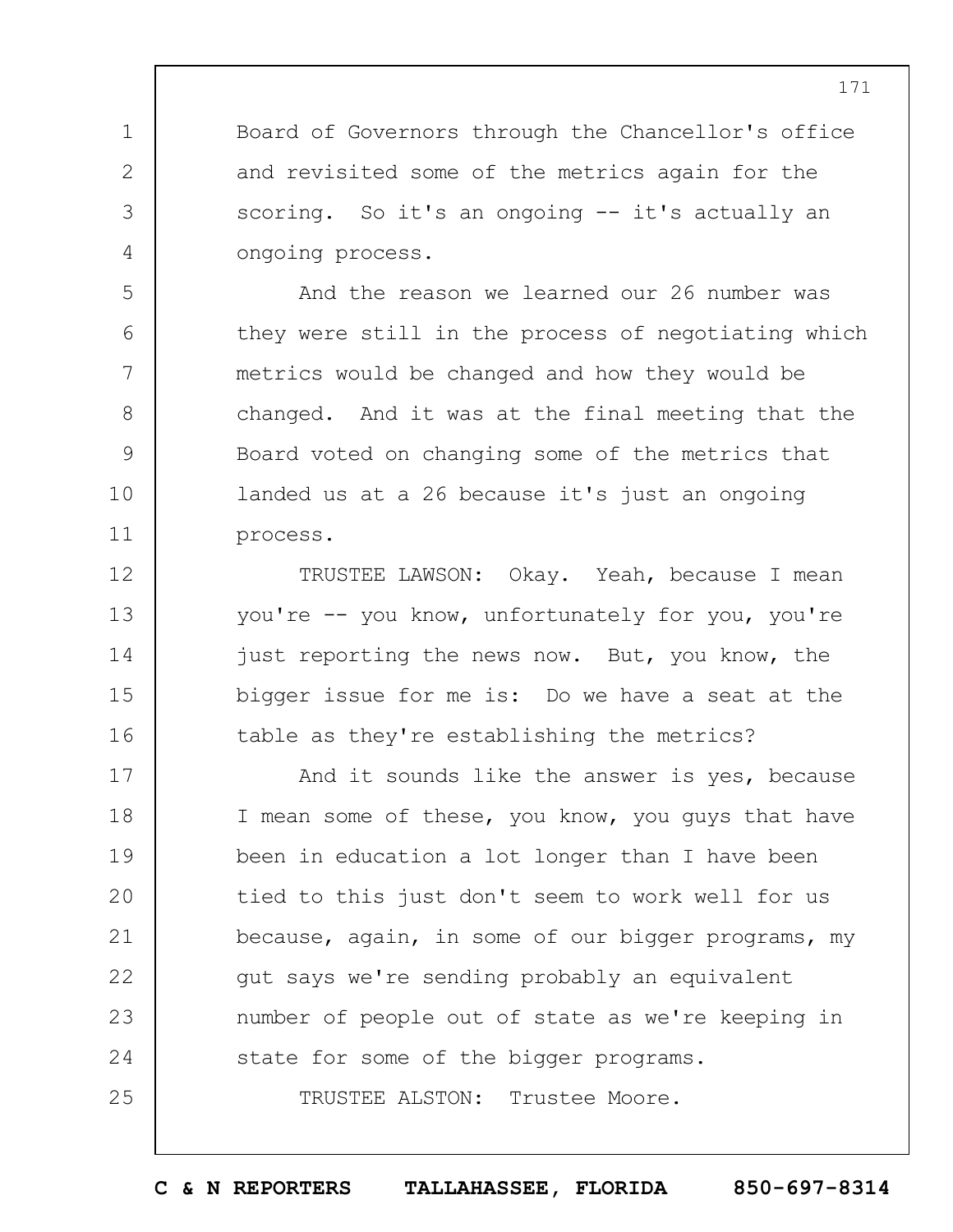TRUSTEE MOORE: Just a couple of points on that. The first would be that this system that education is falling under, it is not different or new. The work force boards, if y'all are privy to the WIDS or WIA, or WIOA as we know the legislation now, it has always had the focus under Governor Scott on work and individuals going into employment with the outcome and results that follows that this individual has been made better as a result of receiving the education.

1

2

3

4

5

6

7

8

9

10

11

12

13

14

15

16

The other point on this, and I agree that, yes, it's a difficult metrics; but we, I would believe, have no bigger challenge than other institutions that when a student graduates they have this whole portable factor of being able to move around and be mobile.

17 18 19  $20$ 21 22 23 24 25 So if ARIS is not catching them, ARIS, the other system that's the exchange, they're in the same -- you know, there is no gate that's keeping them within Florida either. So then it goes back to my earlier comment of making sure and looking strategically at our programs to know which ones are in demand and which ones that we can point our students toward, and these are the reasons why, because you're going to be financially better off.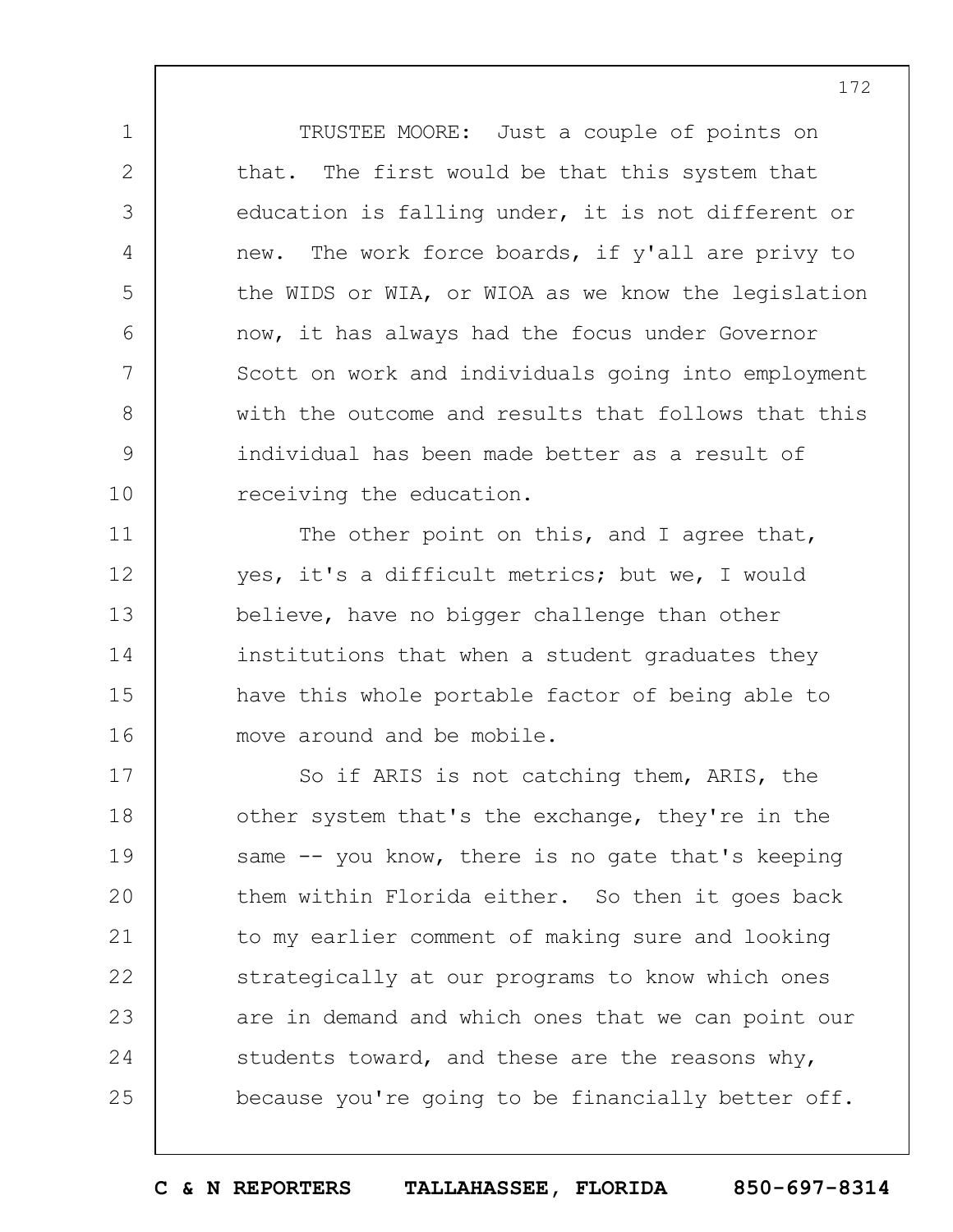1 2 3 4 5 6 7 8 9 10 11 12 13 14 15 16 17 18 19  $20$ 21 22 23 24 25 PROVOST DAVID: I completely agree. I would say the one thing that might differentiate us a little bit from some other institutions is that we do have a -- you know, there's a little bit of a zone in terms of how many students you are bringing in from -- who are not Florida residents, and we're on the higher end of that zone, so we might actually have a few more people who are pulled, you know, according to the Rattler nation, in different directions. TRUSTEE ALSTON: Madam Provost, I'm going to defer also now to Trustee McWilliams. TRUSTEE McWILLIAMS: Yes, I kind of disagree with Trustee Moore on that one. You know, what's in demand isn't necessarily what's needed or what's paying more. They tell us we need teachers. They don't pay teachers starting out in high school 60 or \$70,000; you might make \$28,000. But they say we need teachers. So why are you punishing people who are producing teachers? No, I don't agree with that. TRUSTEE MOORE: Mr. Chair, if I could just respond. TRUSTEE ALSTON: Yes, Trustee Moore. TRUSTEE MOORE: I'm going to close that part

**C & N REPORTERS TALLAHASSEE, FLORIDA 850-697-8314**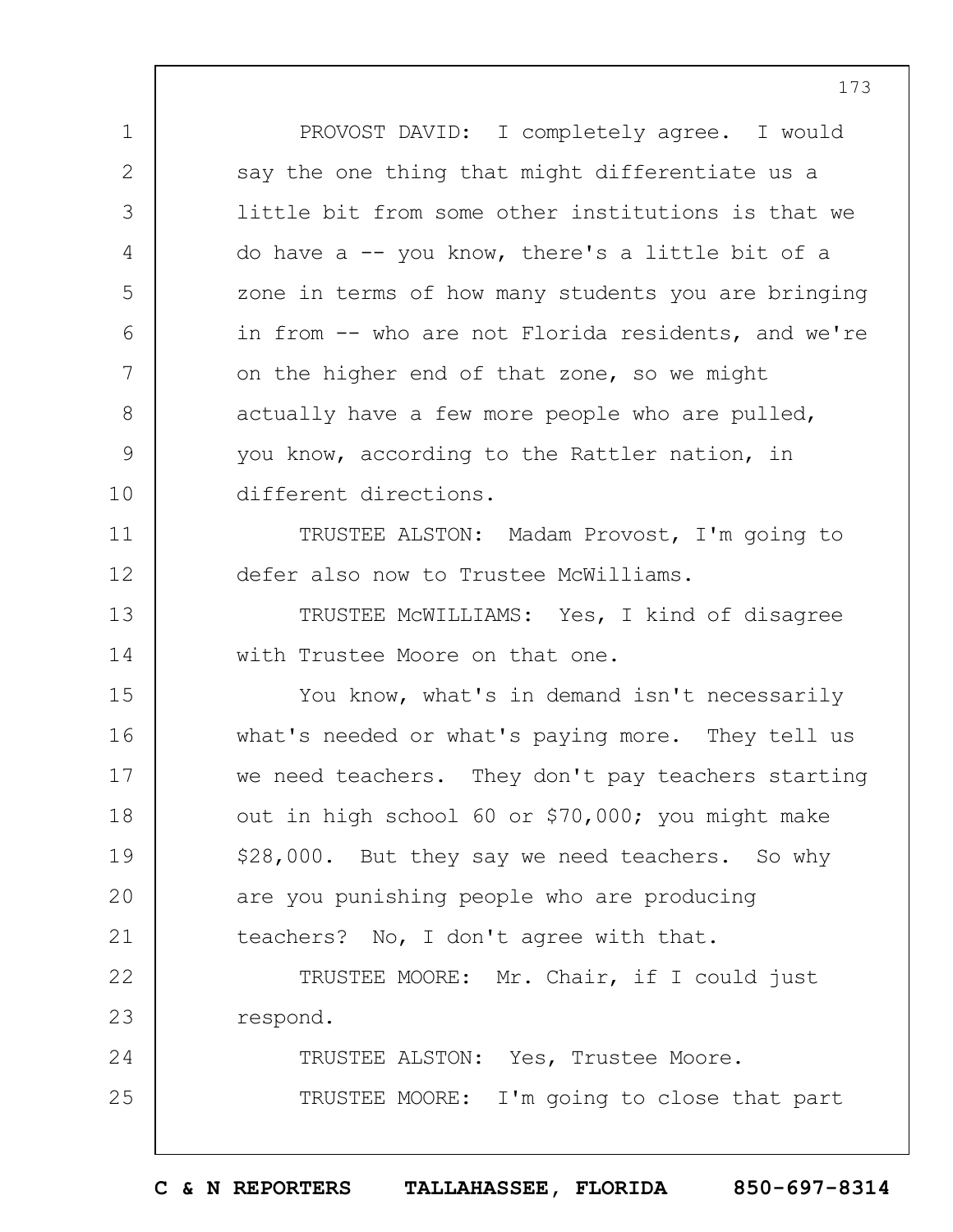out, that with respect to demand, it also shows wage information. So really, it is driven by the student. We can't force them into, you know, pursuing a cert career; they choose what they like to choose. But we do have information readily available both on wage outcomes, as well as what's in demand, and the goal would be to try and pair the both together.

1

2

3

4

5

6

7

8

9

10

11

TRUSTEE ALSTON: Point well taken. Duly noted, Trustee Moore and Trustee McWilliams.

Madam Provost, you can proceed.

12 13 14 15 16 PROVOST DAVID: Okay. I mean I understand why you're so excited -- well, not excited, but engaged, because these are the kinds of conversations that we're having, and they're very engaging conversations.

17 18 19  $20$ 21 22 23 24 25 So where we had a zero or a one, six-year graduation rate, which was 39%, it dropped down a couple of percentage points. And one of the questions that Trustee Lawson, I believe, asked was how much of this is based on things that happened in the past. And you recall the chart where we had the access and opportunity students who peaked. When did they peak? They peaked in 2010.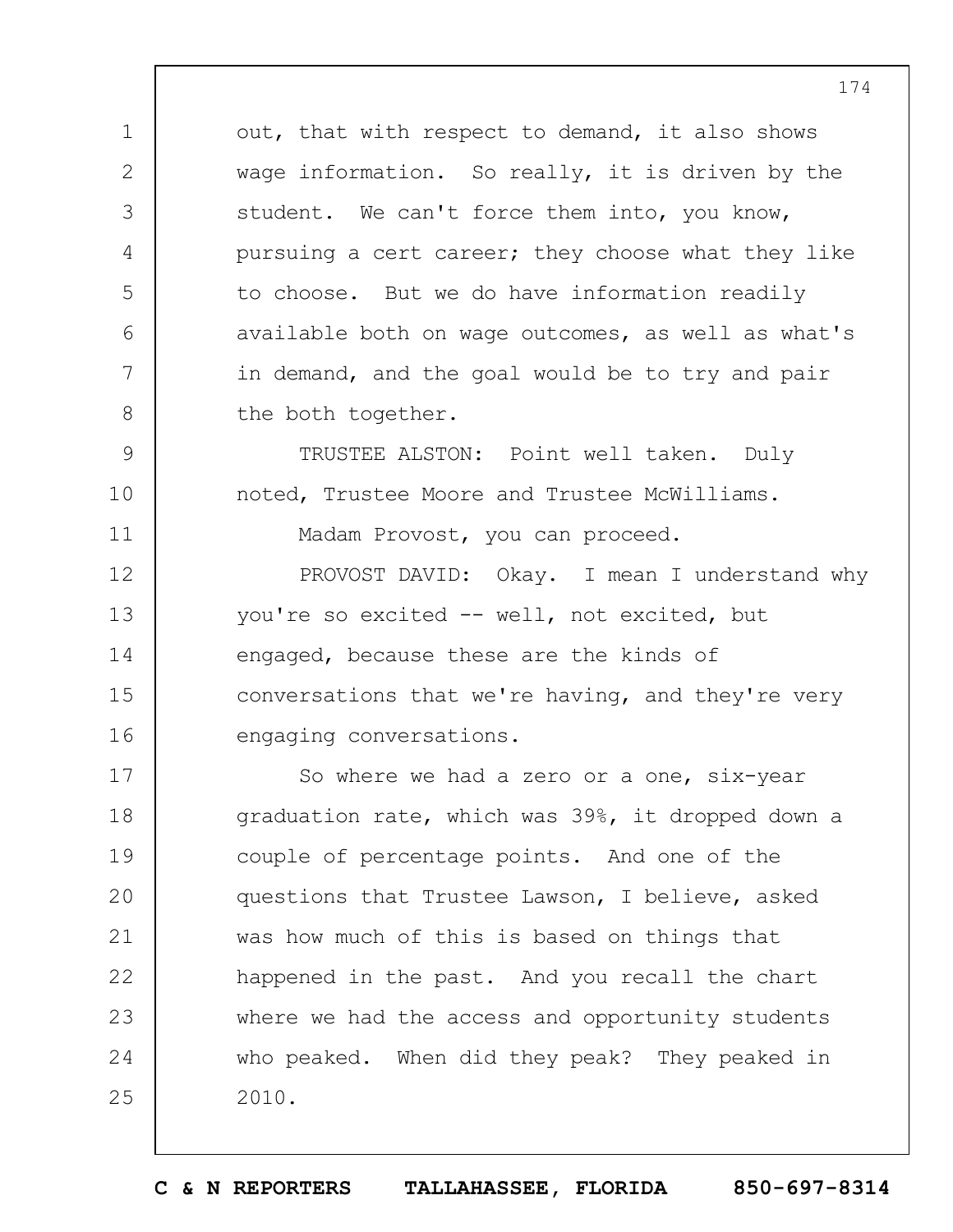And so the impact of the access and opportunity students and the needs and the challenges that they present, they're going to be continued to be felt in 2016, 2017, 2018, and that's going to have a big impact on us. So those kinds of factors are very important.

1

2

3

4

5

6

25

7 8 9 10 11 12 13 14 15 Academic progress rate, second year retention with GPA above 2.0, again, a lot of places, they just calculate retention, did the student come back and then persist. Here it's with a GPA of over 2.0. That is actually up a little. It was up a little bit this year. We're trying a lot of things, and we're going to get to a slide in a few minutes to try and increase that number and have more of an impact on that.

16 17 18 19  $20$ 21 22 23 24 Another thing that I'll just point out with regard to that is financial aid issues, often kicked in as well at the same point in time, because if you're not making sufficient progress in your academics, you're not going to be able to continue to get financial aid. So it's vitally important for us to get people continuing at a rate where they can get the financial aid to pay the tuition and keep going.

Graduate degrees awarded in areas of strategic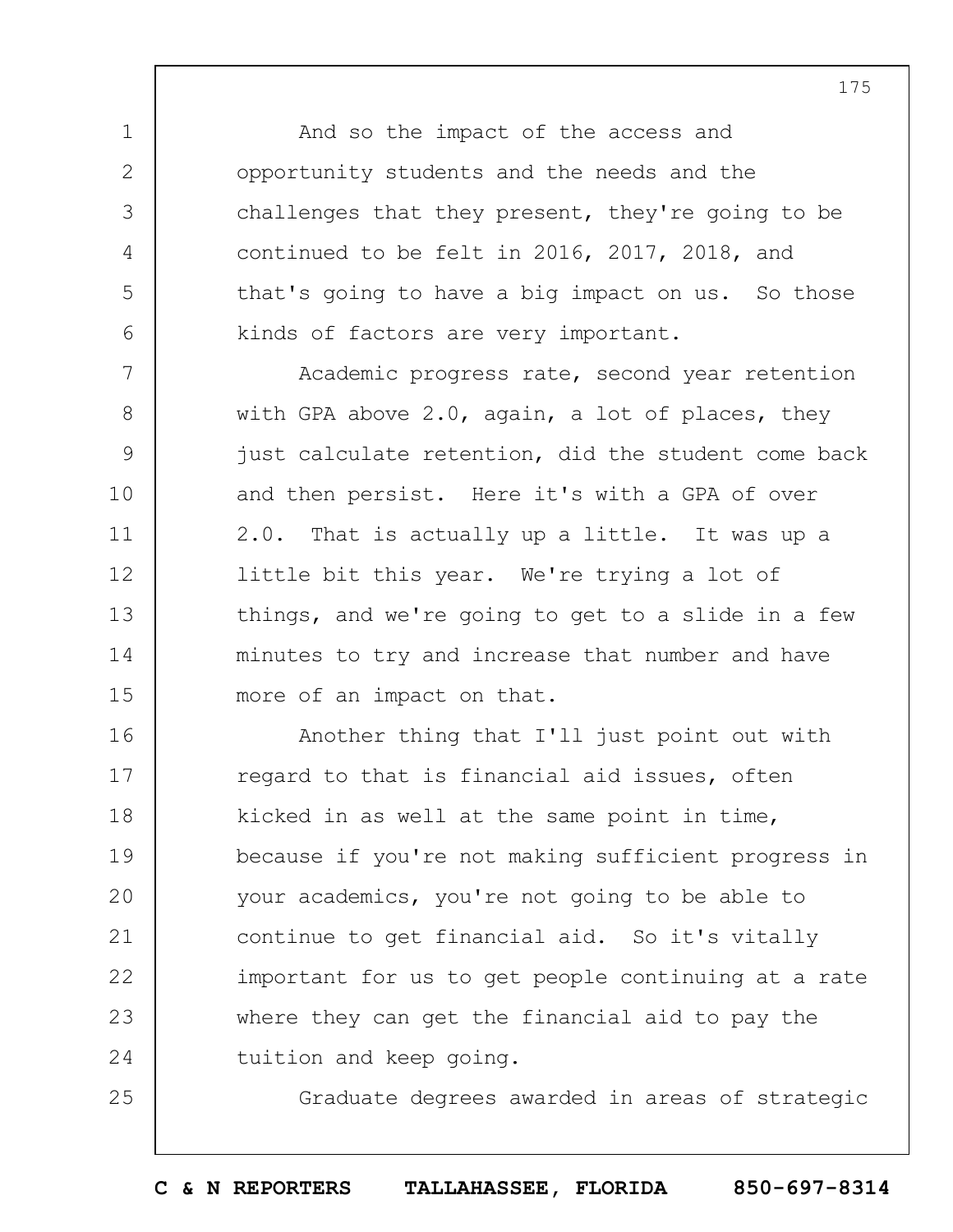emphasis including stem, 43%. That was an excellent score. We would like to do better in that, of course, and that's an area -- that's an opportunity for us because stem is, obviously, one of our strong points.

1

2

3

4

5

6

7

8

9

10

11

12

13

14

15

Last metric, our challenge, our biggest challenge, and this is  $-$  ooh, cost per degree, something happened with the slide. Our cost for degree number, let's see if my version of it here on my iPad is better. Uh, there it is.

Whoo, it was \$40,080. And this is a big challenge for us, and the factors affecting cost per degree. So this is something that you have to actually sit down and think about about 90 million times in order to appreciate it.

16 17 18 19  $20$ 21 22 But they take all of the costs that they associated with the academic enterprise, so that's all of the instructional costs and the academic advising costs. And then they take the number of students based on the number of credits they think it should take you to graduate, which is 120; and that comes up with the cost to degree.

23 24 25 And I'm pretty sure, unless I'm -- it could be a nightmare, but I'm pretty sure ours is worse. And I just want to return us to the conversation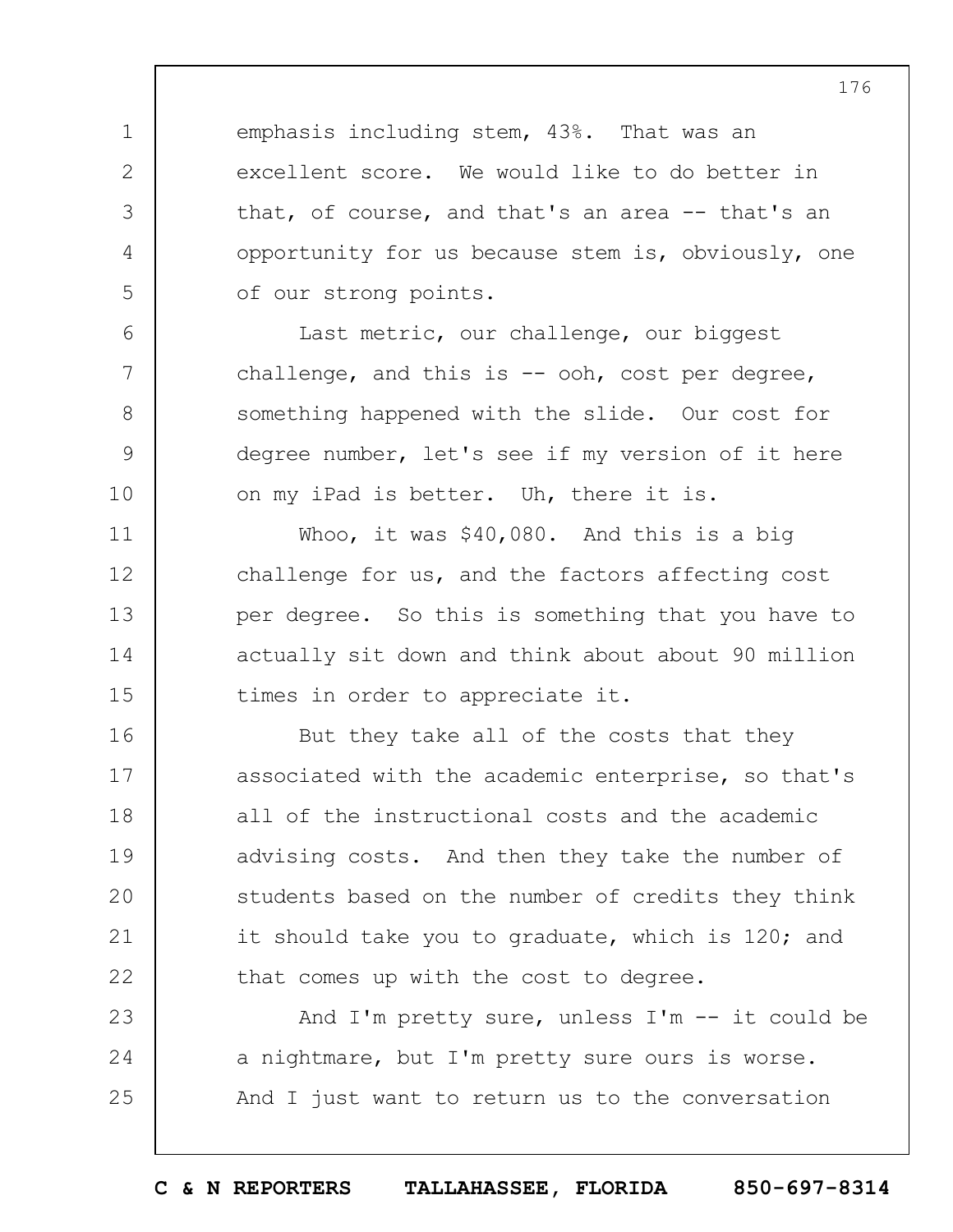1 2 3 4 5 6 7 8 9 10 11 12 13 14 15 16 17 18 19  $20$ 21 22 23 24 25 that happened earlier about increasing the fees for students who want to take a class more than twice. That is something that impacts -- yes. TRUSTEE LAWSON: Provost, I'm just not -- I'm not understanding, so if you could explain it again. So is our average cost of degree -- PROVOST DAVID: Higher. TRUSTEE LAWSON: -- low? It's higher than --PROVOST DAVID: It's higher. TRUSTEE LAWSON: -- really, than --PROVOST DAVID: Very high. TRUSTEE LAWSON: -- the other SUSs in the ranking? PROVOST DAVID: Yes, and that's -- TRUSTEE LAWSON: Now explain -- I'm sorry, explain the calculation again. So it's --PROVOST DAVID: So you take all of the costs that are associated with providing the classes and with advising -- TRUSTEE LAWSON: Right, okay. PROVOST DAVID: -- and I'm simplifying. If Gitta Pitter was here -- she's not, good. If she were here, she'd offer refinements on what I'm saying. But basically you're taking all of the costs that are associated with teaching the classes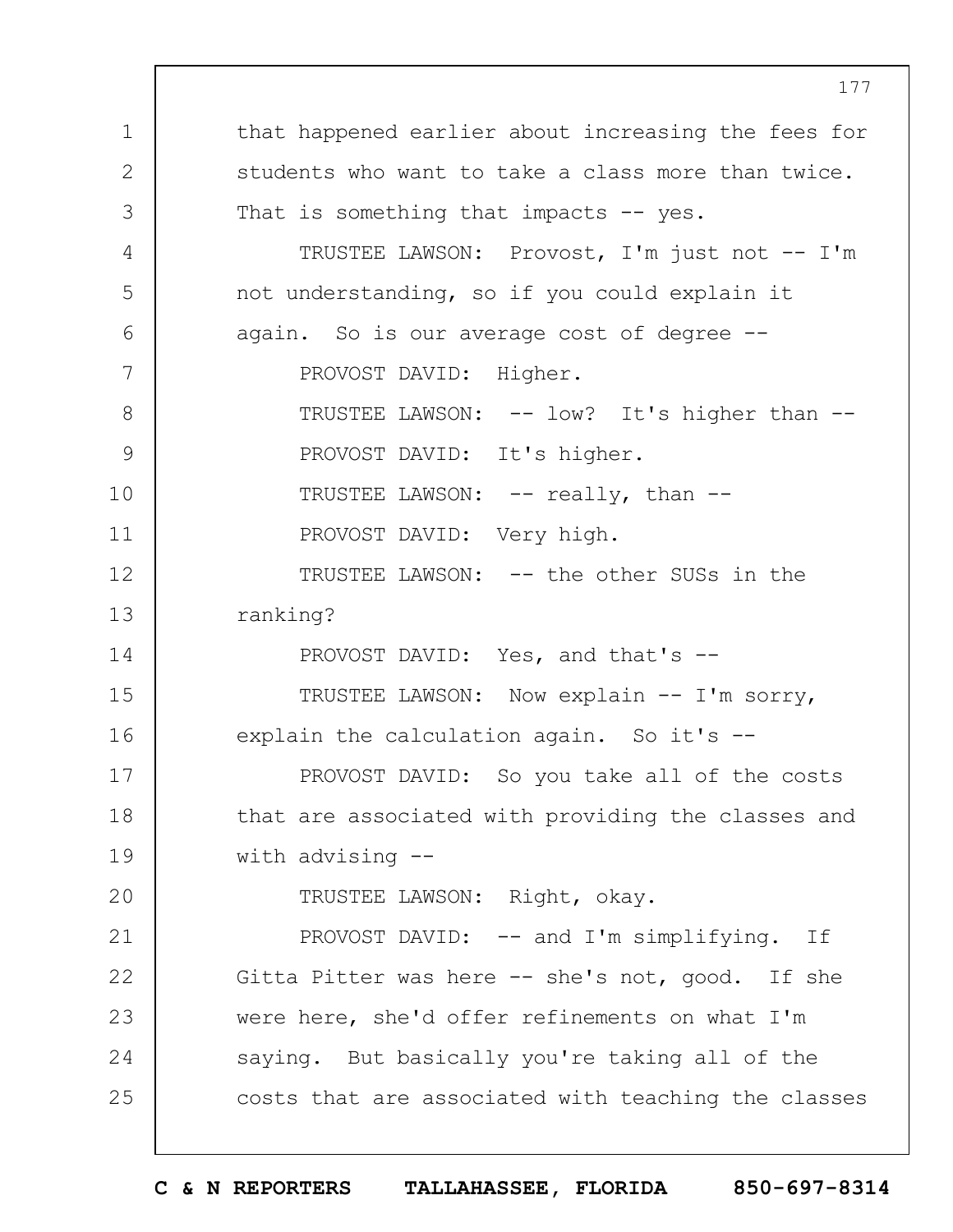and advising.

1

2

3

4

5

6

7

8

TRUSTEE LAWSON: Okay.

PROVOST DAVID: And you take on the bottom side of it the number of students and the number of credit hours that are believed to be 120, the number that you should have in order to graduate. That's the numerator and the denominator.

TRUSTEE LAWSON: Okay.

9 10 11 12 13 14 15 16 PROVOST DAVID: Okay. So to go back to the idea of how many times students are taking a class, for example, that has a negative impact on the cost of degree, because they're taking the classes, we're offering more sections in order to capture all of the people who are taking the class for the second time or the third time. That increases the numerator in this calculation.

17 18 19  $20$ 21 22 23 You could also go back to how much time is allocated in the faculty responsibilities to advising of students, which nowadays is mostly handled by professional staff, not exclusively, but a lot, particularly for the first year and second year students, handled by professional staff.

24 25 Well, to the extent that faculty who are no longer -- I'm not saying that faculty shouldn't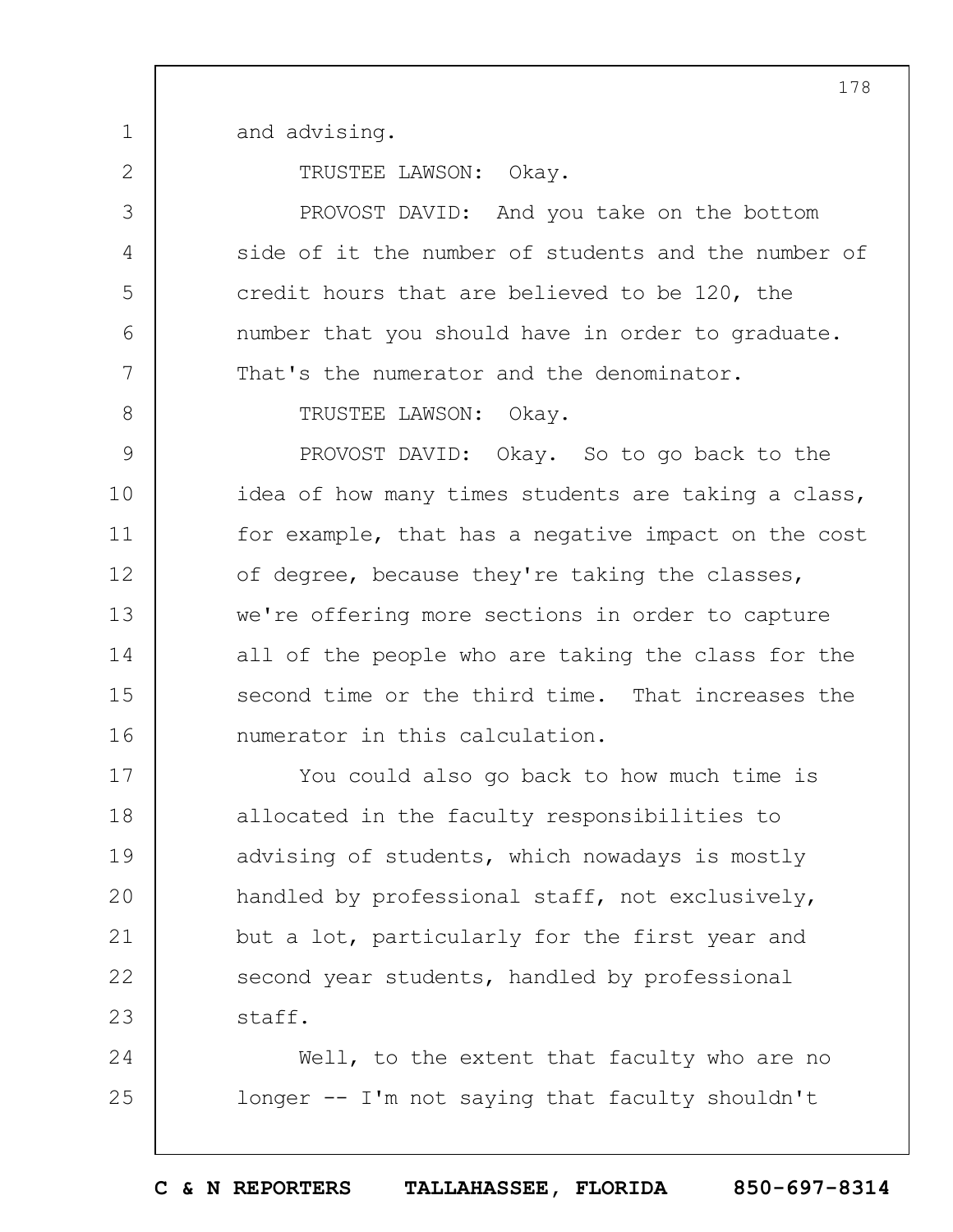advise and that faculty shouldn't get credit for advising; but to the extent that faculty are continuing to write, they spend X-amount of their time -- X-percentage of their time advising when they're not really advising any more, that gets added into our numerator and it hurts us on this metric. So there are a lot of things that happen that hurt us on this metric.

9 10 TRUSTEE ALSTON: Vice Chair Lawson, are you good on this one?

11 12 13 14 TRUSTEE LAWSON: Well, I was just thinking of the fee increase that we talked about this morning would actually go negatively against that as well.

15 16 17 PROVOST DAVID: It helps discourage students from taking classes multiple times, so it actually helps it.

18 19  $20$ 21 TRUSTEE LAWSON: If they have to take -- TRUSTEE ALSTON: But is it in the -- right, is  $it$   $--$ TRUSTEE LAWSON: It's a requirement that --

22 I'm sorry, Mr. Chair.

1

2

3

4

5

6

7

8

23 24 25 TRUSTEE ALSTON: No, no, go ahead. I'm sorry. TRUSTEE LAWSON: If they have to take them as a requirement of their program to get what, at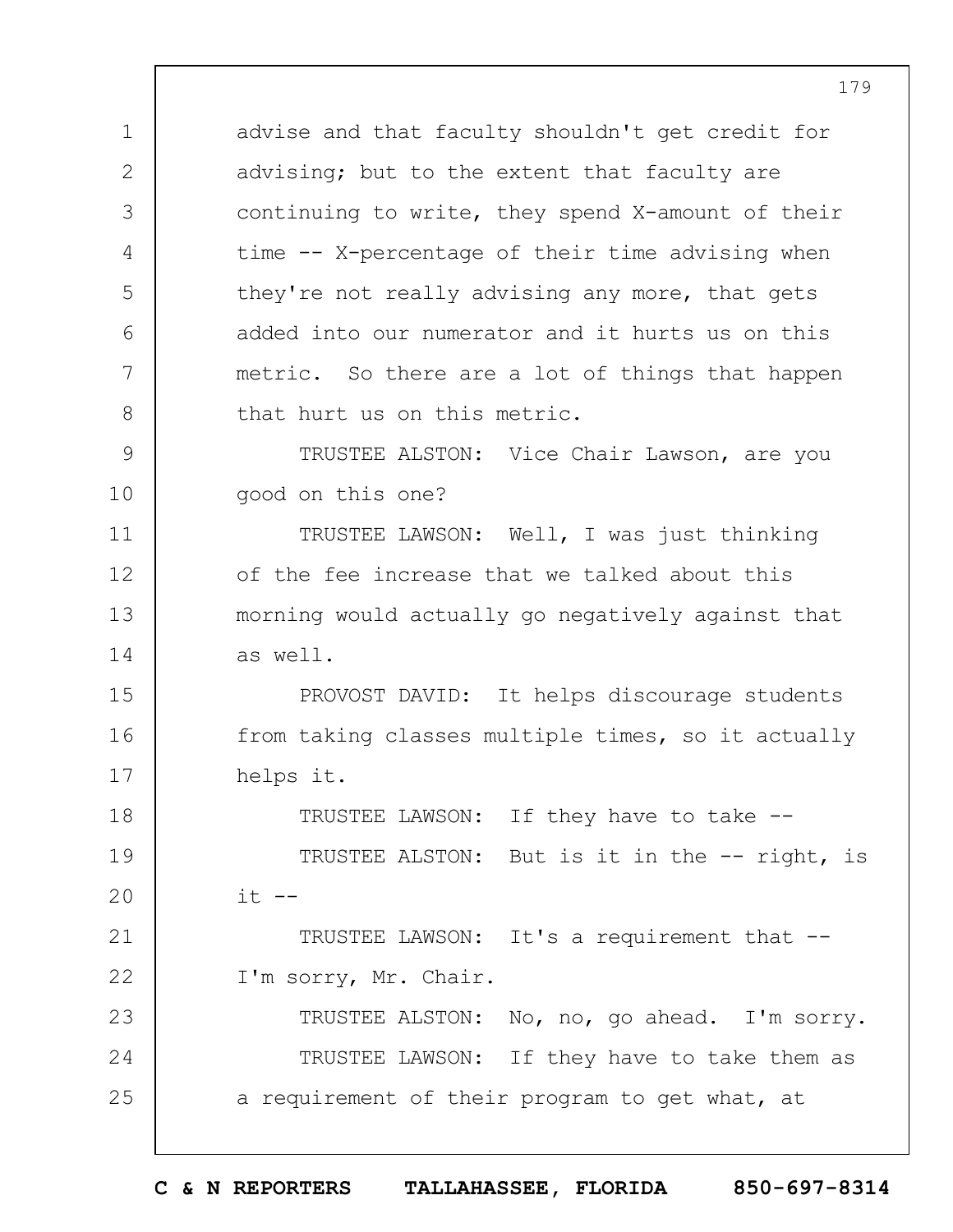1 2 3 4 5 6 7 8 9 10 11 12 13 14 15 16 17 18 19  $20$ 21 22 23 24 25 180 least a C or better in your core? So --TRUSTEE GRABLE: Yes, different programs -- I'm sorry, Mr. Chair. TRUSTEE ALSTON: Oh, absolutely, Trustee Grable. TRUSTEE LAWSON: Please. TRUSTEE GRABLE: Okay, in response to Trustee Lawson, yes, different programs have different criteria. I can tell you certainly in the journalism program, if you don't earn at least a C in a class, you will have to repeat it. TRUSTEE LAWSON: Repeat it, right, yeah. PROVOST DAVID: I'm not sure, I think it's just tuition that is included as opposed to fees. TRUSTEE ALSTON: Okay. So fees is not included in that number? PROVOST DAVID: Right, but it is -- you know, it raises a very important question in terms of - there are also many different ways in which they're interconnected, and this is one of the things that we're trying to think about, because if you nudge something in one place, how is it going to have ripple effects and impacts in other places? Let's try and keep going. So some of the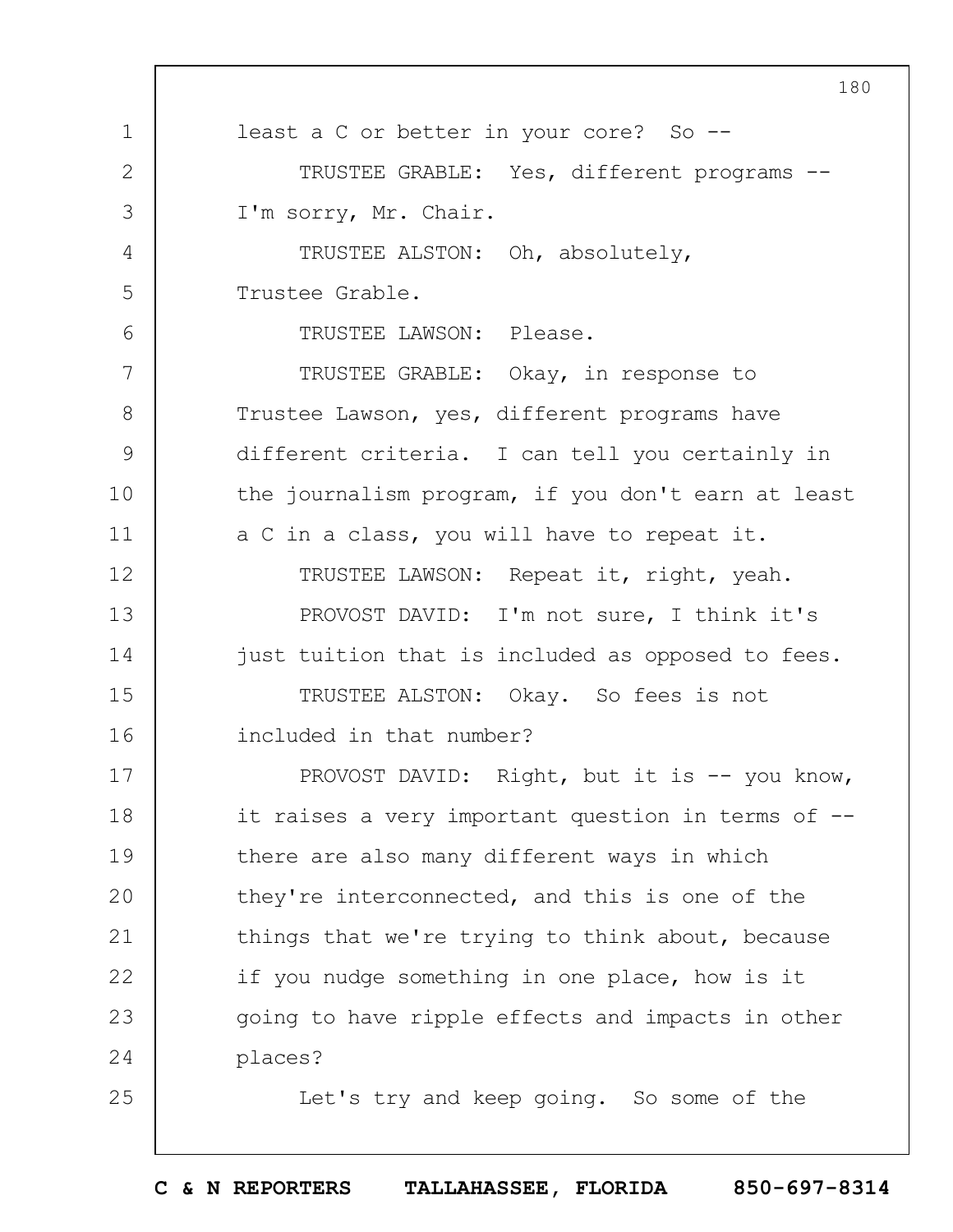things that we've been doing in terms of cost of degree, I started with that one, we've been asking the deans to do more accurate AOR, that's the responsibilities -- where the faculty list how much time they're spending on research, scholarship, and teaching, to list that as accurately as possible so that we're not getting credited with people doing things that they're not actually doing.

1

2

3

4

5

6

7

8

22

9 10 11 12 13 We're working on trying to enhance so that we don't have as many faculty teaching small classes, more faculty teaching larger classes, so that we're not, again, having our efforts spread out too much, being more efficient in that sense.

14 15 16 17 18 Fewer class repeats, that's exactly the issue, how can we encourage students? And frankly, you know, as we pull out the reports, there actually are -- I mean can I stop and give you a story?

19  $20$ 21 TRUSTEE ALSTON: Actually, if I could put a bookmark there. We have two more committees. This is great information.

PROVOST DAVID: Okay.

23 24 25 TRUSTEE ALSTON: The Chair is nudging me, so if you could maybe bring this to a close over the next minute or two.

181

**C & N REPORTERS TALLAHASSEE, FLORIDA 850-697-8314**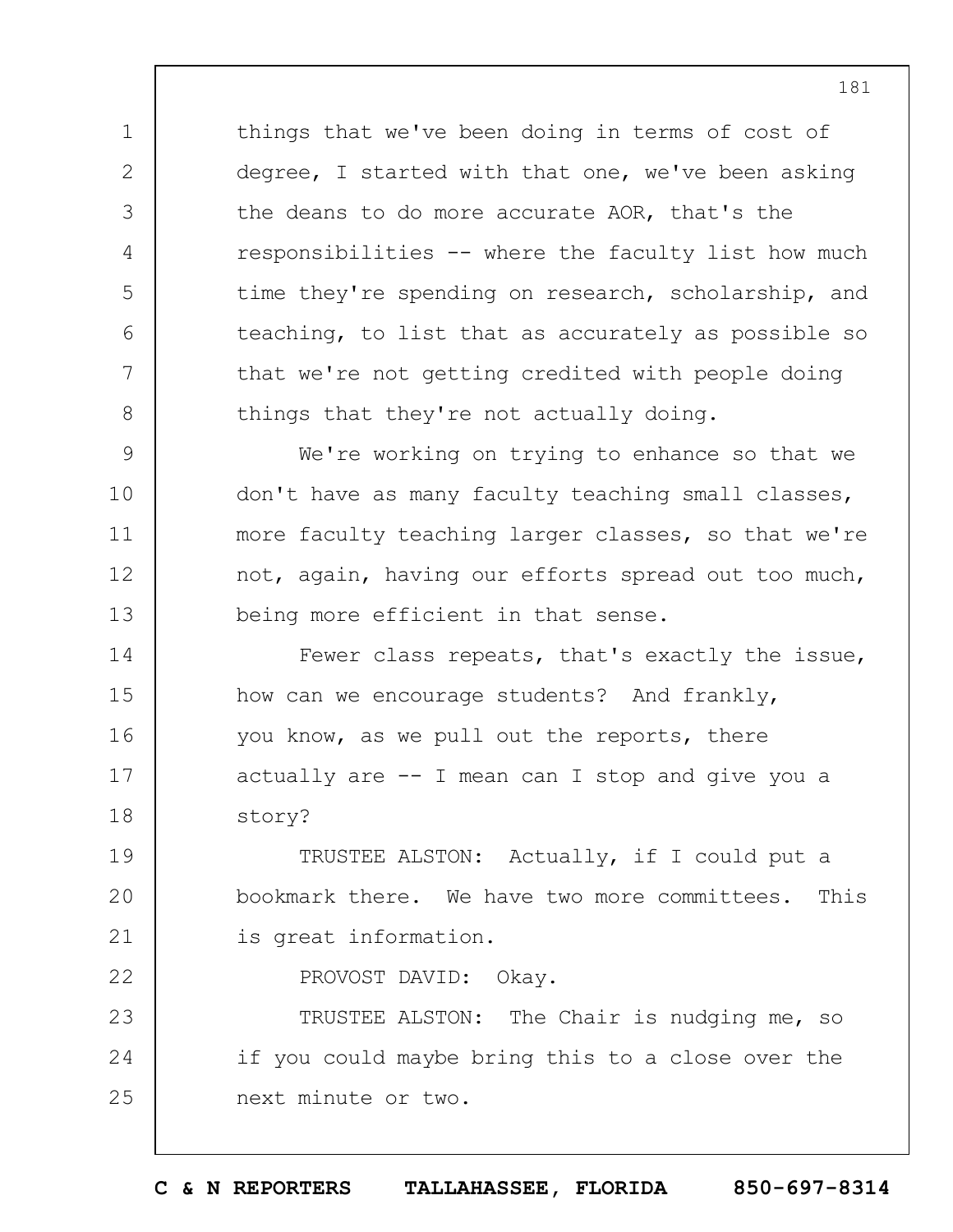PROVOST DAVID: Okay. Keep going.

1

2 3 4 5 6 7 8 9 10 11 12 13 14 15 16 17 18 Graduation rates, we're trying to encourage more students to pursue, who have credits, who are not being successful, who are taking a class for the third or fourth time and not making the requirements for a particular degree, to perhaps pursue another degree or to move into interdisciplinary studies; offering lots more services in academics; looking to do supplemental instruction, which is a way of trying to tutor and encourage and support students, particularly in those classes where we know they have difficulty, some of the gateway math and science classes; trying to enhance our learning environment so that we send a stronger positive message about the importance of learning, the importance of studying, spending time in the carrel and getting the work done.

19  $20$ 21 We are, of course, looking to recruit more stem undergraduate students. I'll just skip through some.

22 23 24 25 Active career advisement, trying to get more people who have jobs in Florida to come to our campus so that students can see that being in Florida is great so we can move up in some of those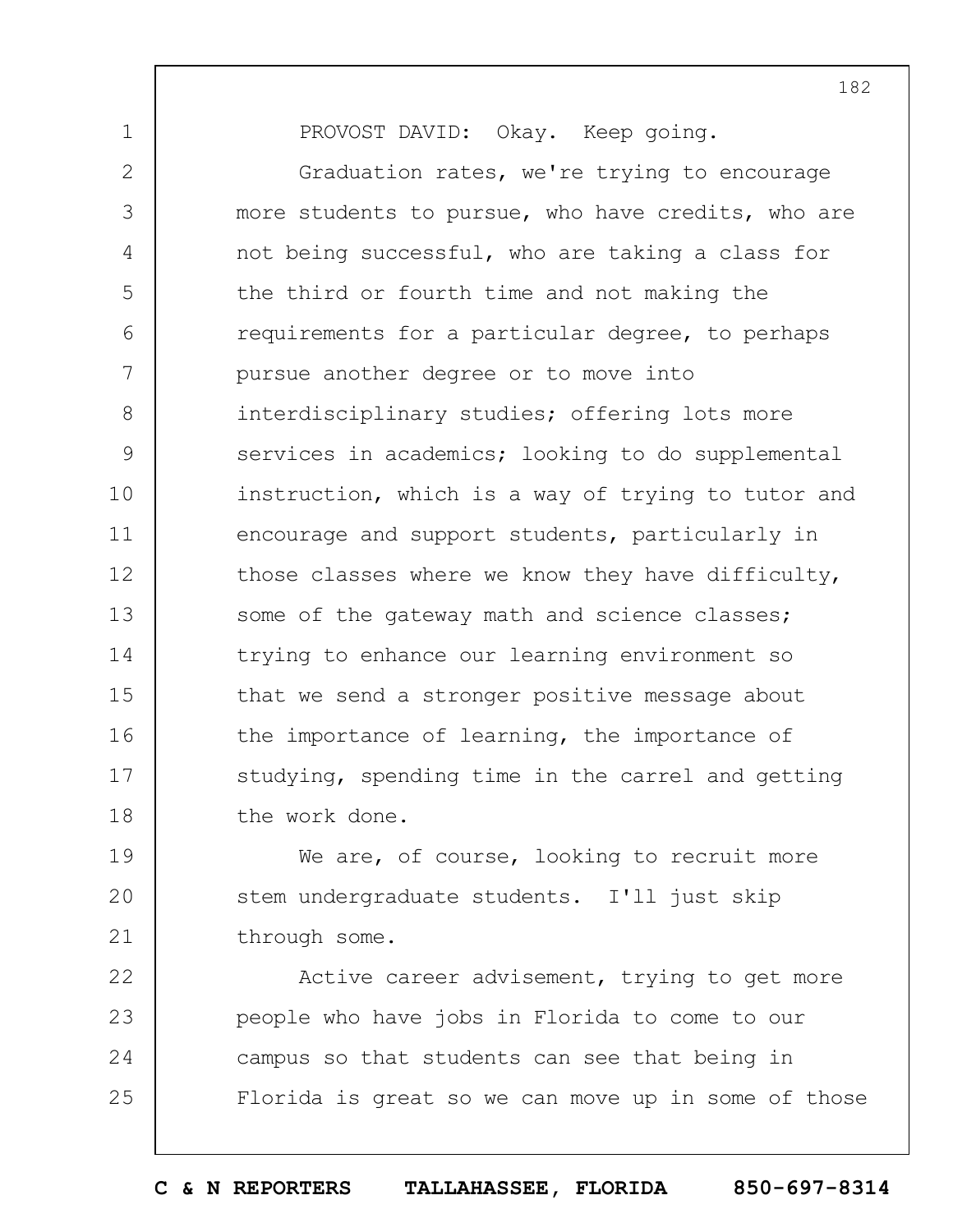other metrics.

1

7

8

2 3 4 5 6 That's kind of it, I think. I'll stop there. TRUSTEE ALSTON: Great, that was a quick -- PROVOST DAVID: Obviously there's a lot we could talk about, and I'm very exited to have that conversation, so thank you.

TRUSTEE ALSTON: Thank you so much for providing the information.

9 10 Doctor Grable, and then we'll bring this to a close.

11 12 13 14 15 16 17 18 TRUSTEE GRABLE: Great. I must reference the AOR, assignment of responsibilities is what that acronym stands for; but also, too  $--$  I think you mentioned that that assignment of responsibilities, which we do refer to as an AOR, so that  $-$ - you mentioned that, so that faculty is not -- it's not written on the AOR that they're doing something that they're not doing.

19  $20$ 21 22 23 24 25 I would correct that and suggest that a lot of times faculty are doing way more than can actually appear on the AOR because it must meet a 100% total. So the situation I would suggest to you would be that they have more duties than can be included on the AOR. So some things just can't be included, or they will go into a what? An overload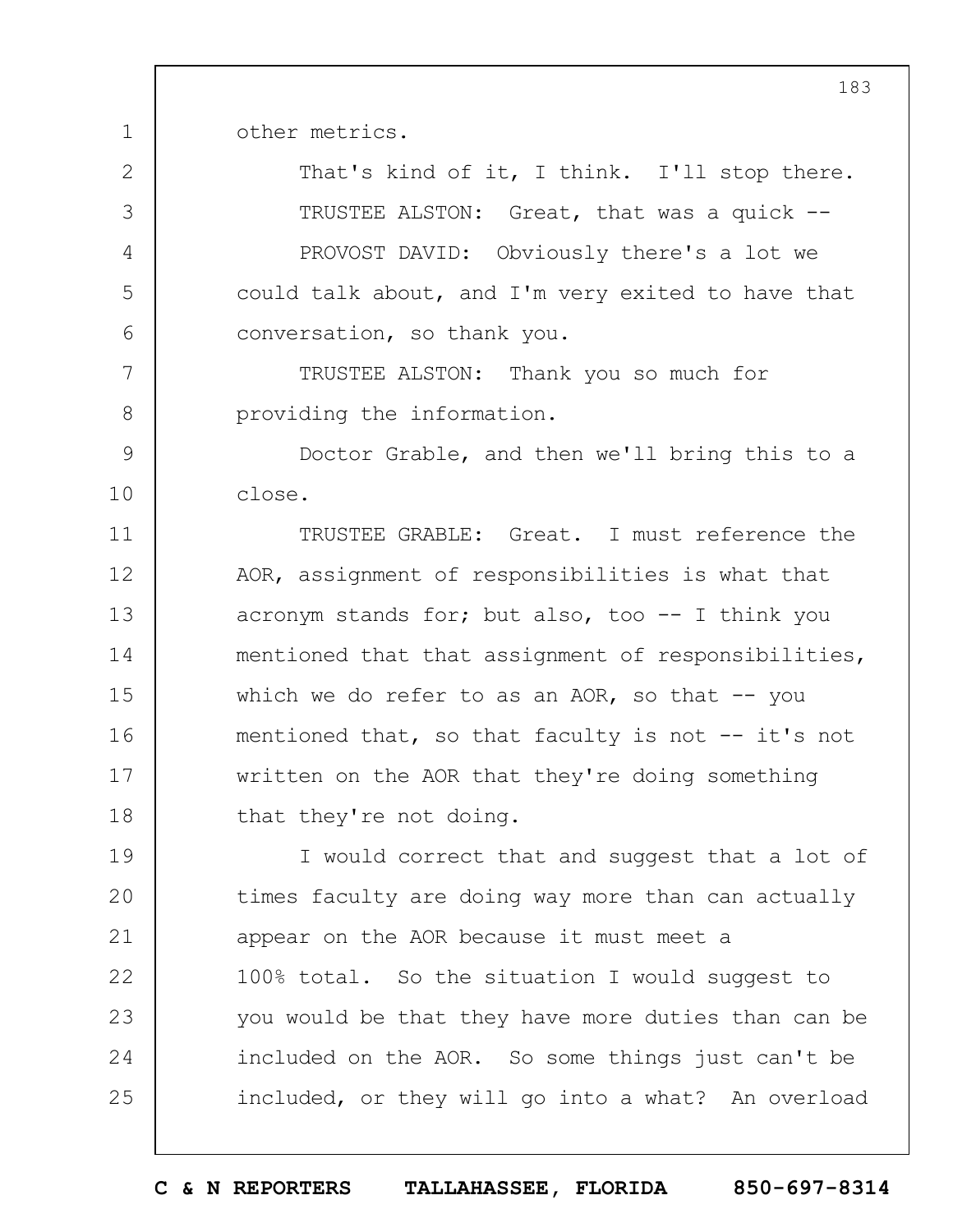1 2 3 4 5 6 7 8 9 10 11 12 13 14 15 16 17 18 19  $20$ 21 22 23 24 25 status, which is one of the problems we have here with course loads. So I just wanted to make that correction because that is really critical to faculty members. Thank you. TRUSTEE ALSTON: Great. Thank you, Trustee Grable. Go ahead, Madam Provost. PROVOST DAVID: Yes, so to -- I'm not trying to suggest that faculty -- it's the percentages that are important. So if a faculty member puts down that they're spending 85% of their time teaching and advising, and they're really spending only 75% of their time teaching and advising because they're spending other time on research and service and other activities, which is great, and that's something that we expect and we want. We just need for that number to be -- that percentage to be accurately reported so that we're able to not be charged against our instructional expenses for things that are happening that are not actually instructional expenses. I didn't say that well, but -- TRUSTEE ALSTON: Point well taken. Nope, point well taken.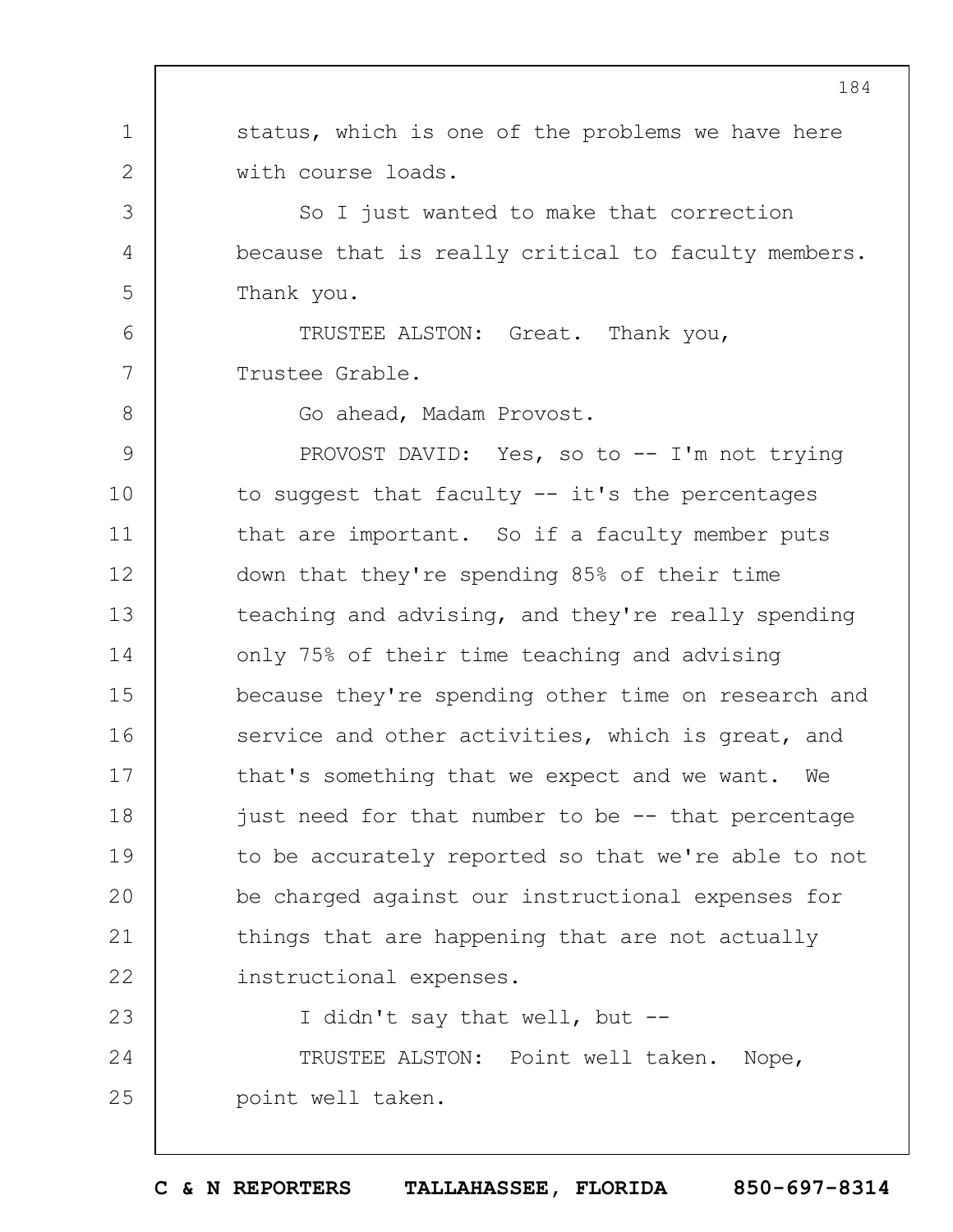1 2 3 4 5 6 7 8 9 10 11 12 13 14 15 16 17 18 19  $20$ 21 22 23 24 25 185 PROVOST DAVID: Okay. TRUSTEE ALSTON: Thank you so much, Madam Provost. PROVOST DAVID: Thank you. TRUSTEE ALSTON: Any additional comments before we close out this meeting? CHAIRMAN MONTGOMERY: Mr. Chair. TRUSTEE ALSTON: Yes, Madam -- I'm sorry, Mr. Chair. CHAIRMAN MONTGOMERY: I met with Provost David, and half the conversation I wasn't  $--$  I just wasn't up to speed with what she was sharing, so to the extent the information has been shared today, I welcome that. I'd ask that we make it a part of the process, that the Board receive these slides and presentations, and that that just become part of our process, again, across committees, whenever things are presented to us. I think that's already the case. The overall conversation on governance, when we hear about how we're scoring and what we're doing, I don't recall us having had a conversation, obviously as a committee, but as a board with regard to where we believe we can

**C & N REPORTERS TALLAHASSEE, FLORIDA 850-697-8314**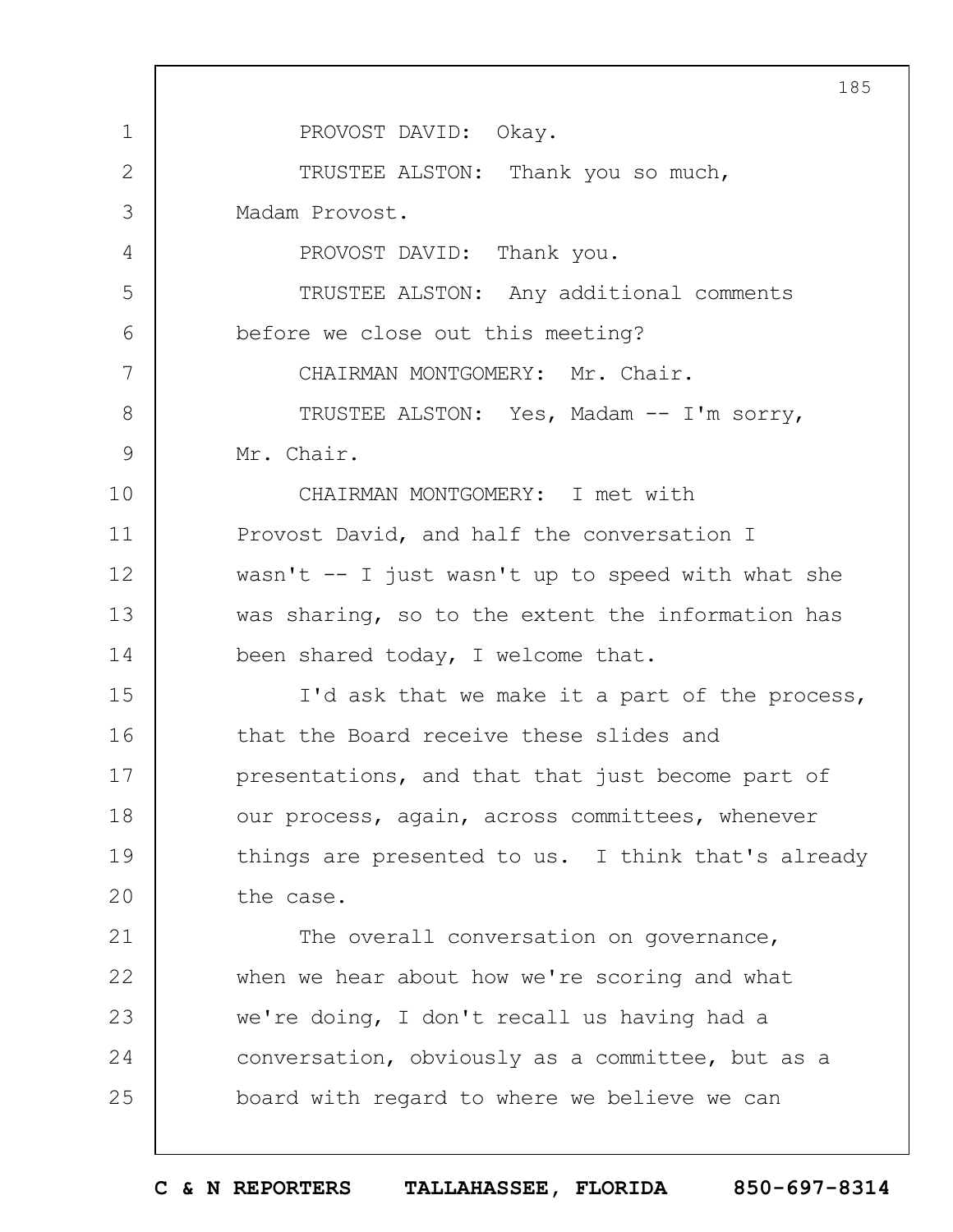1

realistically be.

2 3 4 5 6 7 8 9 10 11 12 13 14 15 16 17 18 19  $20$ 21 22 23 24 25 In all fairness, based upon what the Provost shared today, when you look at the AOS -- the opportunity students from 2010 and how that impacts us now, the question then becomes: Where are we likely to be next year? And, you know, in all fairness, if we're not going to get there next year for certain reasons, you know, what are the plans? I mean just kind of where are we? And so back to the whole governance question: Where are we --- what is our expectation of where we're supposed to move as an institution? Where do we see ourselves on the list, along the lines of what Trustee Grable said, a side-by-side comparison? Once we see that, what's the sense of the Committee or the Board in terms of where we feel like we need to be? We obviously don't want to be at the bottom. (WHEREUPON, INADVERTENT COMPUTER INTERRUPTION). CHAIRMAN MONTGOMERY: All right, go away, go away, go away. My bad. All right, I forgot what I was saying, but back -- where are we going as a Board? What is our expectation? What expectations are we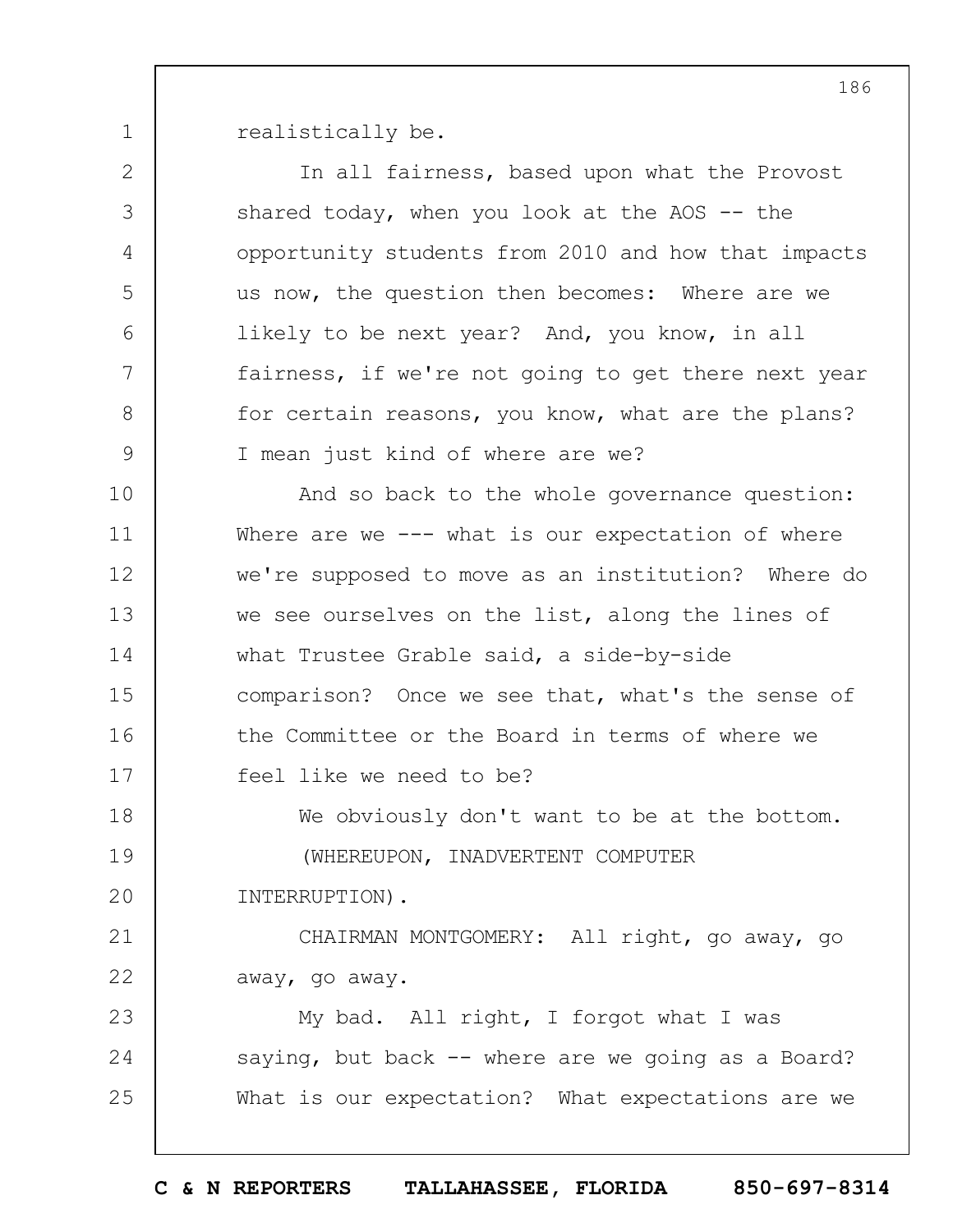setting before the administration? What is the administration saying to us in terms of where they believe we'll be, say, next year or scaling out? Are we able to accurately forecast or predict where we are based upon what you're putting in place to move us up?

1

2

3

4

5

6

7

8

9

10

11

12

13

14

15

16

17

I think these are all questions that rise to the Board level, and maybe not today, but I think having some sort of response in writing to help us out so that later on we can look at where we are.

Also, as part of how we evaluate the President, we're able to hold a level of accountability with regard to the metrics, so  $-$ -

TRUSTEE ALSTON: Okay. Thank you, Mr. Chair. Do you want that to come to this Committee or Academic Affairs, just on this piece?

18 19  $20$ CHAIRMAN MONTGOMERY: Well, send it to both. Well, the entire Board is on -- I believe -well, let me be clear about the committee process.

21 22 23 24 25 I am one to believe that all Board members should receive all of the information regardless if it's committee specific because, at the end of the day, any of the information can be voted on, and all Board members are still accountable for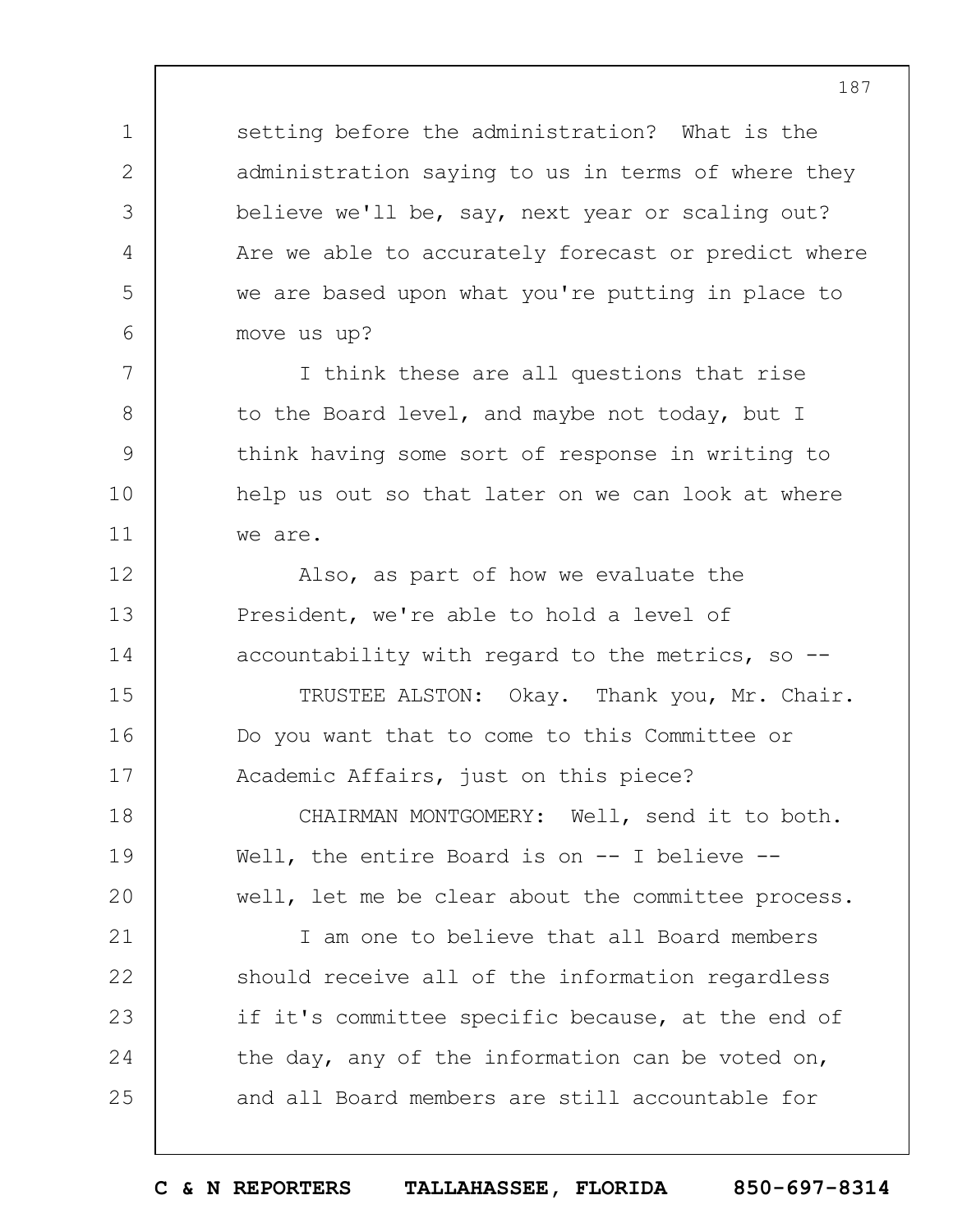1

2

3

4

5

6

7

8

9

10

the information that's disseminated to the Board.

So to the extent that it is sent to all of the members, I am requesting that, but I think you're right in terms of the purview, I think it goes to Athletics -- I mean to Academic Affairs. But if we'll copy all members of the Board, that would be appropriate.

TRUSTEE ALSTON: And, Madam Provost, you've heard the request, and I'm assuming you and Trustee Grable can just follow-up after this.

11 12 13 14 15 16 17 18 19 PROVOST DAVID: If I could just share with you, it actually is in the Work Plan that you approved. There's a five-year output as to where we expect to be in terms of each one of the performance metrics, and it's all laid out there, all the good news, bad news. We thought about it very carefully, we tried to do it accurately based on where we are right now and where we hope we can realistically make progress, so it's there.

 $20$ 21 22 I'm happy to have  $--$  as you see, I'm happy to have more conversations about this. This is the reason why I came to FAMU.

23 24 25 TRUSTEE ALSTON: Understood. I just think that probably having a follow-up strategic discussion, so maybe it's probably housed under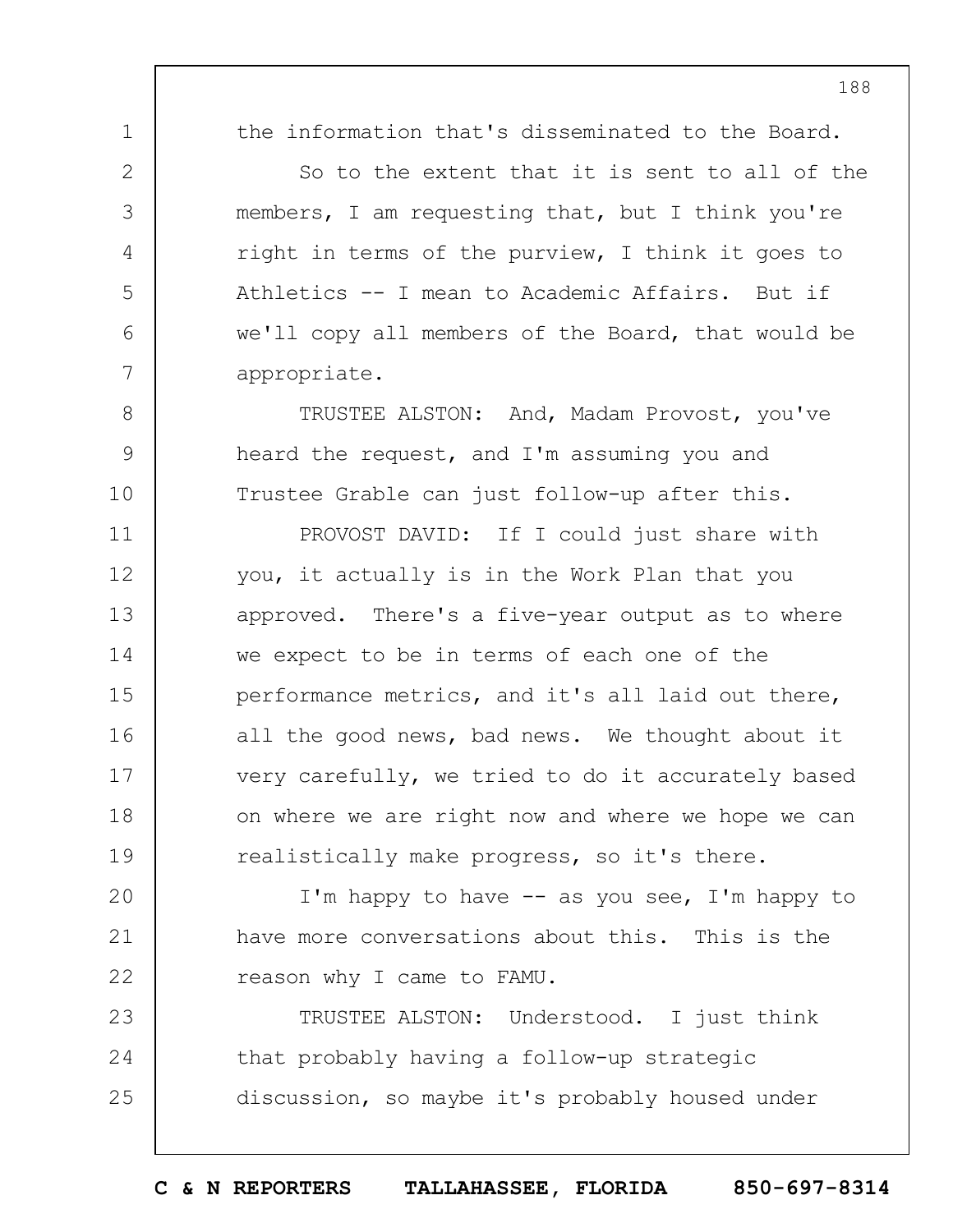Academic Affairs, as the Chair stated. I know that Attorney Barge-Miles, she has been good with copying all of the Board members on committee-specific items. So just a follow-up on strategic discussion and Work Plan on those items, I think that's good. Any additional comments? (NO RESPONSE). TRUSTEE ALSTON: Seeing none, meeting adjourned. Thank you all. (WHEREUPON, THE COMMITTEE WAS ADJOURNED). \* \* \* \*